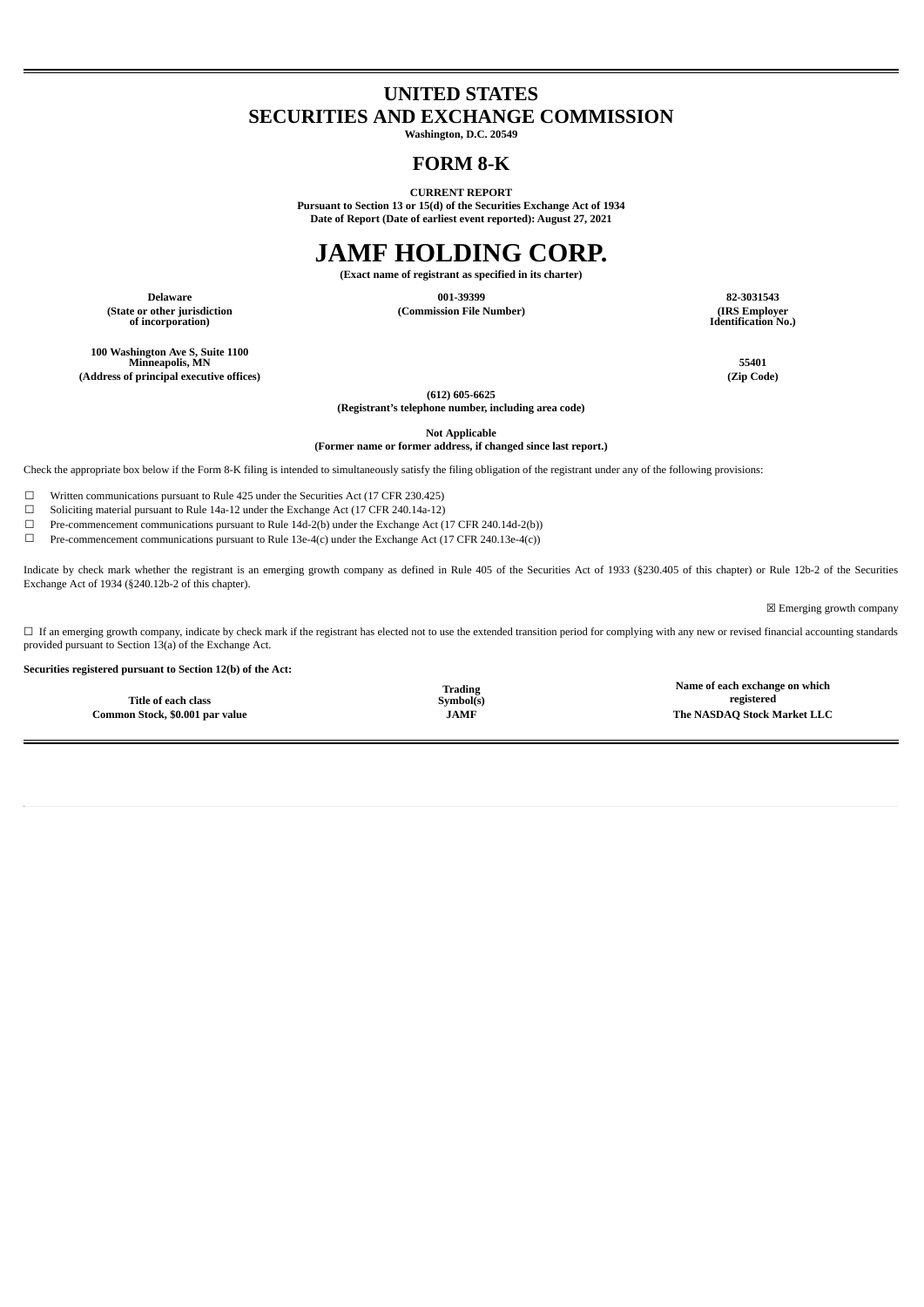### **Item 8.01 Other Events.**

Jamf Holding Corp. (the "Company") is filing this Current Report on Form 8-K (the "Form 8-K") to update the historical financial information included in the Company's Annual Report on Form 10-K for the year ended December 31, 2020 (the "2020 Form 10-K"), as filed with the Securities and Exchange Commission ("SEC") on March 4, 2021 and the Company's Quarterly Report on Form 10-Q for the period ended March 31, 2021 (the "Q1 2021 Form 10-Q"), as filed with the SEC on May 11, 2021, to reflect the correction of immaterial errors. As previously disclosed in the Quarterly Report on Form 10-Q for the period ended June 30, 2021 ("Q2 2021 Form 10-Q"), as filed with the SEC on August 20, 2021, the Company revised previously issued consolidated financial statements to correct immaterial errors related to certain commissions that were incorrectly capitalized in prior periods and other immaterial errors. This Form 8-K will permit the Company to incorporate the recast financial statements by reference, or otherwise, in future SEC filings. The information in this Form 8-K is not an amendment to the 2020 Form 10-K, the Q1 2021 Form 10-Q or a restatement of the financial statements included therein.

The Company has recast the following portions of the 2020 Form 10-K:

- Part II. Item 7 Management's Discussion and Analysis of Financial Condition and Results of Operations Part II. Item 8 Financial Statements and Supplementary Data
- The Company has recast the following portions of the Q1 2021 Form 10-Q:
- Part I. Item 1 Financial Statements
- Part I. Item 2 Management's Discussion and Analysis of Financial Condition and Results of Operations

No items in the 2020 Form 10-K or Q1 2021 Form 10-Q other than those identified above are being updated by this filing. Information in the 2020 Form 10-K is generally stated as of December 31, 2020 and information in the Q1 2021 Form 10-Q is generally stated as of March 31, 2021 and the exhibits filed herewith do not reflect any subsequent information or events other than the correction of immaterial errors noted above. Without limiting the foregoing, the exhibits filed herewith do not purport to update Management's Discussion and Analysis of Financial Condition and Results of Operations contained in the Fiscal 2020 Form 10-K or Q1 2021 Form 10-Q for any information, uncertainties, transactions, risks, events or trends occurring, or known to management, other than the correction of immaterial errors described above. More current information is contained in the Q2 2021 Form 10-Q and the Company's other filings with the SEC. This Form 8-K and the exhibits filed herewith should be read in conjunction with the 2020 Form 10-K, the Q1 2021 Form 10-Q, the Q2 2021 Form 10-Q and any other documents the Company has filed with the SEC subsequent to March 4, 2021. The documents filed by the Company subsequent to the 2020 Form 10-K and Q1 2021 Form 10-Q, as applicable, contain information regarding events, developments and updates to certain expectations of the Company that have occurred since the filing of the 200 Form 10-K and Q1 2021 Form 10-Q, as applicable. For a discussion of events and developments subsequent to the filing of the 2020 Form 10-K and Q1 2021 Form 10-Q, please refer to the Company's SEC filings since that date.

#### **Item 9.01. Financial Statements and Exhibits.**

(d) Exhibits.

| Exhibit No. | <b>Description of Exhibit</b>                                                                         |
|-------------|-------------------------------------------------------------------------------------------------------|
| 23.1        | Consent of Ernst & Young LLP                                                                          |
| 99.1        | Updates to the Company's Annual Report on Form 10-K for the Year Ended December 31, 2020              |
|             | Part II. Item 7 Management's Discussion and Analysis of Financial Condition and Results of Operations |
|             | Part II. Item 8 Financial Statements and Supplementary Data                                           |
| 99.2        | <u>Updates to the Company's Quarterly Report on Form 10-Q for the Quarter Ended March 31, 2021</u>    |
|             | Part I. Item 1 Financial Statements                                                                   |
|             | Part I. Item 2 Management's Discussion and Analysis of Financial Condition and Results of Operations  |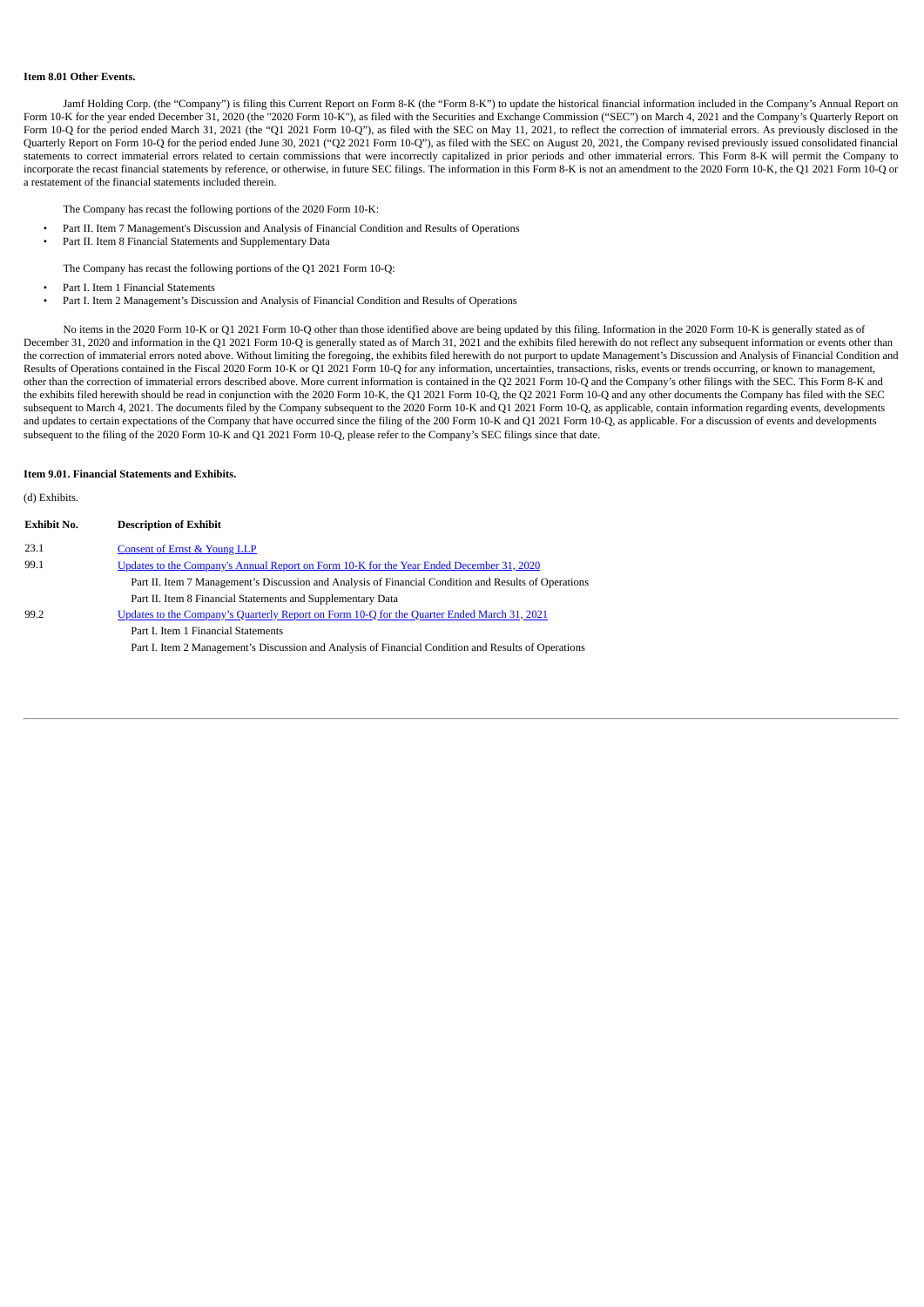# **SIGNATURES**

Pursuant to the requirements of the Securities Exchange Act of 1934, the registrant has duly caused this report to be signed on its behalf by the undersigned hereunto duly authorized.

JAMF HOLDING CORP.

Date: August 27, 2021 By:

/s/ Jeff Lendino

Name: Jeff Lendino Title: Chief Legal Officer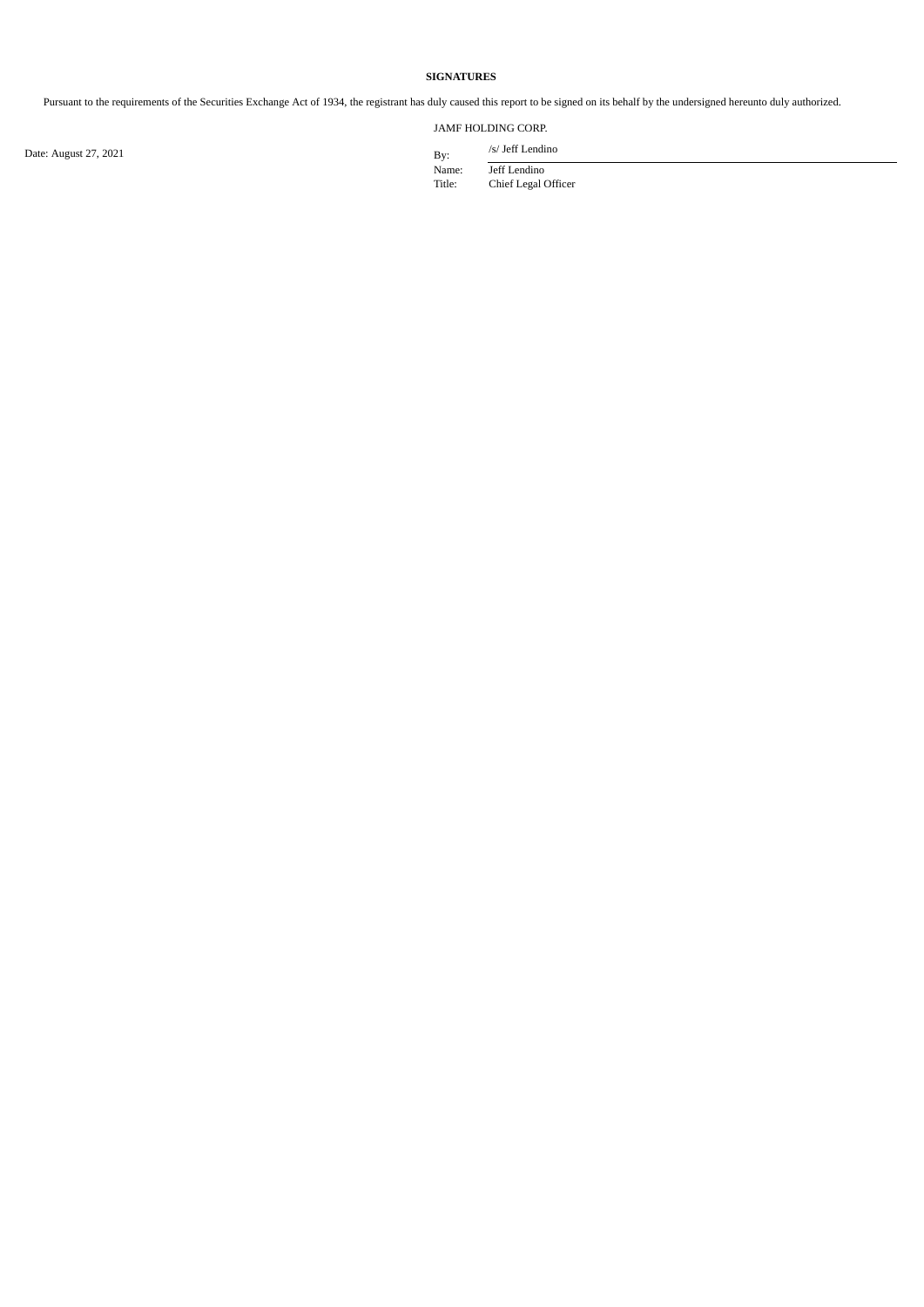# **Consent of Independent Registered Public Accounting Firm**

<span id="page-3-0"></span>We consent to the incorporation by reference in the Registration Statement (Form S-8 No. 333-240087) pertaining to the Jamf Holding Corp. Omnibus Incentive Plan and the Amended and Restated Jamf Holding Corp. 2017 Stock Option Plan of Jamf Holding Corp. of our report dated March 4, 2021, except for Note 3, as to which the date is August 27, 2021, with respect to the consolidated financial statements of Jamf Holding Corp. included in this Current Report on Form 8-K.

/s/ Ernst & Young LLP

Minneapolis, Minnesota August 27, 2021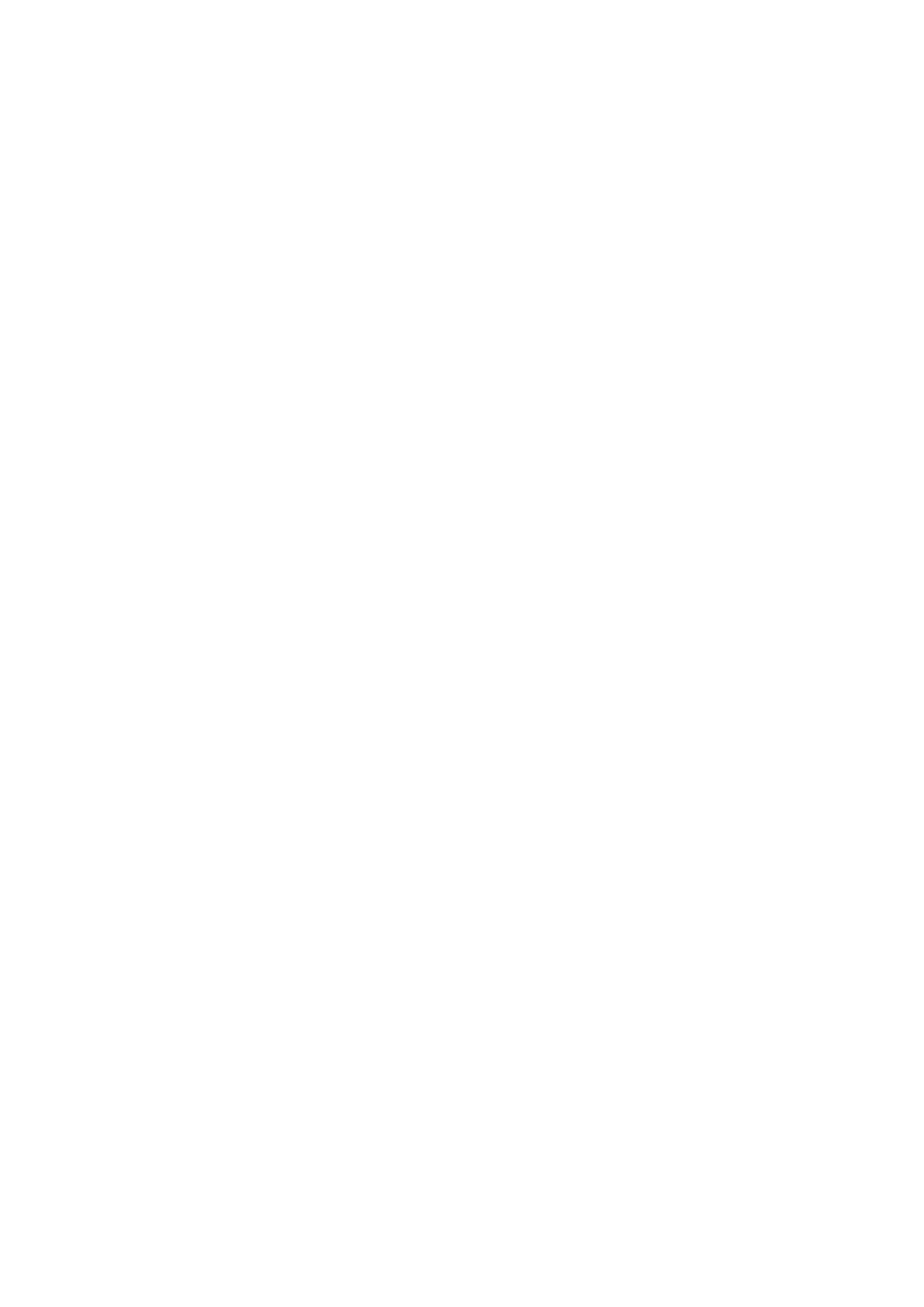# **EXPLANATORY NOTE**

<span id="page-5-0"></span>Jamf Holding Corp. (the "Company") is filing this exhibit to reflect changes to the presentation of the Company's financial information as set forth in the Company's Annual Report on Form 10-K for the year ended December 31, 2020 (the "2020 Form 10-K"), as filed with the Securities and Exchange Commission ("SEC") on March 4, 2021 in order to give effect to the correction of immaterial errors.

As previously disclosed in the Quarterly Report on Form 10-Q for the period ended June 30, 2021 ("Q2 2021 Form 10-Q"), as filed with the SEC on August 20, 2021, the Company revised previously issued consolidated financial statements to correct immaterial errors related to certain commissions that were incorrectly capitalized in prior periods and other immaterial errors. For more information with respect to the correction of these errors, please see Note 3 to Part II, Item 8 included herein. This exhibit updates the information in the following items as initially filed in order to reflect the correction of these immaterial errors: (1) Part II. Item 7 Management's Discussion and Analysis of Financial Condition and Results of Operations and (2) Part II. Item 8 Financial Statements and Supplementary Data.

<span id="page-5-1"></span>No items in the 2020 Form 10-K, other than those identified above, are being updated by this filing. Information in the 2020 Form 10-K is generally stated as of December 31, 2020 and this filing does not reflect any subsequent information or events other than the correction of immaterial errors noted above. Without limiting the foregoing, this filing does not purport to update Management's Discussion and Analysis of Financial Condition and Results of Operations contained in the 2020 Form 10-K for any information, uncertainties, transactions, risks, events or trends occurring, or known to management, other than the correction of immaterial errors described above. More current information regarding the correction of the immaterial errors is contained in the Q2 2021 Form 10-Q and the Company's other filings with the SEC. This exhibit should be read in conjunction with the 2020 Form 10-K, the Q2 2021 Form 10-Q and any other documents the Company has filed with the SEC subsequent to March 4, 2021 (the "Other Documents"). The Q2 2021 Form 10-Q and the Other Documents contain information regarding events, developments and updates to certain expectations of the Company that have occurred since the filing of the 2020 Form 10-K.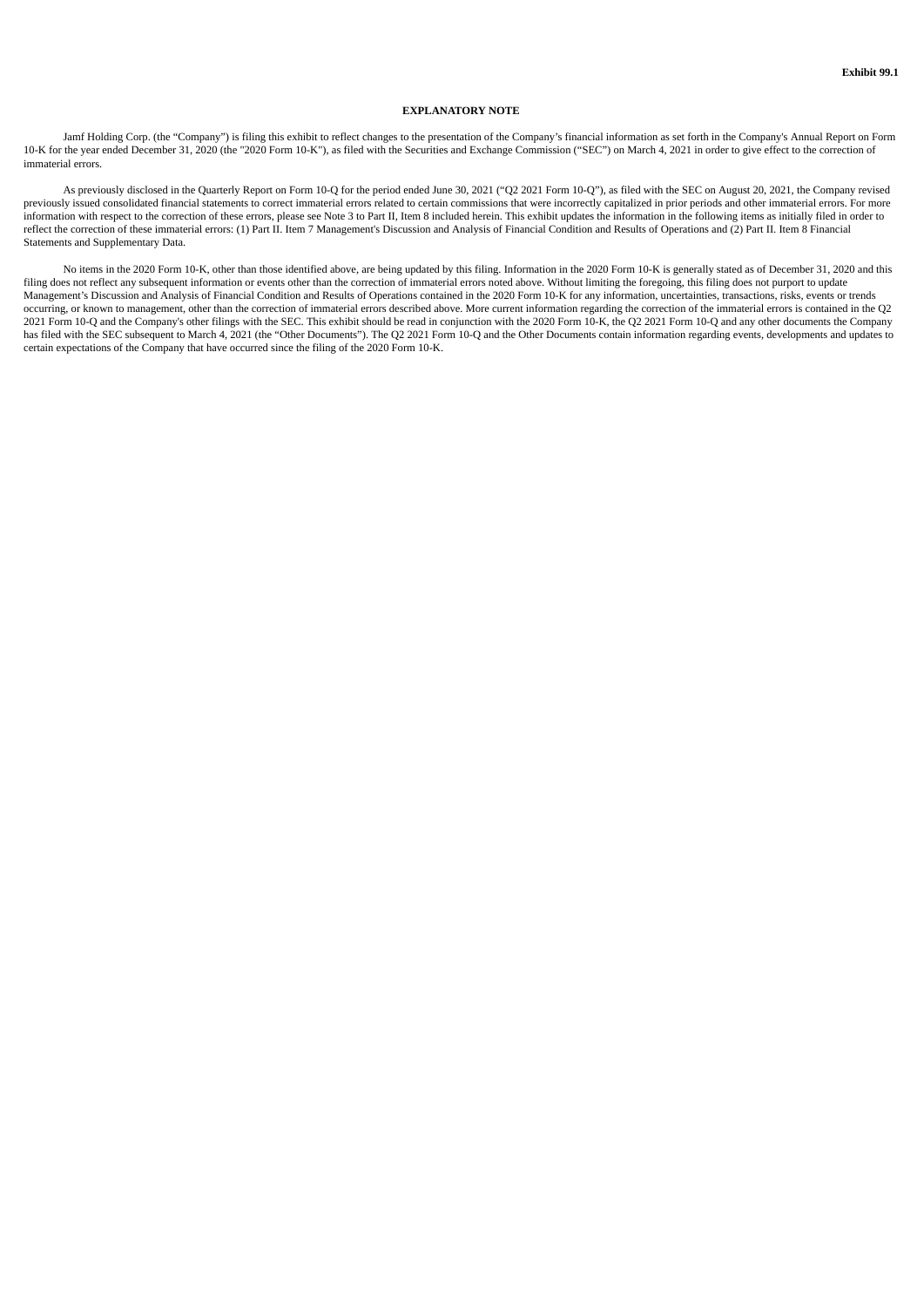# **TABLE OF CONTENTS**

<span id="page-6-0"></span>

[Item](#page-7-0) 7. [Management's](#page-7-0) Discussion and Analysis of Financial Condition and Results of Operations [3](#page-7-0) [Item](#page-29-0) 8. Financial Statements and [Supplementary](#page-29-0) Data [26](#page-29-0) Australian Control of the Statements and Supplementary Data 26

**PAGE**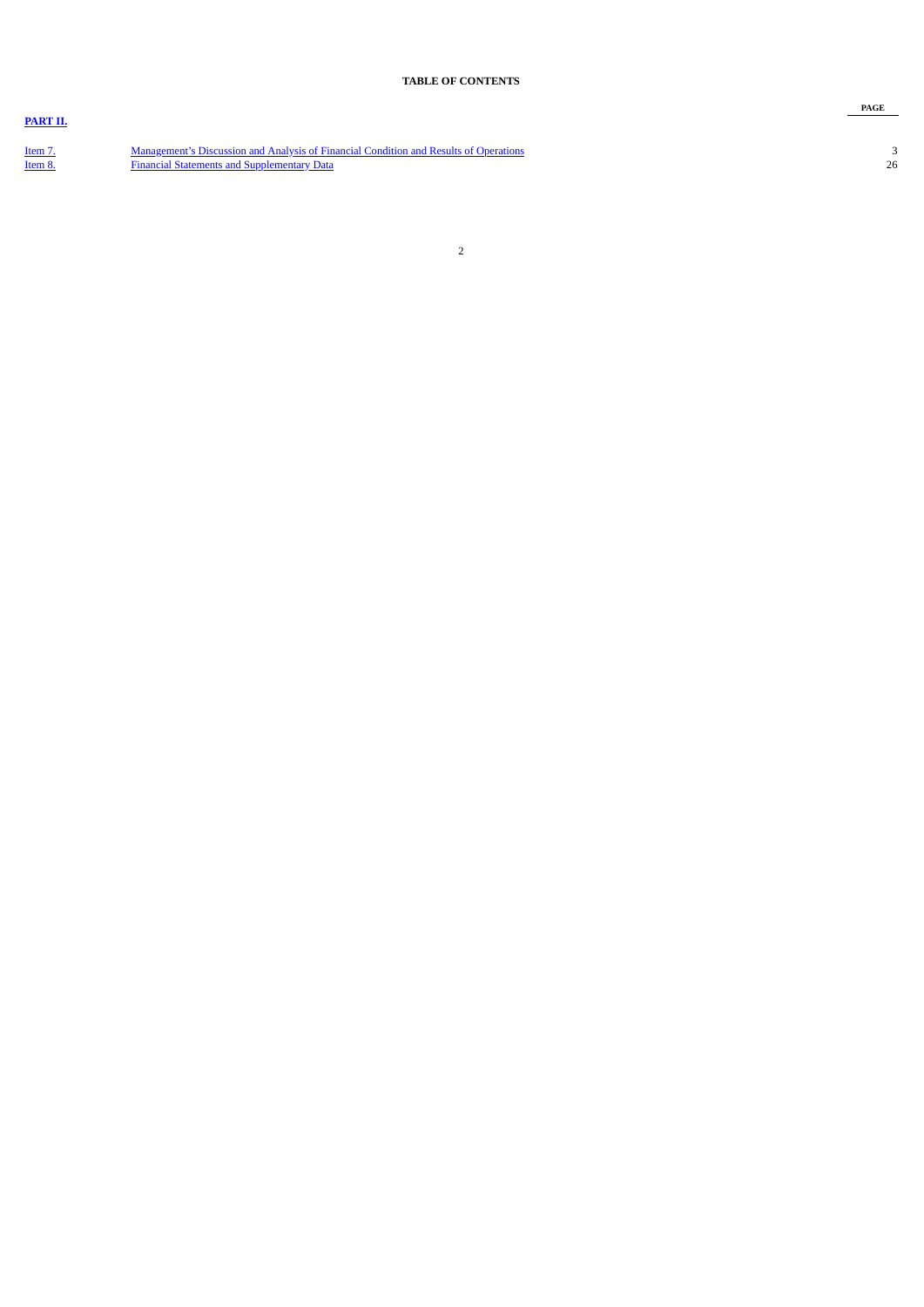# **Part II.**

#### <span id="page-7-0"></span>**Item 7. Management's Discussion and Analysis of Financial Condition and Results of Operations**

The following discussion and analysis summarizes the significant factors affecting the consolidated operating results, financial condition, liquidity and cash flows of our company as of and for the periods presented below. The following discussion and analysis should be read in conjunction with our consolidated financial statements and the related notes included elsewhere in this Annual Report on Form 10-K (as updated to reflect the revision to correct for prior period errors). The discussion contains forward-looking statements that are based on the beliefs of management, as well as assumptions made by, and information currently available to, our management. Actual results could differ materially from those discussed in or implied by forward-looking statements as a result of various factors, including those discussed below and elsewhere in this Annual Report on Form 10-K, particularly in the sections entitled "Risk Factors" and "Forward-Looking Statements."

The following discussion and analysis has been updated to reflect the revision of previously issued consolidated financial statements to correct for prior period errors, which the Company has concluded did not, either individually or in the aggregate, result in a material misstatement of its previously issued consolidated financial statements. Further information regarding the revision is included in "Note 3 — Revision of previously issued unquidited interim financial statements" to the consolidated financial statements included in Part II. Item 8.

#### **Overview**

We are the standard in Apple Enterprise Management, and our cloud software platform is the only vertically-focused Apple infrastructure and security platform of scale in the world. We help organizations, including businesses, hospitals, schools and government agencies, connect, manage and protect Apple products, apps and corporate resources in the cloud without ever having to touch the devices. With Jamf's software, Apple devices can be deployed to employees brand new in the shrink-wrapped box, set up automatically and personalized at first power-on and administered continuously throughout the life of the device.

Jamf was founded in 2002, around the same time that Apple was leading an industry transformation. Apple transformed the way people access and utilize technology through its focus on creating a superior consumer experience. With the release of revolutionary products like the Mac, iPod, iPhone, and iPad, Apple built the world's most valuable brand and became ubiquitous in everyday life.

We have built our company through a singular focus on being the primary solution for Apple in the enterprise. Through our long-standing relationship with Apple, we have accumulated significant Apple technical experience and expertise that give us the ability to fully and quickly leverage and extend the capabilities of Apple products, OSs and services. This expertise enables us to fully support new innovations and OS releases the moment they are made available by Apple. This focus has allowed us to create a best-in-class user experience for Apple in the enterprise.

We sell our SaaS solutions via a subscription model, through a direct sales force, online and indirectly via our channel partners, including Apple. Our multi-dimensional go-to-market model and cloud-deployed offering enable us to reach all organizations around the world, large and small, with our software solutions. As a result, we continue to see rapid growth and expansion of our customer base as Apple continues to gain momentum in the enterprise.

#### **Response to COVID-19**

With social distancing measures having been implemented to curtail the spread of COVID-19, we enacted a robust business continuity plan, including a global work-from-home policy for all of our employees. We believe our internal cloud-first technology platforms have allowed for a seamless transition to a remote working environment without any material impacts to our business, highlighting the resilience of our business model. Our product portfolio and platform has enabled our commercial customers to continue with their efforts to work remotely, our K-12 and highereducation customers to deliver distance learning and our health-care customers to provide quality care via a telehealth model, a solution that was conceptualized and released *during* the current pandemic. We believe that a business like ours is well-suited to navigate the current environment in which customers are focused on effectively conducting business remotely, while the underlying demand for our core products remains relatively unchanged.

The extent to which the COVID-19 pandemic affects our business will depend on future developments in the United States and around the world, which are highly uncertain and cannot be predicted, including new information which may emerge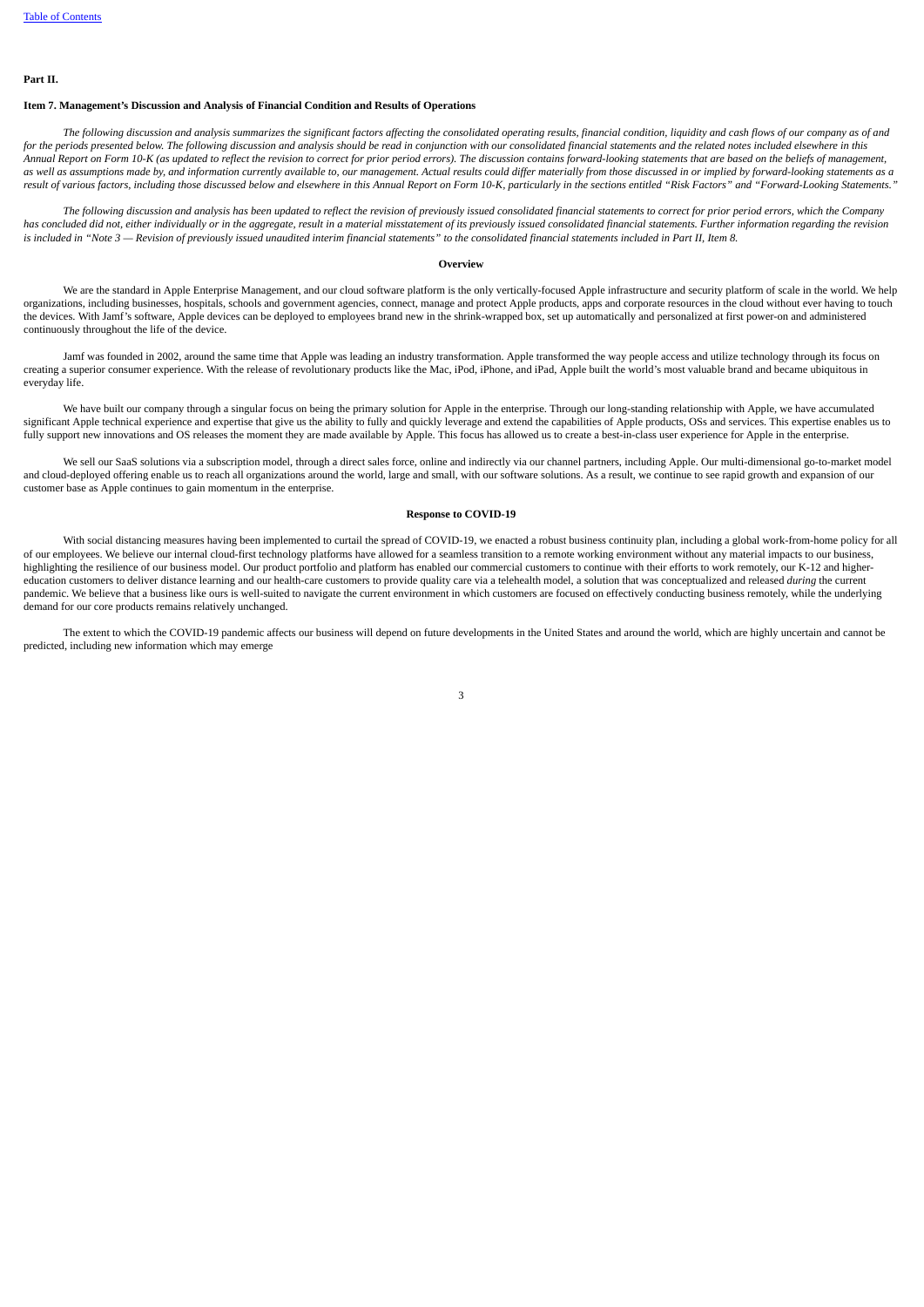concerning the severity of the coronavirus and the actions required to contain and treat it, among others. Although the ultimate impact of the COVID-19 pandemic on our business and financial results remains uncertain, a continued and prolonged public health crisis such as the COVID-19 pandemic could have a material negative impact on our business, operating results and financial condition. See "Risk Factors — Risks Relating to Our Business — The COVID-19 pandemic could materially adversely affect our business, operating results, financial condition and prospects" for additional information.

# **Key Factors Affecting Our Performance**

Our historical financial performance has been, and we expect our financial performance in the future to be, driven by our ability to:

Attract new customers. Our ability to attract new customers is dependent upon a number of factors, including the effectiveness of our pricing and solutions, the features and pricing of our competitors' offerings, the effectiveness of our marketing efforts, the effectiveness of our channel partners in selling, marketing and deploying our software solutions and the growth of the market for Apple devices and services for SMBs and enterprises. Sustaining our growth requires continued adoption of our platform by new customers. We intend to continue to invest in building brand awareness as we further penetrate our addressable markets. We intend to expand our customer base by continuing to make significant and targeted investments in our direct sales and marketing to attract new customers and to drive broader awareness of our software solutions.

*Expand within our customer base.* Our ability to increase revenue within our existing customer base is dependent upon a number of factors, including their satisfaction with our software solutions and support, the features and pricing of our competitors' offerings and our ability to effectively enhance our platform by developing new products and features and addressing additional use cases. Often our customers will begin with a small deployment and then later expand their usage more broadly within the enterprise as they realize the benefits of our platform. We believe that our "land and expand" business model allows us to efficiently increase revenue from our existing customer base. We intend to continue to invest in enhancing awareness of our software solutions, creating additional use cases, and developing more products, features, and functionality, which we believe are important factors to expand usage of our software solutions by our existing customer base. We believe our ability to retain and expand usage of our software solutions by our existing customer base is evidenced by our dollar-based net retention rate.

Sustain product innovation and technology leadership. Our success is dependent on our ability to sustain product innovation and technology leadership in order to maintain our competitive advantage. We believe that we have built a highly differentiated platform and we intend to further extend the adoption of our platform through additional innovation. While sales of subscriptions to our Jamf Pro product account for most of our revenue, we intend to continue to invest in building additional products, features and functionality that expand our capabilities and facilitate the extension of our platform to new use cases. Our future success is dependent on our ability to successfully develop, market and sell additional products to both new and existing customers. For example, in 2018, we introduced Jamf Connect to provide users with a seamless connection to corporate resources using a single identity and in 2019 we introduced Jamf Protect to extend Apple's security and privacy model to enterprise teams by creating unprecedented visibility into MacOS fleets through customized remote monitoring and threat detection and prevention.

*Continue investment in growth.* Our ability to effectively invest for growth is dependent upon a number of factors, including our ability to offset anticipated increases in operating expenses with revenue growth, our ability to spend our research and development budget efficiently or effectively on compelling innovation and technologies, our ability to accurately predict costs and our ability to maintain our corporate culture as our headcount expands. We plan to continue investing in our business so we can capitalize on our market opportunity. We intend to grow our sales team to target expansion within our midmarket and enterprise customers and to attract new customers. We expect to continue to make focused investments in marketing to drive brand awareness and enhance the effectiveness of our customer acquisition model. We also intend to continue to add headcount to our research and development team to develop new and improved products, features and functionality. Although these investments may increase our operating expenses and, as a result, adversely affect our operating results in the near term, we believe they will contribute to our long-term growth.

*Continue international expansion.* Our international growth in any region will depend on our ability to effectively implement our business processes and go-to-market strategy, our ability to adapt to market or cultural differences, the general competitive landscape, our ability to invest in our sales and marketing channels, the maturity and growth trajectory of Apple devices and services by region and our brand awareness and perception. We plan to continue making investments in our international sales and marketing channels to take advantage of this market opportunity while refining our go-to-market approach based on local market dynamics. While we believe global demand for our platform will increase as international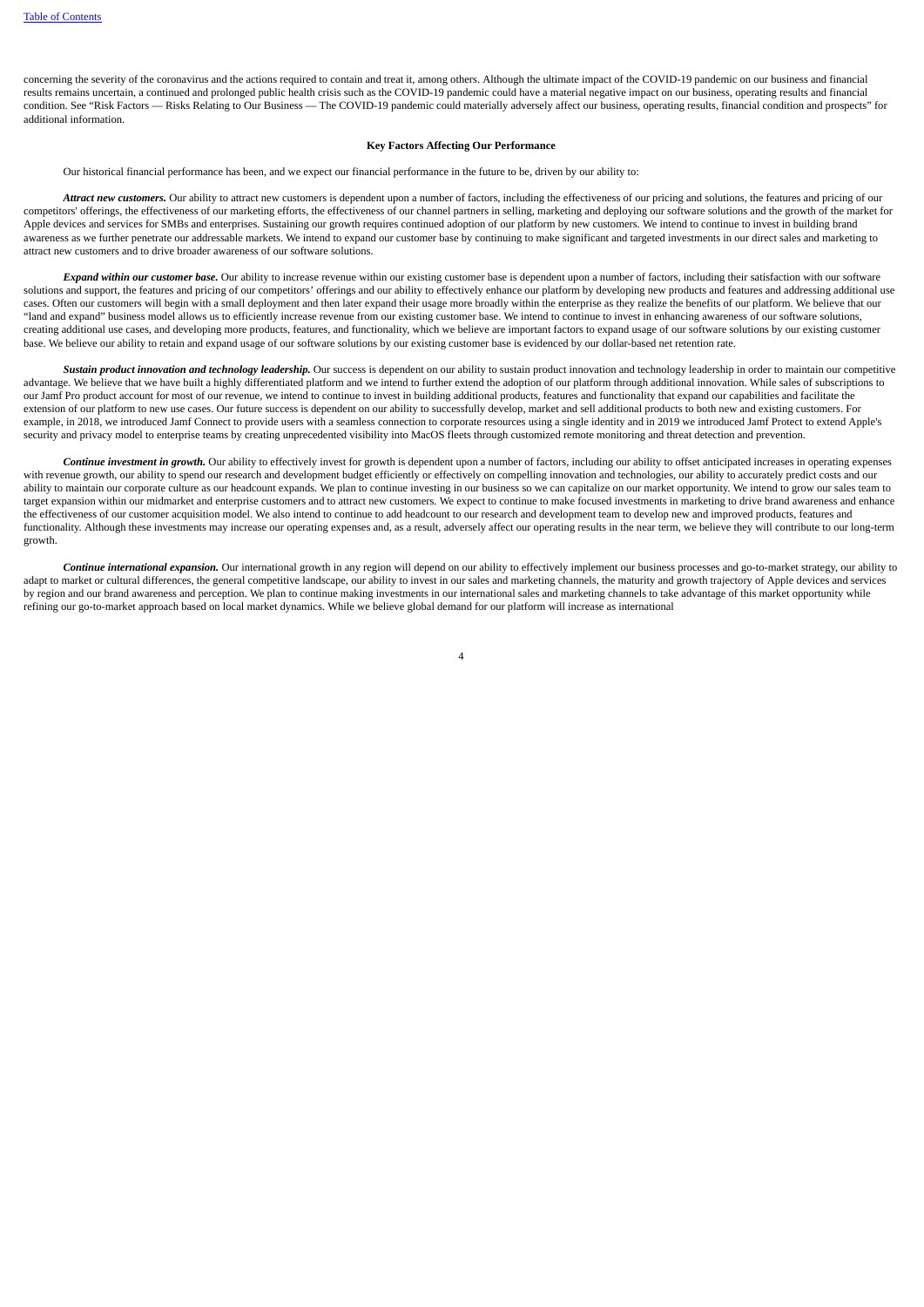market awareness of Jamf grows, our ability to conduct our operations internationally will require considerable management attention and resources and is subject to the particular challenges of supporting a growing business in an environment of multiple languages, cultures, customs, legal and regulatory systems (including with respect to data transfer and privacy), alternative dispute systems and commercial markets. In addition, global demand for our platform and the growth of our international operations is dependent upon the rate of market adoption of Apple products in international markets.

Enhance our offerings via our partner network. Our success is dependent not only on our independent efforts to innovate, scale and reach more customers directly but also on the success of our partners to continue to gain share in the enterprise. With a focus on the user and being the bridge between critical technologies — with Apple and Microsoft as two examples — we feel we can help other market participants deliver more to enterprise users with the power of Jamf. We will continue to invest in the relationships with our existing, critical partners, nurture and develop new relationships and do so globally. We will continue to invest in developing "plus one" solutions and workflows that help tie our software solutions together with those delivered by others.

#### **Key Business Metrics**

In addition to our GAAP financial information, we review several operating and financial metrics, including the following key metrics, to evaluate our business, measure our performance identify trends affecting our business, formulate business plans, and make strategic decisions.

#### *Number of Devices*

We believe our ability to grow the number of devices on our software platform provides a key indicator of the growth of our business and our future business opportunities. We define a device at the end of any particular period as a device owned by a customer, which device has at least one Jamf product pursuant to an active subscription or support and maintenance agreement or that has a reasonable probability of renewal. We define a customer at the end of any particular period as an entity with at least one active subscription or support and maintenance agreement as of the measurement date or that has a reasonable probability of renewal. A single organization with separate subsidiaries, segments or divisions that use our platform may represent multiple customers as we treat each entity, subsidiary, segment or division that is invoiced separately as a single customer. In cases where customers subscribe to our platform through our channel partners, each end customer is counted separately. A single customer may have multiple Jamf products on a single device, but we still would only count that as one device.

The number of devices was 20.4 million and 15.7 million as of December 31, 2020 and 2019, respectively, representing a 29% year-over-year growth rate. We have seen particular strength in the growth rate of devices as COVID-19 has accelerated the demand for organizations to connect remotely, manage, and protect their Apple devices.

#### *Annual Recurring Revenue*

Annual Recurring Revenue ("ARR") represents the annualized value of all subscription and support and maintenance contracts as of the end of the period. ARR mitigates fluctuations due to seasonality, contract term and the sales mix of subscriptions for term-based licenses and SaaS. ARR does not have any standardized meaning and is therefore unlikely to be comparable to similarly titled measures presented by other companies. ARR should be viewed independently of revenue and deferred revenue and is not intended to be combined with or to replace either of those items. ARR is not a forecast and the active contracts at the end of a reporting period used in calculating ARR may or may not be extended or renewed by our customers.

Our ARR was \$285.3 million and \$208.9 million as of December 31, 2020 and 2019, respectively, which is an increase of 37% year-over-year. The growth in our ARR is primarily driven by our high device expansion rates, our new logo acquisition and the upselling and cross selling of products into our installed base.

#### *Dollar-Based Net Retention Rate*

To further illustrate the "land and expand" economics of our customer relationships, we examine the rate at which our customers increase their subscriptions for our software solutions. Our dollar-based net retention rate measures our ability to increase revenue across our existing customer base through expanded use of our software solutions, offset by customers whose subscription contracts with us are not renewed or renew at a lower amount.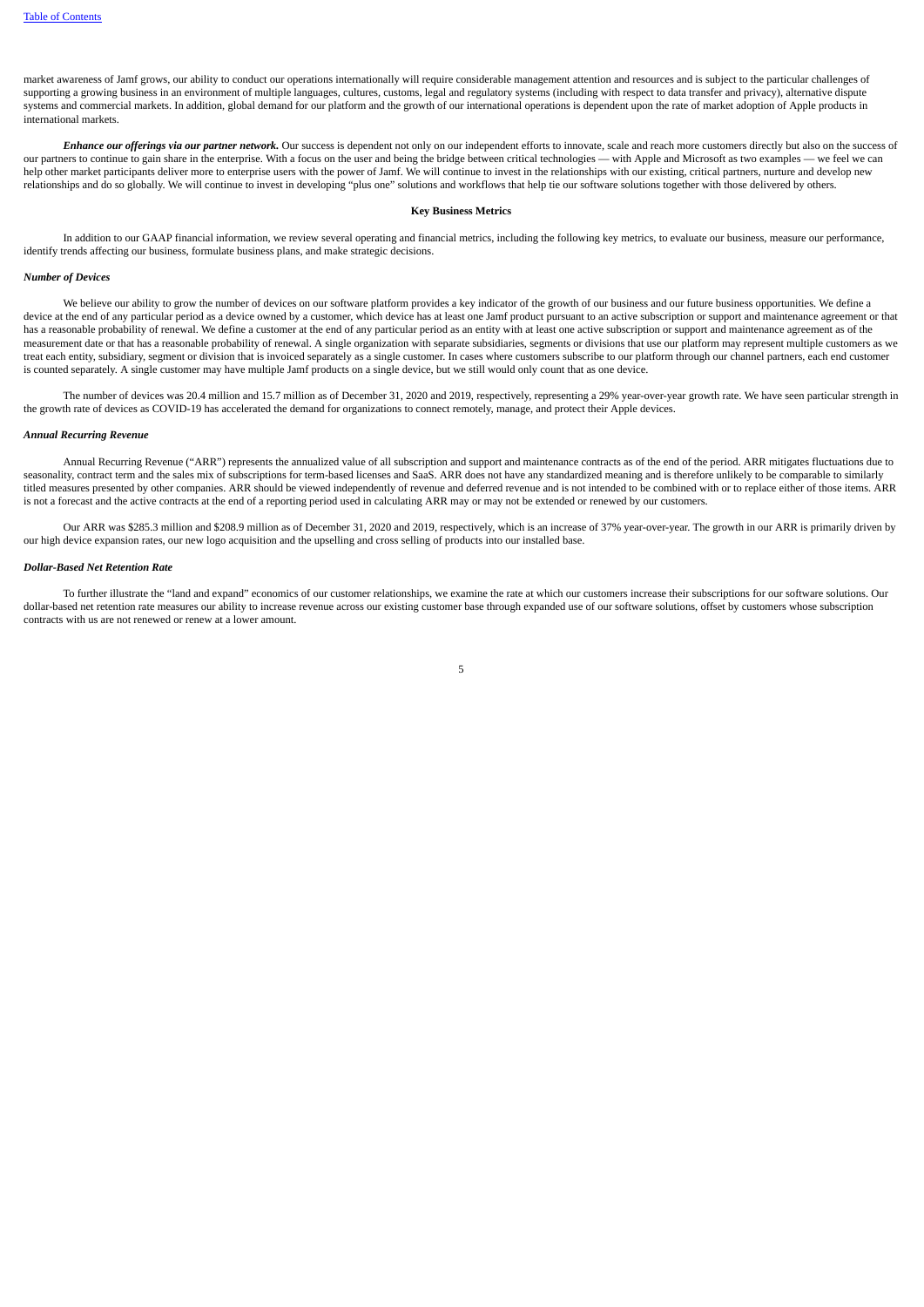We calculate dollar-based net retention rate as of a period end by starting with the ARR from the cohort of all customers as of 12 months prior to such period end ("Prior Period ARR"). We then calculate the ARR from these same customers as of the current period end ("Current Period ARR"). Current Period ARR includes any expansion and is net of contraction or attrition over the last 12 months but excludes ARR from new customers in the current period. We then divide the total Current Period ARR by the total Prior Period ARR to arrive at the dollar-based net retention rate.

Our dollar-based net retention rates were 117% and 118% for the trailing twelve months ended December 31, 2020 and 2019, respectively. Our high dollar-based net retention rates are primarily attributable to an expansion of devices. We believe our ability to cross-sell our new solutions to our installed base, particularly Jamf Connect and Jamf Protect, will continue to support our high dollar-based net retention rates.

### **Non-GAAP Financial Measures**

In addition to our results determined in accordance with GAAP, we believe the non-GAAP measures of Non-GAAP Gross Profit, Non-GAAP Gross Profit Margin, Non-GAAP Operating Income, Non-GAAP Operating Income Margin, Non-GAAP Net Income and Adjusted EBITDA are useful in evaluating our operating performance. We believe that non-GAAP financial information, when taken collectively, may be helpful to investors because it provides consistency and comparability with past financial performance and assists in comparisons with other companies, some of which use similar non-GAAP information to supplement their GAAP results. The non-GAAP financial information is presented for supplemental informational purposes only, and should not be considered a substitute for financial information presented in accordance with GAAP, and may be different from similarly-titled non-GAAP measures used by other companies. A reconciliation is provided below for each non-GAAP financial measure to the most directly comparable financial measure stated in accordance with GAAP. Investors are encouraged to review the related GAAP financial measures and the reconciliation of these non-GAAP financial measures to their most directly comparable GAAP financial measures.

#### *Non-GAAP Gross Profit*

Non-GAAP Gross Profit and Non-GAAP Gross Profit Margin are supplemental measures of operating performance that are not prepared in accordance with GAAP and that do not represent, and should not be considered as, alternatives to gross profit or gross profit margin, as determined in accordance with GAAP. We define Non-GAAP Gross Profit as gross profit, adjusted for stockbased compensation expense and amortization expense. We define Non-GAAP Gross Profit Margin as Non-GAAP Gross Profit as a percentage of total revenue.

We use Non-GAAP Gross Profit and Non-GAAP Gross Profit Margin to understand and evaluate our core operating performance and trends and to prepare and approve our annual budget. We believe Non-GAAP Gross Profit and Non-GAAP Gross Profit Margin are useful measures to us and to our investors to assist in evaluating our core operating performance because it provides consistency and direct comparability with our past financial performance and between fiscal periods, as the metric eliminates the effects of variability of stock-based compensation expense and amortization of acquired developed technology, which are non-cash expenses that may fluctuate for reasons unrelated to overall operating performance. While the amortization expense of acquired developed technology is excluded from Non-GAAP Gross Profit, the revenue related to acquired developed technology is reflected in Non-GAAP Gross Profit as these assets contribute to our revenue generation.

Non-GAAP Gross Profit and Non-GAAP Gross Profit Margin have limitations as analytical tools, and you should not consider them in isolation, or as substitutes for analysis of our results as reported under GAAP. Because of these limitations, Non-GAAP Gross Profit and Non-GAAP Gross Profit Margin should not be considered as replacements for gross profit or gross profit margin, as determined by GAAP, or as measures of our profitability. We compensate for these limitations by relying primarily on our GAAP results and using non-GAAP measures only for supplemental purposes.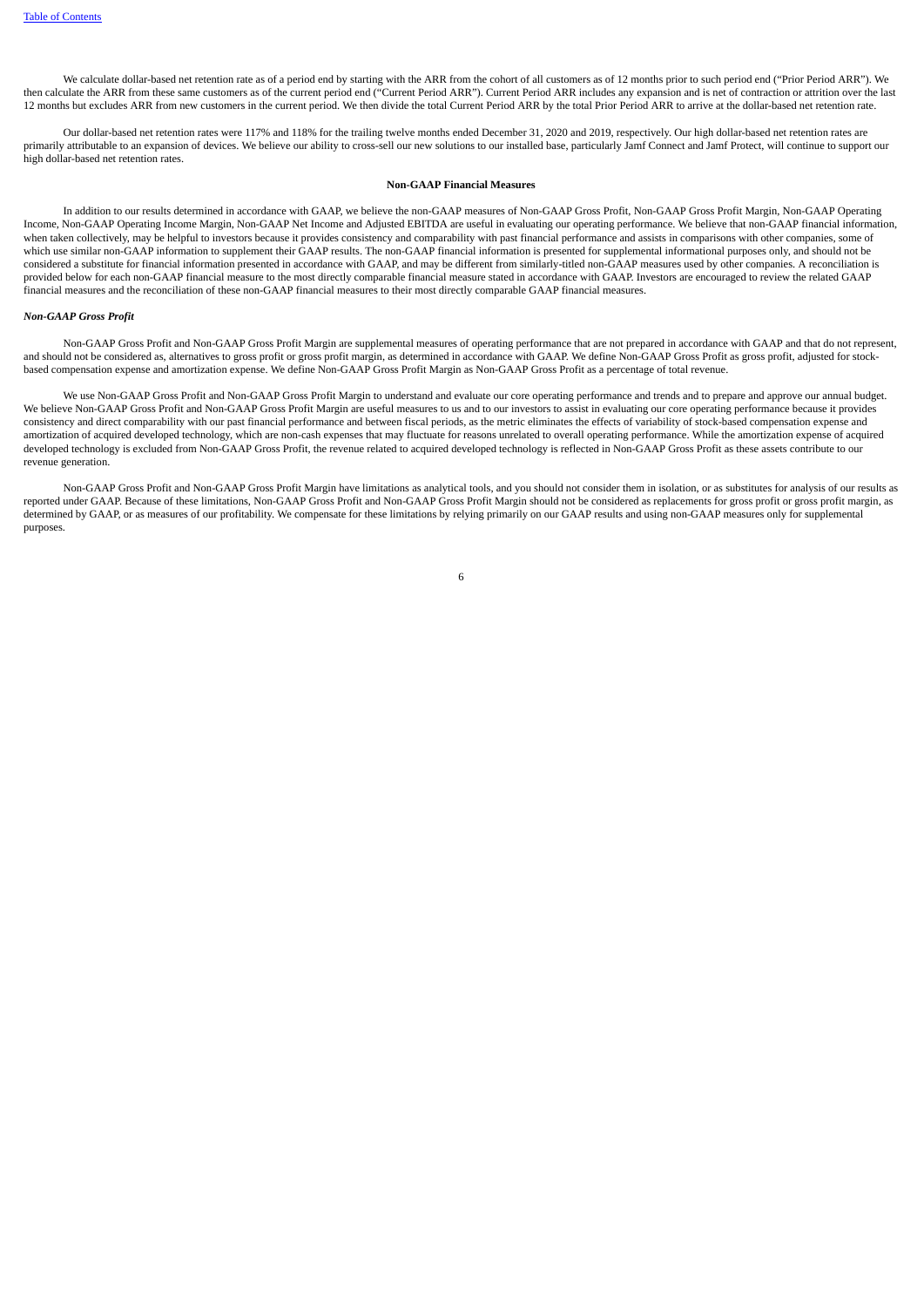A reconciliation of Non-GAAP Gross Profit to gross profit, the most directly comparable GAAP measure, is as follows:

|                              | (As Revised)                    |   |                |      |              |  |  |
|------------------------------|---------------------------------|---|----------------|------|--------------|--|--|
|                              | <b>Years Ended December 31.</b> |   |                |      |              |  |  |
|                              | $2020^{(1)}$                    |   | $2019^{(1)}$   |      | $2018^{(1)}$ |  |  |
|                              |                                 |   | (in thousands) |      |              |  |  |
| Gross profit                 | 208,124                         | S | 148,003        | - \$ | 98,066       |  |  |
| Amortization expense         | 10,753                          |   | 10,266         |      | 8,969        |  |  |
| Stock-based compensation     | 871                             |   | 194            |      | 225          |  |  |
| Non-GAAP Gross Profit        | 219,748                         |   | 158,463        |      | 107,260      |  |  |
| Non-GAAP Gross Profit Margin | 82%                             |   | 78%            |      | 73%          |  |  |

 $\left( \text{a} \right)$  Certain amounts have been revised to correct immaterial errors. See Note 3 to the consolidated financial statements included in Part II, Item 8 for more information.

# *Non-GAAP Operating Income*

Non-GAAP Operating Income and Non-GAAP Operating Income Margin are supplemental measures of operating performance that are not prepared in accordance with GAAP and that do not represent, and should not be considered as, alternatives to operating loss or operating loss margin, as determined in accordance with GAAP. We define Non-GAAP Operating Income as operating loss, adjusted for amortization, stock-based compensation, acquisition-related expense, acquisition-related earnout and costs associated with our secondary offering. We define Non-GAAP Operating Income Margin as Non-GAAP Operating Income as a percentage of total revenue.

We use Non-GAAP Operating Income and Non-GAAP Operating Income Margin to understand and evaluate our core operating performance and trends, to prepare and approve our annual budget, and to develop short-term and long-term operating plans. We believe that Non-GAAP Operating Income and Non-GAAP Operating Income Margin facilitate comparison of our operating performance on a consistent basis between periods, and when viewed in combination with our results prepared in accordance with GAAP, help provide a broader picture of factors and trends affecting our results of operations. While the amortization expense of acquired trademarks, customer relationships, and developed technology is excluded from Non-GAAP Operating Income, the revenue related to acquired trademarks, customer relationships, and developed technology is reflected in Non-GAAP Operating Income as these assets contribute to our revenue generation.

Non-GAAP Operating Income and Non-GAAP Operating Income Margin have limitations as analytical tools, and you should not consider them in isolation, or as substitutes for analysis of our results as reported under GAAP. Because of these limitations, Non-GAAP Operating Income and Non-GAAP Operating Income Margin should not be considered as replacements for operating loss or operating loss margin, as determined by GAAP, or as measures of our profitability. We compensate for these limitations by relying primarily on our GAAP results and using non-GAAP measures only for supplemental purposes.

A reconciliation of Non-GAAP Operating Income to operating loss, the most directly comparable GAAP measure, is as follows:

|                                  |     |                                 | (As Revised)                    |  |                                 |  |  |  |
|----------------------------------|-----|---------------------------------|---------------------------------|--|---------------------------------|--|--|--|
|                                  |     | <b>Years Ended December 31,</b> |                                 |  |                                 |  |  |  |
|                                  |     | $2020^{(1)}$                    | $2019^{(1)}$                    |  | $2018^{(1)}$                    |  |  |  |
|                                  |     |                                 | (in thousands)                  |  |                                 |  |  |  |
| <b>Operating loss</b>            | \$. | $(17, 452)$ \$                  | $(21,923)$ \$                   |  | (31, 145)                       |  |  |  |
| Amortization expense             |     | 33,328                          | 32,682                          |  | 30,460                          |  |  |  |
| Stock-based compensation         |     | 6,743                           | 2,461                           |  | 2,315                           |  |  |  |
| Acquisition-related expense      |     | 5,200                           | 1,392                           |  | 158                             |  |  |  |
| Acquisition-related earnout      |     | (1,000)                         | 200                             |  | $\hspace{0.1mm}-\hspace{0.1mm}$ |  |  |  |
| Offering costs                   |     | 670                             | $\hspace{0.1mm}-\hspace{0.1mm}$ |  | $\hspace{0.1mm}-\hspace{0.1mm}$ |  |  |  |
| Non-GAAP Operating Income        |     | 27,489 \$                       | 14,812                          |  | 1,788                           |  |  |  |
| Non-GAAP Operating Income Margin |     | 11%                             | 8%                              |  | 2%                              |  |  |  |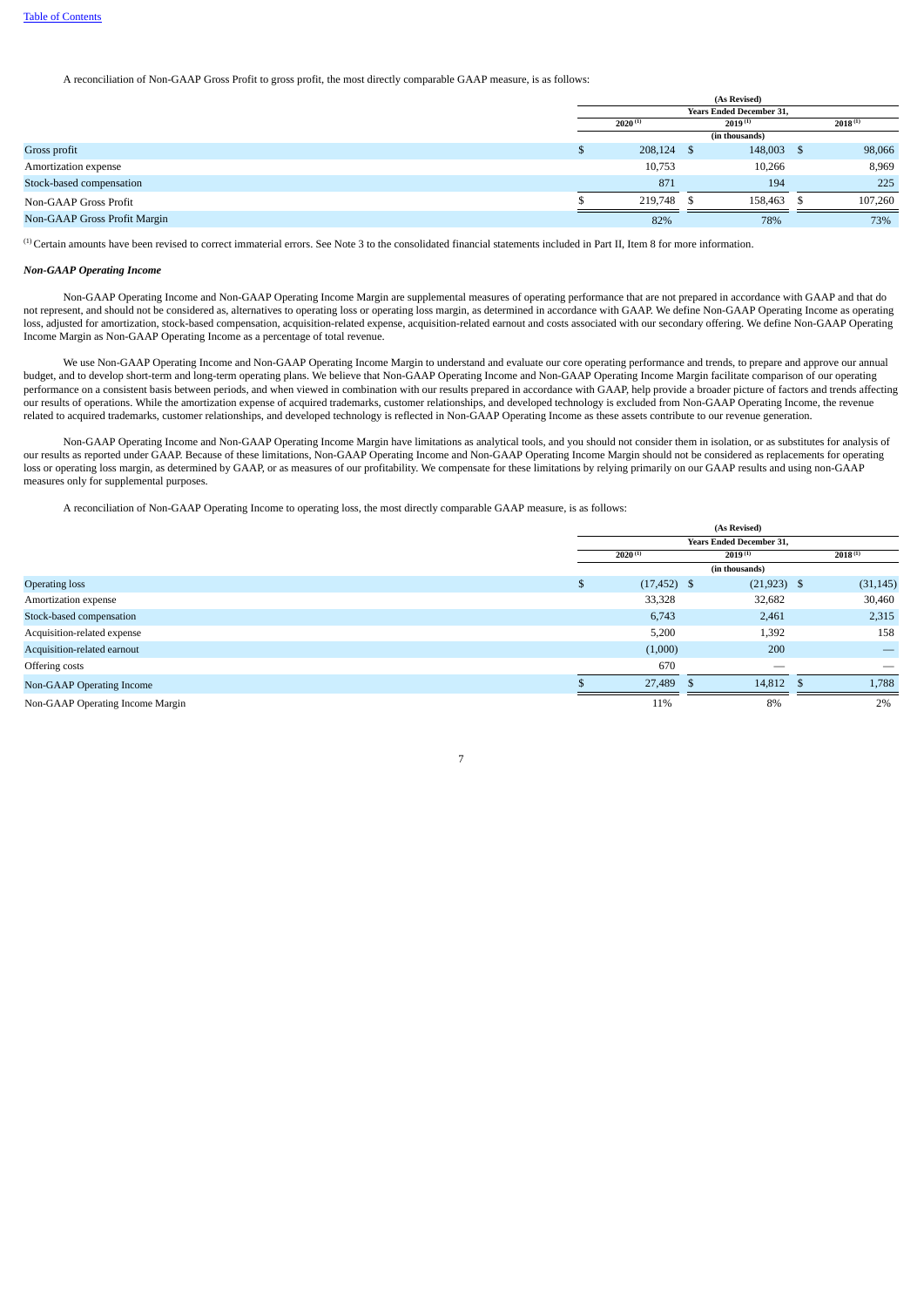$\left( \text{a} \right)$  Certain amounts have been revised to correct immaterial errors. See Note 3 to the consolidated financial statements included in Part II, Item 8 for more information.

#### *Non-GAAP Net Income*

Non-GAAP Net Income (Loss) is a supplemental measure of operating performance that is not prepared in accordance with GAAP and that does not represent, and should not be considered as, an alternative to net loss, as determined in accordance with GAAP. We define Non-GAAP Net Income (Loss) as net loss, adjusted for amortization, stock-based compensation, foreign currency transaction loss, loss on extinguishment of debt, acquisition-related expense, acquisition-related earnout, costs associated with our secondary offering, discrete tax items and benefit for income taxes.

We use Non-GAAP Net Income (Loss) to understand and evaluate our core operating performance and trends, to prepare and approve our annual budget, and to develop short-term and longterm operating plans. We believe that Non-GAAP Net Income (Loss) facilitates comparison of our operating performance on a consistent basis between periods, and when viewed in combination with our results prepared in accordance with GAAP, helps provide a broader picture of factors and trends affecting our results of operations. While the amortization expense of acquired trademarks, customer relationships, and developed technology is excluded from Non-GAAP Net Income (Loss), the revenue related to acquired trademarks, customer relationships, and developed technology is reflected in Non-GAAP Net Income (Loss) as these assets contribute to our revenue generation.

Non-GAAP Net Income (Loss) has limitations as an analytical tool, and you should not consider it in isolation, or as a substitute for analysis of our results as reported under GAAP. Because of these limitations, Non-GAAP Net Income (Loss) should not be considered as a replacement for net loss, as determined by GAAP, or as a measure of our profitability. We compensate for these limitations by relying primarily on our GAAP results and using non-GAAP measures only for supplemental purposes.

A reconciliation of Non-GAAP Net Income (Loss) to net loss, the most directly comparable GAAP measure, is as follows:

|                                   |                                 | (As Revised)  |                          |  |                                 |  |  |  |
|-----------------------------------|---------------------------------|---------------|--------------------------|--|---------------------------------|--|--|--|
|                                   | <b>Years Ended December 31,</b> |               |                          |  |                                 |  |  |  |
|                                   |                                 | 2020(1)       | $2019^{(1)}$             |  | 2018(1)                         |  |  |  |
|                                   |                                 |               | (in thousands)           |  |                                 |  |  |  |
| Net loss                          | \$                              | $(24,082)$ \$ | $(34,345)$ \$            |  | (37,579)                        |  |  |  |
| Amortization expense              |                                 | 33,328        | 32,682                   |  | 30,460                          |  |  |  |
| Stock-based compensation          |                                 | 6,743         | 2,461                    |  | 2,315                           |  |  |  |
| Foreign currency transaction loss |                                 | 722           | 1,252                    |  | 418                             |  |  |  |
| Loss on extinguishment of debt    |                                 | 5,213         | $\overline{\phantom{a}}$ |  | $\hspace{0.1mm}-\hspace{0.1mm}$ |  |  |  |
| Acquisition-related expense       |                                 | 5,200         | 1,392                    |  | 158                             |  |  |  |
| Acquisition-related earnout       |                                 | (1,000)       | 200                      |  | $\longrightarrow$               |  |  |  |
| Offering costs                    |                                 | 670           |                          |  |                                 |  |  |  |
| Discrete tax items                |                                 | (3,879)       | 53                       |  | (534)                           |  |  |  |
| Benefit for income taxes (2)      |                                 | (9,662)       | (8,634)                  |  | (7,694)                         |  |  |  |
| Non-GAAP Net Income (Loss)        |                                 | $13,253$ \$   | $(4,939)$ \$             |  | (12, 456)                       |  |  |  |

 $^{(1)}$  Certain amounts have been revised to correct immaterial errors. See Note 3 to the consolidated financial statements included in Part II, Item 8 for more information.

(2) With exception of the fourth quarter of 2020, the related tax effects of the adjustments to Non-GAAP Net Income (Loss) were calculated using the respective statutory tax rates for applicable jurisdictions, which was not materially different from our annual effective tax rate of approximately 25%. In the fourth quarter of 2020, our annual effective tax rate was impacted by changes in the valuation allowance and foreign currencies. Therefore, we used the annual effective tax rate of 15.4% in the fourth quarter of 2020 as this was materially different than our statutory rate.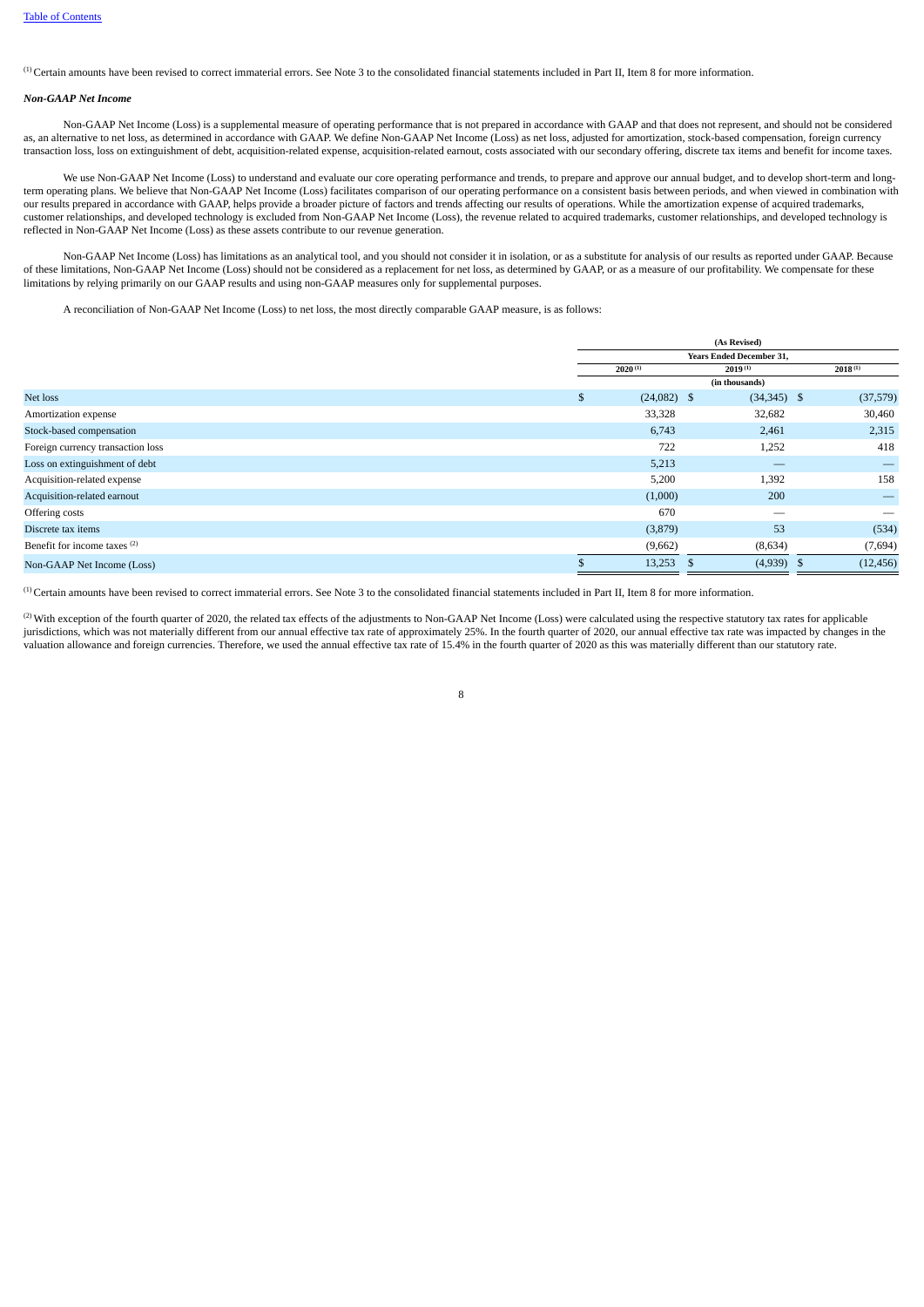# *Adjusted EBITDA*

Adjusted EBITDA is a supplemental measure of operating performance that is not prepared in accordance with GAAP and that does not represent, and should not be considered as, an alternative to net loss, as determined in accordance with GAAP. We define Adjusted EBITDA as net loss, adjusted for interest expense, net, benefit for income taxes, depreciation and amortization, stock-based compensation, foreign currency transaction loss, loss on extinguishment of debt, acquisition-related expense, acquisition-related earnout, and costs associated with our secondary offering.

We use Adjusted EBITDA to understand and evaluate our core operating performance and trends, to prepare and approve our annual budget, and to develop short-term and long-term operating plans. We believe that Adjusted EBITDA facilitates comparison of our operating performance on a consistent basis between periods, and when viewed in combination with our results prepared in accordance with GAAP, helps provide a broader picture of factors and trends affecting our results of operations.

Adjusted EBITDA has limitations as an analytical tool, and you should not consider it in isolation, or as a substitute for analysis of our results as reported under GAAP. Because of these limitations, Adjusted EBITDA should not be considered as a replacement for net loss, as determined by GAAP, or as a measure of our profitability. We compensate for these limitations by relying primarily on our GAAP results and using non-GAAP measures only for supplemental purposes.

A reconciliation of Adjusted EBITDA to net loss, the most directly comparable GAAP measure, is as follows:

|                                      | (As Revised)                    |                |   |              |  |  |  |  |
|--------------------------------------|---------------------------------|----------------|---|--------------|--|--|--|--|
|                                      | <b>Years Ended December 31,</b> |                |   |              |  |  |  |  |
|                                      | $2020^{(1)}$                    | $2019^{(1)}$   |   | $2018^{(1)}$ |  |  |  |  |
|                                      |                                 | (in thousands) |   |              |  |  |  |  |
| Net loss                             | \$<br>$(24,082)$ \$             | $(34,345)$ \$  |   | (37, 579)    |  |  |  |  |
| Interest expense, net                | 10,741                          | 21,423         |   | 18,203       |  |  |  |  |
| Benefit (provision) for income taxes | (9,955)                         | (10,033)       |   | (11,966)     |  |  |  |  |
| Depreciation expense                 | 5,183                           | 4,400          |   | 3,502        |  |  |  |  |
| Amortization expense                 | 33,328                          | 32,682         |   | 30,460       |  |  |  |  |
| Stock-based compensation             | 6,743                           | 2,461          |   | 2,315        |  |  |  |  |
| Foreign currency transaction loss    | 722                             | 1,252          |   | 418          |  |  |  |  |
| Loss on extinguishment of debt       | 5,213                           | --             |   |              |  |  |  |  |
| Acquisition-related expense          | 5,200                           | 1,392          |   | 158          |  |  |  |  |
| Acquisition-related earnout          | (1,000)                         | 200            |   |              |  |  |  |  |
| Offering costs                       | 670                             | _              |   | --           |  |  |  |  |
| Adjusted EBITDA                      | 32,763                          | 19,432<br>-S   | S | 5,511        |  |  |  |  |

 $^{(1)}$  Certain amounts have been revised to correct immaterial errors. See Note 3 to the consolidated financial statements included in Part II, Item 8 for more information.

#### **Components of Results of Operations**

#### *Revenues*

We recognize revenue under ASC 606 when or as performance obligations are satisfied. We derive revenue primarily from sales of SaaS subscriptions and support and maintenance contracts, and to a lesser extent, sales of on-premise subscriptions and perpetual licenses and services.

*Subscription.* Subscription revenue consists of sales of SaaS subscriptions and support and maintenance contracts. We sell our software solutions primarily with a one-year contract term. We typically invoice SaaS subscription fees and support and maintenance fees annually in advance and recognize revenue ratably over the term of the applicable agreement, provided that all other revenue recognition criteria have been satisfied. In the fourth quarter of 2020, we reclassified the license portion of on-premise subscription revenue from license revenue to subscription revenue in the consolidated statements of operations on a retroactive basis. See additional information in "Note 1 — Basis of Presentation and Description of Business" to the consolidated financial statements included in Part II, Item 8. The license portion of on-premise subscription revenue is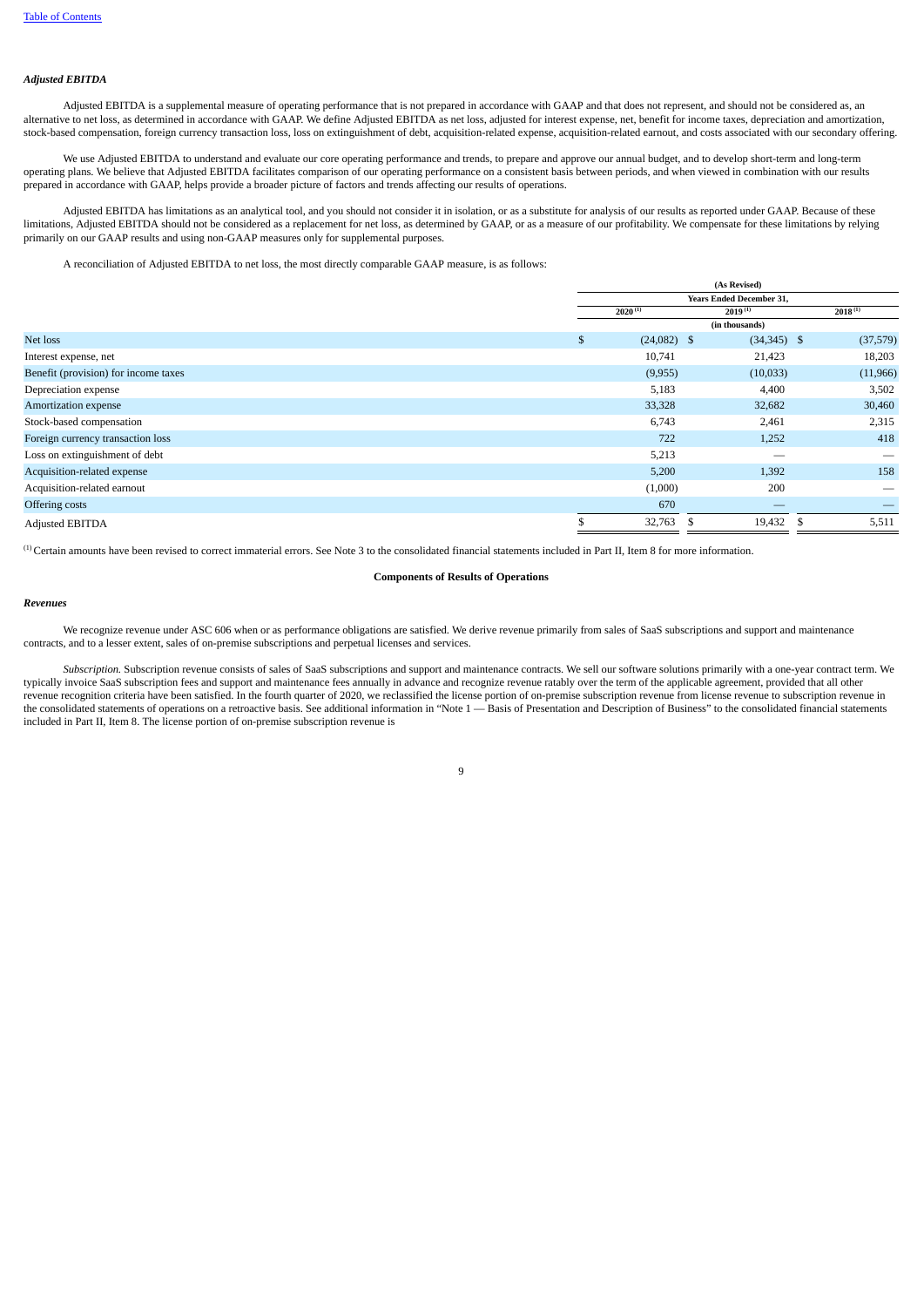recognized upfront, assuming all revenue recognition criteria are satisfied. See "Critical Accounting Policies" for more information. We expect subscription revenue to increase over time as we expand our customer base because sales to new customers are expected to be primarily SaaS subscriptions.

*License.* License revenue consists of revenue from on-premise perpetual licenses of our Jamf Pro product sold primarily to existing customers. We recognize license revenue upfront, assuming all revenue recognition criteria are satisfied. We expect license revenue to decrease because sales to new customers are primarily cloud-based subscription arrangements and therefore reflected in subscription revenue.

*Services.* Services revenues consist primarily of professional services provided to our customers to configure and optimize the use of our software solutions, as well as training services related to the operation of our software solutions. Our services are priced on a fixed fee basis and generally invoiced in advance of the service being delivered. Revenue is recognized as the services are performed. We expect services revenues to decrease as a percentage of total revenue as the demand for our services is not expected to grow at the same rate as the demand for our subscription solutions.

# *Cost of Revenues*

*Cost of subscription.* Cost of subscription revenue consists primarily of employee compensation costs for employees associated with supporting our subscription and support and maintenance arrangements, our customer success function, and third-party hosting fees related to our cloud services. Employee compensation and related costs include cash compensation and benefits to employees and associated overhead costs. We expect cost of subscription revenue to increase in absolute dollars, but to remain relatively consistent as a percentage of subscription revenue, relative to the extent of the growth of our business.

*Cost of services.* Cost of services revenue consists primarily of employee compensation costs directly associated with delivery of professional services and training, costs of third-party integrators and other associated overhead costs. We expect cost of services revenue to decrease in absolute dollars relative to the decrease of our services business.

#### *Gross Profit and Gross Margin*

Gross profit, or revenue less cost of revenue, has been and will continue to be affected by various factors, including the mix of cloud-based subscription customers, the costs associated with supporting our cloud solution, the extent to which we expand our customer support team and the extent to which we can increase the efficiency of our technology and infrastructure though technological improvements. We expect our gross profit to increase in absolute dollars. We expect our gross margin to increase over time as compared to the rates we delivered prior to the impact of COVID, as subscription revenue becomes a larger proportion of revenue, and as we increase average ARR per device.

#### *Operating Expenses*

*Sales and Marketing.* Sales and marketing expenses consist primarily of employee compensation costs, sales commissions, costs of general marketing and promotional activities, travelrelated expenses and allocated overhead. Sales commissions as well as associated payroll taxes and retirement plan contributions that are incremental to the acquisition of customer contracts are deferred and amortized over the period of benefit, which is estimated to be 5 years. We expect our sales and marketing expenses to increase on an absolute dollar basis as we expand our sales personnel and marketing efforts.

*Research and development.* Research and development expenses consist primarily of personnel costs and allocated overhead. We will continue to invest in innovation so that we can offer our customers new solutions and enhance our existing solutions. See "Business — Research and Development" for more information. We expect such investment to increase on an absolute dollar basis as our business grows.

*General and Administrative.* General and administrative expenses consist primarily of employee compensation costs for corporate personnel, such as those in our executive, human resource, facilities, accounting and finance, legal and compliance, and information technology departments. In addition, general and administrative expenses include acquisition-related expenses which primarily consist of third-party expenses, such as legal and accounting fees, and adjustments to contingent consideration. General and administrative expenses also include costs incurred in secondary offerings. We expect our general and administrative expenses to increase on a dollar basis as our business grows, particularly as we continue to invest in technology infrastructure and expand our operations globally. Also, we incur additional general and administrative expenses as a result of operating as a public company, including costs to comply with the rules and regulations applicable to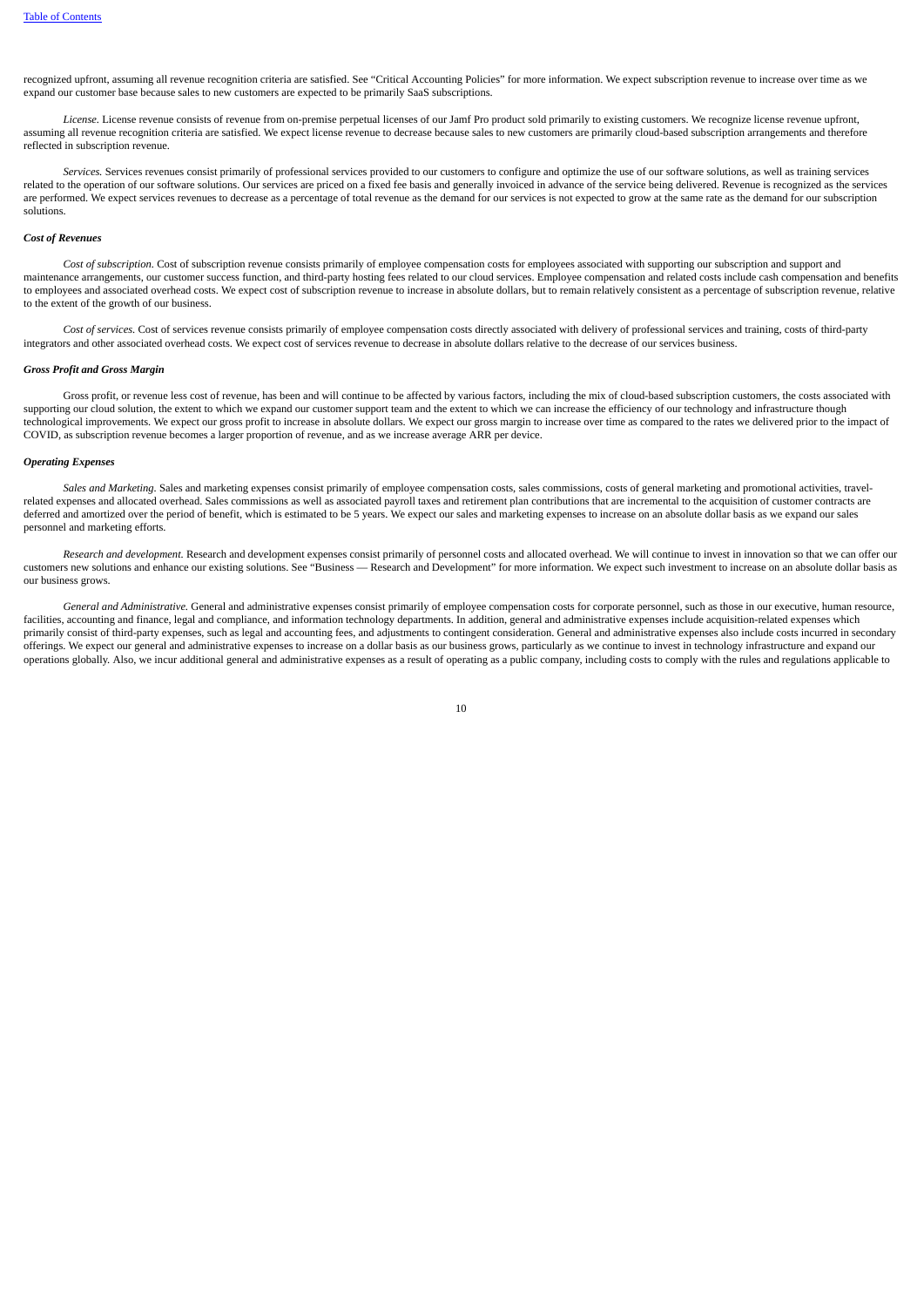companies listed on a national securities exchange, costs related to compliance and reporting obligations pursuant to the rules and regulations of the SEC, and increased expenses for insurance, investor relations and accounting expenses.

*Amortization.* Amortization expense primarily consists of amortization of acquired trademarks, customer relationships and developed technology.

# *Interest Expense, Net*

Interest expense, net consists primarily of interest payments on our outstanding borrowings under our credit facilities as well as the amortization of associated deferred financing costs. See "Liquidity and Capital Resources — Credit Facilities."

# *Loss on Extinguishment of Debt*

Upon closing of the IPO, we repaid \$205.0 million of the principal amount of the Prior Term Loan Facility and recorded a loss on extinguishment of debt of \$5.2 million for the prepayment penalty and write off of debt issuance costs.

#### *Foreign Currency Transaction Gain (Loss)*

Our reporting currency is the U.S. dollar. The functional currency of all our international operations is the U.S. dollar. The assets, liabilities, revenues and expenses of our foreign operations are remeasured in accordance with ASC Topic 830, *Foreign Currency Matters*. Remeasurement adjustments are recorded as foreign currency transaction gains (losses) in the consolidated statement of operations.

#### *Income Tax Benefit*

Income tax benefit consists primarily of income taxes related to U.S. federal and state income taxes and income taxes in foreign jurisdictions in which we conduct business.

# *Other Income*

Other income consists primarily of sublease rental income. The sublease was terminated in the second quarter of 2020.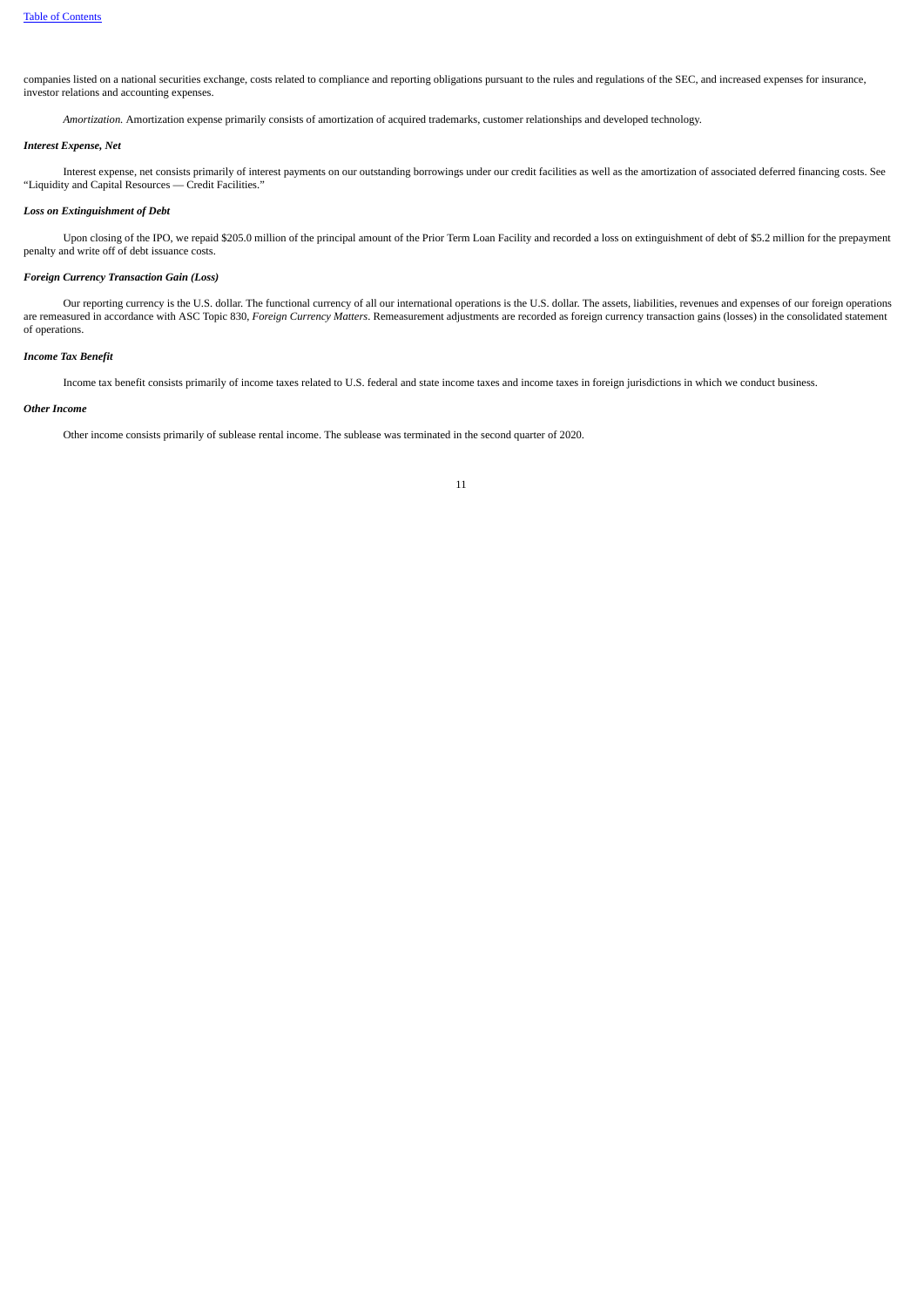# **Results of Operations**

The following table sets forth our consolidated statements of operations data for the periods indicated:

|                                                                                        |              | (As Revised)  |                                 |              |  |  |  |  |
|----------------------------------------------------------------------------------------|--------------|---------------|---------------------------------|--------------|--|--|--|--|
|                                                                                        |              |               | <b>Years Ended December 31.</b> |              |  |  |  |  |
|                                                                                        |              | $2020^{(1)}$  | $2019^{(1)}$                    | $2018^{(1)}$ |  |  |  |  |
| <b>Consolidated Statement of Operations Data:</b>                                      |              |               | (in thousands)                  |              |  |  |  |  |
|                                                                                        |              |               |                                 |              |  |  |  |  |
| Revenue:                                                                               |              |               |                                 |              |  |  |  |  |
| Subscription                                                                           | $\mathbb{S}$ | 248,879 \$    | 175,118 \$                      | 113,867      |  |  |  |  |
| <b>Services</b>                                                                        |              | 14,519        | 19,014                          | 20,201       |  |  |  |  |
| License                                                                                |              | 5,734         | 9,833                           | 13,316       |  |  |  |  |
| Total revenue                                                                          |              | 269,132       | 203,965                         | 147,384      |  |  |  |  |
| Cost of revenue:                                                                       |              |               |                                 |              |  |  |  |  |
| Cost of subscription <sup>(2)(3)</sup> (exclusive of amortization expense shown below) |              | 39,529        | 31,457                          | 24,099       |  |  |  |  |
| Cost of services <sup>(2)(3)</sup> (exclusive of amortization expense shown below)     |              | 10,726        | 14,239                          | 16,250       |  |  |  |  |
| Amortization expense                                                                   |              | 10,753        | 10,266                          | 8,969        |  |  |  |  |
| Total cost of revenue                                                                  |              | 61,008        | 55,962                          | 49,318       |  |  |  |  |
| Gross profit                                                                           |              | 208,124       | 148,003                         | 98,066       |  |  |  |  |
| Operating expenses:                                                                    |              |               |                                 |              |  |  |  |  |
| Sales and marketing <sup>(2)(3)</sup>                                                  |              | 98,885        | 73,103                          | 53,749       |  |  |  |  |
| Research and development <sup>(2)(3)</sup>                                             |              | 52,513        | 42,898                          | 31,527       |  |  |  |  |
| General and administrative <sup>(2)(3)(4)</sup>                                        |              | 51,603        | 31,509                          | 22,444       |  |  |  |  |
| Amortization expense                                                                   |              | 22,575        | 22,416                          | 21,491       |  |  |  |  |
| Total operating expenses                                                               |              | 225,576       | 169,926                         | 129,211      |  |  |  |  |
| Loss from operations                                                                   |              | (17, 452)     | (21, 923)                       | (31, 145)    |  |  |  |  |
| Interest expense, net                                                                  |              | (10,741)      | (21, 423)                       | (18, 203)    |  |  |  |  |
| Loss on extinguishment of debt                                                         |              | (5,213)       |                                 |              |  |  |  |  |
| Foreign currency transaction loss                                                      |              | (722)         | (1,252)                         | (418)        |  |  |  |  |
| Other income, net                                                                      |              | 91            | 220                             | 221          |  |  |  |  |
| Loss before income tax benefit                                                         |              | (34,037)      | (44, 378)                       | (49, 545)    |  |  |  |  |
| Income tax benefit                                                                     |              | 9,955         | 10,033                          | 11,966       |  |  |  |  |
| Net loss                                                                               | \$           | $(24,082)$ \$ | $(34,345)$ \$                   | (37, 579)    |  |  |  |  |

 $\left( \text{a} \right)$  Certain amounts have been revised to correct immaterial errors. See Note 3 to the consolidated financial statements included in Part II, Item 8 for more information.

 $(2)$  Includes stock-based compensation as follows:

|                            |         | <b>Years Ended December 31,</b> |                |       |  |  |  |  |
|----------------------------|---------|---------------------------------|----------------|-------|--|--|--|--|
|                            |         | 2020                            | 2019           | 2018  |  |  |  |  |
|                            |         |                                 | (in thousands) |       |  |  |  |  |
| Cost of revenue:           |         |                                 |                |       |  |  |  |  |
| Subscription               | œ<br>J. | 732 \$                          | 194 \$         | 225   |  |  |  |  |
| Services                   |         | 139                             | --             | --    |  |  |  |  |
| Sales and marketing        |         | 1,748                           | 460            | 529   |  |  |  |  |
| Research and development   |         | 1,533                           | 394            | 239   |  |  |  |  |
| General and administrative |         | 2,591                           | 1,413          | 1,322 |  |  |  |  |
|                            |         | 6,743                           | 2,461          | 2,315 |  |  |  |  |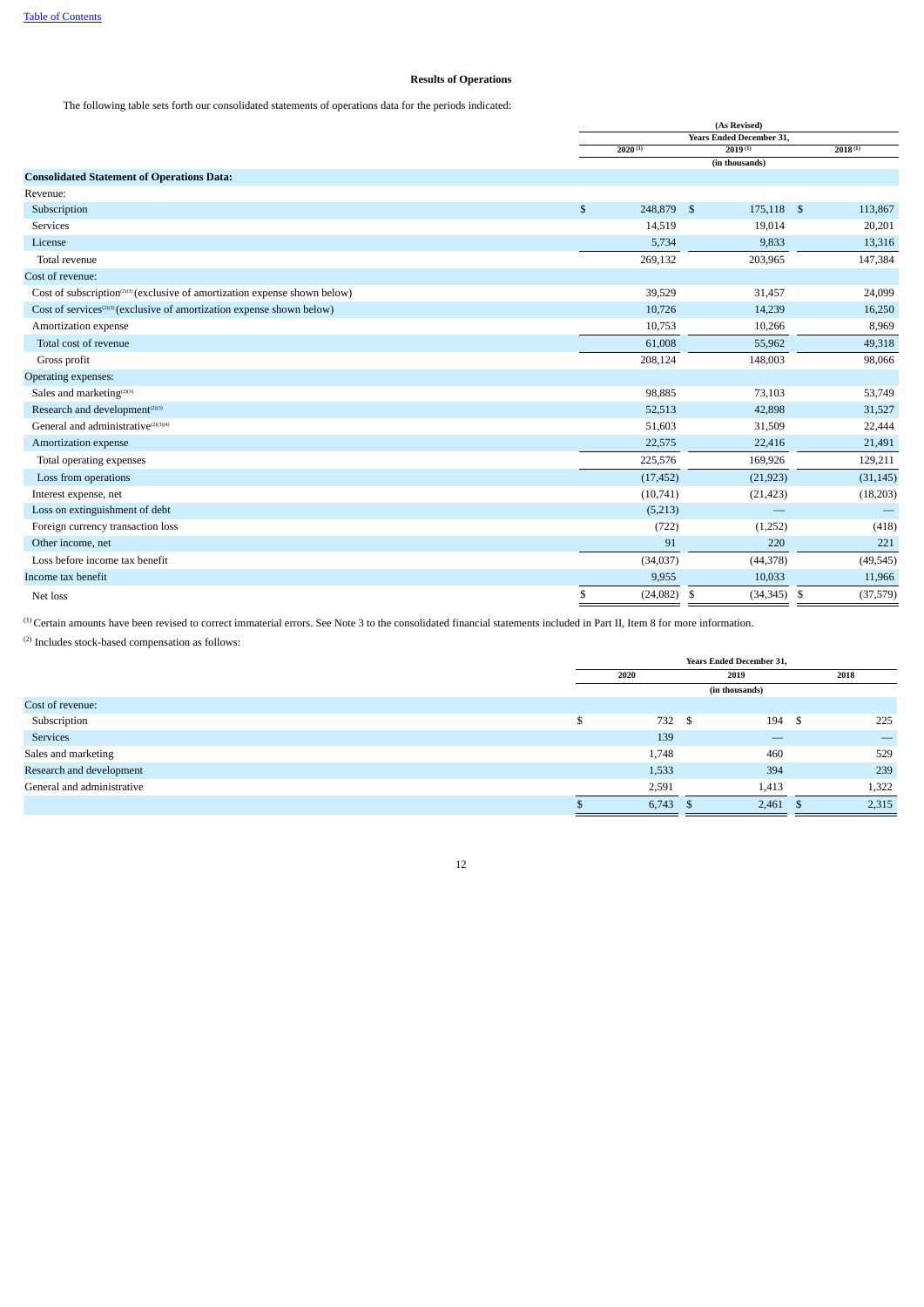# $^{(3)}$  Includes depreciation expense as follows:

|                            | (As Revised)                    |    |       |      |       |  |  |  |
|----------------------------|---------------------------------|----|-------|------|-------|--|--|--|
|                            | <b>Years Ended December 31,</b> |    |       |      |       |  |  |  |
|                            | 2020                            |    | 2018  |      |       |  |  |  |
|                            |                                 |    |       |      |       |  |  |  |
| Cost of revenue:           |                                 |    |       |      |       |  |  |  |
| Subscription               | \$<br>985 \$                    |    | 902   | \$   | 756   |  |  |  |
| Services                   | 207                             |    | 246   |      | 290   |  |  |  |
| Sales and marketing        | 1,966                           |    | 1,688 |      | 1,256 |  |  |  |
| Research and development   | 1,149                           |    | 1,121 |      | 917   |  |  |  |
| General and administrative | 876                             |    | 443   |      | 283   |  |  |  |
|                            | 5,183                           | J. | 4,400 | - 55 | 3,502 |  |  |  |
|                            |                                 |    |       |      |       |  |  |  |

 $(4)$  Includes acquisition-related expense as follows:

|           | <b>Years Ended December 31.</b> |                |   |      |  |  |  |
|-----------|---------------------------------|----------------|---|------|--|--|--|
|           | 2020<br>2019                    |                |   | 2018 |  |  |  |
|           |                                 | (in thousands) |   |      |  |  |  |
| <b>AL</b> | 5,200                           | 1,392          | w | 158  |  |  |  |

General and administrative also includes a Digita earnout benefit (expense) of \$1.0 million and \$(0.2) million for the years ended December 31, 2020 and 2019, respectively.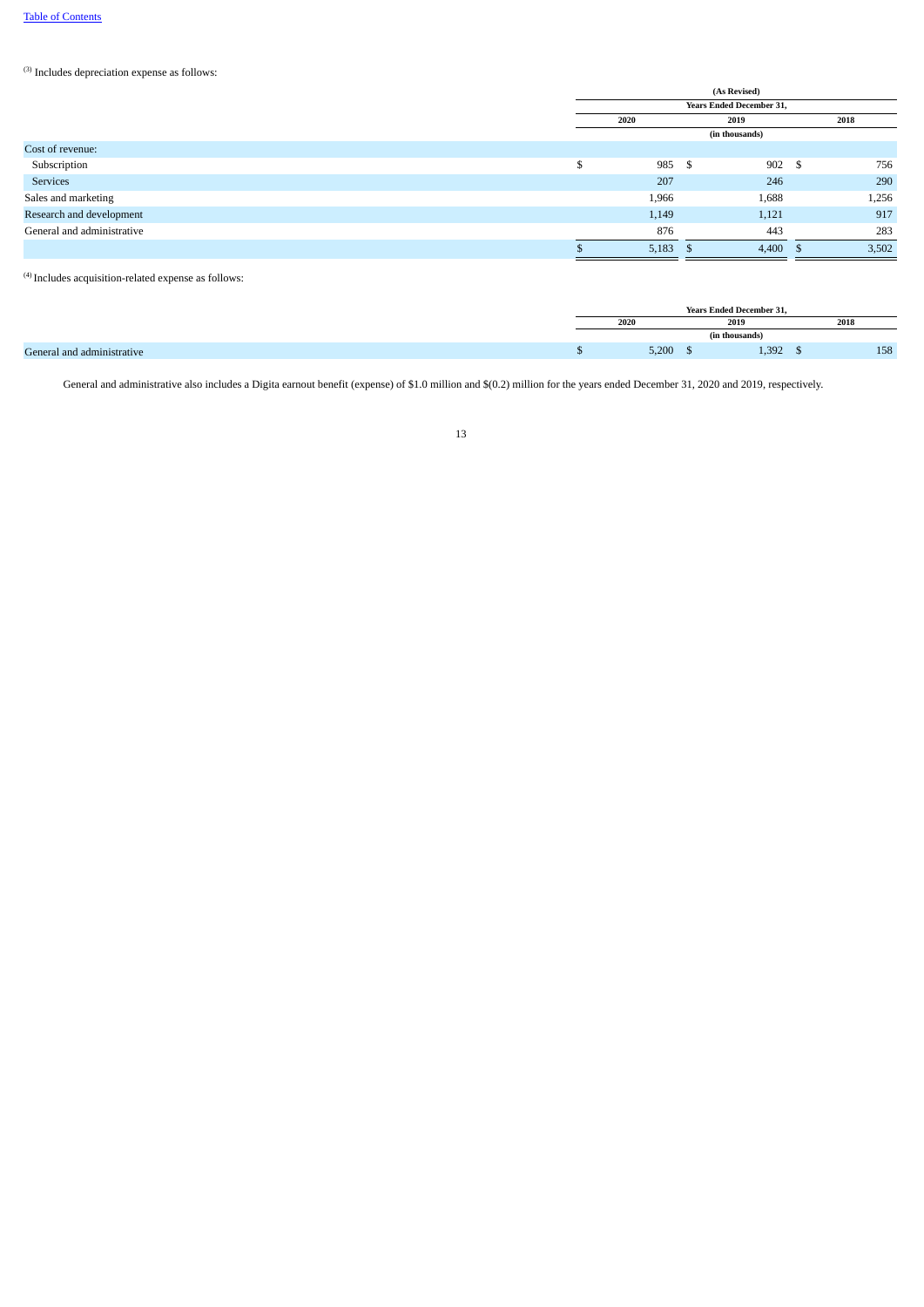The following table sets forth our consolidated statements of operations data expressed as a percentage of total revenue for the periods indicated:

|                                                                      |                | (As Revised)                       |                  |  |  |  |  |
|----------------------------------------------------------------------|----------------|------------------------------------|------------------|--|--|--|--|
|                                                                      |                | <b>Years Ended December 31,</b>    |                  |  |  |  |  |
|                                                                      | $2020^{(1)}$   | $2019^{(1)}$                       | $2018^{(1)}$     |  |  |  |  |
|                                                                      |                | (as a percentage of total revenue) |                  |  |  |  |  |
| <b>Consolidated Statement of Operations Data:</b>                    |                |                                    |                  |  |  |  |  |
| Revenue:                                                             |                |                                    |                  |  |  |  |  |
| Subscription                                                         | 93 %           | 86 %                               | 77 %             |  |  |  |  |
| Services                                                             | 5              | 9                                  | 14               |  |  |  |  |
| License                                                              | 2              | 5                                  | $\boldsymbol{9}$ |  |  |  |  |
| Total revenue                                                        | 100            | 100                                | 100              |  |  |  |  |
| Cost of revenue:                                                     |                |                                    |                  |  |  |  |  |
| Cost of subscription (exclusive of amortization expense shown below) | 15             | 15                                 | 16               |  |  |  |  |
| Cost of services (exclusive of amortization expense shown below)     | $\overline{4}$ | $\overline{7}$                     | 11               |  |  |  |  |
| Amortization expense                                                 | $\overline{4}$ | 5                                  | 6                |  |  |  |  |
| Total cost of revenue                                                | 23             | 27                                 | 33               |  |  |  |  |
| Gross profit                                                         | 77             | 73                                 | 67               |  |  |  |  |
| Operating expenses:                                                  |                |                                    |                  |  |  |  |  |
| Sales and marketing                                                  | 37             | 36                                 | 37               |  |  |  |  |
| Research and development                                             | 20             | 21                                 | 21               |  |  |  |  |
| General and administrative                                           | 19             | 15                                 | 15               |  |  |  |  |
| Amortization expense                                                 | $\, 8$         | 11                                 | 15               |  |  |  |  |
| Total operating expenses                                             | 84             | 83                                 | 88               |  |  |  |  |
| Loss from operations                                                 | (6)            | (11)                               | (21)             |  |  |  |  |
| Interest expense, net                                                | (4)            | (11)                               | (12)             |  |  |  |  |
| Loss on extinguishment of debt                                       | (2)            | $\overline{\phantom{a}}$           |                  |  |  |  |  |
| Foreign currency transaction loss                                    |                | (1)                                |                  |  |  |  |  |
| Other income, net                                                    |                | $\overline{\phantom{a}}$           |                  |  |  |  |  |
| Loss before income tax benefit                                       | (13)           | (22)                               | (34)             |  |  |  |  |
| Income tax benefit                                                   | $\overline{4}$ | 5                                  | $\boldsymbol{8}$ |  |  |  |  |
| Net loss                                                             | (9)%           | (17)%                              | $(26)\%$         |  |  |  |  |

 $^{(1)}$  Certain amounts have been revised to correct immaterial errors. See Note 3 to the consolidated financial statements included in Part II, Item 8 for more information.

# **Comparison of the Years Ended December 31, 2020, 2019 and 2018**

*Revenue*

|                                   | (As Revised) |              |                    |         |    |              |                                    |  |               |    |              |  |              |      |  |      |  |
|-----------------------------------|--------------|--------------|--------------------|---------|----|--------------|------------------------------------|--|---------------|----|--------------|--|--------------|------|--|------|--|
|                                   |              | December 31. | <b>Years Ended</b> |         |    | Change       | <b>Years Ended</b><br>December 31. |  |               |    | Change       |  |              |      |  |      |  |
|                                   |              | $2020^{(1)}$ |                    |         |    | $2019^{(1)}$ |                                    |  | $\frac{0}{0}$ |    | $2019^{(1)}$ |  | $2018^{(1)}$ |      |  | $\%$ |  |
|                                   |              |              |                    |         |    |              | (in thousands, except percentages) |  |               |    |              |  |              |      |  |      |  |
| SaaS subscription and support and |              |              |                    |         |    |              |                                    |  |               |    |              |  |              |      |  |      |  |
| maintenance                       | \$           | 223,655      | \$                 | 158,493 | \$ | 65,162       | $41\%$ \$                          |  | 158,493       | \$ | 100,191 \$   |  | 58,302       | 58 % |  |      |  |
| On-premise subscription           |              | 25,224       |                    | 16,625  |    | 8,599        | 52                                 |  | 16,625        |    | 13,676       |  | 2,949        | 22   |  |      |  |
| Subscription revenue              |              | 248,879      |                    | 175,118 |    | 73,761       | 42                                 |  | 175,118       |    | 113,867      |  | 61,251       | 54   |  |      |  |
| Professional services             |              | 14,519       |                    | 19,014  |    | (4, 495)     | (24)                               |  | 19,014        |    | 20,201       |  | (1, 187)     | (6)  |  |      |  |
| Perpetual licenses                |              | 5,734        |                    | 9,833   |    | (4,099)      | (42)                               |  | 9,833         |    | 13,316       |  | (3,483)      | (26) |  |      |  |
| Non-subscription revenue          |              | 20,253       |                    | 28,847  |    | (8,594)      | (30)                               |  | 28,847        |    | 33,517       |  | (4,670)      | (14) |  |      |  |
| Total revenue                     |              | 269,132      |                    | 203,965 |    | 65,167       | 32 %                               |  | 203,965       |    | 147,384      |  | 56,581       | 38 % |  |      |  |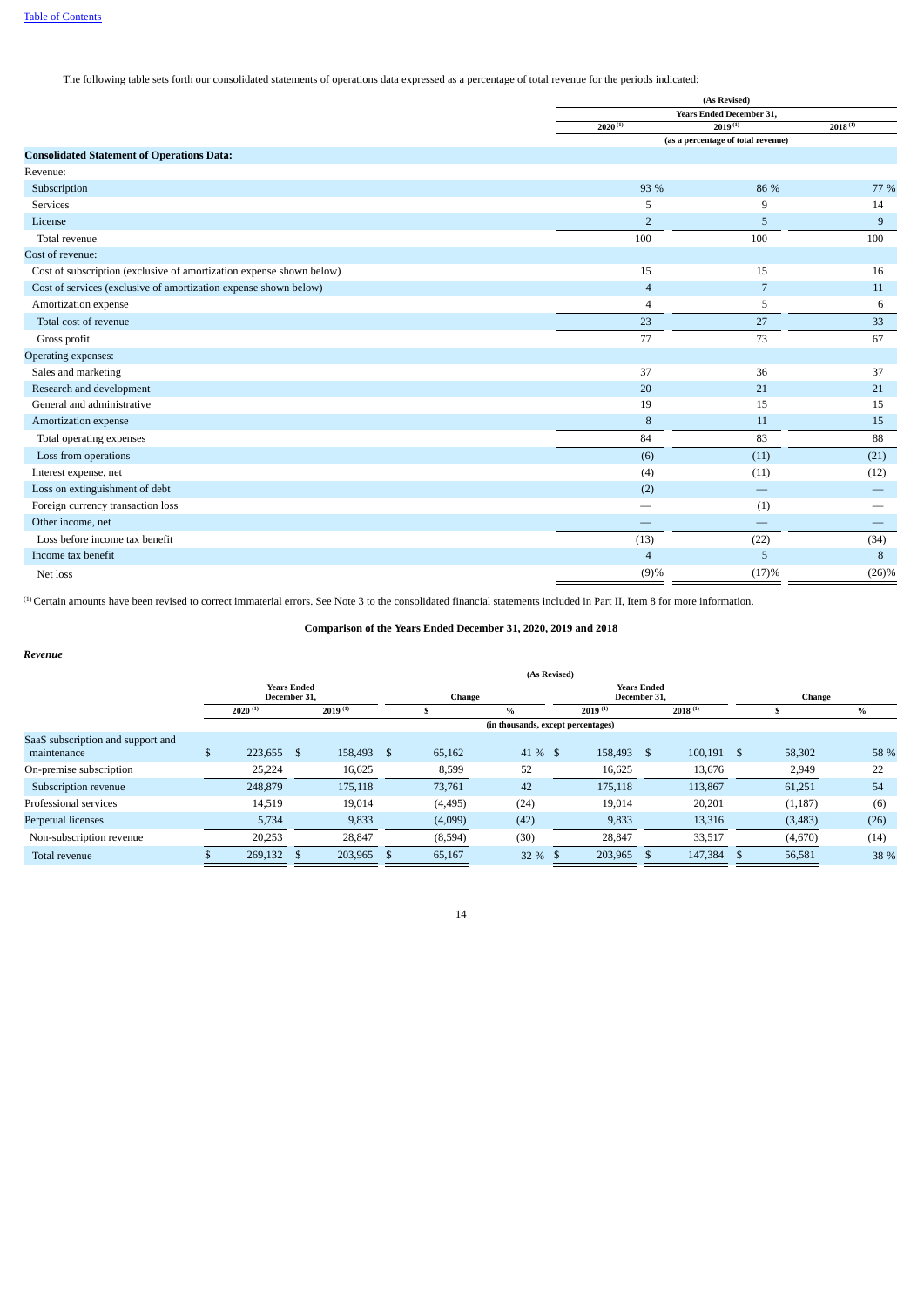$^{(1)}$  Certain amounts have been revised to correct immaterial errors. See Note 3 to the consolidated financial statements included in Part II, Item 8 for more information.

Total revenue increased by \$65.2 million, or 32%, for the year ended December 31, 2020 compared to the year ended December 31, 2019. Overall revenue increased as a result of higher subscription revenue, partially offset by lower services and license revenue. Subscription revenue accounted for 93% of total revenue for the year ended December 31, 2020 compared to 86% for the year ended December 31, 2019. The increase in subscription revenue was driven by device expansion, the addition of new customers and cross-selling. Services revenue has decreased as COVID-19 impacted our in-person trainings, and our product enhancements have reduced customer reliance on our services in order to utilize our products. License revenue decreased as a result of shifting customers to our SaaS model as opposed to on-premise perpetual licenses.

Total revenue increased by \$56.6 million, or 38%, for the year ended December 31, 2019 compared to the year ended December 31, 2018. Overall revenue increased as a result of higher subscription revenue partially offset by slightly lower services and license revenue. The increase in subscription revenue was driven by the addition of new customers as well as an increase in device expansion within our installed customer base. Services revenue has decreased as our product enhancements have reduced the reliance our customers need to place on our services in order to utilize our products. License revenue decreased as a result of shifting customers to our SaaS model as opposed to on-premise perpetual licenses.

#### *Cost of Revenue and Gross Margin*

|                                                                         |                                    | (As Revised) |   |              |    |                                                     |                                    |  |              |   |              |  |         |      |
|-------------------------------------------------------------------------|------------------------------------|--------------|---|--------------|----|-----------------------------------------------------|------------------------------------|--|--------------|---|--------------|--|---------|------|
|                                                                         | <b>Years Ended</b><br>December 31, |              |   |              |    | <b>Years Ended</b><br><b>Change</b><br>December 31, |                                    |  |              |   |              |  | Change  |      |
|                                                                         |                                    | $2020^{(1)}$ |   | $2019^{(1)}$ |    |                                                     | %                                  |  | $2019^{(1)}$ |   | $2018^{(1)}$ |  |         | %    |
|                                                                         |                                    |              |   |              |    |                                                     | (in thousands, except percentages) |  |              |   |              |  |         |      |
| Cost of revenue:                                                        |                                    |              |   |              |    |                                                     |                                    |  |              |   |              |  |         |      |
| Cost of subscription (exclusive of<br>amortization expense shown below) | \$                                 | 39,529       | S | 31,457       | \$ | 8,072                                               | $26 \%$ \$                         |  | 31,457       | S | 24,099       |  | 7,358   | 31 % |
| Cost of services (exclusive of<br>amortization expense show below)      |                                    | 10,726       |   | 14,239       |    | (3,513)                                             | (25)                               |  | 14,239       |   | 16,250       |  | (2,011) | (12) |
| Amortization expense                                                    |                                    | 10,753       |   | 10,266       |    | 487                                                 | C.                                 |  | 10,266       |   | 8,969        |  | 1,297   | 14   |
| Total cost of revenue                                                   |                                    | 61,008       |   | 55,962       |    | 5,046                                               | $9\%$                              |  | 55,962       |   | 49,318       |  | 6,644   | 13 % |
| Gross margin                                                            |                                    | 77 %         |   | 73 %         |    |                                                     |                                    |  | 73 %         |   | 67 %         |  |         |      |

 $^{(1)}$  Certain amounts have been revised to correct immaterial errors. See Note 3 to the consolidated financial statements included in Part II, Item 8 for more information.

Cost of revenue increased by \$5.0 million, or 9%, for the year ended December 31, 2020 compared to the year ended December 31, 2019 driven by an increase in cost of subscription revenue and amortization expense, partially offset by lower services cost of revenue. Cost of subscription revenue increased \$8.1 million primarily due to an increase of \$4.1 million in employee compensation costs related to higher headcount to support the growth in our subscription customer base, an increase of \$2.6 million in third party hosting fees as we increased capacity to support our growth, an increase of \$0.9 million in computer hardware and software costs to support the growth of the business and a \$0.5 million increase in stock-based compensation expense. Amortization expense increased \$0.5 million due to intangibles added to our balance sheet as the result of acquisitions. Cost of services revenue decreased \$3.5 million as a result of lower services revenue.

Cost of revenue increased by \$6.6 million, or 13%, for the year ended December 31, 2019 compared to the year ended December 31, 2018 driven by an increase in cost of subscription revenue and amortization expense partially offset by lower services cost of revenue. Cost of subscription revenue increased \$7.4 million due to an increase of \$3.6 million in employee compensation costs related to higher headcount to support the growth in our subscription customer base, an increase of \$2.2 million in third party hosting fees as we increased capacity to support our growth and an increase of \$1.6 million in costs to support the growth of the business. Amortization expense increased \$1.3 million due to intangibles added to our balance sheet as the result of acquisitions. Cost of services revenue decreased \$2.0 million due to deploying more cost effective delivery of services, which includes the use of third-party integrators.

Total gross margin was 77%, 73% and 67% for the years ended December 31, 2020, 2019 and 2018, respectively, as our revenue expanded faster than the costs required to deliver the revenue.

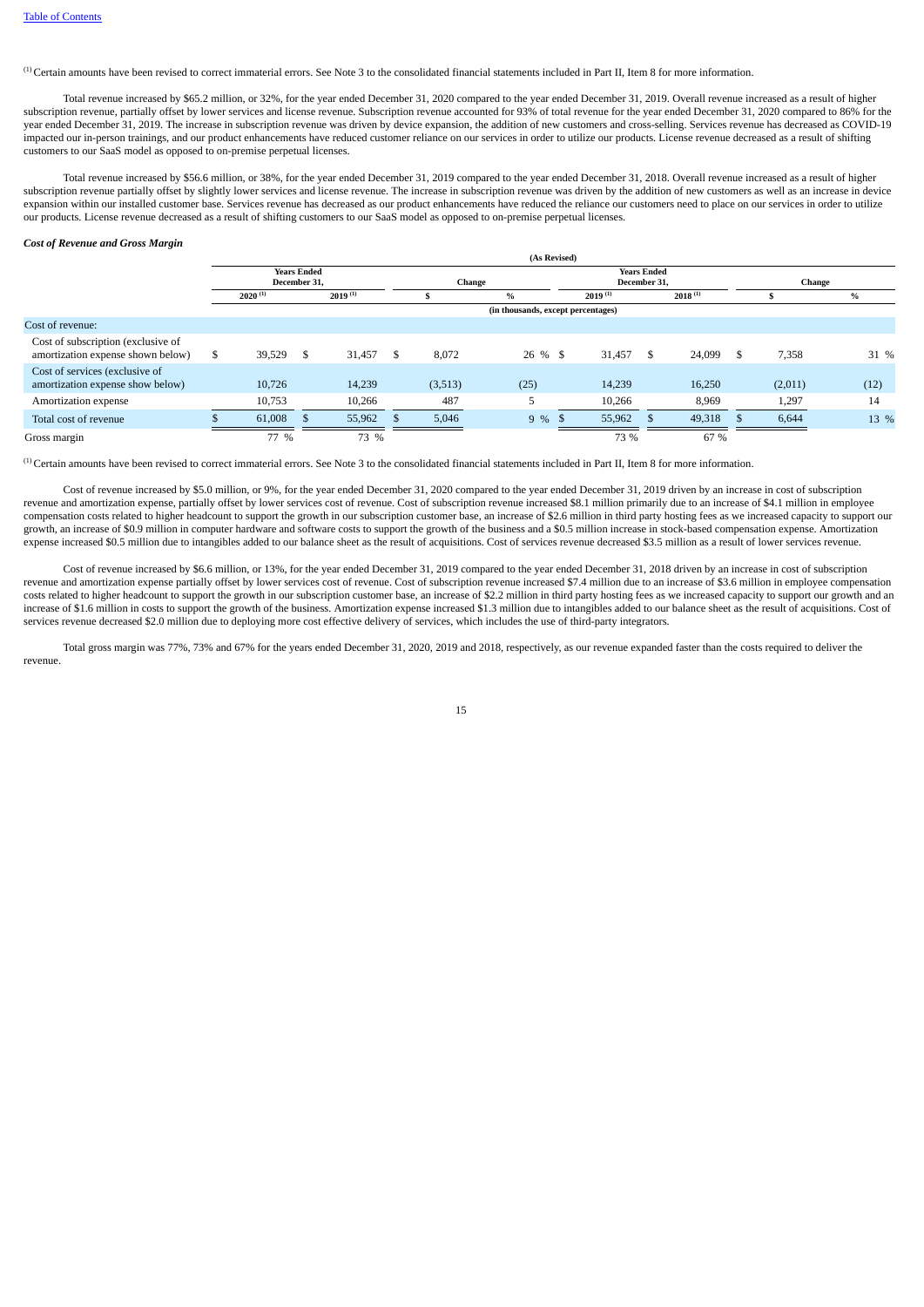#### *Operating Expenses*

|                            | (As Revised)                                 |      |              |      |                                              |               |            |  |                                    |    |              |     |        |                |
|----------------------------|----------------------------------------------|------|--------------|------|----------------------------------------------|---------------|------------|--|------------------------------------|----|--------------|-----|--------|----------------|
|                            | <b>Years Ended</b><br>Change<br>December 31. |      |              |      | <b>Years Ended</b><br>December 31.<br>Change |               |            |  |                                    |    |              |     |        |                |
|                            | $2020^{(1)}$                                 |      | $2019^{(1)}$ |      |                                              | $\frac{0}{0}$ |            |  | $2019^{(1)}$                       |    | $2018^{(1)}$ |     |        | $\frac{0}{n}$  |
|                            |                                              |      |              |      |                                              |               |            |  | (in thousands, except percentages) |    |              |     |        |                |
| Operating expenses:        |                                              |      |              |      |                                              |               |            |  |                                    |    |              |     |        |                |
| Sales and marketing        | \$<br>98,885                                 | -\$  | 73,103       | -\$  | 25,782                                       |               | $35 \%$ \$ |  | 73,103                             | \$ | 53,749       | -\$ | 19,354 | 36 %           |
| Research and development   | 52,513                                       |      | 42,898       |      | 9,615                                        |               | 22         |  | 42,898                             |    | 31,527       |     | 11,371 | 36             |
| General and administrative | 51,603                                       |      | 31,509       |      | 20,094                                       |               | 64         |  | 31.509                             |    | 22,444       |     | 9,065  | 40             |
| Amortization expense       | 22,575                                       |      | 22,416       |      | 159                                          |               |            |  | 22,416                             |    | 21,491       |     | 925    | $\overline{4}$ |
| Operating expenses         | 225,576                                      | - \$ | 169,926      | - \$ | 55,650                                       |               | 33 %       |  | 169,926                            |    | 129,211      |     | 40,715 | 32 %           |

 $^{(1)}$  Certain amounts have been revised to correct immaterial errors. See Note 3 to the consolidated financial statements included in Part II, Item 8 for more information.

Sales and Marketing. Sales and marketing expenses increased by \$25.8 million, or 35%, for the year ended December 31, 2020 compared to the year ended December 31, 2019. The increase was primarily due to an increase of \$18.3 million in employee compensation costs driven by headcount growth, a \$5.1 million increase in marketing costs, an increase of \$2.8 million in computer hardware and software costs to support the growth of the business and a \$1.3 million increase in stock-based compensation expense reflecting the IPO grant, partially offset by a \$2.6 million decrease in travel-related expenses reflecting less travel due to COVID-19. Marketing costs increased primarily due to increases in demand generation programs, advertising, and brand awareness campaigns focused on new customer acquisition, as well as an increase in costs related to our annual user conference.

Sales and Marketing. Sales and marketing expenses increased by \$19.4 million, or 36%, for the year ended December 31, 2019 compared to the year ended December 31, 2018. The increase was primarily due to an increase of \$13.4 million in employee compensation costs related to headcount growth. Marketing costs increased by \$1.7 million primarily due to increases in demand generation programs, advertising and brand awareness campaigns focused on new customer acquisition. The remainder of the cost increase related to costs to support the growth in business and headcount of approximately \$4.3 million.

*Research and Development.* Research and development expenses increased by \$9.6 million, or 22%, for the year ended December 31, 2020 compared to the year ended December 31, 2019. The increase was primarily due to an increase of \$6.7 million in employee compensation costs due to higher headcount, an increase of \$1.1 million in outside services, an increase of \$1.3 million in computer hardware and software costs to support the growth of the business and a \$1.1 million increase in stock-based compensation expense reflecting the IPO grant, partially offset by a \$0.7 million decrease in travel-related expenses reflecting less travel due to COVID-19.

*Research and Development.* Research and development expenses increased by \$11.4 million, or 36%, for the year ended December 31, 2019 compared to the year ended December 31, 2018. The increase was primarily due to an increase of \$8.8 million in employee compensation costs due to higher headcount and an increase of \$0.8 million in computer hardware and software costs to support the growth of the business. The remainder of the cost increase related to costs to support the growth in business and headcount of approximately \$1.8 million.

*General and Administrative.* General and administrative expenses increased by \$20.1 million, or 64%, for the year ended December 31, 2020 compared to the year ended December 31, 2019. The increase was primarily due to an increase of \$6.3 million in employee compensation costs driven by higher headcount to support our continued growth, \$6.1 million in additional expenses as a result of operating as a public company, a \$5.2 million increase in acquisition-related expenses, a \$1.2 million increase in stock-based compensation expense and a \$0.8 million increase in allowance for bad debt and returns, partially offset by a \$1.0 million reduction to contingent consideration. The remainder of the cost increase is primarily related to costs to support the growth in business and headcount.

*General and Administrative.* General and administrative expenses increased by \$9.1 million, or 40%, for the year ended December 31, 2019 compared to the year ended December 31, 2018. The increase was primarily due to an increase of \$3.5 million in employee compensation costs primarily related to higher headcount to support our continued growth and an increase of \$3.0 million in costs of professional services comprised primarily of legal and accounting fees driven by the 2019 acquisitions of ZuluDesk and Digita and general growth in the Company. In addition, charitable contributions increased by \$0.9

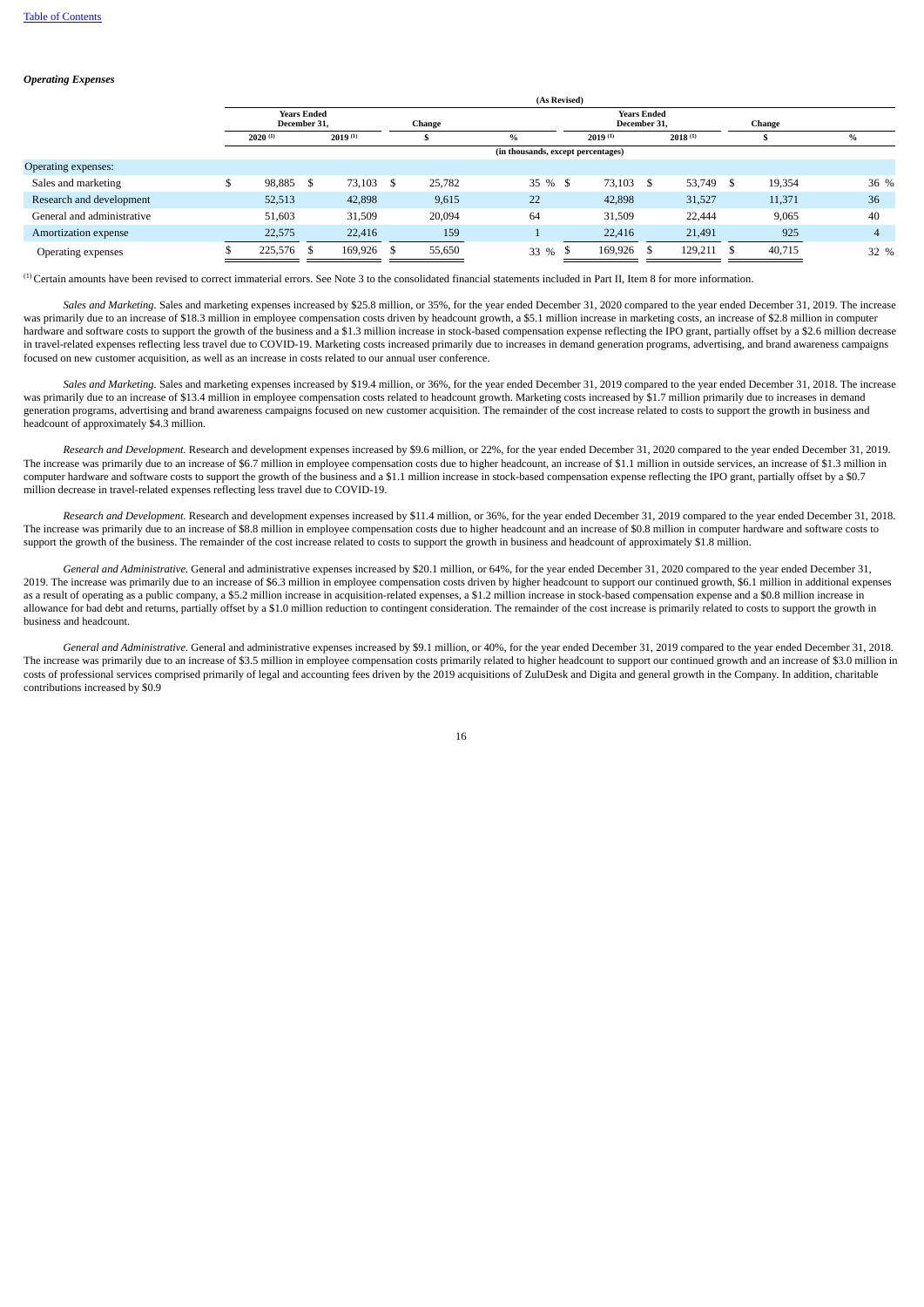million. The remainder of the cost increase related to costs to support the growth in business and headcount of approximately \$2.3 million.

*Amortization Expense.* Amortization expense increased by \$0.2 million, or 1%, for the year ended December 31, 20120 compared to the year ended December 31, 2019. The increase was due to additional intangibles that were acquired in 2020 and July 2019.

*Amortization Expense.* Amortization expense increased by \$0.9 million, or 4%, for the year ended December 31, 2019 compared to the year ended December 31, 2018. The increase was due to additional intangibles that were acquired in 2019.

#### *Interest Expense, Net*

|                       |              | <b>Years Ended</b><br>December 31. |  |        |  | Change    | Years Ended<br>December 31.        |      |        |      |        | Change |       |  |      |
|-----------------------|--------------|------------------------------------|--|--------|--|-----------|------------------------------------|------|--------|------|--------|--------|-------|--|------|
|                       | 2020<br>2019 |                                    |  |        |  |           |                                    | 2019 |        | 2018 |        |        |       |  |      |
|                       |              |                                    |  |        |  |           | (in thousands, except percentages) |      |        |      |        |        |       |  |      |
| Interest expense, net |              | 10.741                             |  | 21,423 |  | (10, 682) | $(50) \%$                          |      | 21,423 |      | 18,203 |        | 3,220 |  | 18 % |

Interest expense, net decreased by \$10.7 million, or 50%, for the year ended December 31, 2020 compared to the year ended December 31, 2019 reflecting the repayment of the Prior Term Loan Facility, as well as a lower interest rate prior to repayment.

Interest expense, net increased by \$3.2 million, or 18%, for the year ended December 31, 2019 compared to the year ended December 31, 2018. The increase was primarily driven by the additional borrowing of \$30.0 million under the Prior Term Loan Facility in 2019 to fund the acquisition of ZuluDesk, partially offset by a lower interest rate in 2019 compared to 2018.

# *Loss on Extinguishment of Debt*

|                                | <b>Years Ended</b><br>December 31.<br>Change |                                |                    |           | December 31.                                                                                                                                                                                                                                                                                                                                                                       | <b>Years Ended</b>       | Change                   |    |  |  |
|--------------------------------|----------------------------------------------|--------------------------------|--------------------|-----------|------------------------------------------------------------------------------------------------------------------------------------------------------------------------------------------------------------------------------------------------------------------------------------------------------------------------------------------------------------------------------------|--------------------------|--------------------------|----|--|--|
|                                | 2020                                         | 2019                           |                    |           | 2019                                                                                                                                                                                                                                                                                                                                                                               | <b>2018</b>              |                          |    |  |  |
|                                |                                              |                                |                    |           | (in thousands, except percentages)                                                                                                                                                                                                                                                                                                                                                 |                          |                          |    |  |  |
| Loss on extinguishment of debt | $-245$<br>ل 1,4 س                            | $\qquad \qquad \longleftarrow$ | $-0.41$<br>ل 1 ک.د | <b>NM</b> | $\hspace{1.0cm} \hspace{1.0cm} \hspace{1.0cm} \hspace{1.0cm} \hspace{1.0cm} \hspace{1.0cm} \hspace{1.0cm} \hspace{1.0cm} \hspace{1.0cm} \hspace{1.0cm} \hspace{1.0cm} \hspace{1.0cm} \hspace{1.0cm} \hspace{1.0cm} \hspace{1.0cm} \hspace{1.0cm} \hspace{1.0cm} \hspace{1.0cm} \hspace{1.0cm} \hspace{1.0cm} \hspace{1.0cm} \hspace{1.0cm} \hspace{1.0cm} \hspace{1.0cm} \hspace{$ | $\overline{\phantom{a}}$ | $\overline{\phantom{a}}$ | NM |  |  |

Loss on extinguishment of debt of \$5.2 million for the year ended December 31, 2020 consists of a prepayment penalty of \$2.0 million and write off of debt issuance costs of \$3.2 million in connection with the early repayment of the Prior Term Loan Facility.

#### *Foreign Currency Transaction Loss*

|                                   | <b>Years Ended</b><br>December 31,<br>Change |  |       |       |                                    |      | <b>Years Ended</b><br>December 31. | Change |     |  |     |    |
|-----------------------------------|----------------------------------------------|--|-------|-------|------------------------------------|------|------------------------------------|--------|-----|--|-----|----|
|                                   | 2020                                         |  | 2019  |       | %                                  | 2019 |                                    | 2018   |     |  |     |    |
|                                   |                                              |  |       |       | (in thousands, except percentages) |      |                                    |        |     |  |     |    |
| Foreign currency transaction loss | 722                                          |  | 1,252 | (530) | (42)%                              |      | 1,252                              |        | 418 |  | 834 | NM |

Foreign currency transaction loss decreased by \$0.5 million, or 42%, for the year ended December 31, 2020 compared to the year ended December 31, 2019. The decrease in the loss was driven by a favorable impact from the remeasurement of monetary assets and liabilities denominated in Euros and Australian dollars compared to the prior year.

Foreign currency transaction loss increased by \$0.8 million for the year ended December 31, 2019 compared to the year ended December 31, 2018. The increase in the loss was driven primarily by the weakening of the U.S. dollar relative to the Euro on significant Euro denominated intercompany loans that were utilized to fund the acquisition of ZuluDesk.

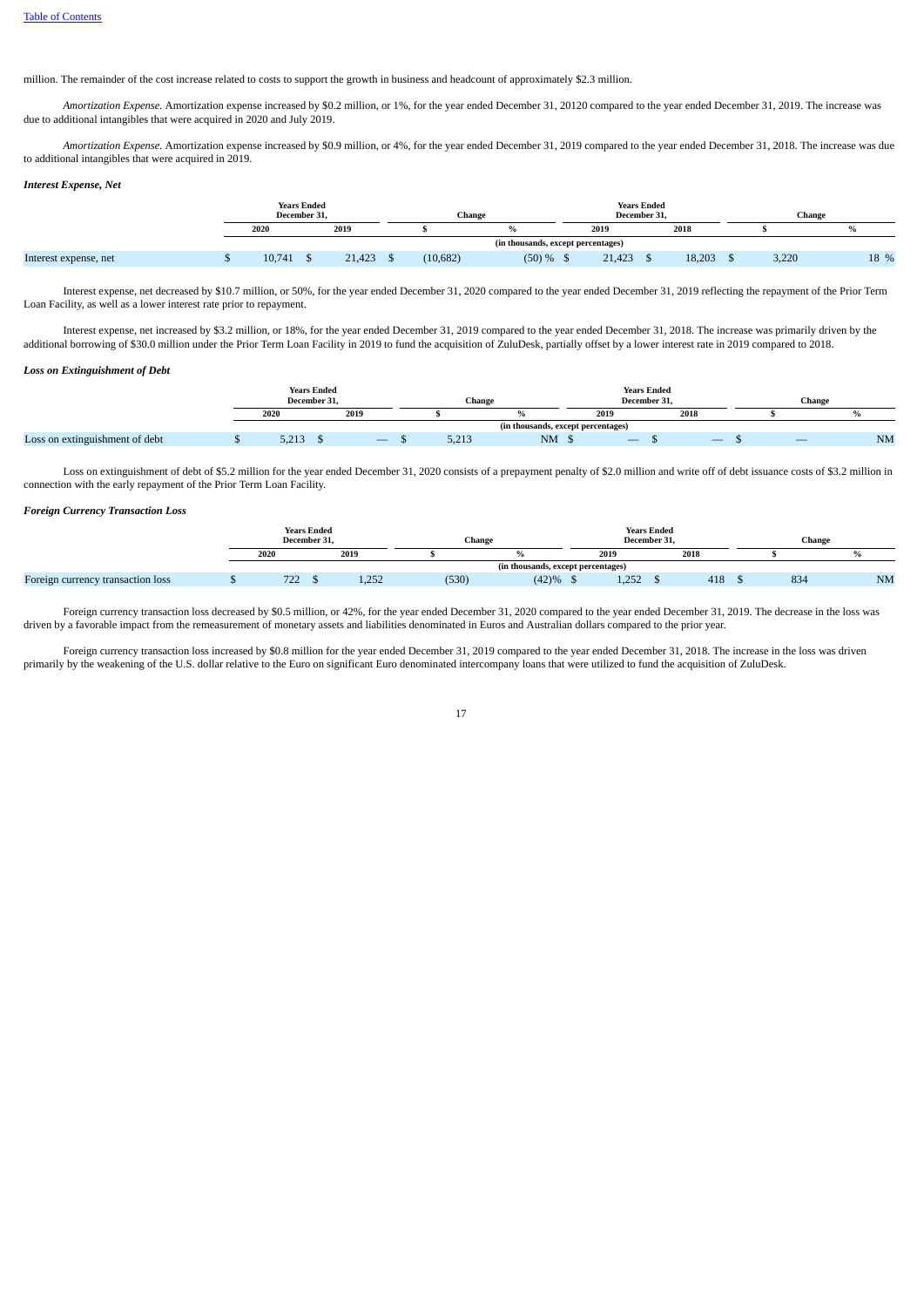#### *Other Income, Net*

|                   | <b>Years Ended</b><br>December 31,<br>Change |  |      |    |       |                                    | <b>Years Ended</b><br>December 31. | Change |  |  |       |
|-------------------|----------------------------------------------|--|------|----|-------|------------------------------------|------------------------------------|--------|--|--|-------|
|                   | 2020                                         |  | 2019 |    |       | 0/2                                | 2019                               | 2018   |  |  |       |
|                   |                                              |  |      |    |       | (in thousands, except percentages) |                                    |        |  |  |       |
| Other income, net | 91                                           |  | 220  | ٦U | (129) | $(59) \%$ \$                       | 220                                | 221    |  |  | $0\%$ |

Other income, net decreased by \$0.1 million, or 59%, for the year ended December 31, 2020 compared to the year ended December 31, 2019. The decrease in Other income, net was due to the termination of our sublease in the second quarter of 2020.

#### *Income Tax Benefit*

|                    |                                    | (As Revised)                 |    |        |  |        |                                    |                                    |        |  |        |  |          |        |  |  |
|--------------------|------------------------------------|------------------------------|----|--------|--|--------|------------------------------------|------------------------------------|--------|--|--------|--|----------|--------|--|--|
|                    | <b>Years Ended</b><br>December 31, |                              |    |        |  | Change |                                    | <b>Years Ended</b><br>December 31. |        |  |        |  | Change   |        |  |  |
|                    |                                    | $2020^{(1)}$<br>$2019^{(1)}$ |    |        |  |        |                                    | $2019^{(1)}$<br>$2018^{(1)}$       |        |  |        |  |          |        |  |  |
|                    |                                    |                              |    |        |  |        | (in thousands, except percentages) |                                    |        |  |        |  |          |        |  |  |
| Income tax benefit |                                    | 9,955                        | мB | 10,033 |  | (78)   | $(1) \%$                           |                                    | 10,033 |  | 11,966 |  | (1, 933) | (16) % |  |  |

 $\alpha^{(1)}$  Certain amounts have been revised to correct immaterial errors. See Note 3 to the consolidated financial statements included in Part II, Item 8 for more information.

Income tax benefit was \$10.0 million for both the years ended December 31, 2020 and 2019, respectively. The effective tax rates for the years ended December 31, 2020 and 2019 were 29.2% and 22.6%, respectively. The key components of the Company's income tax benefit primarily consist of state and federal income taxes, federal research and development credits, valuation allowances and stock compensation. The effective tax rate for the year ended December 31, 2020 was higher than the prior year due to the impact of stock compensation, the net operating loss carryback and interest limitation changes related to the CARES Act, research and development credits, the final GILTI high-tax exclusion regulation released on July 20, 2020 and a change in valuation allowance on foreign deferred tax assets related to a merger of subsidiaries. The effective tax rate for the year ended December 31, 2020 was impacted by \$3.9 million of discrete income tax benefit primarily related to the loss on debt extinguishment, stock compensation, and the impact of the net operating loss carryback and interest limitation changes related to the CARES Act.

Income tax benefit was \$10.0 million and \$12.0 million for the years ended December 31, 2019 and December 31, 2018, respectively. The effective tax rates for the years ended December 31, 2019 and 2018 were 22.6% and 24.2%, respectively. The key components of the Company's income tax benefit primarily consist of state and federal income taxes, federal research and development credits and GILTI provisions. The effective rate in 2019 was lower than 2018 due to higher permanent differences and a valuation allowance for foreign deferred tax assets.

#### **Liquidity and Capital Resources**

### *General*

As of December 31, 2020, our principal sources of liquidity were cash and cash equivalents totaling \$194.9 million, which were held for working capital purposes, as well as the available balance of our New Revolving Credit Facility, described further below. Our cash equivalents are comprised of money market funds and U.S. Treasuries with original or remaining maturities at the time of purchase of three months or less. Our positive cash flows from operations enable us to make continued investments in supporting the growth of our business. We expect that our operating cash flows, in addition to our cash and cash equivalents, will enable us to continue to make such investments in the future.

On July 24, 2020, we closed our IPO through which we issued and sold 13,500,000 shares of common stock at the IPO Price. In connection with the IPO, we raised approximately \$319.0 million, after deducting the underwriting discount and offering expenses payable by us. Concurrently with our IPO, we issued and sold 85,880 shares of our common stock in a private placement to certain of our named executive officers, certain of our other employees and our independent directors at the IPO Price for aggregate consideration of approximately \$2.2 million.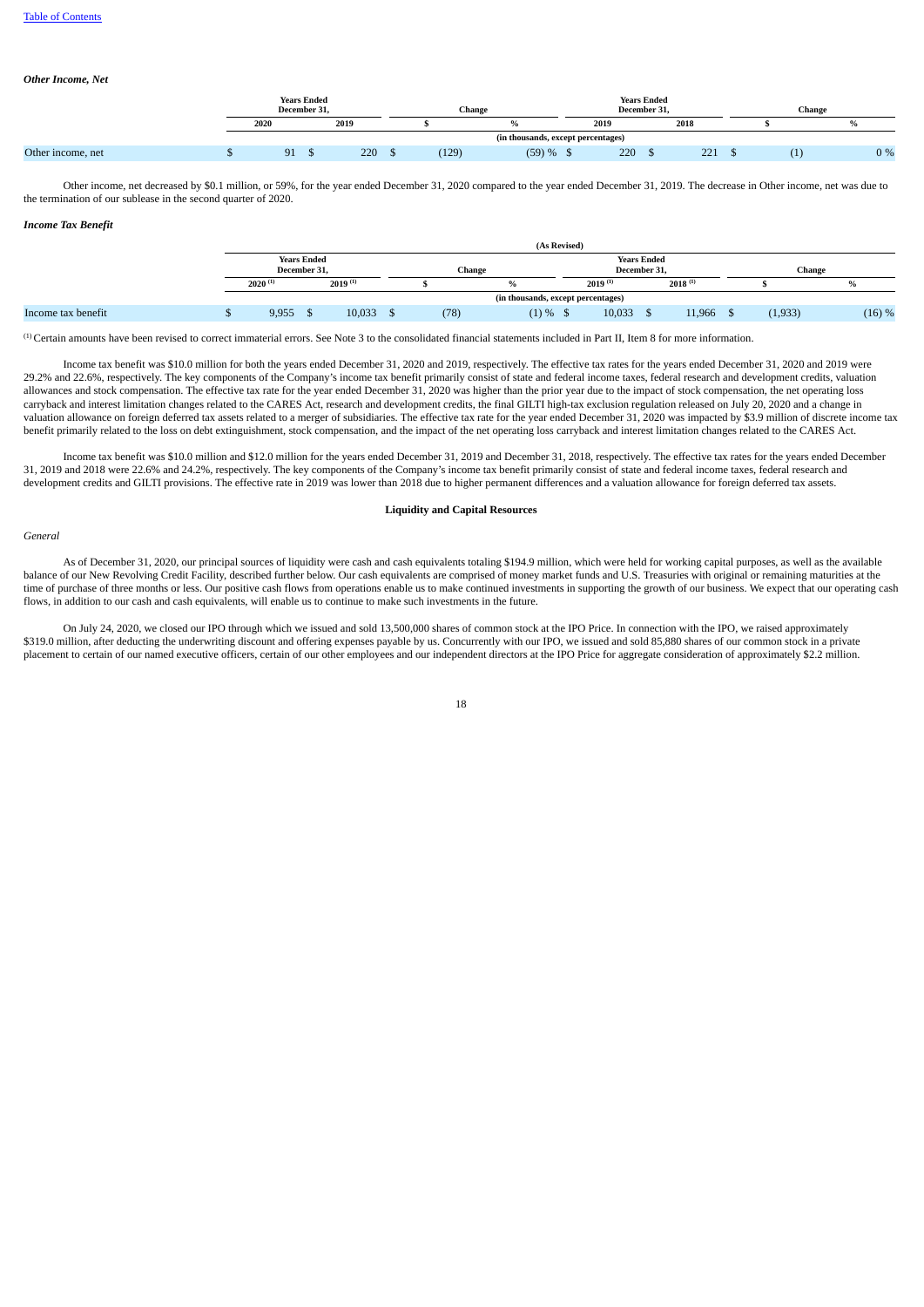Upon closing of the IPO, the Company repaid \$205.0 million of the principal amount of the Prior Term Loan Facility and paid \$3.4 million of accrued interest and \$2.0 million of prepayment penalty. The Company also wrote off \$3.2 million of remaining debt issuance costs upon repayment of the debt. The Company recorded a loss on debt extinguishment of \$5.2 million for the prepayment penalty and write off of debt issuance costs in the third quarter of 2020.

We believe our cash and cash equivalents, our New Revolving Credit Facility and cash provided by sales of our software solutions and services will be sufficient to meet our working capital and capital expenditure needs for at least the next 12 months. Our future capital requirements will depend on many factors including our growth rate, the timing and extent of spending to support development efforts, the expansion of sales and marketing activities, the introduction of new and enhanced products and services offerings, and the continuing market acceptance of our products. In the future, we may use cash to acquire or invest in complementary businesses, services and technologies, including intellectual property rights.

We are a holding company and we derive all of our operating income from our subsidiaries. As a result, our cash flow is dependent on the performance of our subsidiaries and the ability of those entities to distribute funds to us. See Item 5, "Market for Registrant's Common Equity, Related Stockholder Matters and Issuer Purchases of Equity Securities — Dividend Policy " for a discussion of our dividend policy, including restrictions on our ability to pay dividends and distributions to us.

A majority of our customers pay in advance for subscriptions and support and maintenance contracts, a portion of which is recorded as deferred revenue. Deferred revenue consists of the unearned portion of billed fees for our subscriptions, which is later recognized as revenue in accordance with our revenue recognition policy. As of December 31, 2020, we had deferred revenue of \$206.0 million, of which \$160.5 million was recorded as a current liability and is expected to be recorded as revenue in the next 12 months, provided all other revenue recognition criteria have been met.

#### *Credit Facilities*

On November 13, 2017, we entered into the Prior Credit Agreement with a syndicate of lenders, comprised of the \$175.0 million Prior Term Loan Facility and the \$15.0 million Prior Revolving Credit Facility, in each case with a maturity date of November 13, 2022. Pursuant to the Amendment Agreement No. 1, dated as of January 30, 2019, the Prior Term Loan Facility was increased to \$205.0 million. Upon closing of the IPO, the Company repaid the outstanding principal balance of the Prior Term Loan Facility, including accrued and unpaid interest thereon, and the Prior Credit Agreement was terminated.

On July 27, 2020, we entered into the New Credit Agreement, which provides for an initial revolving credit facility of \$150.0 million, and which amount may be increased or decreased under specific circumstances, with a \$25.0 million letter of credit sublimit and a \$50.0 million alternative currency sublimit. In addition, the New Credit Agreement provides for the ability of the Company to request incremental term loan facilities, in a minimum amount of \$5.0 million for each facility. The maturity date of the New Credit Agreement is July 27, 2025. The New Credit Agreement contains customary representations and warranties, affirmative covenants, reporting obligations, negative covenants and events of default. We were in compliance with such covenants as of December 31, 2020. As of December 31, 2020, we had \$1.0 million of letters of credit outstanding under our New Revolving Credit Facility. In the third quarter of 2020, the Company recorded debt issuance costs of \$1.3 million, which is amortized to interest expense over the term of the New Credit Agreement. As of December 31, 2020, debt issuance costs of \$1.1 million are included in other assets in the consolidated balance sheets.

The interest rates applicable to revolving borrowings under the New Credit Agreement are, at the Company's option, either (i) a base rate, which is equal to the greater of (a) the Prime Rate, (b) the Federal Funds Effective Rate plus 0.5% and (c) the Adjusted LIBO Rate (subject to a floor) for a one month interest period (each term as defined in the New Credit Agreement) plus 1%, or (ii) the Adjusted LIBO Rate (subject to a floor) equal to the LIBO Rate for the applicable interest period multiplied by the Statutory Reserve Rate, plus in the case of each of clauses (i) and (ii), the Applicable Rate. The Applicable Rate (i) for base rate loans range from 0.25% to 1.0% per annum and (ii) for LIBO Rate loans range from 1.25% to 2.0% per annum, in each case, based on the Senior Secured Net Leverage Ratio (as such term is defined in the New Credit Agreement). Base rate borrowings may only be made in dollars. The Company pays a commitment fee during the term of the New Credit Agreement ranging from 0.20% to 0.35% per annum of the average daily undrawn portion of the revolving commitments based on the Senior Secured Net Leverage Ratio.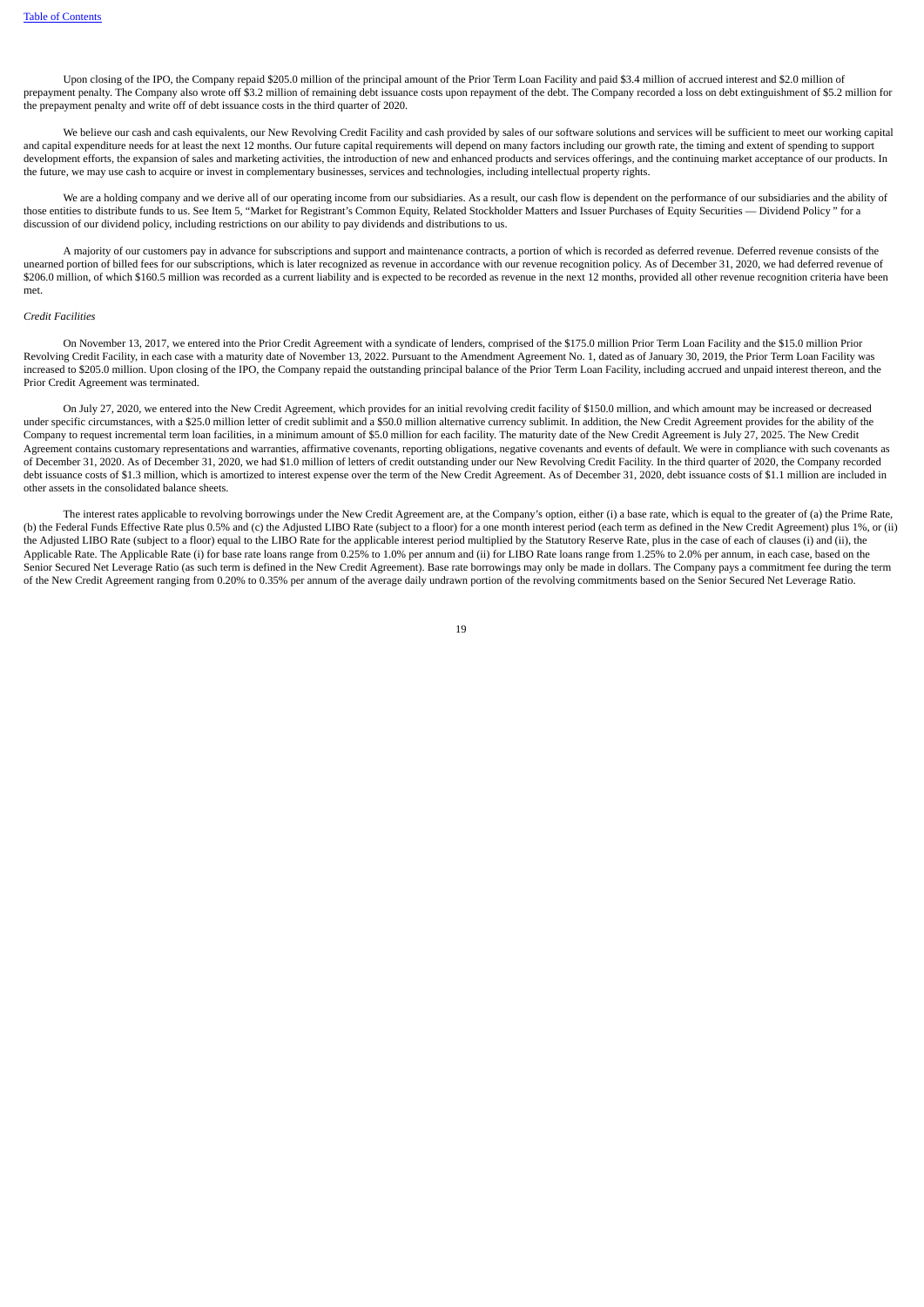*Cash Flows*

The following table presents a summary of our consolidated cash flows from operating, investing and financing activities:

|                                                                 | <b>Years Ended December 31.</b><br>$2020^{(1)}$<br>$2019^{(1)}$ |              |      |                                |    |         |  |  |  |
|-----------------------------------------------------------------|-----------------------------------------------------------------|--------------|------|--------------------------------|----|---------|--|--|--|
|                                                                 |                                                                 |              | 2018 |                                |    |         |  |  |  |
|                                                                 |                                                                 | (As Revised) |      | (As Revised)<br>(in thousands) |    |         |  |  |  |
| Net cash provided by operating activities                       | ۰.                                                              | 52,801       | \$   | 11,846                         | \$ | 9,360   |  |  |  |
| Net cash used in investing activities                           |                                                                 | (6, 876)     |      | (47, 363)                      |    | (5,802) |  |  |  |
| Net cash provided by financing activities                       |                                                                 | 115,964      |      | 28,652                         |    | 1,770   |  |  |  |
| Effect of exchange rate changes on cash and cash equivalents    |                                                                 | 604          |      |                                |    |         |  |  |  |
| Net increase (decrease) in cash and cash equivalents            |                                                                 | 162,493      |      | (6,865)                        |    | 5,328   |  |  |  |
| Cash and cash equivalents at beginning of period                |                                                                 | 32,375       |      | 39,240                         |    | 33,912  |  |  |  |
| Cash and cash equivalents at end of period                      |                                                                 | 194.868      |      | 32,375                         |    | 39,240  |  |  |  |
| Cash paid for interest                                          | J.                                                              | 12,649       | ъ    | 20,693                         | J. | 17,835  |  |  |  |
| Cash paid for purchases of equipment and leasehold improvements |                                                                 | 4,368        |      | 7,190                          |    | 2,909   |  |  |  |

 $\alpha^{(1)}$  Certain amounts have been revised to correct immaterial errors. See Note 3 to the consolidated financial statements included in Part II, Item 8 for more information.

#### *Operating Activities*

For the year ended December 31, 2020, net cash provided by operating activities was \$52.8 million reflecting our net loss of \$24.1 million, adjusted for non-cash charges of \$48.4 million and net cash inflows of \$28.5 million from changes in our operating assets and liabilities. Non-cash charges primarily consisted of depreciation and amortization of property and equipment and intangible assets, amortization of deferred contract costs, amortization of debt issuance costs, provision for bad debt expense and returns, loss on extinguishment of debt and share-based compensation, partially offset by deferred taxes and a \$1.0 million adjustment to our Digita earnout. The primary drivers of net cash inflows from changes in operating assets and liabilities included a \$64.9 million increase in deferred revenue, an increase in accounts payable and accrued liabilities of \$9.5 million and an increase in other liabilities of \$1.9 million, partially offset by a \$20.4 million increase in deferred contract costs, a \$23.1 million increase in accounts receivable and a \$3.6 million increase in prepaid expenses and other assets.

For the year ended December 31, 2019, net cash provided by operating activities was \$11.8 million reflecting our net loss of \$34.3 million, adjusted for non-cash charges of \$34.9 million and net cash inflows of \$11.3 million provided by changes in our operating assets and liabilities. Non-cash charges primarily consisted of depreciation and amortization of property and equipment and intangible assets, amortization of deferred contract costs, amortization of debt issuance costs and share-based compensation, partially offset by deferred taxes. The primary drivers of changes in operating assets and liabilities related to a \$37.4 million increase in deferred revenue and an increase in accounts payable and accrued liabilities of \$7.3 million, partially offset by increases in accounts receivable of \$14.8 million, deferred contract costs of \$14.0 million, and prepaid expenses and other assets of \$5.1 million.

For the year ended December 31, 2018, net cash provided by operating activities was \$9.4 million, reflecting our net loss of \$37.6 million, adjusted for non-cash charges of \$27.3 million and net cash inflows of \$19.7 million provided by changes in our operating assets and liabilities. Non-cash charges primarily consisted of share-based compensation and depreciation and amortization of property and equipment and intangible assets, and amortization of deferred contract costs partially offset by deferred taxes. The primary drivers of the changes in operating assets and liabilities related to a \$31.8 million increase in deferred revenue partially offset by a \$10.9 million increase in deferred contract costs.

# *Investing Activities*

During the year ended December 31, 2020, net cash used in investing activities was \$6.9 million driven by purchases of \$4.4 million in equipment and leasehold improvements to support our higher headcount with additional office space and hardware and software and the acquisition of Mondada of \$2.5 million, net of cash acquired.

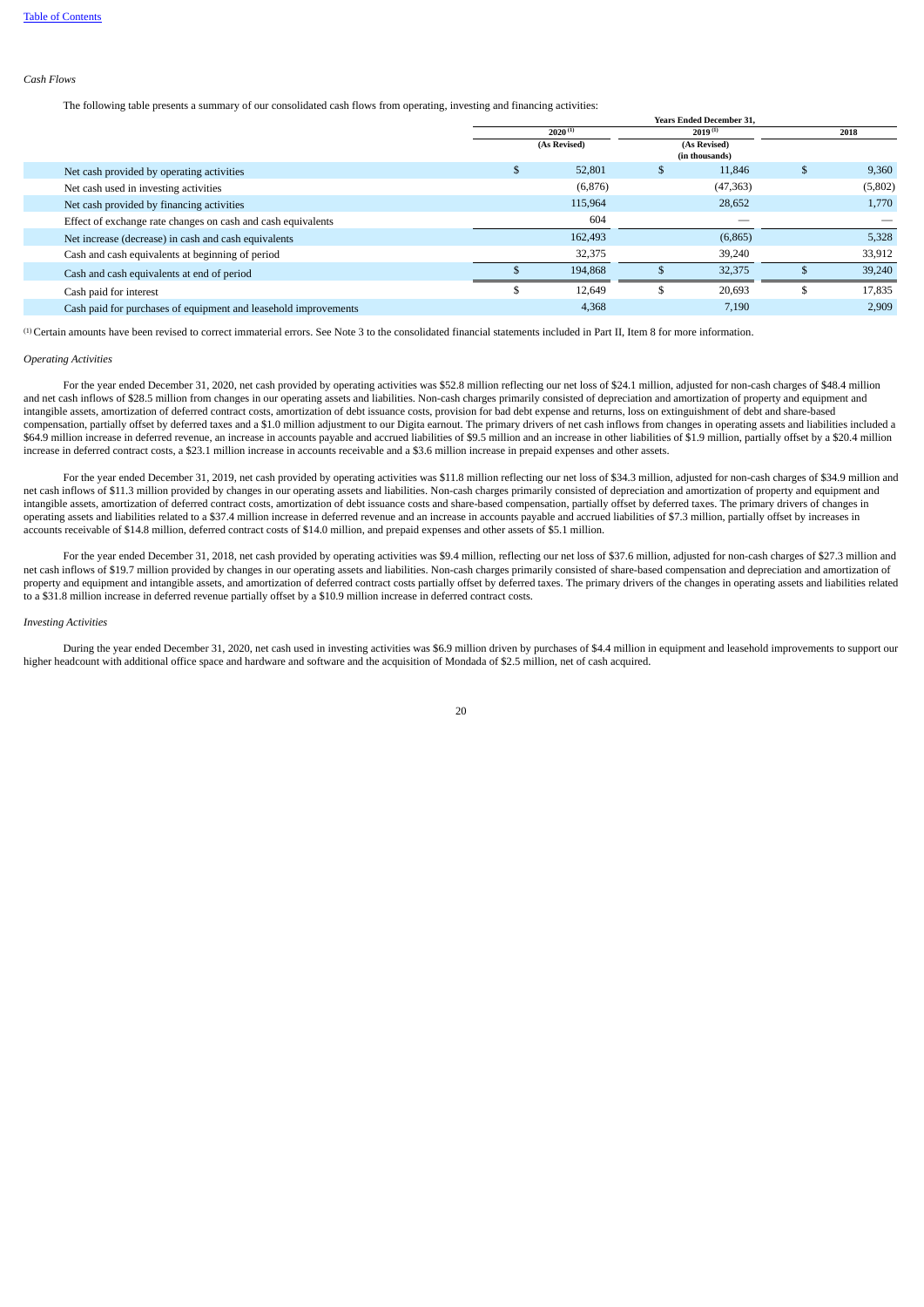During the year ended December 31, 2019, net cash used in investing activities was \$47.4 million driven by the acquisition of ZuluDesk and Digita of \$40.2 million, net of cash acquired, and purchases of \$7.2 million in equipment and leasehold improvements to support our higher headcount with additional office space and hardware and software.

During the year ended December 31, 2018, net cash used in investing activities was \$5.8 million primarily driven by the acquisition of Orchard & Grove for \$2.1 million in cash and purchases of \$2.9 million in equipment and leasehold improvements to support higher headcount and additional office space and hardware and software.

#### *Financing Activities*

Net cash provided by financing activities of \$116.0 million during the year ended December 31, 2020 was due to proceeds of \$326.3 million from the IPO after deducting underwriting discounts and commissions, \$3.0 million of proceeds from the exercise of stock options and \$2.2 million of proceeds from the private placement, partially offset by the repayment of \$205.0 million principal amount of our Prior Term Loan Facility, the payment of debt extinguishment costs of \$2.0 million, the payment of offering costs of \$7.3 million and the payment of debt issuance costs of \$1.3 million related to the New Credit Agreement.

Net cash provided by financing activities of \$28.7 million during the year ended December 31, 2019 was primarily due to increased borrowings on our Prior Credit Facilities of \$40.0 million for the ZuluDesk acquisition. Subsequent to the acquisition, we repaid \$10.0 million of our Prior Credit Facilities.

Net cash provided by financing activities of \$1.8 million during the year ended December 31, 2018 was due to proceeds from the exercise of stock options.

#### *Contractual Obligations and Commitments*

As of December 31, 2020, our principal commitments consist of obligations under operating leases for office space and noncancelable minimum annual commitments with AWS for hosting services and other vendors for support software.

The following table sets forth the amounts of our significant contractual obligations and commitments with definitive payment terms as of December 31, 2020:

|                                  | <b>Payments due by Period</b> |  |                     |  |                |  |                          |  |                          |
|----------------------------------|-------------------------------|--|---------------------|--|----------------|--|--------------------------|--|--------------------------|
|                                  | <b>Total</b>                  |  | Less than<br>1 Year |  | 1-3 years      |  | 3-5 years                |  | More than<br>5 years     |
|                                  |                               |  |                     |  | (in thousands) |  |                          |  |                          |
| Operating lease obligations      | 33,038                        |  | 5,837               |  | 10,631         |  | 7,088                    |  | 9,482                    |
| Other obligations <sup>(1)</sup> | 35,765                        |  | 14,431              |  | 21,334         |  | $\overline{\phantom{0}}$ |  | $\overline{\phantom{m}}$ |
| Total                            | 68,803                        |  | 20,268              |  | 31,965         |  | 7,088                    |  | 9,482                    |

Other obligations represent a noncancelable minimum annual commitment with AWS for hosting services and other support software. (1)

The table above does not include potential earn-out consideration payable in connection with our 2019 acquisition of Digita. In connection with that acquisition, we agreed to an earn-out arrangement providing for up to \$15.0 million payable to the seller, subject to meeting certain conditions.

#### *Indemnification Agreements*

In the ordinary course of business, we enter into agreements of varying scope and terms pursuant to which we agree to indemnify customers, channel partners, vendors, lessors, business partners and other parties with respect to certain matters, including, but not limited to, losses arising out of the breach of such agreements, services to be provided by us or from intellectual property infringement, misappropriation or other violation claims made by third parties. See "Risk Factors — We have indemnity provisions under our contracts with our customers, channel partners and other infringement, misappropria third parties, which could have a material adverse effect on our business." In addition, in connection with the completion of our IPO, we entered into indemnification agreements with our directors and certain executive officers that will require us, among other things, to indemnify them against certain liabilities that may arise by reason of their status or service as directors, officers or employees. No demands have been made upon us to provide indemnification under such agreements and there are no claims that we are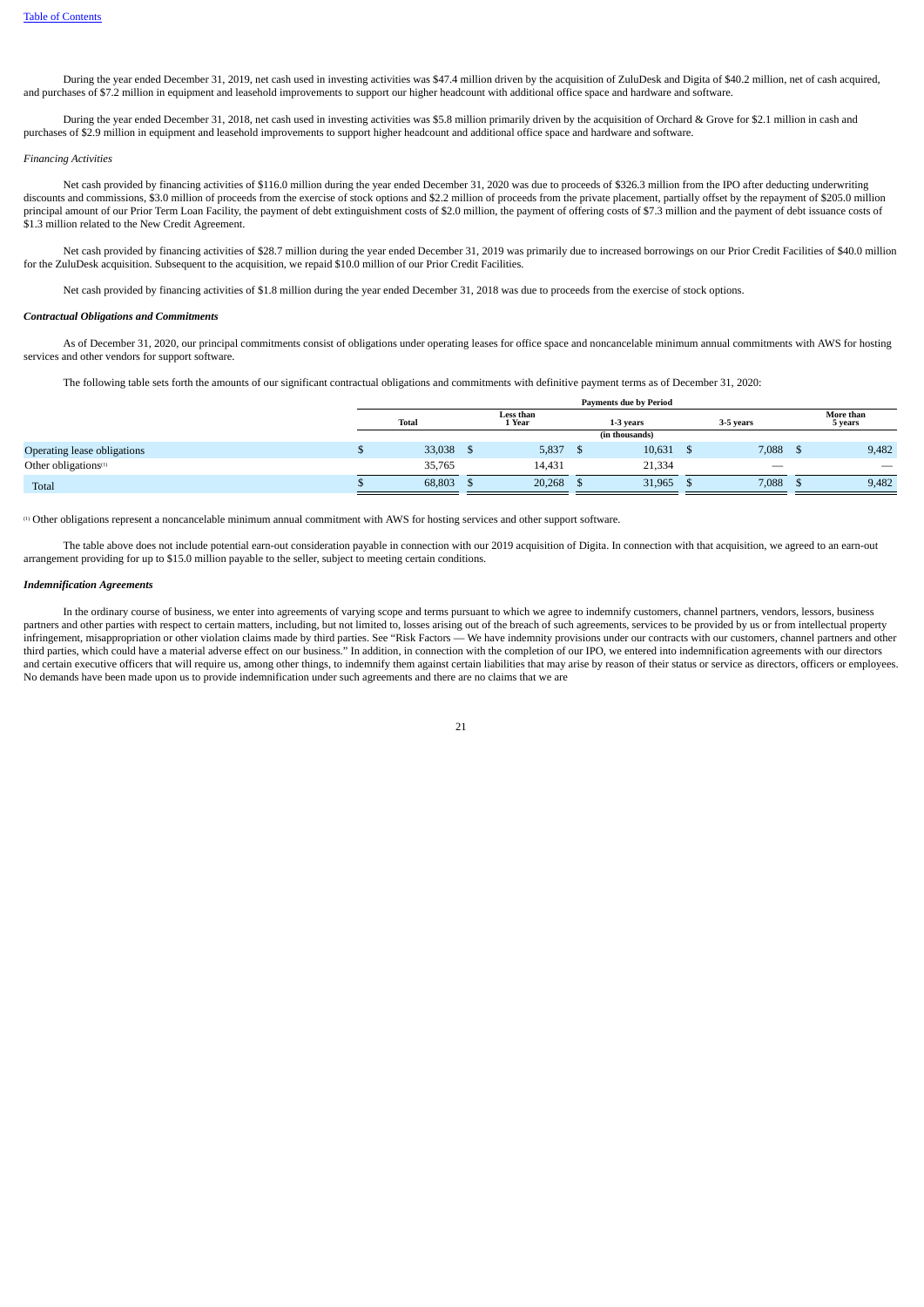aware of that could have a material effect on our consolidated balance sheets, consolidated statements of operations and comprehensive loss, or consolidated statements of cash flows.

# *JOBS Act*

We qualify as an "emerging growth company" pursuant to the provisions of the JOBS Act. For as long as we are an "emerging growth company," we may take advantage of certain exemptions from various reporting requirements that are applicable to other public companies that are not "emerging growth companies," including, but not limited to, not being required to comply with the auditor attestation requirements of Section 404(b) of SOX, reduced disclosure obligations regarding executive compensation in our periodic reports and proxy statements, exemptions from the requirements of holding advisory "say-on-pay" votes on executive compensation and shareholder advisory votes on golden parachute compensation.

The JOBS Act also permits an emerging growth company like us to take advantage of an extended transition period to comply with new or revised accounting standards applicable to public companies. We have elected to use the extended transition period for complying with new or revised accounting standards and, therefore, we will not be subject to the same new or revised accounting standards as other public companies that comply with such new or revised accounting standards on a non-delayed basis.

#### *Critical Accounting Policies*

Our discussion and analysis of financial condition and results of operations are based upon our consolidated financial statements. The preparation of our financial statements in accordance with GAAP requires us to make estimates and assumptions that affect the reported amounts of assets, liabilities, revenue and expenses. We base our estimates on experience and other assumptions that we believe are reasonable under the circumstances, and we evaluate these estimates on an ongoing basis. Actual results may differ from those estimates, impacting our reported results of operations and financial condition.

Our critical accounting policies are those that materially affect our consolidated financial statements and involve difficult, subjective or complex judgments by management. A thorough understanding of these critical accounting policies is essential when reviewing our consolidated financial statements. We believe that the critical accounting policies listed below are the most difficult management decisions as they involve the use of significant estimates and assumptions as described above. Refer to "Note 2 — Summary of Significant Accounting Policies" to the consolidated financial statements included in Part II, Item 8 for more detailed information regarding our critical accounting policies.

#### *Revenue Recognition*

We derive revenue from the sales of software licenses and maintenance, hosted software and related professional services. We recognize revenue in accordance with ASC 606, which provides a five-step model for recognizing revenue from contracts with customers as follows:

- Identify the contract with a customer
- Identify the performance obligations in the contract
- Determine the transaction price
- Allocate the transaction price to the performance obligations in the contract
- Recognize revenue when or as performance obligations are satisfied

Our contracts with customers often include promises to transfer multiple products and services to a customer. Determining whether products and services are considered distinct performance obligations that should be accounted for separately versus together may require significant judgment.

When our contracts with customers contain multiple performance obligations, the contract transaction price is allocated on a relative stand-alone selling price ("SSP") basis to each performance obligation. The Company typically determines SSP based on observable selling prices of its products and services. In instances where SSP is not directly observable, such as with software licenses that are never sold on a stand-alone basis, SSP is determined using information that may include market conditions and other observable inputs. In addition, for software products where the pricing is also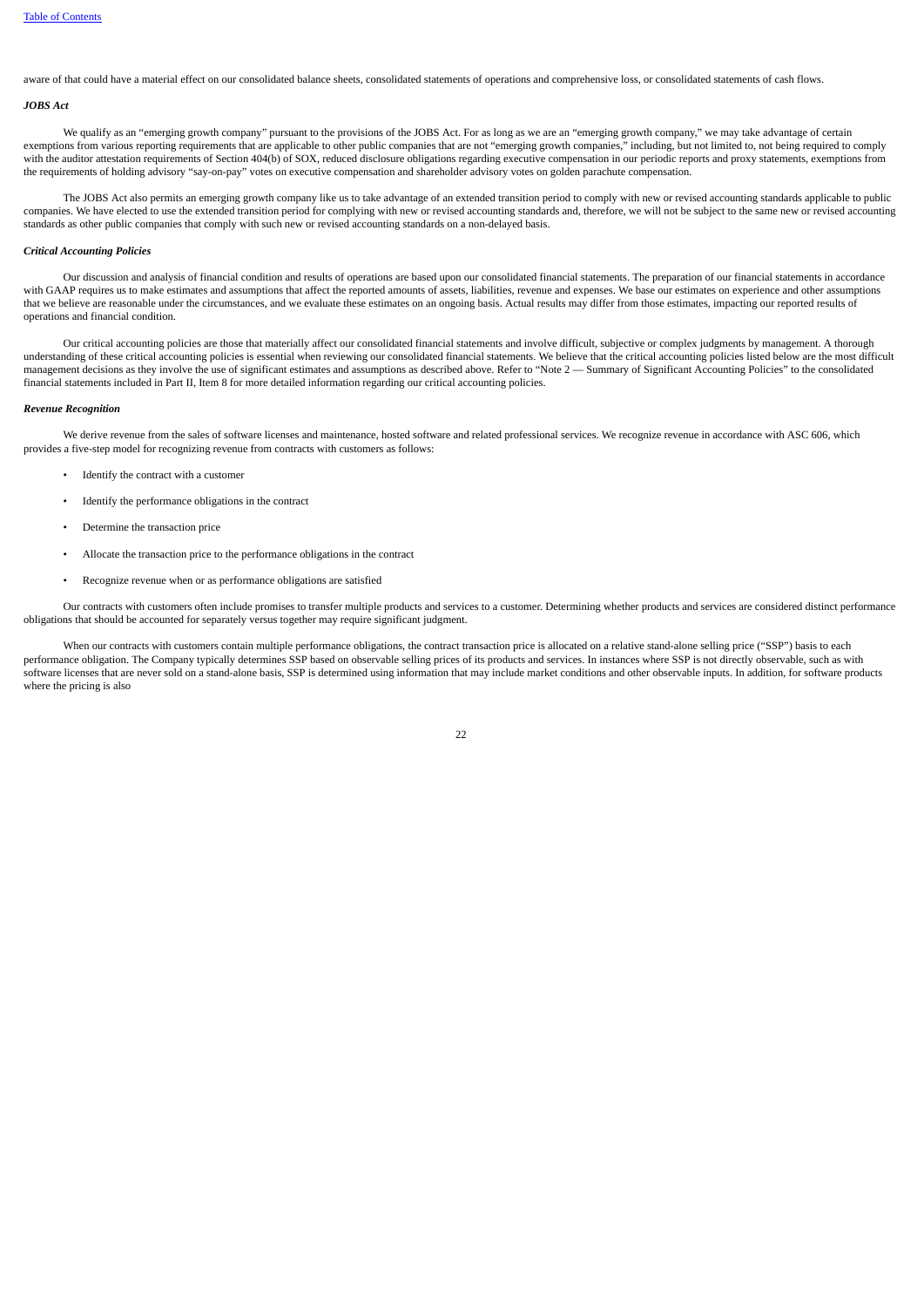determined to be highly variable or highly uncertain, SSP is established using the residual approach. However, the Company does not currently use the residual approach for any of its performance obligations, as pricing was not determined to be highly variable or highly uncertain. SSP is typically established as ranges and the Company typically has more than one SSP range for individual products and services due to the stratification of those products and services by customer class, channel type and purchase quantity, among other circumstances.

#### *Stock-Based Compensation*

The Company applies the provisions of ASC 718, *Compensation — Stock Compensation* ("ASC 718") in its accounting and reporting for stock-based compensation. ASC 718 requires all stock-based payments to employees, including grants of employee stock options, to be recognized in the income statement based on their fair values. All service-based options outstanding under the Company's option plans have exercise prices equal to the fair value of the Company's stock on the grant date, as determined by an independent third party. The fair value of these options is determined using the Black-Scholes option pricing model. Compensation cost for restricted stock units ("RSUs") is determined based on the fair market value of the Company's stock at the date of the grant. Stock-based compensation expense for service-based options and RSUs is generally recognized on a straight-line basis over the required service period. Forfeitures are accounted for when they occur.

The Company also grants performance-based awards to certain executives that vest and become exercisable when Vista's realized cash return on its investment in the Company equals or exceeds \$1.515 billion upon a change in control of the Company ("Termination Event"). The terms of the agreement do not specify a performance period for the occurrence of the Termination Event. The contractual term of the awards is 10 years. These options are also referred to as return target options. The Company uses a Modified Black-Scholes option pricing model which uses Level 3 inputs for fair value measurement. As of December 31, 2020 and 2019, the vesting conditions for these options had not been met, and accordingly, no compensation expense was recorded.

In conjunction with the IPO, the vesting conditions of these options were modified to also vest following an IPO and registration and sale of shares by Vista provided that Vista achieves a cash return on its equity investment in the Company equaling or exceeding \$1.515 billion. In accordance with ASC 718, we calculated the fair value of these options on the modification date. The value of these options on the date of modification was \$33.0 million. As the awards are not currently considered probable of meeting vesting requirements no expense has been recognized, and the timing of any future expense recognition is unknown.

Application of these approaches involves the use of estimates, judgment and assumptions that are highly complex and subjective, including those regarding our future expected revenue, expenses, cash flows, discount rates, market multiples, the selection of comparable public companies and the probability of future events.

#### *Common Stock Valuation*

Prior to the IPO, our Board established the fair value of the shares of common stock underlying our stock-based awards. These estimates were based in part upon valuations provided by third-party valuation firms.

Because there was no public market for our common stock prior to the IPO, our Board exercised reasonable judgment and considered numerous objective and subjective factors to determine the best estimate of the fair value of our common stock in accordance with the American Institute of Certified Public Accountants Practice Guide, *Valuation of Privately-Held Company Equity Securities Issued as Compensation* (the "AICPA Guide"). The factors considered by our Board in estimating the fair value of our common stock prior to the IPO included the following:

- Contemporaneous valuations performed regularly by unrelated third-party specialists;
- Our historical operating and financial performance;
- Likelihood of achieving a liquidity event, such as the consummation of an IPO or the sale of our company given prevailing market conditions and the nature and history of our business;
- Market multiples of comparable companies in our industry;
- Market multiples of current acquisitions in our industry;

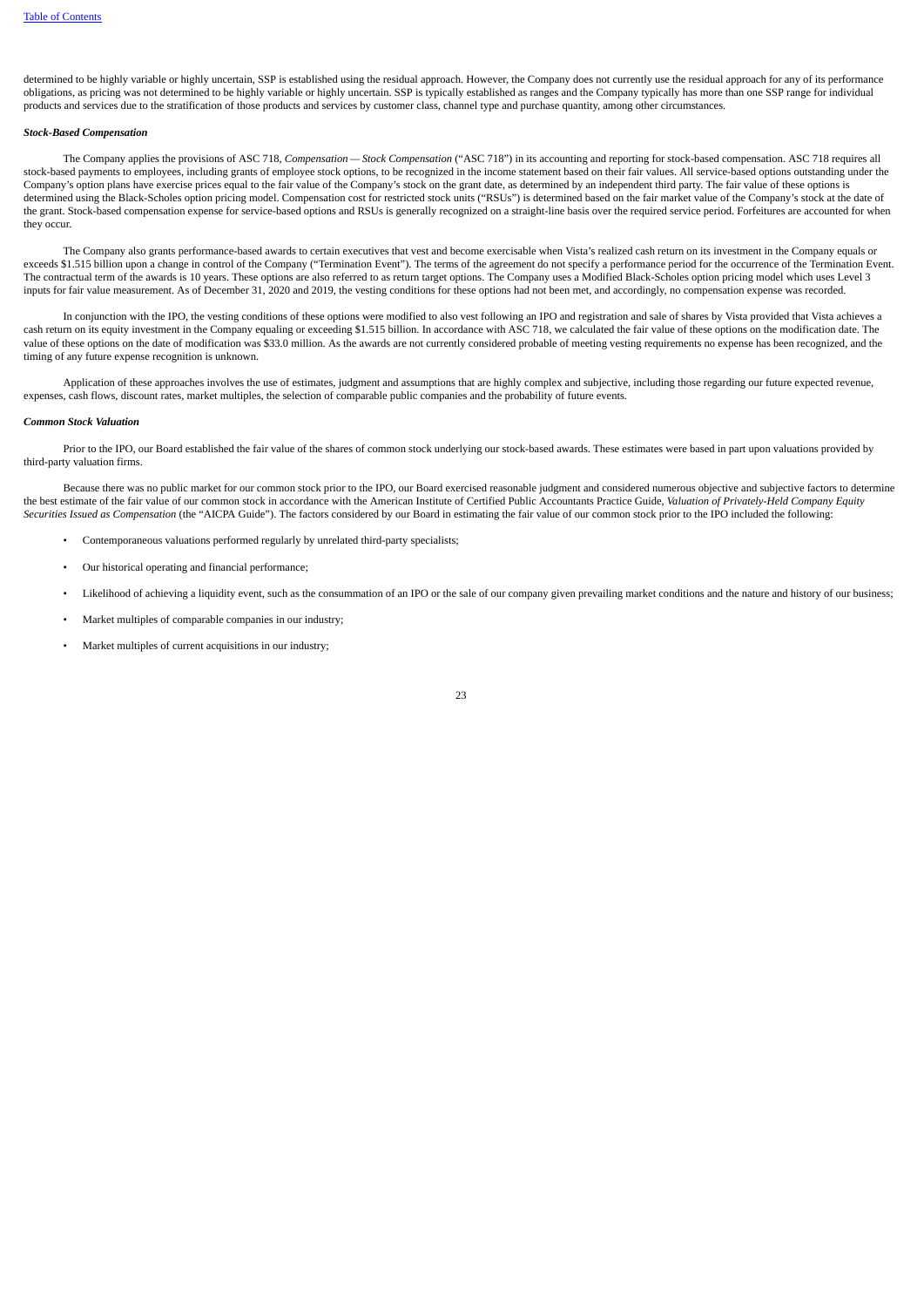- Stage of development;
- Industry information such as market size and growth;
- The lack of marketability of our securities because we are a private company; and
- General macroeconomic conditions.

In valuing our common stock prior to the IPO, our Board determined the value using both the income and the market approach valuation methods. The income approach estimates value based on the expectation of future cash flows that a company will generate. These future cash flows are discounted to their present values using a discount rate based on our weighted average cost of capital ("WACC"). To derive our WACC, a cost of equity was developed using the Capital Asset Pricing Model and comparable company betas, and a cost of debt was determined based on our estimated cost of borrowing. The costs of debt and equity were then weighted based on our actual capital structure. The market approach estimates value based on an estimate of IPO value or a comparison of our company to comparable public companies in a similar line of business. From the comparable companies, a representative market multiple was determined and subsequently applied to our financial results to estimate our enterprise value. Also, our market approach factored in multiples on recent acquisitions in our industry.

Application of these approaches involved the use of estimates, judgment and assumptions that are highly complex and subjective, including those regarding our future expected revenue, expenses, cash flows, discount rates, market multiples, the selection of comparable public companies and the probability of future events. Changes in any or all of these estimates and assumptions would impact our valuations at each valuation date and could have a material impact on the valuation of our common stock.

Following the completion of our IPO, it is no longer necessary to determine the fair value of our common stock as our shares are traded in the public market.

#### *Income Taxes*

Deferred tax assets and liabilities are recognized principally for the expected tax consequences of temporary differences between the tax basis of assets and liabilities and their reported amounts, using currently enacted tax rates. The measurement of a deferred tax asset is reduced, if necessary, by a valuation allowance if it is more likely than not that some portion or all of the deferred tax asset will not be realized. Significant judgment is required in evaluating the need for and magnitude of appropriate valuation allowances. The realization of our deferred tax assets is dependent on generating future taxable income and the reversal of existing temporary differences. Changes in tax laws and assumptions with respect to future taxable income could result in adjustment to these allowances.

The Company recognizes a tax benefit for uncertain tax positions only if the Company believes it is more likely than not that the position will be upheld on audit based solely on the technical merits of the tax position. The Company evaluates uncertain tax positions after the consideration of all available information.

#### *Goodwill*

Goodwill represents the excess of the purchase price over the fair value of net assets acquired in business combinations. The Company evaluates goodwill for impairment in accordance with ASC 350, Goodwill and Other Intangible Assets, which requires goodwill to be either qualitatively or quantitatively assessed for impairment annually (or more frequently if impairment indicators arise) for each reporting unit. The Company has one reporting unit. The Company performs its annual impairment testing of goodwill as of October 1 of each year and in interim periods if events occur that would indicate that it is more likely than not the fair value of the reporting unit is less than carrying value. If the Company's reporting unit carrying amount exceeds its fair value an impairment charge will be recorded based on that difference. The impairment charge will be limited to the amount of goodwill currently recognized in the Company's single reporting unit. There is inherent subjectivity involved in estimating future cash flows, which can have a material impact on the amount of any potential impairment. Changes in estimates of future cash flows could result in a write-down of the asset in a future period.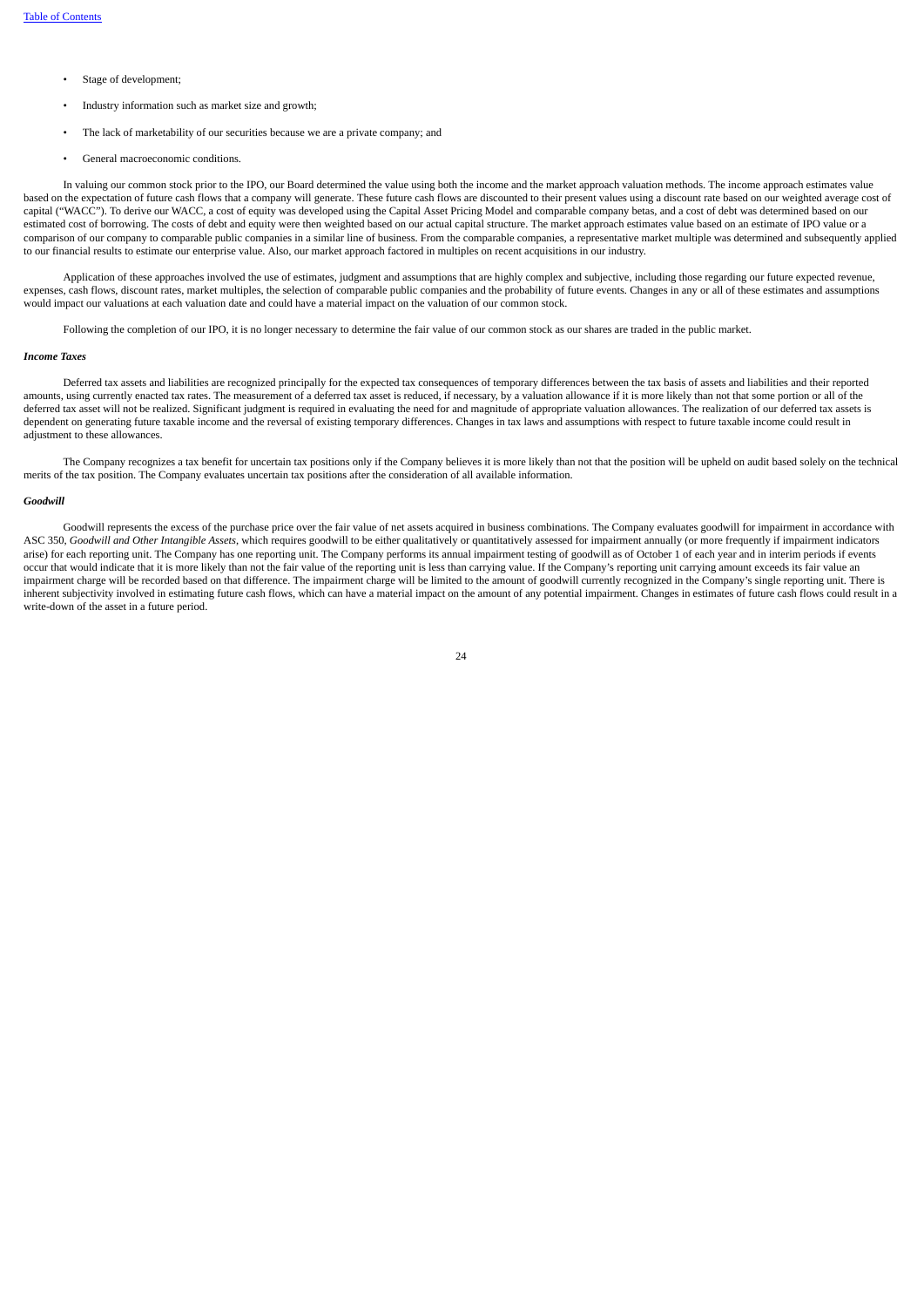# *Other Intangibles, Net*

Other intangible assets include customer relationships, developed technology and trademarks acquired in our previous acquisitions, have definite lives, and are amortized over a period ranging from two to twelve years on a straight-line basis. Intangible assets are tested for impairment whenever events or circumstances indicate that the carrying amount of an asset (asset group) may not be recoverable. An impairment loss is recognized when the carrying amount of an asset exceeds the estimated undiscounted cash flows generated by the asset. The amount of the impairment loss recorded is calculated by the excess of the asset's carrying value of its fair value. There is inherent subjectivity involved in estimating future cash flows, which can have a material impact on the amount of any potential impairment. Changes in estimates of future cash flows could result in a write-down of the asset in a future period.

# *Recent Accounting Pronouncements*

<span id="page-29-0"></span>For a description of our recently adopted accounting pronouncements and recently issued accounting standards not yet adopted, see "Note 2 — Summary of Significant Accounting Policies" to the consolidated financial statements included in Part II, Item 8.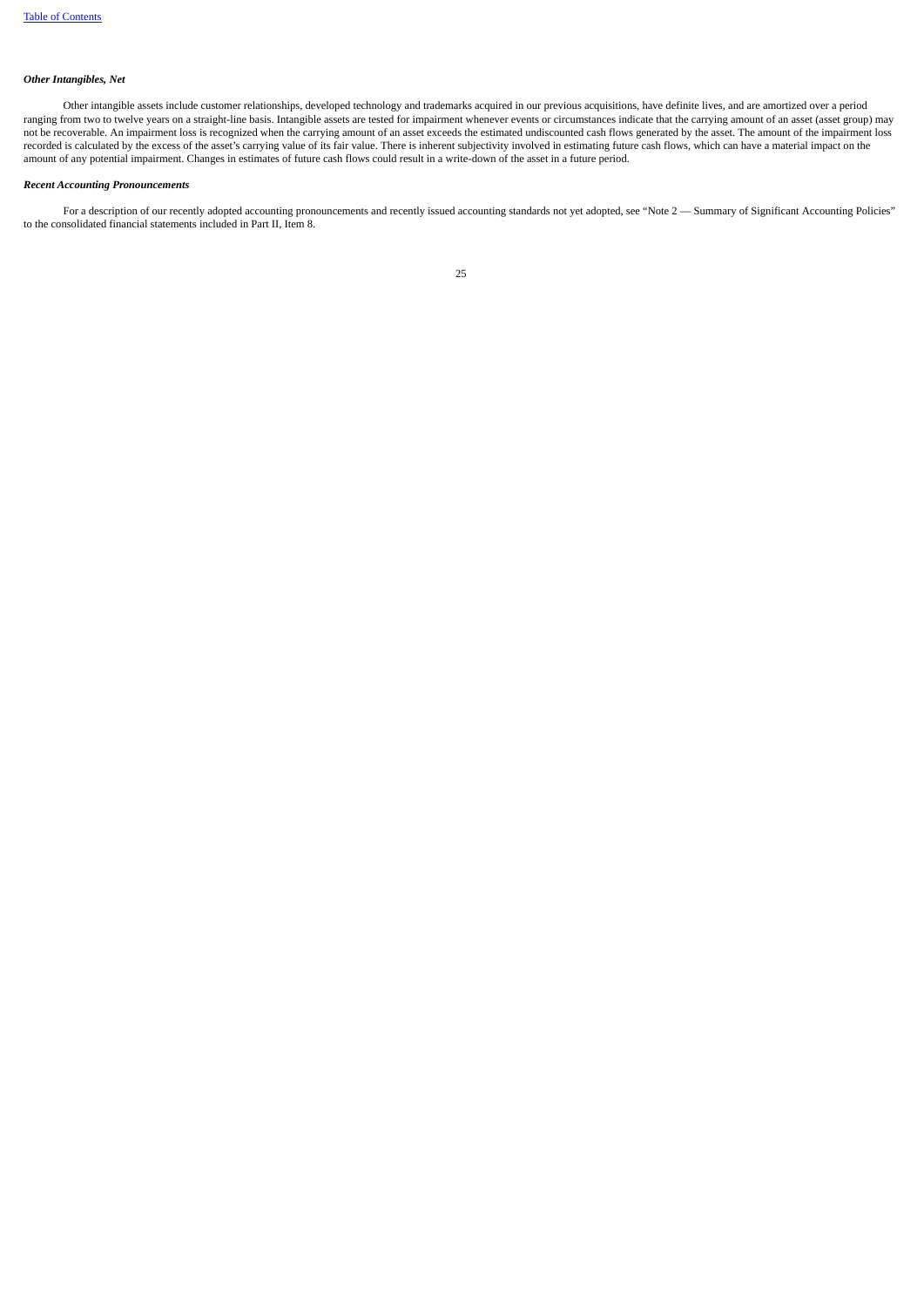**Item 8. Financial Statements and Supplementary Data**

# **INDEX TO CONSOLIDATED FINANCIAL STATEMENTS**

Report of [Independent](#page-30-0) Registered Public Accounting Firm [27](#page-30-0)<br> **Consolidated Balance Sheets as of December 31**, 2020 and 2019

- [Consolidated](#page-31-0) Balance Sheets as of December 31, 2020 and 2019<br> **Consolidated Balance Sheets as of December 31, 2020 and 2019**<br>
29 Consolidated Statements of Operations for the Years Ended December 31, 2020, 2019 and 2018
- [Consolidated](#page-32-0) Statements of Operations for the Years Ended December 31, 2020, 2019 and 2018 [29](#page-32-0) 29 2019 2019 2018
- Consolidated Statements of [Stockholders'](#page-33-0) Equity for the Years Ended December 31, 2020, 2019 and 2018 [30](#page-33-0) Separation 31, 2020, 2019 and 2018 [Consolidated](#page-34-0) Statements of Cash Flows for the Years Ended December [31](#page-34-0), 2020, 2019 and 2018<br>
Notes to Consolidated Financial Statements 32
- <span id="page-30-0"></span>Notes to [Consolidated](#page-35-0) Financial Statements [32](#page-35-0)

**PAGE**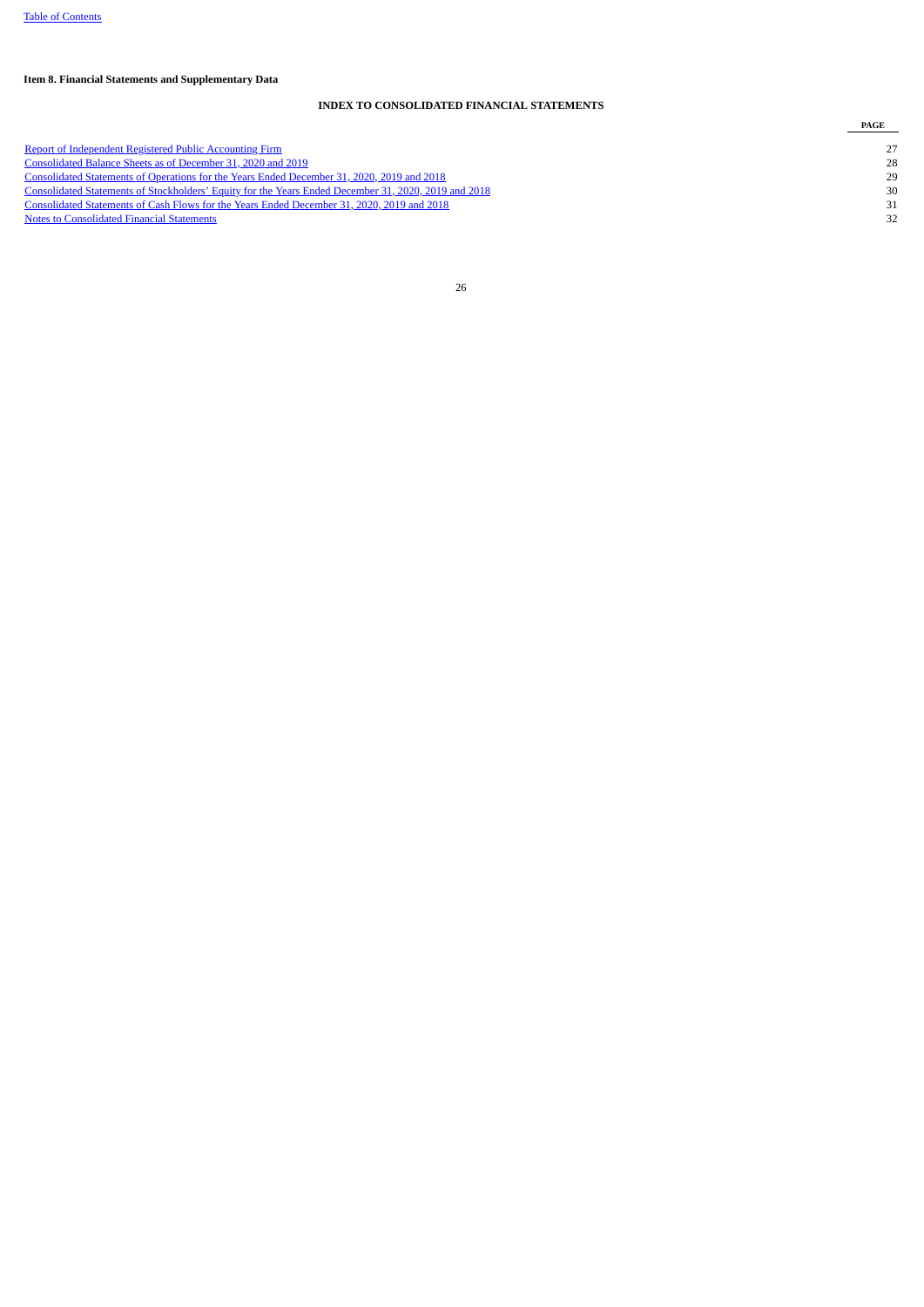#### **Report of Independent Registered Public Accounting Firm**

To the Shareholders and the Board of Directors of Jamf Holding Corp.

#### **Opinion on the Financial Statements**

We have audited the accompanying consolidated balance sheets of Jamf Holding Corp. (the Company) as of December 31, 2020 and 2019, the related consolidated statements of operations, stockholders' equity, and cash flows for each of the three years in the period ended December 31, 2020, and the related notes (collectively referred to as the "consolidated financial statements"). In our opinion, the consolidated financial statements present fairly, in all material respects, the financial position of the Company at December 31, 2020 and 2019, and the results of its operations and its<br>cash flows for eac

### **Basis for Opinion**

These financial statements are the responsibility of the Company's management. Our responsibility is to express an opinion on the Company's financial statements based on our audits. We are a public accounting firm registered with the Public Company Accounting Oversight Board (United States) (PCAOB) and are required to be independent with respect to the Company in accordance with<br>the U.S. federal securities law

We conducted our audits in accordance with the standards of the PCAOB. Those standards require that we plan and perform the audit to obtain reasonable assurance about whether the financial statements are free of material misstatement, whether due to error or fraud. The Company is not required to have, nor were we engaged to perform, an audit of its internal control over financial<br>reporting. As part of our au Company's internal control over financial reporting. Accordingly, we express no such opinion.

Our audits included performing procedures to assess the risks of material misstatement of the financial statements, whether due to error or fraud, and performing procedures that respond to those risks. Such procedures included examining, on a test basis, evidence regarding the amounts and disclosures in the financial statements. Our audits also included evaluating the accounting principles used and significant estimates made by management, as well as evaluating the overall presentation of the financial statements. We believe that our audits provide a reasonable basis for our opinion.

/s/ Ernst & Young LLP

We have served as the Company's auditor since 2017.

Minneapolis, Minnesota

<span id="page-31-0"></span>March 4, 2021, except for the effects of the items discussed in Note 3, as to which the date is August 27, 2021.

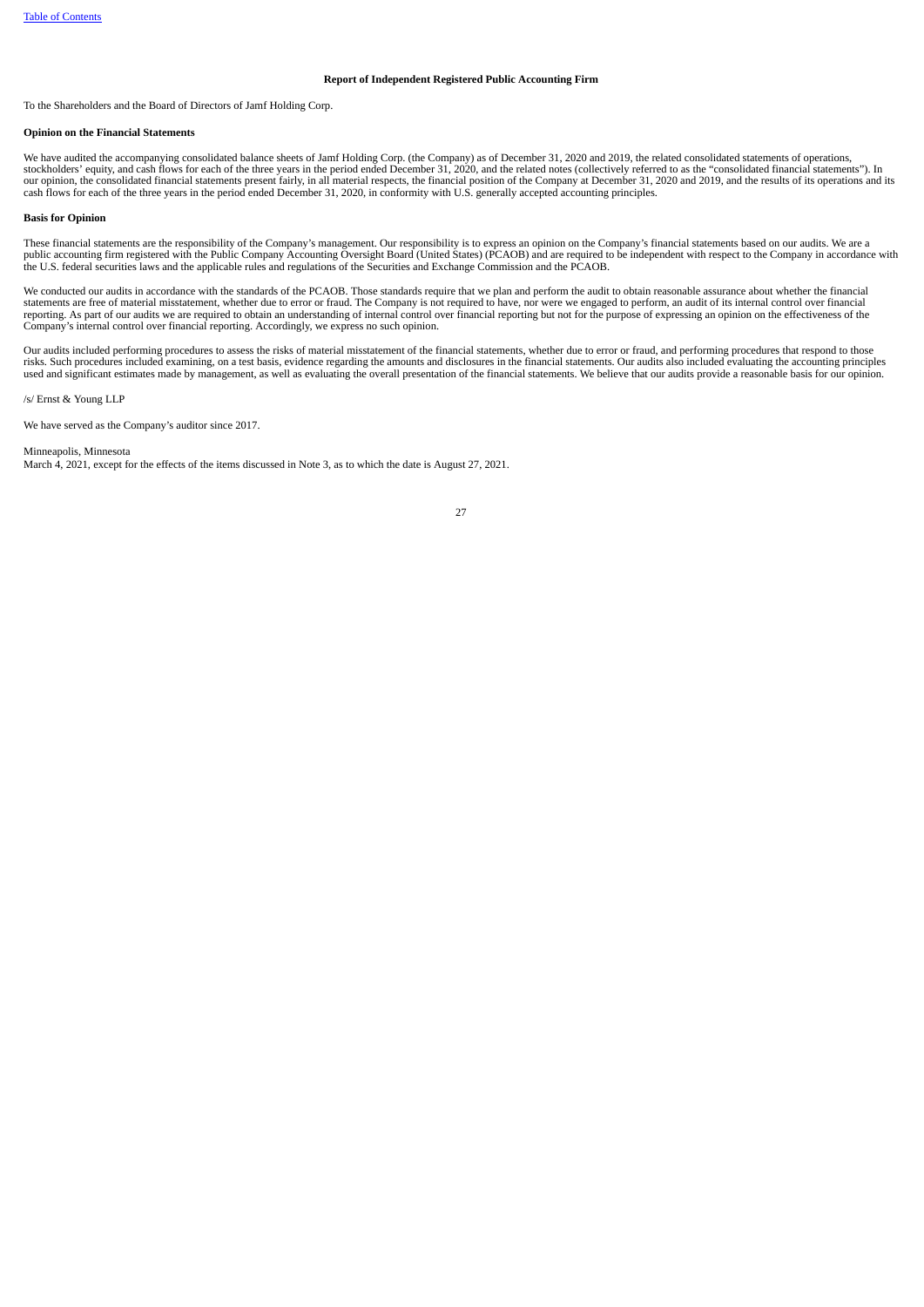# **JAMF HOLDING CORP. CONSOLIDATED BALANCE SHEETS (in thousands, except share and per share amounts)**

|                                                                                                                                                                                                                                      |              | December 31,<br>$2020^{(1)}$ |                | $2019^{(1)}$ |
|--------------------------------------------------------------------------------------------------------------------------------------------------------------------------------------------------------------------------------------|--------------|------------------------------|----------------|--------------|
| Assets                                                                                                                                                                                                                               |              |                              |                |              |
| Current assets:                                                                                                                                                                                                                      |              |                              |                |              |
| Cash and cash equivalents                                                                                                                                                                                                            | $\mathbb{S}$ | 194,868                      | $\mathfrak{S}$ | 32,375       |
| Trade accounts receivable, net of allowances of \$530 and \$200 at December 31, 2020 and 2019, respectively                                                                                                                          |              | 69,056                       |                | 46,571       |
| Income taxes receivable                                                                                                                                                                                                              |              | 632                          |                | 14           |
| Deferred contract costs                                                                                                                                                                                                              |              | 8,284                        |                | 4,621        |
| Prepaid expenses                                                                                                                                                                                                                     |              | 13,283                       |                | 8,094        |
| Other current assets                                                                                                                                                                                                                 |              | 1,113                        |                | 3,632        |
| Total current assets                                                                                                                                                                                                                 |              | 287,236                      |                | 95,307       |
| Equipment and leasehold improvements, net                                                                                                                                                                                            |              | 15,130                       |                | 15,195       |
| Goodwill                                                                                                                                                                                                                             |              | 541,480                      |                | 539,818      |
| Other intangible assets, net                                                                                                                                                                                                         |              | 202,878                      |                | 235,099      |
| Deferred contract costs, non-current                                                                                                                                                                                                 |              | 22,202                       |                | 13,420       |
| Other assets                                                                                                                                                                                                                         |              | 5,359                        |                | 5,440        |
| <b>Total assets</b>                                                                                                                                                                                                                  | $\mathbb{S}$ | 1,074,285                    | $\mathfrak{S}$ | 904,279      |
| Liabilities and stockholders' equity                                                                                                                                                                                                 |              |                              |                |              |
| <b>Current liabilities:</b>                                                                                                                                                                                                          |              |                              |                |              |
| Accounts payable                                                                                                                                                                                                                     | \$           | 6,967                        | \$             | 3,546        |
| <b>Accrued liabilities</b>                                                                                                                                                                                                           |              | 31,916                       |                | 27,269       |
| Income taxes payable                                                                                                                                                                                                                 |              | 713                          |                | 819          |
| Deferred revenues                                                                                                                                                                                                                    |              | 160,002                      |                | 119,828      |
| Total current liabilities                                                                                                                                                                                                            |              | 199,598                      |                | 151,462      |
| Deferred revenues, non-current                                                                                                                                                                                                       |              | 45,507                       |                | 20,621       |
| Deferred tax liability, net                                                                                                                                                                                                          |              | 5,087                        |                | 18,441       |
| Debt                                                                                                                                                                                                                                 |              |                              |                | 201,319      |
| Other liabilities                                                                                                                                                                                                                    |              | 13,079                       |                | 11,714       |
| <b>Total liabilities</b>                                                                                                                                                                                                             |              | 263,271                      |                | 403,557      |
| Commitments and contingencies (Note 8)                                                                                                                                                                                               |              |                              |                |              |
| Stockholders' equity:                                                                                                                                                                                                                |              |                              |                |              |
| Preferred stock, \$0.001 par value, 50,000,000 and no shares authorized at December 31, 2020 and 2019, respectively; no shares issued and<br>outstanding at December 31, 2020 and 2019                                               |              |                              |                |              |
| Common stock, \$0.001 par value, 500,000,000 and 132,000,000 shares authorized at December 31, 2020 and 2019, respectively; 116,992,472<br>and 102,843,612 shares issued and outstanding at December 31, 2020 and 2019, respectively |              | 117                          |                | 103          |
| Additional paid-in capital                                                                                                                                                                                                           |              | 903,116                      |                | 568,756      |
| <b>Accumulated deficit</b>                                                                                                                                                                                                           |              | (92, 219)                    |                | (68, 137)    |
| Total stockholders' equity                                                                                                                                                                                                           |              | 811,014                      |                | 500,722      |
| Total liabilities and stockholders' equity                                                                                                                                                                                           | \$           | 1,074,285                    | $\mathbf{s}$   | 904,279      |

<span id="page-32-0"></span> $<sup>(1)</sup>$  Certain amounts have been revised to correct immaterial errors. See Note 3 for more information.</sup>

The accompanying notes are an integral part of these consolidated financial statements.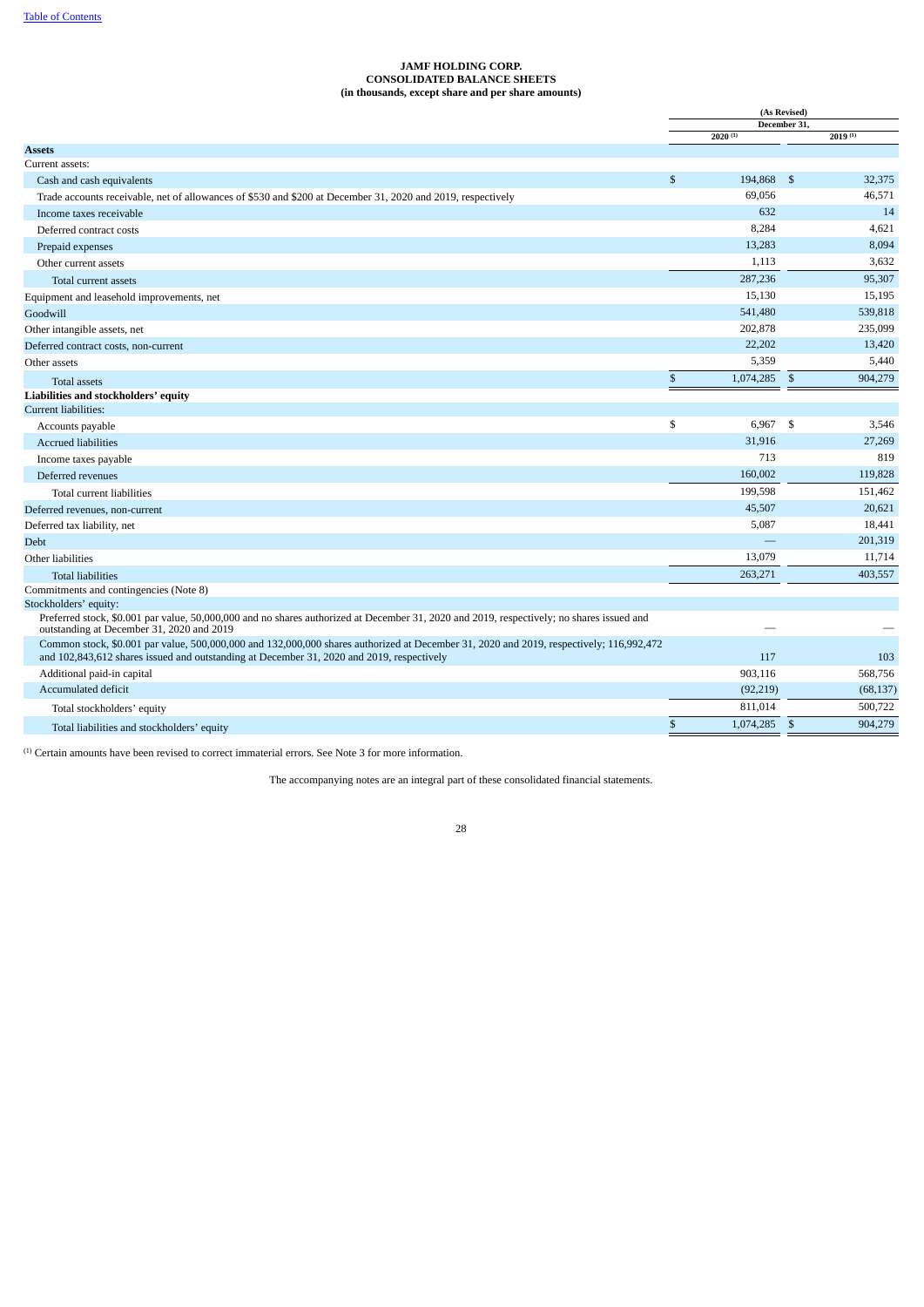# **JAMF HOLDING CORP. CONSOLIDATED STATEMENTS OF OPERATIONS (in thousands, except share and per share amounts)**

|                                                                               | (As Revised) |                                                                                 |                |               |    |             |  |  |  |
|-------------------------------------------------------------------------------|--------------|---------------------------------------------------------------------------------|----------------|---------------|----|-------------|--|--|--|
|                                                                               |              | <b>Years Ended December 31,</b><br>$2019^{(1)}$<br>$2018^{(1)}$<br>$2020^{(1)}$ |                |               |    |             |  |  |  |
|                                                                               |              |                                                                                 |                |               |    |             |  |  |  |
| Revenue:                                                                      |              |                                                                                 |                |               |    |             |  |  |  |
| Subscription                                                                  | \$           | 248,879                                                                         | \$             | 175,118       | \$ | 113,867     |  |  |  |
| <b>Services</b>                                                               |              | 14,519                                                                          |                | 19,014        |    | 20,201      |  |  |  |
| License                                                                       |              | 5,734                                                                           |                | 9,833         |    | 13,316      |  |  |  |
| Total revenue                                                                 |              | 269,132                                                                         |                | 203,965       |    | 147,384     |  |  |  |
| Cost of revenue:                                                              |              |                                                                                 |                |               |    |             |  |  |  |
| Cost of subscription (exclusive of amortization expense shown below)          |              | 39,529                                                                          |                | 31,457        |    | 24,099      |  |  |  |
| Cost of services (exclusive of amortization expense shown below)              |              | 10,726                                                                          |                | 14,239        |    | 16,250      |  |  |  |
| Amortization expense                                                          |              | 10,753                                                                          |                | 10,266        |    | 8,969       |  |  |  |
| Total cost of revenue                                                         |              | 61,008                                                                          |                | 55,962        |    | 49,318      |  |  |  |
| Gross profit                                                                  |              | 208,124                                                                         |                | 148,003       |    | 98,066      |  |  |  |
| Operating expenses:                                                           |              |                                                                                 |                |               |    |             |  |  |  |
| Sales and marketing                                                           |              | 98,885                                                                          |                | 73,103        |    | 53,749      |  |  |  |
| Research and development                                                      |              | 52,513                                                                          |                | 42,898        |    | 31,527      |  |  |  |
| General and administrative                                                    |              | 51,603                                                                          |                | 31,509        |    | 22,444      |  |  |  |
| Amortization expense                                                          |              | 22,575                                                                          |                | 22,416        |    | 21,491      |  |  |  |
| Total operating expenses                                                      |              | 225,576                                                                         |                | 169,926       |    | 129,211     |  |  |  |
| Loss from operations                                                          |              | (17, 452)                                                                       |                | (21, 923)     |    | (31, 145)   |  |  |  |
| Interest expense, net                                                         |              | (10,741)                                                                        |                | (21, 423)     |    | (18, 203)   |  |  |  |
| Loss on extinguishment of debt                                                |              | (5,213)                                                                         |                |               |    |             |  |  |  |
| Foreign currency transaction loss                                             |              | (722)                                                                           |                | (1,252)       |    | (418)       |  |  |  |
| Other income, net                                                             |              | 91                                                                              |                | 220           |    | 221         |  |  |  |
| Loss before income tax benefit                                                |              | (34,037)                                                                        |                | (44, 378)     |    | (49, 545)   |  |  |  |
| Income tax benefit                                                            |              | 9,955                                                                           |                | 10,033        |    | 11,966      |  |  |  |
| Net loss                                                                      | \$           | (24,082)                                                                        | $\mathfrak{s}$ | $(34,345)$ \$ |    | (37,579)    |  |  |  |
| Net loss per share, basic and diluted                                         | \$           | (0.22)                                                                          | \$             | $(0.33)$ \$   |    | (0.37)      |  |  |  |
| Weighted-average shares used to compute net loss per share, basic and diluted |              | 108,908,597                                                                     |                | 102,752,092   |    | 102,325,465 |  |  |  |

<span id="page-33-0"></span> $<sup>(1)</sup>$  Certain amounts have been revised to correct immaterial errors. See Note 3 for more information.</sup>

The accompanying notes are an integral part of these consolidated financial statements.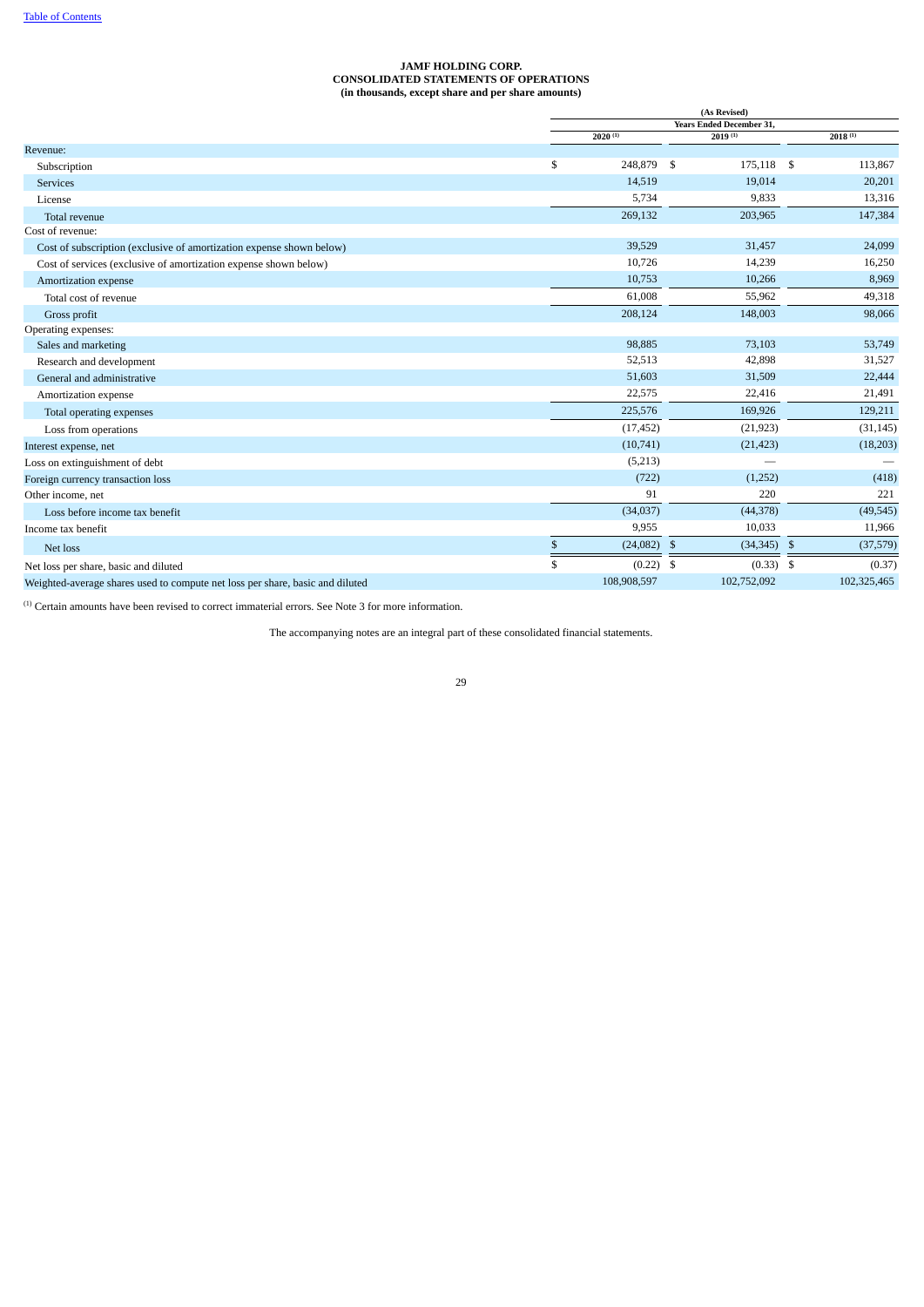### **JAMF HOLDING CORP. CONSOLIDATED STATEMENTS OF STOCKHOLDERS' EQUITY (in thousands, except share amounts)**

|                                                                                                                                    |               | <b>Stock Class</b> |                              | <b>Retained</b>                 |                              |
|------------------------------------------------------------------------------------------------------------------------------------|---------------|--------------------|------------------------------|---------------------------------|------------------------------|
|                                                                                                                                    |               | Common             | <b>Additional</b><br>Paid-In | <b>Earnings</b><br>(Accumulated | Stockholders'                |
|                                                                                                                                    | <b>Shares</b> | <b>Amount</b>      | Capital                      | Deficit) $(1)$<br>(As Revised)  | Equity $(1)$<br>(As Revised) |
| Balance, December 31, 2017                                                                                                         | 102,300,010   | 102<br>\$          | 561,288<br>- \$              | 3,787<br>- \$                   | 565,177<br>- \$              |
| Exercise of stock options                                                                                                          | 322,851       |                    | 1,769                        |                                 | 1,770                        |
| Vesting of restricted stock units                                                                                                  | 26,840        |                    |                              |                                 |                              |
| Share-based compensation                                                                                                           |               |                    | 2,315                        |                                 | 2,315                        |
| Net loss                                                                                                                           |               |                    |                              | (37,579)                        | (37,579)                     |
| Balance, December 31, 2018                                                                                                         | 102,649,701   | 103                | 565,372                      | (33,792)                        | 531,683                      |
| Exercise of stock options                                                                                                          | 168,391       | $\sim$             | 923                          |                                 | 923                          |
| Vesting of restricted stock units                                                                                                  | 25,520        |                    |                              |                                 |                              |
| Share-based compensation                                                                                                           |               |                    | 2,461                        |                                 | 2,461                        |
| Net loss                                                                                                                           |               |                    |                              | (34, 345)                       | (34, 345)                    |
| Balance, December 31, 2019                                                                                                         | 102,843,612   | 103                | 568,756                      | (68, 137)                       | 500,722                      |
| Issuance of common stock upon initial public offering, net of<br>underwriting discounts and commissions, offering costs and<br>tax | 13,500,000    | 14                 | 322,399                      |                                 | 322,413                      |
| Private placement                                                                                                                  | 85,880        |                    | 2,233                        |                                 | 2,233                        |
| Exercise of stock options                                                                                                          | 526,460       |                    | 2,985                        |                                 | 2,985                        |
| Vesting of restricted stock units                                                                                                  | 36,520        |                    |                              |                                 |                              |
| Share-based compensation                                                                                                           |               |                    | 6,743                        |                                 | 6,743                        |
| Net loss                                                                                                                           |               |                    |                              | (24,082)                        | (24,082)                     |
| Balance, December 31, 2020                                                                                                         | 116,992,472   | 117<br>S           | 903,116<br>\$                | (92, 219)<br>S                  | 811,014<br>-\$               |

<span id="page-34-0"></span> $<sup>(1)</sup>$  Certain amounts have been revised to correct immaterial errors. See Note 3 for more information.</sup>

The accompanying notes are an integral part of these consolidated financial statements.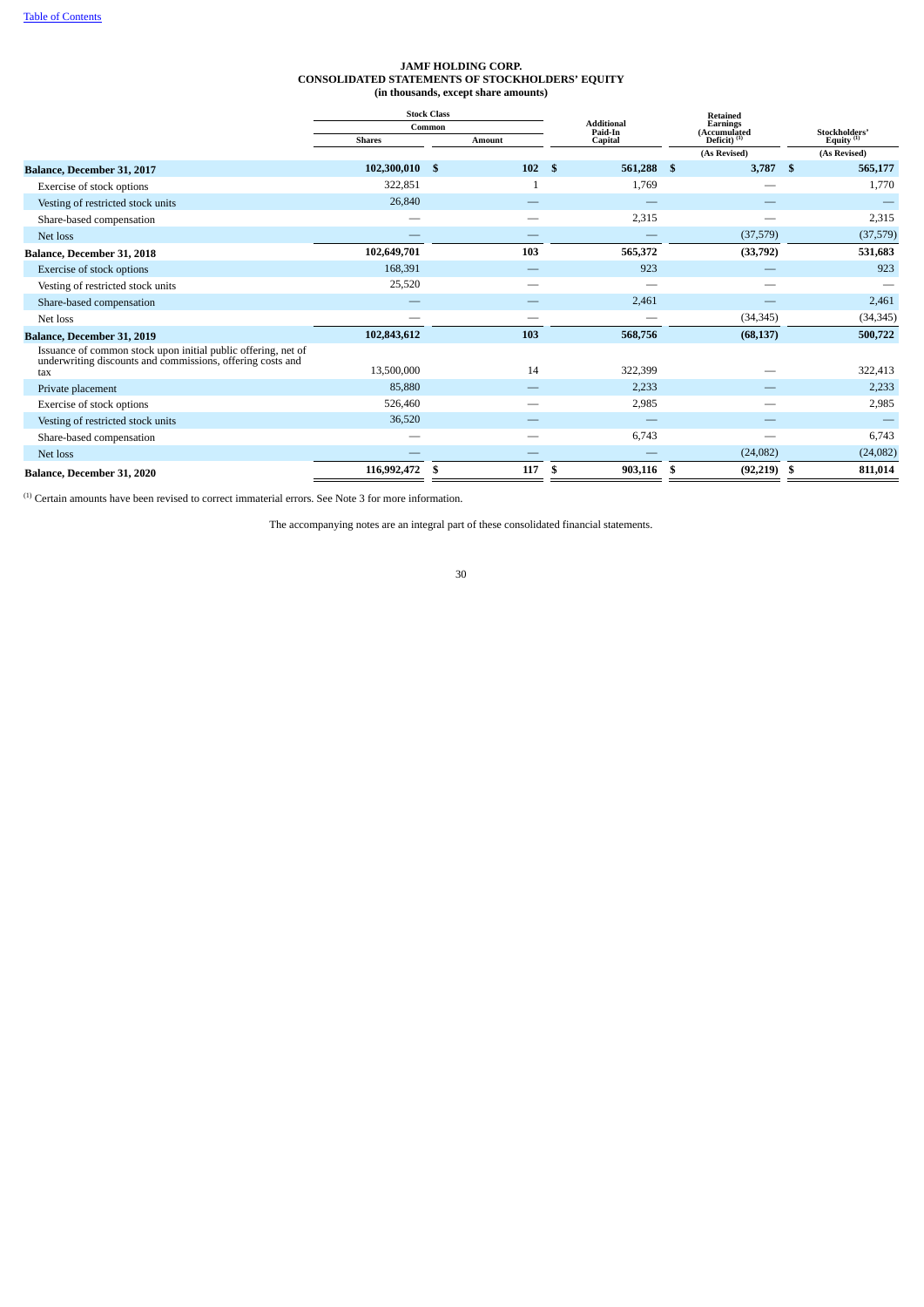#### **JAMF HOLDING CORP. CONSOLIDATED STATEMENTS OF CASH FLOWS (in thousands)**

|                                                                                      | (As Revised)<br><b>Years Ended December 31,</b> |              |                          |              |                          |  |  |
|--------------------------------------------------------------------------------------|-------------------------------------------------|--------------|--------------------------|--------------|--------------------------|--|--|
|                                                                                      |                                                 |              |                          |              |                          |  |  |
|                                                                                      | $2020^{(1)}$                                    |              | $2019^{(1)}$             |              | $2018^{(1)}$             |  |  |
| <b>Cash flows from operating activities</b>                                          |                                                 |              |                          |              |                          |  |  |
| Net loss                                                                             | \$<br>$(24,082)$ \$                             |              | $(34,345)$ \$            |              | (37, 579)                |  |  |
| Adjustments to reconcile net loss to cash provided by operating activities:          | 38,511                                          |              | 37,082                   |              | 33,962                   |  |  |
| Depreciation and amortization expense                                                | 7,953                                           |              |                          |              | 2,864                    |  |  |
| Amortization of deferred contract costs                                              |                                                 |              | 5,236                    |              |                          |  |  |
| Amortization of debt issuance costs                                                  | 773                                             |              | 1,120                    |              | 513<br>37                |  |  |
| Provision for bad debt expense and returns                                           | 1,024                                           |              | 279                      |              |                          |  |  |
| Loss on extinguishment of debt                                                       | 5,213                                           |              |                          |              |                          |  |  |
| Share-based compensation                                                             | 6,743                                           |              | 2,461                    |              | 2,315                    |  |  |
| Deferred tax benefit                                                                 | (10, 318)                                       |              | (11, 169)                |              | (12, 379)                |  |  |
| Adjustment to contingent consideration                                               | (1,000)                                         |              | 200                      |              |                          |  |  |
| Other                                                                                | (490)                                           |              | (292)                    |              | (34)                     |  |  |
| Changes in operating assets and liabilities:                                         |                                                 |              |                          |              |                          |  |  |
| Trade accounts receivable                                                            | (23, 112)                                       |              | (14,799)                 |              | (3, 353)                 |  |  |
| Income tax receivable/payable                                                        | (766)                                           |              | 559                      |              | (977)                    |  |  |
| Prepaid expenses and other assets                                                    | (3,620)                                         |              | (5, 106)                 |              | (2,557)                  |  |  |
| Deferred contract costs                                                              | (20, 398)                                       |              | (14, 045)                |              | (10, 940)                |  |  |
| Accounts payable                                                                     | 4,026                                           |              | 1,000                    |              | (313)                    |  |  |
| <b>Accrued liabilities</b>                                                           | 5,501                                           |              | 6,349                    |              | 6,001                    |  |  |
| Deferred revenue                                                                     | 64,945                                          |              | 37,374                   |              | 31,839                   |  |  |
| Other liabilities                                                                    | 1,898                                           |              | (58)                     |              | (39)                     |  |  |
| Net cash provided by operating activities                                            | 52,801                                          |              | 11,846                   |              | 9,360                    |  |  |
| <b>Cash flows from investing activities</b>                                          |                                                 |              |                          |              |                          |  |  |
| Acquisition, net of cash acquired                                                    | (2,512)                                         |              | (40, 173)                |              | (2,893)                  |  |  |
| Purchases of equipment and leasehold improvements                                    | (4,368)                                         |              | (7, 190)                 |              | (2,909)                  |  |  |
| Proceeds from sale of equipment and leasehold improvements                           | $\overline{4}$                                  |              |                          |              |                          |  |  |
| Net cash used in investing activities                                                | (6, 876)                                        |              | (47, 363)                |              | (5,802)                  |  |  |
| <b>Cash flows from financing activities</b>                                          |                                                 |              |                          |              |                          |  |  |
| Proceeds from debt                                                                   |                                                 |              | 40,000                   |              |                          |  |  |
| Debt issuance costs                                                                  | (1,264)                                         |              | (1,550)                  |              |                          |  |  |
| Payment of debt                                                                      | (205,000)                                       |              | (10,000)                 |              |                          |  |  |
| Payment of debt extinguishment costs                                                 | (2,050)                                         |              |                          |              |                          |  |  |
| Proceeds from initial public offering, net of underwriting discounts and commissions | 326,316                                         |              |                          |              |                          |  |  |
| Cash paid for offering costs                                                         | (7,256)                                         |              | (721)                    |              |                          |  |  |
| Proceeds from private placement                                                      | 2,233                                           |              |                          |              |                          |  |  |
| Proceeds from the exercise of stock options                                          | 2,985                                           |              | 923                      |              | 1,770                    |  |  |
| Net cash provided by financing activities                                            | 115,964                                         |              | 28,652                   |              | 1,770                    |  |  |
| Effect of exchange rate changes on cash and cash equivalents                         | 604                                             |              | $\overline{\phantom{a}}$ |              | $\overline{\phantom{0}}$ |  |  |
| Net increase (decrease) in cash and cash equivalents                                 | 162,493                                         |              | (6,865)                  |              | 5,328                    |  |  |
| Cash and cash equivalents, beginning of period                                       | 32,375                                          |              | 39,240                   |              | 33,912                   |  |  |
| Cash and cash equivalents, end of period                                             | \$<br>194,868                                   | $\mathbf{s}$ | 32,375                   | $\mathbf{s}$ | 39,240                   |  |  |
| Supplemental disclosures of cash flow information:                                   |                                                 |              |                          |              |                          |  |  |
| Cash paid for interest                                                               | \$<br>12,649                                    | $\mathbf{s}$ | 20,693                   | -\$          | 17,835                   |  |  |
| Cash paid for income taxes, net of refunds                                           | 1,394                                           |              | 596                      |              | 1,461                    |  |  |
| Non-cash investing activities:                                                       |                                                 |              |                          |              |                          |  |  |
| Leasehold improvements acquired through lease incentives                             | \$<br>$\overline{\phantom{0}}$                  | \$           | $2,672$ \$               |              | 369                      |  |  |
|                                                                                      |                                                 |              |                          |              |                          |  |  |

<span id="page-35-0"></span> $<sup>(1)</sup>$  Certain amounts have been revised to correct immaterial errors. See Note 3 for more information.</sup>

The accompanying notes are an integral part of these consolidated financial statements.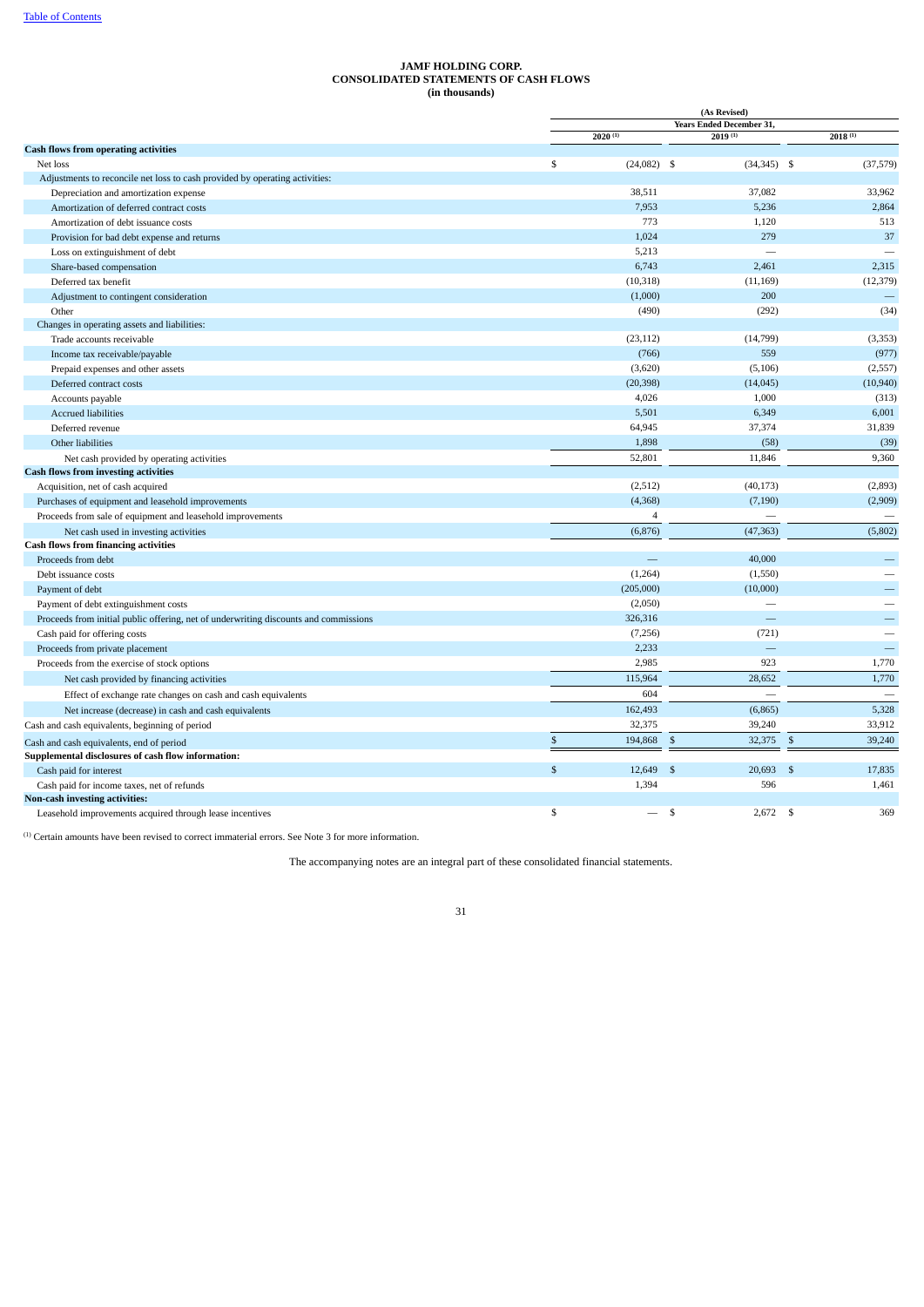# **JAMF HOLDING CORP. NOTES TO CONSOLIDATED FINANCIAL STATEMENTS**

## **Note 1. Basis of presentation and description of business**

## *Description of business*

Jamf Holding Corp. and its wholly owned subsidiaries, collectively, are referred to as the "Company," "we," "us" or "our." We are the standard in Apple Enterprise Management, and our cloud software platform is the only vertically-focused Apple infrastructure and security platform of scale in the world. We help organizations connect, manage and protect Apple products, apps and corporate resources in the cloud without ever having to touch the devices. With our products, Apple devices can be deployed to employees brand new in the shrink-wrapped box, automatically set up and personalized at first power-on and continuously administered throughout the life of the device. Our customers are located throughout the world.

#### *Initial public offering*

On July 24, 2020, the Company closed its IPO through which it issued and sold 13,500,000 shares of common stock at the IPO Price. In connection with the IPO, the Company raised approximately \$319.0 million after deducting the underwriting discount and commissions of \$24.7 million and offering expenses of \$7.3 million. Upon completion of the IPO, authorized capital stock consisted of 500,000,000 shares of common stock, par value \$0.001 per share, and 50,000,000 shares of undesignated preferred stock, par value \$0.001 per share.

Concurrently with the Company's IPO, the Company issued and sold 85,880 shares of its common stock in a private placement to certain of its named executive officers, certain of its other employees and its independent directors at the IPO Price for aggregate consideration of approximately \$2.2 million.

Upon closing of the IPO, the Company repaid \$205.0 million of the principal amount of its then existing Term Loan Facility (the "Prior Term Loan Facility") and paid \$3.4 million of accrued interest and \$2.0 million of prepayment penalty. The Company also wrote off \$3.2 million of remaining debt issuance costs upon repayment of the debt. The Company recorded a loss on debt extinguishment of \$5.2 million for the prepayment penalty and write off of debt issuance costs in the third quarter of 2020.

#### *Vista Equity Partners acquisition*

On November 13, 2017, Vista acquired a majority share of all the issued and outstanding shares of the Company at the purchase price of \$733.8 million (the "Vista Acquisition"). As of December 31, 2020, funds controlled by Vista own approximately 62.3% of our outstanding common stock. As a result, we are a "controlled company" under NASDAQ Global Select Market ("NASDAQ") corporate governance rules.

## *Emerging growth company status*

We are an emerging growth company as defined in the JOBS Act. Under the JOBS Act, emerging growth companies can delay adopting new or revised accounting standards issued subsequent to the enactment of the JOBS Act, until such time as those standards apply to private companies.

We have elected to use this extended transition period for complying with new or revised accounting standards that have different effective dates for public and private companies until the earlier of the date that it is (i) no longer an emerging growth company or (ii) affirmatively and irrevocably opt out of the extended transition period provided in the JOBS Act. As a result, our consolidated financial statements may not be comparable to companies that comply with the new or revised accounting pronouncements as of public company effective dates.

We will remain an emerging growth company for the first five fiscal years after the completion of our IPO, unless one of the following occurs: (i) our total annual gross revenue is at least \$1.07 billion, (ii) we have issued more than \$1.0 billion in non-convertible debt securities during the prior three year period, or (iii) we are deemed to be a large accelerated filer, which means the market value of our common stock that is held by non-affiliates exceeds \$700.0 million as of the prior June 30.

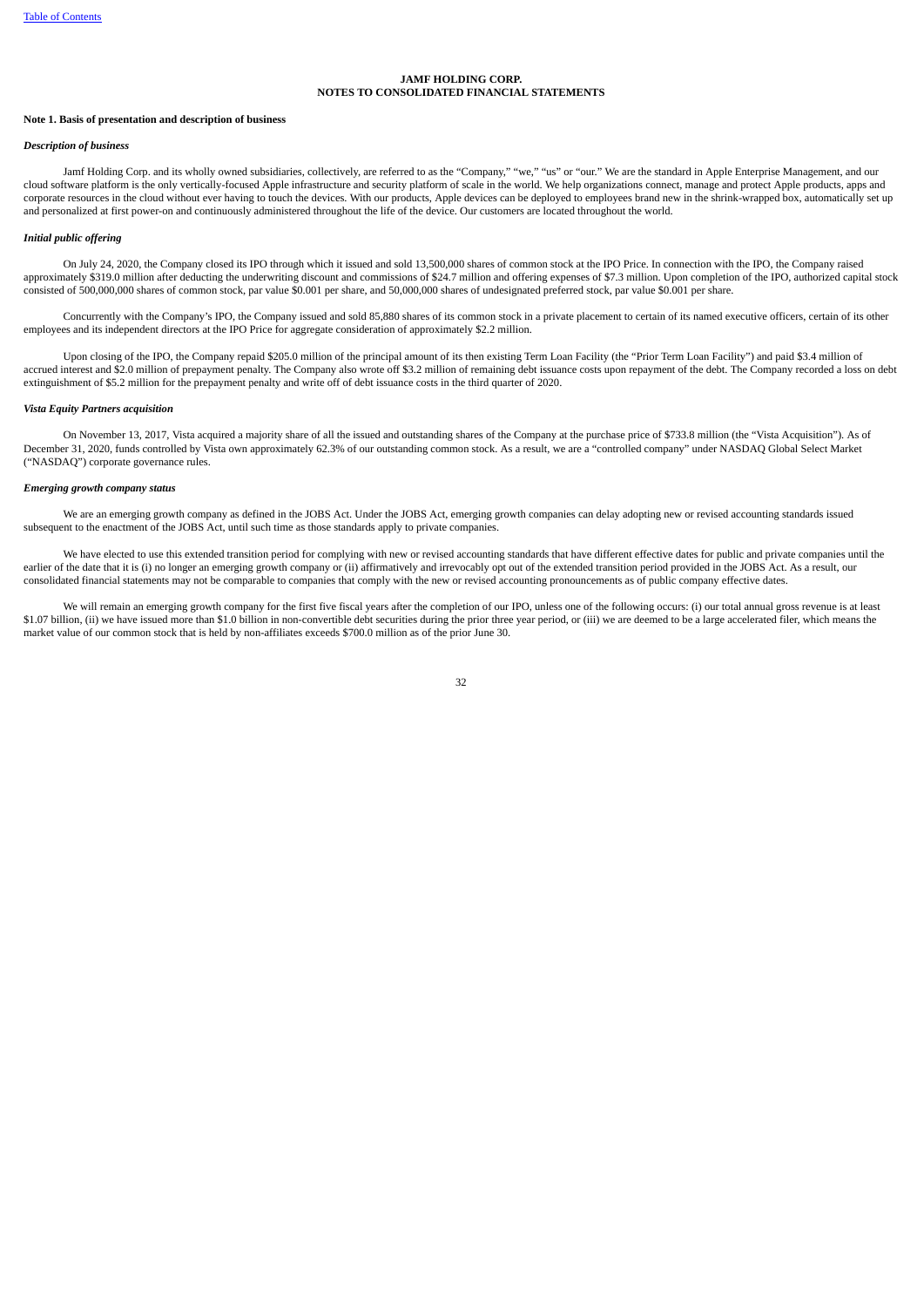## *Basis of presentation*

The accompanying consolidated financial statements have been prepared in accordance with GAAP and include all adjustments necessary for the fair presentation of the consolidated financial position, results of operations, and cash flows of the Company.

Certain reclassifications of prior period amounts have been made to conform to the current presentation. In the fourth quarter of 2020, the Company reclassified on-premise subscription revenue from license revenue to subscription revenue in the consolidated statements of operations on a retroactive basis. The amounts reclassified for the years ended December 31, 2019 and 2018 were \$16.1 million and \$12.7 million, respectively. The revised presentation is consistent with our disaggregated revenue disclosure and is more consistent with how investors and other users of the financial statements evaluate overall subscription revenue. The reclassification had no impact on total revenue.

In 2020, the Company reclassified cash paid for offering costs of \$721 thousand during the year ended December 31, 2019 from operating activities to financing activities in the consolidated statements of cash flows as a result of the completion of our IPO. The impact of the reclassification was not material to current or prior period financial statements.

#### *Subsequent events*

The Company evaluated events or transactions that occurred after the balance sheet date for potential recognition or disclosure through the date the financial statements were issued. No subsequent events or transactions were identified.

#### *Use of estimates*

The preparation of the consolidated financial statements in conformity with GAAP requires management to make estimates and assumptions that affect the reported amounts of assets and liabilities, the disclosure of contingent assets and liabilities as of the reporting date, and the reported amounts of revenues and expenses during the reporting period. These estimates are based on management's best knowledge of current events and actions that the Company may undertake in the future and include, but are not limited to, revenue recognition, stock-based compensation, commissions, goodwill and accounting for income taxes. Actual results could differ from those estimates.

## *Segment and geographic information*

Our chief operating decision maker ("CODM") is our Chief Executive Officer, who reviews financial information presented on a consolidated basis for purposes of making operating decisions, assessing financial performance and allocating resources. We operate our business as one operating segment and therefore we have one reportable segment.

Revenue by geographic region as determined based on the end user customer address was as follows:

|                                            |                                                                                                                                                                       |  | (As Revised) |  |         |
|--------------------------------------------|-----------------------------------------------------------------------------------------------------------------------------------------------------------------------|--|--------------|--|---------|
|                                            | <b>Years Ended December 31,</b><br>$2018^{(1)}$<br>$2020^{(1)}$<br>$2019^{(1)}$<br>(in thousands)<br>156,001 \$<br>208,171 \$<br>45,775<br>36,431<br>15,186<br>11,533 |  |              |  |         |
|                                            |                                                                                                                                                                       |  |              |  |         |
|                                            |                                                                                                                                                                       |  |              |  |         |
| The Americas                               |                                                                                                                                                                       |  |              |  | 118,276 |
| Europe, the Middle East, India, and Africa |                                                                                                                                                                       |  |              |  | 20,536  |
| Asia Pacific                               |                                                                                                                                                                       |  |              |  | 8,572   |
|                                            | 269,132 \$                                                                                                                                                            |  | 203,965      |  | 147,384 |

 $<sup>(1)</sup>$  Certain amounts have been revised to correct immaterial errors. See Note 3 for more information.</sup>

Equipment and leasehold improvements, net by geographic region as determined by the location of the legal entity that owns the asset was as follows: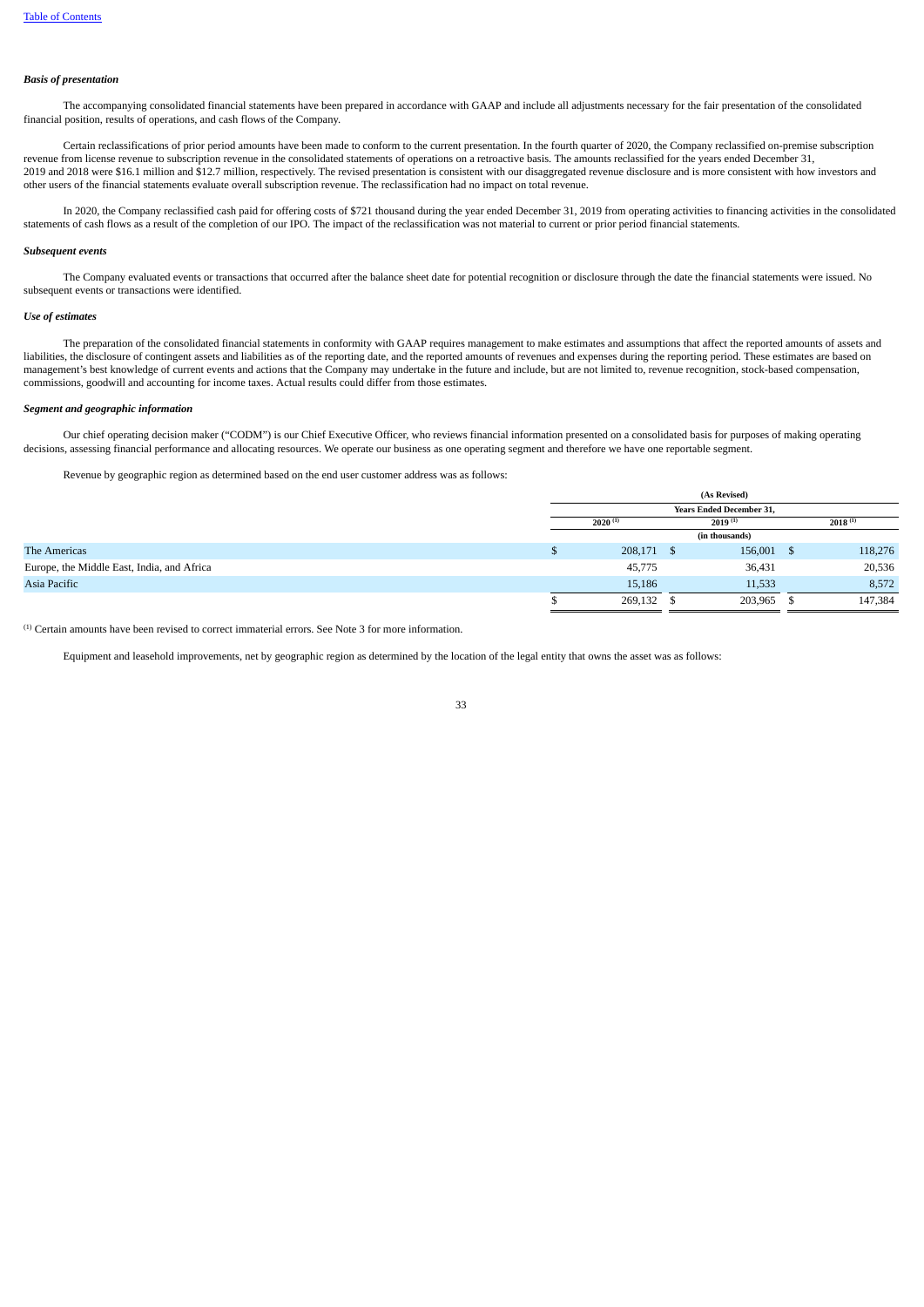|                                            |    | (As Revised)   |              |
|--------------------------------------------|----|----------------|--------------|
|                                            |    | December 31,   |              |
|                                            |    | $2020^{(1)}$   | $2019^{(1)}$ |
|                                            |    | (in thousands) |              |
| The Americas                               | S. | 11,227<br>- \$ | 10,015       |
| Europe, the Middle East, India, and Africa |    | 2,310          | 2,988        |
| Asia Pacific                               |    | 1,593          | 2,192        |
|                                            |    | 15,130<br>- 5  | 15,195       |

 $<sup>(1)</sup>$  Certain amounts have been revised to correct immaterial errors. See Note 3 for more information.</sup>

## **Note 2. Summary of significant accounting policies**

## *Principles of consolidation*

The consolidated financial statements include the accounts of the Company and its wholly owned subsidiaries. All intercompany accounts and transactions have been eliminated in consolidation.

#### *Net loss per share of common stock*

Basic net loss per common share is calculated by dividing the net loss by the weighted-average number of common shares outstanding during the period without consideration for potentially dilutive securities. Diluted net loss per common share is computed by dividing the net loss by the weighted-average number of common shares and potentially dilutive securities outstanding for the period determined using the treasury-stock method. For purposes of the diluted net loss per common share calculation, RSUs and stock options are considered to be potentially dilutive securities. .<br>Because we have reported a net loss for the years ended December 31, 2020, 2019 and 2018, the number of shares used to calculate diluted net loss per common share is the same as the number of shares used to calculate basic net loss per common share for those periods because the potentially dilutive shares would have been anti-dilutive if included in the calculation.

## *Cash and cash equivalents*

The Company considers any highly liquid investments purchased with original or remaining maturities at the time of purchase of three months or less to be cash equivalents. The Company maintains cash in deposit accounts that, at times, may exceed federally insured limits. The Company has not experienced any losses in such accounts.

# *Trade receivables, net*

Credit is extended to customers in the normal course of business, generally with 30-day payment terms. Receivables are recorded at net realizable value, which includes allowances for doubtful accounts.

The Company reviews the collectability of trade receivables on an ongoing basis. The Company reserves for trade receivables determined to be uncollectible. This determination is based on the delinquency of the account, the financial condition of the customer and the Company's collection experience. The Company writes-off trade receivable balances against the allowance when a determination is made that the balance is uncollectible and collection of the receivable is no longer being actively pursued.

Activity related to our allowance for doubtful accounts was as follows:

|                              |       |     | <b>Years Ended December 31,</b> |  |      |
|------------------------------|-------|-----|---------------------------------|--|------|
|                              | 2020  |     | 2019                            |  | 2018 |
|                              |       |     | (in thousands)                  |  |      |
| Balance, beginning of period |       | 200 | 60                              |  | 60   |
| Bad-debt expense             |       | 824 | 279                             |  | 37   |
| Accounts written off         | (494) |     | (139)                           |  | (37) |
| Balance, end of period       |       | 530 | 200                             |  | 60   |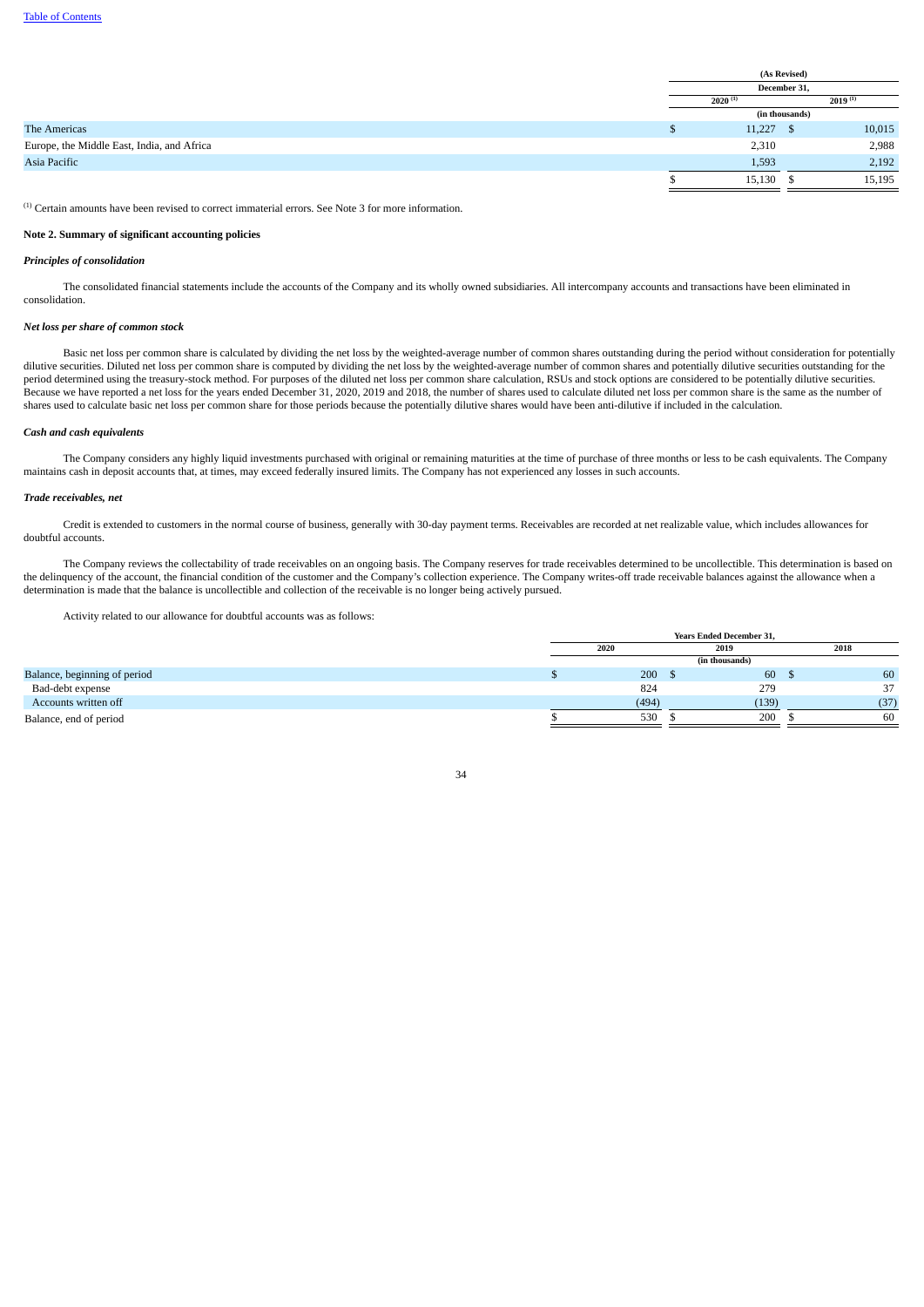For the year ended December 31, 2020, the Company had two distributors that accounted for more than 10% of total net revenues. Total receivables related to these distributors were \$19.8 million as of December 31, 2020. For the years ended December 31, 2019 and 2018, the Company had one distributor that accounted for more than 10% of total net revenues. Total receivables related to this distributor were \$6.0 million as of December 31, 2019.

No single end customer accounted for more than 10% of total revenue for the years ended December 31, 2020, 2019 and 2018.

#### *Equipment and leasehold improvements, net*

Equipment and leasehold improvements are recorded at cost less accumulated depreciation. Expenditures for renewals and betterments that extend the life of such assets are capitalized. Depreciation is computed using the straight-line method over the estimated useful lives of the assets. These lives are 3 years for computers and server equipment, 3 years for software, 5 years for furniture and fixtures, and the lesser of the lease term or the useful life of the leasehold improvements. Repair and maintenance costs are expensed as incurred. Differences between amounts received and the net carrying value of assets retired or disposed of are charged to income as incurred.

## *Impairment or disposal of long-lived assets*

The Company evaluates the recoverability of its long-lived assets in accordance with the provisions of ASC Topic 360, *Property, Plant and Equipment*, which requires that long-lived assets and finite-lived identifiable intangible assets be reviewed for impairment whenever events or changes in circumstances indicate that the carrying amount of an asset may not be recoverable. No impairment losses were recognized during the year.

#### *Goodwill*

The Company evaluates goodwill for impairment in accordance with ASC Topic 350, *Goodwill and Other Intangible Assets*, which requires goodwill to be either qualitatively or quantitatively assessed for impairment annually (or more frequently if impairment indicators arise) for each reporting unit. The Company has one reporting unit. The Company performs its impairment testing of goodwill at least annually and more frequently if events occur that would indicate that it is more likely than not the fair value of the reporting unit is less than the carrying value. If the Company's reporting unit carrying amount exceeds its fair value, an impairment charge will be recorded based on that difference. The impairment charge will be limited to the amount of goodwill currently recognized in the Company's single reporting unit. The Company performed the annual assessment as of October 1, 2020, and no impairment was identified. No other interim impairment tests were deemed necessary.

## *Other intangibles, net*

Other intangible assets, including customer relationships, developed technology, trademarks and non-competes, acquired in our previous acquisitions, have definite lives and are amortized over a period ranging from 1 to 12 years on a straight-line basis. Intangible assets are tested for impairment whenever events or circumstances indicate that the carrying amount of an asset (asset group) may not be recoverable. An impairment loss is recognized when the carrying amount of an asset exceeds the estimated undiscounted cash flows generated by the asset. The amount of the impairment loss recorded is calculated by the excess of the asset's carrying value over its fair value. No impairment losses were recognized during the year.

#### *Debt issuance costs*

Costs of debt financing are charged to expense over the lives of the related financing agreements. Remaining costs and the future period over which they would be charged to expense are reassessed when amendments to the related financing agreements or prepayments occur. Debt issuance costs for the Company's term loans are recognized as an offset to the Company's debt liability and are amortized using the effective-interest method. Debt issuance costs for the Company's revolving lines of credit are recognized within other assets and are amortized on a straight-line basis.

#### *Stock split*

On July 10, 2020, the Company effected a 110-for-1 stock split of its common stock. The par value of the common stock was not adjusted as a result of the stock split. Accordingly, all share and per share amounts for all periods presented in the accompanying consolidated financial statements and notes thereto have be adjusted retrospectively, where applicable, to reflect this stock split.

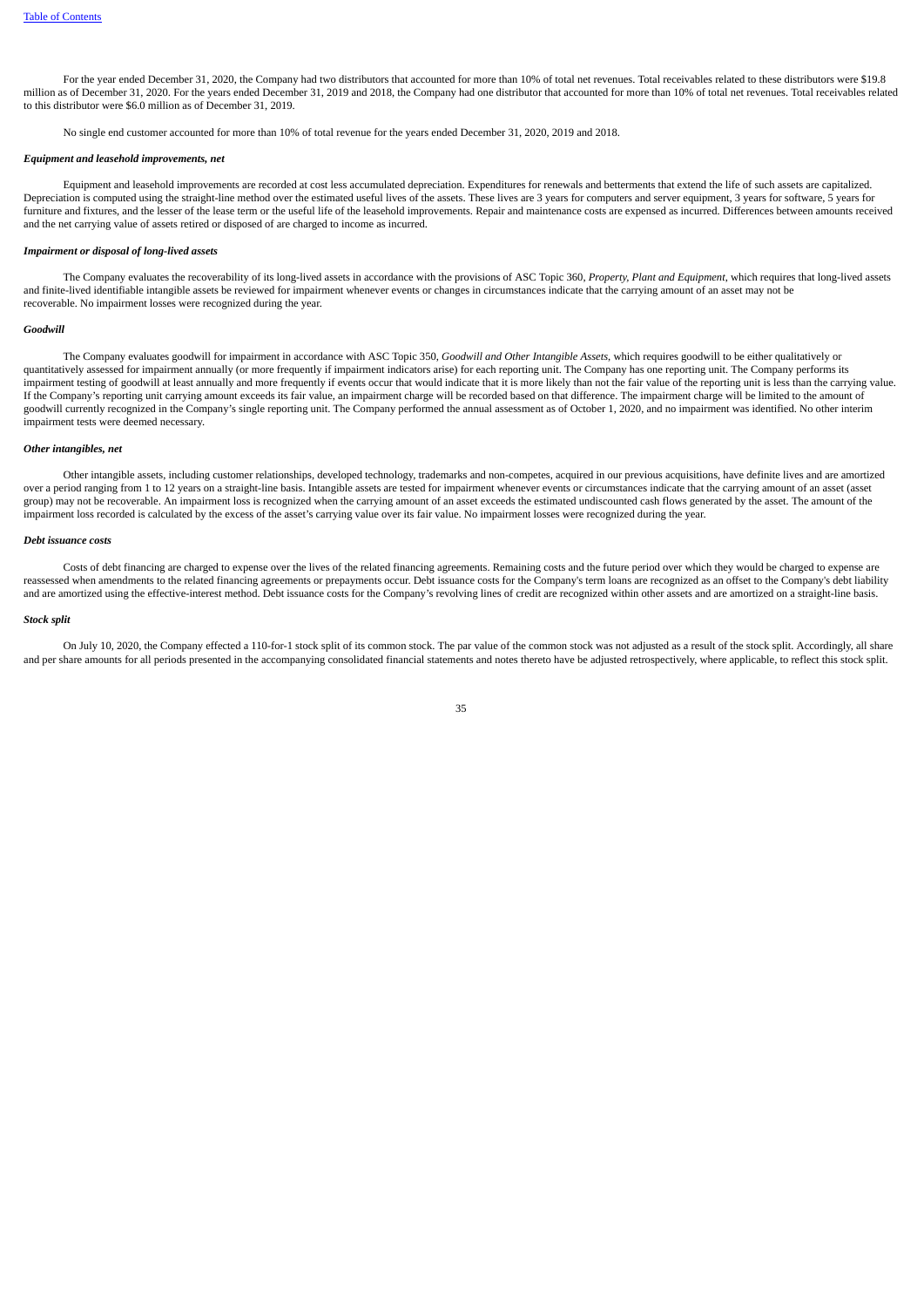## *Offering costs*

Prior to the IPO, the Company capitalized offering costs incurred in connection with the sale of common stock in the IPO, including legal, accounting, printing, and other IPO-related costs. The balance of deferred offering costs included within other current assets as of December 31, 2019 was \$2.3 million. Upon completion of the IPO, \$7.3 million of deferred offering costs were reclassified to stockholders' equity and recorded against the proceeds from the offering. During the year ended December 31, 2020, the Company incurred costs of \$0.7 million in connection with the sale of common stock in a secondary offering after the IPO. The Company did not receive any proceeds as only certain selling shareholders participated in the offering. These costs were expensed as sall common stock in a se incurred and included in general and administrative expenses in the consolidated statements of operations.

#### *Foreign currency remeasurement*

Our reporting currency is the U.S. dollar. The functional currency of all our international operations is the U.S. dollar. The assets, liabilities, revenues and expenses of the Company's foreign operations are remeasured in accordance with ASC Topic 830, *Foreign Currency Matters.* Remeasurement adjustments are recorded as foreign currency transaction gains (losses) in the consolidated statements of operations.

#### *Stock-based compensation*

The Company applies the provisions of ASC Topic 718, *Compensation — Stock Compensation* ("ASC 718"), in its accounting and reporting for stock-based compensation. ASC 718 requires all stock-based payments to employees, including grants of employee stock options, to be recognized in the income statement based on their fair values. All service-based options outstanding under the Company's option plans have exercise prices equal to the fair value of the Company's stock on the grant date. The fair value of these service options is determined using the Black-Scholes option pricing model. The estimated fair value of service-based awards is recognized as compensation expense over the applicable vesting period. All awards expire after 10 years. There were no service options granted during the year ended December 31, 2020. The fair value of each grant of service options during the years ended December 31, 2019 and 2018 was determined by the Company using the methods and assumptions discussed below. Each of these inputs is subjective and generally requires judgment to determine.

*Expected Term* — The expected term of stock options represents the weighted-average period the stock options are expected to be outstanding. For time-based awards, the estimated expected term of options granted is generally calculated as the vesting period plus the midpoint of the remaining contractual term, as the Company does not have sufficient historical information to develop reasonable expectations surrounding future exercise patterns and post-vesting employment termination behavior.

*Expected Volatility* — The expected stock price volatility assumption was determined by examining the historical volatilities of a group of industry peers, as the Company did not have any trading history for its common stock. The Company will continue to analyze the historical stock price volatility and expected term assumptions as more historical data for the Company's common stock becomes available.

*Risk-Free Interest Rate* — The risk-free rate assumption was based on the U.S. Treasury instruments with terms that were consistent with the expected term of the Company's stock options.

*Expected Dividend* — The expected dividend assumption was based on the Company's history and expectation of dividend payouts.

*Fair Value of Common Stock* — The fair value of the shares of common stock underlying the stock options has historically been the responsibility of and determined by the Company's board of directors. Because there was no public market for the Company's common stock prior to our IPO, the board of directors used independent third-party valuations of the Company's common stock, operating and financial performance, and general and industry-specific economic outlook, amongst other factors.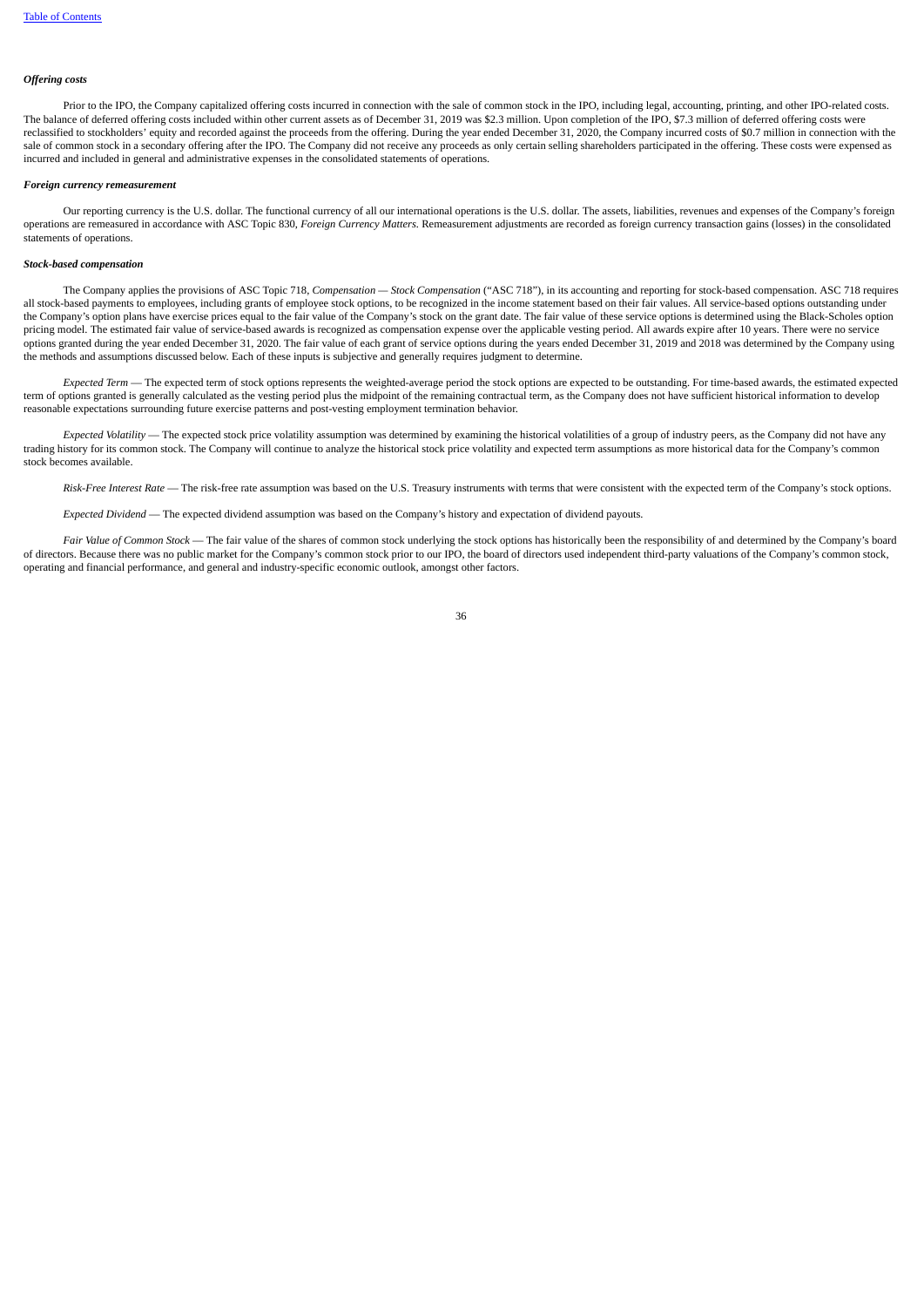|                                        |               |         |                | <b>Years Ended December 31.</b> |       |                          |            |
|----------------------------------------|---------------|---------|----------------|---------------------------------|-------|--------------------------|------------|
|                                        | 2020          |         | 2019           |                                 |       | 2018                     |            |
| Expected life of options               |               |         |                | 6.25 years                      |       |                          | 6.25 years |
| Expected volatility                    |               | 45.1%   | $\overline{a}$ | 45.3%                           | 44.8% | $\overline{\phantom{a}}$ | 46.6%      |
| Risk-free interest rates               |               | $1.6\%$ | $\sim$         | 1.7%                            | 2.5%  | $\overline{a}$           | 2.8%       |
| Expected dividend yield                | $\sim$        |         |                |                                 |       |                          | __         |
| Weighted-average grant-date fair value | $\frac{1}{2}$ |         |                | 7.29                            |       |                          | 2.69       |

Compensation cost for RSUs is determined based on the fair market value of the Company's stock at the date of the grant. Stock-based compensation expense is generally recognized over the required service period. Forfeitures are accounted for when they occur.

The Company also grants performance-based awards to certain executives that vest and become exercisable when Vista's realized cash return on its investment in the Company equals or exceeds \$1.515 billion upon a change in control of the Company ("Termination Event"). The terms of the agreement do not specify a performance period for the occurrence of the Termination Event. The contractual term of the awards is 10 years. These options are also referred to as return target options. Beginning in 2019, the Company used a Modified Black-Scholes option pricing model which uses Level 3 inputs for fair value measurement. Prior to 2019, the fair value of the awards were determined using a Monte Carlo simulation, which yielded similar results.

In conjunction with the IPO, the vesting conditions of the performance-based awards were modified to also vest following an IPO and registration and sale of shares by Vista provided that Vista achieves a cash return on its equity investment in the Company equaling or exceeding \$1.515 billion. In accordance with ASC 718, we calculated the fair value of these options on the modification date. The value of these options on the date of modification as of June 30, 2020 was \$33.0 million. As the awards are not currently considered probable of meeting vesting requirements, no expense has been recognized, and the timing of any future expense recognition is unknown.

|                                        | <b>Years Ended December 31,</b> |              |  |            |      |                          |  |            |  |  |
|----------------------------------------|---------------------------------|--------------|--|------------|------|--------------------------|--|------------|--|--|
|                                        |                                 | 2020         |  |            | 2019 |                          |  | 2018       |  |  |
| <b>Expected life of options</b>        |                                 | $1.50$ years |  | 3.         | . .  | 3.25 years               |  | 4.50 years |  |  |
| <b>Expected volatility</b>             |                                 | 55 %         |  | $50\%$ -   |      | 55 %                     |  | 55 %       |  |  |
| Risk-free interest rates               |                                 | 0.16%        |  | $1.49\%$ - |      | 1.67%                    |  | 2.70 %     |  |  |
| Expected dividend vield                |                                 |              |  |            |      | $\overline{\phantom{m}}$ |  |            |  |  |
| Weighted-average grant-date fair value |                                 | 8.95         |  |            |      | 6.02                     |  | 1.91       |  |  |

## *Income taxes*

We account for income taxes in accordance with ASC Topic 740, *Income Taxes*, under which deferred tax liabilities and assets are recognized for the expected future tax consequences of temporary differences between financial statement carrying amounts and the tax basis of assets and liabilities and net operating loss and tax credit carryforwards. Valuation allowances are established when necessary to reduce deferred tax assets to the amount expected to be realized.

We use a recognition threshold and measurement attribute for the financial statement recognition and measurement of a tax position taken or expected to be taken in a tax return. A tax position is recognized when it is more likely than not that the tax position will be sustained upon examination, including resolution of any related appeals or litigation processes. A tax position that meets the more-likely-than-not recognition threshold is measured at the largest amount of benefit that is greater than 50% likely of being realized upon ultimate settlement with a taxing authority. The standard also provides guidance on derecognition of tax benefits, classification on the balance sheet, interest and penalties, accounting in interim periods, disclosure and transition.

#### *Revenue recognition*

The Company applies ASC 606. To determine the appropriate amount of revenue to be recognized in accordance with ASC 606, the Company follows a five-step model as follows: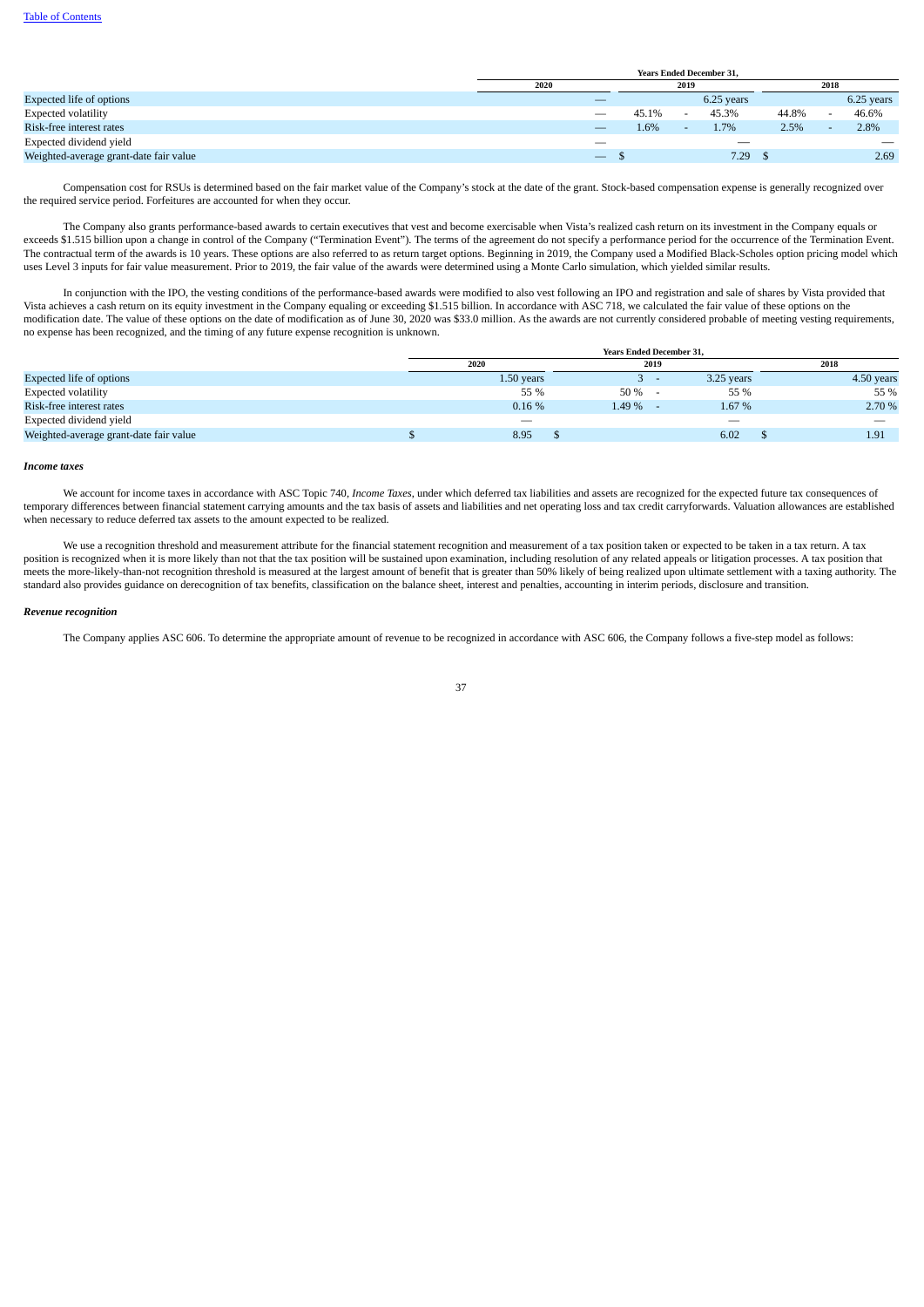- Identify the contract with a customer
- Identify the performance obligations in the contract
- Determine the transaction price
- Allocate the transaction price to the performance obligations in the contract
- Recognize revenue when or as performance obligations are satisfied

The Company's revenue is primarily derived from sales of SaaS subscriptions, support and maintenance contracts, software licenses, and related professional services. The Company's products and services are marketed and sold directly, as well as indirectly through third-party resellers, to the end-user.

The Company assesses the contract term as the period in which the parties to the contract have enforceable rights and obligations. The contract term can differ from the stated term in contracts with certain termination or renewal rights, depending on whether there are substantive penalties associated with those rights. Customer contracts are generally standardized and noncancelable for the duration of the stated contract term.

## Nature of Products and Services

Subscription: Subscription includes SaaS subscription arrangements which include a promise to allow customers to access software hosted by the Company over the contract period, without allowing the customer to take possession of the software or transfer hosting to a third party. Subscription also includes support and maintenance, which includes when-and-if available software updates and technical support on our perpetual and on-premise subscription licenses. Because the subscription represents a stand-ready obligation to provide a series of distinct periods of access to the subscription, which are all substantially the same and that have the same pattern of transfer to the customer, subscriptions are accounted for as a series and revenue is recognized ratably over the contract term, beginning at the point when the customer is able to use and benefit from the subscription. Subscription also includes sales of on-premise subscription arrangements. Licenses for onpremise software provide the customer with a right to use the software as it exists when made available to the customer. Revenue from software licenses is recognized upon transfer of control to the customer, which is typically upon making the software available to the customer.

Services: Services, including training, are often sold as part of new software license or subscription contracts. These services are fulfilled by the Company and with the use of other vendors and do not significantly modify, integrate or otherwise depend on other performance obligations included in the contracts. Services are generally performed over a one- to two-day period and, when sold as part of new software license or subscription contracts, at or near the outset of the related contract. When other vendors participate in the provisioning of the services, the Company recognizes the related revenue on a gross basis as the Company is the principal in these arrangements. Revenue related to services is recognized as the Company's performance obligation is fulfilled. Related fulfillment costs are recognized as incurred.

License: License includes sales of on-premise perpetual software. Licenses for on-premise software provide the customer with a right to use the software as it exists when made available to the customer. Revenue from software licenses is recognized upon transfer of control to the customer, which is typically upon making the software available to the customer.

Certain contracts may include explicit options to renew maintenance at a stated price. These options are generally priced in line with the SSP and therefore do not provide a material right to the customer. If the option provides a material right to the customer, then the material right is accounted for as a separate performance obligation, and the Company recognizes revenue when those future goods or services underlying the option are transferred or when the option expires.

## Significant Judgments

When the Company's contracts with customers contain multiple performance obligations, the contract transaction price is allocated on a relative SSP basis to each performance obligation. The Company typically determines SSP based on observable selling prices of its products and services.

In instances where SSP is not directly observable, such as with software licenses that are never sold on a stand-alone basis, SSP is determined using information that may include market conditions and other observable inputs. SSP is typically

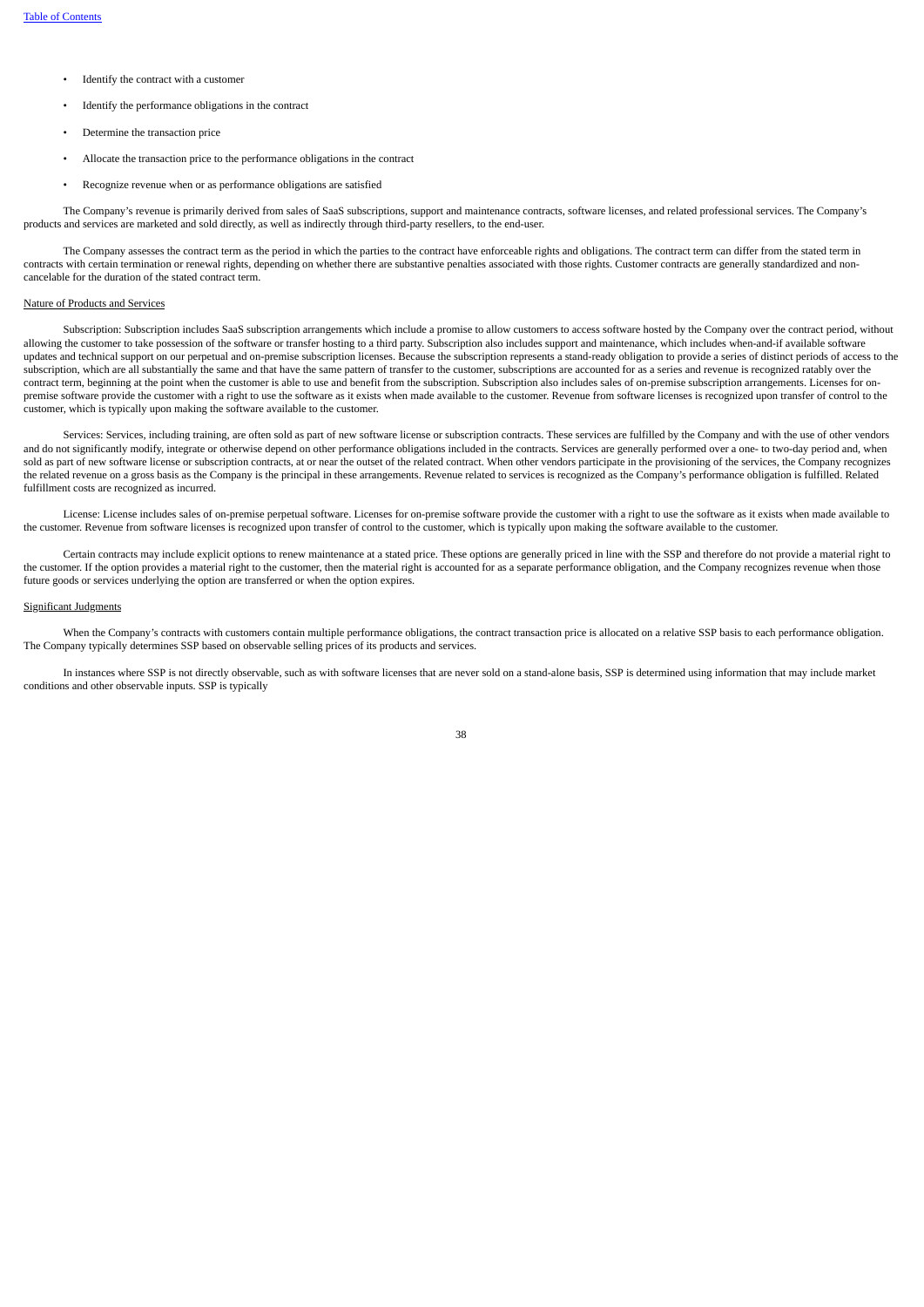established as ranges, and the Company typically has more than one SSP range for individual products and services due to the stratification of those products and services by customer class, channel type, and purchase quantity, among other circumstances.

## Transaction Price

The transaction price is the amount of consideration to which the Company expects to be entitled in exchange for transferring goods and services to the customer. Revenue from sales is recorded based on the transaction price, which includes estimates of variable consideration. The amount of variable consideration that is included in the transaction price is constrained and is included only to the extent that it is probable that a significant reversal of cumulative revenue recognized will not occur when the uncertainty associated with the variable consideration is subsequently resolved.

The Company's contracts with customers may include service level agreements, which entitle the customer to receive service credits, and in certain cases, service refunds, when defined service levels are not met. These arrangements represent a form of variable consideration, which is included in the calculation of the transaction price to the extent that it is probable that a significant reversal of cumulative revenue recognized will not occur when the uncertainty associated with the variable consideration is subsequently resolved. The Company estimates the amount of variable consideration at the expected value based on its assessment of legal enforceability, anticipated performance and a review of specific transactions, historical experience, and market and economic conditions. The Company has historically not experienced any significant incidents affecting the defined levels of reliability and performance as required by the contracts and, therefore, the related amounts are not constrained.

## Disaggregation of Revenue

The Company separates revenue into subscription and non-subscription categories to disaggregate those revenues that are term-based and renewable from those that are one-time in nature. Revenue from subscription and non-subscription contractual arrangements are as follows:

|                                               |              |              | (As Revised)                    |  |              |
|-----------------------------------------------|--------------|--------------|---------------------------------|--|--------------|
|                                               |              |              | <b>Years Ended December 31,</b> |  |              |
|                                               | $2020^{(1)}$ | $2019^{(1)}$ |                                 |  | $2018^{(1)}$ |
|                                               |              |              | (in thousands)                  |  |              |
| SaaS subscription and support and maintenance | 223,655 \$   |              | 158,493 \$                      |  | 100,191      |
| On-premise subscription                       | 25,224       |              | 16,625                          |  | 13,676       |
| Subscription revenue                          | 248,879      |              | 175,118                         |  | 113,867      |
| Professional services                         | 14,519       |              | 19,014                          |  | 20,201       |
| Perpetual licenses                            | 5,734        |              | 9,833                           |  | 13,316       |
| Non-subscription revenue                      | 20,253       |              | 28,847                          |  | 33,517       |
| Total revenue                                 | 269,132      |              | 203,965                         |  | 147,384      |

 $<sup>(1)</sup>$  Certain amounts have been revised to correct immaterial errors. See Note 3 for more information.</sup>

# Contract Balances

The timing of revenue recognition may not align with the right to invoice the customer. The Company records accounts receivable when it has the unconditional right to issue an invoice and receive payment regardless of whether revenue has been recognized. For multiyear agreements, the Company will either invoice the customer in full at the inception of the contract or annually at the beginning of each annual period. If revenue has not yet been recognized, then a contract liability (deferred revenue) is also recorded. Deferred revenue classified as current in the consolidated balance sheets is expected to be recognized as revenue within one year. Non-current deferred revenue will be fully recognized within five years. If revenue is recognized in advance of the right to invoice, a contract asset is recorded. The balances of contract assets were \$0.9 million, \$0.5 million and \$0.2 million as of December 31, 2020, 2019 and 2018, respectively.

Contract liabilities consist of customer billings in advance of revenue being recognized. The Company invoices its customers for subscription, support and maintenance and services in advance.

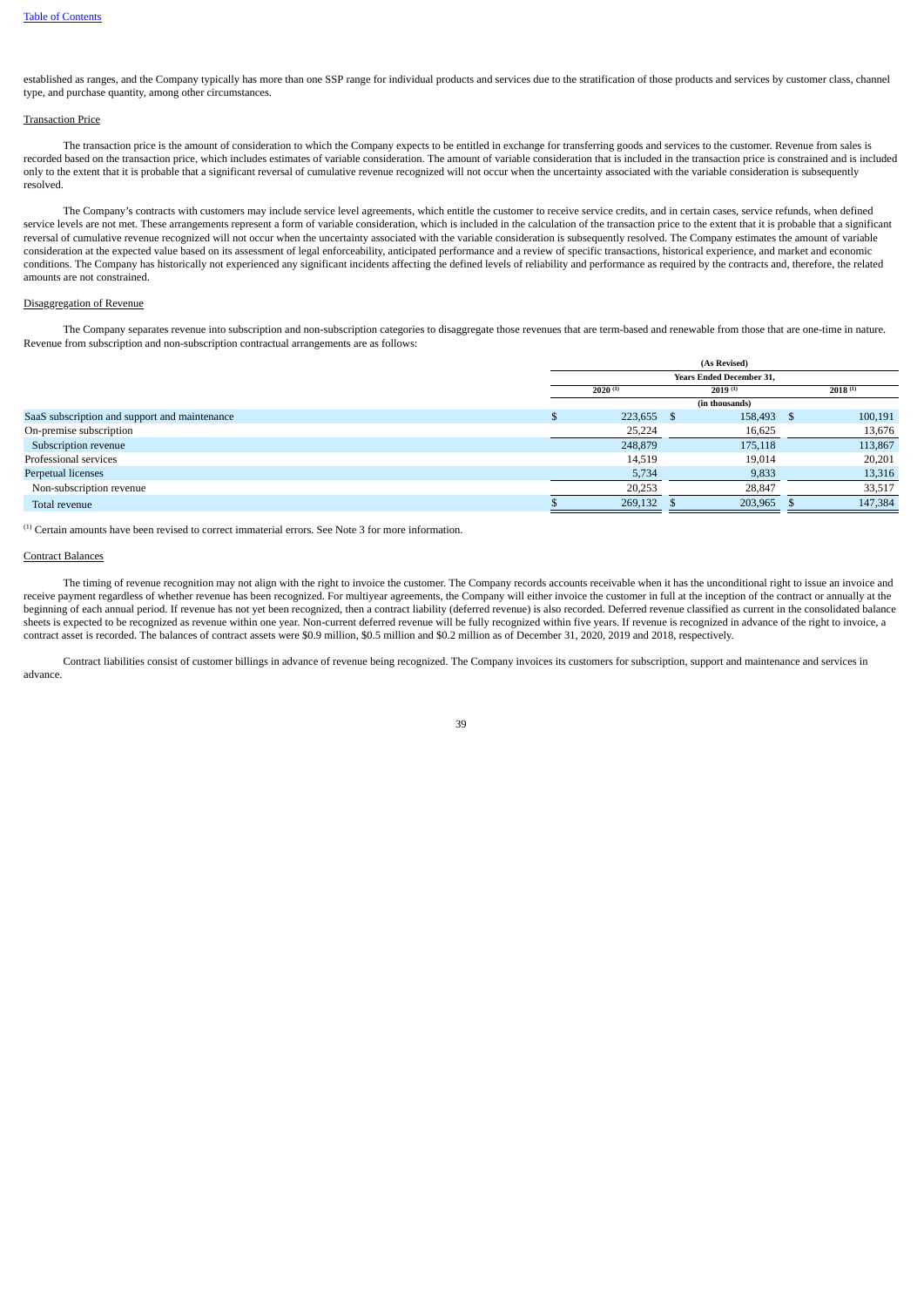Changes in contract liabilities, including revenue earned during the period from the beginning contract liability balance and new deferrals of revenue during the period, were as follows:

|                                  | (As Revised)                                                                                                                                                                            |  |  |  |           |  |  |
|----------------------------------|-----------------------------------------------------------------------------------------------------------------------------------------------------------------------------------------|--|--|--|-----------|--|--|
|                                  | <b>Years Ended December 31,</b><br>$2018^{(1)}$<br>$2020^{(1)}$<br>$2019^{(1)}$<br>(in thousands)<br>100,025<br>140,449<br>- S<br>- \$<br>(127, 915)<br>(85, 471)<br>192.975<br>125.895 |  |  |  |           |  |  |
|                                  | 205,509<br>140,449                                                                                                                                                                      |  |  |  |           |  |  |
|                                  |                                                                                                                                                                                         |  |  |  |           |  |  |
| Balance, beginning of the period |                                                                                                                                                                                         |  |  |  | 68,048    |  |  |
| Revenue earned                   |                                                                                                                                                                                         |  |  |  | (54, 844) |  |  |
| Deferral of revenue              |                                                                                                                                                                                         |  |  |  | 86,821    |  |  |
| Balance, end of the period       |                                                                                                                                                                                         |  |  |  | 100.025   |  |  |

 $<sup>(1)</sup>$  Certain amounts have been revised to correct immaterial errors. See Note 3 for more information.</sup>

There were no significant changes to our contract assets and liabilities during the years ended December 31, 2020, 2019 and 2018 outside of our sales activities.

In instances where the timing of revenue recognition differs from the timing of the right to invoice, the Company has determined that a significant financing component generally does not exist. The primary purpose of the Company's invoicing terms is to provide customers with simplified and predictable ways of purchasing the products and services and not to receive financing from or provide financing to the customer. Additionally, the Company has elected the practical expedient that permits an entity not to recognize a significant financing component if the time between the transfer of a good or service and payment is one year or less.

Payment terms on invoiced amounts are typically 30 days. The Company does not offer rights of return for its products and services in the normal course of business and contracts generally do not include customer acceptance clauses.

#### Remaining Performance Obligations

Revenue allocated to remaining performance obligations represents contracted revenue that has not yet been recognized, which includes deferred revenue and noncancelable amounts to be invoiced. As of December 31, 2020 and 2019, the Company had \$224.1 million and \$148.7 million, respectively, of remaining performance obligations, with 80% and 86%, respectively, expected to be recognized as revenue over the succeeding 12 months, and the remainder expected to be recognized over the three years thereafter. Previously reported performance obligations have been revised. See Note 3 for more information.

#### Deferred Contract Costs

Sales commissions as well as associated payroll taxes and retirement plan contributions (together, contract costs) that are incremental to the acquisition of customer contracts are capitalized using a portfolio approach as deferred contract costs in the consolidated balance sheets when the period of benefit is determined to be greater than one year.

The Company has elected to apply the practical expedient to expense contract costs as incurred when the expected amortization period is one year or less. The judgments made in determining the amount of costs incurred include the portion of the commissions that are expensed in the current period versus the portion of the commissions that are recognized over the expected period of benefit, which often extends beyond the contract term as we do not pay a commission upon renewal of the service contracts. Contract costs are allocated to each performance obligation within the contract and amortized on a straight-line basis over the expected benefit period of the related performance obligations. Contract costs are amortized as a component of sales and marketing expenses in our consolidated statement of operations. We have determined that the expected period of benefit is five years based on evaluation of a number of factors, including customer attrition rates, weighted average useful lives of our customer relationship and developed technology intangible assets, and market factors, including overall competitive environment and technology life of competitors. Total amortization of contract costs for the years ended December 31, 2020, 2019 and 2018 was \$8.0 million, \$5.2 million and \$2.9 million, respectively. Previously reported amortization of contract costs have been revised. See Note 3 for more information.

The Company periodically reviews these deferred costs to determine whether events or changes in circumstances have occurred that could affect the period of benefit of these deferred contract costs. There were no impairment losses recorded during the years ended December 31, 2020, 2019 or 2018.

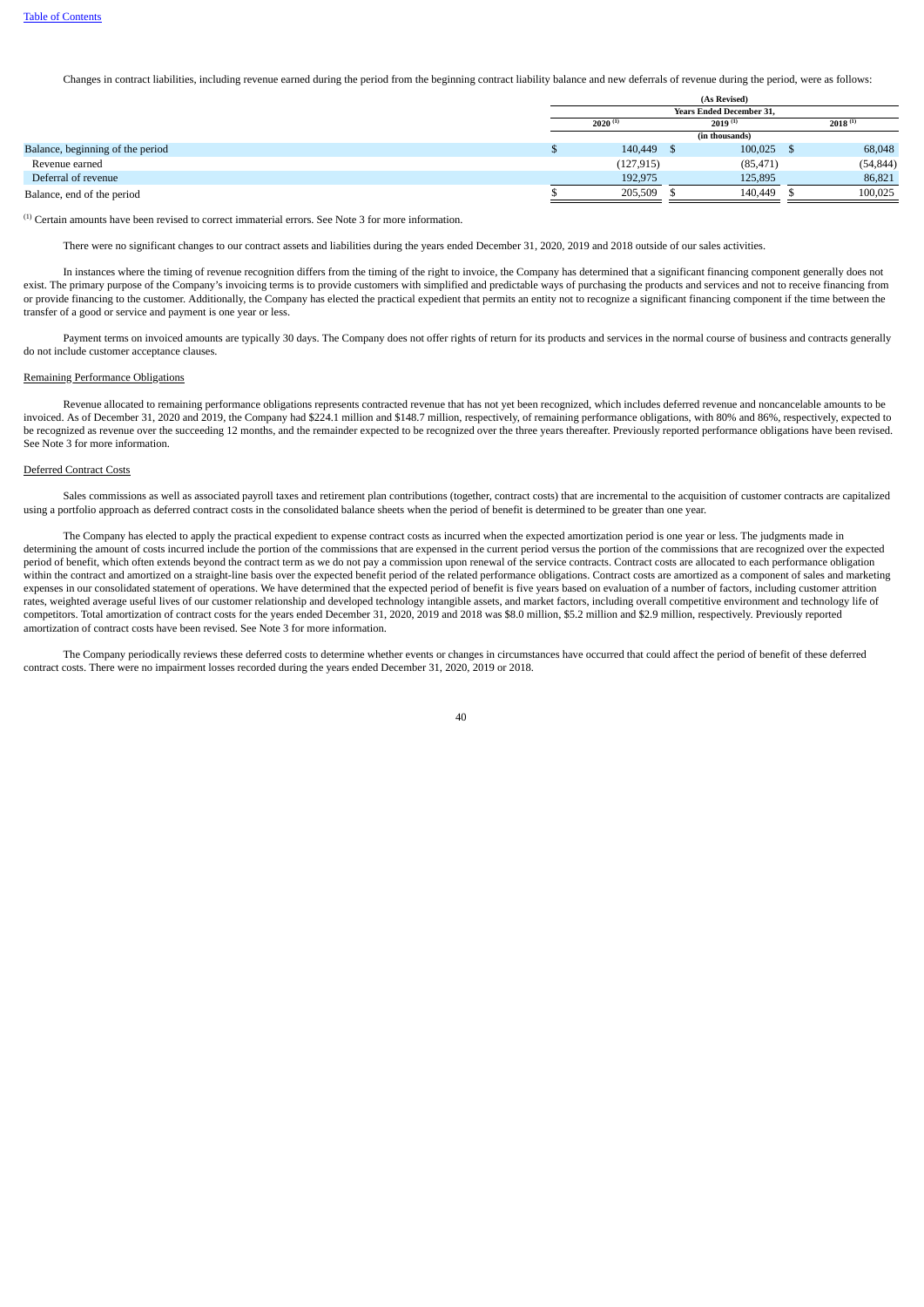## *Software development costs*

Costs related to research, design and development of software products prior to establishment of technological feasibility are charged to software development expense as incurred. Software development costs, if material, are capitalized, beginning when a product's technological feasibility has been established using the working model approach and ending when a product is available for general release to customers. For the years ended December 31, 2020, 2019 and 2018, no software development costs were capitalized because the time period and costs incurred between technological feasibility and general release for all software product releases were insignificant. For the years ended December 31, 2020, 2019 and 2018, total research and development costs were \$52.5 million, \$42.9 million and \$31.5 million, respectively. Previously reported amortization expense has been revised. See Note 3 for more information.

#### *Advertising costs*

Advertising costs are expensed as incurred and presented within selling and marketing in the consolidated statement of operations. Advertising costs were \$13.4 million, \$8.7 million and \$7.6 million for the years ended December 31, 2020, 2019 and 2018, respectively.

#### *Interest expense, net*

For the year ended December 31, 2020, interest expense from debt financing of \$10.8 million is offset by interest income from cash investments of \$0.1 million. For the year ended December 31, 2019, interest expense from debt financing of \$21.9 million is offset by interest income from cash investments of \$0.5 million. For the year ended December 31, 2018, interest expense from debt financing of \$18.7 million is offset by interest income from cash investments of \$0.5 million.

#### *Recently issued accounting pronouncements not yet adopted*

From time to time, new accounting pronouncements are issued by the Financial Accounting Standards Board ("FASB"), or other standard setting bodies and adopted by us as of the specified effective date. Unless otherwise discussed, the impact of recently issued standards that are not yet effective will not have a material impact on our financial position or results of operations upon adoption.

#### *Financial Instruments — Credit Losses*

In June 2016, the FASB issued Accounting Standards Update ("ASU") No. 2016-13, Financial Instruments - Credit Losses (Topic 326): Measurement of Credit Losses on Financial *Instruments* ("ASU 2016-13"), which introduces a model based on expected losses to estimate credit losses for most financial assets and certain other instruments. In November 2019, the FASB issued ASU No. 2019-10 Financial Instruments - Credit Losses (Topic 326), Derivatives and Hedging (Topic 815), and Leases (Topic 842): Effective Dates ("ASU 2019-10"). The update allows the extension of the initial effective date for entities which have not yet adopted ASU No. 2016-02, *Leases (Topic 842)* ("ASU 2016-02"). The standard is effective for annual reporting periods beginning after December 15, 2022, with early adoption permitted. Entities will apply the standard's provisions by recording a cumulative-effect adjustment to retained earnings. The Company has not yet adopted ASU 2016-13 and is currently evaluating the effect the standard will have on its consolidated financial statements.

#### *Leases*

In February 2016, the FASB issued ASU 2016-02 to increase transparency and comparability among organizations related to their leasing arrangements. The update requires lessees to recognize most leases on their balance sheets, with the exception of short-term leases if a policy election is made, while recognizing lease expense on their income statements in a manner similar to current GAAP. The guidance also requires entities to disclose key quantitative and qualitative information about its leasing arrangements. The Company leases office facilities and vehicles under operating lease agreements. The Company elected the "package of practical expedients" permitted under the transition guidance, which among other things, does not require reassessment of whether contracts entered into prior to adoption are or contain leases, and allows carryforward of the historical lease classification for existing leases. The Company did not elect the "hindsight" practical expedient, and therefore will measure the right-of-use ("ROU") asset and lease liability using the remaining portion of the lease term at adoption. The Company made an accounting policy election not to recognize ROU assets and lease liabilities for leases with a term of twelve months or less. Effective January 1, 2021, the Company adopted the standard using the modified retrospective transition approach and recorded ROU assets and operating lease liabilities of approximately \$25.0 million and \$28.6 million,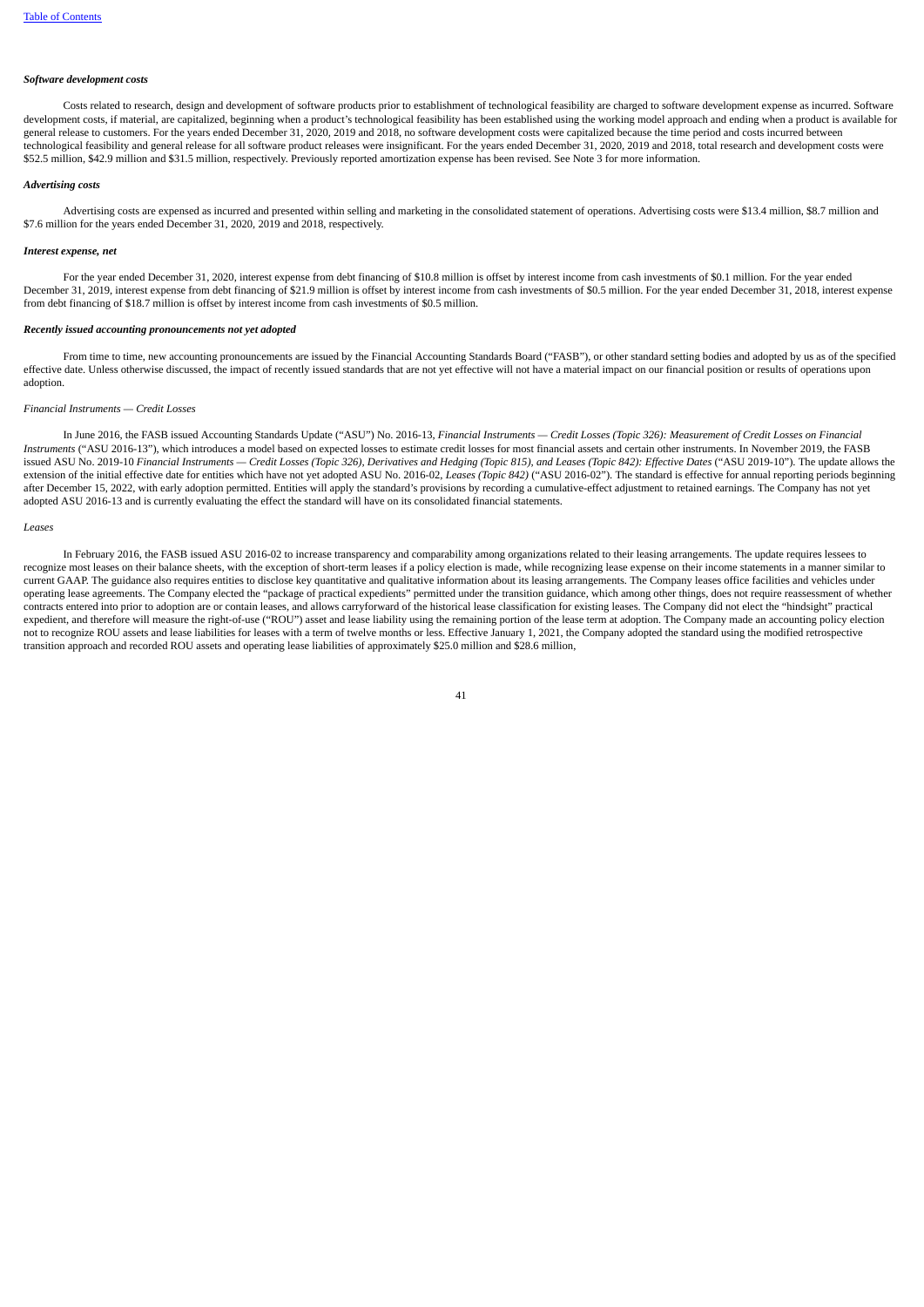respectively. The adoption of the new lease standard did not materially impact our consolidated net earnings or consolidated cash flows.

#### *Reference Rate Reform*

In March 2020, the FASB issued ASU No. 2020-04, Reference Rate Reform (Topic 848): Facilitation of the Effects of Reference Rate Reform on Financial Reporting ("ASU 2020-04"), which provides entities with temporary optional financial reporting alternatives to ease the potential burden in accounting for reference rate reform and includes a provision that allows entities to account for a modified contract as a continuation of an existing contract. ASU 2020-04 is effective upon issuance and can be applied through December 31, 2022. The Company is currently evaluating the effect the standard will have on its consolidated financial statements.

### *Adoption of new accounting pronouncements*

#### *Income Taxes*

In December 2019, the FASB issued ASU No. 2019 12, Income Taxes (Topic 740): Simplifying the Accounting for Income Taxes ("ASU 2019-12"), which simplifies the accounting for income taxes, eliminates certain exceptions to the general principles in Topic 740 and clarifies certain aspects of the current guidance to improve consistent application among reporting entities. ASU 2019 12 is effective for fiscal years beginning after December 15, 2021 and interim periods within annual periods beginning after December 15, 2022. The Company early adopted the standard in the third quarter of 2020. The adoption of the standard did not have a material impact on the Company's consolidated financial statements.

#### *Fair Value Measurement — Disclosure Framework*

In August 2018, the FASB issued ASU No. 2018 13, Fair Value Measurement (Topic 820): Disclosure Framework - Changes to the Disclosure Requirements for Fair Value *Measurement* ("ASU 2018-13"), which amends ASC Topic 820, *Fair Value Measurements*. ASU 2018-13 modifies the disclosure requirements for fair value measurements by removing, modifying, or adding certain disclosures. The Company adopted the new standard in the first quarter of fiscal year 2020. The adoption of the standard did not have an impact on the Company's consolidated financial statements.

#### Customer's Accounting for Implementation Costs Incurred in a Cloud Computing Arrangement That Is a Service Contract

In March 2018, the FASB issued ASU No. 2018-15, Intangibles - Goodwill and Others - Internal-Use Software (Subtopic 350-40): Customer's Accounting for Implementation Costs Incurred in a Cloud Computing Arrangement That Is a Service Contract ("ASU 2018-15"), which aligns the accounting for implementation costs incurred in a hosting arrangement that is a service contract with the accounting for implementation costs incurred to develop or obtain internal-use software under ASC Subtopic 350-40, in order to determine which costs to capitalize and recognize as an asset. The Company adopted the new standard in the first quarter of fiscal year 2020. The adoption of the standard did not have an impact on the Company's consolidated financial statements as the Company does not have any of these arrangements.

#### *Improvements to Nonemployee Share-Based Payment Accounting*

In June 2018, the FASB issued ASU No. 2018-07, Compensation -- Stock Compensation (Topic 718): Improvements to Nonemployee Share-Based Payment Accounting ("ASU 2018-07"), with an intent to reduce cost and complexity and to improve financial reporting for share-based payments issued to nonemployees. The amendments in ASU 2018-07 provide for the simplification of the measurement of share-based payment transactions for acquiring goods and services from nonemployees. Currently, the accounting requirements for nonemployee and employee share-based payment transactions are significantly different. This standard expands the scope of ASC Topic 718 to include share-based payments issued to nonemployees for goods or services, aligning the accounting for share-based payments to nonemployees and employees. The Company adopted the new standard in the first quarter of fiscal year 2020. The adoption did not have an impact on the Company's consolidated financial statements as the Company does not have any nonemployee share-based payment awards.

#### **Note 3. Revision of previously issued consolidated financial statements**

In connection with the preparation of its financial statements for the quarter ended June 30, 2021, the Company identified immaterial errors related to certain commissions that were incorrectly capitalized in prior periods. The commissions, as well as the associated payroll taxes and retirement plan contributions, were not incremental to the acquisition of customer

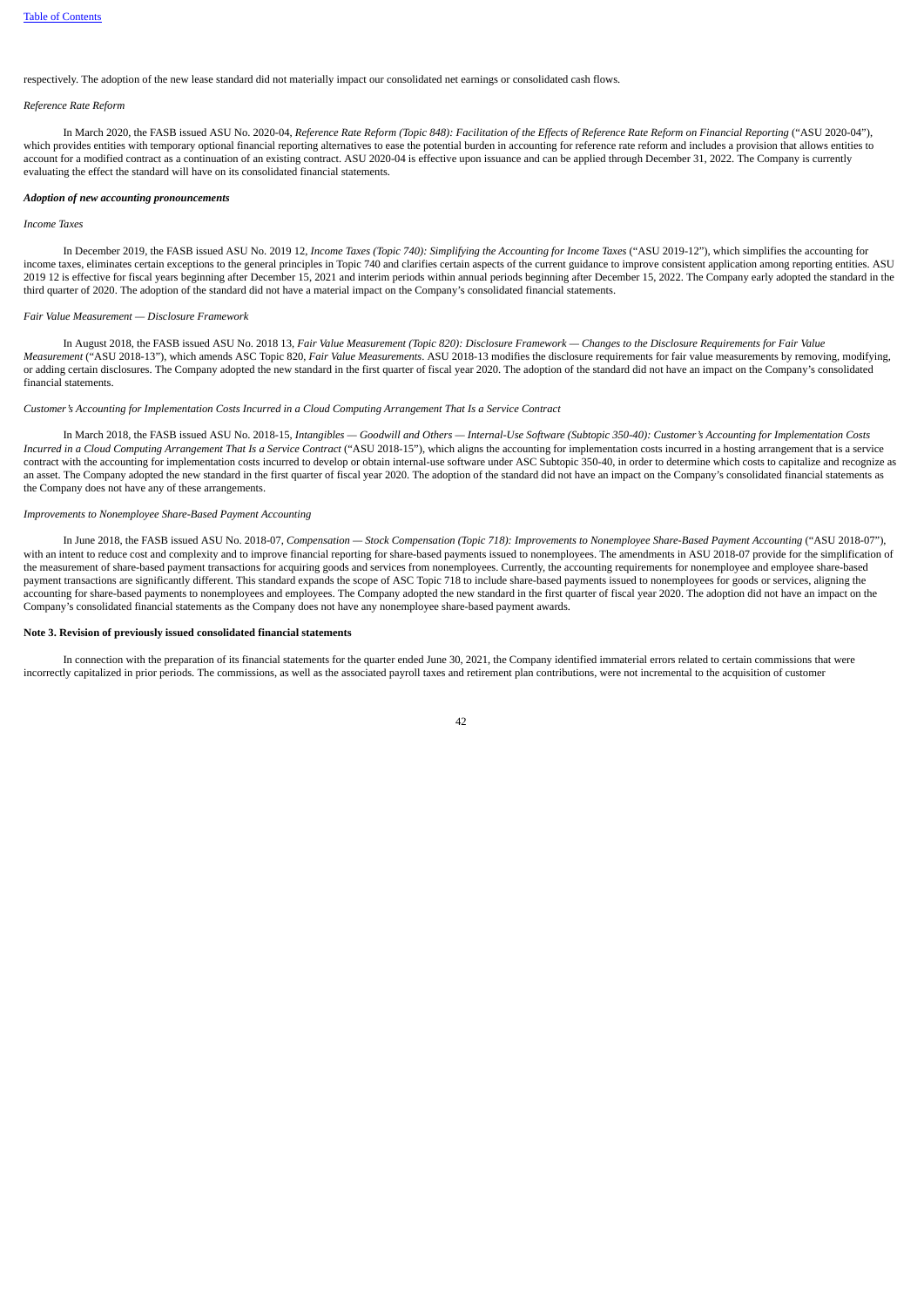contracts and should have been expensed as incurred in accordance with GAAP, rather than capitalized. As a result, sales and marketing expenses were understated and deferred contract costs were overstated by \$2.5 million, \$2.0 million, and \$1.8 million for the years ended December 31, 2020, 2019 and 2018, respectively.

In accordance with Staff Accounting Bulletin ("SAB") No. 99, Materiality and SAB No. 108, Considering the Effects of Prior Year Misstatements When Quantifying Misstatements in Current Year Financial Statements, the Company evaluated the materiality of this error both quanitatively and qualitatively and determined that it was not material to its previously issued financial statements. However, ad 2020 to correct the error.

The revisions also include the corrections of other immaterial errors that the Company previously recorded as out-of-period adjustments in the period of identification, as well as other previously identified immaterial errors. The previously recorded out-of-period adjustments included the establishment of state valuation allowances, as well as other immaterial errors. The Company previously determined that these errors did not, both individually and in the aggregate, result in a material misstatement of our previously issued consolidated financial statements and reached the previously issued consol same conclusion when aggregating these immaterial errors with the commissions error described above.

The accompanying financial statements and relevant footnotes to the consolidated financial statements have been revised to correct for the immaterial errors discussed above. The tables below provide reconciliations of our previously reported amounts to revised amounts to correct for these immaterial errors in our consolidated financial statements as of and for the years ended December 31, 2020, 2019 and 2018.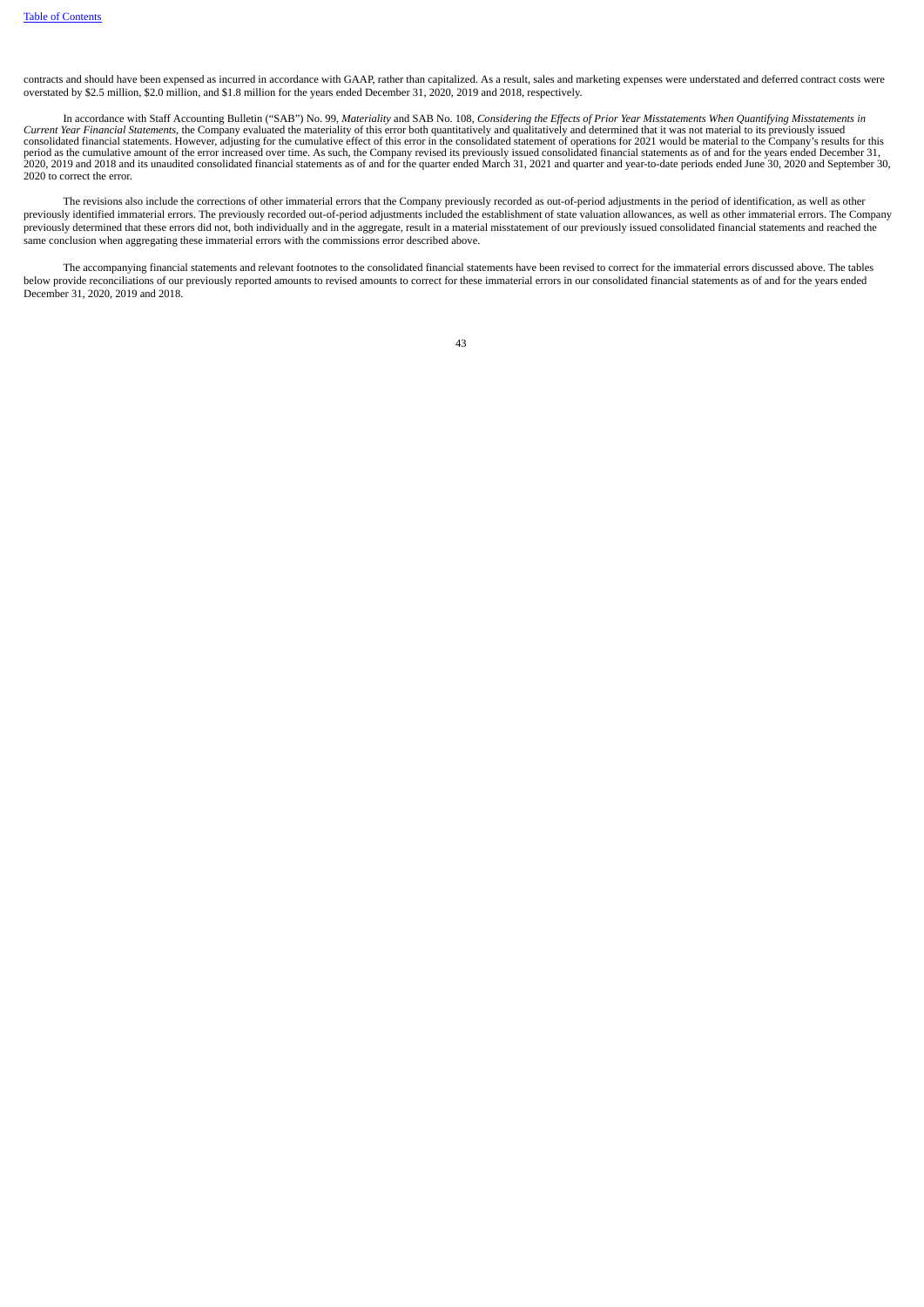|                                              |              |                               |              |                          | <b>December 31, 2020</b> |       |                   |
|----------------------------------------------|--------------|-------------------------------|--------------|--------------------------|--------------------------|-------|-------------------|
|                                              |              | <b>As Previously Reported</b> |              | <b>Commissions</b>       | <b>Adjustments</b>       | Other | <b>As Revised</b> |
|                                              |              |                               |              |                          | (in thousands)           |       |                   |
| <b>Assets</b>                                |              |                               |              |                          |                          |       |                   |
| Current assets:                              |              |                               |              |                          |                          |       |                   |
| Cash and cash equivalents                    | $\mathbb{S}$ | 194,868                       | $\mathbb{S}$ | $\qquad \qquad -$        | $\mathbb{S}$             |       | \$<br>1!          |
| Trade accounts receivable, net of allowances |              | 69,056                        |              |                          |                          |       |                   |
| Income taxes receivable                      |              | 632                           |              |                          |                          |       |                   |
| Deferred contract costs                      |              | 9,959                         |              | (1,675)                  |                          |       |                   |
| Prepaid expenses                             |              | 13,283                        |              |                          |                          |       |                   |
| Other current assets                         |              | 1,113                         |              |                          |                          |       |                   |
| Total current assets                         |              | 288,911                       |              | (1,675)                  |                          |       | 2 <sub>i</sub>    |
| Equipment and leasehold improvements, net    |              | 12,755                        |              |                          |                          | 2,375 |                   |
| Goodwill                                     |              | 541,480                       |              |                          |                          |       | 5.                |
| Other intangible assets, net                 |              | 202,878                       |              |                          |                          |       | 2 <sub>1</sub>    |
| Deferred contract costs, non-current         |              | 26,770                        |              | (4,568)                  |                          |       |                   |
| Other assets                                 |              | 5,359                         |              |                          |                          |       |                   |
| <b>Total assets</b>                          | $\mathbb{S}$ | 1,078,153                     | \$           | (6, 243)                 | \$                       | 2,375 | \$<br>1,0         |
| Liabilities and stockholders' equity         |              |                               |              |                          |                          |       |                   |
| Current liabilities:                         |              |                               |              |                          |                          |       |                   |
| Accounts payable                             | \$           | 6,967                         | \$           |                          | \$                       |       | \$                |
| <b>Accrued liabilities</b>                   |              | 31,574                        |              |                          |                          | 342   |                   |
| Income taxes payable                         |              | 713                           |              |                          |                          |       |                   |
| Deferred revenues                            |              | 160,443                       |              |                          |                          | (441) | $\mathbf{1}$      |
| Total current liabilities                    |              | 199.697                       |              |                          |                          | (99)  | 1!                |
| Deferred revenues, non-current               |              | 45,507                        |              | $\overline{\phantom{0}}$ |                          |       |                   |
| Deferred tax liability, net                  |              | 6,422                         |              | (1,535)                  |                          | 200   |                   |
| Other liabilities                            |              | 11,046                        |              |                          |                          | 2,033 |                   |
| <b>Total liabilities</b>                     |              | 262,672                       |              | (1,535)                  |                          | 2,134 | 2 <sub>0</sub>    |
| Commitments and contingencies                |              |                               |              |                          |                          |       |                   |
| Stockholders' equity:                        |              |                               |              |                          |                          |       |                   |
| Preferred stock                              |              |                               |              |                          |                          |       |                   |
| Common stock                                 |              | 117                           |              |                          |                          |       |                   |
| Additional paid-in capital                   |              | 903,116                       |              |                          |                          |       | 9 <sub>1</sub>    |
| Accumulated deficit                          |              | (87,752)                      |              | (4,708)                  |                          | 241   | (                 |
| Total stockholders' equity                   |              | 815,481                       |              | (4,708)                  |                          | 241   | 8                 |
| Total liabilities and stockholders' equity   | \$           | 1,078,153                     | \$           | (6, 243)                 | \$                       | 2,375 | \$<br>1,0'        |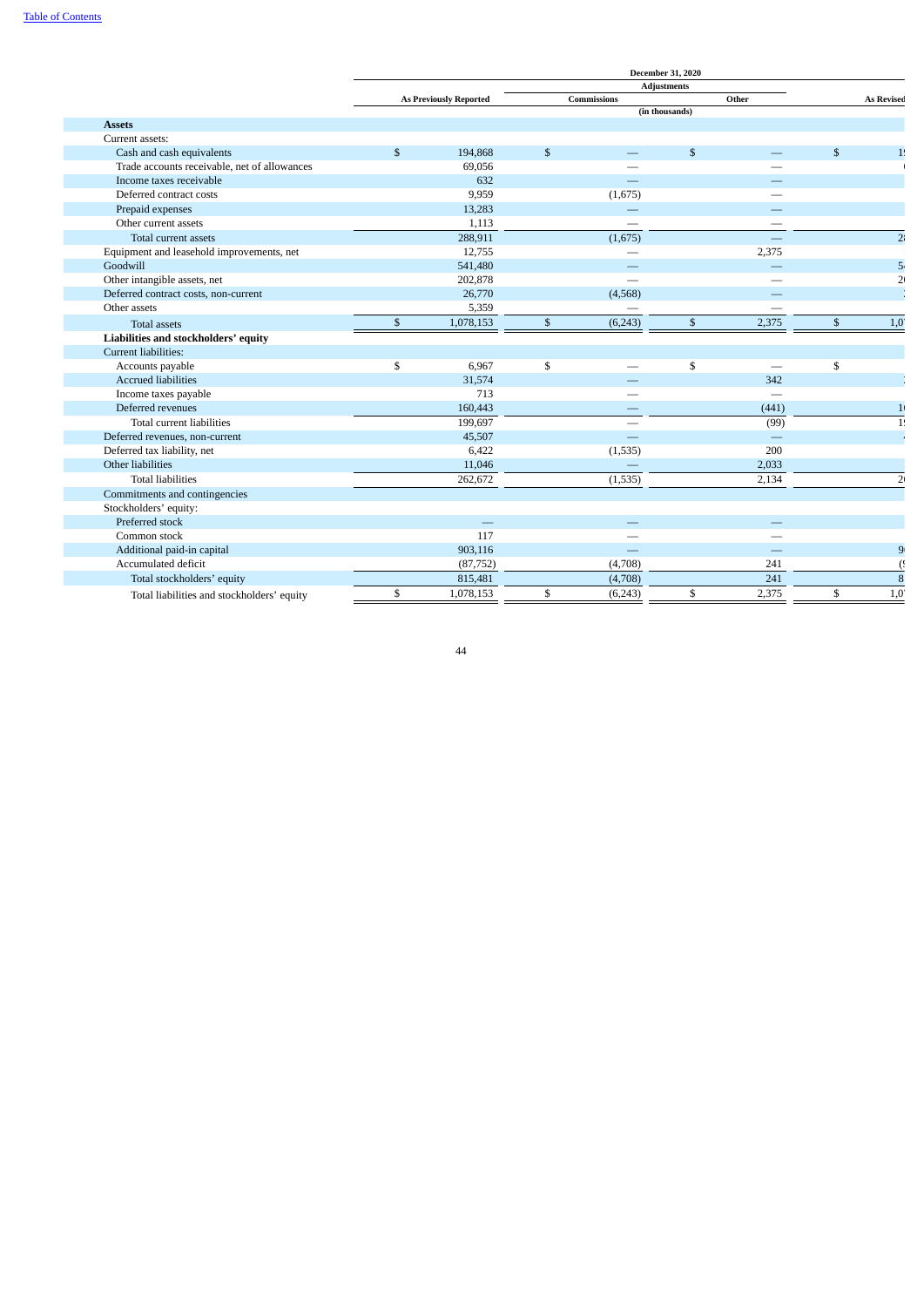|                                                                               |                               |                           | Year Ended December 31, 2020                       |                |                   |
|-------------------------------------------------------------------------------|-------------------------------|---------------------------|----------------------------------------------------|----------------|-------------------|
|                                                                               |                               |                           | <b>Adjustments</b>                                 |                |                   |
|                                                                               | <b>As Previously Reported</b> | <b>Commissions</b>        | Other                                              |                | <b>As Revised</b> |
|                                                                               |                               |                           | (in thousands, except share and per share amounts) |                |                   |
| Revenue:                                                                      |                               |                           |                                                    |                |                   |
| Subscription                                                                  | \$<br>249,192 \$              |                           | \$<br>$(313)$ \$                                   |                | 248,879           |
| <b>Services</b>                                                               | 14,525                        |                           | (6)                                                |                | 14,519            |
| License                                                                       | 5,734                         |                           |                                                    |                | 5,734             |
| Total revenue                                                                 | 269,451                       |                           | (319)                                              |                | 269,132           |
| Cost of revenue:                                                              |                               |                           |                                                    |                |                   |
| Cost of subscription (exclusive of amortization expense shown below)          | 39,323                        |                           | 206                                                |                | 39,529            |
| Cost of services (exclusive of amortization expense shown below)              | 10,712                        |                           | 14                                                 |                | 10,726            |
| Amortization expense                                                          | 10,753                        |                           |                                                    |                | 10,753            |
| Total cost of revenue                                                         | 60,788                        |                           | 220                                                |                | 61,008            |
| Gross profit                                                                  | 208,663                       |                           | (539)                                              |                | 208,124           |
| Operating expenses:                                                           |                               |                           |                                                    |                |                   |
| Sales and marketing                                                           | 96,251                        | 2,497                     | 137                                                |                | 98,885            |
| Research and development                                                      | 52,431                        |                           | 82                                                 |                | 52,513            |
| General and administrative                                                    | 51,904                        |                           | (301)                                              |                | 51,603            |
| Amortization expense                                                          | 22,575                        |                           |                                                    |                | 22,575            |
| Total operating expenses                                                      | 223,161                       | 2,497                     | (82)                                               |                | 225,576           |
| Loss from operations                                                          | (14, 498)                     | (2, 497)                  | (457)                                              |                | (17, 452)         |
| Interest expense, net                                                         | (10,741)                      |                           |                                                    |                | (10,741)          |
| Loss on extinguishment of debt                                                | (5,213)                       |                           |                                                    |                | (5,213)           |
| Foreign currency transaction loss                                             | (722)                         |                           |                                                    |                | (722)             |
| Other income, net                                                             | 91                            |                           |                                                    |                | 91                |
| Loss before income tax benefit                                                | (31,083)                      | (2, 497)                  | (457)                                              |                | (34,037)          |
| Income tax benefit                                                            | 8,312                         | 619                       | 1,024                                              |                | 9,955             |
| Net loss                                                                      | (22, 771)                     | (1,878)<br>$\mathfrak{S}$ | $\mathfrak{S}$<br>567                              | $\mathfrak{s}$ | (24, 082)         |
| Net loss per share, basic and diluted                                         | (0.21)                        |                           |                                                    | \$             | (0.22)            |
| Weighted-average shares used to compute net loss per share, basic and diluted | 108.908.597                   |                           |                                                    |                | 108,908,597       |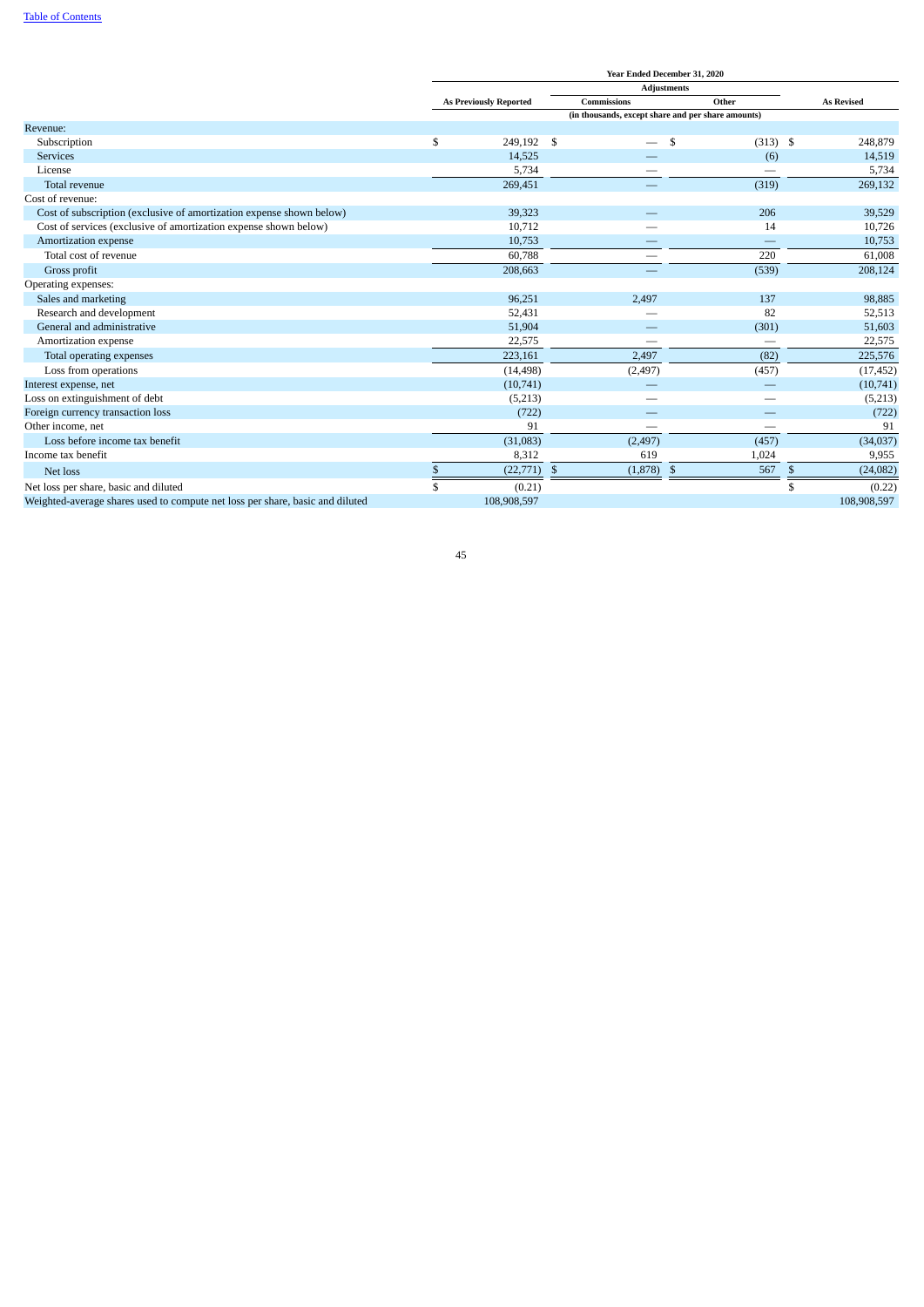|                                                                                                                                 | <b>Stock Class</b>       |     |                          |              |                                      |              |                |              |               |
|---------------------------------------------------------------------------------------------------------------------------------|--------------------------|-----|--------------------------|--------------|--------------------------------------|--------------|----------------|--------------|---------------|
|                                                                                                                                 | Common                   |     |                          |              | <b>Additional Paid-In</b>            |              | Accumulated    |              | Stockholders' |
|                                                                                                                                 | <b>Shares</b>            |     | Amount                   |              | Capital                              |              | Deficit        |              | Equity        |
|                                                                                                                                 |                          |     |                          |              | (in thousands, except share amounts) |              |                |              |               |
| <b>As Previously Reported</b>                                                                                                   |                          |     |                          |              |                                      |              |                |              |               |
| Balance, December 31, 2019                                                                                                      | 102,843,612 \$           |     | 103                      | - \$         | 568,756                              | - \$         | $(64,981)$ \$  |              | 503,878       |
| Issuance of common stock upon initial public offering, net of underwriting<br>discounts and commissions, offering costs and tax | 13,500,000               |     | 14                       |              | 322,399                              |              |                |              | 322,413       |
| Private placement                                                                                                               | 85,880                   |     |                          |              | 2,233                                |              |                |              | 2,233         |
| Exercise of stock options                                                                                                       | 526,460                  |     |                          |              | 2,985                                |              |                |              | 2,985         |
| Vesting of restricted stock units                                                                                               | 36,520                   |     | -                        |              |                                      |              |                |              |               |
| Share-based compensation                                                                                                        |                          |     |                          |              | 6,743                                |              |                |              | 6,743         |
| Net loss                                                                                                                        | $\overline{\phantom{a}}$ |     |                          |              |                                      |              | (22, 771)      |              | (22, 771)     |
| Balance, December 31, 2020                                                                                                      | 116,992,472              | -\$ | 117                      | -\$          | 903,116                              | \$           | (87, 752)      | -\$          | 815,481       |
|                                                                                                                                 |                          |     |                          |              |                                      |              |                |              |               |
| <b>Commissions Adjustment</b><br>Balance, December 31, 2019                                                                     |                          | \$  |                          | \$           |                                      | -\$          | $(2,830)$ \$   |              |               |
| Issuance of common stock upon initial public offering, net of underwriting                                                      | —                        |     | —                        |              | —                                    |              |                |              | (2, 830)      |
| discounts and commissions, offering costs and tax<br>Private placement                                                          |                          |     |                          |              |                                      |              |                |              |               |
| Exercise of stock options                                                                                                       |                          |     |                          |              |                                      |              |                |              |               |
|                                                                                                                                 |                          |     |                          |              |                                      |              |                |              |               |
| Vesting of restricted stock units<br>Share-based compensation                                                                   |                          |     |                          |              |                                      |              |                |              |               |
| Net loss                                                                                                                        |                          |     |                          |              |                                      |              | (1,878)        |              | (1,878)       |
|                                                                                                                                 |                          |     |                          |              |                                      |              |                |              |               |
| Balance, December 31, 2020                                                                                                      |                          | \$  | _                        | Ŝ.           |                                      | \$           | (4,708)        | \$           | (4,708)       |
| <b>Other Adjustments</b>                                                                                                        |                          |     |                          |              |                                      |              |                |              |               |
| Balance, December 31, 2019                                                                                                      |                          | \$  | ▃                        | -S           | $\overline{\phantom{0}}$             | -S           | (326)          | - \$         | (326)         |
| Issuance of common stock upon initial public offering, net of underwriting<br>discounts and commissions, offering costs and tax |                          |     |                          |              |                                      |              |                |              |               |
| Private placement                                                                                                               |                          |     |                          |              |                                      |              |                |              |               |
| Exercise of stock options                                                                                                       |                          |     |                          |              |                                      |              |                |              |               |
| Vesting of restricted stock units                                                                                               |                          |     |                          |              |                                      |              | -              |              |               |
| Share-based compensation                                                                                                        |                          |     |                          |              |                                      |              | ۳              |              |               |
| Net loss                                                                                                                        |                          |     |                          |              |                                      |              | 567            |              | 567           |
| Balance, December 31, 2020                                                                                                      | $\overline{\phantom{0}}$ | \$  | $\overline{\phantom{0}}$ | Ŝ.           |                                      | \$           | 241            | -\$          | 241           |
|                                                                                                                                 |                          |     |                          |              |                                      |              |                |              |               |
| <b>As Revised</b>                                                                                                               |                          |     |                          |              |                                      |              |                |              |               |
| Balance, December 31, 2019                                                                                                      | 102,843,612 \$           |     | 103                      | - \$         | 568,756 \$                           |              | $(68, 137)$ \$ |              | 500,722       |
| Issuance of common stock upon initial public offering, net of underwriting<br>discounts and commissions, offering costs and tax | 13,500,000               |     | 14                       |              | 322,399                              |              |                |              | 322,413       |
| Private placement                                                                                                               | 85,880                   |     |                          |              | 2,233                                |              |                |              | 2,233         |
| Exercise of stock options                                                                                                       | 526,460                  |     |                          |              | 2,985                                |              |                |              | 2,985         |
| Vesting of restricted stock units                                                                                               | 36,520                   |     | -                        |              |                                      |              | -              |              |               |
| Share-based compensation                                                                                                        |                          |     |                          |              | 6,743                                |              |                |              | 6,743         |
| Net loss                                                                                                                        |                          |     |                          |              |                                      |              | (24, 082)      |              | (24, 082)     |
| Balance, December 31, 2020                                                                                                      | 116,992,472              | \$  | 117                      | $\mathbf{s}$ | 903,116                              | $\mathbf{s}$ | (92, 219)      | $\mathbf{s}$ | 811,014       |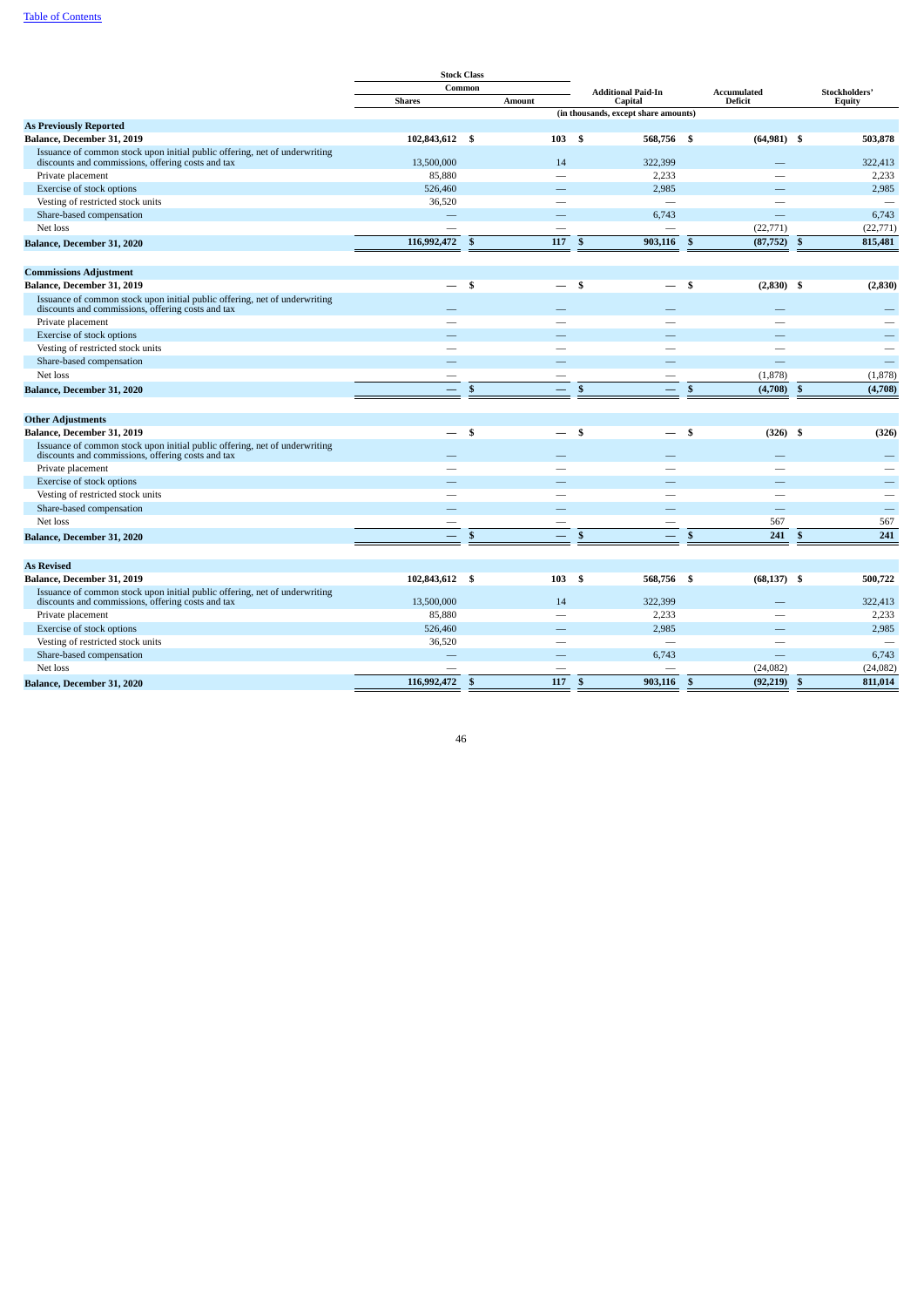|                                                                                      |    |                               |    | Year Ended December 31, 2020              |                          |                          |          |
|--------------------------------------------------------------------------------------|----|-------------------------------|----|-------------------------------------------|--------------------------|--------------------------|----------|
|                                                                                      |    |                               |    | <b>Adjustments</b>                        |                          |                          |          |
|                                                                                      |    | <b>As Previously Reported</b> |    | <b>Commissions</b>                        | Other                    | <b>As Revised</b>        |          |
|                                                                                      |    |                               |    | (in thousands)                            |                          |                          |          |
| <b>Cash flows from operating activities</b>                                          |    |                               |    |                                           |                          |                          |          |
| Net loss                                                                             | \$ | $(22,771)$ \$                 |    | $(1,878)$ \$                              | 567                      | (24,082)<br>-\$          |          |
| Adjustments to reconcile net loss to cash provided by operating activities:          |    |                               |    |                                           |                          |                          |          |
| Depreciation and amortization expense                                                |    | 38,168                        |    | $\overline{\phantom{a}}$                  | 343                      | 38,511                   |          |
| Amortization of deferred contract costs                                              |    | 9,647                         |    | (1,694)                                   |                          | 7,953                    |          |
| Amortization of debt issuance costs                                                  |    | 773                           |    |                                           |                          | 773                      |          |
| Provision for bad debt expense and returns                                           |    | 1,024                         |    |                                           |                          | 1,024                    |          |
| Gain on disposal of equipment and leasehold improvements                             |    | (29)                          |    |                                           | 29                       | $\overline{\phantom{0}}$ |          |
| Loss on extinguishment of debt                                                       |    | 5,213                         |    |                                           |                          | 5,213                    |          |
| Share-based compensation                                                             |    | 6,743                         |    | -                                         | $\sim$                   | 6,743                    |          |
| Deferred tax benefit                                                                 |    | (8,675)                       |    | (619)                                     | (1,024)                  | (10, 318)                |          |
| Adjustment to contingent consideration                                               |    | (1,000)                       |    | $\overline{\phantom{m}}$                  | $\overline{\phantom{a}}$ | (1,000)                  |          |
| Other                                                                                |    | (263)                         |    | -                                         | (227)                    | (490)                    |          |
| Changes in operating assets and liabilities:                                         |    |                               |    |                                           |                          |                          |          |
| Trade accounts receivable                                                            |    | (23, 170)                     |    |                                           | 58                       | (23, 112)                |          |
| Income tax receivable/payable                                                        |    | (766)                         |    |                                           |                          | (766)                    |          |
| Prepaid expenses and other assets                                                    |    | (4, 119)                      |    |                                           | 499                      | (3,620)                  |          |
| Deferred contract costs                                                              |    | (24, 589)                     |    | 4,191                                     | $\sim$                   | (20, 398)                |          |
| Deferred taxes                                                                       |    | 145                           |    |                                           | (145)                    |                          |          |
| Accounts payable                                                                     |    | 3,888                         |    |                                           | 138                      | 4,026                    |          |
| Accrued liabilities                                                                  |    | 5,501                         |    |                                           |                          | 5,501                    |          |
| Deferred revenue                                                                     |    | 65,125                        |    |                                           | (180)                    | 64,945                   |          |
| Other liabilities                                                                    |    | 1,898                         |    | $\overline{\phantom{m}}$                  |                          | 1,898                    |          |
| Net cash provided by operating activities                                            |    | 52,743                        |    | -                                         | 58                       | 52,801                   |          |
| <b>Cash flows from investing activities</b>                                          |    |                               |    |                                           |                          |                          |          |
| Acquisition, net of cash acquired                                                    |    | (2,512)                       |    |                                           |                          | (2,512)                  |          |
| Purchases of equipment and leasehold improvements                                    |    | (4,368)                       |    | -                                         |                          | (4,368)                  |          |
| Proceeds from sale of equipment and leasehold improvements                           |    | $\overline{4}$                |    |                                           |                          |                          | $\Delta$ |
| Net cash used in investing activities                                                |    | (6, 876)                      |    |                                           |                          | (6, 876)                 |          |
| <b>Cash flows from financing activities</b>                                          |    |                               |    |                                           |                          |                          |          |
| Debt issuance costs                                                                  |    | (1,264)                       |    |                                           |                          | (1,264)                  |          |
| Payment of debt                                                                      |    | (205,000)                     |    |                                           |                          | (205,000)                |          |
| Payment of debt extinguishment costs                                                 |    | (2,050)                       |    |                                           |                          | (2,050)                  |          |
| Proceeds from initial public offering, net of underwriting discounts and commissions |    | 326,316                       |    |                                           |                          | 326,316                  |          |
|                                                                                      |    | (7,256)                       |    |                                           |                          | (7,256)                  |          |
| Cash paid for offering costs                                                         |    | 2,233                         |    |                                           |                          | 2,233                    |          |
| Proceeds from private placement                                                      |    |                               |    | -                                         |                          |                          |          |
| Proceeds from the exercise of stock options                                          |    | 2,985                         |    | $\overline{\phantom{0}}$                  |                          | 2,985                    |          |
| Net cash provided by financing activities                                            |    | 115,964                       |    |                                           |                          | 115,964                  |          |
| Effect of exchange rate changes on cash and cash equivalents                         |    | 604                           |    |                                           |                          | 604                      |          |
| Net increase in cash and cash equivalents                                            |    | 162,435                       |    | $\overline{\phantom{0}}$                  | 58                       | 162,493                  |          |
| Cash and cash equivalents, beginning of period                                       |    | 32,433                        |    |                                           | (58)                     | 32,375                   |          |
| Cash and cash equivalents, end of period                                             | S  | 194,868                       | \$ | S<br>-                                    |                          | 194,868<br>\$            |          |
| Supplemental disclosures of cash flow information:                                   |    |                               |    |                                           |                          |                          |          |
| Cash paid for interest                                                               | \$ | 12,649                        | -S | <sup>\$</sup><br>$\overline{\phantom{0}}$ |                          | $\mathbb{S}$<br>12,649   |          |
| Cash paid for income taxes, net of refunds                                           |    | 1,394                         |    |                                           |                          | 1,394                    |          |
|                                                                                      |    |                               |    |                                           |                          |                          |          |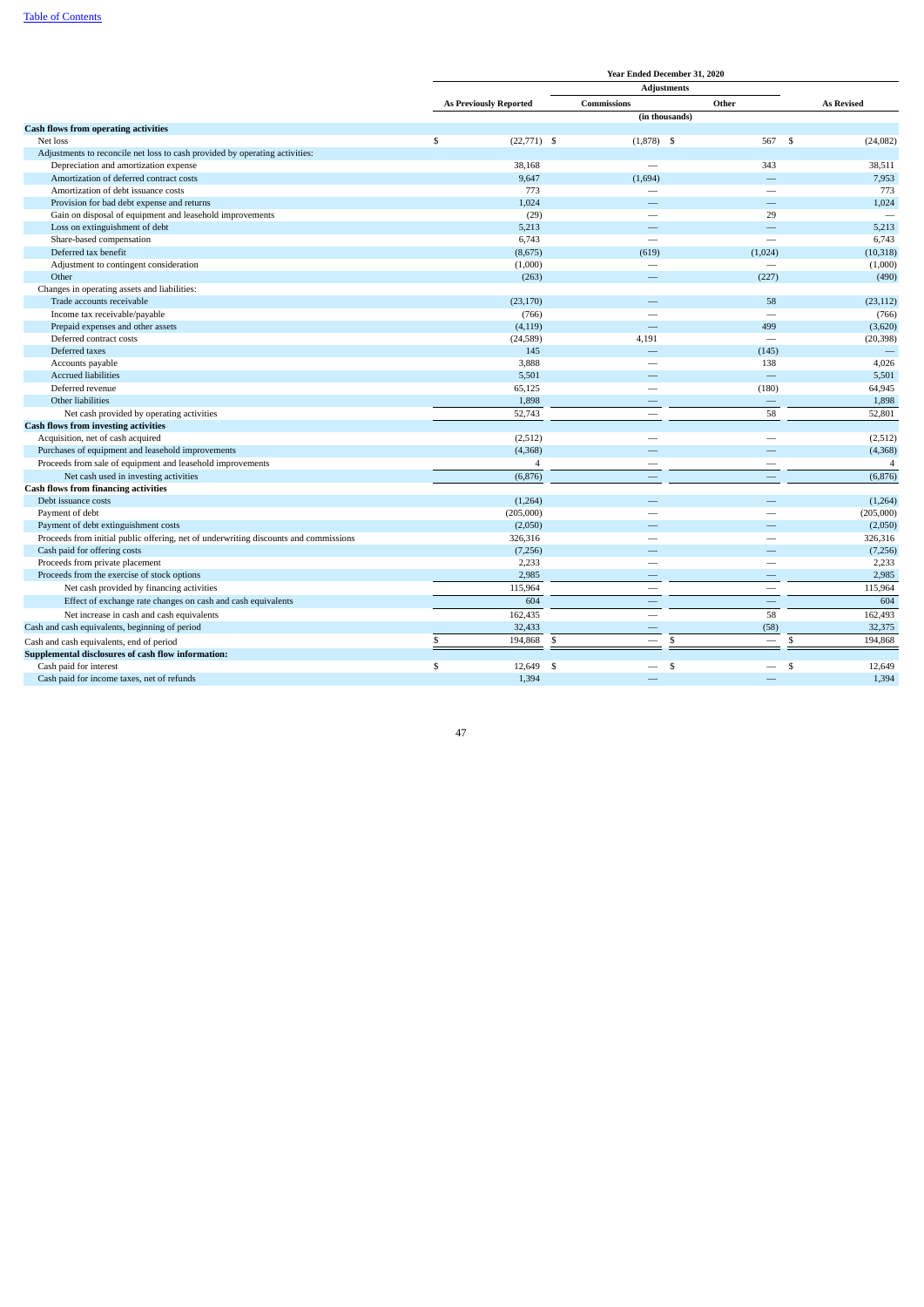|                                              |              |                               |              |                          | <b>December 31, 2019</b><br><b>Adjustments</b> |          |              |                   |
|----------------------------------------------|--------------|-------------------------------|--------------|--------------------------|------------------------------------------------|----------|--------------|-------------------|
|                                              |              | <b>As Previously Reported</b> |              | Commissions              |                                                | Other    |              | <b>As Revised</b> |
|                                              |              |                               |              |                          | (in thousands)                                 |          |              |                   |
| <b>Assets</b>                                |              |                               |              |                          |                                                |          |              |                   |
| Current assets:                              |              |                               |              |                          |                                                |          |              |                   |
| Cash and cash equivalents                    | $\mathbb{S}$ | 32,433                        | $\mathbb{S}$ |                          | $\mathbb{S}$                                   | (58)     | \$           |                   |
| Trade accounts receivable, net of allowances |              | 46,513                        |              |                          |                                                | 58       |              |                   |
| Income taxes receivable                      |              | 14                            |              |                          |                                                |          |              |                   |
| Deferred contract costs                      |              | 5,553                         |              | (932)                    |                                                |          |              |                   |
| Prepaid expenses                             |              | 10,935                        |              |                          |                                                | (2, 841) |              |                   |
| Other current assets                         |              | 3,133                         |              |                          |                                                | 499      |              |                   |
| Total current assets                         |              | 98,581                        |              | (932)                    |                                                | (2, 342) |              |                   |
| Equipment and leasehold improvements, net    |              | 12.477                        |              |                          |                                                | 2,718    |              |                   |
| Goodwill                                     |              | 539,818                       |              |                          |                                                |          |              | 5.                |
| Other intangible assets, net                 |              | 235,099                       |              |                          |                                                |          |              | 2 <sup>′</sup>    |
| Deferred contract costs, non-current         |              | 16,234                        |              | (2,814)                  |                                                |          |              |                   |
| Other assets                                 |              | 2,599                         |              | $\overline{\phantom{0}}$ |                                                | 2,841    |              |                   |
| <b>Total assets</b>                          | $\mathbb{S}$ | 904,808                       | $\mathbb{S}$ | (3,746)                  | $\mathcal{S}$                                  | 3,217    | $\mathbf{s}$ | 9                 |
| Liabilities and stockholders' equity         |              |                               |              |                          |                                                |          |              |                   |
| Current liabilities:                         |              |                               |              |                          |                                                |          |              |                   |
| Accounts payable                             | \$           | 3,684                         | \$           |                          | \$                                             | (138)    | \$           |                   |
| <b>Accrued liabilities</b>                   |              | 26,927                        |              |                          |                                                | 342      |              |                   |
| Income taxes payable                         |              | 819                           |              |                          |                                                |          |              |                   |
| Deferred revenues                            |              | 120,089                       |              |                          |                                                | (261)    |              | $\mathbf{1}$      |
| Total current liabilities                    |              | 151,519                       |              |                          |                                                | (57)     |              | 1!                |
| Deferred revenues, non-current               |              | 20,621                        |              |                          |                                                |          |              |                   |
| Deferred tax liability, net                  |              | 18,133                        |              | (916)                    |                                                | 1,224    |              |                   |
| Debt                                         |              | 201,319                       |              |                          |                                                |          |              | 2 <sub>0</sub>    |
| Other liabilities                            |              | 9,338                         |              |                          |                                                | 2,376    |              |                   |
| <b>Total liabilities</b>                     |              | 400,930                       |              | (916)                    |                                                | 3,543    |              | 4(                |
| Commitments and contingencies                |              |                               |              |                          |                                                |          |              |                   |
| Stockholders' equity:                        |              |                               |              |                          |                                                |          |              |                   |
| Preferred stock                              |              |                               |              |                          |                                                |          |              |                   |
| Common stock                                 |              | 103                           |              |                          |                                                |          |              |                   |
| Additional paid-in capital                   |              | 568,756                       |              |                          |                                                |          |              | 5                 |
| Accumulated deficit                          |              | (64,981)                      |              | (2,830)                  |                                                | (326)    |              | (6)               |
| Total stockholders' equity                   |              | 503,878                       |              | (2,830)                  |                                                | (326)    |              | 5(                |
| Total liabilities and stockholders' equity   | $\mathbb{S}$ | 904,808                       | \$           | (3,746)                  | $\mathbb{S}$                                   | 3,217    | \$           | $\overline{9}$    |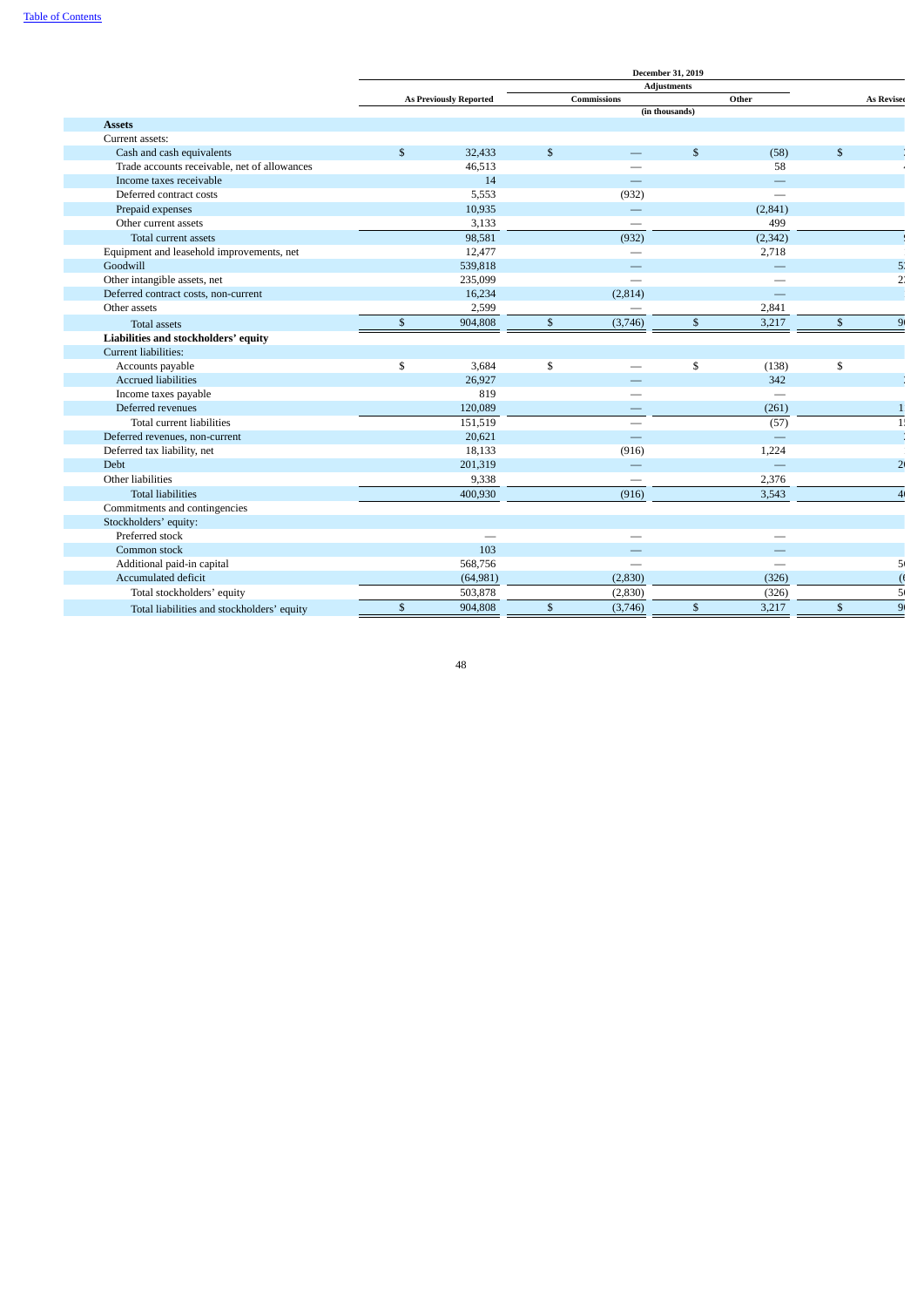|                                                                               |     | Year Ended December 31, 2019  |                    |                                                    |      |                   |  |  |
|-------------------------------------------------------------------------------|-----|-------------------------------|--------------------|----------------------------------------------------|------|-------------------|--|--|
|                                                                               |     |                               |                    | <b>Adjustments</b>                                 |      |                   |  |  |
|                                                                               |     | <b>As Previously Reported</b> | <b>Commissions</b> | Other                                              |      | <b>As Revised</b> |  |  |
|                                                                               |     |                               |                    | (in thousands, except share and per share amounts) |      |                   |  |  |
| Revenue:                                                                      |     |                               |                    |                                                    |      |                   |  |  |
| Subscription                                                                  | \$  | 175,189                       | -\$                | \$<br>(71)                                         | - \$ | 175,118           |  |  |
| <b>Services</b>                                                               |     | 19.008                        |                    | 6                                                  |      | 19,014            |  |  |
| License                                                                       |     | 9,830                         |                    | 3                                                  |      | 9,833             |  |  |
| Total revenue                                                                 |     | 204,027                       |                    | (62)                                               |      | 203,965           |  |  |
| Cost of revenue:                                                              |     |                               |                    |                                                    |      |                   |  |  |
| Cost of subscription (exclusive of amortization expense shown below)          |     | 31,539                        |                    | (82)                                               |      | 31,457            |  |  |
| Cost of services (exclusive of amortization expense shown below)              |     | 14,224                        |                    | 15                                                 |      | 14,239            |  |  |
| Amortization expense                                                          |     | 10,266                        |                    |                                                    |      | 10,266            |  |  |
| Total cost of revenue                                                         |     | 56,029                        |                    | (67)                                               |      | 55,962            |  |  |
| Gross profit                                                                  |     | 147,998                       |                    | 5                                                  |      | 148,003           |  |  |
| Operating expenses:                                                           |     |                               |                    |                                                    |      |                   |  |  |
| Sales and marketing                                                           |     | 71,006                        | 1,991              | 106                                                |      | 73,103            |  |  |
| Research and development                                                      |     | 42,829                        |                    | 69                                                 |      | 42,898            |  |  |
| General and administrative                                                    |     | 32,003                        |                    | (494)                                              |      | 31,509            |  |  |
| Amortization expense                                                          |     | 22,416                        |                    | $\qquad \qquad$                                    |      | 22,416            |  |  |
| Total operating expenses                                                      |     | 168,254                       | 1,991              | (319)                                              |      | 169,926           |  |  |
| Loss from operations                                                          |     | (20, 256)                     | (1,991)            | 324                                                |      | (21, 923)         |  |  |
| Interest expense, net                                                         |     | (21, 423)                     |                    |                                                    |      | (21, 423)         |  |  |
| Foreign currency transaction loss                                             |     | (1,252)                       |                    |                                                    |      | (1,252)           |  |  |
| Other income, net                                                             |     | 220                           |                    |                                                    |      | 220               |  |  |
| Loss before income tax benefit                                                |     | (42, 711)                     | (1,991)            | 324                                                |      | (44, 378)         |  |  |
| Income tax benefit                                                            |     | 10.111                        | 488                | (566)                                              |      | 10,033            |  |  |
| Net loss                                                                      | \$. | (32,600)                      | (1,503)<br>\$      | (242)<br>\$                                        | -S   | (34, 345)         |  |  |
| Net loss per share, basic and diluted                                         |     | (0.32)                        |                    |                                                    | \$   | (0.33)            |  |  |
| Weighted-average shares used to compute net loss per share, basic and diluted |     | 102,752,092                   |                    |                                                    |      | 102,752,092       |  |  |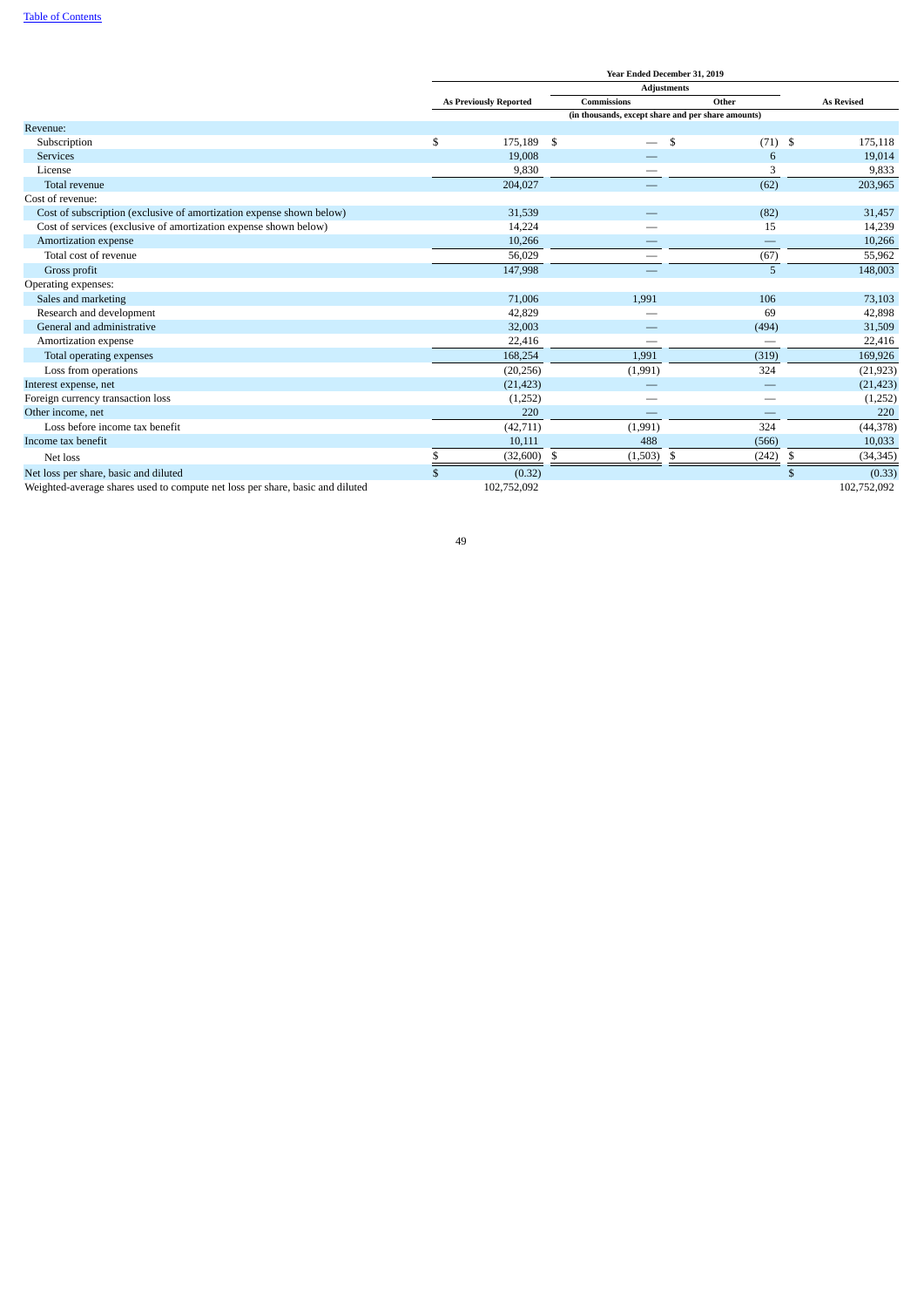# Table of [Contents](#page-5-0)

|                                   | <b>Stock Class</b>       |              |                                |              |                                                 |              |                    |               |
|-----------------------------------|--------------------------|--------------|--------------------------------|--------------|-------------------------------------------------|--------------|--------------------|---------------|
|                                   |                          | Common       |                                |              | <b>Additional Paid-In</b>                       |              | <b>Accumulated</b> | Stockholders' |
|                                   | <b>Shares</b>            |              | <b>Amount</b>                  |              | Capital<br>(in thousands, except share amounts) |              | Deficit            | Equity        |
| <b>As Previously Reported</b>     |                          |              |                                |              |                                                 |              |                    |               |
| Balance, December 31, 2018        | 102,649,701              | \$           | 103                            | \$           | 565,372 \$                                      |              | $(32,381)$ \$      | 533,094       |
| Exercise of stock options         | 168,391                  |              |                                |              | 923                                             |              |                    | 923           |
| Vesting of restricted stock units | 25,520                   |              |                                |              |                                                 |              |                    |               |
| Share-based compensation          |                          |              |                                |              | 2,461                                           |              |                    | 2,461         |
| Net loss                          |                          |              |                                |              |                                                 |              | (32,600)           | (32,600)      |
| Balance, December 31, 2019        | 102,843,612              | $\mathbf{s}$ | 103                            | $\mathbf{s}$ | 568,756                                         | $\mathbf{s}$ | $(64,981)$ \$      | 503,878       |
| <b>Commissions Adjustment</b>     |                          |              |                                |              |                                                 |              |                    |               |
| Balance, December 31, 2018        |                          | \$           |                                | \$           | $\overline{\phantom{0}}$                        | - \$         | $(1,327)$ \$       | (1, 327)      |
| Exercise of stock options         |                          |              |                                |              |                                                 |              |                    |               |
| Vesting of restricted stock units |                          |              |                                |              |                                                 |              |                    |               |
| Share-based compensation          |                          |              |                                |              |                                                 |              |                    |               |
| Net loss                          |                          |              |                                |              |                                                 |              | (1,503)            | (1,503)       |
| Balance, December 31, 2019        |                          | $\mathbf{s}$ |                                | $\mathbf{s}$ |                                                 | $\mathbf{s}$ | $(2,830)$ \$       | (2, 830)      |
| <b>Other Adjustments</b>          |                          |              |                                |              |                                                 |              |                    |               |
| Balance, December 31, 2018        |                          | \$           |                                | \$           |                                                 | \$           | $(84)$ \$          | (84)          |
| Exercise of stock options         |                          |              |                                |              |                                                 |              |                    |               |
| Vesting of restricted stock units |                          |              |                                |              |                                                 |              |                    |               |
| Share-based compensation          |                          |              |                                |              |                                                 |              |                    | $\equiv$      |
| Net loss                          |                          |              |                                |              |                                                 |              | (242)              | (242)         |
| Balance, December 31, 2019        | $\overline{\phantom{0}}$ | \$           | $\qquad \qquad \longleftarrow$ | $\mathbf{s}$ | —                                               | - \$         | $(326)$ \$         | (326)         |
| <b>As Revised</b>                 |                          |              |                                |              |                                                 |              |                    |               |
| Balance, December 31, 2018        | 102,649,701              | \$           | 103                            | \$           | 565,372 \$                                      |              | $(33,792)$ \$      | 531,683       |
| Exercise of stock options         | 168,391                  |              |                                |              | 923                                             |              |                    | 923           |
| Vesting of restricted stock units | 25,520                   |              |                                |              |                                                 |              |                    |               |
| Share-based compensation          |                          |              |                                |              | 2,461                                           |              |                    | 2,461         |
| Net loss                          |                          |              |                                |              |                                                 |              | (34, 345)          | (34, 345)     |
| Balance, December 31, 2019        | 102,843,612              | $\mathbf{s}$ | 103                            | $\mathbf{s}$ | 568,756                                         | \$           | $(68,137)$ \$      | 500,722       |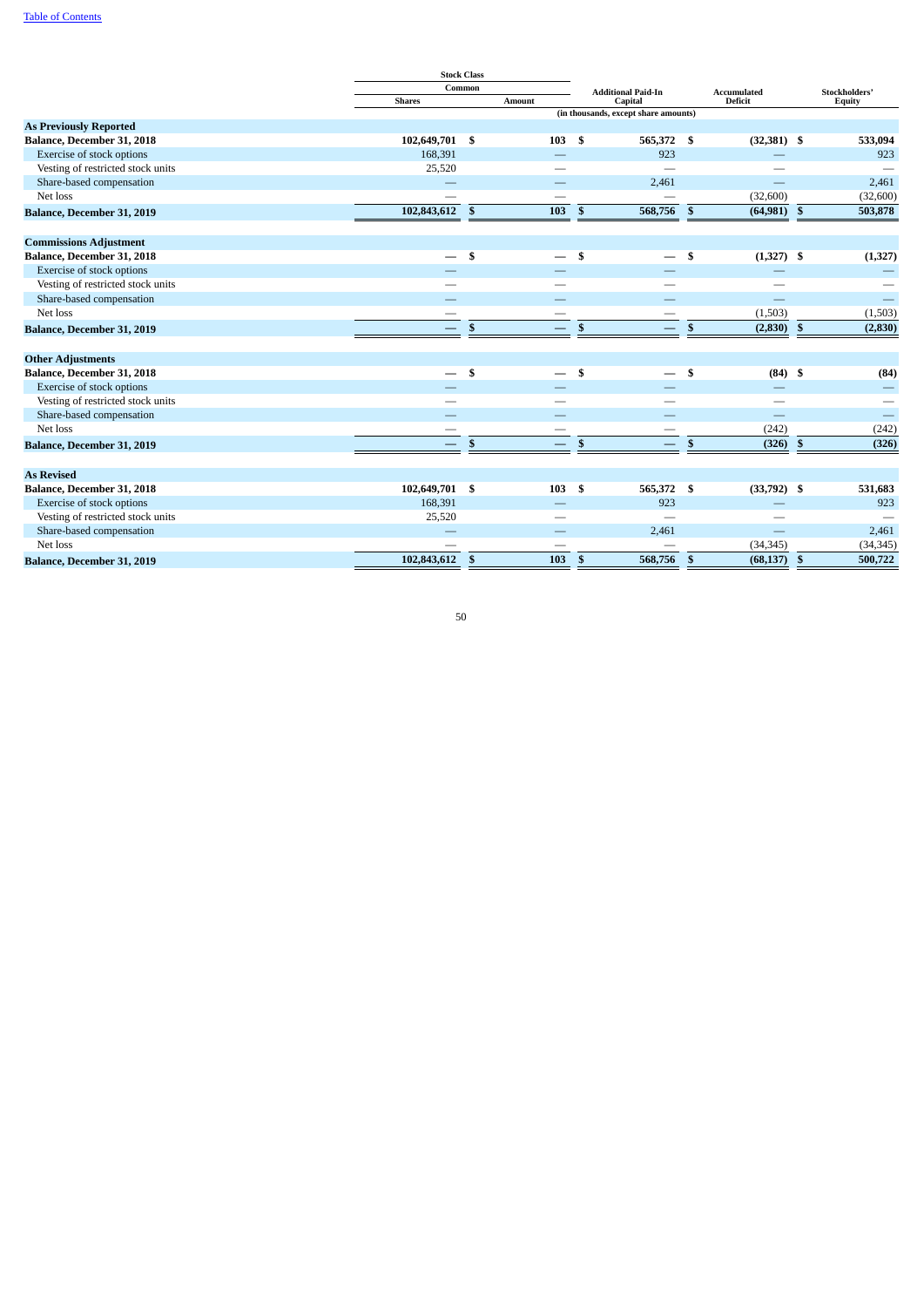|                                                                             |     | Year Ended December 31, 2019  |      |                          |    |            |    |                   |
|-----------------------------------------------------------------------------|-----|-------------------------------|------|--------------------------|----|------------|----|-------------------|
|                                                                             |     |                               |      | <b>Adjustments</b>       |    |            |    |                   |
|                                                                             |     | <b>As Previously Reported</b> |      | Commissions              |    | Other      |    | <b>As Revised</b> |
|                                                                             |     |                               |      | (in thousands)           |    |            |    |                   |
| <b>Cash flows from operating activities</b>                                 |     |                               |      |                          |    |            |    |                   |
| Net loss                                                                    | \$  | $(32,600)$ \$                 |      | $(1,503)$ \$             |    | $(242)$ \$ |    | (34, 345)         |
| Adjustments to reconcile net loss to cash provided by operating activities: |     |                               |      |                          |    |            |    |                   |
| Depreciation and amortization expense                                       |     | 36,807                        |      |                          |    | 275        |    | 37,082            |
| Amortization of deferred contract costs                                     |     | 6,250                         |      | (1,014)                  |    |            |    | 5,236             |
| Amortization of debt issuance costs                                         |     | 1,120                         |      |                          |    |            |    | 1,120             |
| Provision for bad debt expense and returns                                  |     | 279                           |      |                          |    |            |    | 279               |
| Gain on disposal of equipment and leasehold improvements                    |     | (17)                          |      |                          |    | 17         |    |                   |
| Share-based compensation                                                    |     | 2,461                         |      |                          |    |            |    | 2,461             |
| Deferred tax benefit                                                        |     | (11, 247)                     |      | (488)                    |    | 566        |    | (11, 169)         |
| Adjustment to contingent consideration                                      |     | 200                           |      |                          |    |            |    | 200               |
| Other                                                                       |     |                               |      |                          |    | (292)      |    | (292)             |
| Changes in operating assets and liabilities:                                |     |                               |      |                          |    |            |    |                   |
| Trade accounts receivable                                                   |     | (14,741)                      |      |                          |    | (58)       |    | (14,799)          |
| Income tax receivable/payable                                               |     | 559                           |      |                          |    |            |    | 559               |
| Prepaid expenses and other assets                                           |     | (4,585)                       |      |                          |    | (521)      |    | (5, 106)          |
| Deferred contract costs                                                     |     | (17,050)                      |      | 3,005                    |    |            |    | (14, 045)         |
| Accounts payable                                                            |     | 1,138                         |      |                          |    | (138)      |    | 1,000             |
| <b>Accrued liabilities</b>                                                  |     | 6,390                         |      |                          |    | (41)       |    | 6,349             |
| Deferred revenue                                                            |     | 36,998                        |      |                          |    | 376        |    | 37,374            |
| Other liabilities                                                           |     | (58)                          |      |                          |    |            |    | (58)              |
| Net cash provided by operating activities                                   |     | 11,904                        |      | $\overline{\phantom{0}}$ |    | (58)       |    | 11,846            |
| <b>Cash flows from investing activities</b>                                 |     |                               |      |                          |    |            |    |                   |
| Acquisition, net of cash acquired                                           |     | (40, 173)                     |      |                          |    |            |    | (40, 173)         |
| Purchases of equipment and leasehold improvements                           |     | (7, 190)                      |      |                          |    |            |    | (7, 190)          |
| Net cash used in investing activities                                       |     | (47, 363)                     |      |                          |    |            |    | (47, 363)         |
| <b>Cash flows from financing activities</b>                                 |     |                               |      |                          |    |            |    |                   |
| Proceeds from debt                                                          |     | 40,000                        |      |                          |    |            |    | 40,000            |
| Debt issuance costs                                                         |     | (1,550)                       |      |                          |    |            |    | (1,550)           |
| Payment of debt                                                             |     | (10,000)                      |      |                          |    |            |    | (10,000)          |
| Cash paid for offering costs                                                |     | (721)                         |      |                          |    |            |    | (721)             |
| Proceeds from the exercise of stock options                                 |     | 923                           |      |                          |    |            |    | 923               |
| Net cash provided by financing activities                                   |     | 28,652                        |      | -                        |    |            |    | 28,652            |
| Net decrease in cash and cash equivalents                                   |     | (6, 807)                      |      |                          |    | (58)       |    | (6, 865)          |
| Cash and cash equivalents, beginning of period                              |     | 39,240                        |      |                          |    |            |    | 39,240            |
| Cash and cash equivalents, end of period                                    | \$. | 32,433                        | \$   | $\overline{\phantom{m}}$ | \$ | (58)       | \$ | 32,375            |
| Supplemental disclosures of cash flow information:                          |     |                               |      |                          |    |            |    |                   |
| Cash paid for interest                                                      | \$  | 20,693                        | - \$ |                          | \$ |            | \$ | 20,693            |
| Cash paid for income taxes, net of refunds                                  |     | 596                           |      |                          |    |            |    | 596               |
| Non-cash investing activities:                                              |     |                               |      |                          |    |            |    |                   |
| Leasehold improvements acquired through lease incentives                    | \$  | $\overline{\phantom{0}}$      | \$   |                          | \$ | $2,672$ \$ |    | 2,672             |
|                                                                             |     |                               |      |                          |    |            |    |                   |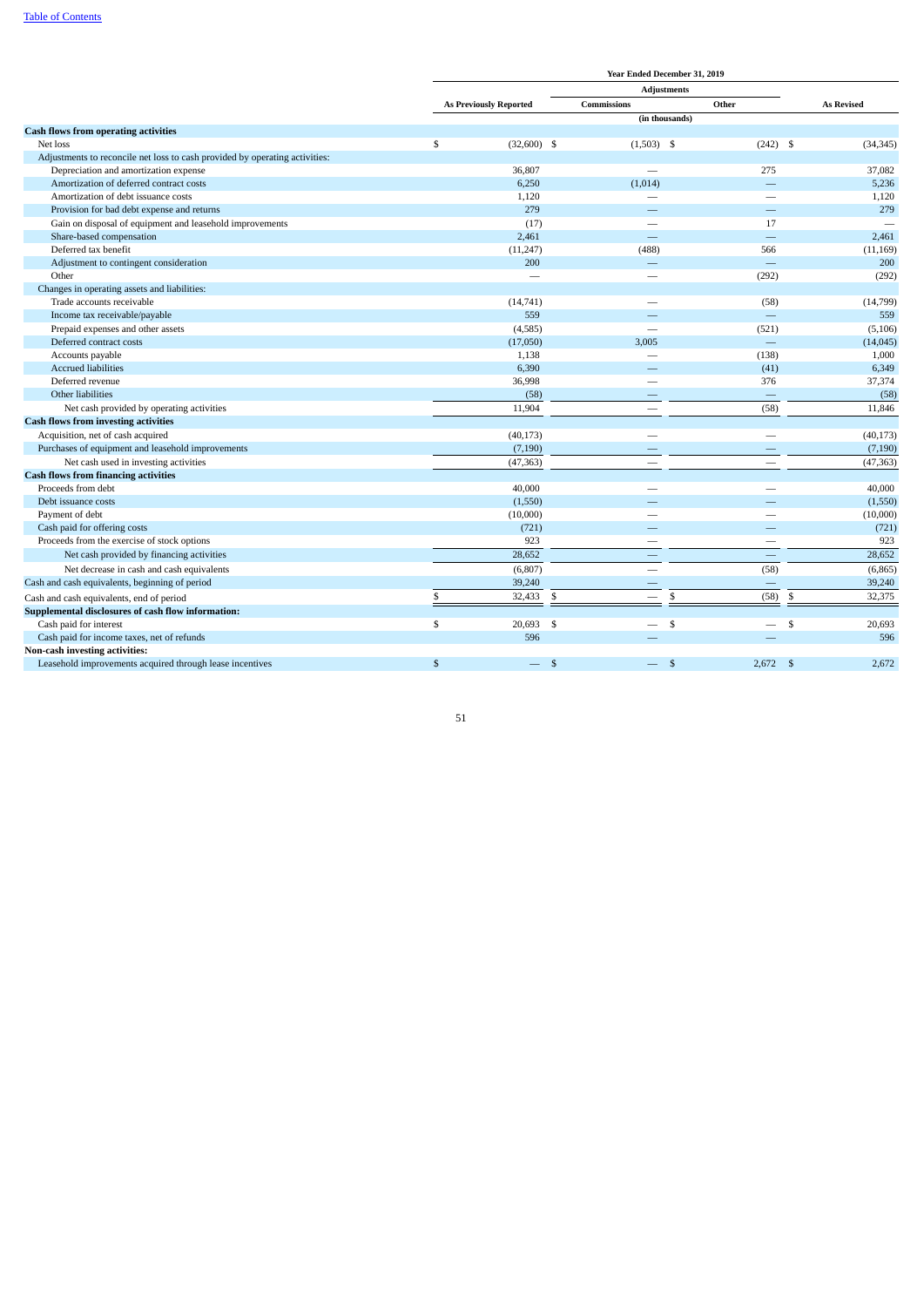|                                              |                               |                              | <b>Adjustments</b>       |                           |
|----------------------------------------------|-------------------------------|------------------------------|--------------------------|---------------------------|
|                                              | <b>As Previously Reported</b> | <b>Commissions</b>           | Other                    | <b>As Revised</b>         |
|                                              |                               |                              | (in thousands)           |                           |
| <b>Assets</b>                                |                               |                              |                          |                           |
| Current assets:                              |                               |                              |                          |                           |
| Cash and cash equivalents                    | \$<br>39,240 \$               | ÷.                           | $\mathbb{S}$             | 39,240<br>-\$             |
| Trade accounts receivable, net of allowances | 30,854                        |                              |                          | 30,854                    |
| Income taxes receivable                      | 65                            |                              |                          | 65                        |
| Deferred contract costs                      | 2,526                         | (398)                        |                          | 2,128                     |
| Prepaid expenses                             | 6,682                         |                              | (207)                    | 6,475                     |
| Other current assets                         | 922                           |                              | 185                      | 1,107                     |
| Total current assets                         | 80,289                        | (398)                        | (22)                     | 79,869                    |
| Equipment and leasehold improvements, net    | 9,228                         |                              | 321                      | 9,549                     |
| Goodwill                                     | 501,145                       |                              |                          | 501,145                   |
| Other intangible assets, net                 | 252,171                       |                              |                          | 252,171                   |
| Deferred contract costs, non-current         | 8,461                         | (1,357)                      |                          | 7,104                     |
| Other assets                                 | 2,090                         |                              |                          | 2,090                     |
| <b>Total assets</b>                          | 853,384 \$<br>$\mathbb{S}$    | $(1,755)$ \$                 | 299                      | $\mathfrak s$<br>851,928  |
| Liabilities and stockholders' equity         |                               |                              |                          |                           |
| Current liabilities:                         |                               |                              |                          |                           |
| Accounts payable                             | \$<br>$2,343$ \$              | $\overline{\phantom{0}}$     | \$<br>$\equiv$           | \$<br>2,343               |
| Accrued liabilities                          | 18,809                        |                              | 94                       | 18,903                    |
| Income taxes payable                         | 147                           |                              |                          | 147                       |
| Deferred revenues                            | 86,220                        |                              | (637)                    | 85,583                    |
| Total current liabilities                    | 107,519                       | $\overline{\phantom{0}}$     | (543)                    | 106,976                   |
| Deferred revenues, non-current               | 14,442                        |                              | $\overline{\phantom{0}}$ | 14,442                    |
| Deferred tax liability, net                  | 26,384                        | (428)                        | 658                      | 26,614                    |
| <b>Debt</b>                                  | 171,749                       |                              |                          | 171,749                   |
| Other liabilities                            | 196                           |                              | 268                      | 464                       |
| <b>Total liabilities</b>                     | 320,290                       | (428)                        | 383                      | 320,245                   |
| Commitments and contingencies                |                               |                              |                          |                           |
| Stockholders' equity:                        |                               |                              |                          |                           |
| Preferred stock                              |                               |                              |                          |                           |
| Common stock                                 | 103                           |                              |                          | 103                       |
| Additional paid-in capital                   | 565,372                       |                              |                          | 565,372                   |
| <b>Accumulated deficit</b>                   | (32, 381)                     | (1,327)                      | (84)                     | (33,792)                  |
| Total stockholders' equity                   | 533,094                       | (1, 327)                     | (84)                     | 531,683                   |
| Total liabilities and stockholders' equity   | 853,384<br>\$                 | $\mathbb{S}$<br>$(1,755)$ \$ | 299                      | $\mathfrak{S}$<br>851,928 |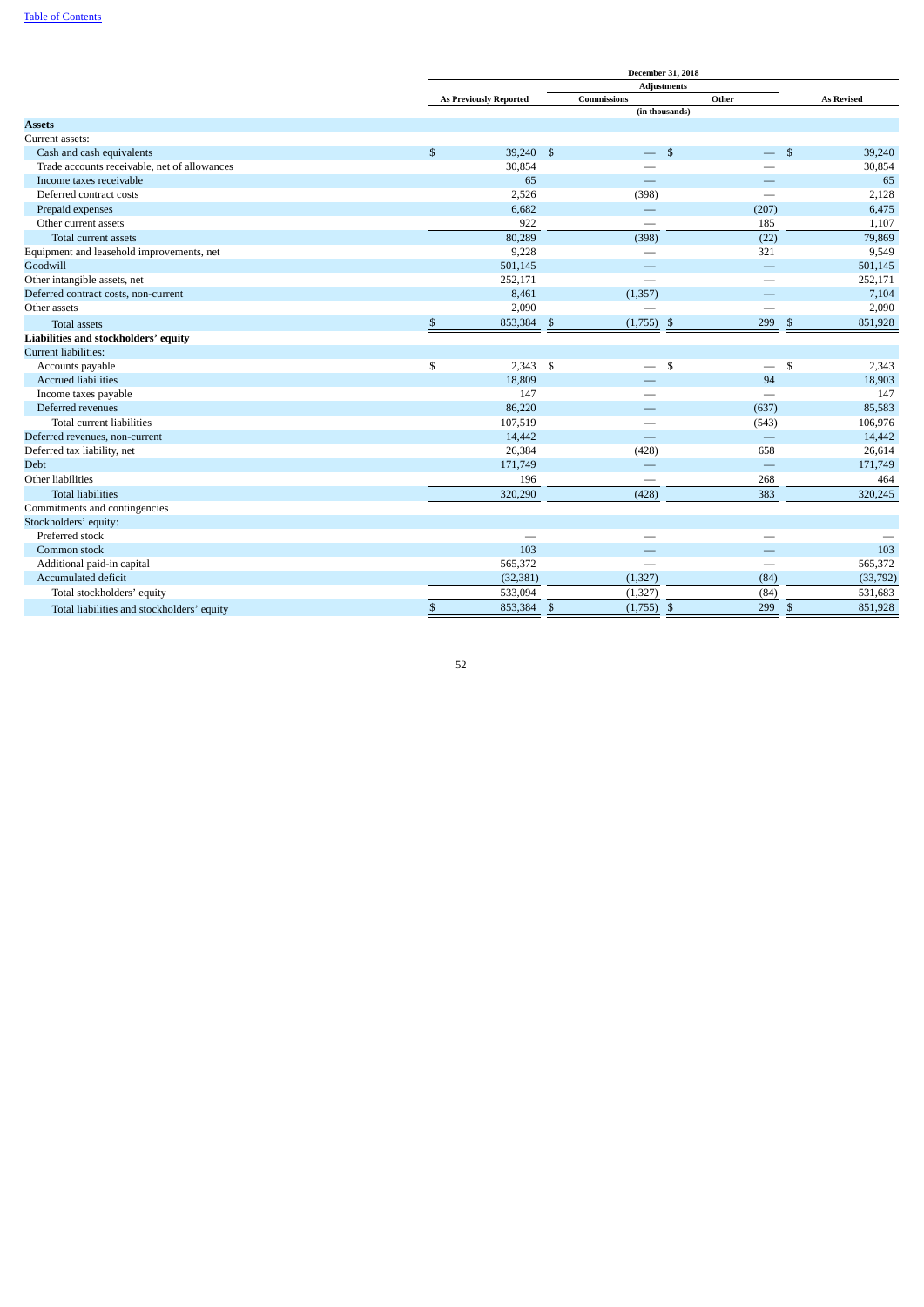|                                                                               |               | Year Ended December 31, 2018  |                           |                                                    |      |                   |  |  |
|-------------------------------------------------------------------------------|---------------|-------------------------------|---------------------------|----------------------------------------------------|------|-------------------|--|--|
|                                                                               |               |                               |                           | <b>Adjustments</b>                                 |      |                   |  |  |
|                                                                               |               | <b>As Previously Reported</b> | <b>Commissions</b>        | Other                                              |      | <b>As Revised</b> |  |  |
|                                                                               |               |                               |                           | (in thousands, except share and per share amounts) |      |                   |  |  |
| Revenue:                                                                      |               |                               |                           |                                                    |      |                   |  |  |
| Subscription                                                                  | \$            | 113,040                       | - \$                      | 827<br>\$                                          | - \$ | 113,867           |  |  |
| <b>Services</b>                                                               |               | 20,206                        |                           | (5)                                                |      | 20,201            |  |  |
| License                                                                       |               | 13,316                        |                           |                                                    |      | 13,316            |  |  |
| Total revenue                                                                 |               | 146,562                       |                           | 822                                                |      | 147,384           |  |  |
| Cost of revenue:                                                              |               |                               |                           |                                                    |      |                   |  |  |
| Cost of subscription (exclusive of amortization expense shown below)          |               | 24,088                        |                           | 11                                                 |      | 24,099            |  |  |
| Cost of services (exclusive of amortization expense shown below)              |               | 16,246                        |                           | 4                                                  |      | 16,250            |  |  |
| Amortization expense                                                          |               | 8,969                         |                           |                                                    |      | 8.969             |  |  |
| Total cost of revenue                                                         |               | 49,303                        |                           | 15                                                 |      | 49,318            |  |  |
| Gross profit                                                                  |               | 97,259                        |                           | 807                                                |      | 98,066            |  |  |
| Operating expenses:                                                           |               |                               |                           |                                                    |      |                   |  |  |
| Sales and marketing                                                           |               | 51,976                        | 1.755                     | 18                                                 |      | 53,749            |  |  |
| Research and development                                                      |               | 31,515                        |                           | 12                                                 |      | 31,527            |  |  |
| General and administrative                                                    |               | 22,270                        |                           | 174                                                |      | 22,444            |  |  |
| Amortization expense                                                          |               | 21,491                        |                           | --                                                 |      | 21,491            |  |  |
| Total operating expenses                                                      |               | 127,252                       | 1,755                     | 204                                                |      | 129,211           |  |  |
| Loss from operations                                                          |               | (29,993)                      | (1,755)                   | 603                                                |      | (31, 145)         |  |  |
| Interest expense, net                                                         |               | (18, 203)                     |                           |                                                    |      | (18, 203)         |  |  |
| Foreign currency transaction loss                                             |               | (418)                         |                           |                                                    |      | (418)             |  |  |
| Other income, net                                                             |               | 221                           |                           |                                                    |      | 221               |  |  |
| Loss before income tax benefit                                                |               | (48, 393)                     | (1,755)                   | 603                                                |      | (49, 545)         |  |  |
| Income tax benefit                                                            |               | 12,137                        | 428                       | (599)                                              |      | 11,966            |  |  |
| Net loss                                                                      | \$            | (36, 256)                     | <sup>\$</sup><br>(1, 327) | S.<br>$\overline{4}$                               | \$   | (37, 579)         |  |  |
| Net loss per share, basic and diluted                                         | $\mathbf{\$}$ | (0.35)                        |                           |                                                    | \$   | (0.37)            |  |  |
| Weighted-average shares used to compute net loss per share, basic and diluted |               | 102,325,465                   |                           |                                                    |      | 102,325,465       |  |  |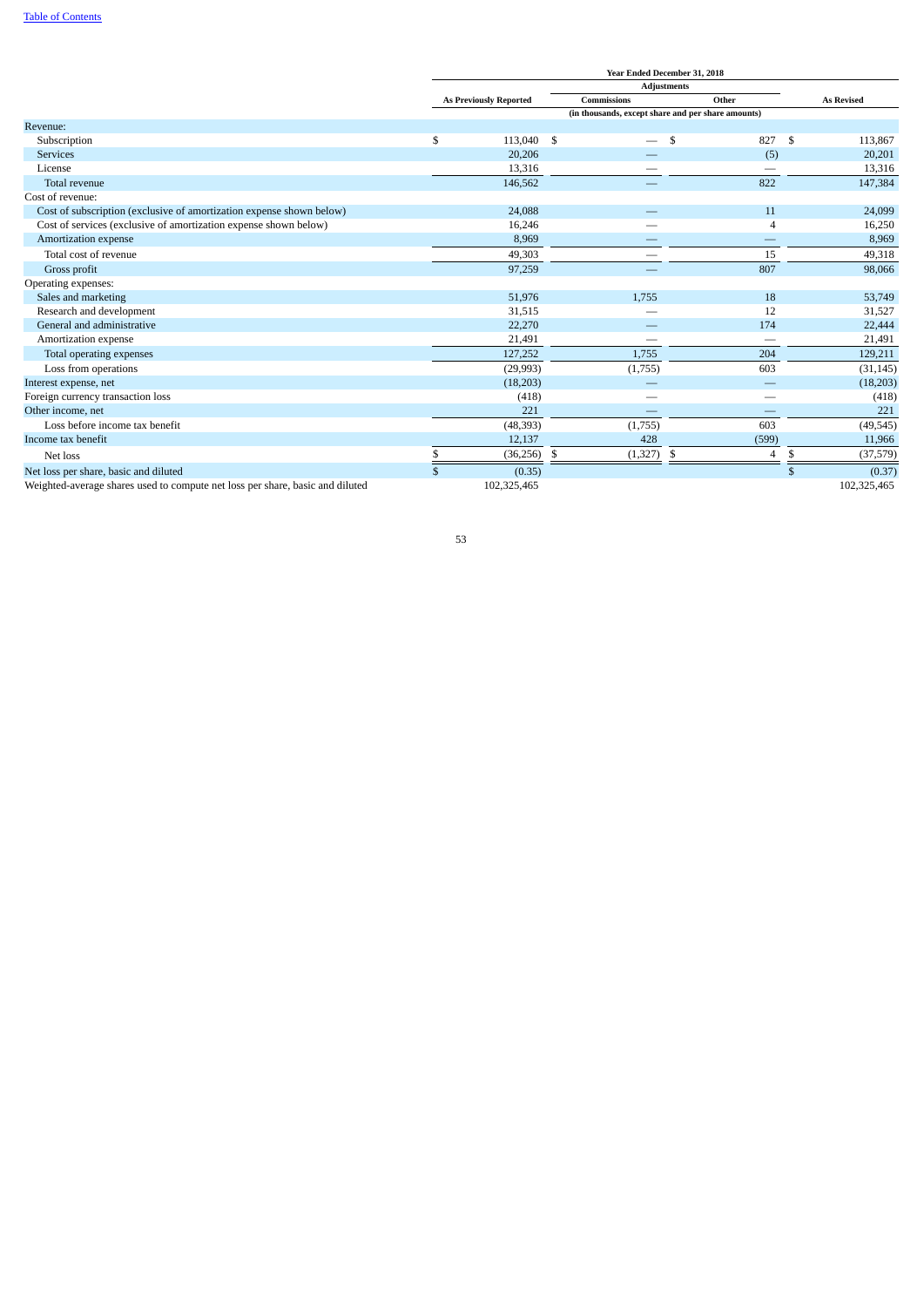# Table of [Contents](#page-5-0)

|                                   | <b>Stock Class</b>       |               |                                |                           |                                                 |               |                                           |              |                |
|-----------------------------------|--------------------------|---------------|--------------------------------|---------------------------|-------------------------------------------------|---------------|-------------------------------------------|--------------|----------------|
|                                   | Common                   |               |                                |                           | <b>Additional Paid-In</b>                       |               | <b>Retained Earnings</b><br>(Accumulated) |              | Stockholders'  |
|                                   | <b>Shares</b>            |               | Amount                         |                           | Capital<br>(in thousands, except share amounts) |               | Deficit)                                  |              | Equity         |
| <b>As Previously Reported</b>     |                          |               |                                |                           |                                                 |               |                                           |              |                |
| Balance, December 31, 2017        | 102,300,010              | \$            | 102                            | $\mathbf{s}$              | 561,288 \$                                      |               | 3,875 \$                                  |              | 565,265        |
| Exercise of stock options         | 322,851                  |               | $\mathbf{1}$                   |                           | 1,769                                           |               |                                           |              | 1,770          |
| Vesting of restricted stock units | 26,840                   |               |                                |                           |                                                 |               |                                           |              |                |
| Share-based compensation          |                          |               |                                |                           | 2,315                                           |               |                                           |              | 2,315          |
| Net loss                          |                          |               |                                |                           |                                                 |               | (36, 256)                                 |              | (36, 256)      |
| Balance, December 31, 2018        | 102,649,701              | $\mathbf{s}$  | 103                            | $\boldsymbol{\mathsf{s}}$ | 565,372                                         | \$            | $(32,381)$ \$                             |              | 533,094        |
|                                   |                          |               |                                |                           |                                                 |               |                                           |              |                |
| <b>Commissions Adjustment</b>     |                          |               |                                |                           |                                                 |               |                                           |              |                |
| Balance, December 31, 2017        |                          | \$            |                                | \$                        |                                                 | <sup>\$</sup> |                                           | \$           |                |
| Exercise of stock options         |                          |               |                                |                           |                                                 |               |                                           |              |                |
| Vesting of restricted stock units |                          |               |                                |                           |                                                 |               |                                           |              |                |
| Share-based compensation          |                          |               |                                |                           |                                                 |               |                                           |              |                |
| Net loss                          | --                       |               |                                |                           |                                                 |               | (1, 327)                                  |              | (1, 327)       |
| Balance, December 31, 2018        | —                        | $\mathbf{s}$  |                                | \$                        |                                                 | $\mathbf{s}$  | $(1,327)$ \$                              |              | (1, 327)       |
| <b>Other Adjustments</b>          |                          |               |                                |                           |                                                 |               |                                           |              |                |
| Balance, December 31, 2017        | $\overline{\phantom{0}}$ | \$            |                                | \$                        |                                                 | \$            | $(88)$ \$                                 |              | (88)           |
| Exercise of stock options         |                          |               |                                |                           |                                                 |               |                                           |              |                |
| Vesting of restricted stock units |                          |               |                                |                           |                                                 |               |                                           |              |                |
| Share-based compensation          |                          |               |                                |                           |                                                 |               |                                           |              |                |
| Net loss                          |                          |               |                                |                           |                                                 |               | $\overline{4}$                            |              | $\overline{4}$ |
| Balance, December 31, 2018        | —                        | <sup>\$</sup> | $\qquad \qquad \longleftarrow$ | $\mathbf{s}$              | $\overline{\phantom{0}}$                        | $\mathbf{s}$  | (84)                                      | $\mathbf{s}$ | (84)           |
| <b>As Revised</b>                 |                          |               |                                |                           |                                                 |               |                                           |              |                |
| Balance, December 31, 2017        | 102,300,010              | \$            | 102                            | \$                        | 561,288 \$                                      |               | 3,787                                     | $\mathbf s$  | 565,177        |
| Exercise of stock options         | 322,851                  |               | $\overline{1}$                 |                           | 1,769                                           |               |                                           |              | 1,770          |
| Vesting of restricted stock units | 26,840                   |               |                                |                           |                                                 |               |                                           |              |                |
| Share-based compensation          |                          |               |                                |                           | 2,315                                           |               |                                           |              | 2,315          |
| Net loss                          |                          |               |                                |                           |                                                 |               | (37,579)                                  |              | (37,579)       |
| Balance, December 31, 2018        | 102,649,701              | $\mathbf{s}$  | 103                            | $\mathbf{s}$              | 565,372                                         | $\mathbf{s}$  | $(33,792)$ \$                             |              | 531,683        |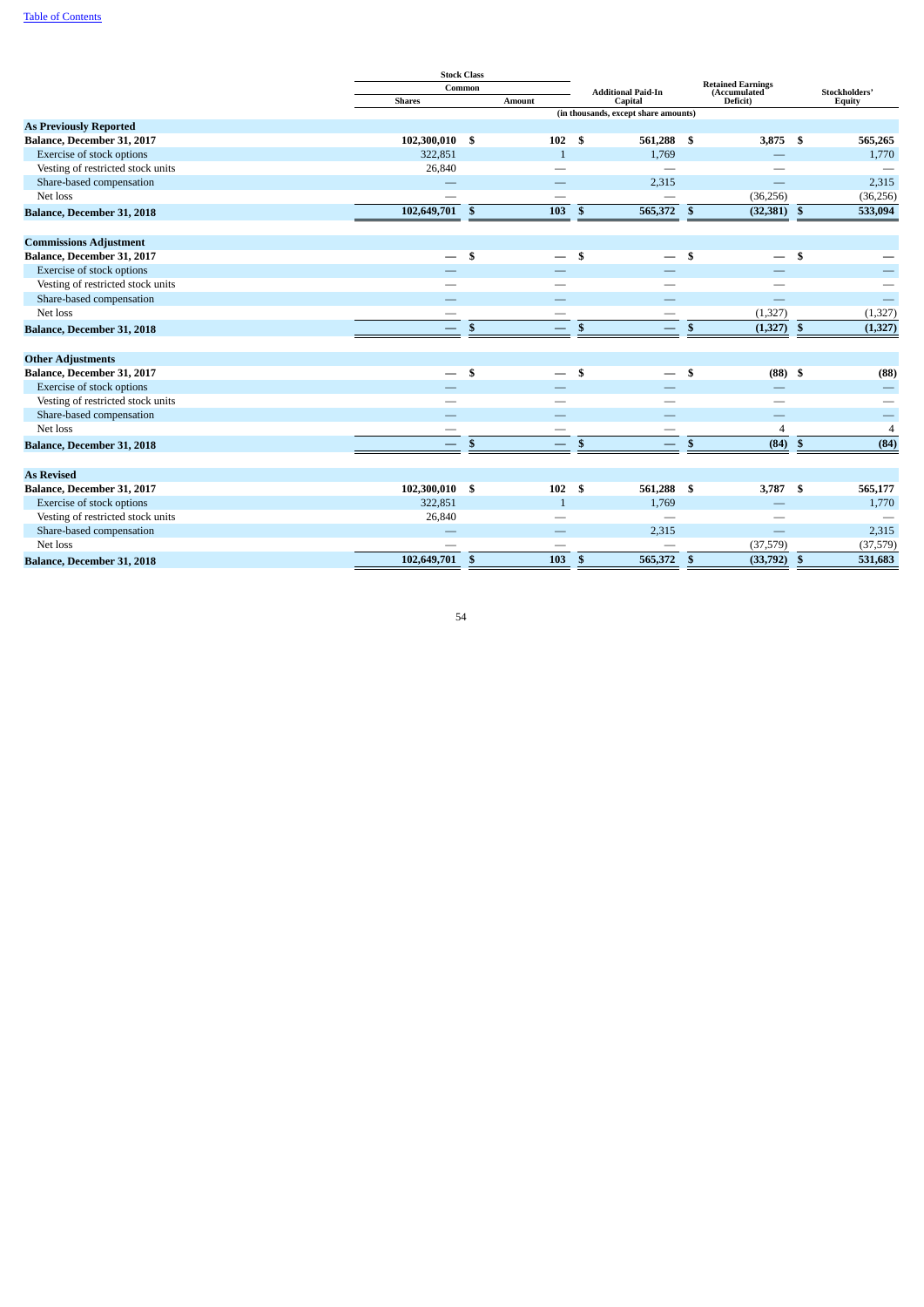|                                                                             | Year Ended December 31, 2018 |                               |                |                    |                    |       |               |                   |
|-----------------------------------------------------------------------------|------------------------------|-------------------------------|----------------|--------------------|--------------------|-------|---------------|-------------------|
|                                                                             |                              |                               |                |                    | <b>Adjustments</b> |       |               |                   |
|                                                                             |                              | <b>As Previously Reported</b> |                | <b>Commissions</b> |                    | Other |               | <b>As Revised</b> |
|                                                                             |                              |                               |                |                    | (in thousands)     |       |               |                   |
| <b>Cash flows from operating activities</b>                                 |                              |                               |                |                    |                    |       |               |                   |
| Net loss                                                                    | \$                           | $(36,256)$ \$                 |                | $(1,327)$ \$       |                    |       | 4S            | (37,579)          |
| Adjustments to reconcile net loss to cash provided by operating activities: |                              |                               |                |                    |                    |       |               |                   |
| Depreciation and amortization expense                                       |                              | 33,914                        |                |                    |                    | 48    |               | 33,962            |
| Amortization of deferred contract costs                                     |                              | 3,391                         |                | (527)              |                    |       |               | 2,864             |
| Amortization of debt issuance costs                                         |                              | 513                           |                |                    |                    |       |               | 513               |
| Provision for bad debt expense and returns                                  |                              | 37                            |                |                    |                    |       |               | 37                |
| Loss on disposal of equipment and leasehold improvements                    |                              | 14                            |                |                    |                    | (14)  |               |                   |
| Share-based compensation                                                    |                              | 2,315                         |                |                    |                    |       |               | 2,315             |
| Deferred tax benefit                                                        |                              | (12, 550)                     |                | (428)              |                    | 599   |               | (12, 379)         |
| Other                                                                       |                              |                               |                |                    |                    | (34)  |               | (34)              |
| Changes in operating assets and liabilities:                                |                              |                               |                |                    |                    |       |               |                   |
| Trade accounts receivable                                                   |                              | (3,353)                       |                |                    |                    |       |               | (3, 353)          |
| Income tax receivable/payable                                               |                              | (977)                         |                |                    |                    |       |               | (977)             |
| Prepaid expenses and other assets                                           |                              | (2, 555)                      |                |                    |                    | (2)   |               | (2,557)           |
| Deferred contract costs                                                     |                              | (13, 222)                     |                | 2,282              |                    |       |               | (10, 940)         |
| Accounts payable                                                            |                              | (313)                         |                |                    |                    |       |               | (313)             |
| <b>Accrued liabilities</b>                                                  |                              | 5,965                         |                |                    |                    | 36    |               | 6,001             |
| Deferred revenue                                                            |                              | 32,476                        |                |                    |                    | (637) |               | 31,839            |
| Other liabilities                                                           |                              | (39)                          |                |                    |                    |       |               | (39)              |
| Net cash provided by operating activities                                   |                              | 9.360                         |                |                    |                    |       |               | 9.360             |
| <b>Cash flows from investing activities</b>                                 |                              |                               |                |                    |                    |       |               |                   |
| Acquisition, net of cash acquired                                           |                              | (2,893)                       |                |                    |                    |       |               | (2,893)           |
| Purchases of equipment and leasehold improvements                           |                              | (2,909)                       |                |                    |                    |       |               | (2,909)           |
| Net cash used in investing activities                                       |                              | (5,802)                       |                |                    |                    |       |               | (5,802)           |
| <b>Cash flows from financing activities</b>                                 |                              |                               |                |                    |                    |       |               |                   |
| Proceeds from the exercise of stock options                                 |                              | 1,770                         |                |                    |                    |       |               | 1,770             |
| Net cash provided by financing activities                                   |                              | 1,770                         |                | -                  |                    |       |               | 1,770             |
| Net increase in cash and cash equivalents                                   |                              | 5,328                         |                |                    |                    |       |               | 5,328             |
| Cash and cash equivalents, beginning of period                              |                              | 33,912                        |                |                    |                    |       |               | 33,912            |
| Cash and cash equivalents, end of period                                    | \$                           | 39,240                        | $\mathfrak{S}$ |                    | $\mathbf{s}$       |       | $\mathcal{S}$ | 39,240            |
| Supplemental disclosures of cash flow information:                          |                              |                               |                |                    |                    |       |               |                   |
| Cash paid for interest                                                      | $\mathbb{S}$                 | 17,835                        | - \$           |                    | <sup>\$</sup>      |       | $\mathbf{s}$  | 17,835            |
| Cash paid for income taxes, net of refunds                                  |                              | 1,461                         |                |                    |                    |       |               | 1,461             |
| Non-cash investing activities:                                              |                              |                               |                |                    |                    |       |               |                   |
| Leasehold improvements acquired through lease incentives                    | \$                           |                               | \$             |                    | \$                 | 369   | - \$          | 369               |

# **Note 4. Financial instruments fair value**

We report financial assets and liabilities and nonfinancial assets and liabilities that are recognized or disclosed at fair value in the consolidated financial statements on a recurring basis in accordance with ASC Topic 820. ASC 820 defines fair value as the price that would be received from selling an asset or paid to transfer a liability in an orderly transaction between market participants at the measurement date. When determining the fair value measurements for assets and liabilities, which are required to be recorded at fair value, we consider the principal or most advantageous market in which we would transact and the market-based risk measurements or assumptions that market participants would use in pricing the asset or liability, such as inherent risk, transfer restrictions and credit risk.

ASC 820 also establishes a fair value hierarchy, which prioritizes the inputs to valuation techniques used to measure fair value into three levels. Fair value represents the price that would be received to sell an asset or paid to transfer a liability in an orderly transaction between market participants at the measurement date. GAAP established a hierarchy framework to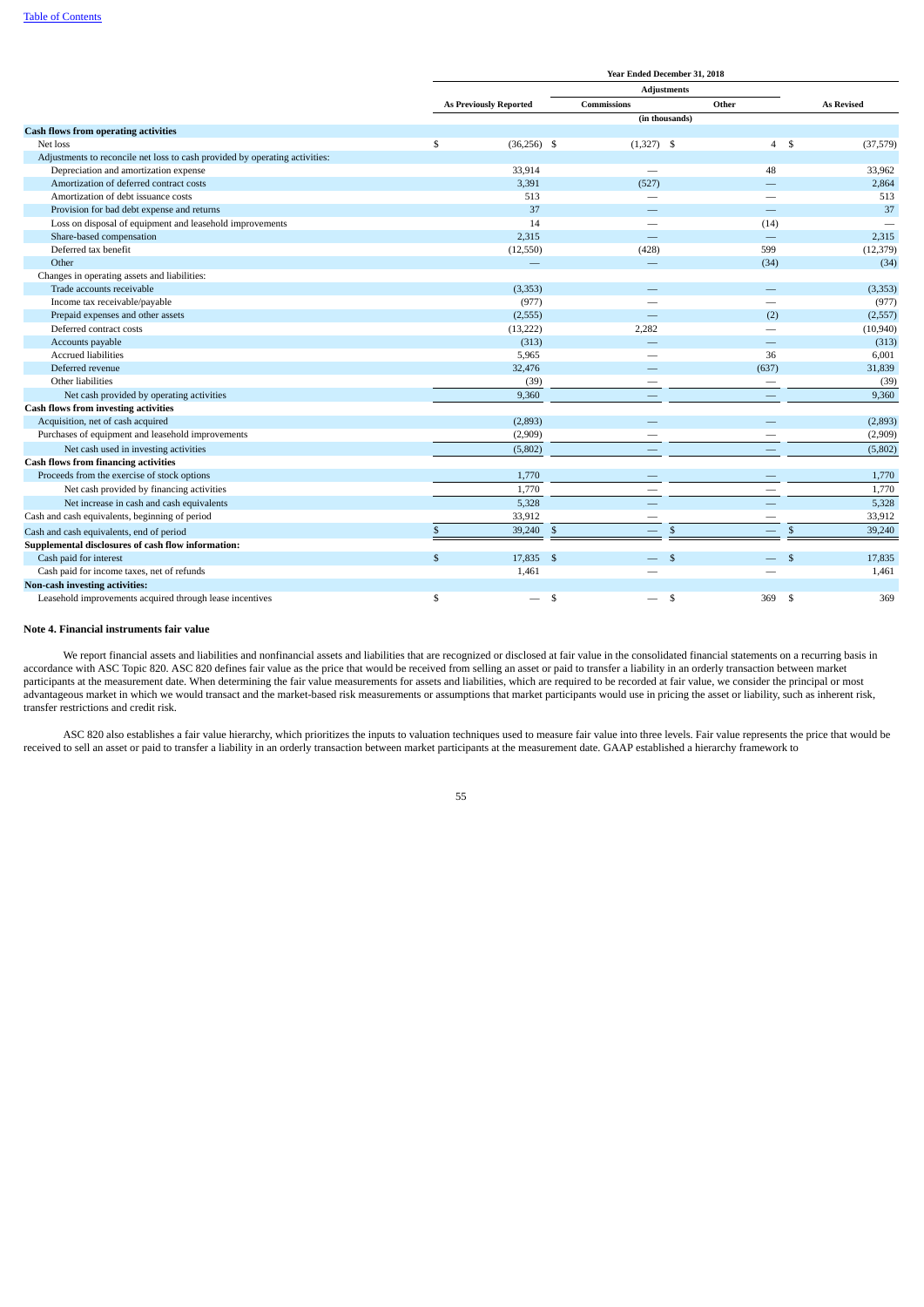classify the fair value based on the observability of significant inputs to the measurement. The levels of the fair value hierarchy are as follows:

Level 1: Fair value is determined using an unadjusted quoted price in an active market for identical assets or liabilities.

Level 2: Fair value is estimated using inputs other than quoted prices included within Level 1 that are observable, either directly or indirectly.

Level 3: Fair value is estimated using unobservable inputs that are significant to the fair value of the assets or liabilities.

The Company invests in money market funds and U.S. Treasuries with original or remaining maturities at the time of purchase of three months or less, which are measured and recorded at fair value on a recurring basis. Money market funds are valued based on quoted market prices in active markets and classified within Level 1 of the fair value hierarchy. U.S. Treasuries include treasury bills that generally mature within 30 days and are classified within Level 1 of the fair value hierarchy. The fair value of these financial instruments were as follows:

|                        | <b>December 31, 2020</b> |                                 |                                 |         |  |  |
|------------------------|--------------------------|---------------------------------|---------------------------------|---------|--|--|
|                        | Level 1                  | <b>Level 2</b>                  | Level 3                         | Total   |  |  |
|                        |                          | (in thousands)                  |                                 |         |  |  |
| Cash equivalents:      |                          |                                 |                                 |         |  |  |
| Money market funds     | 100,000                  | $\overline{\phantom{m}}$        | $\hspace{0.1mm}-\hspace{0.1mm}$ | 100,000 |  |  |
| U.S. Treasuries        | 25,000                   | $\overline{\phantom{a}}$        | __                              | 25,000  |  |  |
| Total cash equivalents | 125,000                  | $\hspace{0.1mm}-\hspace{0.1mm}$ | $\hspace{0.1mm}-\hspace{0.1mm}$ | 125,000 |  |  |

The Company did not have any cash equivalents as of December 31, 2019. The carrying value of accounts receivable and accounts payable approximate their fair value due to their short maturities and are excluded from the tables above. The fair value of our debt as of December 31, 2019 was \$203.1 million (Level 2). The carrying value of our debt as of December 31, 2019 was \$205.0 million. The fair value of our debt was determined using a discounted cash flow analysis based on market rates for similar types of borrowings. Upon closing of the IPO, we repaid the principal amount of our outstanding debt and had no debt outstanding as of December 31, 2020.

## **Note 5. Equipment and leasehold improvements**

Equipment and leasehold improvements are as follows:

|                                             | (As Revised)   |  |              |
|---------------------------------------------|----------------|--|--------------|
|                                             | December 31,   |  |              |
|                                             | $2020^{(1)}$   |  | $2019^{(1)}$ |
|                                             | (in thousands) |  |              |
| Computers                                   | $10,529$ \$    |  | 8,505        |
| Software                                    | 666            |  | 527          |
| Furniture/fixtures                          | 3,417          |  | 3,675        |
| Leasehold improvements                      | 10,669         |  | 9,563        |
| Capital in progress                         | 698            |  | 70           |
| Equipment and leasehold improvements, gross | 25,979         |  | 22,340       |
| Less: accumulated depreciation              | (10, 849)      |  | (7, 145)     |
| Equipment and leasehold improvements, net   | 15,130         |  | 15,195       |

 $<sup>(1)</sup>$  Certain amounts have been revised to correct immaterial errors. See Note 3 for more information.</sup>

Depreciation expense was \$5.2 million, \$4.4 million and \$3.5 million for the years ended December 31, 2020, 2019 and 2018, respectively. Previously reported depreciation expense has been revised. See Note 3 for more information.

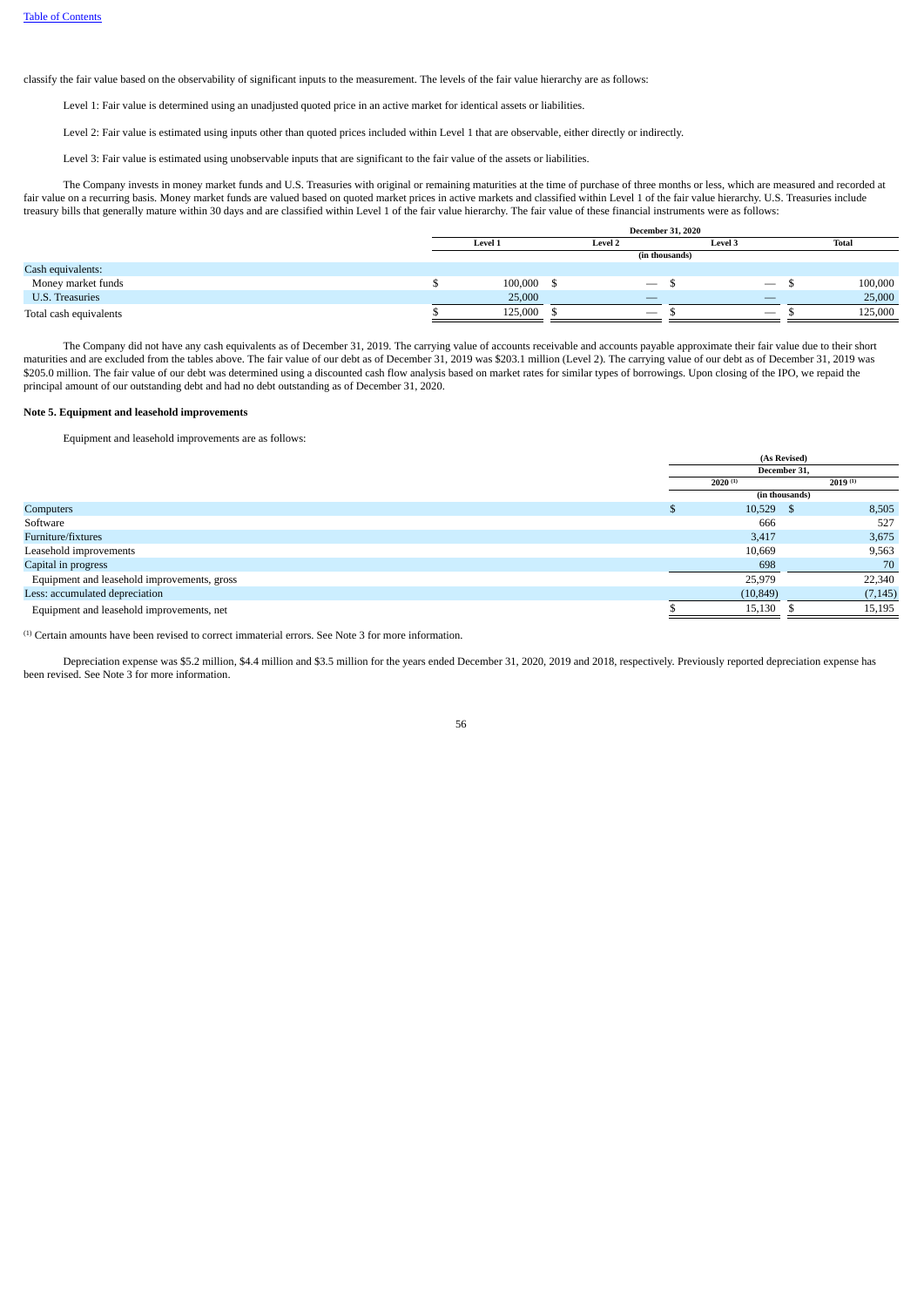#### **Note 6. Acquisitions**

*Mondada*

On October 15, 2020, the Company purchased all of the outstanding membership interests of Mondada. Mondada's Kinobi patch management solutions integrate with Jamf Pro, allowing organizations to extend Jamf Pro's built-in patch management functionality to include all Mac applications within an environment. The Kinobi solutions aim to help organizations stay secure while taking away the headache of manually monitoring patch updates. The Company accounted for the acquisition by applying the acquisition method of accounting for business combinations in accordance with ASC Topic 805. The total purchase price was \$2.7 million. The acquisition was funded with cash on hand. Acquisition-related expenses were expensed as incurred and totaled \$0.2 million. These expenses were recognized as acquisition costs in general and administrative expenses in the statement of operations during the year ended December 31, 2020.

Separately identifiable intangible assets acquired consist of developed technology and customer relationships. The fair value of the acquired developed technology was estimated to be \$1.0 million using a cost approach, which estimates the cost to recreate the technology. The estimated useful life of the acquired developed technology is 5 years. The fair value of the acquired customer relationships was estimated to be \$0.1 million using an excess earnings methodology. The estimated useful life of the acquired customer relationships is 6 years. For more details on the Company's intangible assets, see Note 7.

The following table summarizes the fair value of consideration transferred and the estimated fair values of the assets acquired and liabilities assumed at the date of acquisition (in thousands):

| Assets acquired:                         |       |
|------------------------------------------|-------|
| Cash                                     | 17    |
| Other current assets                     | 71    |
| Long-term assets                         | 12    |
| Deferred tax asset                       |       |
| Liabilities assumed:                     |       |
| Accounts payable and accrued liabilities | (25)  |
| Deferred revenue                         | (123) |
| Intangible assets acquired               | 1,111 |
| Goodwill                                 | 1,662 |
| Total purchase consideration             | 2,730 |

The goodwill recognized in this acquisition is primarily attributable to the workforce acquired and the expected synergies of integrating Mondada's Kinobi patch management solutions with Jamf Pro. The goodwill is not deductible for income tax purposes.

Pro forma results of operations for this acquisition were not presented as the effects were not material to our financial results.

## *ZuluDesk B.V.*

On February 1, 2019, the Company purchased all of the outstanding membership units of ZuluDesk whose products are designed to offer a cost-effective mobile device management system for today's modern digital classroom. ZuluDesk's software complement the Company's existing product offerings. The Company accounted for the acquisition by applying the acquisition method of accounting for business combinations in accordance with ASC Topic 805. The final aggregate purchase price was approximately \$38.6 million. This acquisition was funded by term debt and borrowings under a revolving line of credit. The goodwill represents the excess of the purchase consideration over the fair value of the underlying net identifiable assets. The goodwill recognized in this acquisition is primarily attributable to the offerings in mobile device management of ZuluDesk and its assembled workforce. The goodwill is not deductible for income tax purposes.

The fair value of the separately identifiable intangible assets acquired, consisting of trademarks, customer relationships and developed technology, was estimated by applying an income approach. Under the income approach, an intangible asset's fair value is equal to the present value of future economic benefits to be derived from ownership of the asset. Indications of

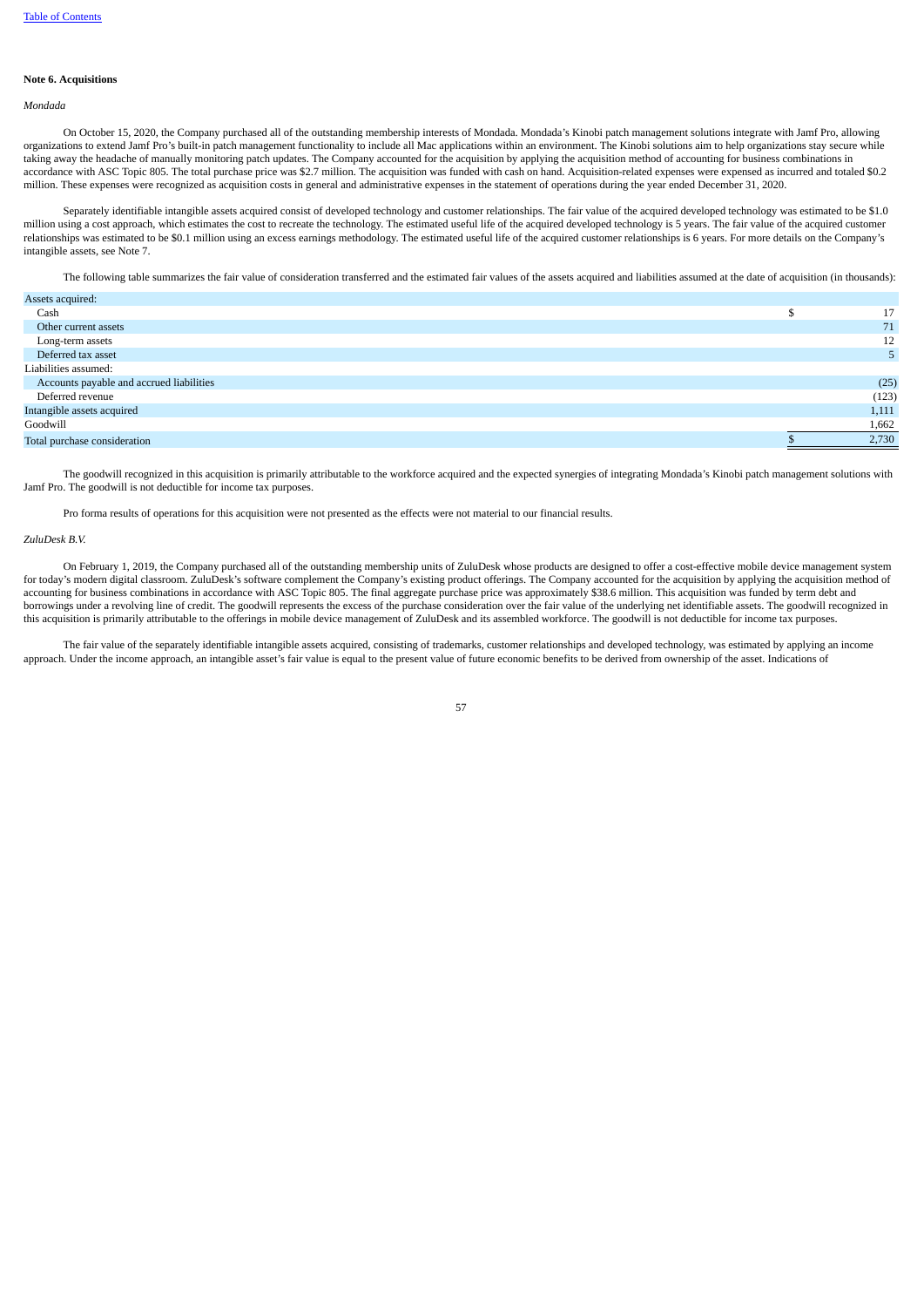value are developed by discounting future net cash flows to their present value at market-based rates of return. The weighted-average economic life of the intangible assets acquired is 7 years. For more details on the intangible assets, see Note 7.

Acquisition-related expenses were expensed as incurred and totaled \$0.9 million for the year ended December 31, 2019. These expenses were recognized as acquisition costs in general and administrative expenses. ZuluDesk contributed revenue and net loss of \$4.5 million and \$0.3 million, respectively, from February 1, 2019 through December 31, 2019, excluding the effects of the acquisition and integration costs. The Company used borrowings under the Prior Term Loan Facility to complete the acquisition.

The Company allocated the net purchase consideration to the net assets acquired, including finite-lived intangible assets, based on their respective fair values at the time of the acquisition as follows (in thousands):

| Assets acquired:                         |         |
|------------------------------------------|---------|
| Cash                                     | 3,325   |
| Other current assets                     | 1,306   |
| Long-term assets                         | 154     |
| Liabilities assumed:                     |         |
| Accounts payable and accrued liabilities | (419)   |
| Deferred revenue                         | (3,050) |
| Deferred tax liability                   | (2,996) |
| Intangible assets acquired               | 12,310  |
| Goodwill                                 | 28,000  |
| Total purchase consideration             | 38,630  |

Pro forma results are not presented for 2019 as the acquisition occurred in February and would not be materially different from the actual results of operations for the year ended December 31, 2019.

### *Digita Security LLC*

On July 26, 2019, the Company purchased all of the outstanding membership interests of Digita. With this acquisition, Digita's acquired technology complements the Company's existing Apple management, authentication and account management solutions with a security offering to provide a more robust suite of capabilities and service offerings in the Apple enterprise market. The Company accounted for the acquisition by applying the acquisition method of accounting for business combinations in accordance with ASC Topic 805. The acquisition aggregate purchase consideration totaled \$14.4 million, which included contingent purchase consideration with an estimated fair value of \$9.0 million and the remainder provided for with cash. Acquisition-related expenses were expensed as incurred and totaled \$0.5 million. These expenses were recognized as acquisition costs in general and administrative expenses in the statement of operations during the year ended December 31, 2019. Goodwill in the amount of \$1.7 million is deductible for income tax purposes.

The maximum contingent consideration is \$15.0 million if the acquired business achieves certain revenue milestones by December 31, 2022. The estimated fair value of these contingent payments is determined using a Monte Carlo simulation model, which uses Level 3 inputs for fair value measurements, including assumptions about probability of growth of subscription services and .<br>the related pricing of the services offered. During the years ended December 31, 2020 and 2019, the fair value of the contingent consideration was decreased by \$1.0 million and increased by \$0.2 million, respectively, which was reflected in general and administrative expenses in the consolidated statement of operations. The adjustment for the year ended December 31, 2020 primarily reflects a decrease in the liability due to updated assumptions about the probability of change in control in light of our IPO, partially offset by an increase in the liability due to updated assumptions about the probability of growth of subscription services. As of December 31, 2020 and 2019, the fair value of the contingent consideration was \$8.2 million and \$9.2 million, respectively, which is included in other liabilities in the consolidated balance sheets.

In addition, the terms of the purchase agreement provided for additional future payments to the Digita shareholders in the amount of up to \$5.0 million if certain key employees continued their employment with the Company through December 31, 2020. The Company recognized compensation expense of \$5.0 million in general and administrative expense in the statements of operations during the year ended December 31, 2020.

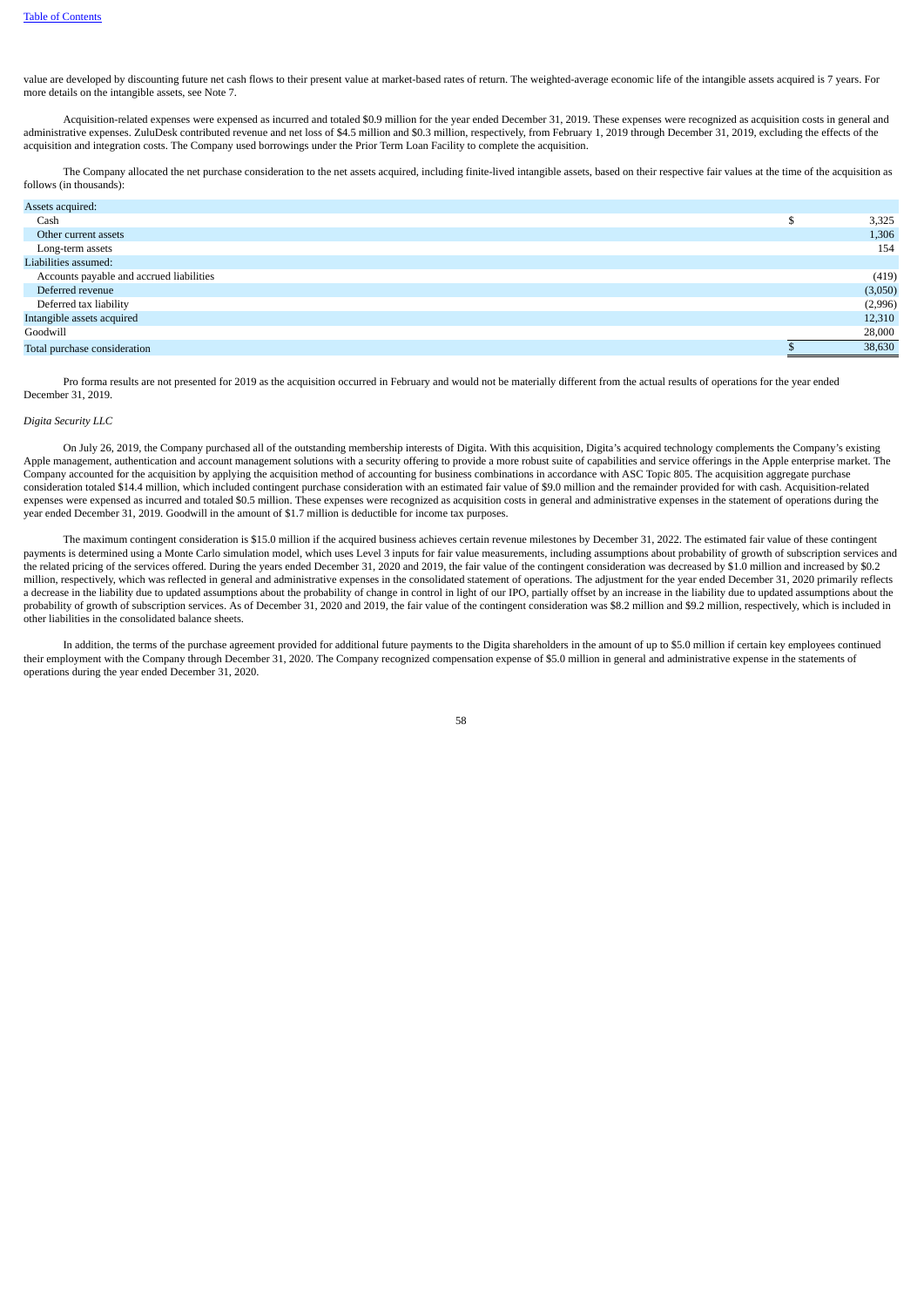The fair value of the acquired developed technology was estimated by discounting future net cash flows to their present value at market-based rates of return (income approach). The estimated useful life of the acquired developed technology is estimated to be 5 years. For more details on the Company's intangible assets, see Note 7. Pro forma results of operations for this acquisition were not presented as the effects were not material to our financial results.

The following table summarizes the fair value of consideration transferred and the estimated fair values of the assets acquired and liabilities assumed at the date of acquisition (in thousands):

| Assets acquired:                         |        |
|------------------------------------------|--------|
| Cash                                     | 512    |
| Other current assets                     |        |
| Long-term assets                         | 12     |
| Liabilities assumed:                     |        |
| Accounts payable and accrued liabilities | (119)  |
| Intangible assets acquired               | 3,300  |
| Goodwill                                 | 10,673 |
| Total purchase consideration             | 14,379 |

# *Orchard & Grove, Inc.*

On September 18, 2018, pursuant to an agreement by and among Orchard & Grove, Inc. and JAMF Software, LLC (a subsidiary of the Company), all of the issued and outstanding shares of Orchard & Grove were acquired for \$2.1 million. The purchase price was funded with cash on hand. The Company accounted for the acquisition by applying the acquisition method of accounting for business combinations in accordance with ASC Topic 805. Orchard & Grove developed authentication software that makes it easier for IT administrators to manage user access. The Company acquired this technology to improve the user experience for its own customers. Pro forma results of operations for this acquisition were not presented as the effects were not material to our financial results.

The acquired tangible and intangible assets and assumed liabilities are as follows (in thousands):

| Assets acquired:                         |       |
|------------------------------------------|-------|
| Cash                                     | 138   |
| Other current assets                     | 71    |
| Long-term assets                         | 10    |
| Liabilities assumed:                     |       |
| Accounts payable and accrued liabilities | (73)  |
| Deferred revenue                         | (138) |
| Deferred tax liability                   | (356) |
| Intangible assets acquired               | 1,580 |
| Goodwill                                 | 835   |
| Total purchase consideration             | 2,067 |

For the Vista Acquisition, during the period ended December 31, 2018, the Company recognized a measurement-period adjustment of \$1.0 million related to the finalization of a working capital adjustment that increased the consideration paid and goodwill, as well as an adjustment of \$0.5 million related to the finalization of a research and development tax credit that decreased the net deferred tax liability and goodwill.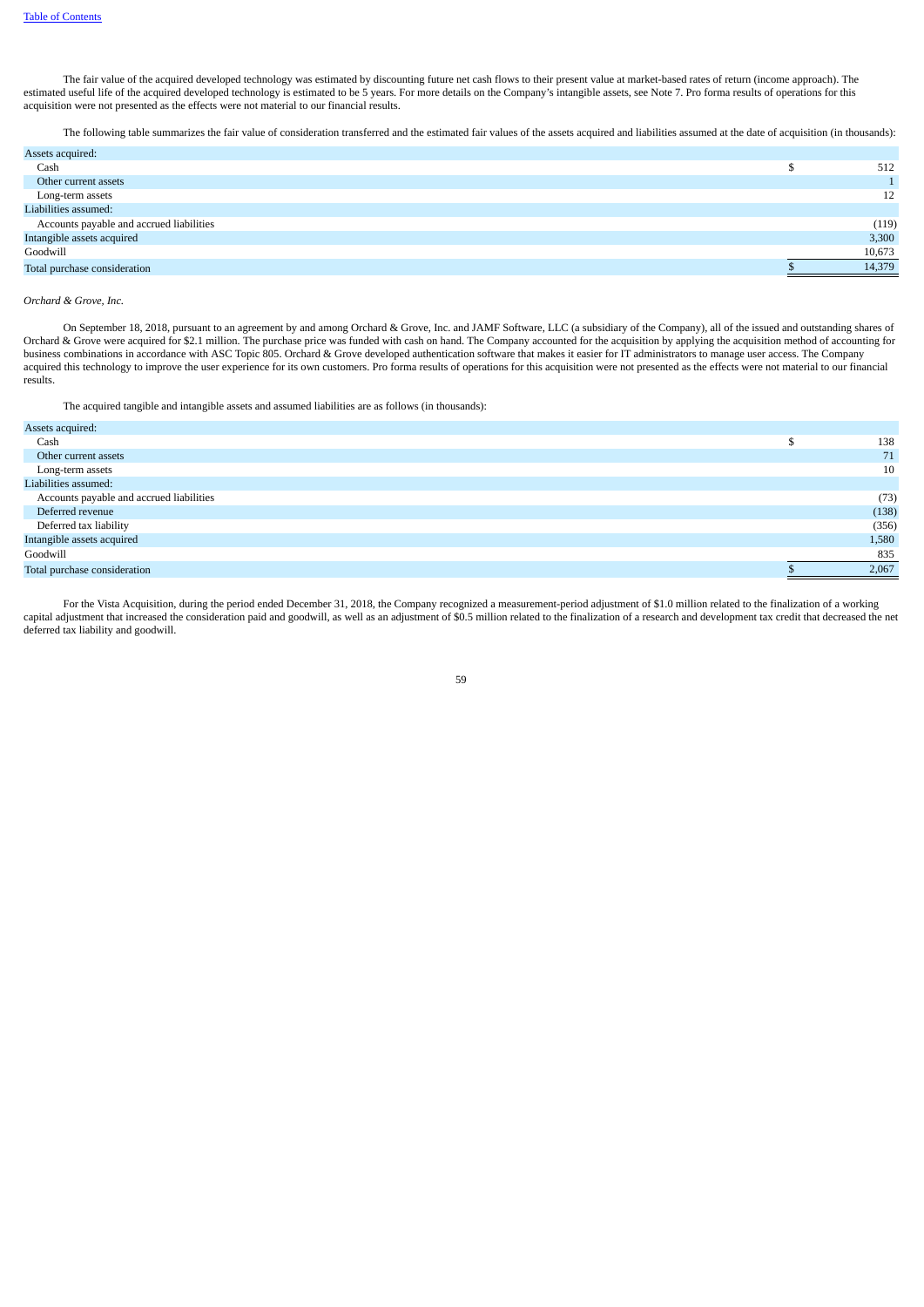# **Note 7. Goodwill and other intangible assets**

The change in the carrying amount of goodwill is as follows:

| <b>Years Ended December 31,</b> |      |                |  |         |  |
|---------------------------------|------|----------------|--|---------|--|
| 2020                            | 2019 |                |  | 2018    |  |
|                                 |      | (in thousands) |  |         |  |
| 539,818                         |      | 501,145        |  | 499,892 |  |
| 1,662                           |      | 38.673         |  | 1,253   |  |
| 541,480                         |      | 539.818        |  | 501,145 |  |
|                                 |      |                |  |         |  |

The gross carrying amount and accumulated amortization of intangible assets other than goodwill are as follows:

|                                   | <b>Useful Life</b> |              | <b>Gross Value</b> | Accumulated<br><b>Amortization</b> |     | <b>Net Carrying</b><br>Value | Weighted-<br>Average<br>Remaining<br><b>Useful Life</b> |
|-----------------------------------|--------------------|--------------|--------------------|------------------------------------|-----|------------------------------|---------------------------------------------------------|
|                                   |                    |              |                    | (in thousands)                     |     |                              |                                                         |
| <b>Trademarks</b>                 | $1 - 8$ years      | \$           | 34,320 \$          | 9,167                              | -\$ | 25,153                       | 5.8 years                                               |
| Customer relationships            | $2 - 12$ years     |              | 214,320            | 37,564                             |     | 176,756                      | 9.7 years                                               |
| Developed technology              | 5 years            |              | 53,560             | 20,419                             |     | 33,141                       | 3.2 years                                               |
| Non-competes                      | 2 years            |              | 90                 | 41                                 |     | 49                           | 1.1 years                                               |
| <b>Balance, December 31, 2019</b> |                    |              | 302,290            | 67,191                             |     | 235,099                      |                                                         |
|                                   |                    |              |                    |                                    |     |                              |                                                         |
| <b>Trademarks</b>                 | 8 years            | $\mathbb{S}$ | 34,320 \$          | 13,454 \$                          |     | 20,866                       | 4.8 years                                               |
| Customer relationships            | $2 - 12$ years     |              | 214,428            | 55,810                             |     | 158,618                      | 8.7 years                                               |
| Developed technology              | 5 years            |              | 54,563             | 31,173                             |     | 23,390                       | 2.3 years                                               |
| Non-competes                      | 2 years            |              | 90                 | 86                                 |     | 4                            | $0.1$ years                                             |
| <b>Balance, December 31, 2020</b> |                    |              | 303,401            | 100,523                            |     | 202,878                      |                                                         |

Amortization expense was \$33.3 million, \$32.7 million and \$30.5 million for the years ended December 31, 2020, 2019 and 2018, respectively.

Future estimated amortization expense as of December 31, 2020 is as follows (in thousands):

| <b>Years ending December 31:</b> |         |
|----------------------------------|---------|
| 2021                             | 33,409  |
| 2022                             | 32,222  |
| 2023                             | 24,436  |
| 2024                             | 23,140  |
| 2025                             | 22,080  |
| Thereafter                       | 67,591  |
|                                  | 202,878 |

There were no impairments to goodwill or intangible assets recorded for the years ended December 31, 2020, 2019 and 2018.

# **Note 8. Commitments and contingencies**

# *Operating Leases*

The Company leases office facilities and office equipment under operating leases that expire at various dates through February 2030. The office facility leases require annual base rent, plus real estate taxes, utilities, insurance and maintenance costs. Total rent expense, including the Company's share of the lessors' operating expenses, was \$5.0 million, \$4.3 million and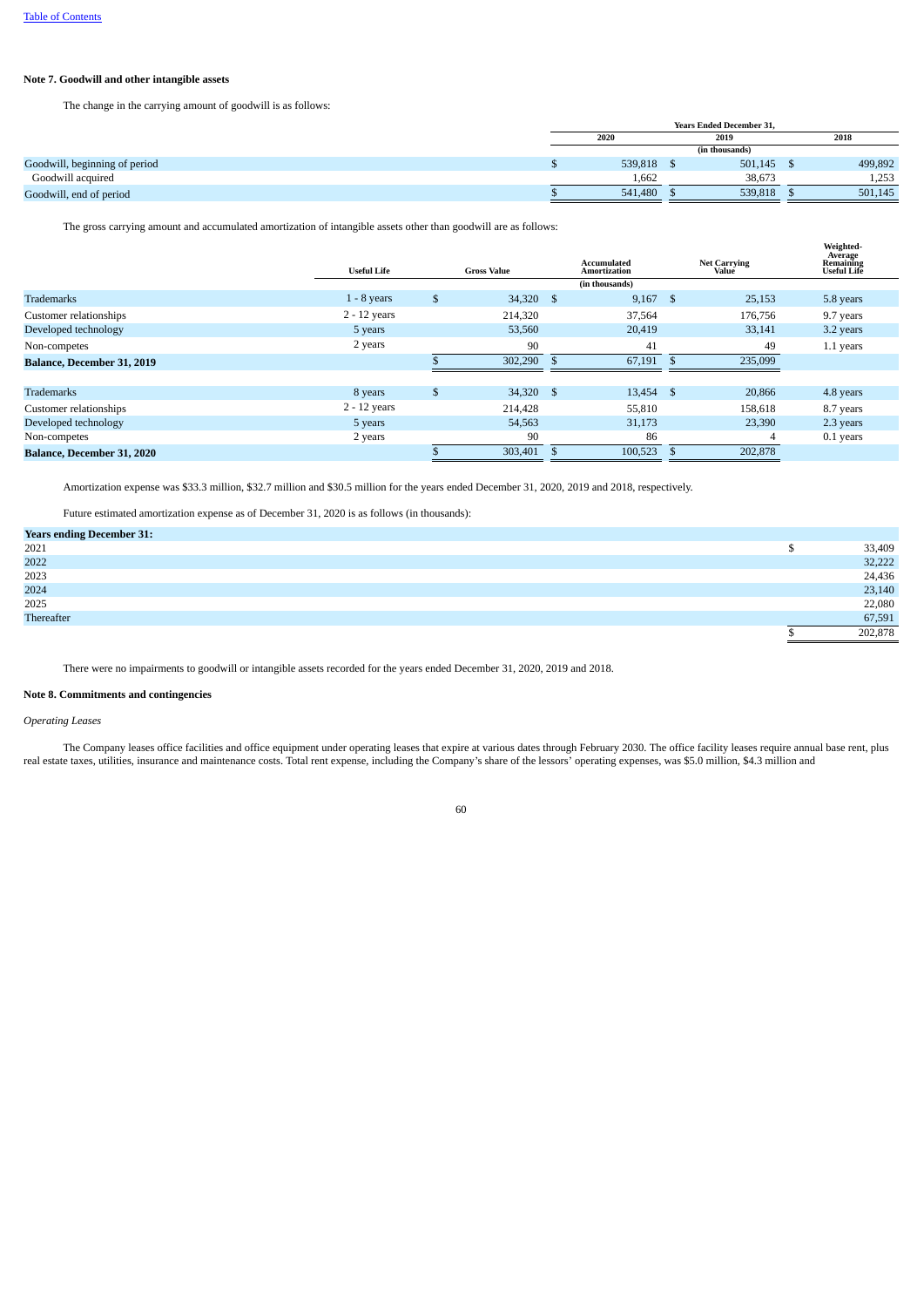\$3.6 million for the years ended December 31, 2020, 2019 and 2018, respectively. Previously reported total rent expense has been revised. See Note 3 for more information. Certain of these leases are with a related party. Rent expense with related parties, including the Company's share of the lessors' operating expenses, was \$1.1 million, \$1.3 million and \$0.9 million for the years ended December 31, 2020, 2019 and 2018, respectively.

Approximate future minimum lease payments under non-cancelable operating leases with unrelated and related parties as of December 31, 2020 are as follows (in thousands):

|                                  | Unrelated | <b>Related</b> | <b>Total</b> |
|----------------------------------|-----------|----------------|--------------|
| <b>Years ending December 31:</b> |           |                |              |
| 2021                             | 4,758 \$  | 1,079 \$       | 5,837        |
| 2022                             | 4,294     | 1,090          | 5,384        |
| 2023                             | 4,146     | 1,101          | 5,247        |
| 2024                             | 3,705     | 832            | 4,537        |
| 2025                             | 2,551     |                | 2,551        |
| Thereafter                       | 9,482     |                | 9,482        |
|                                  | 28,936    | 4,102          | 33,038       |

*Hosting Services and Other Support Software Agreements*

The Company has various contractual agreements for hosting services and other support software. The below table reflects the minimum payments under these agreements as of December 31, 2020 (in thousands):

|                                  | Unrelated                |
|----------------------------------|--------------------------|
| <b>Years ending December 31:</b> |                          |
| 2021                             | 14,431                   |
| 2022                             | 17,479                   |
| 2023                             | 3,855                    |
| 2024                             | $\overline{\phantom{m}}$ |
| 2025                             | __                       |
| Thereafter                       |                          |
|                                  | 35,765                   |

# *Contingencies*

From time to time, the Company may be subject to various claims, charges and litigation. The Company records a liability when it is both probable that a liability has been incurred and the amount of the loss can be reasonably estimated. The Company maintains insurance to cover certain actions and believes that resolution of such claims, charges, or litigation will not have a material impact on the Company's financial position, results of operations, or liquidity. The Company had no liabilities for contingencies as of December 31, 2020 and 2019.

## **Note 9. Debt**

On July 27, 2020, the Company entered into a new secured credit agreement (the "New Credit Agreement") for an initial revolving credit facility of \$150.0 million (the "New Revolving Credit Facility"), which may be increased or decreased under specific circumstances, with a \$25.0 million letter of credit sublimit and a \$50.0 million alternative currency sublimit. In addition, the New Credit Agreement provides for the ability of the Company to request incremental term loan facilities, in a minimum amount of \$5.0 million for each facility. The maturity date of the New Credit Agreement is July 27, 2025. The New Credit Agreement contains customary representations and warranties, affirmative covenants, reporting obligations, negative covenants and events of default. We were in compliance with such covenants as of December 31, 2020. As of December 31, 2020, we had \$1.0 million of letters of credit outstanding under our New Revolving Credit Facility. In the third quarter of 2020, the Company recorded debt issuance costs of \$1.3 million, which are amortized to interest expense over the term of the New Credit Agreement. As of December 31, 2020, debt issuance costs of \$1.1 million are included in other assets in the consolidated balance sheets.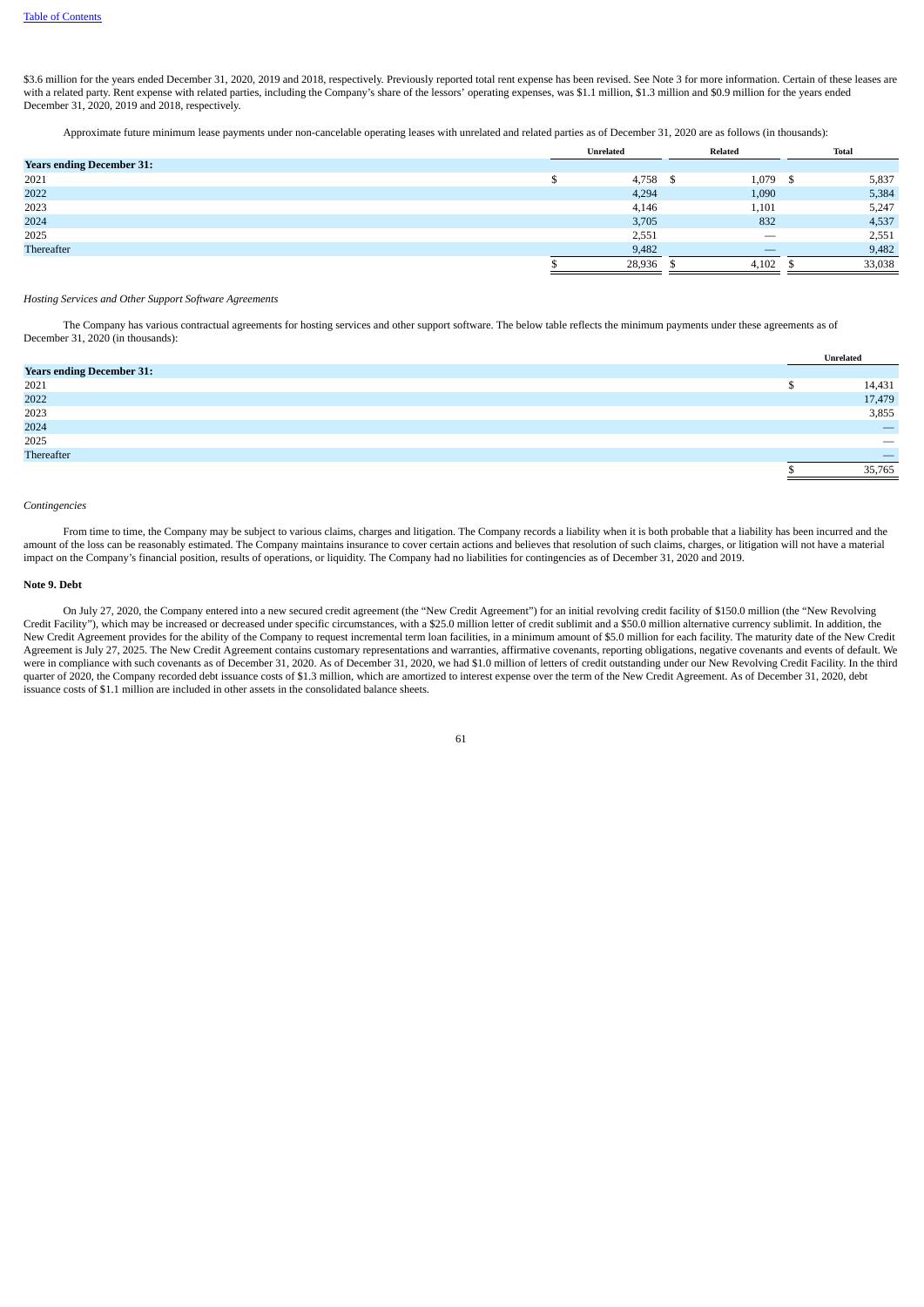The interest rates applicable to revolving borrowings under the New Credit Agreement are, at the Company's option, either (i) a base rate, which is equal to the greater of (a) the Prime Rate, (b) the Federal Funds Effective Rate plus 0.50% and (c) the Adjusted LIBO Rate (subject to a floor) for a one month interest period (each term as defined in the New Credit Agreement) plus 1.00%, or (ii) the Adjusted LIBO Rate (subject to a floor) equal to the LIBO Rate for the applicable interest period multiplied by the Statutory Reserve Rate, plus in the case of each of clauses (i) and (ii), the Applicable Rate. The Applicable Rate (i) for base rate loans range from 0.25% to 1.00% per annum and (ii) for LIBO Rate loans range from 1.25% to 2.00% per annum, in each case, based on the Senior Secured Net Leverage Ratio (as such term is defined in the New Credit Agreement). Base rate borrowings may only be made in dollars. The Company pays a commitment fee during the term of the New Credit Agreement ranging from 0.20% to 0.35% per annum of the average daily undrawn portion of the revolving commitments based on the Senior Secured Net Leverage Ratio.

On November 13, 2017, the Company entered into the Prior Credit Agreement. The Prior Credit Agreement provided a Prior Term Loan Facility of \$175.0 million with a maturity date of November 13, 2022 and a prior revolving credit facility ("Prior Revolving Credit Facility") of \$15.0 million with a maturity date of November 13, 2022. On January 30, 2019, the Company entered into a First Amended Credit Agreement, which increased the Prior Term Loan Facility to \$205.0 million. The Amended Credit Agreement provided for additional funding for the ZuluDesk acquisition. On April 13, 2019, the Company entered into a Second Amended Credit Agreement, which adjusted the rate for both the Prior Term Loans and Credit Facilities. Upon the closing of our IPO, the Company repaid the Prior Credit Agreement. See Note 1 for more information.

The amount of debt issuance costs related to the Prior Term Loan Facility offsetting the debt in the consolidated balance sheets as of December 31, 2019 was \$3.7 million. The amount of debt issuance costs related to the Prior Revolving Credit Facility in other assets in the consolidated balance sheets as of December 31, 2019 was \$0.2 million.

The contract interest rate on the Prior Term Loan Facility was 8.91% per annum as of December 31, 2019. The effective interest rate was 9.62% per annum as of December 31, 2019. The effective interest rate was higher than the contract rate due to amortization of debt issuance costs related to the Prior Term Loan Facility. The interest rate for the Prior Revolving Credit Facility was 7.00% as of December 31, 2019. As of December 31, 2019, the Company had used \$1.2 million as collateral for office space letters of credit. The Company was required to pay a commitment fee on the average daily unused portion of the Prior Revolving Credit Facility of 0.50% per annum and a fee of 2.95% per annum for the outstanding letters of credit, generating expenses of \$0.1 million for the years ended December 31, 2020 and 2019.

The Prior Term Loan Facility contained affirmative and negative operating covenants applicable to the Company and its restricted subsidiaries. We were in compliance with these covenants as of December 31, 2019.

## **Note 10. Share-based compensation**

On July 21, 2020, the Company adopted the Jamf Holding Corp. Omnibus Incentive Plan (the "2020 Plan"). The 2020 Plan provides for grants of (i) stock options, (ii) stock appreciation rights, (iii) restricted shares, (iv) performance awards, (v) other share-based awards and (vi) other cash-based awards to eligible employees, non-employee directors and consultants of the Company. The maximum number of shares of common stock available for issuance under the 2020 Plan is 14,800,000 shares. In conjunction with the closing of the IPO, our Board granted awards under the 2020 Plan to certain of our employees, representing an aggregate of 1,256,538 shares of common stock. As of December 31, 2020, 13,506,893 shares of common stock are reserved for additional grants under the Plan.

The 2017 Stock Option Plan ("2017 Option Plan") became effective November 13, 2017, upon the approval of the board of directors and serves as the umbrella plan for the Company's stock-based and cash-based incentive compensation program for its officers and other eligible employees. The aggregate number of shares of common stock that may be issued under the 2017 Option Plan may not exceed 8,470,000 shares. As of December 31, 2020, 128,928 shares of common stock are reserved for additional grants under the Plan. All stock options granted by the Company were at an exercise price at or above the estimated fair market value of the Company's common stock as of the grant date. No options were granted during the year ended December 31, 2020.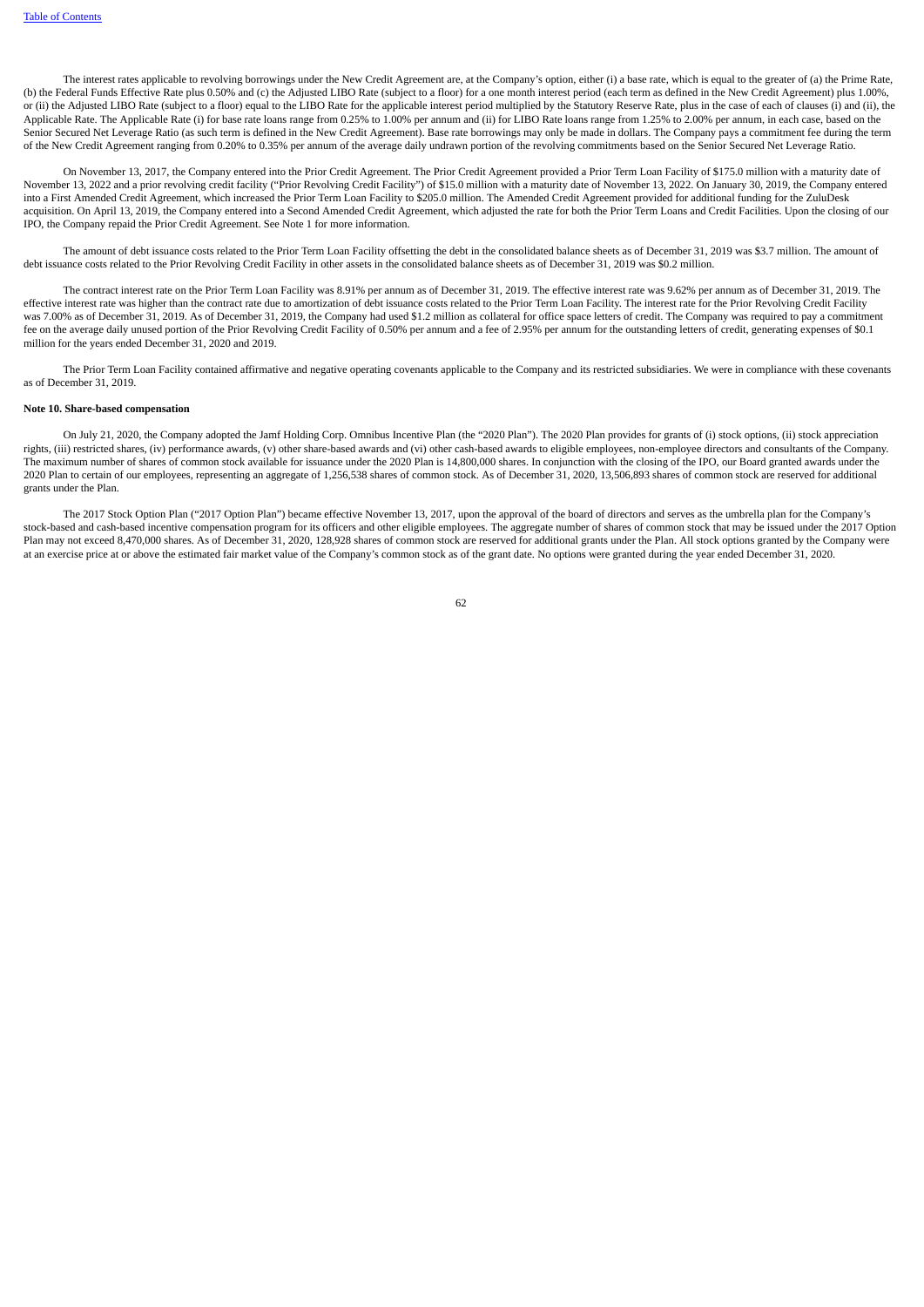The table below summarizes return target options activity for the years ended December 31, 2020, 2019 and 2018:

|                                                 | <b>Options</b>                            | Weighted-<br>Average<br><b>Exercise</b><br>Price | Weighted-<br>Average<br>Remaining<br>Contractual<br><b>Term (Years)</b> | Aggregate<br>Intrinsic<br>Value<br>(in thousands) |
|-------------------------------------------------|-------------------------------------------|--------------------------------------------------|-------------------------------------------------------------------------|---------------------------------------------------|
| Outstanding, January 1, 2018                    | 2,105,772                                 | 5.49<br><sup>\$</sup>                            |                                                                         | S                                                 |
| Granted                                         | 183,884                                   | 5.54                                             |                                                                         |                                                   |
| Exercised                                       |                                           | $\sim$                                           |                                                                         | $\hspace{0.05cm} =$                               |
| Forfeitures                                     | (89, 467)                                 | 5.49                                             |                                                                         |                                                   |
| Outstanding, December 31, 2018                  | 2,200,189                                 | 5.49                                             | 8.9                                                                     | $\overline{\phantom{0}}$                          |
| Granted                                         | 1,653,209                                 | 8.29                                             |                                                                         |                                                   |
| Exercised                                       | $\qquad \qquad \overline{\qquad \qquad }$ | $\sim$                                           |                                                                         |                                                   |
| Forfeitures                                     | (165, 734)                                | 5.49                                             |                                                                         |                                                   |
| Outstanding, December 31, 2019                  | 3,687,664                                 | 6.75                                             | 8.8                                                                     | 29,908                                            |
| Granted                                         |                                           |                                                  |                                                                         |                                                   |
| Exercised                                       |                                           | $\sim$                                           |                                                                         |                                                   |
| Forfeitures                                     |                                           |                                                  |                                                                         |                                                   |
| Outstanding, December 31, 2020                  | 3,687,664                                 | $\mathcal{S}$<br>6.75                            | 7.8 <sup>5</sup>                                                        | 85,444                                            |
| Options exercisable at December 31, 2020        |                                           | э<br>$\sim$                                      |                                                                         | \$                                                |
| Vested or expected to vest at December 31, 2020 | $\hspace{0.05cm}$                         | л                                                | $\overline{\phantom{0}}$                                                | ъ                                                 |

There was approximately \$33.0 million of unrecognized compensation expense related to these return target options as of December 31, 2020. See Note 2 for the Company's policy on recognizing expense for return target options. The aggregate intrinsic value in the table above represents the total intrinsic value that would have been received by the optionholders had all optionholders exercised their options.

Restricted stock unit activity for the years ended December 31, 2020, 2019 and 2018 is as follows:

|                                | Units     | Per Unit<br><b>Fair Value</b> |
|--------------------------------|-----------|-------------------------------|
| Outstanding, January 1, 2018   | 26,840 \$ | 5.49                          |
| Granted                        | 25,520    | 5.87                          |
| Restrictions lapsed            | (26, 840) | 5.49                          |
| Forfeited                      |           | --                            |
| Outstanding, December 31, 2018 | 25,520    | 5.87                          |
| Granted                        | 36,520    | 12.60                         |
| Restrictions lapsed            | (25, 520) | 5.87                          |
| Forfeited                      |           |                               |
| Outstanding, December 31, 2019 | 36,520    | 12.60                         |
| Granted                        | 1,317,719 | 26.33                         |
| Restrictions lapsed            | (36, 520) | 12.60                         |
| Forfeited                      | (24, 612) | 26.00                         |
| Outstanding, December 31, 2020 | 1,293,107 | 26.34<br>\$                   |

RSUs under the 2020 Plan vest ratably over four years. RSUs under the 2017 Option Plan vest 100% on the one year anniversary of the date of the grant. The estimated compensation cost of the restricted stock award, which is equal to the fair value of the award on the date of grant, is recognized on a straight-line basis over the vesting period. There was \$30.4 million of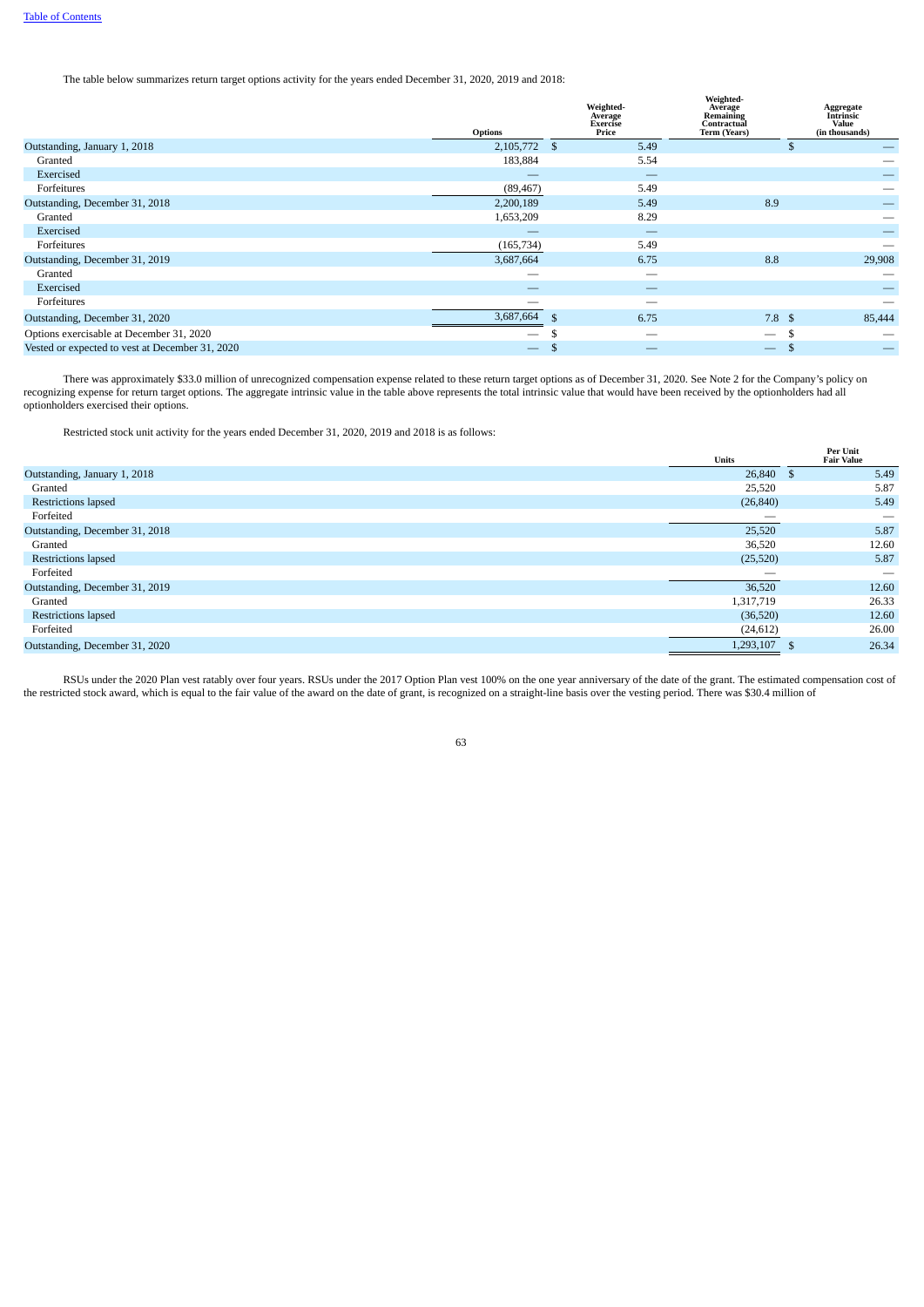total unrecognized compensation cost related to unvested restricted stock that is expected to be recognized over a weighted-average period of 3.6 years as of December 31, 2020.

The table below summarizes the service-based option activity for the years ended December 31, 2020, 2019 and 2018:

|                                                 | <b>Options</b> | Weighted-<br>Average<br>Exercise<br>Price | Weighted-<br>Average<br>Remaining<br>Contractual<br>Term (Years) | Aggregate<br>Intrinsic<br>Value<br>(in thousands) |
|-------------------------------------------------|----------------|-------------------------------------------|------------------------------------------------------------------|---------------------------------------------------|
| Outstanding, January 1, 2018                    | 4,122,070      | 5.49<br>-S                                |                                                                  | ъ                                                 |
| Granted                                         | 535,957        | 5.62                                      |                                                                  |                                                   |
| Exercised                                       | (322, 851)     | 5.49                                      |                                                                  | 123                                               |
| Forfeitures                                     | (89, 467)      | 5.49                                      |                                                                  |                                                   |
| Outstanding, December 31, 2018                  | 4,245,709      | 5.51                                      | 8.9                                                              | $\hspace{0.1mm}-\hspace{0.1mm}$                   |
| Granted                                         | 212,668        | 8.21                                      |                                                                  |                                                   |
| Exercised                                       | (168, 391)     | 5.49                                      |                                                                  | 256                                               |
| Forfeitures                                     | (216,700)      | 5.49                                      |                                                                  |                                                   |
| Outstanding, December 31, 2019                  | 4,073,286      | 5.65                                      | 8.1                                                              | 37,520                                            |
| Granted                                         | --             |                                           |                                                                  |                                                   |
| Exercised                                       | (526, 460)     | 5.67                                      |                                                                  | 13,899                                            |
| Forfeitures                                     |                |                                           |                                                                  |                                                   |
| Outstanding, December 31, 2020                  | 3,546,826      | 5.65<br>$\mathfrak{L}$                    | $7.1 \text{ } $s$                                                | 86,098                                            |
| Options exercisable at December 31, 2020        | 2,226,006      | 5.53<br>Ж,                                | 7.0 <sup>5</sup>                                                 | 54,298                                            |
| Vested or expected to vest at December 31, 2020 | 3,546,826      | 5.65<br>Ъ                                 | $7.1 \text{ } $$                                                 | 86,098                                            |
|                                                 |                |                                           |                                                                  |                                                   |

The aggregate intrinsic value in the table above represents the total intrinsic value that would have been received by the optionholders had all optionholders exercised their options on the last date of the period. The total fair value of service-based options vested during the years ended December 31, 2020, 2019 and 2018 was \$2.6 million, \$2.4 million and \$2.0 million, respectively. There was \$3.3 million of unrecognized compensation expense related to service-based stock options that is expected to be recognized over a weighted-average period of 1.7 years as of December 31, 2020.

The Company recognized stock-based compensation expense as follows:

|                            | <b>Years Ended December 31,</b> |       |    |                |     |       |
|----------------------------|---------------------------------|-------|----|----------------|-----|-------|
|                            | 2020                            |       |    | 2019           |     | 2018  |
|                            |                                 |       |    | (in thousands) |     |       |
| Cost of revenue:           |                                 |       |    |                |     |       |
| Subscription               |                                 | 732   | -S | 194            | - S | 225   |
| Services                   |                                 | 139   |    | --             |     | --    |
| Sales and marketing        |                                 | 1,748 |    | 460            |     | 529   |
| Research and development   |                                 | 1,533 |    | 394            |     | 239   |
| General and administrative |                                 | 2,591 |    | 1,413          |     | 1,322 |
|                            |                                 | 6,743 |    | 2,461          |     | 2,315 |

The Company recognized a tax benefit related to stock-based compensation of \$3.8 million, \$0.5 million and \$0.4 million for the years ended December 31, 2020, 2019 and 2018, respectively.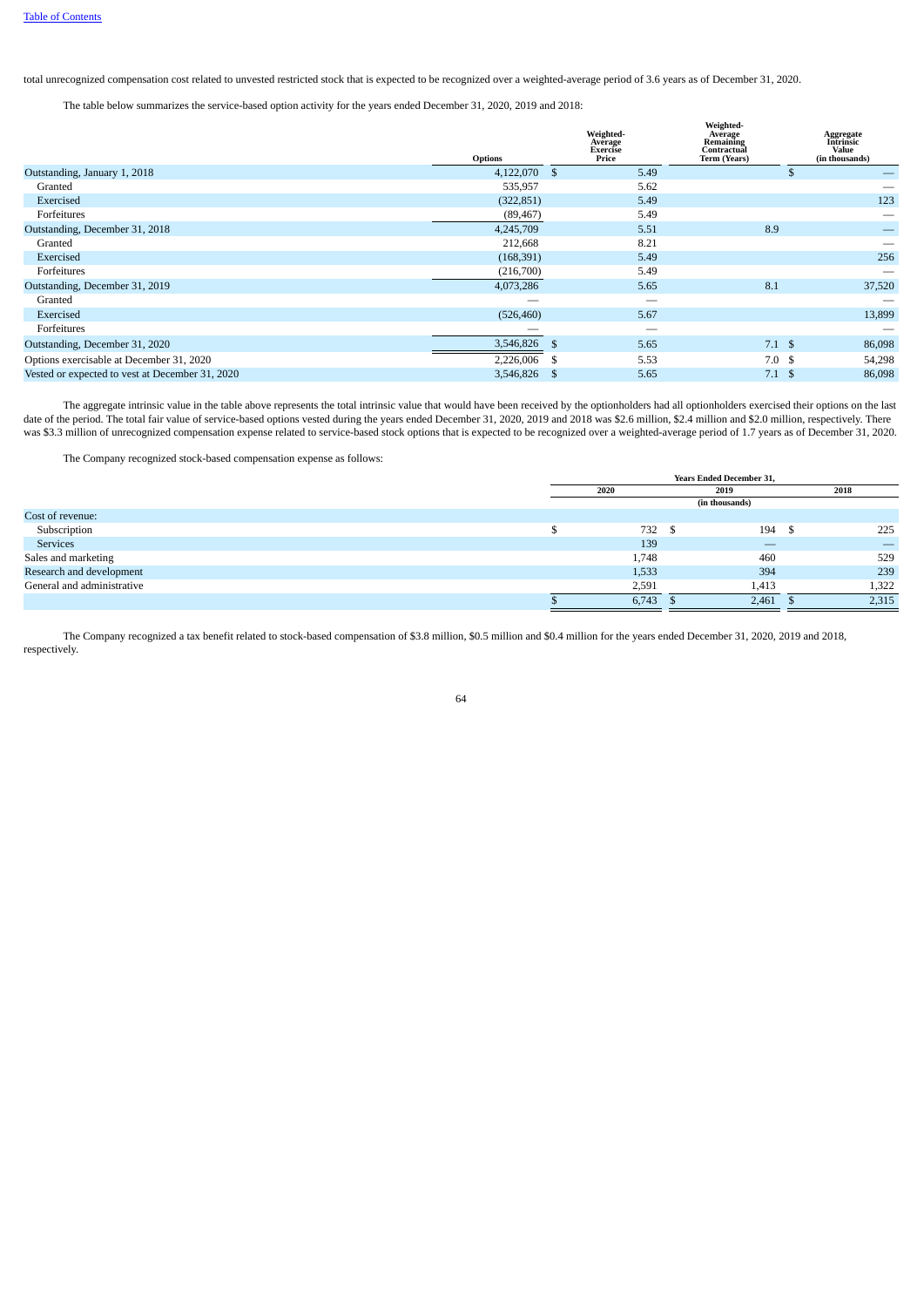#### **Note 11. Net loss per share**

The following table sets forth the computation of basic and diluted net loss per share:

|                                                                               | (As Revised)                                       |               |  |             |  |  |  |
|-------------------------------------------------------------------------------|----------------------------------------------------|---------------|--|-------------|--|--|--|
|                                                                               | <b>Years Ended December 31.</b>                    |               |  |             |  |  |  |
|                                                                               | $2020^{(1)}$                                       | $2019^{(1)}$  |  |             |  |  |  |
|                                                                               | (in thousands, except share and per share amounts) |               |  |             |  |  |  |
| Numerator:                                                                    |                                                    |               |  |             |  |  |  |
| Net loss                                                                      | $(24,082)$ \$                                      | $(34,345)$ \$ |  | (37,579)    |  |  |  |
| Denominator:                                                                  |                                                    |               |  |             |  |  |  |
| Weighted-average shares used to compute net loss per share, basic and diluted | 108,908,597                                        | 102.752.092   |  | 102,325,465 |  |  |  |
| Basic and diluted net loss per share                                          | $(0.22)$ \$                                        | $(0.33)$ \$   |  | (0.37)      |  |  |  |
|                                                                               |                                                    |               |  |             |  |  |  |

 $<sup>(1)</sup>$  Certain amounts have been revised to correct immaterial errors. See Note 3 for more information.</sup>

Basic net loss per share is computed by dividing the net loss by the weighted-average number of common shares outstanding for the period. Because we have reported a net loss for the years ended December 31, 2020, 2019 and 2018, the number of shares used to calculate diluted net loss per common share is the same as the number of shares used to calculate basic net loss per common share because the potentially dilutive shares would have been antidilutive if included in the calculation.

The following potentially dilutive securities outstanding have been excluded from the computation of diluted weighted-average shares outstanding because such securities have an antidilutive impact due to losses reported:

| 2020      | 2019      | 2018                            |  |
|-----------|-----------|---------------------------------|--|
| 7.234.490 | 7,760,950 | 6,445,898                       |  |
| 1.293.107 | 36.520    | 25.520                          |  |
| 8.527.597 | 7.797.470 | 6.471.418                       |  |
|           |           | <b>Years Ended December 31.</b> |  |

#### **Note 12. Employee benefit plans**

The Company offers a retirement savings plan that covers U.S. employees, whereby eligible employees may contribute a portion of their gross earnings to the plan, subject to certain limitations. In addition, the Company contributes an amount each pay period, equal to 3 percent of the employee's salary, on the first \$275,000 of earnings. The Company recognized expense related to contributions to this plan totaling \$3.2 million, \$2.5 million and \$1.9 million for the years ended December 31, 2020, 2019 and 2018, respectively.

#### **Note 13. Long-term incentive plan**

In 2018, the Company established a long-term incentive plan for certain employees. Under the plan, the employees will receive cash payments upon achievement of the same conditions of the Company's return target options. In conjunction with the IPO, the conditions of the long-term incentive plan were modified to also vest following an IPO and registration and sale of shares by Vista provided that Vista achieves a cash return on its equity investment in the Company equaling or exceeding \$1.515 billion. As of December 31, 2020 and 2019, the Company had executed individual agreements with employees to pay \$6.8 million and \$5.9 million, respectively, upon achievement of the plan conditions. Consistent with the return target options, as of December 31, 2020 and 2019, no expense or liability has been recognized as the conditions for payment have not occurred.

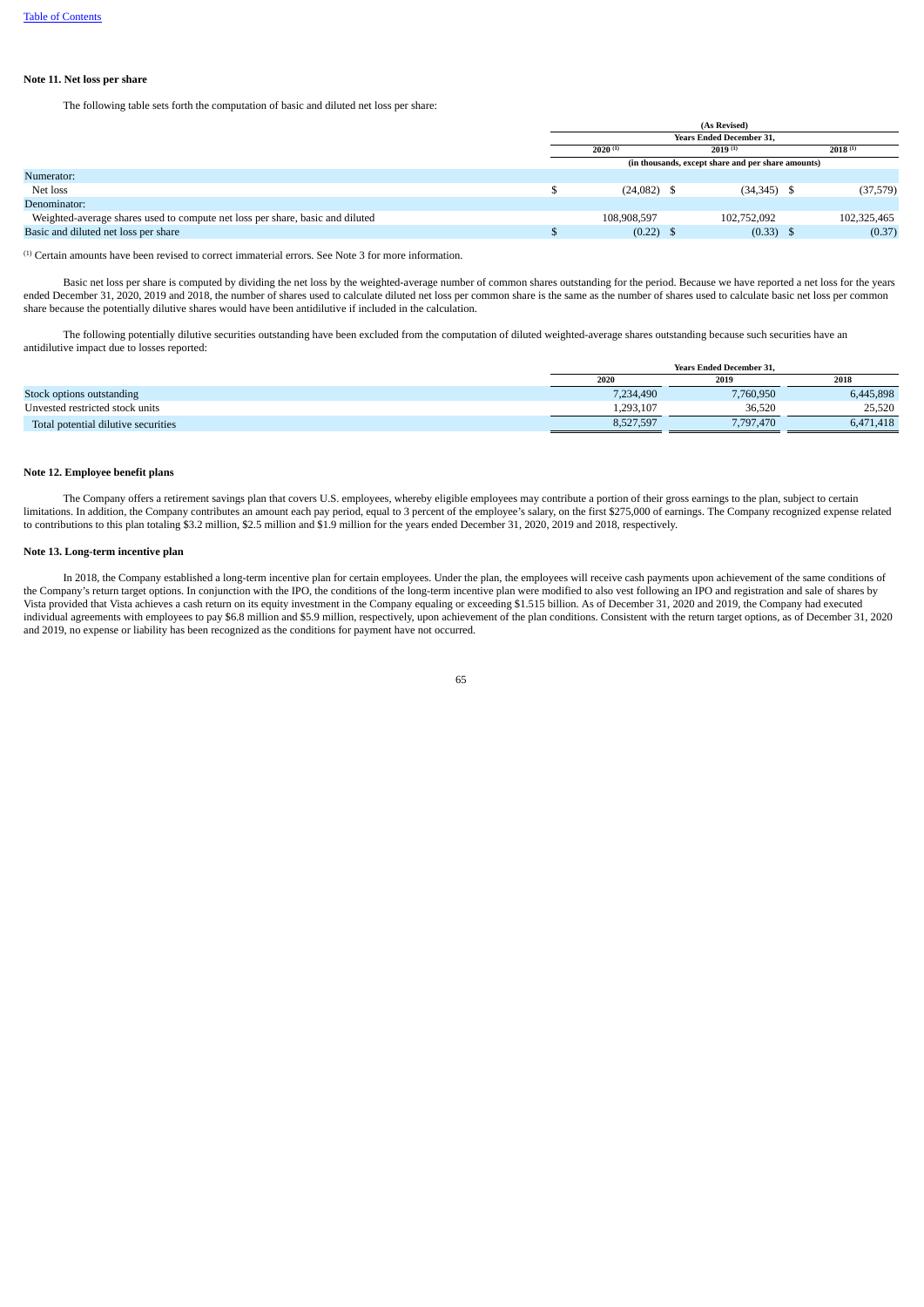# **Note 14. Income taxes**

The components of income tax expense (benefit) attributable to continuing operations were as follows:

|           |                                 | (As Revised)   |                |  |
|-----------|---------------------------------|----------------|----------------|--|
|           | <b>Years Ended December 31,</b> |                |                |  |
|           | $2020^{(1)}$                    | $2019^{(1)}$   | $2018^{(1)}$   |  |
|           |                                 | (in thousands) |                |  |
| Current:  |                                 |                |                |  |
| Federal   | $(551)$ \$                      | $(7)$ \$       | (38)           |  |
| State     | (73)                            | 138            | 123            |  |
| Foreign   | 987                             | 1,013          | 328            |  |
| Deferred: |                                 |                |                |  |
| Federal   | (10, 657)                       | (9, 341)       | (10, 867)      |  |
| State     | (1,173)                         | (1,209)        | (1,534)        |  |
| Foreign   | 1,512                           | (627)          | 22             |  |
|           | (9,955)                         | (10, 033)      | (11,966)<br>-S |  |
|           |                                 |                |                |  |

 $<sup>(1)</sup>$  Certain amounts have been revised to correct immaterial errors. See Note 3 for more information.</sup>

The income tax benefit differs from the amount of income tax benefit determined by applying the statutory U.S. federal income tax rate to pretax loss due to the following:

|                                                     |                   | (As Revised)<br><b>Years Ended December 31,</b> |              |  |
|-----------------------------------------------------|-------------------|-------------------------------------------------|--------------|--|
|                                                     |                   |                                                 |              |  |
|                                                     | $2020^{(1)}$      | $2019^{(1)}$                                    | $2018^{(1)}$ |  |
| Statutory U.S. federal income tax rate              | 21.0%             | 21.0%                                           | 21.0%        |  |
| State income tax benefit, net of federal tax effect | 4.7               | 2.9                                             | 3.4          |  |
| Permanent differences                               | (0.7)             | (0.5)                                           | (0.3)        |  |
| Foreign rate differential                           | (0.5)             | 0.2                                             | (0.1)        |  |
| Remeasurement gain/loss                             | (2.0)             | 0.5                                             | 0.0          |  |
| Tax credits                                         | 3.4               | 2.0                                             | 2.2          |  |
| Valuation allowance                                 | (2.3)             | (2.0)                                           | (1.3)        |  |
| Stock-based compensation                            | 6.9               |                                                 |              |  |
| <b>Transaction costs</b>                            | (0.5)             | (0.4)                                           | (0.1)        |  |
| Deferred rate change                                | (1.0)             | (0.3)                                           | (0.2)        |  |
| <b>GILTI</b> inclusion                              | $\hspace{0.05cm}$ | (0.5)                                           | (1.3)        |  |
| Other                                               | 0.2               | (0.3)                                           | 0.9          |  |
|                                                     | 29.2 %            | 22.6 %                                          | 24.2 %       |  |

 $<sup>(1)</sup>$  Certain amounts have been revised to correct immaterial errors. See Note 3 for more information.</sup>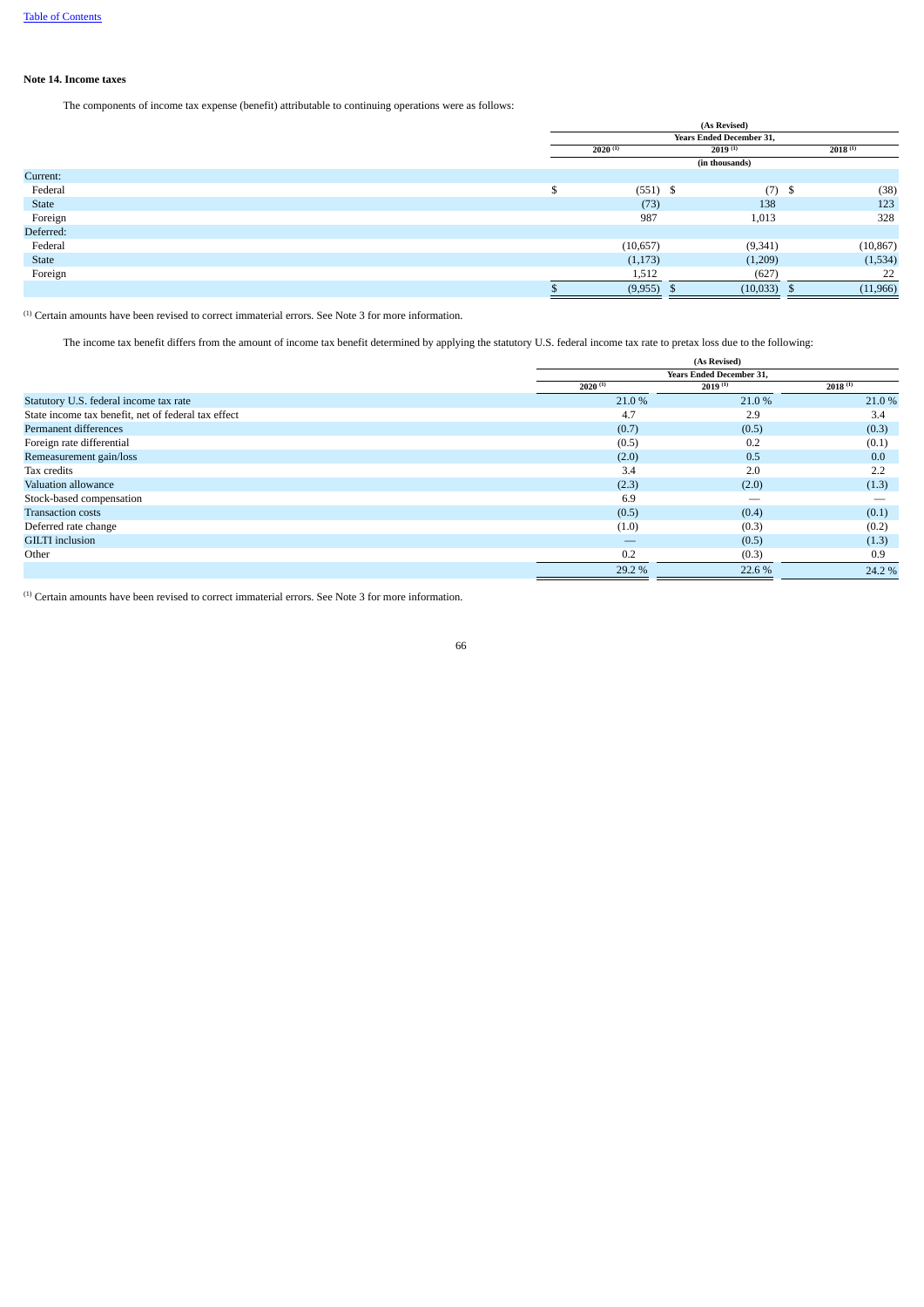Significant components of the Company's deferred income tax assets and liabilities were as follows:

|                                     |               | (As Revised)    |  |
|-------------------------------------|---------------|-----------------|--|
|                                     |               | December 31,    |  |
|                                     | $2020^{(1)}$  | $2019^{(1)}$    |  |
|                                     |               | (in thousands)  |  |
| Deferred tax assets:                |               |                 |  |
| Allowance for doubtful accounts     | \$<br>113     | -S<br>49        |  |
| Accrued compensation                | 3,119         | 1,911           |  |
| Deferred revenue                    | 3,724         | 2,554           |  |
| Stock-based compensation            | 1,938         | 882             |  |
| Federal tax credits                 | 4,099         | 3,301           |  |
| Net operating losses                | 26,996        | 24,939          |  |
| State tax credits                   | 1,640         | 1,316           |  |
| <b>Business interest limitation</b> | 9,829         | 7,945           |  |
| Other                               | 1,942         | 1,464           |  |
| Gross deferred tax assets           | 53,400        | 44,361          |  |
| Valuation allowance                 | (3,016)       | (2, 151)        |  |
| Total deferred tax assets           | 50,384        | 42,210          |  |
| Deferred tax liabilities:           |               |                 |  |
| Prepaid items                       | (853)         | (691)           |  |
| Deferred contract costs             | (7,634)       | (4, 407)        |  |
| Intangibles and other               | (46, 898)     | (55, 553)       |  |
| Gross deferred tax liabilities      | (55, 385)     | (60, 651)       |  |
| Net deferred tax liabilities        | (5,001)<br>\$ | \$<br>(18, 441) |  |

 $<sup>(1)</sup>$  Certain amounts have been revised to correct immaterial errors. See Note 3 for more information.</sup>

As of December 31, 2020, the Company had a U.S. federal net operating loss carryforward of approximately \$108.9 million, a foreign net operating loss carryforward of approximately \$0.1 million, federal research and development credits of approximately \$4.4 million and foreign tax credits of approximately \$0.1 million. The Company also had state net operating loss carryforwards of approximately \$4.4 milli approximately \$63.9 million and state credits for research and development of approximately \$2.2 million. Approximately \$99.1 million of the federal net operating loss carryforwards will begin to expire in 2037. The remainder of the federal net operating losses of \$9.8 million are carried forward indefinitely. The state net operating loss carryforwards will begin to expire in 2024 and are available to offset future taxable income or reduce taxes payable through 2039. The federal research and development credits, state research and development credits and foreign tax credits will begin tax credits will begin expiring in 2033, 2026, and 2023, respectively.

A company's ability to utilize a portion of its net operating loss carryforwards to offset future taxable income may be subject to certain limitations under Section 382 of the Internal Revenue Code due to changes in the equity ownership of the Company. The Company conducted a Section 382 analysis and determined that although an ownership change occurred in a prior period, all net operating losses are fully available as of December 31, 2020.

As of December 31, 2020, the Company established a valuation allowance against certain deferred tax assets to reduce the total to an amount management believed was appropriate. Realization of deferred tax assets is dependent upon sufficient future taxable income during the periods when deductible temporary differences and carryforwards are expected to be available to reduce taxable income. The Company established its valuation allowance against all the states with ending deferred tax assets, foreign tax credits and Netherlands tax attributes generated prior to 2020, which the Company has determined are more likely than not to be unrealized. The valuation allowance increased by \$0.9 million for both the years ended December 31, 2020 and 2019, respectively.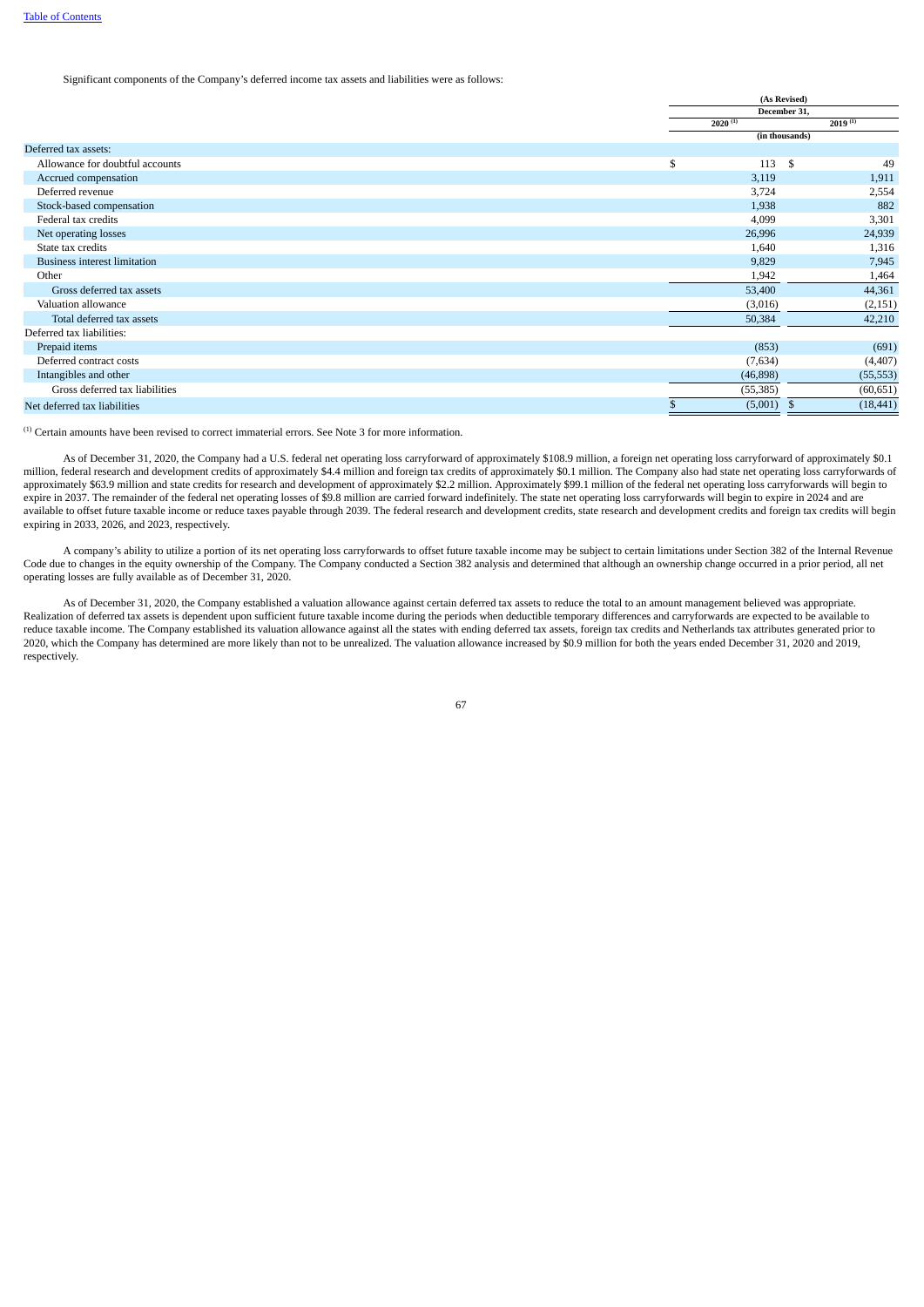A reconciliation of the beginning and ending amount of gross unrecognized tax benefits was as follows:

|                                                              | <b>Years Ended December 31.</b> |      |      |  |  |
|--------------------------------------------------------------|---------------------------------|------|------|--|--|
|                                                              | 2020                            | 2019 | 2018 |  |  |
|                                                              | (in thousands)                  |      |      |  |  |
| Balance, January 1                                           | 540                             | 439  | 245  |  |  |
| Additions based on tax positions related to the current year | 130                             | 92   | 102  |  |  |
| Additions based on tax positions related to prior years      |                                 | 19   | 92   |  |  |
| Reductions based on tax positions related to prior years     |                                 | (10) | --   |  |  |
| Balance, December 31                                         | 670                             | 540  | 439  |  |  |

If recognized, the total amount of unrecognized tax benefit that would affect the effective income tax rate is \$0.6 million, \$0.5 million and \$0.4 million for the years ended December 31, 2020, 2019 and 2018, respectively.

The Company files income tax returns in the U.S. federal jurisdiction, Minnesota, and various other state and foreign jurisdictions. With few exceptions, the Company is not subject to U.S. federal, foreign, state and local income tax examinations by tax authorities for years before 2017. It is difficult to predict the final timing and resolution of any particular uncertain tax position. Based on the Company's assessment of many factors, including past experience and complex judgements about future events, the Company does not currently anticipate significant changes in its uncertain tax positions over the next 12 months.

The Company recognizes interest and penalties accrued related to unrecognized tax benefits as additional income tax expense. During the years ended December 31, 2020, 2019 and 2018, the Company did not recognize material income tax expense related to interest and penalties.

### *New tax legislation*

On March 27, 2020, the CARES Act was signed into law. The CARES Act provides numerous tax provisions and other stimulus measures, including temporary changes to net operating loss carryback periods, limitations on interest deductions and suspension of certain payment requirements for the employer portion of social security taxes as well as the creation of certain refundable employee retention credits and technical corrections from prior tax legislation for tax depreciation of certain qualified improvement property. The most significant relief measure which the Company qualifies for is the payroll tax deferral. Beginning with pay dates on and after April 17, 2020, the Company has elected to defer the employer-paid portion of social security taxes, resulting in an accrual of \$3.8 million as of December 31, 2020. The deferred portion of payroll taxes is payable in increments of \$1.9 million due December 31, 2021 and 2022 classified in accrued liabilities and other liabilities, respectively.

On July 20, 2020, Final Regulations were released with respect to the GILTI high-tax exclusion. The Final Regulations are effective for tax years starting after July 23, 2020, however, there may be availability for retroactive application back to tax years started after December 31, 2017. The Company has performed an analysis and determined there would be a benefit in both 2018 and 2019 for which a discrete item has been included in the third quarter of 2020 to reflect the impact of this benefit. In addition, we reduced our GILTI income as of the third quarter of 2020, the effect of which is reflected in the annual effective tax rate.

## **Note 15. Related-party transactions**

The Company made pledges to the Jamf Nation Global Foundation ("JNGF") of \$0.5 million, \$1.1 million and \$0.3 million for the years ended December 31, 2020, 2019 and 2018, respectively. As of December 31, 2020 and 2019, the Company accrued \$0.9 million and \$1.0 million, respectively, which are included in accrued liabilities in the consolidated balance sheets. The Company has an ongoing lease agreement for office space in Eau Claire, Wisconsin with an entity in which a related party is a minority owner. See Note 8 for further discussion of this lease agreement. The Company may engage in transactions in the ordinary course of business with other companies whose directors or officers may also serve as directors or officers for the Company. The Company carries out these transactions on customary terms.

Vista is a U.S.-based investment firm that controls the funds which own a majority of the Company. The Company has paid for consulting services and other expenses related to services provided by Vista and Vista affiliates. The total expenses incurred by the Company for these services were \$0.3 million, \$1.0 million and \$1.4 million for the years ended December 31,

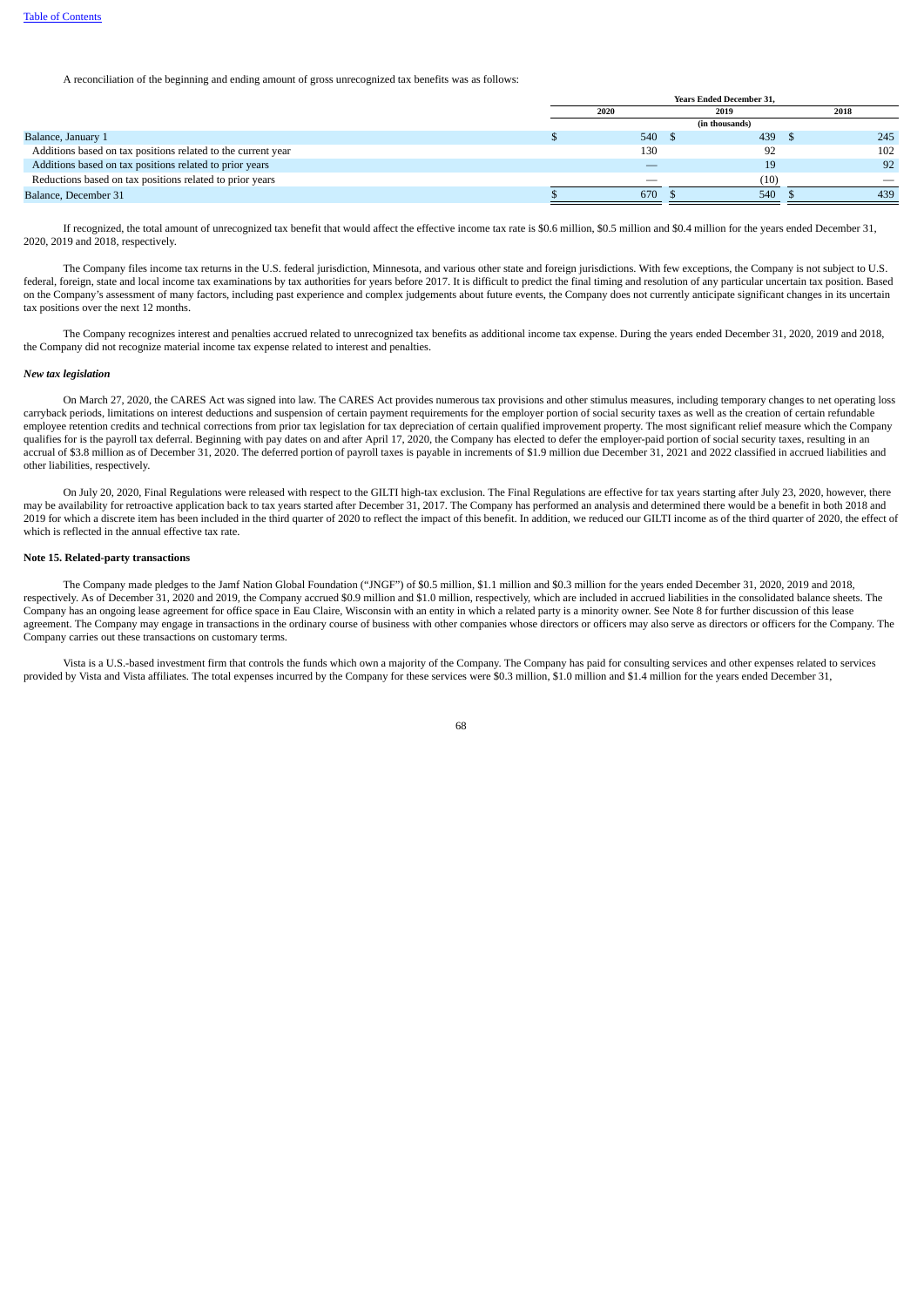2020, 2019 and 2018, respectively. The Company had less than \$0.1 million in accounts payable related to these expenses as of December 31, 2020 and no amounts in accounts payable related to these expenses as of December 31, 2019.

The Company also has revenue arrangements with Vista affiliates. The Company recognized revenue related to these arrangements of \$1.0 million, \$0.7 million and \$0.4 million for the years ended December 31, 2020, 2019 and 2018, respectively. The Company had \$0.3 million in accounts receivable related to these agreements as of December 31, 2020 and no amounts in accounts receivable related to these agreements as of December 31, 2019.

In addition, the Company pays for services with Vista affiliates in the normal course of business. The total expenses incurred by the Company for services with Vista affiliates were \$0.7 million, \$0.7 million and \$0.6 million for the years ended December 31, 2020, 2019 and 2018, respectively. The Company had \$0.1 million in accounts payable related to these expenses as of December 31, 2020 and no amounts in accounts payable related to these expenses as of December 31, 2019.

Prior to its termination and repayment in full on July 27, 2020, the Company had the Prior Term Loan Facility and, pursuant to the Company's Prior Credit Agreement, the Prior Revolving Credit Facility with a consortium of lenders for a principal amount of \$205.0 million and principal committed amount of \$15.0 million, respectively. As of December 31, 2019, affiliates of Vista held \$34.9 million of the Prior Term Loan Facility and there were no amounts drawn on the Prior Revolving Credit Facility. During the years ended December 31, 2020, 2019 and 2018, affiliates of Vista were paid \$2.1 million, \$3.4 million and \$3.7 million, respectively, in interest on the portion of the Prior Term Loan Facility held by them.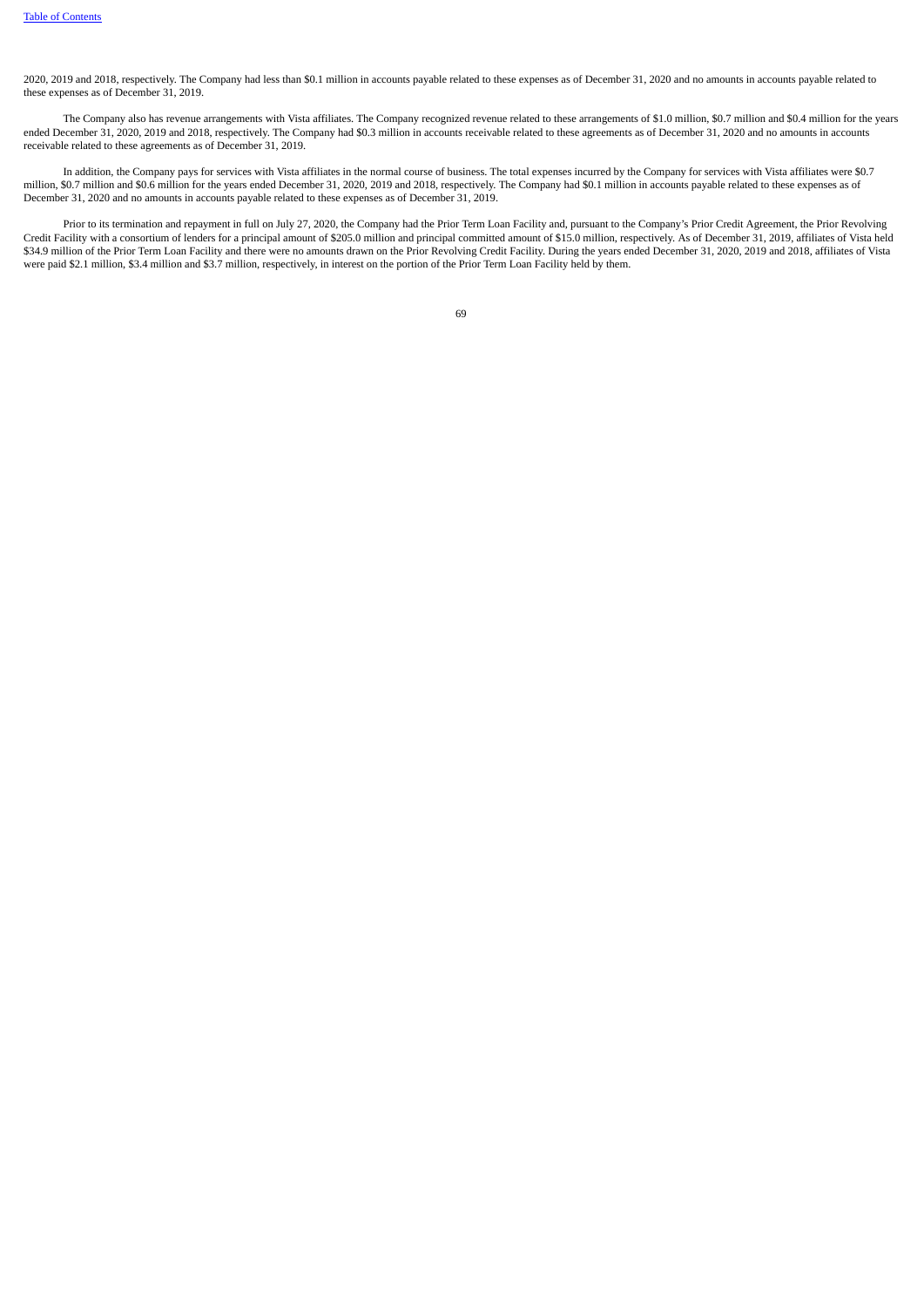# **Note 16. Condensed financial information (Parent Company only)**

## **Jamf Holding Corp. (Parent Company only) Condensed Balance Sheet (in thousands, except share and per share amounts)**

|                                                                                                                                                                                        | (As Revised) |                          |               |              |
|----------------------------------------------------------------------------------------------------------------------------------------------------------------------------------------|--------------|--------------------------|---------------|--------------|
|                                                                                                                                                                                        |              | December 31,             |               |              |
|                                                                                                                                                                                        |              | $2020^{(1)}$             |               | $2019^{(1)}$ |
| <b>Assets</b>                                                                                                                                                                          |              |                          |               |              |
| Current assets:                                                                                                                                                                        |              |                          |               |              |
| Cash and cash equivalents                                                                                                                                                              | \$.          | —                        | \$            |              |
| Total current assets                                                                                                                                                                   |              |                          |               |              |
| Investment in subsidiaries                                                                                                                                                             |              | 811,014                  |               | 500,722      |
| Total assets                                                                                                                                                                           |              | 811,014                  | <sup>\$</sup> | 500,722      |
|                                                                                                                                                                                        |              |                          |               |              |
| Liabilities and stockholders' equity                                                                                                                                                   |              |                          |               |              |
| Current liabilities:                                                                                                                                                                   |              |                          |               |              |
| <b>Current liabilities</b>                                                                                                                                                             | \$           | $\overline{\phantom{0}}$ | <sup>\$</sup> |              |
| Total current liabilities                                                                                                                                                              |              |                          |               |              |
| Other liabilities                                                                                                                                                                      |              |                          |               |              |
| <b>Total liabilities</b>                                                                                                                                                               |              |                          |               |              |
| Commitments and contingencies                                                                                                                                                          |              |                          |               |              |
| Stockholders' equity:                                                                                                                                                                  |              |                          |               |              |
| Preferred stock, \$0.001 par value, 50,000,000 and no shares authorized at December 31, 2020 and 2019, respectively; no shares issued and<br>outstanding at December 31, 2020 and 2019 |              |                          |               |              |
| Common stock, \$0.001 par value, 500,000,000 and 132,000,000 shares authorized at December 31, 2020 and 2019, respectively; 116,992,472                                                |              |                          |               |              |
| and 102,843,612 shares issued and outstanding at December 31, 2020 and 2019, respectively                                                                                              |              | 117                      |               | 103          |
| Additional paid-in capital                                                                                                                                                             |              | 903,116                  |               | 568,756      |
| Accumulated deficit                                                                                                                                                                    |              | (92, 219)                |               | (68, 137)    |
| Total stockholders' equity                                                                                                                                                             |              | 811,014                  |               | 500,722      |
| Total liabilities and stockholders' equity                                                                                                                                             |              | 811,014                  | .Y            | 500,722      |
|                                                                                                                                                                                        |              |                          |               |              |

 $<sup>(1)</sup>$  Certain amounts have been revised to correct immaterial errors. See Note 3 for more information.</sup>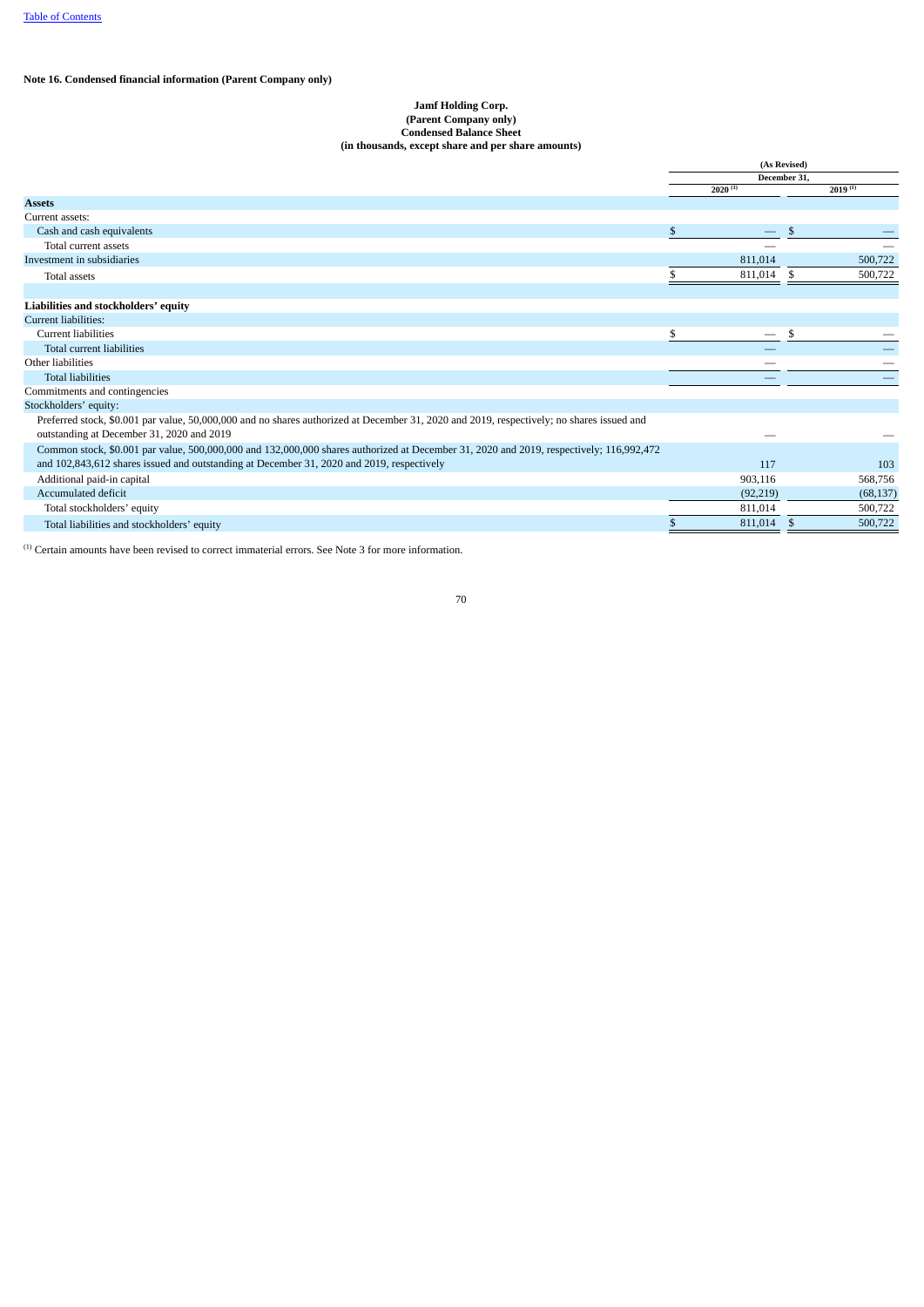## **Jamf Holding Corp. (Parent Company only) Condensed Statement of Operations (in thousands)**

|                                                                     |  | (As Revised)<br><b>Years Ended December 31,</b> |              |              |    |  |  |
|---------------------------------------------------------------------|--|-------------------------------------------------|--------------|--------------|----|--|--|
|                                                                     |  |                                                 |              |              |    |  |  |
|                                                                     |  | $2020^{(1)}$                                    | $2019^{(1)}$ | $2018^{(1)}$ |    |  |  |
| Revenue                                                             |  | $\frac{1}{2}$                                   | --           |              |    |  |  |
| Operating expenses                                                  |  |                                                 |              |              |    |  |  |
| Income from operations                                              |  |                                                 |              |              |    |  |  |
| Other income (expense), net                                         |  | $\overline{\phantom{a}}$                        | $\sim$       |              | -- |  |  |
| Income before income taxes and equity in net income of subsidiaries |  |                                                 |              |              |    |  |  |
| Benefit for income taxes                                            |  |                                                 |              |              |    |  |  |
| Equity in net loss of subsidiaries                                  |  | (24,082)                                        | (34, 345)    | (37, 579)    |    |  |  |
| Net loss                                                            |  | (24,082)                                        | (34, 345)    | (37, 579)    |    |  |  |
|                                                                     |  |                                                 |              |              |    |  |  |

 $<sup>(1)</sup>$  Certain amounts have been revised to correct immaterial errors. See Note 3 for more information.</sup>

## Basis of presentation

Jamf Holding Corp., which is owned by Vista, owns 100% of Juno Intermediate, Inc, which owns 100% of JAMF Holdings Inc. ("Holdings"), which owns 100% of JAMF Software, LLC and JAMF International, Inc., our primary operating subsidiaries. Juno Topco, Inc. was incorporated in Delaware in 2017 and became the ultimate parent of JAMF Software, LLC and JAMF International, Inc. through the Vista Acquisition. Effective June 25, 2020, the name of our company was changed from Juno Topco, Inc. to Jamf Holding Corp.

Jamf Holding Corp. is a holding company with no material operations of its own that conducts substantially all of its activities through its subsidiaries. Accordingly, Jamf Holding Corp. is dependent upon distributions from Holdings to fund its limited, non-significant operating expenses. Jamf Holding Corp. has no direct outstanding debt obligations. However, Holdings, as borrower under its Credit Facilities, is limited in its ability to declare dividends or make any payment on account of its capital stock to, directly or indirectly, fund a dividend or other distribution to Jamf Holding Corp., subject to limited exceptions, including (1) stock repurchases, (2) unlimited amounts subject to compliance with a 6.0 to 1.0 total leverage ratio giving pro forma effect to any distribution, (3) amounts not to exceed the greater of (i) \$20 million and (ii) 20% of EBITDA in any reference period and (4) payment of Jamf Holding Corp.'s overhead expenses. Due to the aforementioned qualitative restrictions, substantially all of the assets of Jamf Holding Corp.'s subsidiaries are restricted. For a discussion of the Credit Facilities, see Note 9*.*

These condensed financial statements have been presented on a "parent-only" basis. Under a parent-only presentation, Jamf Holding Corp.'s investment in subsidiaries is presented under the equity method of accounting. A condensed statement of cash flows was not presented because Jamf Holding Corp. has no material operating, investing, or financing cash flow activities for the years ended December 31, 2020, 2019 and 2018. Certain information and footnote disclosures normally included in financial statements prepared in accordance with GAAP have been condensed or omitted. As such, these parent-only statements should be read in conjunction with the accompanying notes to consolidated financial statements.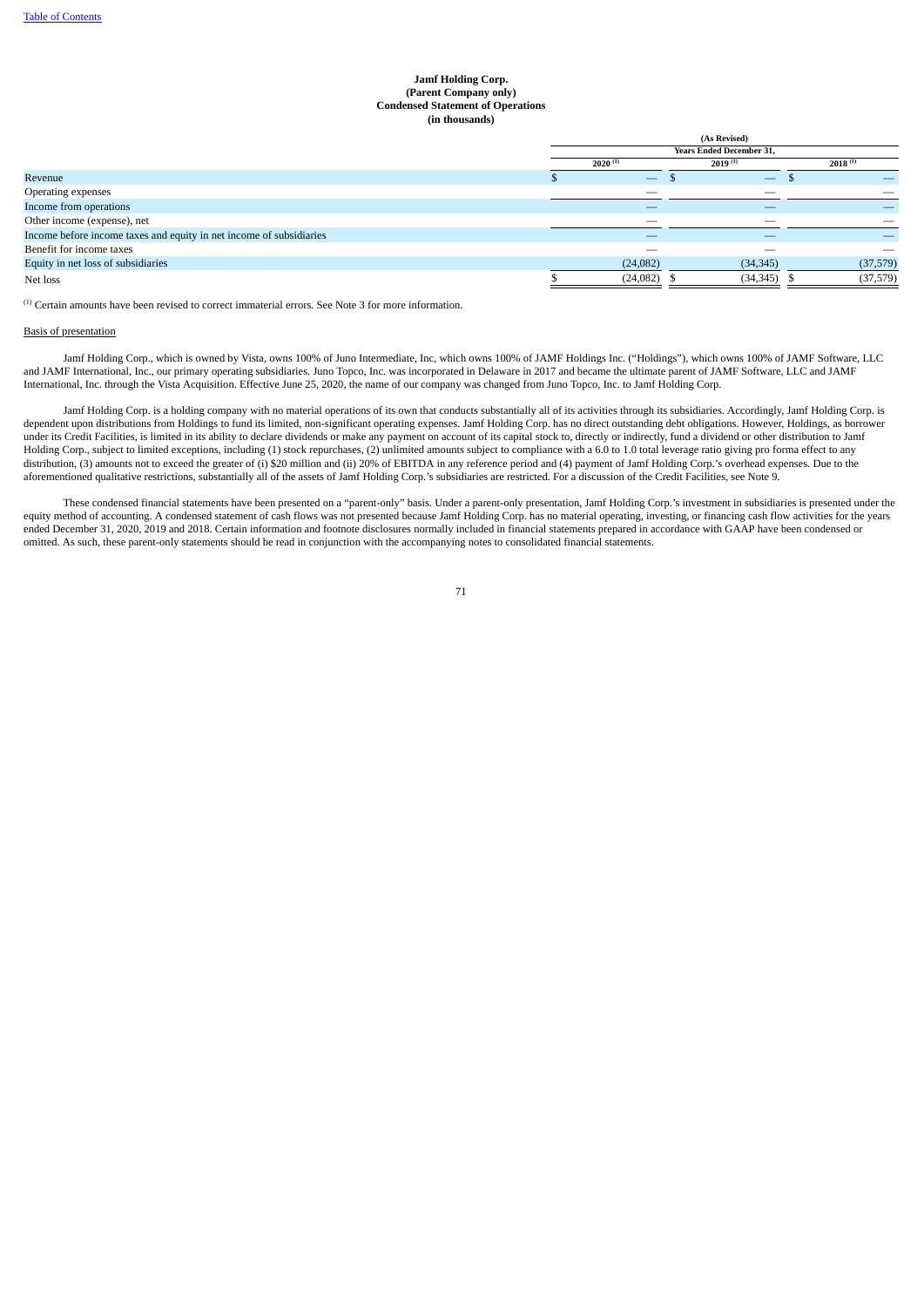# **Note 17. Quarterly Financial Data (Unaudited)**

|                                      |              |  |             | (As Revised)   |             |     |          |
|--------------------------------------|--------------|--|-------------|----------------|-------------|-----|----------|
|                                      | $2020^{(1)}$ |  |             |                |             |     |          |
|                                      | 12/31        |  | 9/30        |                | 6/30        |     | 3/31     |
|                                      |              |  |             | (in thousands) |             |     |          |
| Total revenue                        | 76,267 \$    |  | 70,548 \$   |                | 62,264      | . ა | 60,053   |
| Gross profit                         | 59,060       |  | 55,390      |                | 48,636      |     | 45,038   |
| Income (loss) from operations        | (13,085)     |  | (618)       |                | 3,744       |     | (7, 493) |
| Loss on extinguishment of debt       |              |  | (5,213)     |                |             |     |          |
| Net loss                             | (8,364)      |  | (5,388)     |                | (834)       |     | (9,496)  |
| Basic and diluted net loss per share | $(0.07)$ \$  |  | $(0.05)$ \$ |                | $(0.01)$ \$ |     | (0.09)   |

 $<sup>(1)</sup>$  Certain amounts have been revised to correct immaterial errors. See Note 3 for more information.</sup>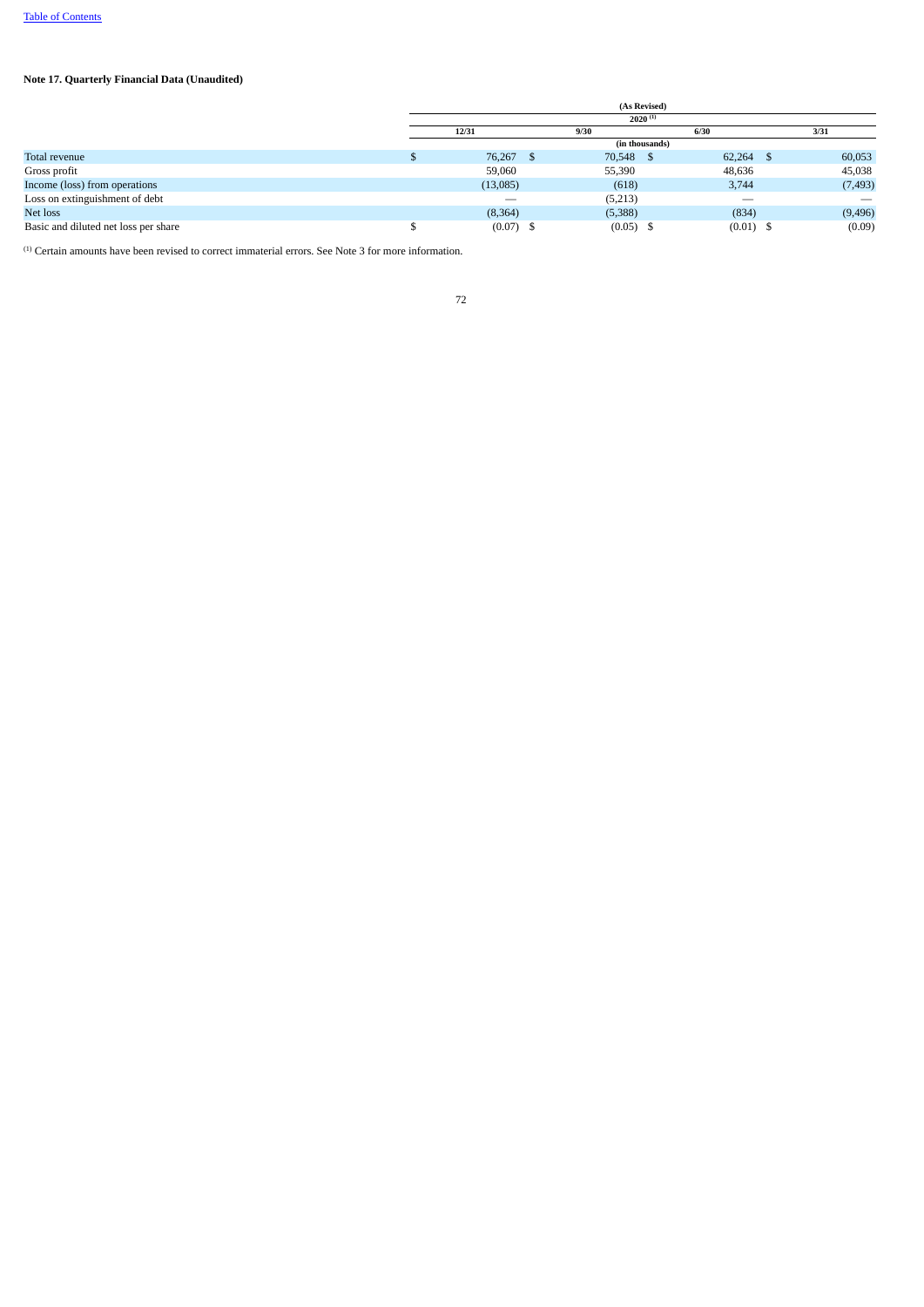## **EXPLANATORY NOTE**

Jamf Holding Corp. (the "Company") is filing this exhibit to reflect changes to the presentation of the Company's financial information as set forth in the Company's financial information as set forth in the Company's Quarterly Report on Form 10-Q for the period ended March 31, 2021 (the "Q1 2021 Form 10-Q"), as filed with the Securities and Exchange Commission ("SEC") on May 11, 2021, in order to give effect to the correction of immaterial errors.

As previously disclosed in the Quarterly Report on Form 10-Q for the period ended June 30, 2021 ("Q2 2021 Form 10-Q"), as filed with the SEC on August 20, 2021, the Company revised previously issued consolidated financial statements to correct immaterial errors related to certain commissions that were incorrectly capitalized in prior periods and other immaterial errors. For more information with respect to the correction of these errors, please see Note 3 to Part I, Item 1 included herein. This exhibit updates the information in the following items as initially filed in order to reflect the correction of these immaterial errors: (1) Part I. Item 1 Financial Statements and (2) Part I. Item 2 Management's Discussion and Analysis of Financial Condition and Results of Operations.

<span id="page-77-0"></span>No items in the Q1 2021 Form 10-Q other than those identified above are being updated by this filing. Information in the Q1 2021 Form 10-Q is generally stated as of March 31, 2021, and this filing does not reflect any subsequent information or events other than the correction of immaterial errors noted above. Without limiting the foregoing, this filing does not purport to update Management's Discussion and Analysis of Financial Condition and Results of Operations contained in the Q1 2021 Form 10-Q for any information, uncertainties, transactions, risks, events or trends occurring, or known to management, other than the correction of immaterial errors described above. More current information regarding the correction of the immaterial errors is contained in the Q2 2021 Form 10-Q and the Company's other filings with the SEC. This exhibit should be read in conjunction with the Q1 2021 Form 10-Q, the Q2 2021 Form 10-Q and any other documents the Company has filed with the SEC subsequent to May 11, 2021 (the "Other Documents"). The Q2 2021 Form 10-Q and the Other Documents contain information regarding events, developments and updates to certain expectations of the Company that have occurred since the filing of the Q1 2021 Form 10-Q.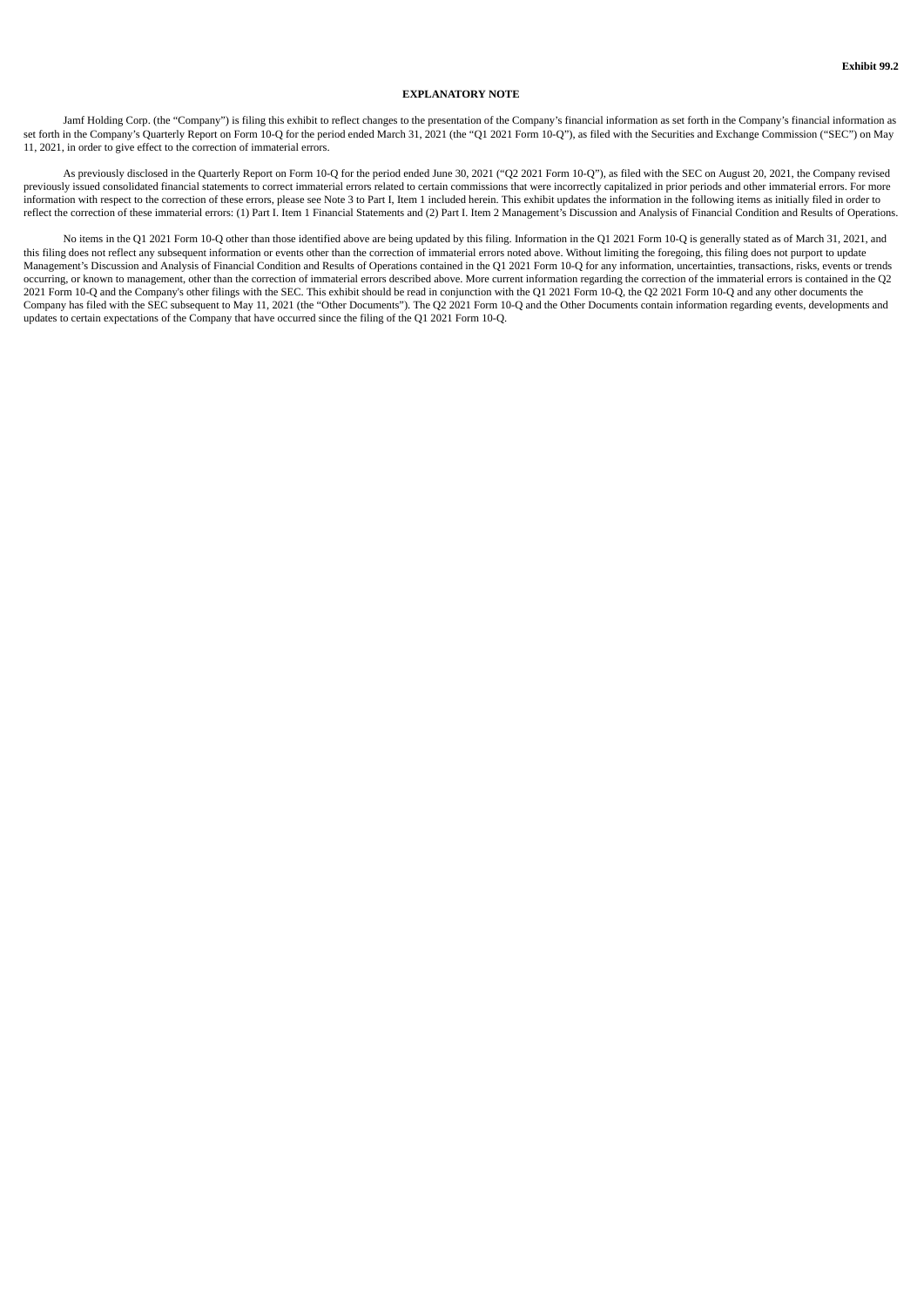# **TABLE OF CONTENTS**

<span id="page-78-0"></span>

| PART I. | <b>FINANCIAL INFORMATION</b>                                                                       | PAGE           |
|---------|----------------------------------------------------------------------------------------------------|----------------|
| Item 1. | <b>Financial Statements (unaudited)</b>                                                            | 3              |
|         | Consolidated Balance Sheets as of March 31, 2021 and December 31, 2020                             | 3              |
|         | Consolidated Statements of Operations for the Three Months Ended March 31, 2021 and 2020           | $\overline{4}$ |
|         | Consolidated Statements of Stockholders' Equity for the Three Months Ended March 31, 2021 and 2020 | 5              |
|         | Consolidated Statements of Cash Flows for the Three Months Ended March 31, 2021 and 2020           | 6              |
|         | <b>Notes to Consolidated Financial Statements</b>                                                  | 7              |
| Item 2. | Management's Discussion and Analysis of Financial Condition and Results of Operations              | 30             |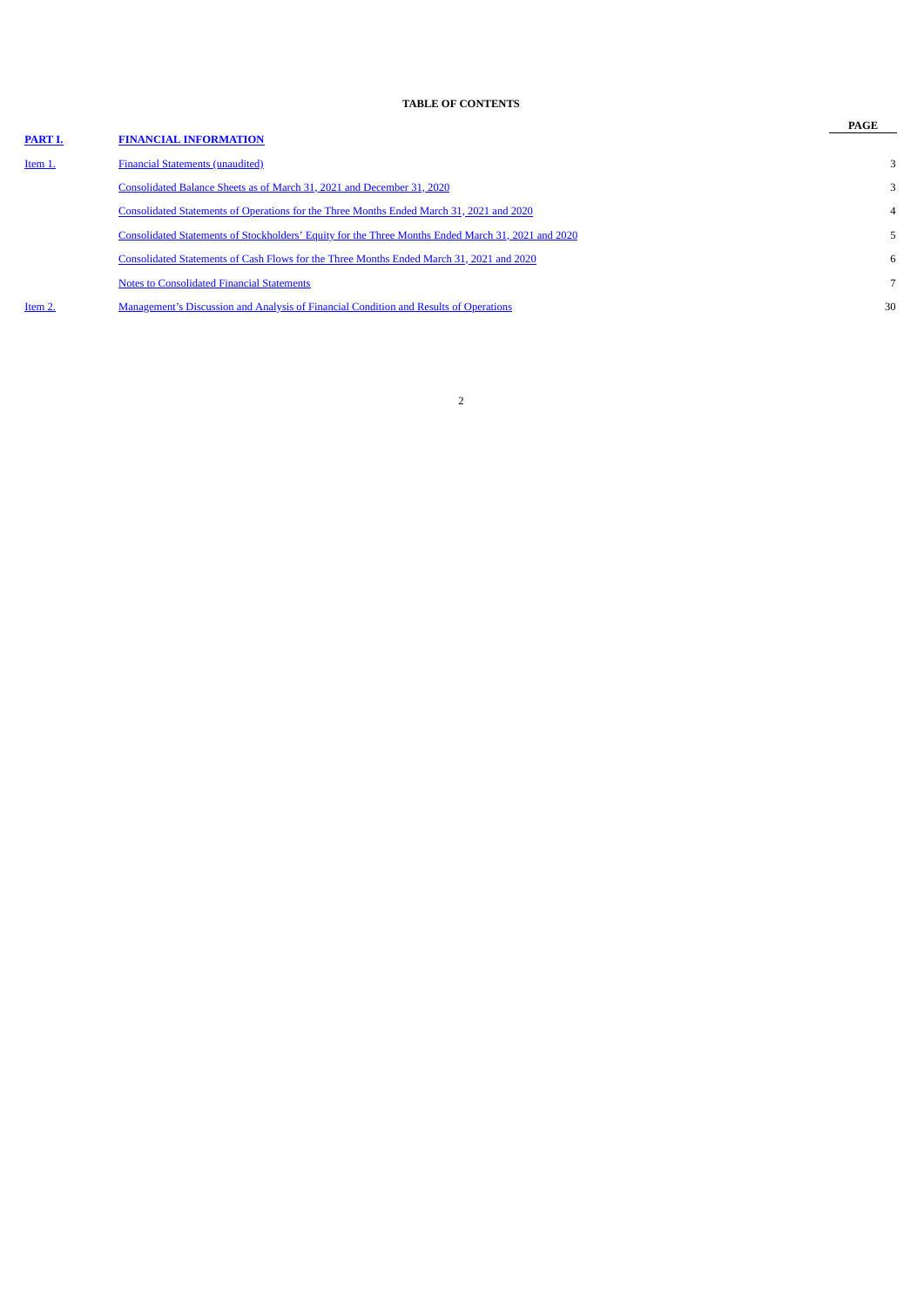# **PART I. FINANCIAL INFORMATION**

# <span id="page-79-1"></span><span id="page-79-0"></span>**Item 1. Financial Statements**

## **JAMF HOLDING CORP. CONSOLIDATED BALANCE SHEETS (in thousands, except share and per share amounts)**

|                                                                                                                                                                                                                            | (As Revised)                  |             |              |                                  |  |
|----------------------------------------------------------------------------------------------------------------------------------------------------------------------------------------------------------------------------|-------------------------------|-------------|--------------|----------------------------------|--|
|                                                                                                                                                                                                                            | March 31, 2021 <sup>(1)</sup> |             |              | December 31, 2020 <sup>(1)</sup> |  |
|                                                                                                                                                                                                                            |                               | (Unaudited) |              |                                  |  |
| Assets                                                                                                                                                                                                                     |                               |             |              |                                  |  |
| Current assets:                                                                                                                                                                                                            |                               |             |              |                                  |  |
| Cash and cash equivalents                                                                                                                                                                                                  | \$                            | 196.190     | $\mathbb{S}$ | 194.868                          |  |
| Trade accounts receivable, net of allowances of \$603 and \$530 at March 31, 2021 and December 31, 2020, respectively                                                                                                      |                               | 75.882      |              | 69,056                           |  |
| Income taxes receivable                                                                                                                                                                                                    |                               | 632         |              | 632                              |  |
| Deferred contract costs                                                                                                                                                                                                    |                               | 9,213       |              | 8,284                            |  |
| Prepaid expenses                                                                                                                                                                                                           |                               | 15,009      |              | 13,283                           |  |
| Other current assets                                                                                                                                                                                                       |                               | 2,325       |              | 1,113                            |  |
| Total current assets                                                                                                                                                                                                       |                               | 299,251     |              | 287,236                          |  |
| Equipment and leasehold improvements, net                                                                                                                                                                                  |                               | 16,779      |              | 15,130                           |  |
| Goodwill                                                                                                                                                                                                                   |                               | 541,850     |              | 541,480                          |  |
| Other intangible assets, net                                                                                                                                                                                               |                               | 197,504     |              | 202,878                          |  |
| Deferred contract costs, non-current                                                                                                                                                                                       |                               | 23,638      |              | 22,202                           |  |
| Other assets                                                                                                                                                                                                               |                               | 28,898      |              | 5,359                            |  |
| <b>Total assets</b>                                                                                                                                                                                                        | \$                            | 1,107,920   | $\mathbb{S}$ | 1,074,285                        |  |
| Liabilities and stockholders' equity                                                                                                                                                                                       |                               |             |              |                                  |  |
| <b>Current liabilities:</b>                                                                                                                                                                                                |                               |             |              |                                  |  |
| Accounts payable                                                                                                                                                                                                           | \$                            | $5,744$ \$  |              | 6,967                            |  |
| <b>Accrued liabilities</b>                                                                                                                                                                                                 |                               | 28,131      |              | 31,916                           |  |
| Income taxes payable                                                                                                                                                                                                       |                               | 1,066       |              | 713                              |  |
| Deferred revenues                                                                                                                                                                                                          |                               | 167,868     |              | 160,002                          |  |
| Total current liabilities                                                                                                                                                                                                  |                               | 202,809     |              | 199,598                          |  |
| Deferred revenues, non-current                                                                                                                                                                                             |                               | 53,711      |              | 45,507                           |  |
| Deferred tax liability, net                                                                                                                                                                                                |                               | 4,285       |              | 5,087                            |  |
| Other liabilities                                                                                                                                                                                                          |                               | 33,839      |              | 13,079                           |  |
| <b>Total liabilities</b>                                                                                                                                                                                                   |                               | 294,644     |              | 263,271                          |  |
| Commitments and contingencies (Note 9)                                                                                                                                                                                     |                               |             |              |                                  |  |
| Stockholders' equity:                                                                                                                                                                                                      |                               |             |              |                                  |  |
| Preferred stock, \$0.001 par value, 50,000,000 shares authorized at March 31, 2021 and December 31, 2020; no shares issued and<br>outstanding at March 31, 2021 and December 31, 2020                                      |                               |             |              |                                  |  |
| Common stock, \$0.001 par value, 500,000,000 shares authorized at March 31, 2021 and December 31, 2020; 117,705,895 and<br>116,992,472 shares issued and outstanding at March 31, 2021 and December 31, 2020, respectively |                               | 118         |              | 117                              |  |
| Additional paid-in capital                                                                                                                                                                                                 |                               | 909,966     |              | 903,116                          |  |
| Accumulated deficit                                                                                                                                                                                                        |                               | (96, 808)   |              | (92, 219)                        |  |
| Total stockholders' equity                                                                                                                                                                                                 |                               | 813,276     |              | 811,014                          |  |
| Total liabilities and stockholders' equity                                                                                                                                                                                 | \$                            | 1,107,920   | \$           | 1,074,285                        |  |

<span id="page-79-2"></span> $<sup>(1)</sup>$  Certain amounts have been revised to correct immaterial errors. See Note 3 for more information.</sup>

The accompanying notes are an integral part of these consolidated financial statements.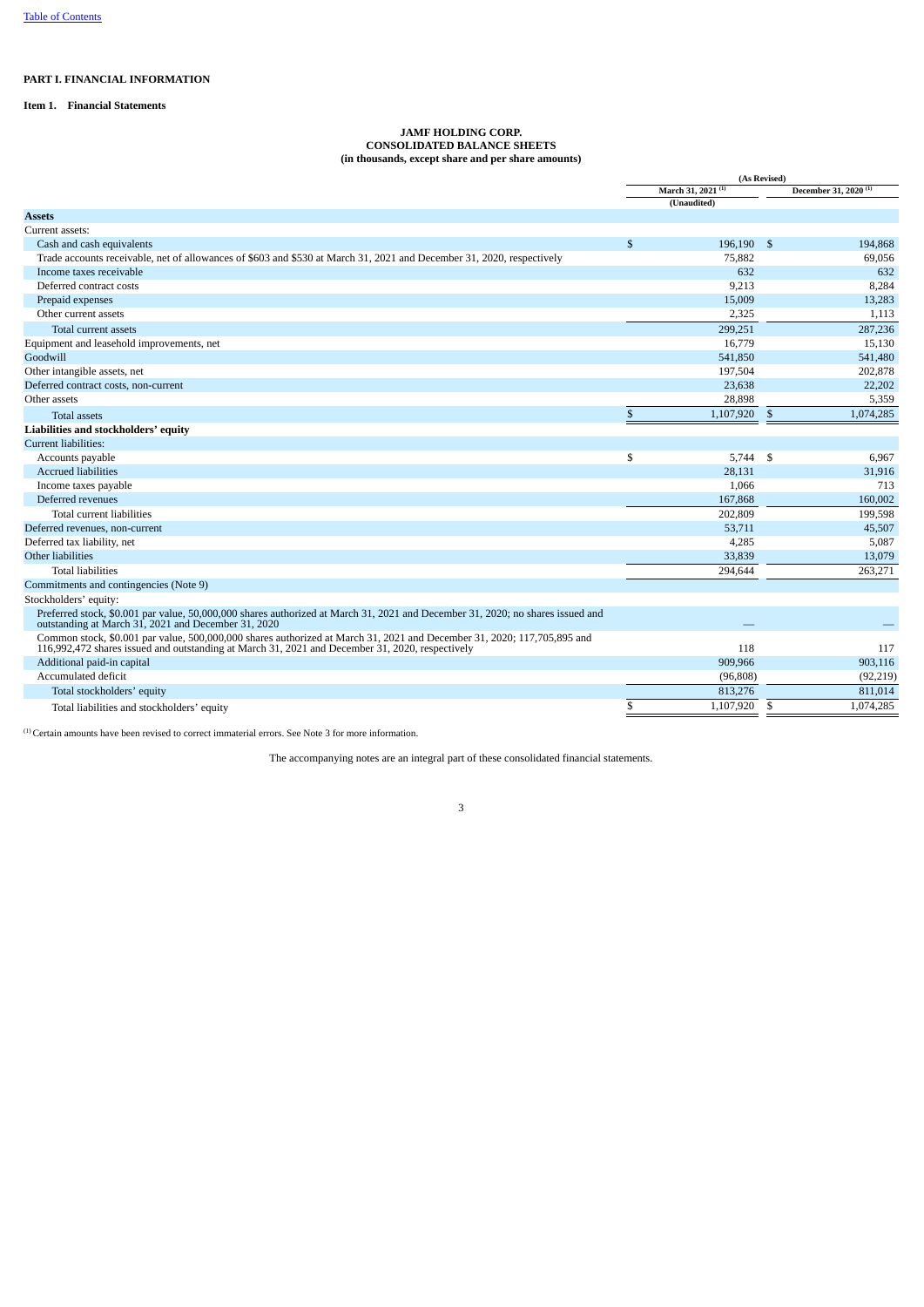## **JAMF HOLDING CORP. CONSOLIDATED STATEMENTS OF OPERATIONS (in thousands, except share and per share amounts) (unaudited)**

|                                                                               |               | (As Revised)                        |      |              |
|-------------------------------------------------------------------------------|---------------|-------------------------------------|------|--------------|
|                                                                               |               | <b>Three Months Ended March 31.</b> |      |              |
|                                                                               |               | $2021^{(1)}$                        |      | $2020^{(1)}$ |
| Revenue:                                                                      |               |                                     |      |              |
| Subscription                                                                  | \$            | 74,482                              | - \$ | 54,204       |
| <b>Services</b>                                                               |               | 4.003                               |      | 4,087        |
| License                                                                       |               | 2,242                               |      | 1,762        |
| Total revenue                                                                 |               | 80,727                              |      | 60,053       |
| Cost of revenue:                                                              |               |                                     |      |              |
| Cost of subscription (exclusive of amortization expense shown below)          |               | 12,014                              |      | 9,248        |
| Cost of services (exclusive of amortization expense shown below)              |               | 2,465                               |      | 3,090        |
| Amortization expense                                                          |               | 2,777                               |      | 2,677        |
| Total cost of revenue                                                         |               | 17,256                              |      | 15,015       |
| Gross profit                                                                  |               | 63,471                              |      | 45,038       |
| Operating expenses:                                                           |               |                                     |      |              |
| Sales and marketing                                                           |               | 30,167                              |      | 23,004       |
| Research and development                                                      |               | 15,626                              |      | 12,638       |
| General and administrative                                                    |               | 16,244                              |      | 11,215       |
| Amortization expense                                                          |               | 5,627                               |      | 5,674        |
| Total operating expenses                                                      |               | 67,664                              |      | 52,531       |
| Loss from operations                                                          |               | (4, 193)                            |      | (7, 493)     |
| Interest expense, net                                                         |               | (55)                                |      | (4,778)      |
| Foreign currency transaction loss                                             |               | (218)                               |      | (304)        |
| Other income, net                                                             |               |                                     |      | 55           |
| Loss before income tax (provision) benefit                                    |               | (4, 466)                            |      | (12, 520)    |
| Income tax (provision) benefit                                                |               | (123)                               |      | 3,024        |
| Net loss                                                                      | \$            | (4,589)                             | \$   | (9, 496)     |
| Net loss per share, basic and diluted                                         | $\mathcal{S}$ | (0.04)                              | - \$ | (0.09)       |
| Weighted-average shares used to compute net loss per share, basic and diluted |               | 117,386,322                         |      | 102,860,545  |

<span id="page-80-0"></span> $<sup>(1)</sup>$  Certain amounts have been revised to correct immaterial errors. See Note 3 for more information.</sup>

The accompanying notes are an integral part of these consolidated financial statements.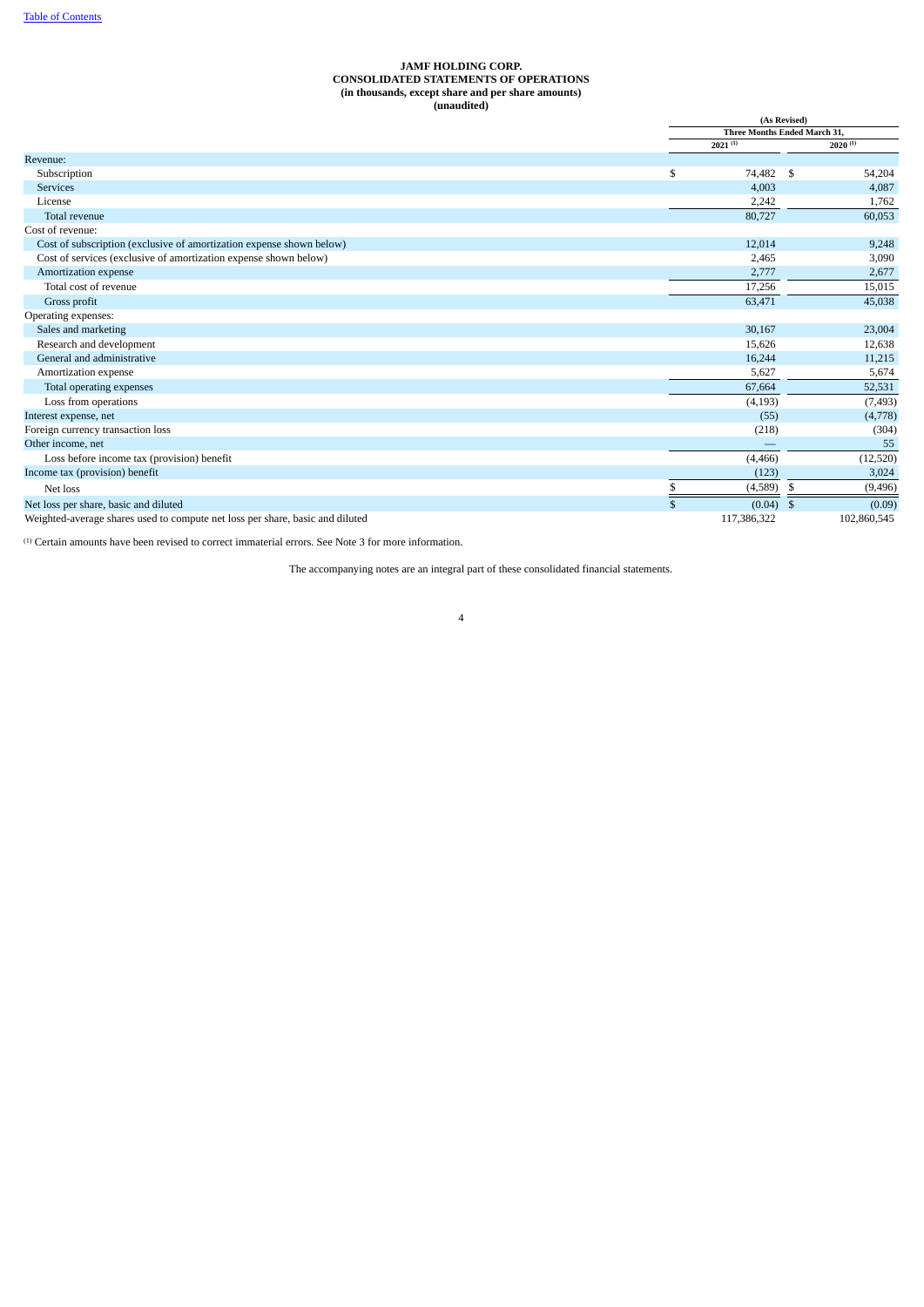## **JAMF HOLDING CORP. CONSOLIDATED STATEMENTS OF STOCKHOLDERS' EQUITY (in thousands, except share amounts) (unaudited)**

| wwaywee |  |  |
|---------|--|--|
|         |  |  |

|                                    |                | <b>Stock Class</b> |        |                           |            |                    |                        |               |
|------------------------------------|----------------|--------------------|--------|---------------------------|------------|--------------------|------------------------|---------------|
|                                    |                | Common             |        | <b>Additional Paid-In</b> |            | <b>Accumulated</b> |                        | Stockholders' |
|                                    | <b>Shares</b>  |                    | Amount |                           | Capital    |                    | Deficit <sup>(1)</sup> | Equity $(1)$  |
| Three Months Ended March 31, 2021: |                |                    |        |                           |            |                    | (As Revised)           | (As Revised)  |
| <b>Balance, December 31, 2020</b>  | 116,992,472 \$ |                    | 117    | - \$                      | 903,116 \$ |                    | $(92,219)$ \$          | 811,014       |
| Exercise of stock options          | 713,423        |                    |        |                           | 4,018      |                    |                        | 4,019         |
| Share-based compensation           |                |                    | $-$    |                           | 2,832      |                    | —                      | 2,832         |
| Net loss                           |                |                    | __     |                           |            |                    | (4,589)                | (4,589)       |
| Balance, March 31, 2021            | 117,705,895    |                    | 118    |                           | 909,966    |                    | (96, 808)              | 813,276       |
| Three Months Ended March 31, 2020: |                |                    |        |                           |            |                    |                        |               |
| <b>Balance, December 31, 2019</b>  | 102,843,612    | -S                 | 103    | - \$                      | 568,756 \$ |                    | $(68,137)$ \$          | 500,722       |
| Exercise of stock options          | 18,792         |                    |        |                           | 103        |                    |                        | 103           |
| Share-based compensation           |                |                    |        |                           | 811        |                    |                        | 811           |
| Net loss                           |                |                    |        |                           |            |                    | (9, 496)               | (9, 496)      |
| Balance, March 31, 2020            | 102,862,404    |                    | 103    |                           | 569,670    |                    | (77, 633)              | 492,140       |

<span id="page-81-0"></span> $<sup>(1)</sup>$  Certain amounts have been revised to correct immaterial errors. See Note 3 for more information.</sup>

The accompanying notes are an integral part of these consolidated financial statements.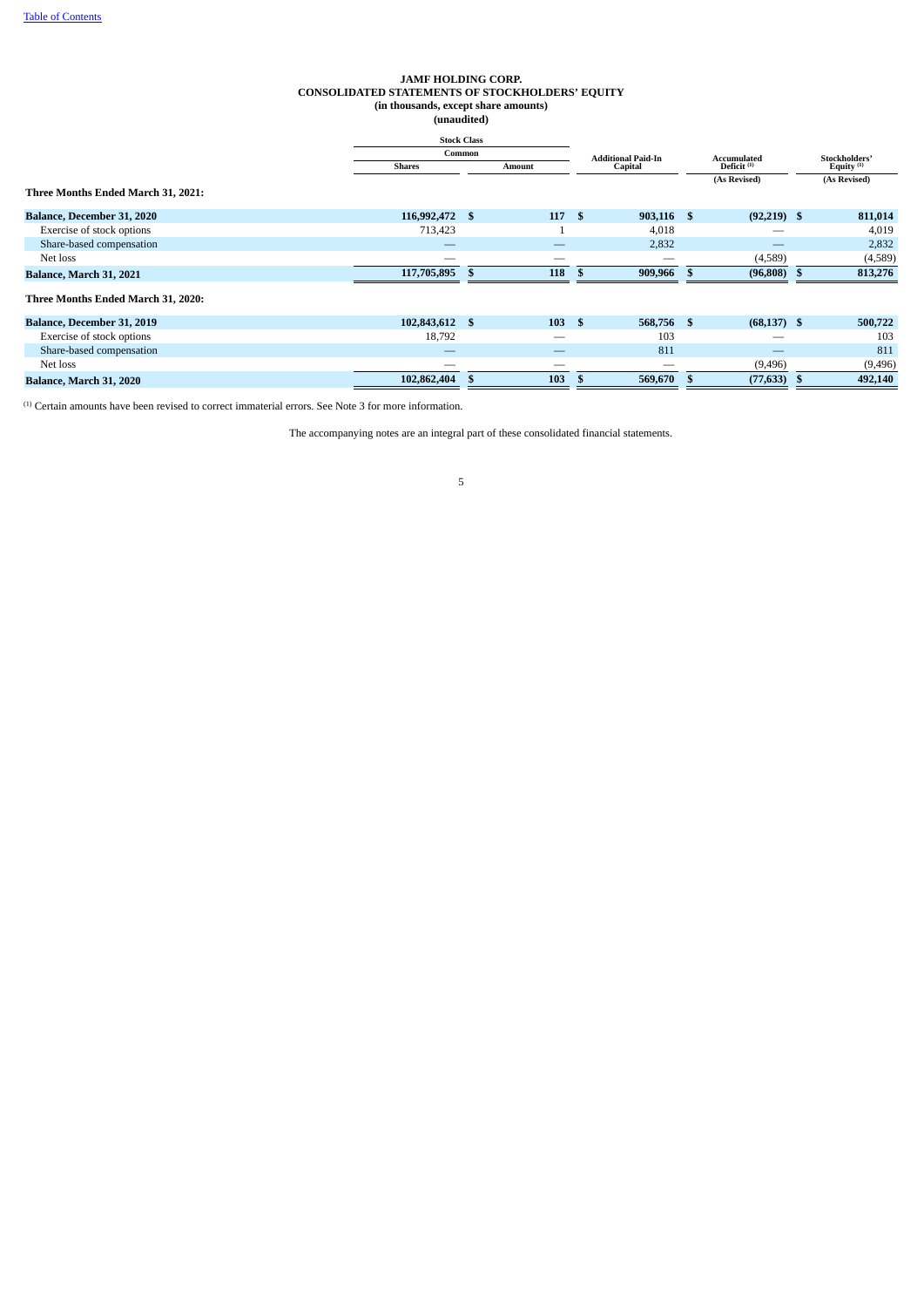## **JAMF HOLDING CORP. CONSOLIDATED STATEMENTS OF CASH FLOWS (in thousands) (unaudited)**

|                                                                                       |               | (As Revised)                 |  |  |
|---------------------------------------------------------------------------------------|---------------|------------------------------|--|--|
|                                                                                       |               | Three Months Ended March 31, |  |  |
|                                                                                       | $2021^{(1)}$  | $2020^{(1)}$                 |  |  |
| <b>Cash flows from operating activities</b>                                           |               |                              |  |  |
| Net loss                                                                              | \$            | $(4,589)$ \$<br>(9, 496)     |  |  |
| Adjustments to reconcile net loss to cash provided by (used in) operating activities: |               |                              |  |  |
| Depreciation and amortization expense                                                 | 9,784         | 9,669                        |  |  |
| Amortization of deferred contract costs                                               | 2,700         | 1,705                        |  |  |
| Amortization of debt issuance costs                                                   |               | 69<br>279                    |  |  |
| Non-cash lease expense                                                                | 1,267         |                              |  |  |
| Provision for bad debt expense and returns                                            |               | 240<br>159                   |  |  |
| Share-based compensation                                                              | 2.832         | 811                          |  |  |
| Deferred tax benefit                                                                  |               | (2,368)<br>(613)             |  |  |
| Adjustment to contingent consideration                                                |               | 300                          |  |  |
| Other                                                                                 |               | 201<br>(73)                  |  |  |
| Changes in operating assets and liabilities:                                          |               |                              |  |  |
| Trade accounts receivable                                                             | (7,066)       | 278                          |  |  |
| Income tax receivable/payable                                                         |               | (789)<br>376                 |  |  |
| Prepaid expenses and other assets                                                     | (3,317)       | (1,756)                      |  |  |
| Deferred contract costs                                                               | (5,065)       | (3,713)                      |  |  |
| Accounts payable                                                                      | (1, 191)      | (2,006)                      |  |  |
| Accrued liabilities                                                                   | (7,683)       | (4,928)                      |  |  |
| Deferred revenue                                                                      | 15,913        | 4,863                        |  |  |
| Other liabilities                                                                     |               | (54)<br>(13)                 |  |  |
| Net cash provided by (used in) operating activities                                   | 4,023         | (7, 297)                     |  |  |
| <b>Cash flows from investing activities</b>                                           |               |                              |  |  |
| Acquisition, net of cash acquired                                                     | (3,041)       |                              |  |  |
| Purchases of equipment and leasehold improvements                                     | (3,290)       | (1,039)                      |  |  |
| Proceeds from sale of equipment and leasehold improvements                            |               | 12                           |  |  |
| Net cash used in investing activities                                                 | (6, 319)      | (1,039)                      |  |  |
| <b>Cash flows from financing activities</b>                                           |               |                              |  |  |
| Cash paid for offering costs                                                          |               | (1, 465)                     |  |  |
| Proceeds from the exercise of stock options                                           | 4,019         | 103                          |  |  |
| Net cash provided by (used in) financing activities                                   | 4,019         | (1, 362)                     |  |  |
| Effect of exchange rate changes on cash and cash equivalents                          |               | (401)                        |  |  |
| Net increase (decrease) in cash and cash equivalents                                  | 1.322         | (9,698)                      |  |  |
| Cash and cash equivalents, beginning of period                                        | 194,868       | 32,375                       |  |  |
| Cash and cash equivalents, end of period                                              | 196,190<br>\$ | 22,677<br>$\mathfrak{S}$     |  |  |
| Supplemental disclosures of cash flow information:                                    |               |                              |  |  |
| Cash paid for interest                                                                | \$            | 3<br>$\mathfrak{s}$<br>4,734 |  |  |
| Cash paid for income taxes, net of refunds                                            |               | 351<br>216                   |  |  |
| Offering costs accrued but not paid                                                   |               | 2,378                        |  |  |
| Operating lease assets obtained in exchange for operating lease liabilities           |               | (19)                         |  |  |
|                                                                                       |               |                              |  |  |

<span id="page-82-0"></span> $<sup>(1)</sup>$  Certain amounts have been revised to correct immaterial errors. See Note 3 for more information.</sup>

The accompanying notes are an integral part of these consolidated financial statements.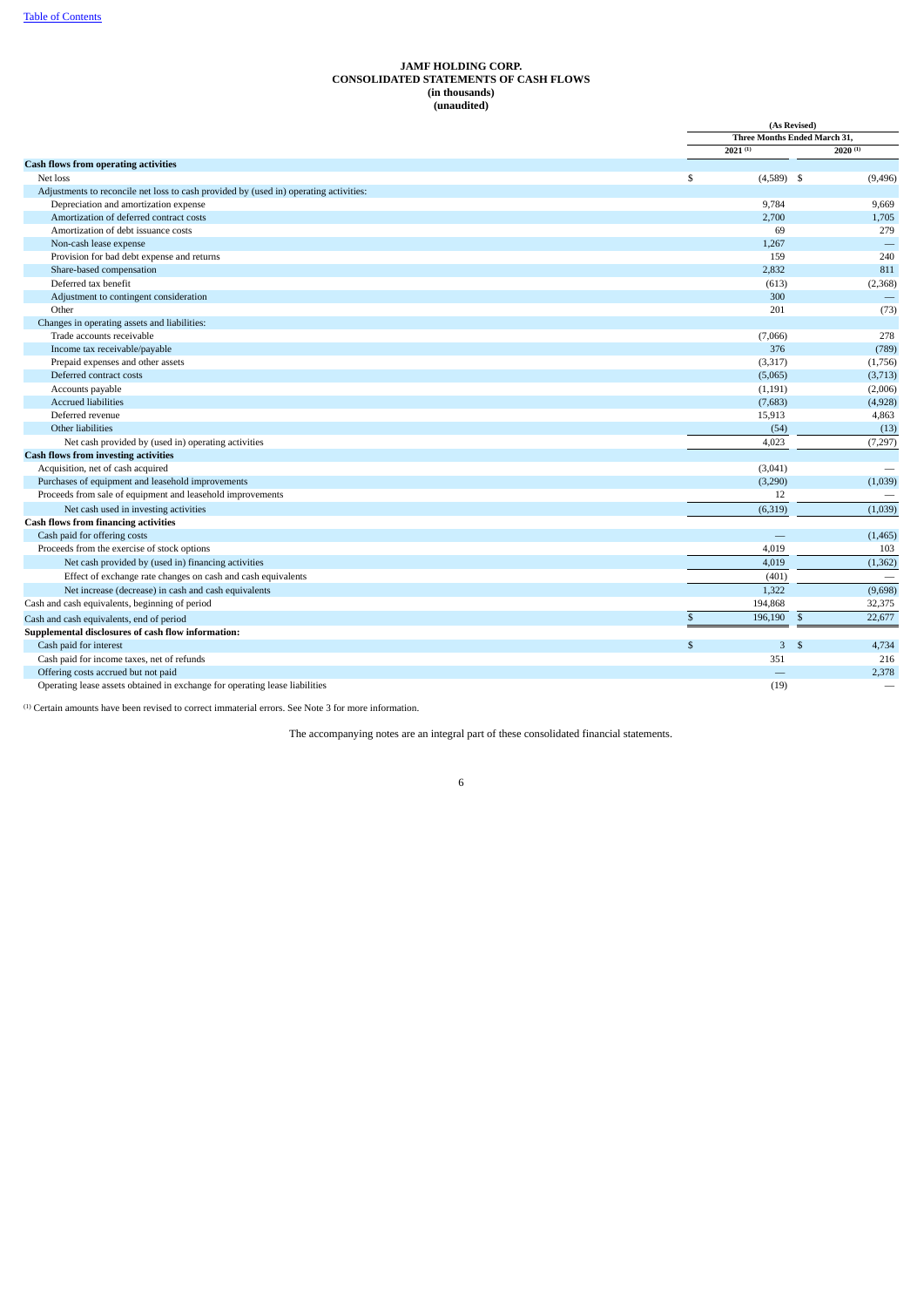#### **Note 1. Basis of presentation and description of business**

#### *Description of business*

Jamf Holding Corp. and its wholly owned subsidiaries, collectively, are referred to as the "Company," "we," "us" or "our." We are the standard in Apple Enterprise Management, and our cloud software platform is the only vertically-focused Apple infrastructure and security platform of scale in the world. We help organizations connect, manage and protect Apple products, apps and corporate resources in the cloud without ever having to touch the devices. With our products, Apple devices can be deployed to employees brand new in the shrink-wrapped box, automatically set up and personalized at first power-on and continuously administered throughout the life of the device. Our customers are located throughout the world.

#### *Vista Equity Partners acquisition*

On November 13, 2017, Vista Equity Partners ("Vista") acquired a majority share of all the issued and outstanding shares of the Company at the purchase price of \$733.8 million (the "Vista Acquisition"). As of March 31, 2021, funds controlled by Vista owned approximately 61.9% of our outstanding common stock. As a result, we are a "controlled company" under NASDAQ Global Select Market ("NASDAQ") corporate governance rules.

#### *Emerging growth company status*

We are an emerging growth company as defined in the Jumpstart Our Business Startups Act of 2012 (the "JOBS Act"). Under the JOBS Act, emerging growth companies can delay adopting new or revised accounting standards issued subsequent to the enactment of the JOBS Act, until such time as those standards apply to private companies.

We have elected to use this extended transition period for complying with new or revised accounting standards that have different effective dates for public and private companies until the earlier of the date that it is (i) no longer an emerging growth company or (ii) affirmatively and irrevocably opt out of the extended transition period provided in the JOBS Act. As a result, our consolidated financial statements may not be comparable to companies that comply with the new or revised accounting pronouncements as of public company effective dates.

We will remain an emerging growth company for the first five fiscal years after the completion of our initial public offering ("IPO"), unless one of the following occurs: (i) our total annual gross revenue is at least \$1.07 billion, (ii) we have issued more than \$1.0 billion in non-convertible debt securities during the prior three year period, or (iii) we are deemed to be a large accelerated filer, which means the market value of our common stock that is held by non-affiliates exceeds \$700.0 million as of the prior June 30.

#### *Basis of presentation*

The accompanying consolidated financial statements have been prepared in accordance with U.S. generally accepted accounting principles ("GAAP") and include all adjustments necessary for the fair presentation of the consolidated financial position, results of operations, and cash flows of the Company.

Certain reclassifications of prior period amounts have been made to conform to the current presentation. In the fourth quarter of 2020, the Company reclassified on-premise subscription revenue from license revenue to subscription revenue in the consolidated statements of operations on a retroactive basis. The amount reclassified for the three months ended March 31, 2020 was \$4.5 million. The revised presentation is consistent with our disaggregated revenue disclosure and is more consistent with how investors and other users of the financial statements evaluate overall subscription revenue. The reclassification had no impact on total revenue.

In 2020, the Company reclassified cash paid for offering costs of \$1.5 million during the three months ended March 31, 2020 from operating activities to financing activities in the consolidated statements of cash flows as a result of the completion of our IPO in July 2020. The impact of the reclassification was not material to current or prior period financial statements.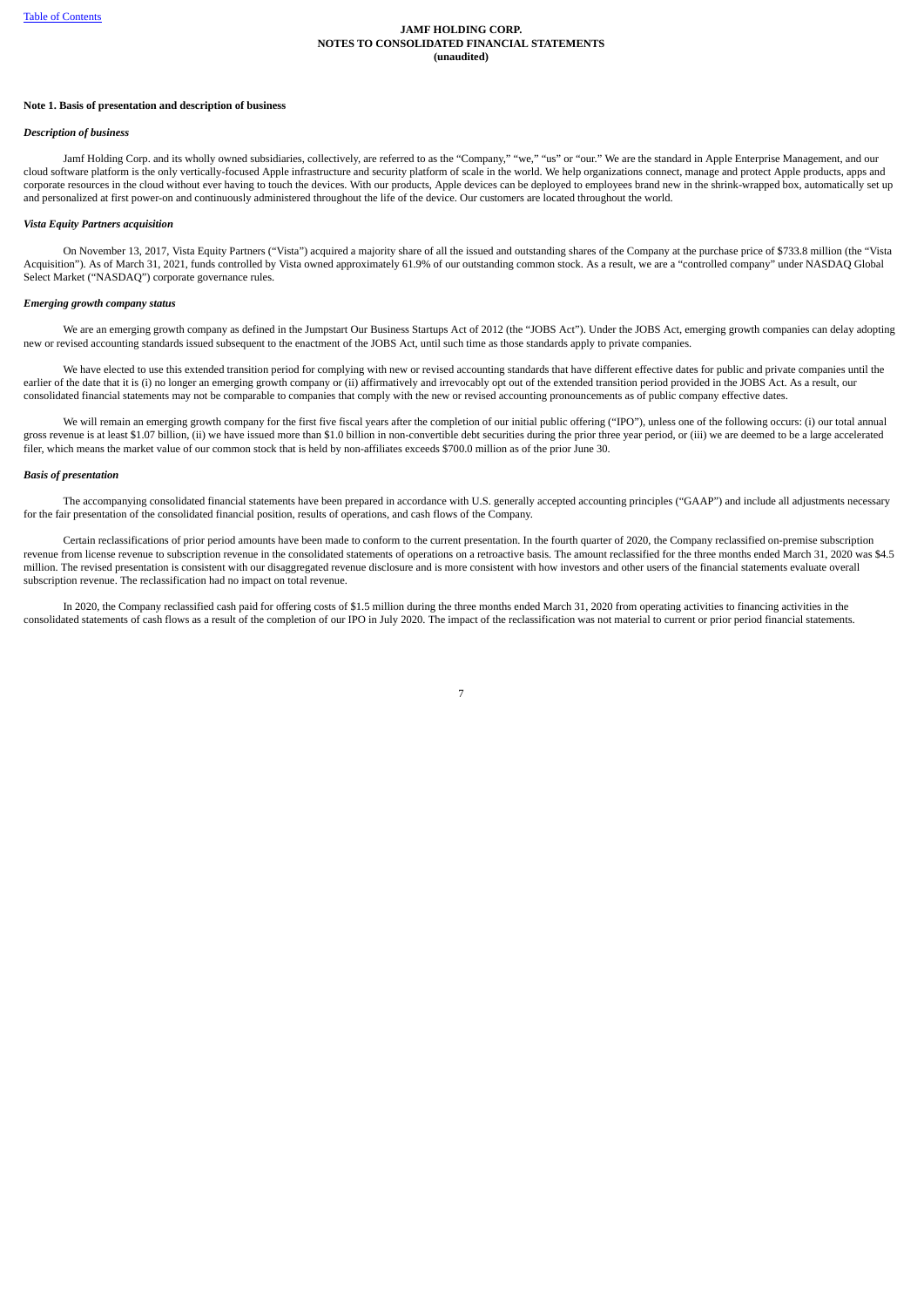## *Unaudited interim consolidated financial information*

The accompanying interim consolidated balance sheet as of March 31, 2021, the consolidated statements of operations, of stockholders' equity and of cash flows for the three months ended March 31, 2021 and 2020 and the related footnote disclosures are unaudited. These unaudited interim consolidated financial statements have been prepared on the same basis as the annual consolidated financial statements and, in management's opinion, include all adjustments necessary for the fair presentation of the consolidated financial position, results of operations, and cash flows of the Company. Except for the revision discussed in Note 3, all adjustments made were of a normal recurring nature. The results for the three months ended March 31, 2021 are not necessarily indicative of the results to be expected for the year ending December 31, 2021 or for any future period.

## *Use of estimates*

The preparation of the consolidated financial statements in conformity with GAAP requires management to make estimates and assumptions that affect the reported amounts of assets and liabilities, the disclosure of contingent assets and liabilities as of the reporting date, and the reported amounts of revenues and expenses during the reporting period. These estimates are based on management's best knowledge of current events and actions that the Company may undertake in the future and include, but are not limited to, revenue recognition, stock-based compensation, commissions, goodwill and accounting for income taxes. Actual results could differ from those estimates.

#### *Segment and geographic information*

Our chief operating decision maker ("CODM") is our Chief Executive Officer, who reviews financial information presented on a consolidated basis for purposes of making operating decisions, assessing financial performance and allocating resources. We operate our business as one operating segment and therefore we have one reportable segment.

Revenue by geographic region as determined based on the end user customer address was as follows:

|                                            |    | (As Revised)                 |  |         |  |
|--------------------------------------------|----|------------------------------|--|---------|--|
|                                            |    | Three Months Ended March 31, |  |         |  |
|                                            |    | $2021^{(1)}$                 |  | 2020(1) |  |
|                                            |    | (in thousands)               |  |         |  |
| Revenue:                                   |    |                              |  |         |  |
| The Americas                               | ۰D | 60,817 \$                    |  | 46,871  |  |
| Europe, the Middle East, India, and Africa |    | 14,523                       |  | 9,930   |  |
| Asia Pacific                               |    | 5,387                        |  | 3,252   |  |
|                                            |    | 80,727                       |  | 60,053  |  |
|                                            |    |                              |  |         |  |

 $<sup>(1)</sup>$  Certain amounts have been revised to correct immaterial errors. See Note 3 for more information.</sup>

## **Note 2. Summary of significant accounting policies**

The Company's significant accounting policies are discussed in Note 2 to the consolidated financial statements included in the Company's Annual Report on Form 10-K for the year ended December 31, 2020. Except for the accounting policies for leases that were updated as a result of adopting the new accounting standard, there have been no significant changes to these policies that have had a material impact on the Company's consolidated financial statements and related notes for the three months ended March 31, 2021. The following describes the impact of certain policies.

## *Revenue recognition*

The Company applies ASC Topic 606, *Revenue from Contracts with Customers* ("ASC 606") and follows a five-step model to determine the appropriate amount of revenue to be recognized in accordance with ASC 606.

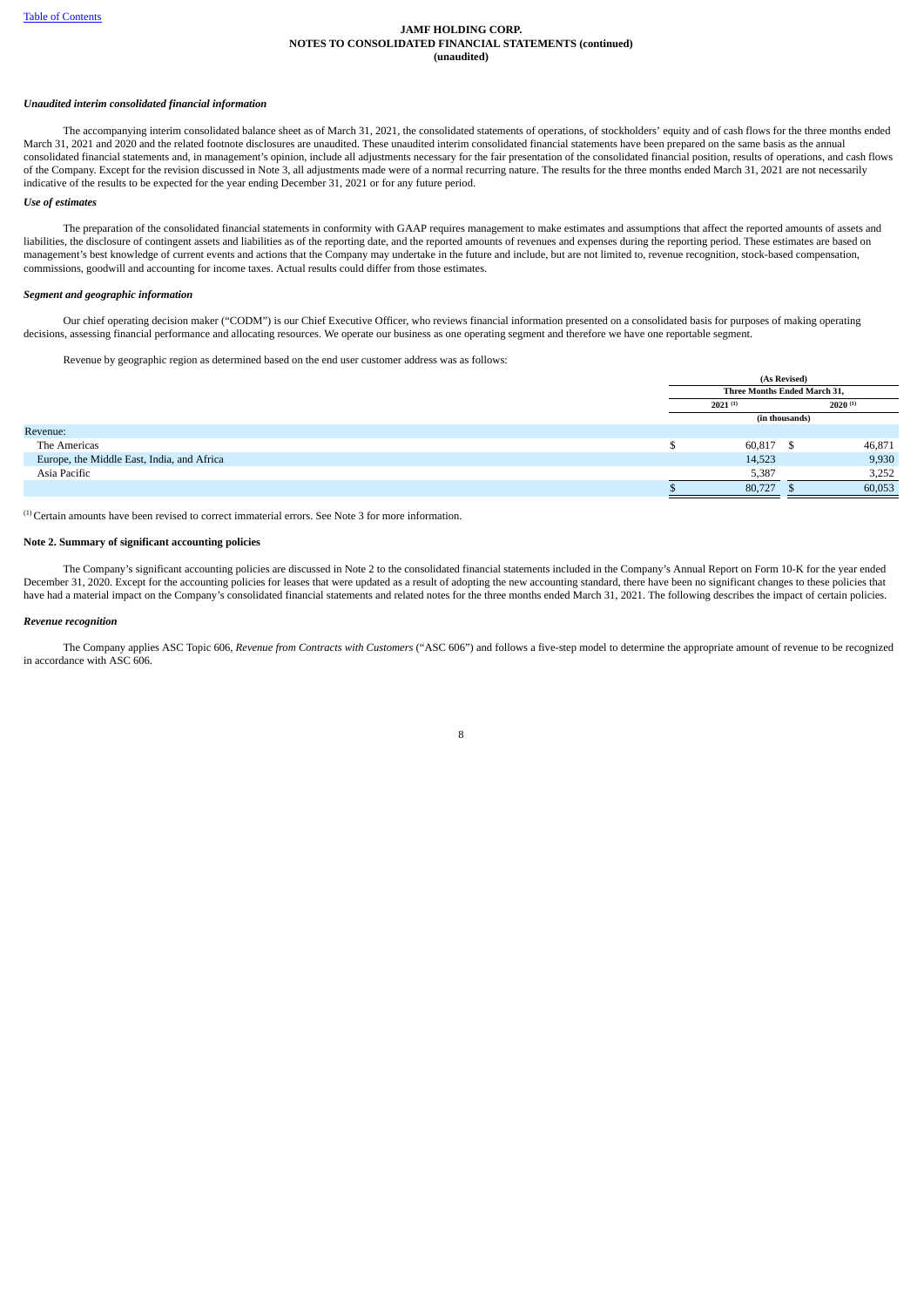## Disaggregation of Revenue

The Company separates revenue into subscription and non-subscription categories to disaggregate those revenues that are term-based and renewable from those that are one-time in nature. Revenue from subscription and non-subscription contractual arrangements are as follows:

|                                                                  | (As Revised)                 |              |  |
|------------------------------------------------------------------|------------------------------|--------------|--|
|                                                                  | Three Months Ended March 31, |              |  |
| $2021^{(1)}$                                                     |                              | $2020^{(1)}$ |  |
|                                                                  | (in thousands)               |              |  |
| SaaS subscription and support and maintenance<br>66,776 \$<br>.n |                              | 49,664       |  |
| On-premise subscription<br>7,706                                 |                              | 4,540        |  |
| Subscription revenue<br>74,482                                   |                              | 54,204       |  |
| Professional services<br>4,003                                   |                              | 4,087        |  |
| Perpetual licenses<br>2,242                                      |                              | 1,762        |  |
| Non-subscription revenue<br>6,245                                |                              | 5,849        |  |
| 80,727<br>Total revenue                                          |                              | 60,053       |  |

 $<sup>(1)</sup>$  Certain amounts have been revised to correct immaterial errors. See Note 3 for more information.</sup>

#### Contract Balances

If revenue is recognized in advance of the right to invoice, a contract asset is recorded. The balances of contract assets were \$1.2 million and \$0.9 million as of March 31, 2021 and December 31, 2020, respectively.

Contract liabilities consist of customer billings in advance of revenue being recognized. The Company invoices its customers for subscription, support and maintenance and services in advance.

Changes in contract liabilities, including revenue earned during the period from the beginning contract liability balance and new deferrals of revenue during the period, were as follows:

|                                  | (As Revised)                        |  |              |  |  |
|----------------------------------|-------------------------------------|--|--------------|--|--|
|                                  | <b>Three Months Ended March 31.</b> |  |              |  |  |
|                                  | $2021^{(1)}$                        |  | $2020^{(1)}$ |  |  |
|                                  | (in thousands)                      |  |              |  |  |
| Balance, beginning of the period | 205,509 \$                          |  | 140,449      |  |  |
| Revenue earned                   | (60, 633)                           |  | (47, 304)    |  |  |
| Deferral of revenue              | 76,703                              |  | 52,167       |  |  |
| Balance, end of the period       | 221,579                             |  | 145,312      |  |  |
|                                  |                                     |  |              |  |  |

 $<sup>(1)</sup>$  Certain amounts have been revised to correct immaterial errors. See Note 3 for more information.</sup>

There were no significant changes to our contract assets and liabilities during the three months ended March 31, 2021 and 2020 outside of our sales activities.

## Remaining Performance Obligations

Revenue allocated to remaining performance obligations represents contracted revenue that has not yet been recognized, which includes deferred revenue and noncancellable amounts to be invoiced. As of March 31, 2021 and December 31, 2020, the Company had \$243.1 million and \$224.1 million, respectively, of remaining performance obligations, with 78% and 80%, respectively, expected to be recognized as revenue over the succeeding 12 months, and the remainder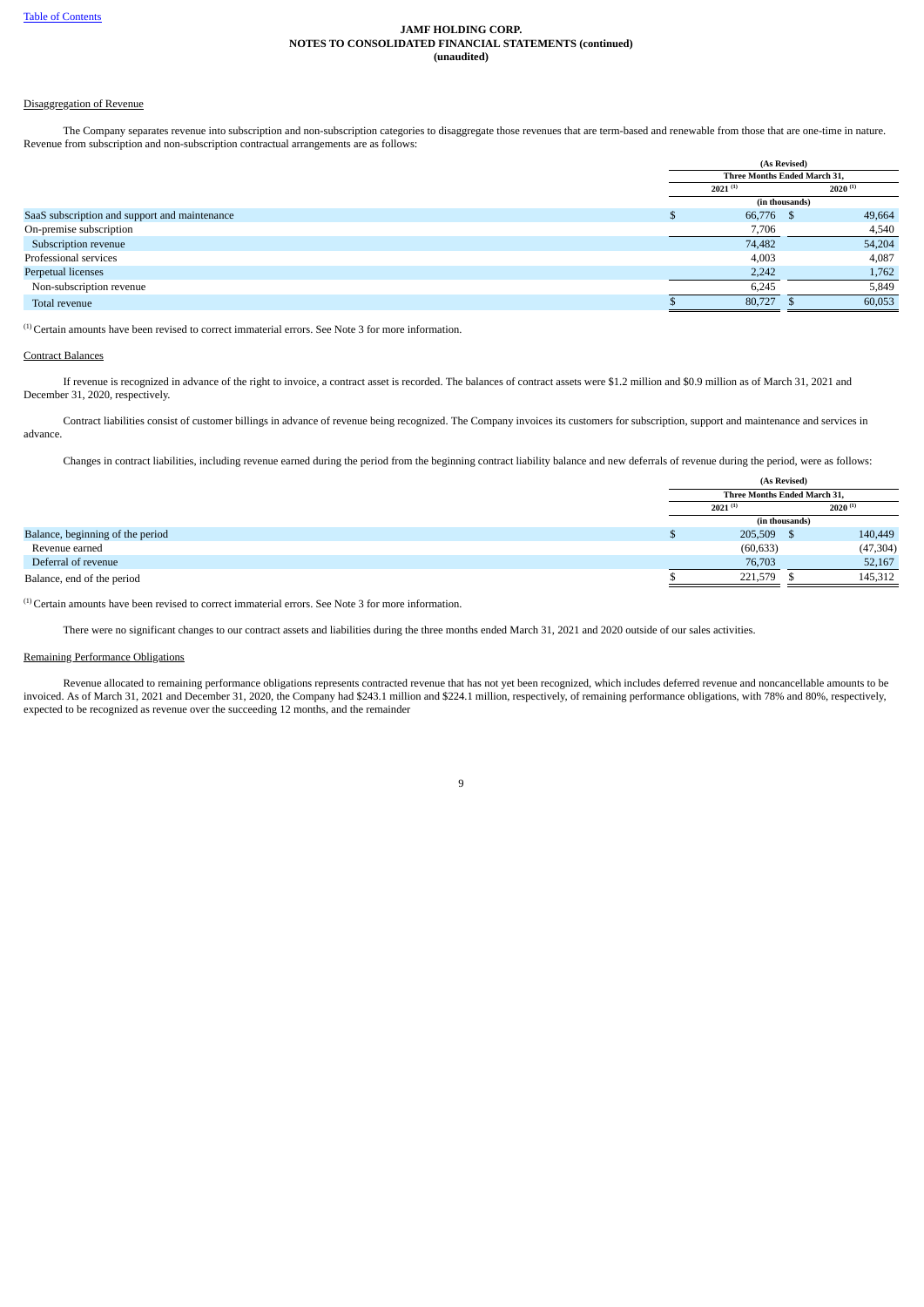expected to be recognized over the three years thereafter. Previously reported remaining performance obligations as of December 31, 2020 have been revised. See Note 3 for more information.

### Deferred Contract Costs

Sales commissions as well as associated payroll taxes and retirement plan contributions (together, contract costs) that are incremental to the acquisition of customer contracts are capitalized using a portfolio approach as deferred contract costs in the consolidated balance sheets when the period of benefit is determined to be greater than one year.

Total amortization of contract costs for the three months ended March 31, 2021 and 2020 was \$2.7 million and \$1.7 million, respectively. Previously reported amortization of contract costs have been revised. See Note 3 for more information.

The Company periodically reviews these deferred costs to determine whether events or changes in circumstances have occurred that could affect the period of benefit of these deferred contract costs. There were no impairment losses recorded during the three months ended March 31, 2021 and 2020.

## Concentration of Credit Risk

For the three months ended March 31, 2021, the Company had one distributor that accounted for more than 10% of total net revenues. Total receivables related to this distributor were \$17.3 million as of March 31, 2021. For the three months ended March 31, 2020, the Company had two distributors that accounted for more than 10% of total net revenues. Total receivables related to these distributors were \$19.8 million as of December 31, 2020.

No single end customer accounted for more than 10% of total revenue for the three months ended March 31, 2021 and 2020.

## *Recently issued accounting pronouncements not yet adopted*

From time to time, new accounting pronouncements are issued by the Financial Accounting Standards Board ("FASB") or other standard setting bodies and adopted by us as of the specified effective date. Unless otherwise discussed, the impact of recently issued standards that are not yet effective will not have a material impact on our financial position or results of operations upon adoption.

#### *Financial Instruments — Credit Losses*

In June 2016, the FASB issued Accounting Standards Update ("ASU") No. 2016-13, Financial Instruments - Credit Losses (Topic 326): Measurement of Credit Losses on Financial *Instruments* ("ASU 2016-13"), which introduces a model based on expected losses to estimate credit losses for most financial assets and certain other instruments. In November 2019, the FASB issued ASU No. 2019-10, Financial Instruments - Credit Losses (Topic 326), Derivatives and Hedging (Topic 815), and Leases (Topic 842): Effective Dates ("ASU 2019-10"). The update allows the extension of the initial effective date for entities which have not yet adopted ASU No. 2016-02, *Leases (Topic 842)* ("ASU 2016-02"). The standard is effective for annual reporting periods beginning after December 15, 2022, with early adoption permitted. Entities will apply the standard's provisions by recording a cumulative-effect adjustment to retained earnings. The Company has not yet adopted ASU 2016-13 and is currently evaluating the effect the standard will have on its consolidated financial statements.

## *Reference Rate Reform*

In March 2020, the FASB issued ASU No. 2020-04, Reference Rate Reform (Topic 848): Facilitation of the Effects of Reference Rate Reform on Financial Reporting ("ASU 2020-04"), which provides entities with temporary optional financial reporting alternatives to ease the potential burden in accounting for reference rate reform and includes a provision that allows entities to account for a modified contract as a continuation of an existing contract. ASU 2020-04 is effective upon issuance and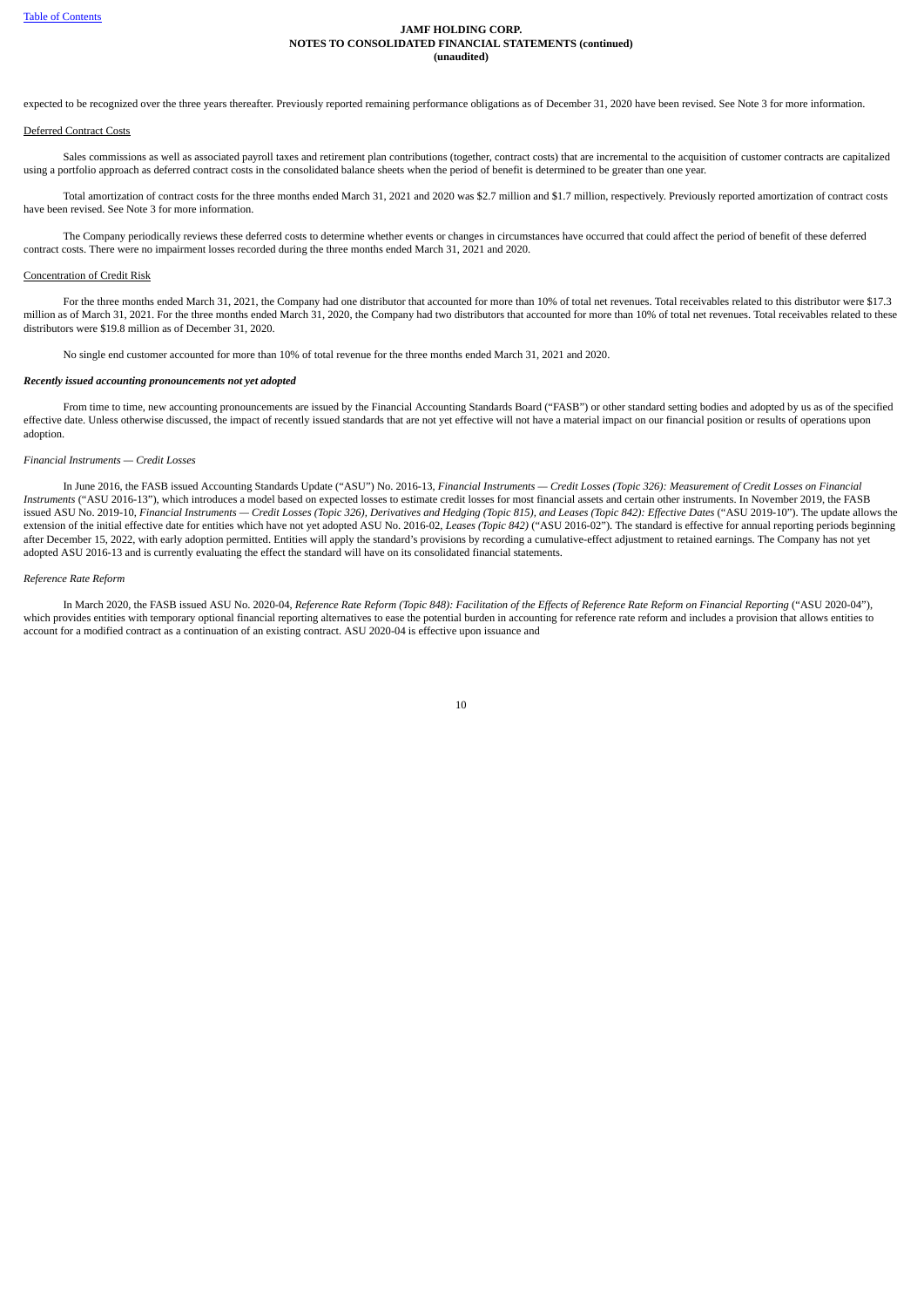can be applied through December 31, 2022. The adoption of this standard is not expected to have a material impact on the Company's consolidated financial statements.

### *Adoption of new accounting pronouncements*

#### *Leases*

In February 2016, the FASB issued ASU No. 2016-02, *Leases (Topic 842)* to increase transparency and comparability among organizations related to their leasing arrangements. The update requires lessees to recognize most leases on their balance sheets, with the exception of short-term leases if a policy election is made, while recognizing lease expense on their income statements in a manner similar to current GAAP. The guidance also requires entities to disclose key quantitative and qualitative information about its leasing arrangements. The Company adopted the new lease standard on January 1, 2021 using the optional transition method to the modified retrospective approach. Under this transition provision, results for reporting periods beginning on January 1, 2021 are presented under ASC Topic 842, *Leases* ("ASC 842") while prior period amounts continue to be reported and disclosed in accordance with the Company's historical accounting treatment under ASC Topic 840, *Leases* ("ASC 840").

To reduce the burden of adoption and ongoing compliance with ASC 842, a number of practical expedients and policy elections are available under the new guidance. The Company elected the "package of practical expedients" permitted under the transition guidance, which among other things, did not require reassessment of whether contracts entered into prior to adoption are or contain leases, and allowed carryforward of the historical lease classification for existing leases. The Company has not elected to adopt the "hindsight" practical expedient, and therefore measured the right-of-use ("ROU") asset and lease liability using the remaining portion of the lease term at adoption on January 1, 2021.

The Company made an accounting policy election under ASC 842 not to recognize ROU assets and lease liabilities for leases with a term of twelve months or less. For all other leases, the Company recognizes ROU assets and lease liabilities based on the present value of lease payments over the lease term at the commencement date of the lease (or January 1, 2021 for existing leases upon the adoption of ASC 842). The ROU assets also include any initial direct costs incurred and lease payments made at or before the commencement date and are reduced by any lease incentives.

Future lease payments may include fixed rent escalation clauses or payments that depend on an index (such as the consumer price index). Subsequent changes to an index and other periodic market-rate adjustments to base rent are recorded in variable lease expense in the period incurred.

The Company has made an accounting policy election to account for lease and non-lease components in its contracts as a single lease component for all asset classes. The non-lease components typically represent additional services transferred to the Company, such as common area maintenance for real estate, which are variable in nature and recorded in variable lease expense in the period incurred.

The Company uses its incremental borrowing rate to determine the present value of lease payments as the Company's leases do not have a readily determinable implicit discount rate. The incremental borrowing rate is the rate of interest the Company would have to pay to borrow on a collateralized basis over a similar term and amount in a similar economic environment. Judgement is applied in assessing factors such as Company specific credit risk, lease term, nature and quality of the underlying collateral, currency and economic environment in determining the incremental borrowing rate to apply to each lease.

Upon adoption, the Company recorded ROU assets and lease liabilities of approximately \$25.0 million and \$28.6 million, respectively, related to the Company's operating leases. The adoption of the new lease standard did not materially impact our consolidated statements of operations or consolidated statements of cash flows. See Note 7 for more information.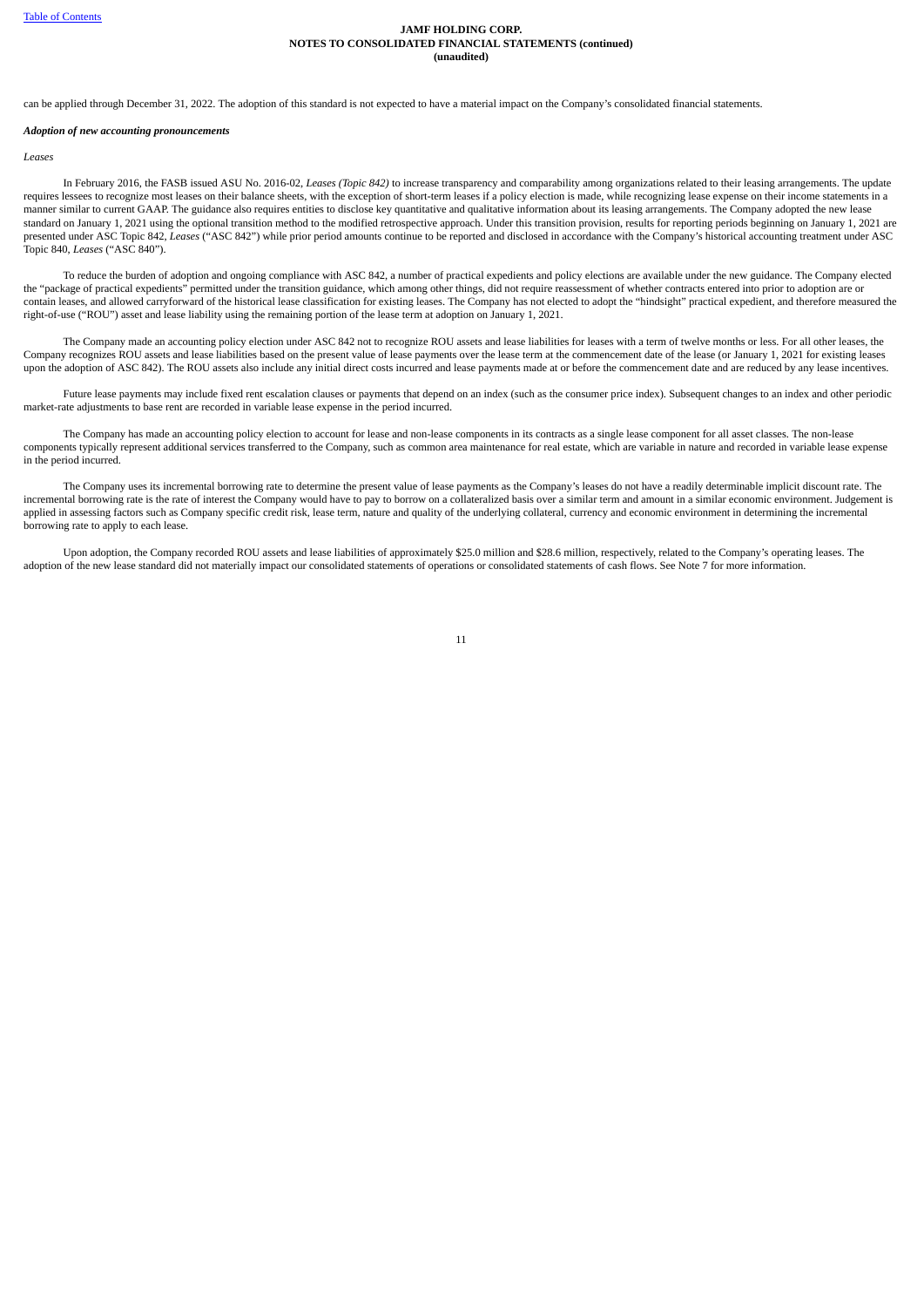*Debt with Conversion and Other Options and Contracts in Entity's Own Equity*

In August 2020, the FASB issued ASU No. 2020-06, Debt - Debt with Conversion and Other Options (Subtopic 470-20) and Derivatives and Hedging - Contracts in Entity's Own Equity (Subtopic 815-40): Accounting for Convertible Instruments and Contracts in an Entity's Own Equity ("ASU 2020-06"), which simplifies the accounting for certain financial instruments with characteristics of liabilities and equity. Among other changes, the standard eliminates the beneficial conversion and cash conversion accounting models for convertible instruments. As a result, entities will account for a convertible debt instrument wholly as debt unless the instrument contains features that require bifurcation as a derivative in accordance with ASC Topic 815, *Derivatives and Hedging,* or a convertible debt instrument was issued at a substantial premium. In addition, the amendments also require the if-converted method to be applied for all convertible instruments when calculating diluted earnings per share. The standard is effective for fiscal years beginning after December 15, 2021, including interim periods within those fiscal years. Early adoption is permitted. The Company early adopted the new standard on January 1, 2021. The adoption of the standard did not have a material impact on the Company's consolidated financial statements.

## **Note 3. Revision of previously issued unaudited interim financial statements**

In connection with the preparation of its financial statements for the quarter ended June 30, 2021, the Company identified immaterial errors related to certain commissions that were incorrectly capitalized in prior periods. The commissions, as well as the associated payroll taxes and retirement plan contributions, were not incremental to the acquisition of customer contracts and should have been expensed as incurred in accordance with GAAP, rather than capitalized. As a result, sales and marketing expenses were understated and deferred contract costs were overstated by \$0.8 million and \$0.7 million for the three months ended March 31, 2021 and 2020, respectively.

In accordance with Staff Accounting Bulletin ("SAB") No. 99, *Materiality* and SAB No. 108, *Considering the Effects of Prior Year Misstatements When Quantifying Misstatements in*<br>Current Year Financial Statements, the Com 2020, 2019 and 2018 and its unaudited consolidated financial statements as of and for the quarter ended March 31, 2021 and quarters and year-to-date periods ended June 30, 2020 and September 30, 2020 to correct the error.

The revisions also include the corrections of other immaterial errors that the Company previously recorded as out-of-period adjustments in the period of identification, as well as other previously identified immaterial errors. The previously recorded out-of-period adjustments included the establishment of state valuation allowances, as well as other immaterial errors. The Company previously determined that these errors did not, both individually and in the aggregate, result in a material misstatement of our previously issued consolidated financial statements and reached the same conclusion when aggregating these immaterial errors with the commissions error described above.

The accompanying financial statements and relevant footnotes to the consolidated financial statements have been revised to correct for the immaterial errors discussed above. The tables below provide reconciliations of our previously reported amounts to revised amounts to correct for these immaterial errors in our unaudited consolidated financial statements as of and for the quarters ended March 31, 2021 and 2020.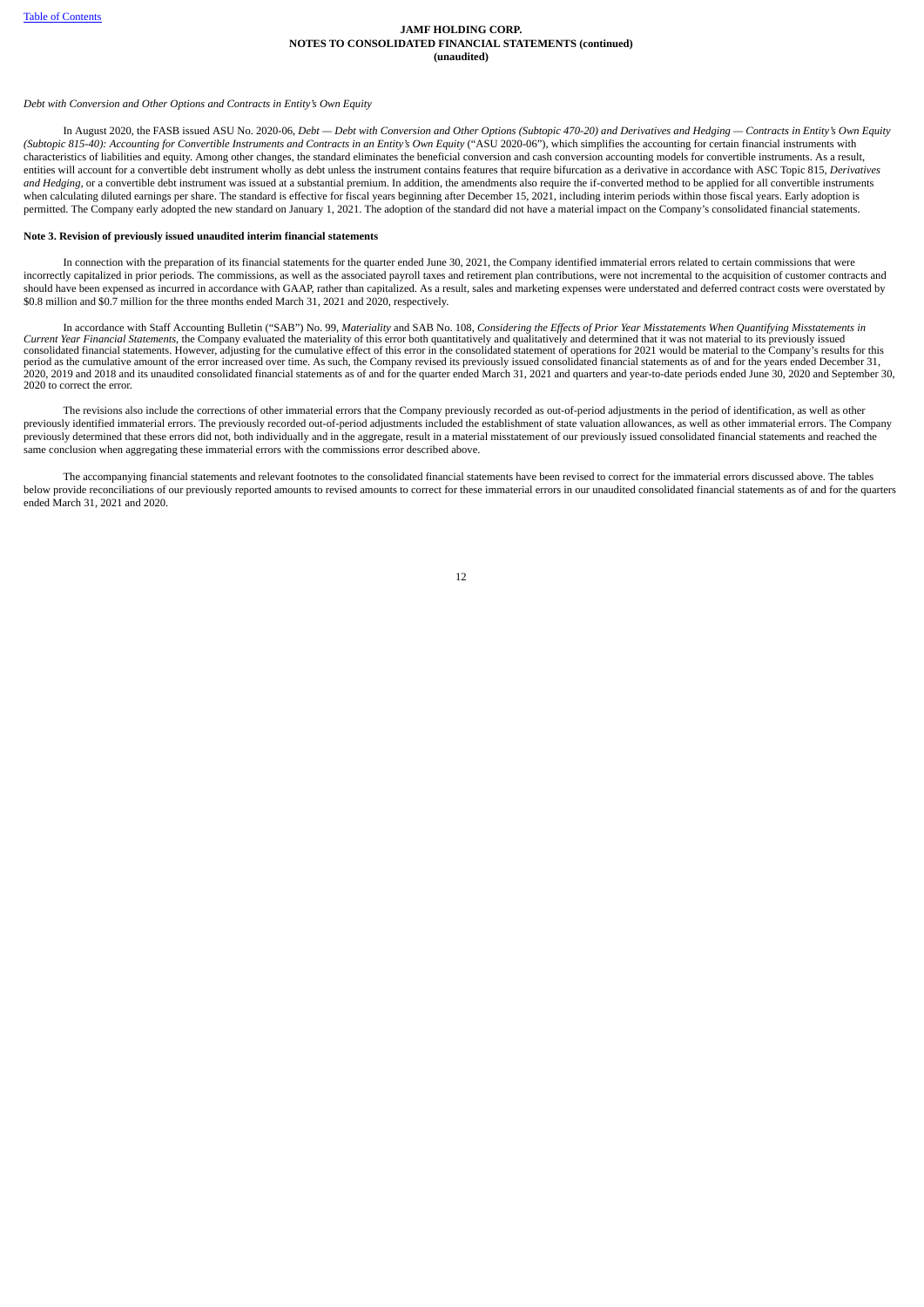|                                              |                               |                                                   | March 31, 2021           |                |       |                   |
|----------------------------------------------|-------------------------------|---------------------------------------------------|--------------------------|----------------|-------|-------------------|
|                                              | <b>As Previously Reported</b> | <b>Adjustments</b><br><b>Commissions</b><br>Other |                          |                |       | <b>As Revised</b> |
|                                              |                               |                                                   |                          | (in thousands) |       |                   |
| <b>Assets</b>                                |                               |                                                   |                          |                |       |                   |
| Current assets:                              |                               |                                                   |                          |                |       |                   |
| Cash and cash equivalents                    | \$<br>196,190                 | \$                                                |                          | $\mathbb{S}$   |       | \$<br>1!          |
| Trade accounts receivable, net of allowances | 75,882                        |                                                   |                          |                |       |                   |
| Income taxes receivable                      | 632                           |                                                   |                          |                |       |                   |
| Deferred contract costs                      | 11,155                        |                                                   | (1,942)                  |                |       |                   |
| Prepaid expenses                             | 15,009                        |                                                   |                          |                |       |                   |
| Other current assets                         | 2,325                         |                                                   |                          |                |       |                   |
| Total current assets                         | 301,193                       |                                                   | (1,942)                  |                |       | 2!                |
| Equipment and leasehold improvements, net    | 16,965                        |                                                   |                          |                | (186) |                   |
| Goodwill                                     | 541,850                       |                                                   |                          |                |       | 5.                |
| Other intangible assets, net                 | 197,504                       |                                                   |                          |                |       | 1!                |
| Deferred contract costs, non-current         | 28,774                        |                                                   | (5, 136)                 |                |       |                   |
| Other assets                                 | 28,898                        |                                                   |                          |                |       |                   |
| <b>Total assets</b>                          | \$<br>1,115,184               | \$                                                | (7,078)                  | \$             | (186) | \$<br>1,1(        |
| Liabilities and stockholders' equity         |                               |                                                   |                          |                |       |                   |
| Current liabilities:                         |                               |                                                   |                          |                |       |                   |
| Accounts payable                             | \$<br>5,744                   | \$                                                | $\overline{\phantom{0}}$ | \$             |       | \$                |
| <b>Accrued liabilities</b>                   | 28,131                        |                                                   |                          |                |       |                   |
| Income taxes payable                         | 1,153                         |                                                   | (68)                     |                | (19)  |                   |
| Deferred revenues                            | 167,868                       |                                                   |                          |                |       | 1 <sub>1</sub>    |
| Total current liabilities                    | 202,896                       |                                                   | (68)                     |                | (19)  | 2 <sub>1</sub>    |
| Deferred revenues, non-current               | 53,711                        |                                                   | $\overline{\phantom{0}}$ |                |       |                   |
| Deferred tax liability, net                  | 5,475                         |                                                   | (1, 391)                 |                | 201   |                   |
| Other liabilities                            | 33,839                        |                                                   |                          |                |       |                   |
| <b>Total liabilities</b>                     | 295,921                       |                                                   | (1, 459)                 |                | 182   | 2!                |
| Commitments and contingencies                |                               |                                                   |                          |                |       |                   |
| Stockholders' equity:                        |                               |                                                   |                          |                |       |                   |
| Preferred stock                              |                               |                                                   |                          |                |       |                   |
| Common stock                                 | 118                           |                                                   |                          |                |       |                   |
| Additional paid-in capital                   | 909,966                       |                                                   | -                        |                |       | 9 <sub>0</sub>    |
| Accumulated deficit                          | (90, 821)                     |                                                   | (5,619)                  |                | (368) | (                 |
| Total stockholders' equity                   | 819,263                       |                                                   | (5,619)                  |                | (368) | 8 <sup>1</sup>    |
| Total liabilities and stockholders' equity   | \$<br>1,115,184               | \$                                                | (7,078)                  | \$             | (186) | \$<br>1.1(        |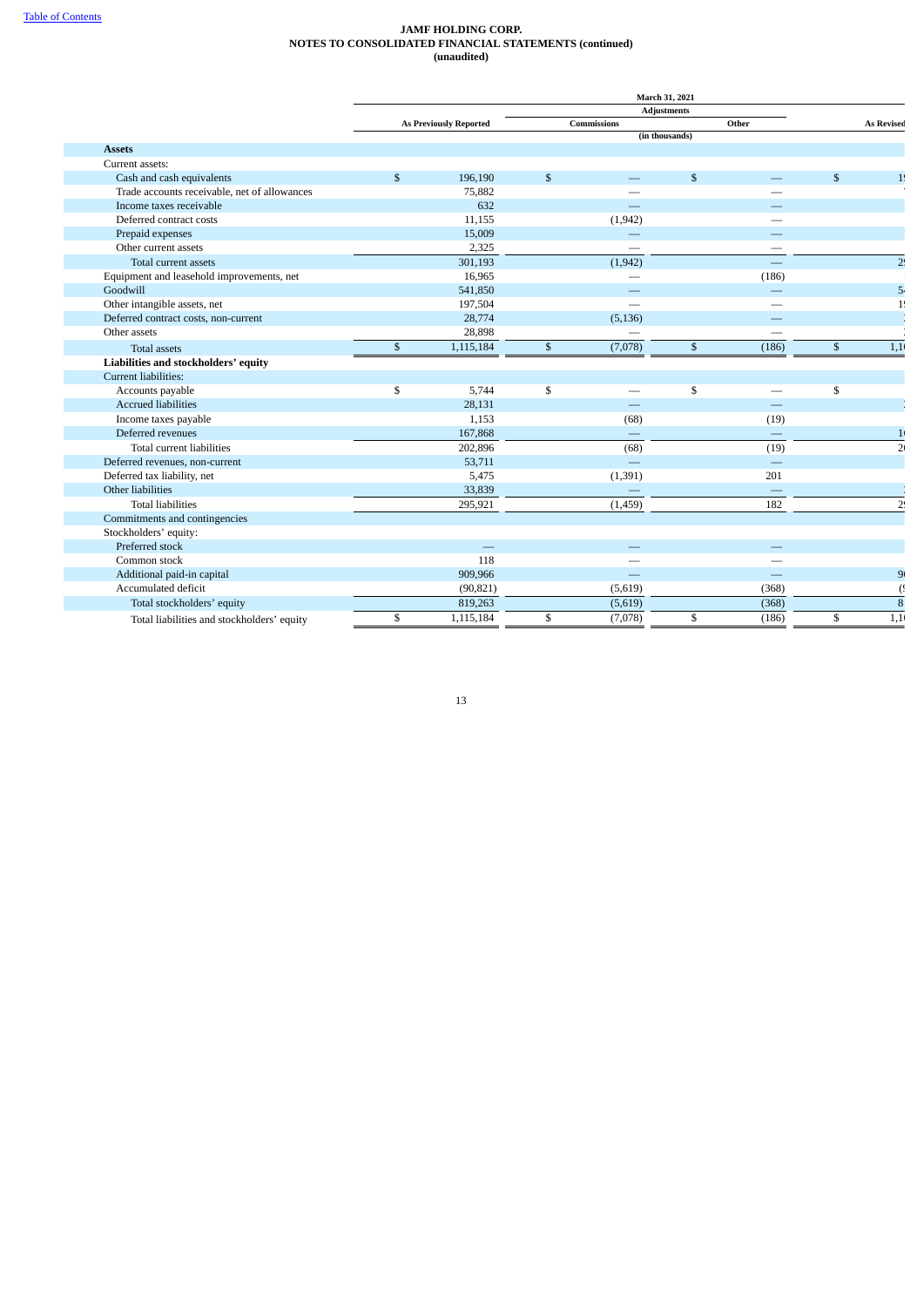|                                                                               | Three Months Ended March 31, 2021 |                               |                    |                                                    |                   |  |  |  |  |
|-------------------------------------------------------------------------------|-----------------------------------|-------------------------------|--------------------|----------------------------------------------------|-------------------|--|--|--|--|
|                                                                               |                                   |                               |                    | <b>Adjustments</b>                                 |                   |  |  |  |  |
|                                                                               |                                   | <b>As Previously Reported</b> | <b>Commissions</b> | Other                                              | <b>As Revised</b> |  |  |  |  |
|                                                                               |                                   |                               |                    | (in thousands, except share and per share amounts) |                   |  |  |  |  |
| Revenue:                                                                      |                                   |                               |                    |                                                    |                   |  |  |  |  |
| Subscription                                                                  | \$                                | 74,923                        | \$                 | \$<br>$(441)$ \$                                   | 74,482            |  |  |  |  |
| <b>Services</b>                                                               |                                   | 4,003                         |                    |                                                    | 4,003             |  |  |  |  |
| License                                                                       |                                   | 2,242                         |                    |                                                    | 2,242             |  |  |  |  |
| Total revenue                                                                 |                                   | 81,168                        |                    | (441)                                              | 80,727            |  |  |  |  |
| Cost of revenue:                                                              |                                   |                               |                    |                                                    |                   |  |  |  |  |
| Cost of subscription (exclusive of amortization expense shown below)          |                                   | 12,014                        |                    |                                                    | 12,014            |  |  |  |  |
| Cost of services (exclusive of amortization expense shown below)              |                                   | 2,465                         |                    |                                                    | 2,465             |  |  |  |  |
| Amortization expense                                                          |                                   | 2,777                         |                    |                                                    | 2,777             |  |  |  |  |
| Total cost of revenue                                                         |                                   | 17,256                        |                    |                                                    | 17,256            |  |  |  |  |
| Gross profit                                                                  |                                   | 63,912                        |                    | (441)                                              | 63,471            |  |  |  |  |
| Operating expenses:                                                           |                                   |                               |                    |                                                    |                   |  |  |  |  |
| Sales and marketing                                                           |                                   | 29,332                        | 835                |                                                    | 30,167            |  |  |  |  |
| Research and development                                                      |                                   | 15,626                        |                    |                                                    | 15,626            |  |  |  |  |
| General and administrative                                                    |                                   | 16,105                        |                    | 139                                                | 16,244            |  |  |  |  |
| Amortization expense                                                          |                                   | 5,627                         |                    |                                                    | 5,627             |  |  |  |  |
| Total operating expenses                                                      |                                   | 66,690                        | 835                | 139                                                | 67,664            |  |  |  |  |
| Loss from operations                                                          |                                   | (2,778)                       | (835)              | (580)                                              | (4, 193)          |  |  |  |  |
| Interest expense, net                                                         |                                   | (55)                          |                    |                                                    | (55)              |  |  |  |  |
| Foreign currency transaction loss                                             |                                   | (171)                         | --                 | (47)                                               | (218)             |  |  |  |  |
| Other income, net                                                             |                                   |                               |                    |                                                    |                   |  |  |  |  |
| Loss before income tax benefit                                                |                                   | (3,004)                       | (835)              | (627)                                              | (4, 466)          |  |  |  |  |
| Income tax benefit                                                            |                                   | (65)                          | (76)               | 18                                                 | (123)             |  |  |  |  |
| Net loss                                                                      |                                   | (3,069)                       | \$<br>(911)        | <sup>\$</sup><br>(609)                             | -\$<br>(4,589)    |  |  |  |  |
| Net loss per share, basic and diluted                                         |                                   | (0.03)                        |                    |                                                    | \$<br>(0.04)      |  |  |  |  |
| Weighted-average shares used to compute net loss per share, basic and diluted |                                   | 117,386,322                   |                    |                                                    | 117,386,322       |  |  |  |  |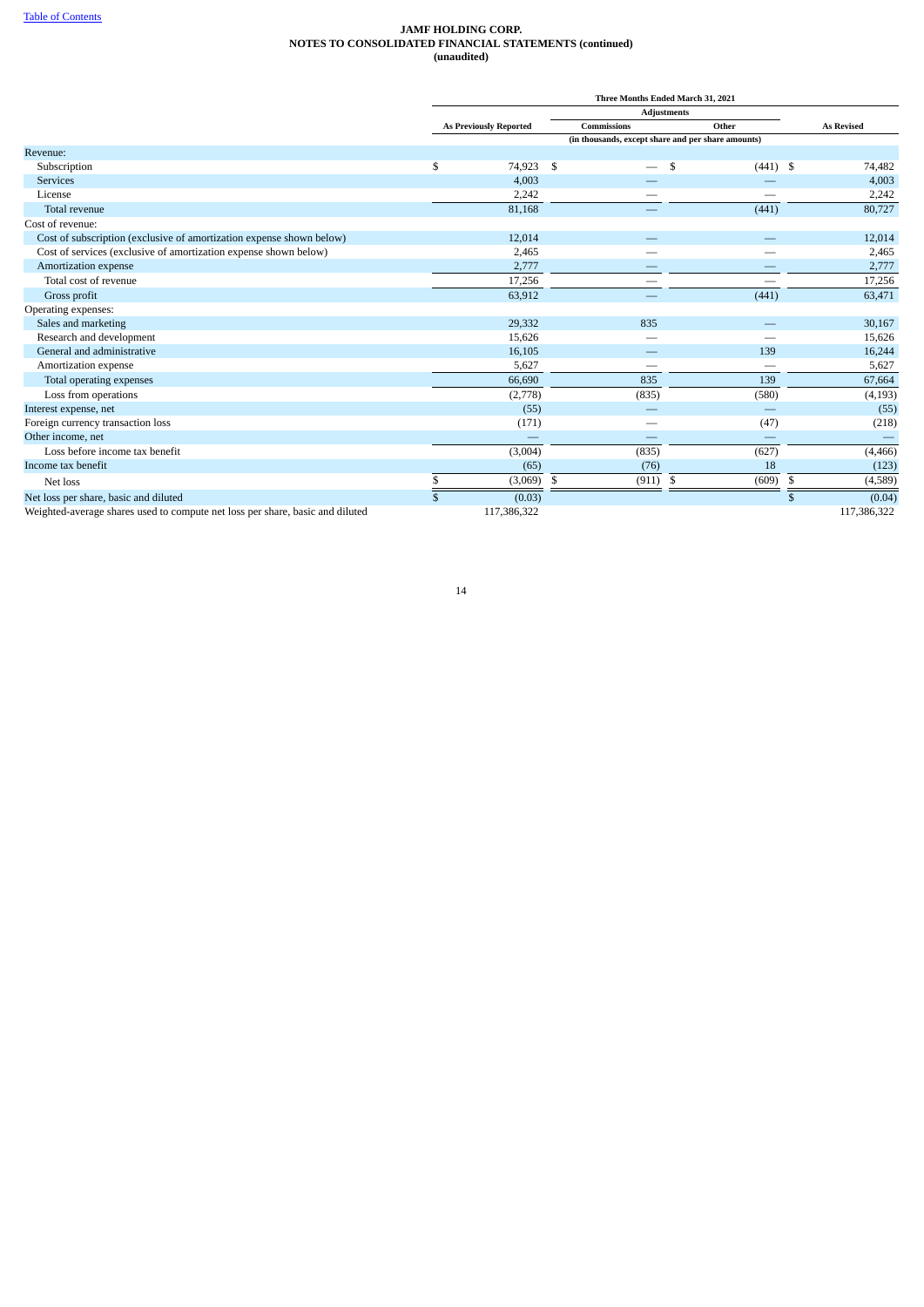|                               | <b>Stock Class</b> |              |                          |              |                                      |              |                    |               |               |  |
|-------------------------------|--------------------|--------------|--------------------------|--------------|--------------------------------------|--------------|--------------------|---------------|---------------|--|
|                               | Common             |              |                          |              | <b>Additional Paid-In</b>            |              | <b>Accumulated</b> |               | Stockholders' |  |
|                               | <b>Shares</b>      |              | <b>Amount</b>            |              | Capital                              |              | Deficit            |               | Equity        |  |
|                               |                    |              |                          |              | (in thousands, except share amounts) |              |                    |               |               |  |
| <b>As Previously Reported</b> |                    |              |                          |              |                                      |              |                    |               |               |  |
| Balance, December 31, 2020    | 116,992,472        | \$           | 117                      | \$           | 903,116 \$                           |              | $(87,752)$ \$      |               | 815,481       |  |
| Exercise of stock options     | 713,423            |              |                          |              | 4,018                                |              |                    |               | 4,019         |  |
| Share-based compensation      |                    |              | $\overline{\phantom{a}}$ |              | 2,832                                |              |                    |               | 2,832         |  |
| Net loss                      |                    |              |                          |              |                                      |              | (3,069)            |               | (3,069)       |  |
| Balance, March 31, 2021       | 117,705,895        | \$           | 118                      | \$           | 909,966                              | \$           | $(90, 821)$ \$     |               | 819,263       |  |
|                               |                    |              |                          |              |                                      |              |                    |               |               |  |
| <b>Commissions Adjustment</b> |                    |              |                          |              |                                      |              |                    |               |               |  |
| Balance, December 31, 2020    |                    | <b>S</b>     |                          | $\mathbf{s}$ | $\overline{\phantom{a}}$             | $\mathbf{s}$ | $(4,708)$ \$       |               | (4,708)       |  |
| Exercise of stock options     |                    |              |                          |              |                                      |              |                    |               |               |  |
| Share-based compensation      |                    |              |                          |              |                                      |              |                    |               |               |  |
| Net loss                      |                    |              |                          |              |                                      |              | (911)              |               | (911)         |  |
| Balance, March 31, 2021       | —                  | \$           | —                        | \$           | $\overline{\phantom{0}}$             | £.           | $(5,619)$ \$       |               | (5,619)       |  |
|                               |                    |              |                          |              |                                      |              |                    |               |               |  |
| <b>Other Adjustments</b>      |                    |              |                          |              |                                      |              |                    |               |               |  |
| Balance, December 31, 2020    |                    | \$           |                          | \$           |                                      | \$           | 241S               |               | 241           |  |
| Exercise of stock options     |                    |              |                          |              |                                      |              |                    |               |               |  |
| Share-based compensation      |                    |              |                          |              |                                      |              |                    |               |               |  |
| Net loss                      |                    |              |                          |              |                                      |              | (609)              |               | (609)         |  |
| Balance, March 31, 2021       |                    | $\mathbf{s}$ |                          | \$           |                                      | \$           | (368)              | <sup>\$</sup> | (368)         |  |
|                               |                    |              |                          |              |                                      |              |                    |               |               |  |
| <b>As Revised</b>             |                    |              |                          |              |                                      |              |                    |               |               |  |
| Balance, December 31, 2020    | 116,992,472        | \$           | 117                      | $\mathbf{s}$ | 903,116 \$                           |              | $(92,219)$ \$      |               | 811,014       |  |
| Exercise of stock options     | 713,423            |              |                          |              | 4,018                                |              |                    |               | 4,019         |  |
| Share-based compensation      |                    |              |                          |              | 2,832                                |              |                    |               | 2,832         |  |
| Net loss                      |                    |              |                          |              |                                      |              | (4,589)            |               | (4,589)       |  |
| Balance, March 31, 2021       | 117,705,895        | \$           | 118                      | $\mathbf{s}$ | 909,966                              | $\mathbf{s}$ | (96, 808)          | $\mathbf{s}$  | 813,276       |  |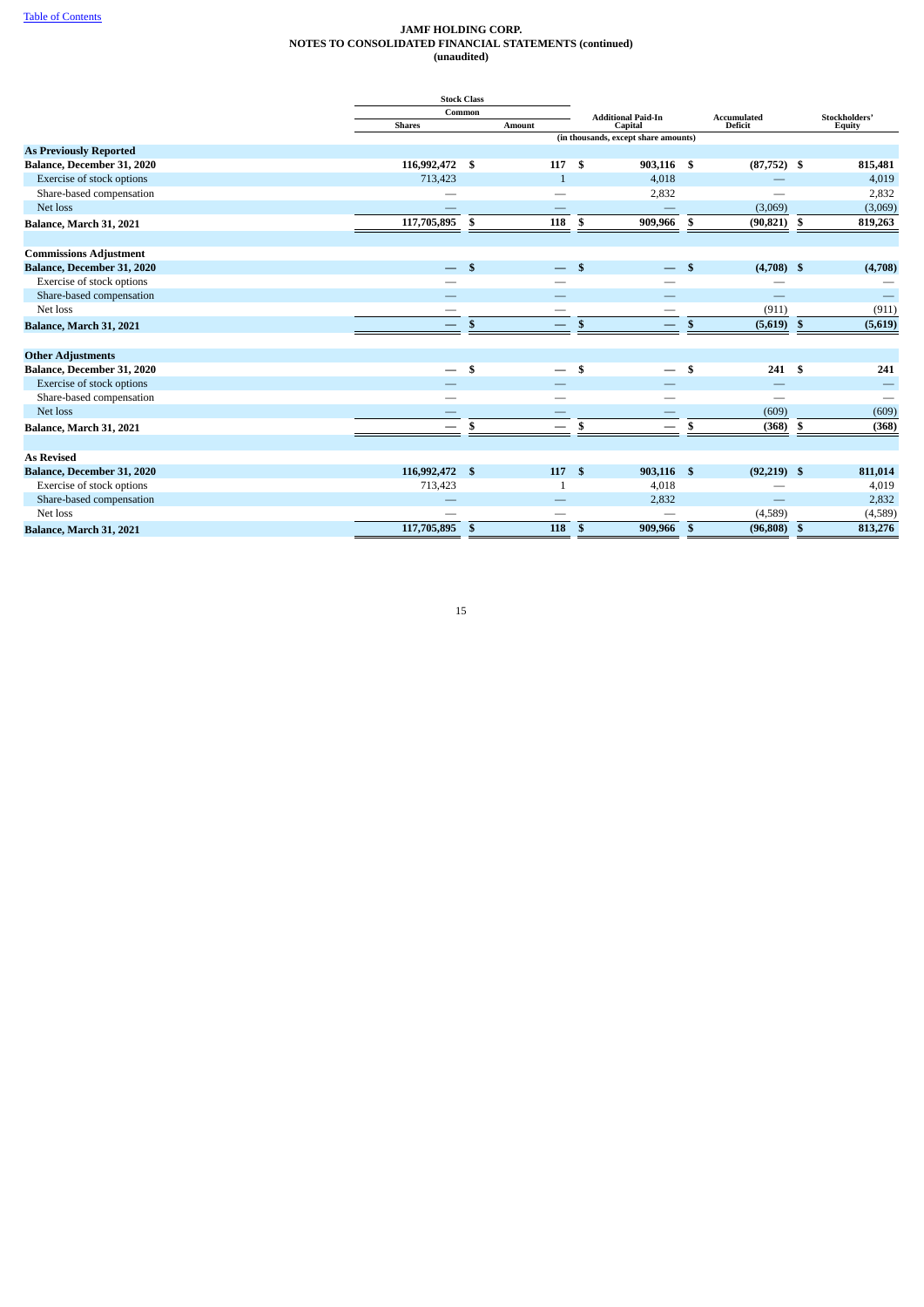|                                                                             | Three Months Ended March 31, 2021 |                               |               |                          |                |            |                   |
|-----------------------------------------------------------------------------|-----------------------------------|-------------------------------|---------------|--------------------------|----------------|------------|-------------------|
|                                                                             |                                   |                               |               | <b>Adjustments</b>       |                |            |                   |
|                                                                             |                                   | <b>As Previously Reported</b> |               | <b>Commissions</b>       |                | Other      | <b>As Revised</b> |
|                                                                             |                                   |                               |               |                          | (in thousands) |            |                   |
| <b>Cash flows from operating activities</b>                                 |                                   |                               |               |                          |                |            |                   |
| Net loss                                                                    | \$                                | $(3,069)$ \$                  |               | $(911)$ \$               |                | $(609)$ \$ | (4,589)           |
| Adjustments to reconcile net loss to cash provided by operating activities: |                                   |                               |               |                          |                |            |                   |
| Depreciation and amortization expense                                       |                                   | 9,784                         |               |                          |                |            | 9,784             |
| Amortization of deferred contract costs                                     |                                   | 3,296                         |               | (596)                    |                |            | 2,700             |
| Amortization of debt issuance costs                                         |                                   | 69                            |               | $\overline{\phantom{0}}$ |                |            | 69                |
| Non-cash lease expense                                                      |                                   | 1,267                         |               |                          |                |            | 1,267             |
| Provision for bad debt expense and returns                                  |                                   | 159                           |               |                          |                |            | 159               |
| Share-based compensation                                                    |                                   | 2,832                         |               |                          |                |            | 2,832             |
| Deferred tax benefit                                                        |                                   | (758)                         |               | 144                      |                | 1          | (613)             |
| Adjustment to contingent consideration                                      |                                   | 300                           |               |                          |                |            | 300               |
| Other                                                                       |                                   | 62                            |               |                          |                | 139        | 201               |
| Changes in operating assets and liabilities:                                |                                   |                               |               |                          |                |            |                   |
| Trade accounts receivable                                                   |                                   | (7,066)                       |               |                          |                |            | (7,066)           |
| Income tax receivable/payable                                               |                                   | 463                           |               | (68)                     |                | (19)       | 376               |
| Prepaid expenses and other assets                                           |                                   | (3,317)                       |               |                          |                |            | (3,317)           |
| Deferred contract costs                                                     |                                   | (6, 496)                      |               | 1.431                    |                |            | (5,065)           |
| Accounts payable                                                            |                                   | (1, 191)                      |               |                          |                |            | (1, 191)          |
| <b>Accrued liabilities</b>                                                  |                                   | (7,694)                       |               |                          |                | 11         | (7,683)           |
| Deferred revenue                                                            |                                   | 15,472                        |               |                          |                | 441        | 15,913            |
| Other liabilities                                                           |                                   | (90)                          |               |                          |                | 36         | (54)              |
| Net cash provided by operating activities                                   |                                   | 4,023                         |               |                          |                |            | 4,023             |
| <b>Cash flows from investing activities</b>                                 |                                   |                               |               |                          |                |            |                   |
| Acquisition, net of cash acquired                                           |                                   | (3,041)                       |               |                          |                |            | (3,041)           |
| Purchases of equipment and leasehold improvements                           |                                   | (3,290)                       |               |                          |                |            | (3,290)           |
| Proceeds from sale of equipment and leasehold improvements                  |                                   | 12                            |               |                          |                |            | 12                |
| Net cash used in investing activities                                       |                                   | (6, 319)                      |               | $\qquad \qquad$          |                |            | (6, 319)          |
| <b>Cash flows from financing activities</b>                                 |                                   |                               |               |                          |                |            |                   |
| Proceeds from the exercise of stock options                                 |                                   | 4,019                         |               |                          |                |            | 4,019             |
| Net cash provided by financing activities                                   |                                   | 4,019                         |               | $\overline{\phantom{m}}$ |                |            | 4,019             |
| Effect of exchange rate changes on cash and cash equivalents                |                                   | (401)                         |               |                          |                |            | (401)             |
| Net increase in cash and cash equivalents                                   |                                   | 1,322                         |               |                          |                |            | 1,322             |
| Cash and cash equivalents, beginning of period                              |                                   | 194,868                       |               |                          |                |            | 194,868           |
|                                                                             |                                   |                               |               |                          |                |            |                   |
| Cash and cash equivalents, end of period                                    | $\mathcal{S}$                     | 196.190                       | \$            | $\overline{\phantom{0}}$ | \$             |            | \$<br>196,190     |
| Supplemental disclosures of cash flow information:                          |                                   |                               |               |                          |                |            |                   |
| Cash paid for interest                                                      | \$                                | 3                             | <sup>\$</sup> |                          | \$             |            | \$<br>3           |
| Cash paid for income taxes, net of refunds                                  |                                   | 351                           |               |                          |                |            | 351               |
| Operating lease assets obtained in exchange for operating lease liabilities |                                   | (19)                          |               |                          |                |            | (19)              |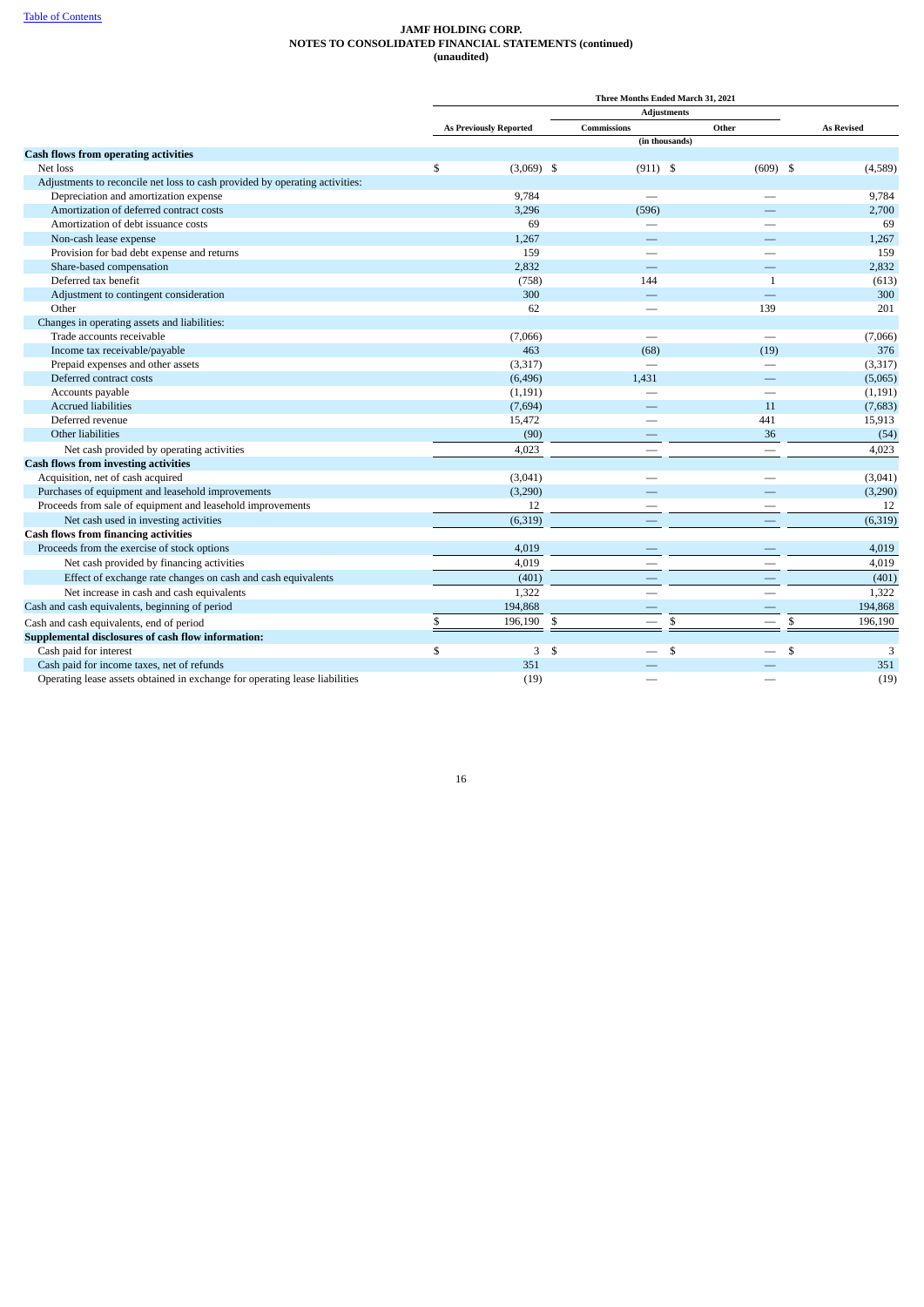|                                              | March 31, 2020 |                               |                                      |                          |                    |                                                                                                                                                                                                                                |              |                |  |
|----------------------------------------------|----------------|-------------------------------|--------------------------------------|--------------------------|--------------------|--------------------------------------------------------------------------------------------------------------------------------------------------------------------------------------------------------------------------------|--------------|----------------|--|
|                                              |                |                               |                                      |                          | <b>Adjustments</b> |                                                                                                                                                                                                                                |              | As Reviseo     |  |
|                                              |                | <b>As Previously Reported</b> | <b>Commissions</b><br>(in thousands) |                          |                    | Other                                                                                                                                                                                                                          |              |                |  |
| <b>Assets</b>                                |                |                               |                                      |                          |                    |                                                                                                                                                                                                                                |              |                |  |
| Current assets:                              |                |                               |                                      |                          |                    |                                                                                                                                                                                                                                |              |                |  |
| Cash and cash equivalents                    | $\mathbb{S}$   | 22,677                        | \$                                   |                          | $\mathbf{s}$       |                                                                                                                                                                                                                                | \$           |                |  |
| Trade accounts receivable, net of allowances |                | 46,203                        |                                      |                          |                    |                                                                                                                                                                                                                                |              |                |  |
| Income taxes receivable                      |                | 520                           |                                      | ш.                       |                    |                                                                                                                                                                                                                                |              |                |  |
| Deferred contract costs                      |                | 6,331                         |                                      | (1, 118)                 |                    |                                                                                                                                                                                                                                |              |                |  |
| Prepaid expenses                             |                | 13,491                        |                                      |                          |                    |                                                                                                                                                                                                                                |              |                |  |
| Other current assets                         |                | 5,194                         |                                      |                          |                    |                                                                                                                                                                                                                                |              |                |  |
| Total current assets                         |                | 94,416                        |                                      | (1, 118)                 |                    |                                                                                                                                                                                                                                |              |                |  |
| Equipment and leasehold improvements, net    |                | 12,274                        |                                      |                          |                    | 2,635                                                                                                                                                                                                                          |              |                |  |
| Goodwill                                     |                | 539,818                       |                                      |                          |                    | e and the state of the state of the state of the state of the state of the state of the state of the state of the state of the state of the state of the state of the state of the state of the state of the state of the stat |              | 5.             |  |
| Other intangible assets, net                 |                | 226,741                       |                                      |                          |                    |                                                                                                                                                                                                                                |              | 2:             |  |
| Deferred contract costs, non-current         |                | 18,154                        |                                      | (3,318)                  |                    |                                                                                                                                                                                                                                |              |                |  |
| Other assets                                 |                | 2,524                         |                                      |                          |                    |                                                                                                                                                                                                                                |              |                |  |
| <b>Total assets</b>                          | $\mathcal{S}$  | 893,927                       | $\mathbb{S}$                         | (4, 436)                 | $\mathbb{S}$       | 2,635                                                                                                                                                                                                                          | $\mathbb{S}$ | 8 <sup>1</sup> |  |
| Liabilities and stockholders' equity         |                |                               |                                      |                          |                    |                                                                                                                                                                                                                                |              |                |  |
| Current liabilities:                         |                |                               |                                      |                          |                    |                                                                                                                                                                                                                                |              |                |  |
| Accounts payable                             | \$             | 1,804                         | \$                                   |                          | \$                 | (155)                                                                                                                                                                                                                          | \$           |                |  |
| <b>Accrued liabilities</b>                   |                | 22,862                        |                                      |                          |                    | 342                                                                                                                                                                                                                            |              |                |  |
| Income taxes payable                         |                | 536                           |                                      |                          |                    |                                                                                                                                                                                                                                |              |                |  |
| Deferred revenues                            |                | 122,859                       |                                      |                          |                    | (423)                                                                                                                                                                                                                          |              | $\mathbf{1}$   |  |
| Total current liabilities                    |                | 148,061                       |                                      |                          |                    | (236)                                                                                                                                                                                                                          |              | 1.             |  |
| Deferred revenues, non-current               |                | 22,876                        |                                      |                          |                    |                                                                                                                                                                                                                                |              |                |  |
| Deferred tax liability, net                  |                | 15,566                        |                                      | (1,085)                  |                    | 1,589                                                                                                                                                                                                                          |              |                |  |
| Debt                                         |                | 201,597                       |                                      |                          |                    |                                                                                                                                                                                                                                |              | 2 <sub>0</sub> |  |
| Other liabilities                            |                | 9,325                         |                                      | $\overline{\phantom{0}}$ |                    | 2,293                                                                                                                                                                                                                          |              |                |  |
| <b>Total liabilities</b>                     |                | 397,425                       |                                      | (1,085)                  |                    | 3,646                                                                                                                                                                                                                          |              | 3 <sup>1</sup> |  |
| Commitments and contingencies                |                |                               |                                      |                          |                    |                                                                                                                                                                                                                                |              |                |  |
| Stockholders' equity:                        |                |                               |                                      |                          |                    |                                                                                                                                                                                                                                |              |                |  |
| Preferred stock                              |                |                               |                                      | $\overline{\phantom{a}}$ |                    |                                                                                                                                                                                                                                |              |                |  |
| Common stock                                 |                | 103                           |                                      |                          |                    |                                                                                                                                                                                                                                |              |                |  |
| Additional paid-in capital                   |                | 569,670                       |                                      | $\overline{\phantom{0}}$ |                    |                                                                                                                                                                                                                                |              | 5              |  |
| Accumulated deficit                          |                | (73, 271)                     |                                      | (3, 351)                 |                    | (1,011)                                                                                                                                                                                                                        |              | $\overline{C}$ |  |
| Total stockholders' equity                   |                | 496,502                       |                                      | (3, 351)                 |                    | (1,011)                                                                                                                                                                                                                        |              | 4 <sup>t</sup> |  |
| Total liabilities and stockholders' equity   | $\mathbb{S}$   | 893,927                       | \$                                   | (4, 436)                 | $\mathbb{S}$       | 2,635                                                                                                                                                                                                                          | \$           | 8 <sup>1</sup> |  |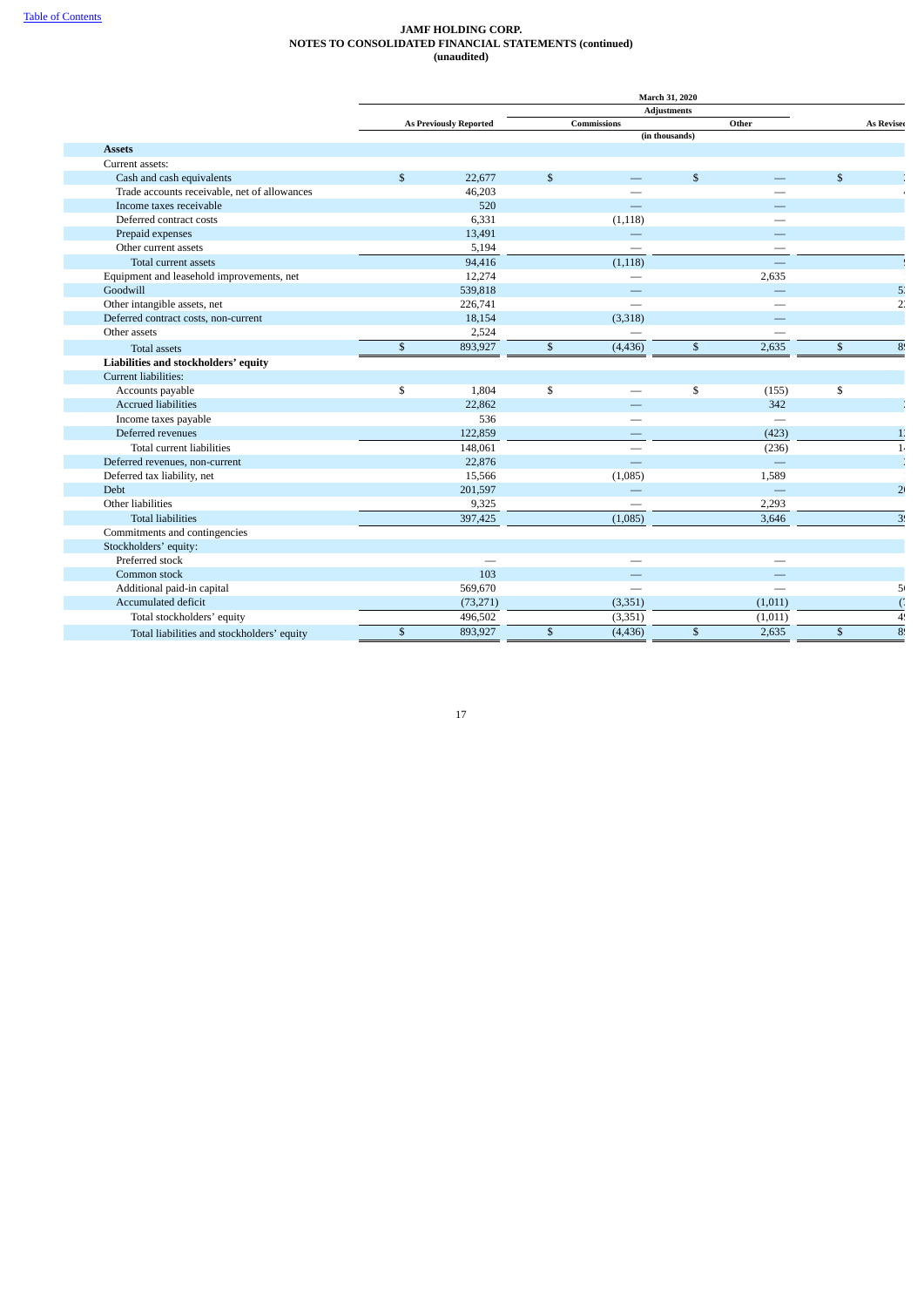|                                                                               | Three Months Ended March 31, 2020 |                               |                    |                                                    |     |                   |  |
|-------------------------------------------------------------------------------|-----------------------------------|-------------------------------|--------------------|----------------------------------------------------|-----|-------------------|--|
|                                                                               |                                   |                               |                    | <b>Adjustments</b>                                 |     |                   |  |
|                                                                               |                                   | <b>As Previously Reported</b> | <b>Commissions</b> | Other                                              |     | <b>As Revised</b> |  |
|                                                                               |                                   |                               |                    | (in thousands, except share and per share amounts) |     |                   |  |
| Revenue:                                                                      |                                   |                               |                    |                                                    |     |                   |  |
| Subscription                                                                  | \$                                | 54,618                        | \$                 | \$<br>$(414)$ \$                                   |     | 54,204            |  |
| <b>Services</b>                                                               |                                   | 4,010                         |                    | 77                                                 |     | 4,087             |  |
| License                                                                       |                                   | 1,762                         |                    |                                                    |     | 1,762             |  |
| Total revenue                                                                 |                                   | 60,390                        |                    | (337)                                              |     | 60,053            |  |
| Cost of revenue:                                                              |                                   |                               |                    |                                                    |     |                   |  |
| Cost of subscription (exclusive of amortization expense shown below)          |                                   | 9,248                         |                    |                                                    |     | 9,248             |  |
| Cost of services (exclusive of amortization expense shown below)              |                                   | 3,086                         |                    | 4                                                  |     | 3,090             |  |
| Amortization expense                                                          |                                   | 2,677                         |                    |                                                    |     | 2,677             |  |
| Total cost of revenue                                                         |                                   | 15,011                        |                    | $\Delta$                                           |     | 15,015            |  |
| Gross profit                                                                  |                                   | 45,379                        |                    | (341)                                              |     | 45,038            |  |
| Operating expenses:                                                           |                                   |                               |                    |                                                    |     |                   |  |
| Sales and marketing                                                           |                                   | 22,282                        | 690                | 32                                                 |     | 23,004            |  |
| Research and development                                                      |                                   | 12,617                        |                    | 21                                                 |     | 12,638            |  |
| General and administrative                                                    |                                   | 11,289                        |                    | (74)                                               |     | 11,215            |  |
| Amortization expense                                                          |                                   | 5,674                         |                    |                                                    |     | 5,674             |  |
| Total operating expenses                                                      |                                   | 51,862                        | 690                | (21)                                               |     | 52,531            |  |
| Loss from operations                                                          |                                   | (6, 483)                      | (690)              | (320)                                              |     | (7, 493)          |  |
| Interest expense, net                                                         |                                   | (4,778)                       |                    |                                                    |     | (4,778)           |  |
| Foreign currency transaction loss                                             |                                   | (304)                         |                    |                                                    |     | (304)             |  |
| Other income, net                                                             |                                   | 55                            |                    |                                                    |     | 55                |  |
| Loss before income tax benefit                                                |                                   | (11, 510)                     | (690)              | (320)                                              |     | (12,520)          |  |
| Income tax benefit                                                            |                                   | 3,220                         | 169                | (365)                                              |     | 3,024             |  |
| Net loss                                                                      |                                   | (8,290)                       | (521)<br>-S        | \$<br>(685)                                        | -\$ | (9, 496)          |  |
| Net loss per share, basic and diluted                                         |                                   | (0.08)                        |                    |                                                    |     | (0.09)            |  |
| Weighted-average shares used to compute net loss per share, basic and diluted |                                   | 102,860,545                   |                    |                                                    |     | 102,860,545       |  |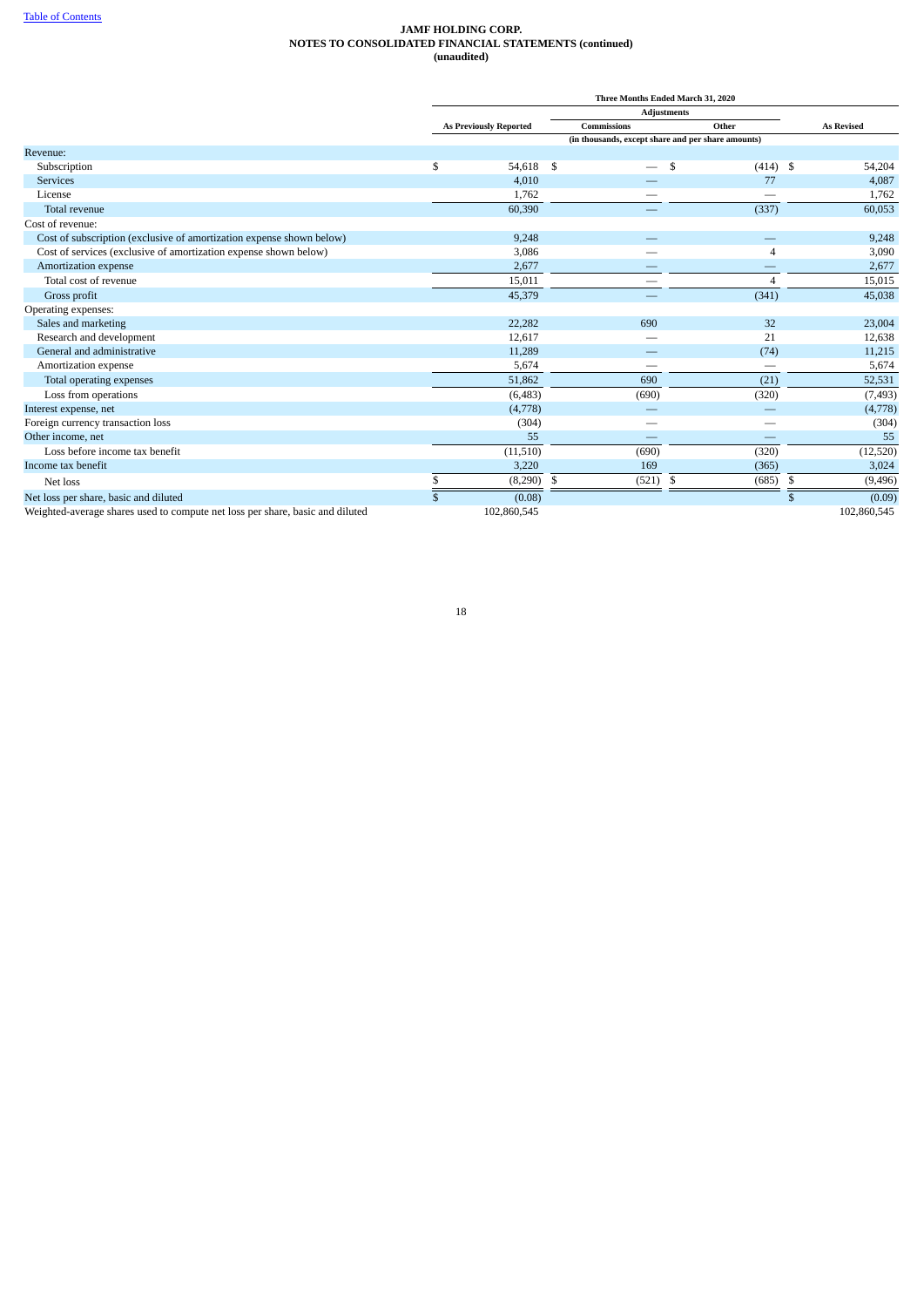|                          |                                                            |                             |                                                    | <b>Additional Paid-In</b> |                               | Accumulated                                                      |                                  | Stockholders'                                                                                                  |
|--------------------------|------------------------------------------------------------|-----------------------------|----------------------------------------------------|---------------------------|-------------------------------|------------------------------------------------------------------|----------------------------------|----------------------------------------------------------------------------------------------------------------|
|                          |                                                            |                             |                                                    |                           |                               |                                                                  |                                  | Equity                                                                                                         |
|                          |                                                            |                             |                                                    |                           |                               |                                                                  |                                  |                                                                                                                |
|                          |                                                            | 103                         |                                                    |                           |                               |                                                                  |                                  | 503,878                                                                                                        |
| 18,792                   |                                                            |                             |                                                    | 103                       |                               |                                                                  |                                  | 103                                                                                                            |
|                          |                                                            |                             |                                                    | 811                       |                               |                                                                  |                                  | 811                                                                                                            |
|                          |                                                            |                             |                                                    |                           |                               | (8,290)                                                          |                                  | (8,290)                                                                                                        |
|                          | \$                                                         | 103                         | \$                                                 |                           | \$                            |                                                                  |                                  | 496,502                                                                                                        |
|                          |                                                            |                             |                                                    |                           |                               |                                                                  |                                  |                                                                                                                |
|                          |                                                            |                             |                                                    |                           |                               |                                                                  |                                  |                                                                                                                |
| $\overline{\phantom{0}}$ | <b>S</b>                                                   |                             | $\mathbf{s}$                                       |                           | - \$                          |                                                                  |                                  | (2, 830)                                                                                                       |
|                          |                                                            |                             |                                                    |                           |                               |                                                                  |                                  |                                                                                                                |
|                          |                                                            |                             |                                                    |                           |                               |                                                                  |                                  |                                                                                                                |
|                          |                                                            |                             |                                                    |                           |                               | (521)                                                            |                                  | (521)                                                                                                          |
| —                        | \$                                                         | -                           | \$                                                 | —                         | $\mathbf{s}$                  |                                                                  |                                  | (3, 351)                                                                                                       |
|                          |                                                            |                             |                                                    |                           |                               |                                                                  |                                  |                                                                                                                |
|                          |                                                            |                             |                                                    |                           |                               |                                                                  |                                  |                                                                                                                |
|                          | \$                                                         |                             | \$                                                 |                           | \$                            |                                                                  |                                  | (326)                                                                                                          |
|                          |                                                            |                             |                                                    |                           |                               |                                                                  |                                  | -                                                                                                              |
|                          |                                                            |                             |                                                    |                           |                               |                                                                  |                                  |                                                                                                                |
|                          |                                                            |                             |                                                    |                           |                               | (685)                                                            |                                  | (685)                                                                                                          |
| $\overline{\phantom{0}}$ | \$                                                         |                             | \$                                                 | —                         | £.                            |                                                                  |                                  | (1, 011)                                                                                                       |
|                          |                                                            |                             |                                                    |                           |                               |                                                                  |                                  |                                                                                                                |
|                          |                                                            |                             |                                                    |                           |                               |                                                                  |                                  |                                                                                                                |
|                          | \$                                                         | 103                         | $\mathbf{s}$                                       |                           |                               |                                                                  |                                  | 500,722                                                                                                        |
| 18,792                   |                                                            |                             |                                                    | 103                       |                               |                                                                  |                                  | 103                                                                                                            |
|                          |                                                            |                             |                                                    | 811                       |                               | $\overline{\phantom{0}}$                                         |                                  | 811                                                                                                            |
|                          |                                                            |                             |                                                    |                           |                               |                                                                  |                                  | (9, 496)                                                                                                       |
|                          | \$                                                         |                             | \$                                                 |                           | \$                            |                                                                  | \$                               | 492,140                                                                                                        |
|                          | <b>Shares</b><br>102,843,612<br>102,862,404<br>102,862,404 | Common<br>\$<br>102,843,612 | (unaudited)<br><b>Stock Class</b><br>Amount<br>103 | \$                        | Capital<br>569,670<br>569,670 | (in thousands, except share amounts)<br>568,756 \$<br>568,756 \$ | Deficit<br>(9, 496)<br>(77, 633) | $(64,981)$ \$<br>$(73,271)$ \$<br>$(2,830)$ \$<br>$(3,351)$ \$<br>$(326)$ \$<br>$(1,011)$ \$<br>$(68, 137)$ \$ |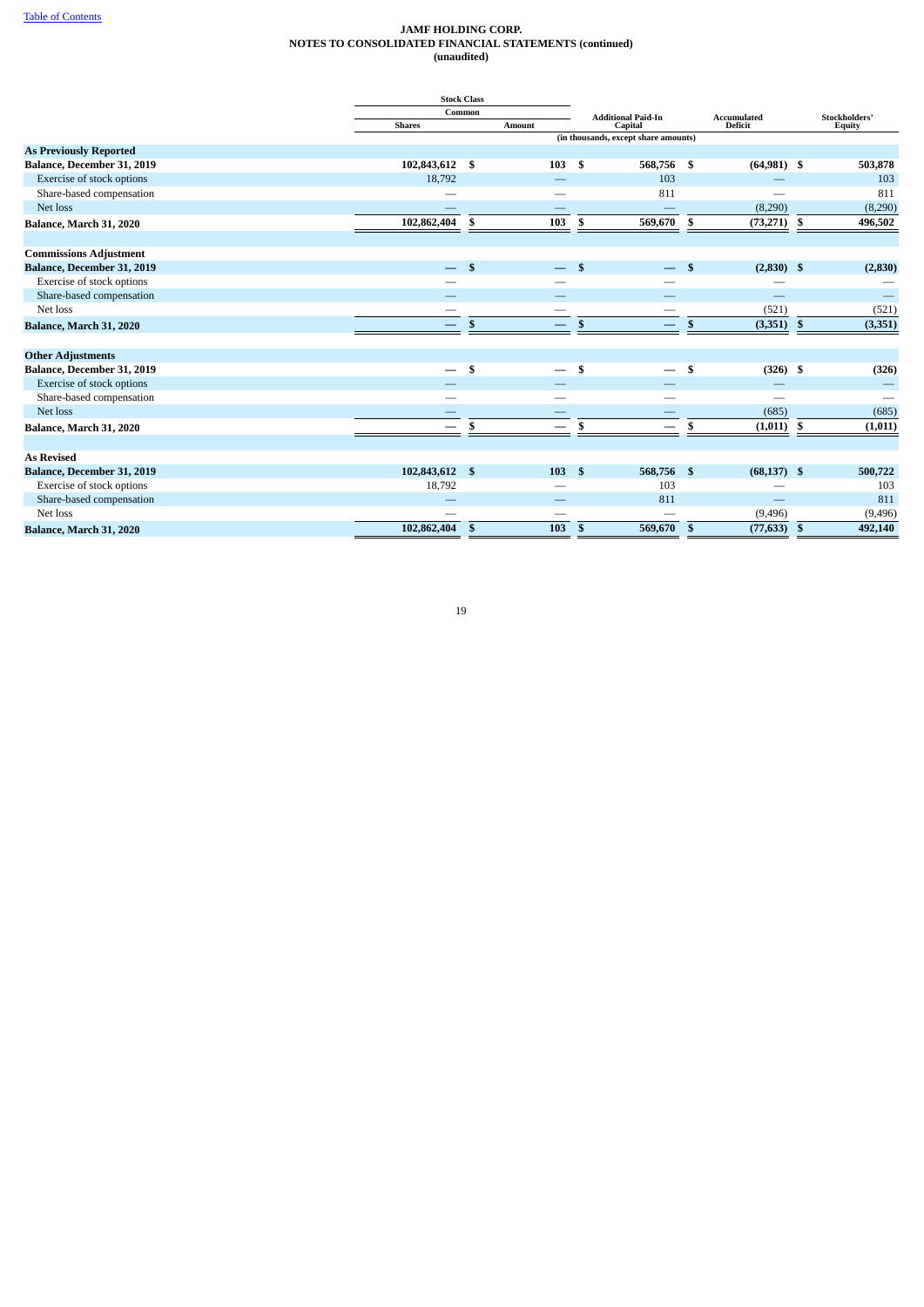| <b>Adjustments</b><br><b>Commissions</b><br>Other<br><b>As Revised</b><br><b>As Previously Reported</b><br>(in thousands)<br><b>Cash flows from operating activities</b><br>\$<br>$(8,290)$ \$<br>$(521)$ \$<br>$(685)$ \$<br>(9, 496)<br>Net loss<br>Adjustments to reconcile net loss to cash used in operating activities:<br>Depreciation and amortization expense<br>9,586<br>83<br>9,669<br>Amortization of deferred contract costs<br>2,090<br>(385)<br>1,705<br>Amortization of debt issuance costs<br>279<br>279<br>240<br>240<br>Provision for bad debt expense and returns<br>811<br>Share-based compensation<br>811<br>Deferred tax benefit<br>(2, 564)<br>(169)<br>365<br>(2,368)<br>Other<br>10<br>(83)<br>(73)<br>Changes in operating assets and liabilities:<br>Trade accounts receivable<br>220<br>58<br>278<br>(789)<br>(789)<br>Income tax receivable/payable<br>Prepaid expenses and other assets<br>499<br>(2,255)<br>(1,756)<br>Deferred contract costs<br>(4,788)<br>1.075<br>(3,713)<br>Accounts payable<br>(1,989)<br>(17)<br>(2,006)<br><b>Accrued liabilities</b><br>(4,928)<br>(4,928)<br>Deferred revenue<br>5,025<br>4,863<br>(162)<br>Other liabilities<br>(13)<br>(13)<br>Net cash used in operating activities<br>(7, 355)<br>58<br>(7,297)<br><b>Cash flows from investing activities</b><br>Purchases of equipment and leasehold improvements<br>(1,039)<br>(1,039)<br>Net cash used in investing activities<br>(1,039)<br>(1,039)<br><b>Cash flows from financing activities</b><br>Cash paid for offering costs<br>(1, 465)<br>(1, 465)<br>Proceeds from the exercise of stock options<br>103<br>103<br>Net cash used in financing activities<br>(1, 362)<br>(1, 362)<br>58<br>(9,698)<br>Net decrease in cash and cash equivalents<br>(9,756)<br>Cash and cash equivalents, beginning of period<br>(58)<br>32,375<br>32,433<br>22,677<br>22,677<br>\$<br>\$<br>\$<br>Cash and cash equivalents, end of period<br>Supplemental disclosures of cash flow information:<br>Cash paid for interest<br>4,734<br>\$<br><sup>\$</sup><br>4,734<br>\$<br>-S<br>Cash paid for income taxes, net of refunds<br>216<br>216 |                                     | Three Months Ended March 31, 2020 |       |  |  |  |  |       |
|-------------------------------------------------------------------------------------------------------------------------------------------------------------------------------------------------------------------------------------------------------------------------------------------------------------------------------------------------------------------------------------------------------------------------------------------------------------------------------------------------------------------------------------------------------------------------------------------------------------------------------------------------------------------------------------------------------------------------------------------------------------------------------------------------------------------------------------------------------------------------------------------------------------------------------------------------------------------------------------------------------------------------------------------------------------------------------------------------------------------------------------------------------------------------------------------------------------------------------------------------------------------------------------------------------------------------------------------------------------------------------------------------------------------------------------------------------------------------------------------------------------------------------------------------------------------------------------------------------------------------------------------------------------------------------------------------------------------------------------------------------------------------------------------------------------------------------------------------------------------------------------------------------------------------------------------------------------------------------------------------------------------------------------------------------------------------------------------------------------------------------------------------------|-------------------------------------|-----------------------------------|-------|--|--|--|--|-------|
|                                                                                                                                                                                                                                                                                                                                                                                                                                                                                                                                                                                                                                                                                                                                                                                                                                                                                                                                                                                                                                                                                                                                                                                                                                                                                                                                                                                                                                                                                                                                                                                                                                                                                                                                                                                                                                                                                                                                                                                                                                                                                                                                                       |                                     |                                   |       |  |  |  |  |       |
|                                                                                                                                                                                                                                                                                                                                                                                                                                                                                                                                                                                                                                                                                                                                                                                                                                                                                                                                                                                                                                                                                                                                                                                                                                                                                                                                                                                                                                                                                                                                                                                                                                                                                                                                                                                                                                                                                                                                                                                                                                                                                                                                                       |                                     |                                   |       |  |  |  |  |       |
|                                                                                                                                                                                                                                                                                                                                                                                                                                                                                                                                                                                                                                                                                                                                                                                                                                                                                                                                                                                                                                                                                                                                                                                                                                                                                                                                                                                                                                                                                                                                                                                                                                                                                                                                                                                                                                                                                                                                                                                                                                                                                                                                                       |                                     |                                   |       |  |  |  |  |       |
|                                                                                                                                                                                                                                                                                                                                                                                                                                                                                                                                                                                                                                                                                                                                                                                                                                                                                                                                                                                                                                                                                                                                                                                                                                                                                                                                                                                                                                                                                                                                                                                                                                                                                                                                                                                                                                                                                                                                                                                                                                                                                                                                                       |                                     |                                   |       |  |  |  |  |       |
|                                                                                                                                                                                                                                                                                                                                                                                                                                                                                                                                                                                                                                                                                                                                                                                                                                                                                                                                                                                                                                                                                                                                                                                                                                                                                                                                                                                                                                                                                                                                                                                                                                                                                                                                                                                                                                                                                                                                                                                                                                                                                                                                                       |                                     |                                   |       |  |  |  |  |       |
|                                                                                                                                                                                                                                                                                                                                                                                                                                                                                                                                                                                                                                                                                                                                                                                                                                                                                                                                                                                                                                                                                                                                                                                                                                                                                                                                                                                                                                                                                                                                                                                                                                                                                                                                                                                                                                                                                                                                                                                                                                                                                                                                                       |                                     |                                   |       |  |  |  |  |       |
|                                                                                                                                                                                                                                                                                                                                                                                                                                                                                                                                                                                                                                                                                                                                                                                                                                                                                                                                                                                                                                                                                                                                                                                                                                                                                                                                                                                                                                                                                                                                                                                                                                                                                                                                                                                                                                                                                                                                                                                                                                                                                                                                                       |                                     |                                   |       |  |  |  |  |       |
|                                                                                                                                                                                                                                                                                                                                                                                                                                                                                                                                                                                                                                                                                                                                                                                                                                                                                                                                                                                                                                                                                                                                                                                                                                                                                                                                                                                                                                                                                                                                                                                                                                                                                                                                                                                                                                                                                                                                                                                                                                                                                                                                                       |                                     |                                   |       |  |  |  |  |       |
|                                                                                                                                                                                                                                                                                                                                                                                                                                                                                                                                                                                                                                                                                                                                                                                                                                                                                                                                                                                                                                                                                                                                                                                                                                                                                                                                                                                                                                                                                                                                                                                                                                                                                                                                                                                                                                                                                                                                                                                                                                                                                                                                                       |                                     |                                   |       |  |  |  |  |       |
|                                                                                                                                                                                                                                                                                                                                                                                                                                                                                                                                                                                                                                                                                                                                                                                                                                                                                                                                                                                                                                                                                                                                                                                                                                                                                                                                                                                                                                                                                                                                                                                                                                                                                                                                                                                                                                                                                                                                                                                                                                                                                                                                                       |                                     |                                   |       |  |  |  |  |       |
|                                                                                                                                                                                                                                                                                                                                                                                                                                                                                                                                                                                                                                                                                                                                                                                                                                                                                                                                                                                                                                                                                                                                                                                                                                                                                                                                                                                                                                                                                                                                                                                                                                                                                                                                                                                                                                                                                                                                                                                                                                                                                                                                                       |                                     |                                   |       |  |  |  |  |       |
|                                                                                                                                                                                                                                                                                                                                                                                                                                                                                                                                                                                                                                                                                                                                                                                                                                                                                                                                                                                                                                                                                                                                                                                                                                                                                                                                                                                                                                                                                                                                                                                                                                                                                                                                                                                                                                                                                                                                                                                                                                                                                                                                                       |                                     |                                   |       |  |  |  |  |       |
|                                                                                                                                                                                                                                                                                                                                                                                                                                                                                                                                                                                                                                                                                                                                                                                                                                                                                                                                                                                                                                                                                                                                                                                                                                                                                                                                                                                                                                                                                                                                                                                                                                                                                                                                                                                                                                                                                                                                                                                                                                                                                                                                                       |                                     |                                   |       |  |  |  |  |       |
|                                                                                                                                                                                                                                                                                                                                                                                                                                                                                                                                                                                                                                                                                                                                                                                                                                                                                                                                                                                                                                                                                                                                                                                                                                                                                                                                                                                                                                                                                                                                                                                                                                                                                                                                                                                                                                                                                                                                                                                                                                                                                                                                                       |                                     |                                   |       |  |  |  |  |       |
|                                                                                                                                                                                                                                                                                                                                                                                                                                                                                                                                                                                                                                                                                                                                                                                                                                                                                                                                                                                                                                                                                                                                                                                                                                                                                                                                                                                                                                                                                                                                                                                                                                                                                                                                                                                                                                                                                                                                                                                                                                                                                                                                                       |                                     |                                   |       |  |  |  |  |       |
|                                                                                                                                                                                                                                                                                                                                                                                                                                                                                                                                                                                                                                                                                                                                                                                                                                                                                                                                                                                                                                                                                                                                                                                                                                                                                                                                                                                                                                                                                                                                                                                                                                                                                                                                                                                                                                                                                                                                                                                                                                                                                                                                                       |                                     |                                   |       |  |  |  |  |       |
|                                                                                                                                                                                                                                                                                                                                                                                                                                                                                                                                                                                                                                                                                                                                                                                                                                                                                                                                                                                                                                                                                                                                                                                                                                                                                                                                                                                                                                                                                                                                                                                                                                                                                                                                                                                                                                                                                                                                                                                                                                                                                                                                                       |                                     |                                   |       |  |  |  |  |       |
|                                                                                                                                                                                                                                                                                                                                                                                                                                                                                                                                                                                                                                                                                                                                                                                                                                                                                                                                                                                                                                                                                                                                                                                                                                                                                                                                                                                                                                                                                                                                                                                                                                                                                                                                                                                                                                                                                                                                                                                                                                                                                                                                                       |                                     |                                   |       |  |  |  |  |       |
|                                                                                                                                                                                                                                                                                                                                                                                                                                                                                                                                                                                                                                                                                                                                                                                                                                                                                                                                                                                                                                                                                                                                                                                                                                                                                                                                                                                                                                                                                                                                                                                                                                                                                                                                                                                                                                                                                                                                                                                                                                                                                                                                                       |                                     |                                   |       |  |  |  |  |       |
|                                                                                                                                                                                                                                                                                                                                                                                                                                                                                                                                                                                                                                                                                                                                                                                                                                                                                                                                                                                                                                                                                                                                                                                                                                                                                                                                                                                                                                                                                                                                                                                                                                                                                                                                                                                                                                                                                                                                                                                                                                                                                                                                                       |                                     |                                   |       |  |  |  |  |       |
|                                                                                                                                                                                                                                                                                                                                                                                                                                                                                                                                                                                                                                                                                                                                                                                                                                                                                                                                                                                                                                                                                                                                                                                                                                                                                                                                                                                                                                                                                                                                                                                                                                                                                                                                                                                                                                                                                                                                                                                                                                                                                                                                                       |                                     |                                   |       |  |  |  |  |       |
|                                                                                                                                                                                                                                                                                                                                                                                                                                                                                                                                                                                                                                                                                                                                                                                                                                                                                                                                                                                                                                                                                                                                                                                                                                                                                                                                                                                                                                                                                                                                                                                                                                                                                                                                                                                                                                                                                                                                                                                                                                                                                                                                                       |                                     |                                   |       |  |  |  |  |       |
|                                                                                                                                                                                                                                                                                                                                                                                                                                                                                                                                                                                                                                                                                                                                                                                                                                                                                                                                                                                                                                                                                                                                                                                                                                                                                                                                                                                                                                                                                                                                                                                                                                                                                                                                                                                                                                                                                                                                                                                                                                                                                                                                                       |                                     |                                   |       |  |  |  |  |       |
|                                                                                                                                                                                                                                                                                                                                                                                                                                                                                                                                                                                                                                                                                                                                                                                                                                                                                                                                                                                                                                                                                                                                                                                                                                                                                                                                                                                                                                                                                                                                                                                                                                                                                                                                                                                                                                                                                                                                                                                                                                                                                                                                                       |                                     |                                   |       |  |  |  |  |       |
|                                                                                                                                                                                                                                                                                                                                                                                                                                                                                                                                                                                                                                                                                                                                                                                                                                                                                                                                                                                                                                                                                                                                                                                                                                                                                                                                                                                                                                                                                                                                                                                                                                                                                                                                                                                                                                                                                                                                                                                                                                                                                                                                                       |                                     |                                   |       |  |  |  |  |       |
|                                                                                                                                                                                                                                                                                                                                                                                                                                                                                                                                                                                                                                                                                                                                                                                                                                                                                                                                                                                                                                                                                                                                                                                                                                                                                                                                                                                                                                                                                                                                                                                                                                                                                                                                                                                                                                                                                                                                                                                                                                                                                                                                                       |                                     |                                   |       |  |  |  |  |       |
|                                                                                                                                                                                                                                                                                                                                                                                                                                                                                                                                                                                                                                                                                                                                                                                                                                                                                                                                                                                                                                                                                                                                                                                                                                                                                                                                                                                                                                                                                                                                                                                                                                                                                                                                                                                                                                                                                                                                                                                                                                                                                                                                                       |                                     |                                   |       |  |  |  |  |       |
|                                                                                                                                                                                                                                                                                                                                                                                                                                                                                                                                                                                                                                                                                                                                                                                                                                                                                                                                                                                                                                                                                                                                                                                                                                                                                                                                                                                                                                                                                                                                                                                                                                                                                                                                                                                                                                                                                                                                                                                                                                                                                                                                                       |                                     |                                   |       |  |  |  |  |       |
|                                                                                                                                                                                                                                                                                                                                                                                                                                                                                                                                                                                                                                                                                                                                                                                                                                                                                                                                                                                                                                                                                                                                                                                                                                                                                                                                                                                                                                                                                                                                                                                                                                                                                                                                                                                                                                                                                                                                                                                                                                                                                                                                                       |                                     |                                   |       |  |  |  |  |       |
|                                                                                                                                                                                                                                                                                                                                                                                                                                                                                                                                                                                                                                                                                                                                                                                                                                                                                                                                                                                                                                                                                                                                                                                                                                                                                                                                                                                                                                                                                                                                                                                                                                                                                                                                                                                                                                                                                                                                                                                                                                                                                                                                                       |                                     |                                   |       |  |  |  |  |       |
|                                                                                                                                                                                                                                                                                                                                                                                                                                                                                                                                                                                                                                                                                                                                                                                                                                                                                                                                                                                                                                                                                                                                                                                                                                                                                                                                                                                                                                                                                                                                                                                                                                                                                                                                                                                                                                                                                                                                                                                                                                                                                                                                                       |                                     |                                   |       |  |  |  |  |       |
|                                                                                                                                                                                                                                                                                                                                                                                                                                                                                                                                                                                                                                                                                                                                                                                                                                                                                                                                                                                                                                                                                                                                                                                                                                                                                                                                                                                                                                                                                                                                                                                                                                                                                                                                                                                                                                                                                                                                                                                                                                                                                                                                                       |                                     |                                   |       |  |  |  |  |       |
|                                                                                                                                                                                                                                                                                                                                                                                                                                                                                                                                                                                                                                                                                                                                                                                                                                                                                                                                                                                                                                                                                                                                                                                                                                                                                                                                                                                                                                                                                                                                                                                                                                                                                                                                                                                                                                                                                                                                                                                                                                                                                                                                                       |                                     |                                   |       |  |  |  |  |       |
|                                                                                                                                                                                                                                                                                                                                                                                                                                                                                                                                                                                                                                                                                                                                                                                                                                                                                                                                                                                                                                                                                                                                                                                                                                                                                                                                                                                                                                                                                                                                                                                                                                                                                                                                                                                                                                                                                                                                                                                                                                                                                                                                                       |                                     |                                   |       |  |  |  |  |       |
|                                                                                                                                                                                                                                                                                                                                                                                                                                                                                                                                                                                                                                                                                                                                                                                                                                                                                                                                                                                                                                                                                                                                                                                                                                                                                                                                                                                                                                                                                                                                                                                                                                                                                                                                                                                                                                                                                                                                                                                                                                                                                                                                                       |                                     |                                   |       |  |  |  |  |       |
|                                                                                                                                                                                                                                                                                                                                                                                                                                                                                                                                                                                                                                                                                                                                                                                                                                                                                                                                                                                                                                                                                                                                                                                                                                                                                                                                                                                                                                                                                                                                                                                                                                                                                                                                                                                                                                                                                                                                                                                                                                                                                                                                                       |                                     |                                   |       |  |  |  |  |       |
|                                                                                                                                                                                                                                                                                                                                                                                                                                                                                                                                                                                                                                                                                                                                                                                                                                                                                                                                                                                                                                                                                                                                                                                                                                                                                                                                                                                                                                                                                                                                                                                                                                                                                                                                                                                                                                                                                                                                                                                                                                                                                                                                                       | Offering costs accrued but not paid |                                   | 2,378 |  |  |  |  | 2,378 |

## **Note 4. Financial instruments fair value**

We report financial assets and liabilities and nonfinancial assets and liabilities that are recognized or disclosed at fair value in the consolidated financial statements on a recurring basis in accordance with ASC Topic 820, *Fair Value Measurement* ("ASC 820"). ASC 820 defines fair value as the price that would be received from selling an asset or paid to transfer a liability in an orderly transaction between market participants at the measurement date. When determining the fair value measurements for assets and liabilities, which are required to be recorded at fair value, we consider the principal or most advantageous market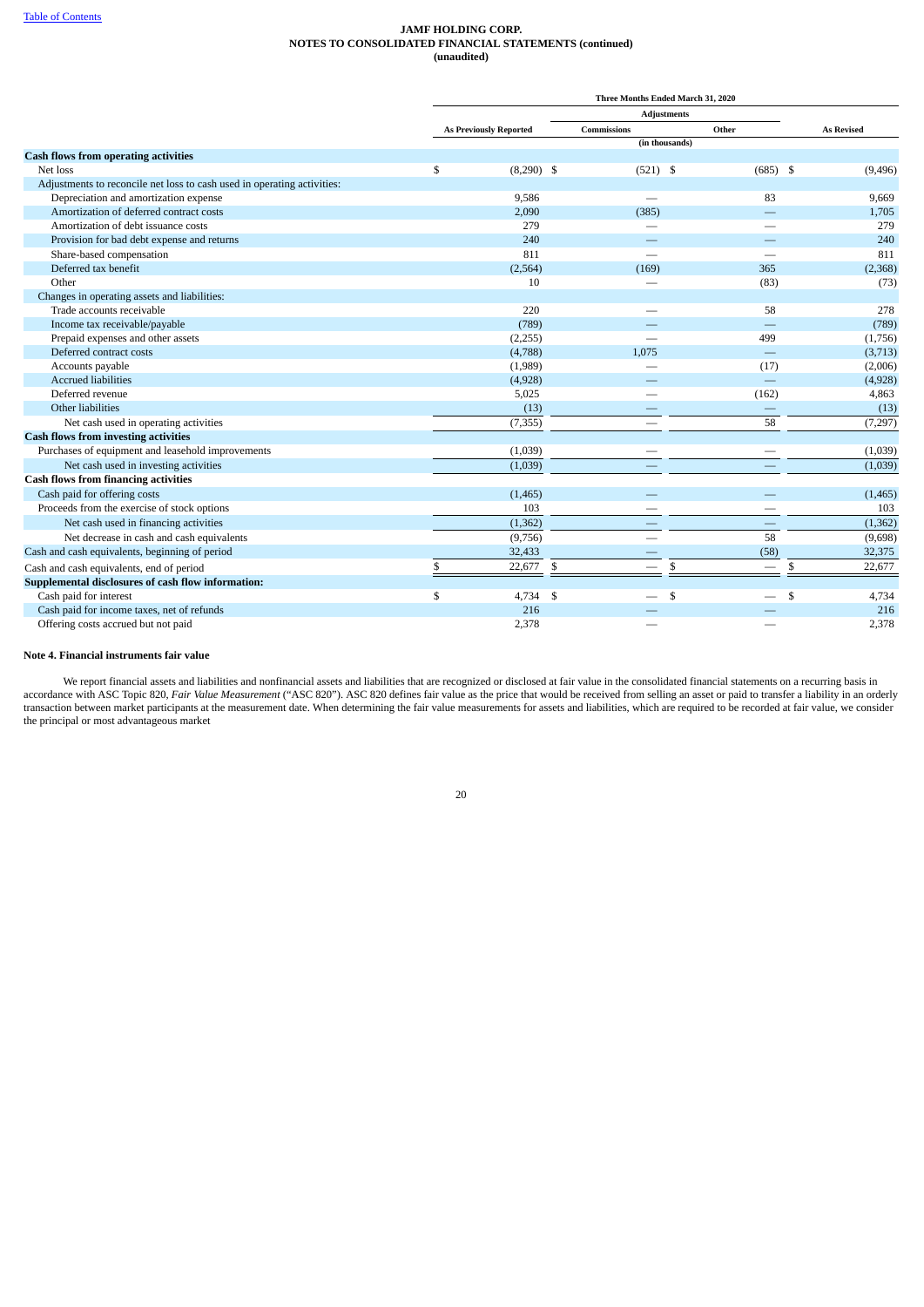in which we would transact and the market-based risk measurements or assumptions that market participants would use in pricing the asset or liability, such as inherent risk, transfer restrictions and credit risk.

ASC 820 also establishes a fair value hierarchy, which prioritizes the inputs to valuation techniques used to measure fair value into three levels. Fair value represents the price that would be received to sell an asset or paid to transfer a liability in an orderly transaction between market participants at the measurement date. GAAP established a hierarchy framework to classify the fair value based on the observability of significant inputs to the measurement. The levels of the fair value hierarchy are as follows:

Level 1: Fair value is determined using an unadjusted quoted price in an active market for identical assets or liabilities.

Level 2: Fair value is estimated using inputs other than quoted prices included within Level 1 that are observable, either directly or indirectly.

Level 3: Fair value is estimated using unobservable inputs that are significant to the fair value of the assets or liabilities.

The Company invests in money market funds and U.S. Treasuries with original or remaining maturities at the time of purchase of three months or less, which are measured and recorded at fair value on a recurring basis. Money market funds are valued based on quoted market prices in active markets and classified within Level 1 of the fair value hierarchy. U.S. Treasuries include treasury bills that generally mature within 30 days and are classified within Level 1 of the fair value hierarchy. The fair value of these financial instruments were as follows:

|    | Level 1 |    | Level 2                        |                | Level 3                                                                        |     | Total        |
|----|---------|----|--------------------------------|----------------|--------------------------------------------------------------------------------|-----|--------------|
|    |         |    |                                |                |                                                                                |     |              |
|    |         |    |                                |                |                                                                                |     |              |
|    | 150,006 | \$ | $\overline{\phantom{m}}$       | \$.            | $\overline{\phantom{m}}$                                                       | Эħ  | 150,006      |
|    | 150,006 |    | $\qquad \qquad \longleftarrow$ |                | $\frac{1}{2}$                                                                  |     | 150,006      |
|    |         |    |                                |                |                                                                                |     |              |
|    |         |    |                                |                |                                                                                |     |              |
|    | Level 1 |    | Level 2                        |                | Level 3                                                                        |     | <b>Total</b> |
|    |         |    |                                |                |                                                                                |     |              |
|    |         |    |                                |                |                                                                                |     |              |
| \$ |         |    | $\overline{\phantom{m}}$       | $\mathfrak{S}$ | $\overline{\phantom{0}}$                                                       | -\$ | 100,000      |
|    | 25,000  |    |                                |                |                                                                                |     | 25,000       |
|    | 125,000 |    | $\overline{\phantom{m}}$       |                | $\overline{\phantom{a}}$                                                       |     | 125,000      |
|    |         |    | 100,000 \$                     |                | March 31, 2021<br>(in thousands)<br><b>December 31, 2020</b><br>(in thousands) |     |              |

The carrying value of accounts receivable and accounts payable approximate their fair value due to their short maturities and are excluded from the tables above.

#### **Note 5. Acquisitions**

*cmdReporter*

On February 26, 2021, the Company entered into an asset purchase agreement with cmdSecurity Inc. ("cmdSecurity") to acquire certain cmdSecurity assets, including cmdReporter, a suite of security and compliance tools purpose-built for macOS. With cmdReporter, the Company will further extend the security capabilities of its expansive Apple Enterprise Management platform. cmdSecurity's software complements the Company's existing product offerings. The Company accounted for the acquisition by applying the acquisition method of accounting for business combinations in accordance with ASC Topic 805, *Business Combinations* ("ASC 805"). The final aggregate purchase price was approximately \$3.4 million. This acquisition was funded by the Company's cash on hand and includes future contingent consideration due to the sellers. The goodwill represents the excess of the purchase consideration over the fair value of the underlying net identifiable assets. The goodwill recognized in

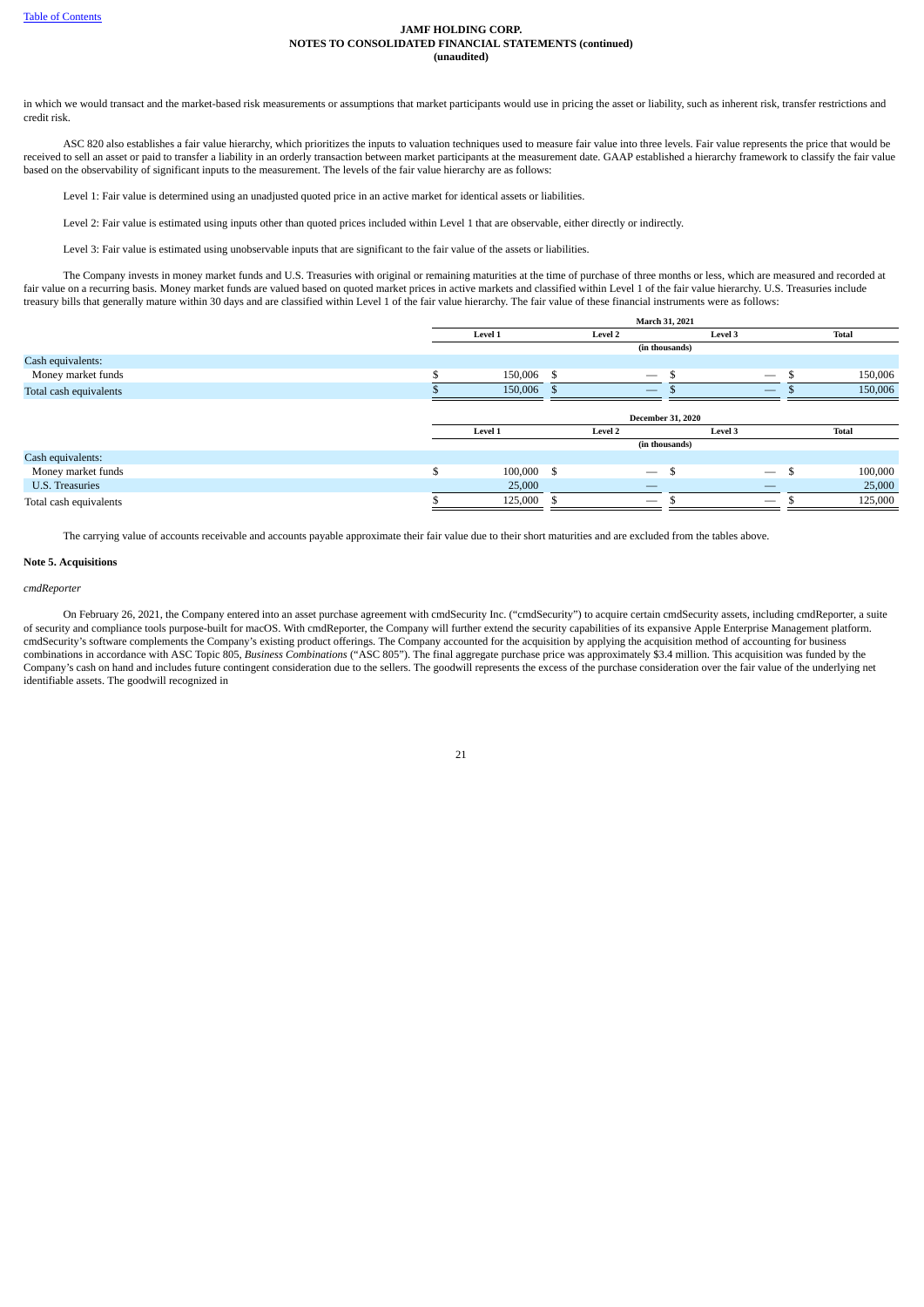this acquisition is primarily attributable to the cmdSecurity assembled workforce and was not material. The acquired intangible assets and goodwill are deductible for income tax purposes.

At the time of the acquisition, the contingent consideration was valued at \$0.4 million, which was based on the acquired business signing new business or renewing acquired contracts during the 90 days following the close of the acquisition. The estimated fair value of these contingent payments is determined using projected contract wins, which uses Level 3 inputs for fair value measurements, including assumptions about the probability of closing contracts based on their current stage in the sales process.

Substantially all of the purchase price consideration related to the fair value of the acquired separately identifiable intangibles assets, which related to acquired developed technology and inprocess research and development ("IPR&D"). The fair value of the identifiable intangible assets was estimated using the replacement cost method, whereby the components of the acquired intangibles were reviewed to determine the cumulative cost of development for each component, inclusive of a developer's profit and an entrepreneurial incentive. The cumulative cost of development was not discounted to account for obsolescence factor as the replacement cost accounted for present day development. The developed technology will be amortized over its estimated weighted-average useful life, which was determined to be 5.0 years. The IPR&D is an indefinite lived intangible asset that is not amortized, but will be evaluated at least annually for impairment. For more details on the intangible assets, see Note 6.

Acquisition-related expenses were expensed as incurred and totaled \$0.1 million for the three months ended March 31, 2021. These expenses were recognized as acquisition costs in general and administrative expenses in the consolidated statement of operations.

The Company allocated the net purchase consideration to the net assets acquired based on their respective fair values at the time of the acquisition as follows (in thousands):

| Cash consideration             | 3,041 |
|--------------------------------|-------|
| Contingent consideration       | 359   |
| Final aggregate purchase price | 3.400 |
|                                |       |
| Intangible assets acquired:    |       |
| Developed technology           | 2,630 |
| IPR&D                          | 400   |
| Goodwill                       | 370   |
| Total purchase consideration   | 3,400 |
|                                |       |

## *Digita Security LLC*

In 2019, the Company recorded contingent consideration in connection with its purchase of the outstanding membership interests of Digita. The maximum contingent consideration is \$15.0 million if the acquired business achieves certain revenue milestones by December 31, 2022.

The estimated fair value of these contingent payments is determined using a Monte Carlo simulation model, which uses Level 3 inputs for fair value measurements, including assumptions about the probability of growth of subscription services and the related pricing of the services offered. During the three months ended March 31, 2021, the fair value of the contingent consideration was increased by \$0.3 million, which was reflected in general and administrative expenses in the consolidated statement of operations. The adjustment for the three months ended March 31, 2021 primarily reflects an increase in the liability due to updated market assumptions. As of March 31, 2021 and December 31, 2020, the fair value of the contingent consideration was \$8.5 million and \$8.2 million, respectively, which is included in other liabilities in the consolidated balance sheets.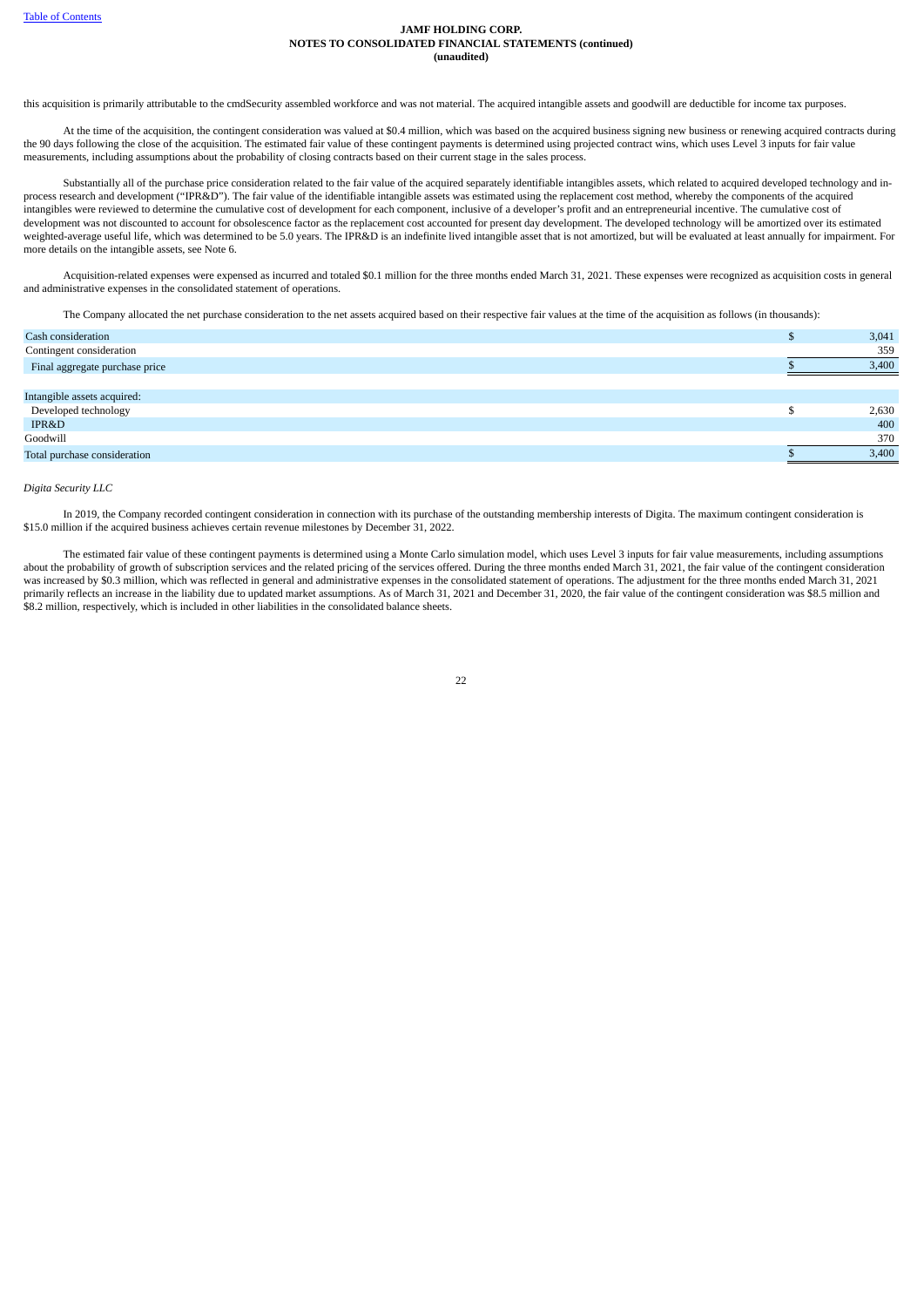## **Note 6. Goodwill and other intangible assets**

The change in the carrying amount of goodwill is as follows:

|                               |         | Three Months Ended March 31, |
|-------------------------------|---------|------------------------------|
|                               | 2021    | 2020                         |
|                               |         | (in thousands)               |
| Goodwill, beginning of period | 541.480 | 539,818                      |
| Goodwill acquired             | 370     | $\overline{\phantom{a}}$     |
| Goodwill, end of period       | 541,850 | 539,818                      |

**Weighted‑ Average Remaining Useful Life**

The gross carrying amount and accumulated amortization of intangible assets other than goodwill are as follows:

|                                     | <b>Useful Life</b> |    | <b>Gross Value</b> |      | <b>Accumulated</b><br><b>Amortization</b> | <b>Net Carrying</b><br>Value | Average<br>Remaining<br><b>Useful Life</b> |
|-------------------------------------|--------------------|----|--------------------|------|-------------------------------------------|------------------------------|--------------------------------------------|
|                                     |                    |    |                    |      | (in thousands)                            |                              |                                            |
| <b>Trademarks</b>                   | 8 years            | P. | 34,320             | - \$ | 13,454 \$                                 | 20,866                       | 4.8 years                                  |
| Customer relationships              | $2 - 12$ years     |    | 214,428            |      | 55,810                                    | 158,618                      | 8.7 years                                  |
| Developed technology                | 5 years            |    | 54,563             |      | 31,173                                    | 23,390                       | 2.3 years                                  |
| Non-competes                        | 2 years            |    | 90                 |      | 86                                        |                              | $0.1$ years                                |
| <b>Balance, December 31, 2020</b>   |                    |    | 303,401            |      | 100,523                                   | 202,878                      |                                            |
|                                     |                    |    |                    |      |                                           |                              |                                            |
| <b>Trademarks</b>                   | 8 years            | \$ | 34,300 \$          |      | 14,506 \$                                 | 19,794                       | 4.6 years                                  |
| Customer relationships              | $2 - 12$ years     |    | 214,408            |      | 60,342                                    | 154,066                      | 8.5 years                                  |
| Developed technology                | 5 years            |    | 57,193             |      | 33,949                                    | 23,244                       | 2.4 years                                  |
| Non-competes                        | 2 years            |    | 90                 |      | 90                                        |                              |                                            |
| In-process research and development | Indefinite         |    | 400                |      |                                           | 400                          |                                            |
| Balance, March 31, 2021             |                    |    | 306,391            |      | 108,887                                   | 197,504                      |                                            |

Amortization expense was \$8.4 million for both the three months ended March 31, 2021 and 2020.

There were no impairments to goodwill or intangible assets recorded for the three months ended March 31, 2021 and 2020.

## **Note 7. Leases**

The Company determines if an arrangement is or contains a lease at inception, which is the date on which the terms of the contract are agreed to and the agreement creates enforceable rights and obligations. Under ASC 842, a contract is or contains a lease when (i) explicitly or implicitly identified assets have been deployed in the contract and (ii) the customer obtains substantially all of the economic benefits from the use of that underlying asset and directs how and for what purpose the asset is used during the term of the contract. The Company also considers whether its service arrangements include the right to control the use of an asset. See Note 2 for more information on the Company's accounting policies for leases.

The Company leases office facilities and vehicles under operating lease agreements that have initial terms ranging from 1 to 9 years. Some leases include one or more options to renew, generally at our sole discretion, with renewal terms that can extend the lease term up to 10 years. In addition, certain leases contain termination options, where the rights to terminate are held by either the Company, the lessor, or both parties. These options to extend or terminate a lease are included in the lease terms when it is reasonably certain that the Company will exercise that option. The company will exercise tha Company's leases generally do not contain any material restrictive covenants or residual value guarantees. The Company also leases office equipment under a finance lease agreement with a term of 4 years. The Company's finance lease was not material to the consolidated financial statements as of March 31, 2021.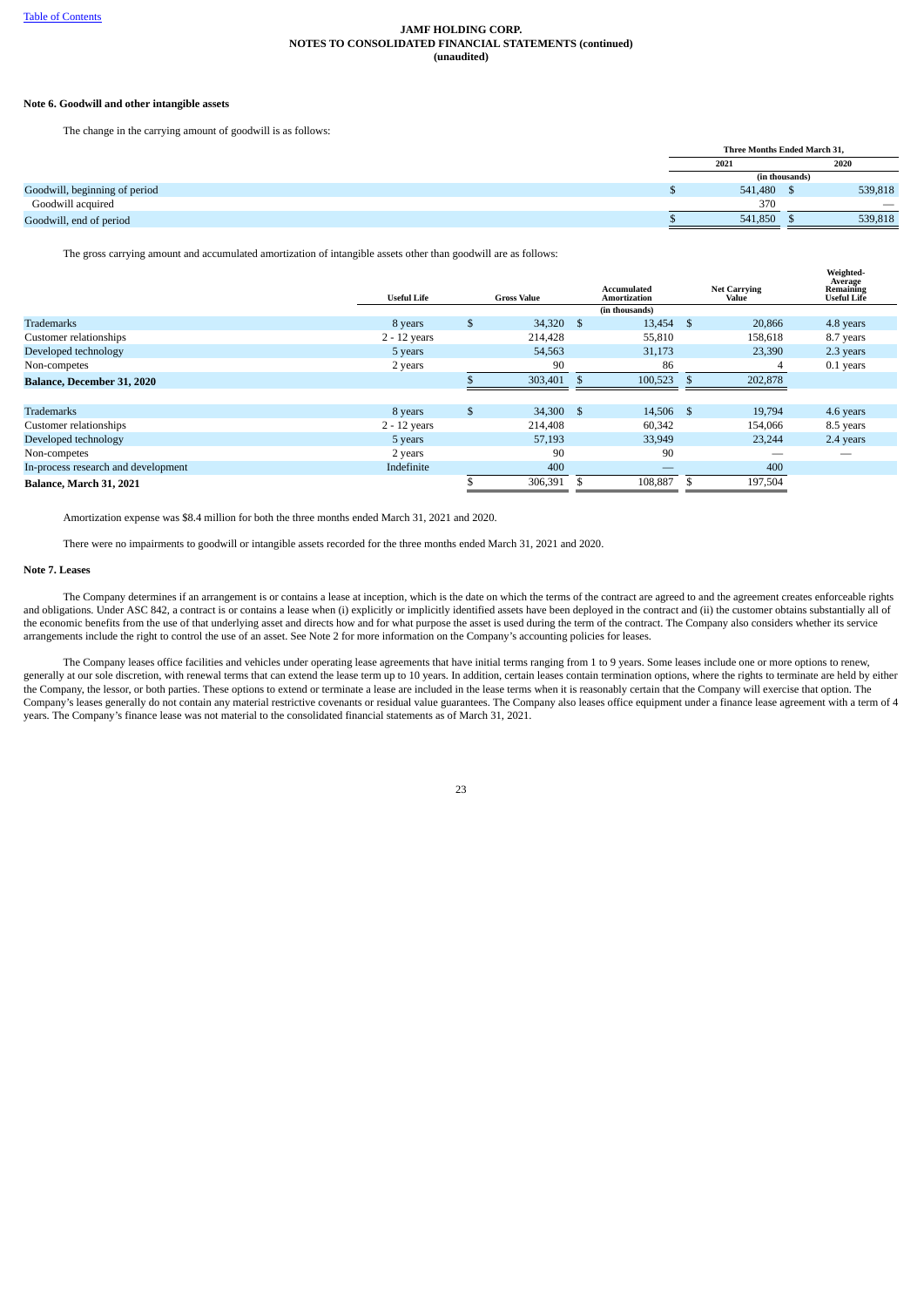Supplemental balance sheet information related to the Company's operating leases is as follows:

| Leases                                    | <b>Balance Sheet Classification</b> | March 31, 2021 |
|-------------------------------------------|-------------------------------------|----------------|
|                                           |                                     | (in thousands) |
| <b>Assets</b>                             |                                     |                |
| Operating lease assets                    | Other assets                        | 23,868         |
|                                           |                                     |                |
| Liabilities                               |                                     |                |
| Operating lease liabilities - current     | Accrued liabilities                 | 4,870          |
| Operating lease liabilities - non-current | Other liabilities                   | 23,184         |
| Total operating lease liabilities         |                                     | 28,054         |

The weighted-average remaining term of the Company's operating leases was 6.5 years as of March 31, 2021. The weighted-average discount rate used to measure the present value of the operating lease liabilities was 3.5% as of March 31, 2021.

The components of lease expense were as follows:

|                       | <b>Three Months Ended</b><br>March 31, 2021 |
|-----------------------|---------------------------------------------|
|                       | (in thousands)                              |
| Operating lease cost  | 1,514                                       |
| Short-term lease cost | 52                                          |
| Variable lease cost   | 439                                         |
| Total lease expense   | 2,005                                       |

Operating lease cost is recognized on a straight-line basis over the lease term. The Company leases certain office facilities with a related party, including the office space in Eau Claire, Wisconsin. Operating lease cost with related parties was \$0.3 million for the three months ended March 31, 2021.

Total rent expense, including the Company's share of the lessors' operating expenses, was \$1.3 million for the three months ended March 31, 2020. Previously reported total rent expense has been revised. See Note 3 for more information. Rent expense with related parties, including the Company's share of the lessors' operating expenses, was \$0.3 million for the three months ended March 31, 2020.

For the three months ended March 31, 2021, operating cash flows included \$1.2 million of cash paid for operating lease liabilities.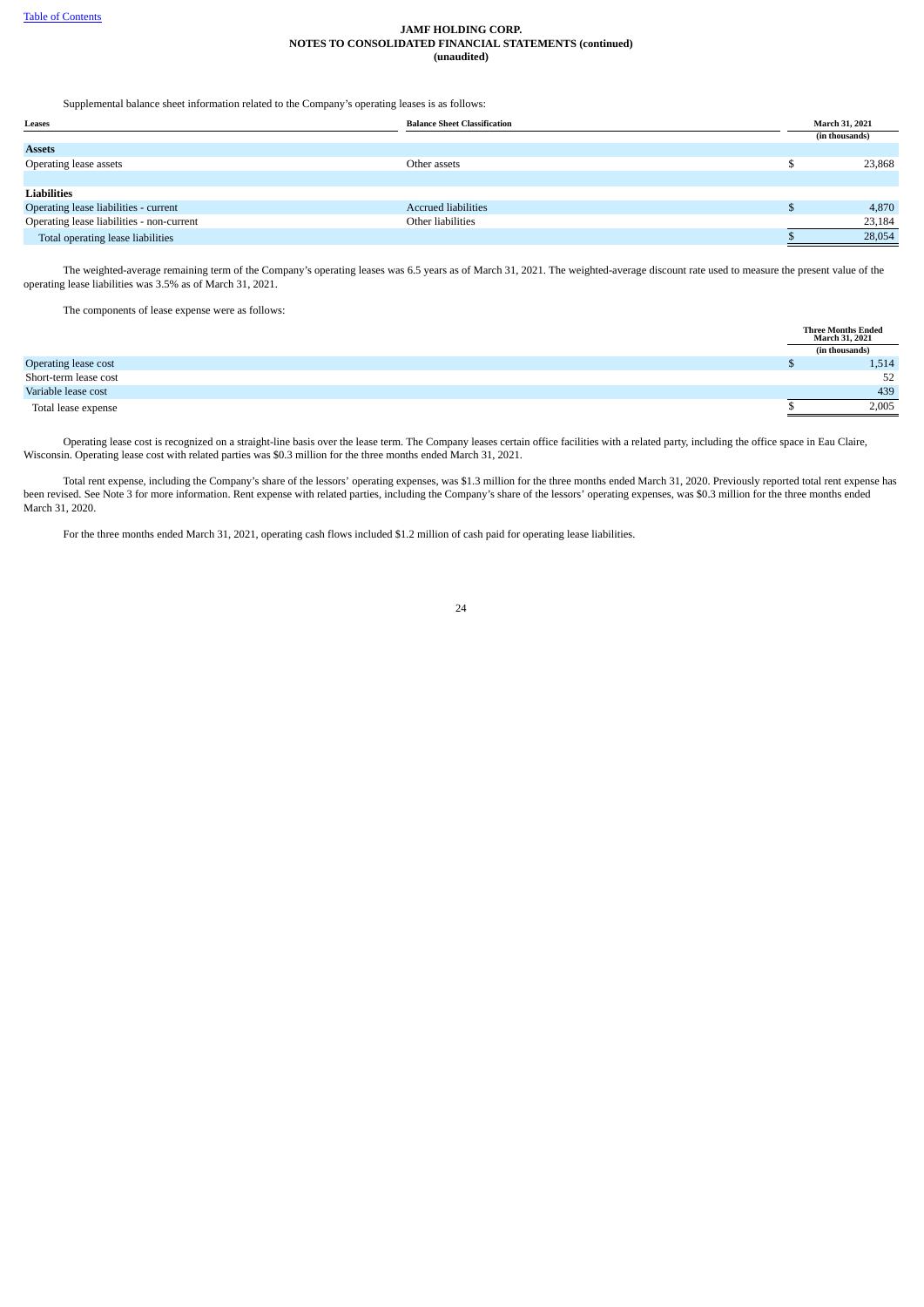Maturities of the Company's operating lease liabilities as of March 31, 2021 were as follows:

| (in thousands)                           |        |
|------------------------------------------|--------|
|                                          |        |
| <b>Years ending December 31:</b>         |        |
| 2021 (remaining nine months)             | 4,326  |
| 2022                                     | 5,407  |
| 2023                                     | 5,331  |
| 2024                                     | 4,589  |
| 2025                                     | 2,519  |
| Thereafter                               | 9,482  |
| Total lease payments                     | 31,654 |
| Less: imputed interest                   | 3,600  |
| Total present value of lease liabilities | 28,054 |

## **Note 8. Debt**

On July 27, 2020, the Company entered into a new secured credit agreement (the "New Credit Agreement") for an initial revolving credit facility of \$150.0 million (the "New Revolving Credit Facility"), which may be increased or decreased under specific circumstances, with a \$25.0 million letter of credit sublimit and a \$50.0 million alternative currency sublimit. In addition, the New Credit Agreement provides for the ability of the Company to request incremental term loan facilities in a minimum amount of \$5.0 million for each facility. The maturity date of the New Credit Agreement is July 27, 2025. The New Credit Agreement contains customary representations and warranties, affirmative covenants, reporting obligations, negative covenants and events of default. We were in compliance with such covenants as of both March 31, 2021 and December 31, 2020. As of both March 31, 2021 and December 31, 2020, we had \$1.0 million of letters of credit outstanding under our New Revolving Credit Facility. In the third quarter of 2020, the Company recorded debt issuance costs of \$1.3 million, which are amortized to interest expense over the term of the New Credit Agreement. As of both March 31, 2021 and December 31, 2020, debt issuance costs of \$1.1 million were included in other assets in the consolidated balance sheets.

#### **Note 9. Commitments and contingencies**

### *Contingencies*

From time to time, the Company may be subject to various claims, charges and litigation. The Company records a liability when it is both probable that a liability has been incurred and the amount of the loss can be reasonably estimated. The Company maintains insurance to cover certain actions and believes that resolution of such claims, charges, or litigation will not have a material impact on the Company's financial position, results of operations, or liquidity. The Company had no liabilities for contingencies recorded as of March 31, 2021 and December 31, 2020.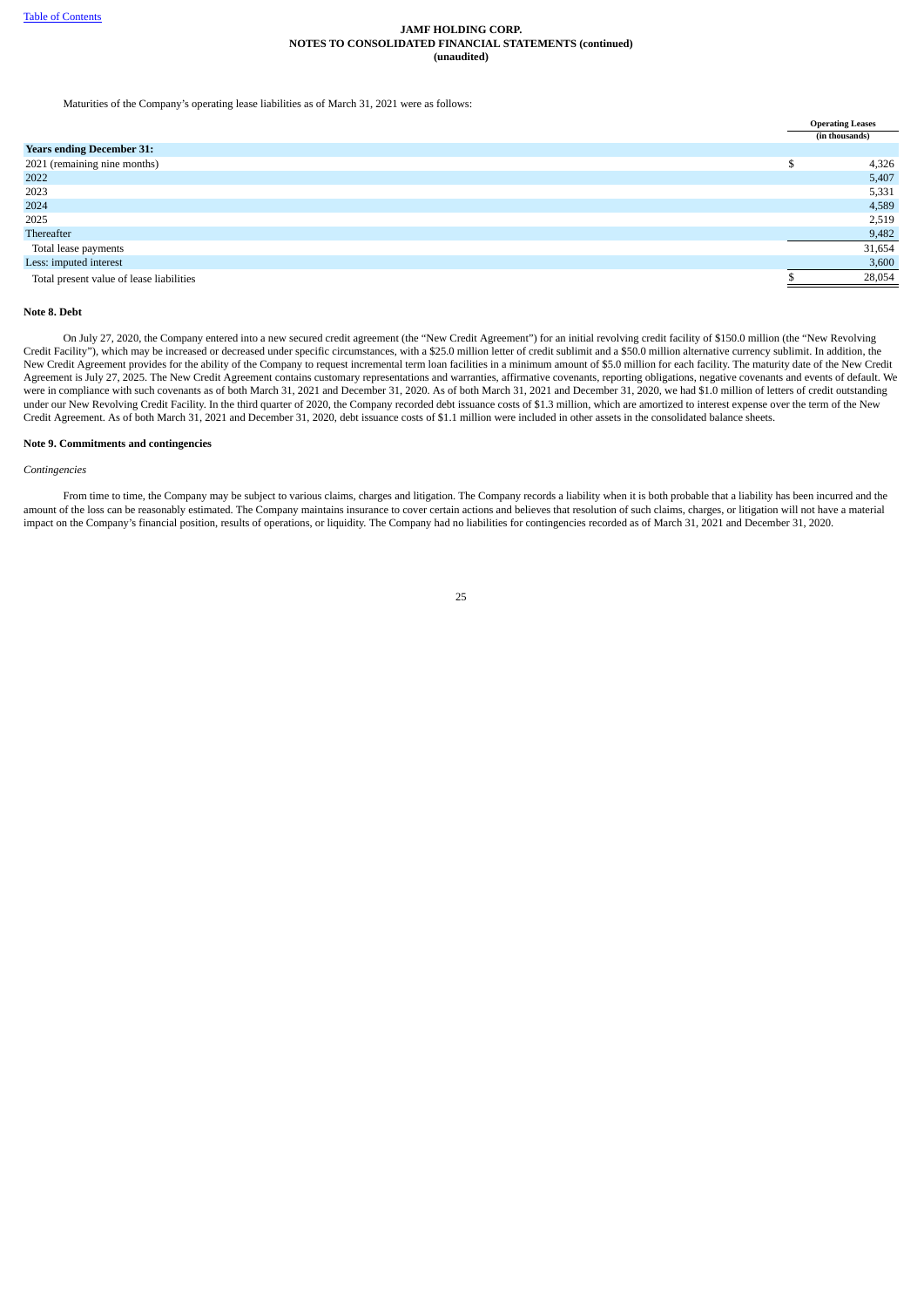## **Note 10. Net loss per share**

The following table sets forth the computation of basic and diluted net loss per share:

|                                                                               | (As Revised)                 |                                                    |  |  |
|-------------------------------------------------------------------------------|------------------------------|----------------------------------------------------|--|--|
|                                                                               | Three Months Ended March 31. |                                                    |  |  |
|                                                                               | $2020^{(1)}$<br>$2021^{(1)}$ |                                                    |  |  |
|                                                                               |                              | (in thousands, except share and per share amounts) |  |  |
| Numerator:                                                                    |                              |                                                    |  |  |
| Net loss                                                                      | $(4,589)$ \$                 | (9, 496)                                           |  |  |
| Denominator:                                                                  |                              |                                                    |  |  |
| Weighted-average shares used to compute net loss per share, basic and diluted | 117,386,322                  | 102,860,545                                        |  |  |
| Basic and diluted net loss per share                                          | $(0.04)$ \$                  | (0.09)                                             |  |  |
|                                                                               |                              |                                                    |  |  |

 $<sup>(1)</sup>$  Certain amounts have been revised to correct immaterial errors. See Note 3 for more information.</sup>

Basic net loss per share is computed by dividing the net loss by the weighted-average number of common shares outstanding for the period. Because we have reported a net loss for the three months ended March 31, 2021 and 2020, the number of shares used to calculate diluted net loss per common share is the same as the number of shares used to calculate basic net loss per common share because the potentially dilutive shares would have been antidilutive if included in the calculation.

The following potentially dilutive securities outstanding have been excluded from the computation of diluted weighted-average shares outstanding because such securities have an antidilutive impact due to losses reported:

|                                       | Three Months Ended March 31. |           |  |
|---------------------------------------|------------------------------|-----------|--|
|                                       | 2021                         | 2020      |  |
| Stock options outstanding             | 6,521,067                    | 7,742,158 |  |
| Unvested restricted stock units       | 1.374.401                    | 36.520    |  |
| Total potentially dilutive securities | 7.895.468                    | 7.778.678 |  |

## **Note 11. Share-based compensation**

On July 21, 2020, the Company adopted the Jamf Holding Corp. Omnibus Incentive Plan (the "2020 Plan"). The 2020 Plan provides for grants of (i) stock options, (ii) stock appreciation rights, (iii) restricted shares, (iv) performance awards, (v) other share-based awards and (vi) other cash-based awards to eligible employees, non-employee directors and consultants of the Company. We initially reserved 14,800,000 shares of our common stock for issuance under the 2020 Plan. The total number of shares reserved for issuance under the 2020 Plan increases on January 1st of each of the first 10 calendar years during the term of the 2020 Plan by the lesser of: (i) a number of shares of our common stock equal to 4% of the total number of shares of our common stock outstanding on December 31<sup>st</sup> of the preceding calendar year or (ii) a number of shares of our common stock as determined by our board of directors. The maximum number of shares of common stock available for issuance under the 2020 Plan was 19,479,699 shares as of January 1, 2021. As of March 31, 2021, 18,105,298 shares of common stock are reserved for additional grants under the 2020 Plan.

The 2017 Stock Option Plan ("2017 Option Plan") became effective November 13, 2017 upon the approval of the board of directors and, prior to the adoption of the 2020 Plan, served as the umbrella plan for the Company's stock-based and cash-based incentive compensation program for its officers and other eligible employees. The aggregate number of shares of common stock that may be issued under the 2017 Option Plan may not exceed 8,470,000 shares. As of March 31, 2021, 128,928 shares of common stock are reserved for additional grants under the 2017 Option Plan. All stock options granted by the Company were at an exercise price at or above the estimated fair market value of the Company's common stock as of the grant date. No options were granted during the three months ended March 31, 2021.

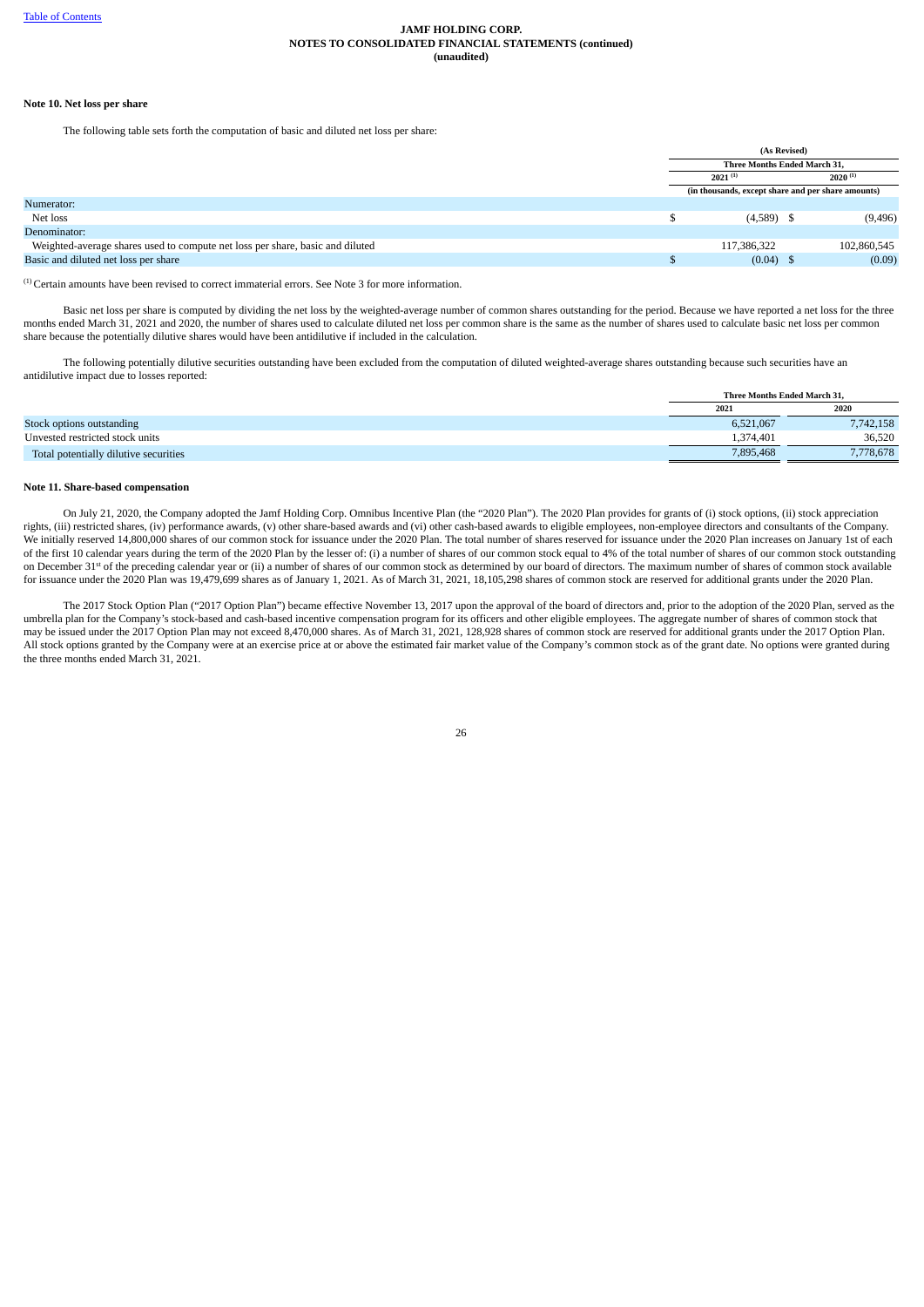The table below summarizes return target options activity for the three months ended March 31, 2021:

|                                              | <b>Options</b>                  | Weighted-<br>Average<br>Exercise<br>Price | Weighted-<br>Average<br>Remaining<br>Contractual<br>Term (Years) | Aggregate<br>Intrinsic<br>Value<br>(in thousands) |
|----------------------------------------------|---------------------------------|-------------------------------------------|------------------------------------------------------------------|---------------------------------------------------|
| Outstanding, December 31, 2020               | 3,687,664                       | 6.75<br>N.                                | 7.8 <sup>5</sup>                                                 | 85,444                                            |
| Granted                                      |                                 | $\sim$                                    |                                                                  |                                                   |
| Exercised                                    | --                              | $\overline{\phantom{a}}$                  |                                                                  | --                                                |
| Forfeitures                                  | __                              | $\overline{\phantom{a}}$                  |                                                                  | __                                                |
| Outstanding, March 31, 2021                  | 3,687,664                       | 6.75                                      | 7.5 <sup>5</sup>                                                 | 105,358                                           |
| Options exercisable at March 31, 2021        | $\hspace{0.1mm}-\hspace{0.1mm}$ | $\sim$                                    | $\overline{\phantom{m}}$                                         | --                                                |
| Vested or expected to vest at March 31, 2021 | $\overline{\phantom{m}}$        |                                           | $\overline{\phantom{m}}$                                         | --                                                |

There was approximately \$33.0 million of unrecognized compensation expense related to these return target options as of March 31, 2021. The aggregate intrinsic value in the table above represents the total intrinsic value that would have been received by the optionholders had all optionholders exercised their options.

Restricted stock unit ("RSU") activity for the three months ended March 31, 2021 was as follows:

|                                | <b>Units</b> | <b>Per Unit</b><br><b>Fair Value</b> |
|--------------------------------|--------------|--------------------------------------|
| Outstanding, December 31, 2020 | 1,293,107    | 26.34                                |
| Granted                        | 88,764       | 37.37                                |
| Restrictions lapsed            | __           |                                      |
| Forfeited                      | (7.470)      | 26.00                                |
| Outstanding, March 31, 2021    | 1,374,401    | 27.05                                |

RSUs under the 2020 Plan vest ratably over four years. RSUs under the 2017 Option Plan vest 100% on the one-year anniversary of the date of the grant. The estimated compensation cost of each RSU, which is equal to the fair value of the award on the date of grant, is recognized on a straight-line basis over the vesting period. There was \$31.3 million of total unrecognized compensation cost related to unvested restricted stock that is expected to be recognized over a weighted-average period of 3.4 years as of March 31, 2021.

The table below summarizes the service-based option activity for the three months ended March 31, 2021:

|                                              | <b>Options</b> |    | Weighted-<br>Average<br>Exercise<br>Price | Weighted-<br>Average<br>Remaining<br>Contractual<br>Term (Years) | Aggregate<br>Intrinsic<br>Value<br>(in thousands) |
|----------------------------------------------|----------------|----|-------------------------------------------|------------------------------------------------------------------|---------------------------------------------------|
| Outstanding, December 31, 2020               | 3,546,826      | -5 | 5.65                                      | 7.1                                                              | 86,098                                            |
| Granted                                      |                |    | $\overline{\phantom{a}}$                  |                                                                  |                                                   |
| Exercised                                    | (713, 423)     |    | 5.63                                      |                                                                  | 21,328                                            |
| Forfeitures                                  |                |    |                                           |                                                                  |                                                   |
| Outstanding, March 31, 2021                  | 2,833,403      |    | 5.65                                      | 6.8 \$                                                           | 84,072                                            |
| Options exercisable at March 31, 2021        | 1,790,693      |    | 5.50                                      | 6.7 \$                                                           | 53,395                                            |
| Vested or expected to vest at March 31, 2021 | 2,833,403      |    | 5.65                                      | 6.8 <sup>5</sup>                                                 | 84,072                                            |

The aggregate intrinsic value in the table above represents the total intrinsic value that would have been received by the optionholders had all optionholders exercised their options on the last date of the period. The total fair value of service-based options vested during the three months ended March 31, 2021 was \$0.7 million. There was \$2.7 million of unrecognized compensation expense related to service-based options that is expected to be recognized over a weighted-average period of 1.5 years as of March 31, 2021.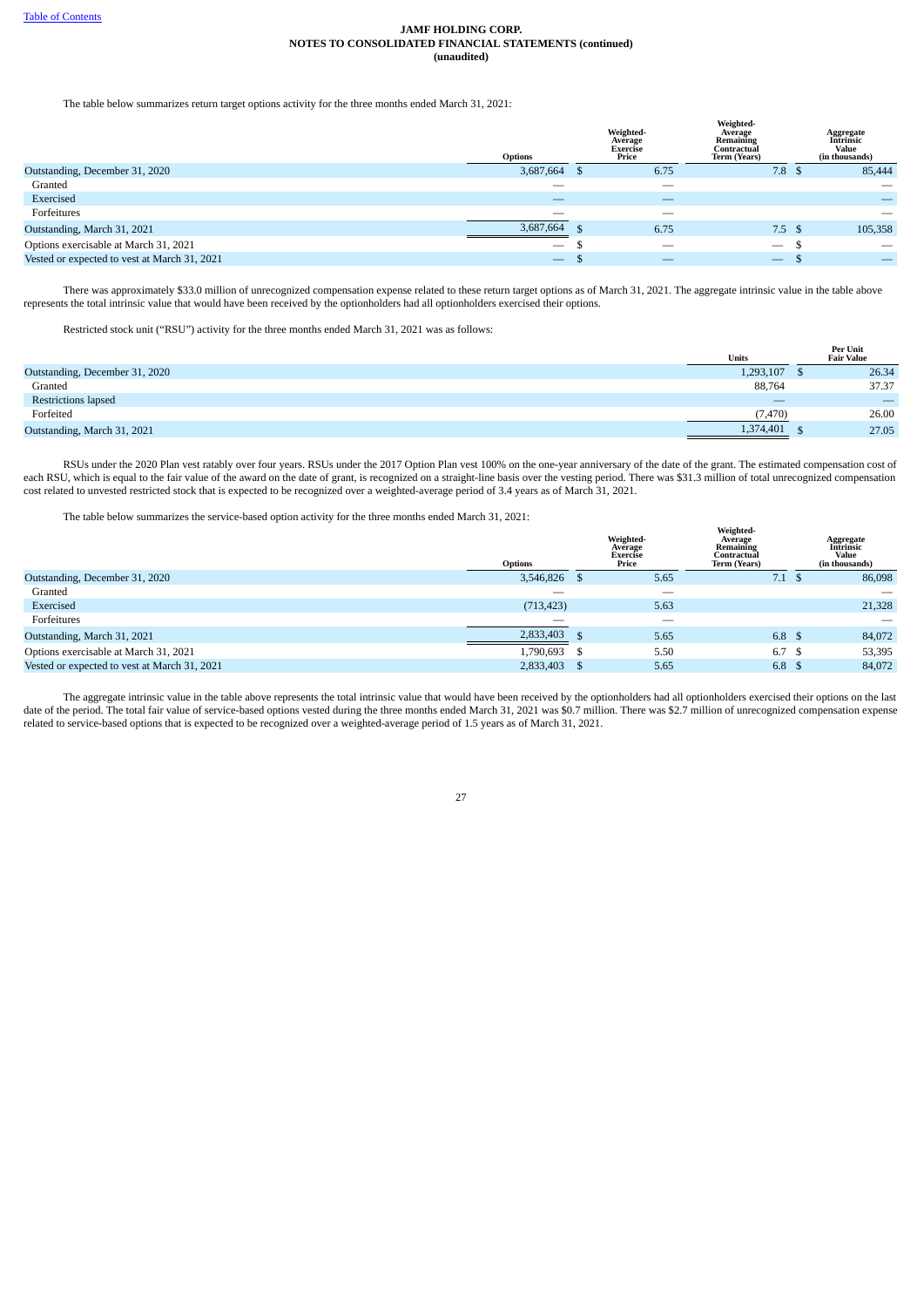The Company recognized stock-based compensation expense as follows:

| Three Months Ended March 31, |                |  |
|------------------------------|----------------|--|
| 2021                         | 2020           |  |
|                              |                |  |
|                              |                |  |
| 324                          | 38<br>- 5      |  |
| 77                           |                |  |
| 842                          | 111            |  |
| 778                          | 157            |  |
| 811                          | 505            |  |
| 2,832                        | 811            |  |
|                              | (in thousands) |  |

## **Note 12. Income taxes**

The Company's effective tax rates for the three months ended March 31, 2021 and 2020 were (2.8)% and 24.2%, respectively. The effective tax rate for the three months ended March 31, 2021 was lower than the prior year period due to Section 162(m) of the Internal Revenue Code, stock option activity and the domestic valuation allowance. The effective tax rate for the three months ended March 31, 2021 differs from the statutory rate primarily as a result of the domestic valuation allowance. The effective tax rate for the three months ended March 31, 2021 was impacted by \$0.1 million of discrete income tax expense. The Company's annual effective tax rates for the three months ended March 31, 2021 and 2020 were (1.6)% and 21.2%, respectively. The Company's previously reported effective tax rates and annual effective tax rates have been revised. See Note 3 for more information.

#### **Note 13. Related-party transactions**

The Company made pledges to the Jamf Nation Global Foundation ("JNGF") of \$0.1 million for the three months ended March 31, 2021. The Company did not make any pledges to the JNGF for the three months ended March 31, 2020. As of March 31, 2021 and December 31, 2020, the Company accrued \$0.4 million and \$0.9 million, respectively, related to JNGF pledges, which are included in accrued liabilities in the consolidated balance sheets. The Company has an ongoing lease agreement for office space in Eau Claire, Wisconsin with an entity in which a related party is a minority owner. See Note 7 for further discussion of this lease agreement. The Company may engage in transactions in the ordinary course of business with other companies whose directors or officers may also serve as directors or officers for the Company. The Company carries out these transactions on customary terms.

Vista is a U.S.-based investment firm that controls the funds which own a majority of the Company. The Company has paid for consulting services and other expenses related to services provided by Vista and Vista affiliates. The total expenses incurred by the Company for these services were less than \$0.1 million and \$0.2 million for the three months ended March 31, 2021 and 2020, respectively. The Company had less than \$0.1 million in accounts payable related to these expenses as of both March 31, 2021 and December 31, 2020.

The Company also has revenue arrangements with Vista affiliates. The Company recognized revenue related to these arrangements of \$0.2 million and \$0.3 million for the three months ended March 31, 2021 and 2020, respectively. The Company had \$0.2 million in accounts receivable related to these agreements as of March 31, 2021 and \$0.3 million in accounts receivable related to these agreements as of December 31, 2020.

In addition, the Company pays for services with Vista affiliates in the normal course of business. The total expenses incurred by the Company for services with Vista affiliates were \$0.2 million and \$0.1 million for the three months ended March 31, 2021 and 2020, respectively. The Company had less than \$0.1 million in accounts payable related to these expenses as of March 31, 2021 and \$0.1 million in accounts payable related to these expenses as of December 31, 2020.

Prior to its termination and repayment in full on July 27, 2020, the Company was party to a term loan facility (the "Prior Term Loan") and revolving credit facility with a consortium of lenders for a principal amount of \$205.0 million and

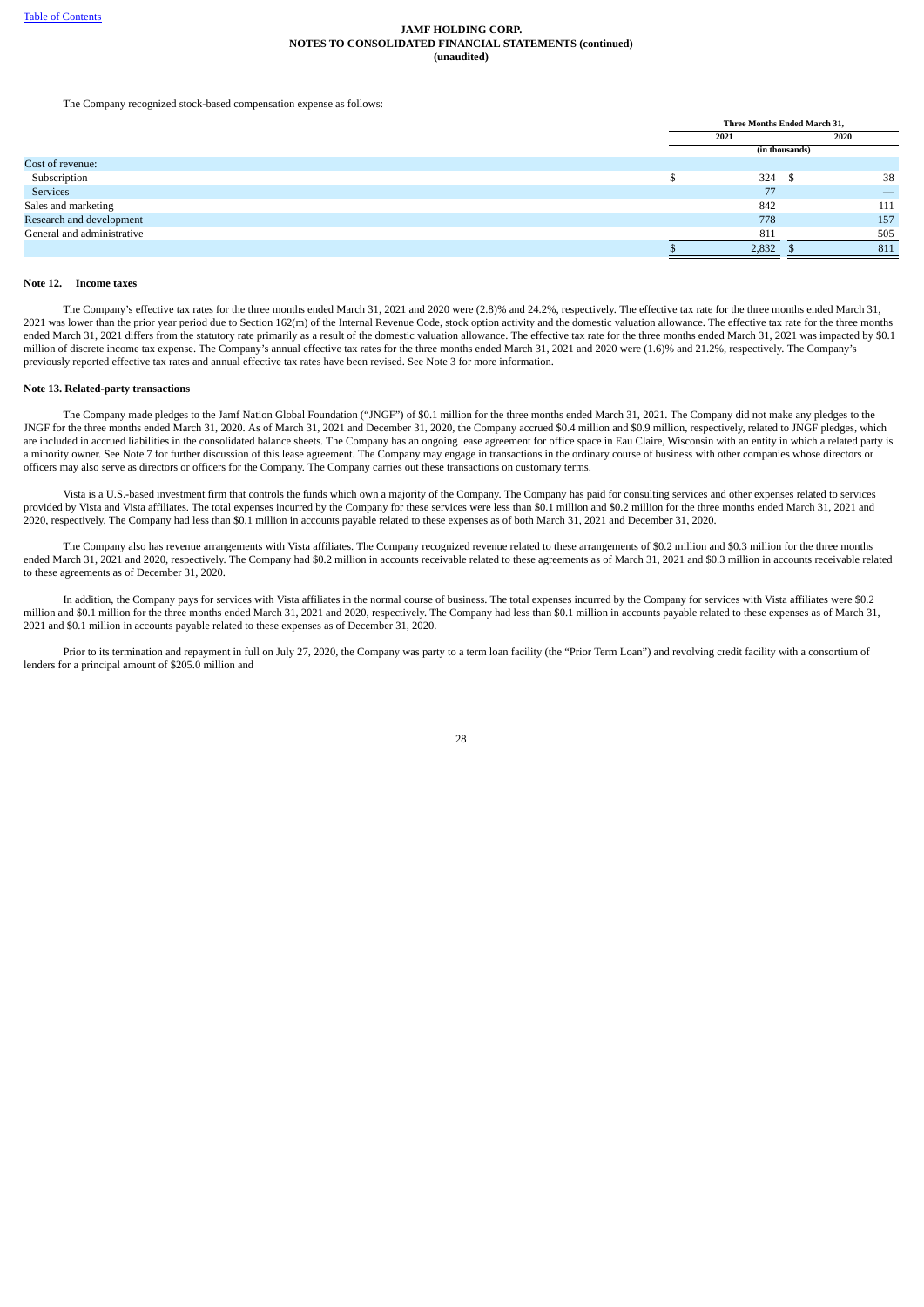principal committed amount of \$15.0 million, respectively. During the three months ended March 31, 2020, affiliates of Vista were paid \$0.8 million in interest on the portion of the Prior Term Loan held by them.

# **Note 14. Subsequent event**

<span id="page-105-0"></span>On May 11, 2021, the Company announced that it has signed a definitive agreement (the "Merger Agreement") to acquire Wandera, Inc. ("Wandera"), a leader in zero trust cloud security and access for mobile devices. Under the terms of the Merger Agreement, Jamf will acquire Wandera for total cash consideration of \$400.0 million subject to customary adjustments, including working capital, indebtedness, closing cash on hand and transaction expenses. The total consideration consists of an initial payment of \$350.0 million at close and deferred consideration of \$50.0 million to be paid in \$25.0 million increments on October 1, 2021 and December 15, 2021. The transaction is expected to close during the third quarter of 2021, subject to the satisfaction of customary closing conditions, including required U.S. regulatory approvals.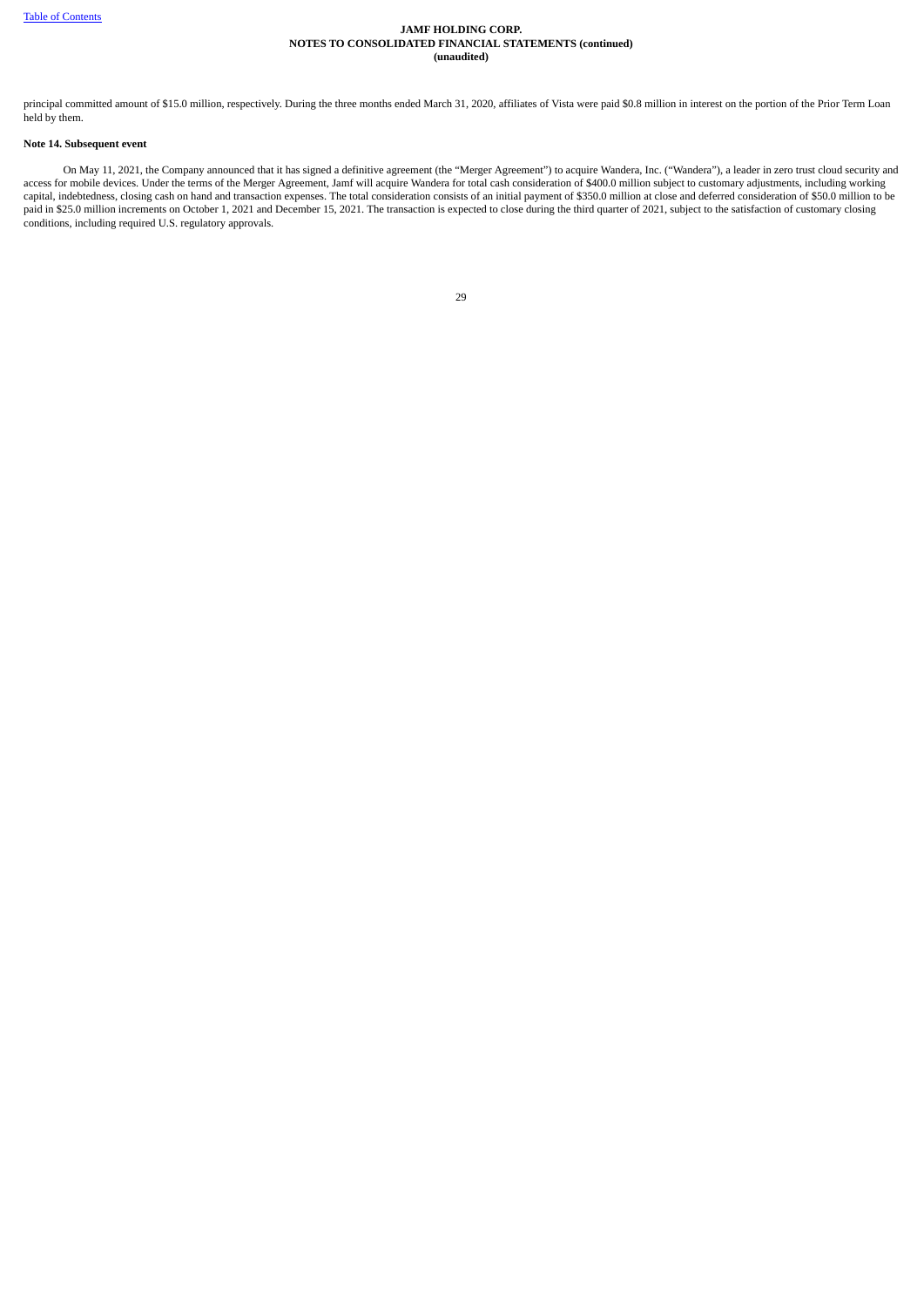## **Item 2. MANAGEMENT'S DISCUSSION AND ANALYSIS OF FINANCIAL CONDITION AND RESULTS OF OPERATIONS**

The following discussion and analysis summarizes the significant factors affecting the consolidated operating results, financial condition, liquidity and cash flows of our company as of and for the periods presented below. The following discussion and analysis should be read in conjunction with our consolidated financial statements and the related notes included elsewhere and our consolidated financial statements and the related notes in our Annual Report on Form 10-K (in each case, as updated to reflect the revision to correct for prior period errors). The discussion contains forward-looking statements that are based on the beliefs of management, as well as assumptions made by, and information currently available to, our management. Actual results could differ materially from those discussed in or implied by forward-looking statements as a result of various factors, including those discussed below, in our Annual Report on Form 10-K for the year ended December 31, 2020 and in our subsequent Quarterly Reports on Form 10-Q, particularly in the sections entitled "Risk Factors" and "Forward-Looking Statements."

The following discussion and analysis has been updated to reflect the revision of previously issued consolidated financial statements to correct for prior period errors, which the Company has concluded did not, either individually or in the aggregate, result in a material misstatement of its previously issued consolidated financial statements. Further information regarding the revision is included in "Note 3 - Revision of previously issued unaudited interim financial statements" to the consolidated financial statements included in Part I, Item 1.

## **Overview**

We are the standard in Apple Enterprise Management, and our cloud software platform is the only vertically-focused Apple infrastructure and security platform of scale in the world. We help organizations, including businesses, hospitals, schools and government agencies, connect, manage and protect Apple products, apps and corporate resources in the cloud without ever having to touch the devices. With Jamf's software, Apple devices can be deployed to employees brand new in the shrink-wrapped box, set up automatically and personalized at first power-on and administered continuously throughout the life of the device.

Jamf was founded in 2002, around the same time that Apple was leading an industry transformation. Apple transformed the way people access and utilize technology through its focus on creating a superior consumer experience. With the release of revolutionary products like the Mac, iPod, iPhone and iPad, Apple built the world's most valuable brand and became ubiquitous in everyday life.

We have built our company through a singular focus on being the primary solution for Apple in the enterprise. Through our long-standing relationship with Apple, we have accumulated significant Apple technical experience and expertise that give us the ability to fully and quickly leverage and extend the capabilities of Apple products, operating systems and services. This expertise enables us to fully support new innovations and operating system releases the moment they are made available by Apple. This focus has allowed us to create a best-in-class user experience for Apple in the enterprise.

We sell our SaaS solutions via a subscription model, through a direct sales force, online and indirectly via our channel partners, including Apple. Our multi-dimensional go-to-market model and cloud-deployed offering enable us to reach all organizations around the world, large and small, with our software solutions. As a result, we continue to see rapid growth and expansion of our customer base as Apple continues to gain momentum in the enterprise.

On May 11, 2021, we announced the acquisition of Wandera, a leader in zero trust cloud security and access for mobile devices, extending our leadership in Apple Enterprise Management. See Note 13 for further information on the acquisition. Until close, the companies will continue to operate independently. We currently intend to finance the acquisition with a combination of cash on hand and debt financing.

#### **Response to COVID-19**

With social distancing measures having been implemented to curtail the spread of COVID-19, we enacted a robust business continuity plan, including a global work-from-home policy for all of our employees. We believe our internal cloud-first technology platforms have allowed for a seamless transition to a remote working environment without any material impacts to our business, highlighting the resilience of our business model. Our product portfolio and platform has enabled our commercial customers to continue with their efforts to work remotely, our K-12 and highereducation customers to deliver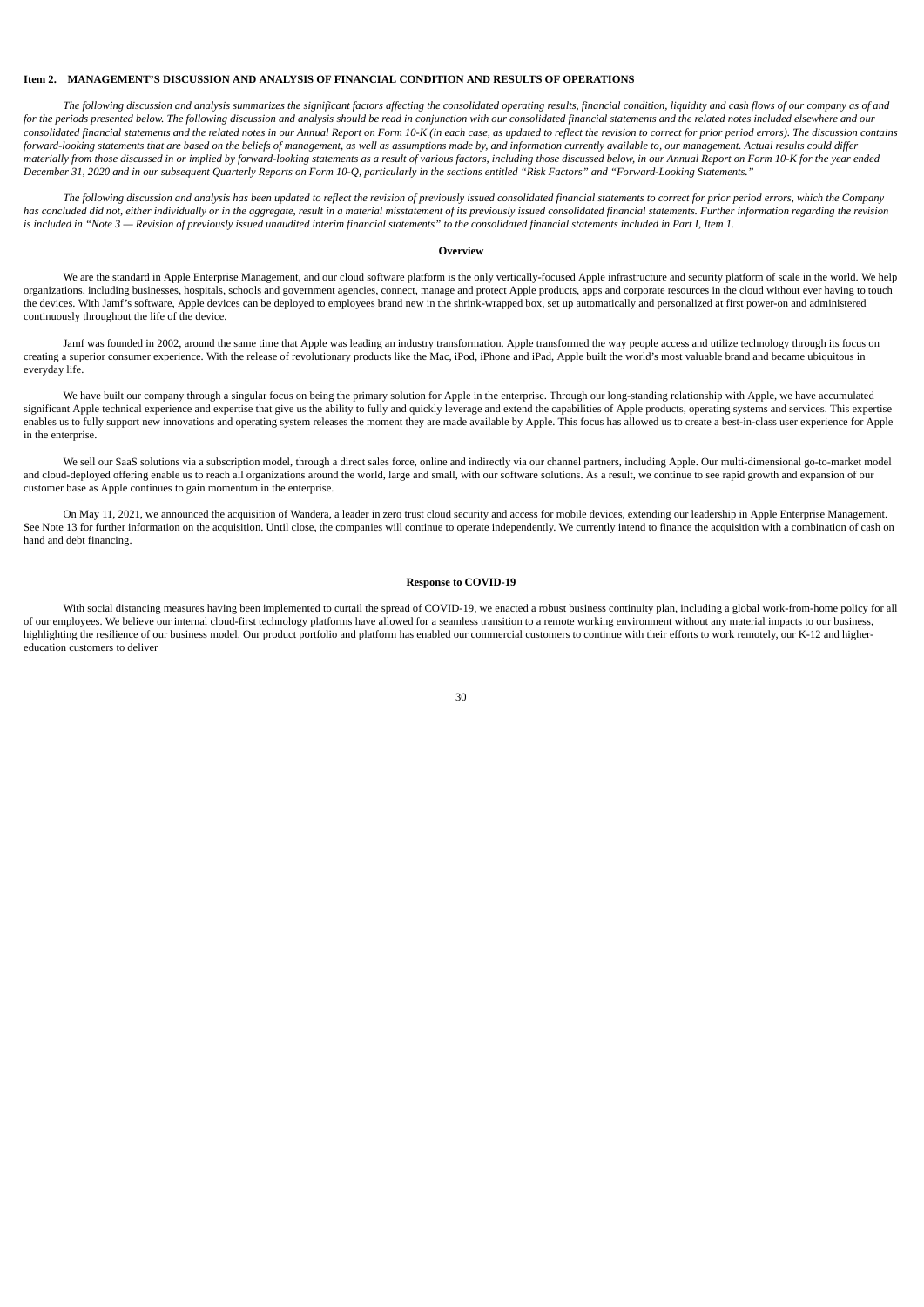distance learning and our health-care customers to provide quality care via a telehealth model, a solution that was conceptualized and released *during* the current pandemic. We believe that a business like ours is well-suited to navigate the current environment in which customers are focused on effectively conducting business remotely, while the underlying demand for our core products remains relatively unchanged.

The extent to which the COVID-19 pandemic affects our business will depend on future developments in the United States and around the world, which are highly uncertain and cannot be predicted, including new information which may emerge concerning the severity of the coronavirus and the actions required to contain and treat it, among others. Although the ultimate impact of the COVID-19 pandemic on our business and financial results remains uncertain, a continued and prolonged public health crisis such as the COVID-19 pandemic could have a material negative impact on our business, operating results and financial condition. See "Risk Factors — Risks Associated with Our Business, Operations and Industry — The COVID-19 pandemic could materially adversely affect our business, operating results, financial condition and prospects" included in Part I, Item 1A of our Annual Report on Form 10-K for the year ended December 31, 2020 for more information.

## **Key Factors Affecting Our Performance**

Our historical financial performance has been, and we expect our financial performance in the future to be, driven by our ability to:

Attract new customers. Our ability to attract new customers is dependent upon a number of factors, including the effectiveness of our pricing and solutions, the features and pricing of our competitors' offerings, the effectiveness of our marketing efforts, the effectiveness of our channel partners in selling, marketing and deploying our software solutions and the growth of the market for Apple devices and services for SMBs and enterprises. Sustaining our growth requires continued adoption of our platform by new customers. We intend to continue to invest in building brand awareness as we further penetrate our addressable markets. We intend to expand our customer base by continuing to make significant and targeted investments in our direct sales and marketing to attract new customers and to drive broader awareness of our software solutions.

*Expand within our customer base.* Our ability to increase revenue within our existing customer base is dependent upon a number of factors, including their satisfaction with our software solutions and support, the features and pricing of our competitors' offerings and our ability to effectively enhance our platform by developing new products and features and addressing additional use cases. Often our customers will begin with a small deployment and then later expand their usage more broadly within the enterprise as they realize the benefits of our platform. We believe that our "land and expand" business model allows us to efficiently increase revenue from our existing customer base. We intend to continue to invest in enhancing awareness of our software solutions, creating additional use cases, and developing more products, features, and functionality, which we believe are important factors to expand usage of our software solutions by our existing customer base. We believe our ability to retain and expand usage of our software solutions by our existing customer base is evidenced by our dollar-based net retention rate.

Sustain product innovation and technology leadership. Our success is dependent on our ability to sustain product innovation and technology leadership in order to maintain our competitive advantage. We believe that we have built a highly differentiated platform and we intend to further extend the adoption of our platform through additional innovation. While sales of subscriptions to our Jamf Pro product account for most of our revenue, we intend to continue to invest in building additional products, features and functionality that expand our capabilities and facilitate the extension of our platform to new use cases. Our future success is dependent on our ability to successfully develop, market and sell additional products to both new and existing customers. For example, in 2018, we introduced Jamf Connect to provide users with a seamless connection to corporate resources using a single identity and in 2019 we introduced Jamf Protect to extend Apple's security and privacy model to enterprise teams by creating unprecedented visibility into MacOS fleets through customized remote monitoring and threat detection and prevention.

*Continue investment in growth.* Our ability to effectively invest for growth is dependent upon a number of factors, including our ability to offset anticipated increases in operating expenses with revenue growth, our ability to spend our research and development budget efficiently or effectively on compelling innovation and technologies, our ability to accurately predict costs and our ability to maintain our corporate culture as our headcount expands. We plan to continue investing in our business so we can capitalize on our market opportunity. We intend to grow our sales team to target expansion within our midmarket and enterprise customers and to attract new customers. We expect to continue to make focused investments in marketing to drive brand awareness and enhance the effectiveness of our customer acquisition model. We also intend to continue to add headcount to our research and development team to develop new and improved products, features and functionality. Although these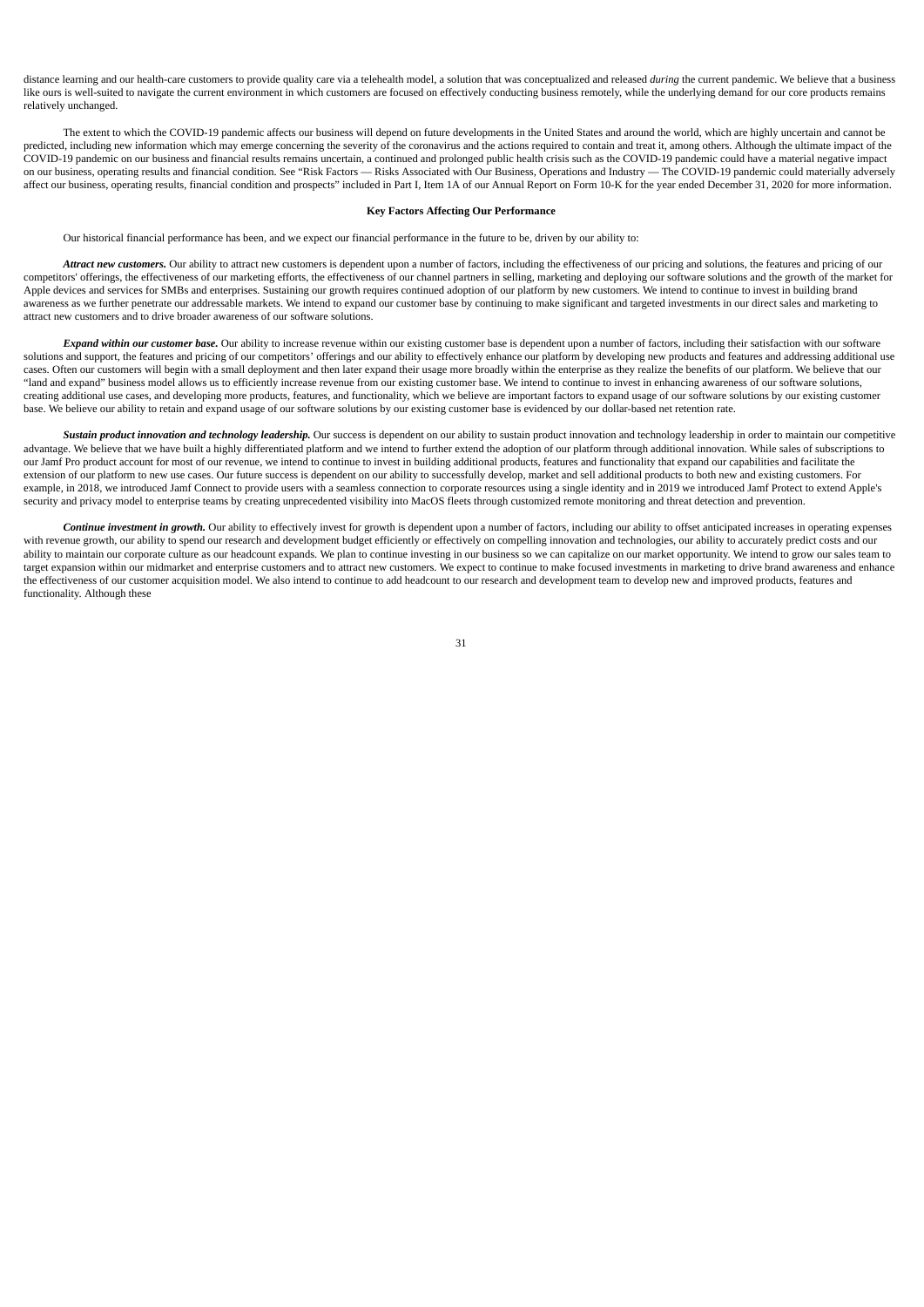investments may increase our operating expenses and, as a result, adversely affect our operating results in the near term, we believe they will contribute to our long-term growth.

*Continue international expansion.* Our international growth in any region will depend on our ability to effectively implement our business processes and go-to-market strategy, our ability to adapt to market or cultural differences, the general competitive landscape, our ability to invest in our sales and marketing channels, the maturity and growth trajectory of Apple devices and services by region and our brand awareness and perception. We plan to continue making investments in our international sales and marketing channels to take advantage of this market opportunity while refining our go-to-market approach based on local market dynamics. While we believe global demand for our platform will increase as international market awareness of Jamf grows, our ability to conduct our operations internationally will require considerable management attention and resources and is subject to the particular challenges of supporting a growing business in an environment of multiple languages, cultures, customs, legal and regulatory systems (including with respect to data transfer and privacy), alternative dispute systems and commercial markets. In addition, global demand for our platform and the growth of our international operations is dependent upon the rate of market adoption of Apple products in international markets.

Enhance our offerings via our partner network. Our success is dependent not only on our independent efforts to innovate, scale and reach more customers directly but also on the success of our partners to continue to gain share in the enterprise. With a focus on the user and being the bridge between critical technologies — with Apple and Microsoft as two examples — we feel we can help other market participants deliver more to enterprise users with the power of Jamf. We will continue to invest in the relationships with our existing, critical partners, nurture and develop new relationships and do so globally. We will continue to invest in developing "plus one" solutions and workflows that help tie our software solutions together with those delivered by others.

## **Key Business Metrics**

In addition to our GAAP financial information, we review several operating and financial metrics, including the following key metrics, to evaluate our business, measure our performance, identify trends affecting our business, formulate business plans, and make strategic decisions.

#### *Number of Devices*

We believe our ability to grow the number of devices on our software platform provides a key indicator of the growth of our business and our future business opportunities. We define a device at the end of any particular period as a device owned by a customer, which device has at least one Jamf product pursuant to an active subscription or support and maintenance agreement or that has a reasonable probability of renewal. We define a customer at the end of any particular period as an entity with at least one active subscription or support and maintenance agreement as of the measurement date or that has a reasonable probability of renewal. A single organization with separate subsidiaries, segments or divisions that use our platform may represent multiple customers as we treat each entity, subsidiary, segment or division that is invoiced separately as a single customer. In cases where customers subscribe to our platform through our channel partners, each end customer is counted separately. A single customer may have multiple Jamf products on a single device, but we still would only count that as one device.

The number of devices was 21.8 million and 16.3 million as of March 31, 2021 and 2020, respectively, representing a 34% year-over-year growth rate. We have seen particular strength in the growth rate of devices as COVID-19 has accelerated the demand for organizations to connect remotely, manage, and protect their Apple devices.

# *Annual Recurring Revenue*

Annual Recurring Revenue ("ARR") represents the annualized value of all subscription and support and maintenance contracts as of the end of the period. ARR mitigates fluctuations due to seasonality, contract term and the sales mix of subscriptions for term-based licenses and SaaS. ARR does not have any standardized meaning and is therefore unlikely to be comparable to similarly titled measures presented by other companies. ARR should be viewed independently of revenue and deferred revenue and is not intended to be combined with or to replace either of those items. ARR is not a forecast and the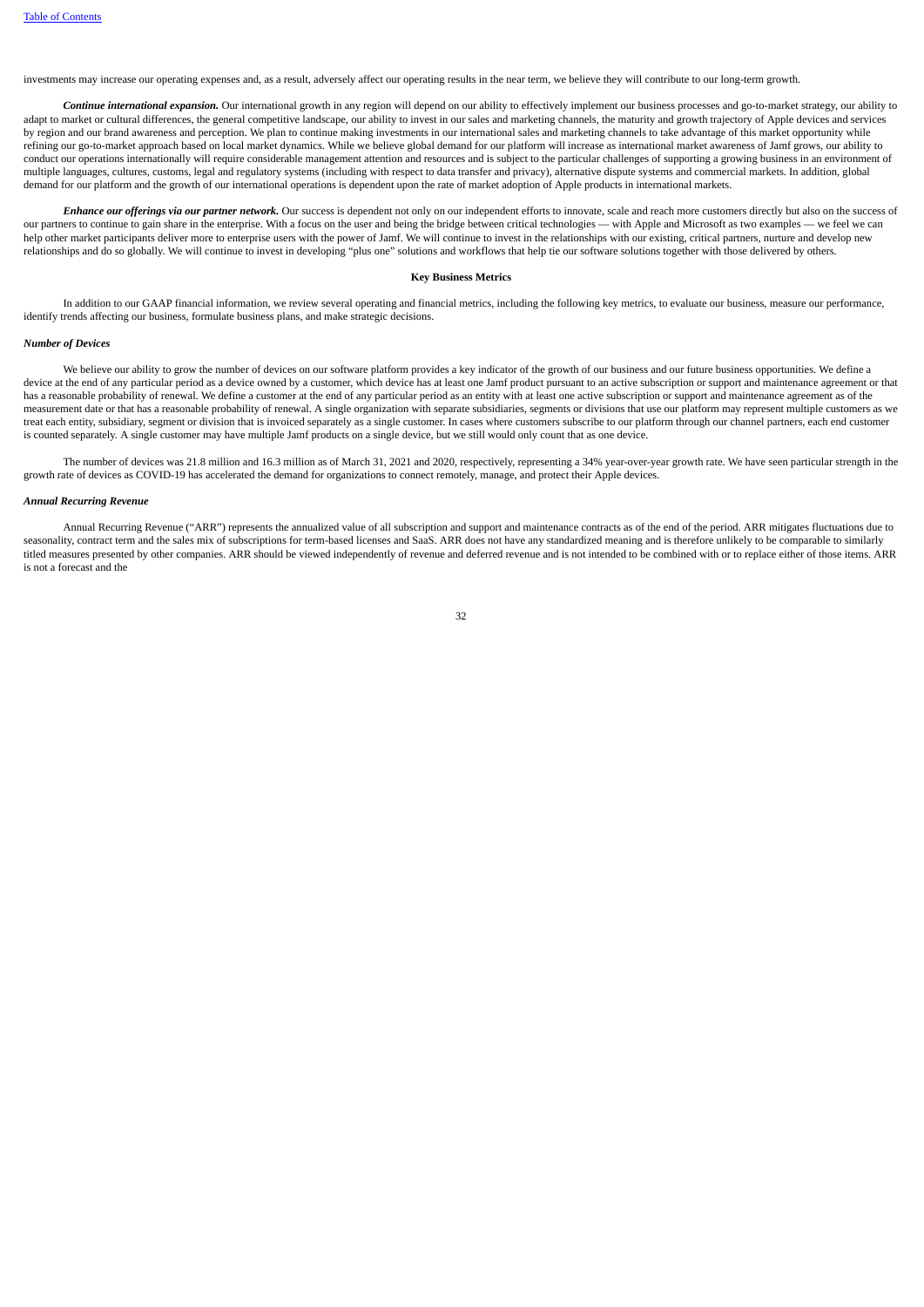active contracts at the end of a reporting period used in calculating ARR may or may not be extended or renewed by our customers.

Our ARR was \$308.0 million and \$224.9 million as of March 31, 2021 and 2020, respectively, which is an increase of 37% year-over-year. The growth in our ARR is primarily driven by our high device expansion rates, our new logo acquisition and the upselling and cross selling of products into our installed base.

## *Dollar-Based Net Retention Rate*

To further illustrate the "land and expand" economics of our customer relationships, we examine the rate at which our customers increase their subscriptions for our software solutions. Our dollar-based net retention rate measures our ability to increase revenue across our existing customer base through expanded use of our software solutions, offset by customers whose subscription contracts with us are not renewed or renew at a lower amount.

We calculate dollar-based net retention rate as of a period end by starting with the ARR from the cohort of all customers as of 12 months prior to such period end ("Prior Period ARR"). We then calculate the ARR from these same customers as of the current period end ("Current Period ARR"). Current Period ARR includes any expansion and is net of contraction or attrition over the last 12 months but excludes ARR from new customers in the current period. We then divide the total Current Period ARR by the total Prior Period ARR to arrive at the dollar-based net retention rate.

Our dollar-based net retention rates were 117% and 120% for the trailing twelve months ended March 31, 2021 and 2020, respectively. Our high dollar-based net retention rates are primarily attributable to an expansion of devices. We believe our ability to cross-sell our new solutions to our installed base, particularly Jamf Connect and Jamf Protect, will continue to support our high dollar-based net retention rates.

## **Non-GAAP Financial Measures**

In addition to our results determined in accordance with GAAP, we believe the non-GAAP measures of Non-GAAP Gross Profit, Non-GAAP Gross Profit Margin, Non-GAAP Operating Income, Non-GAAP Operating Income Margin, Non-GAAP Net Income and Adjusted EBITDA are useful in evaluating our operating performance. We believe that non-GAAP financial information, when taken collectively, may be helpful to investors because it provides consistency and comparability with past financial performance and assists in comparisons with other companies, some of which use similar non-GAAP information to supplement their GAAP results. The non-GAAP financial information is presented for supplemental informational purposes only, and should not be considered a substitute for financial information presented in accordance with GAAP, and may be different from similarly-titled non-GAAP measures used by other companies. A reconciliation is provided below for each non-GAAP financial measure to the most directly comparable financial measure stated in accordance with GAAP. Investors are encouraged to review the related GAAP financial measures and the reconciliation of these non-GAAP financial measures to their most directly comparable GAAP financial measures.

### *Non-GAAP Gross Profit*

Non-GAAP Gross Profit and Non-GAAP Gross Profit Margin are supplemental measures of operating performance that are not prepared in accordance with GAAP and that do not represent, and should not be considered as, alternatives to gross profit or gross profit margin, as determined in accordance with GAAP. We define Non-GAAP Gross Profit as gross profit, adjusted for stockbased compensation expense and amortization expense. We define Non-GAAP Gross Profit Margin as Non-GAAP Gross Profit as a percentage of total revenue.

We use Non-GAAP Gross Profit and Non-GAAP Gross Profit Margin to understand and evaluate our core operating performance and trends and to prepare and approve our annual budget. We believe Non-GAAP Gross Profit and Non-GAAP Gross Profit Margin are useful measures to us and to our investors to assist in evaluating our core operating performance because it provides consistency and direct comparability with our past financial performance and between fiscal periods, as the metric eliminates the effects of variability of stock-based compensation expense and amortization of acquired developed technology, which are non-cash expenses that may fluctuate for reasons unrelated to overall operating performance. While the amortization expense of acquired developed technology is excluded from Non-GAAP Gross Profit, the revenue related to acquired developed technology is reflected in Non-GAAP Gross Profit as these assets contribute to our revenue generation.

Non-GAAP Gross Profit and Non-GAAP Gross Profit Margin have limitations as analytical tools, and you should not consider them in isolation, or as substitutes for analysis of our results as reported under GAAP. Because of these limitations,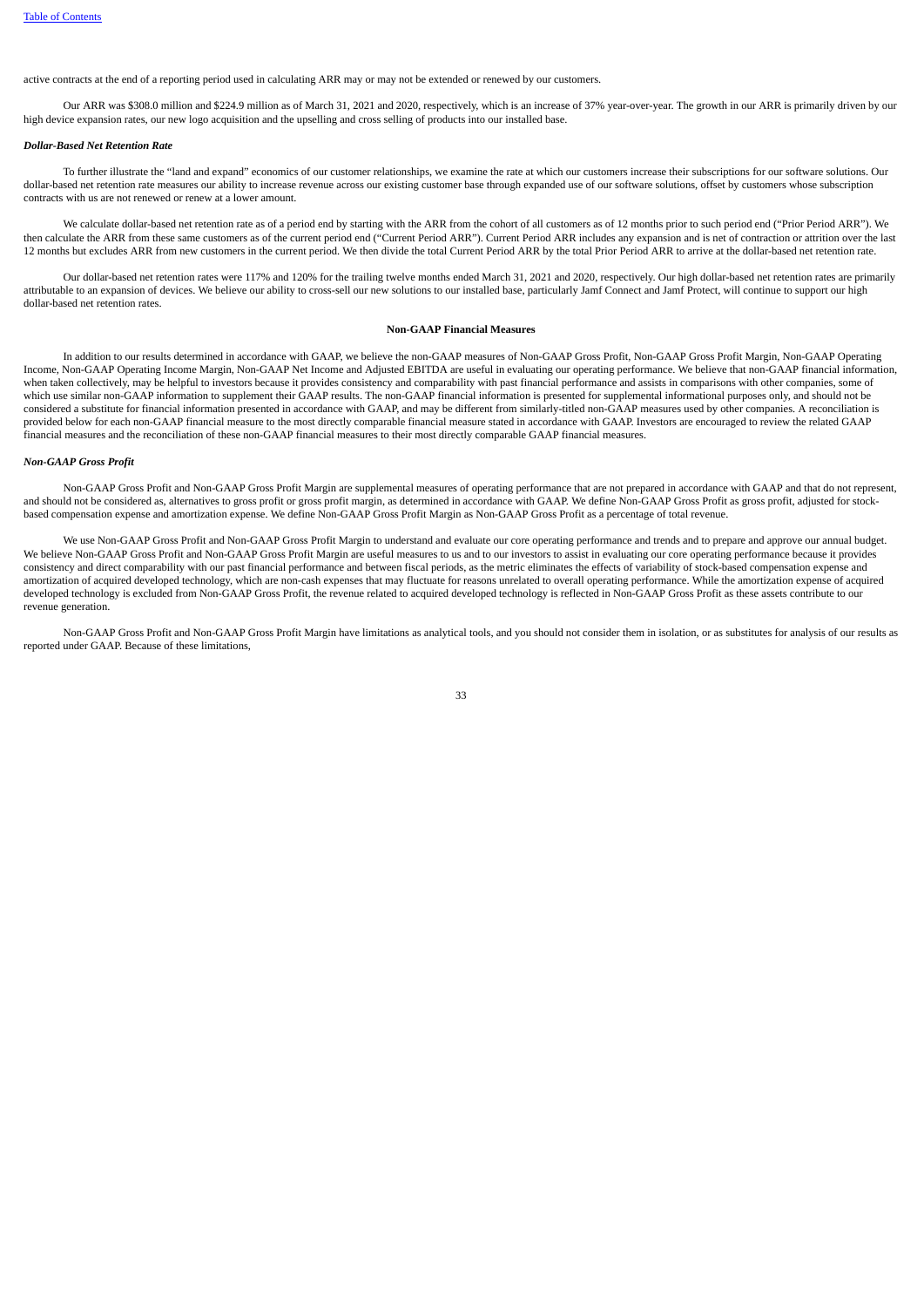Non-GAAP Gross Profit and Non-GAAP Gross Profit Margin should not be considered as replacements for gross profit or gross profit margin, as determined by GAAP, or as measures of our profitability. We compensate for these limitations by relying primarily on our GAAP results and using non-GAAP measures only for supplemental purposes.

A reconciliation of Non-GAAP Gross Profit to gross profit, the most directly comparable GAAP measure, is as follows:

|                              | (As Revised)                 |                |              |  |
|------------------------------|------------------------------|----------------|--------------|--|
|                              | Three Months Ended March 31, |                |              |  |
|                              | $2021^{(1)}$                 |                | $2020^{(1)}$ |  |
|                              |                              | (in thousands) |              |  |
| Gross profit                 | 63,471 \$                    |                | 45,038       |  |
| Amortization expense         | 2,777                        |                | 2,677        |  |
| Stock-based compensation     | 401                          |                | 38           |  |
| Non-GAAP Gross Profit        | 66.649                       |                | 47,753       |  |
| Non-GAAP Gross Profit Margin | 83%                          |                | 80%          |  |

 $^{(1)}$  Certain amounts have been revised to correct immaterial errors. See Note 3 to the consolidated financial statements included in Part I, Item 1 for more information.

#### *Non-GAAP Operating Income*

Non-GAAP Operating Income and Non-GAAP Operating Income Margin are supplemental measures of operating performance that are not prepared in accordance with GAAP and that do not represent, and should not be considered as, alternatives to operating loss or operating loss margin, as determined in accordance with GAAP. We define Non-GAAP Operating Income as operating loss, adjusted for amortization, stock-based compensation, acquisition-related expense, acquisition-related earnout, payroll taxes related to stock-based compensation and costs associated with our secondary offerings. In the first quarter of 2021, we began excluding payroll taxes related to stock-based compensation from our non-GAAP measures as these expenses are tied to the exercise or vesting of underlying equity awards and the price of our common stock at the time of vesting or exercise. As a result, these taxes may vary in any particular period independent of the financial and operating performance of our business. Payroll taxes related to stock-based compensation were not material prior to the first quarter of 2021. We define Non-GAAP Operating Income Margin as Non-GAAP Operating Income as a percentage of total revenue.

We use Non-GAAP Operating Income and Non-GAAP Operating Income Margin to understand and evaluate our core operating performance and trends, to prepare and approve our annual budget, and to develop short-term and long-term operating plans. We believe that Non-GAAP Operating Income and Non-GAAP Operating Income Margin facilitate comparison of our operating performance on a consistent basis between periods, and when viewed in combination with our results prepared in accordance with GAAP, help provide a broader picture of factors and trends affecting our results of operations. While the amortization expense of acquired trademarks, customer relationships, and developed technology is excluded from Non-GAAP Operating Income, the revenue related to acquired trademarks, customer relationships, and developed technology is reflected in Non-GAAP Operating Income as these assets contribute to our revenue generation.

Non-GAAP Operating Income and Non-GAAP Operating Income Margin have limitations as analytical tools, and you should not consider them in isolation, or as substitutes for analysis of our results as reported under GAAP. Because of these limitations, Non-GAAP Operating Income and Non-GAAP Operating Income Margin should not be considered as replacements for operating loss or operating loss margin, as determined by GAAP, or as measures of our profitability. We compensate for these limitations by relying primarily on our GAAP results and using non-GAAP measures only for supplemental purposes.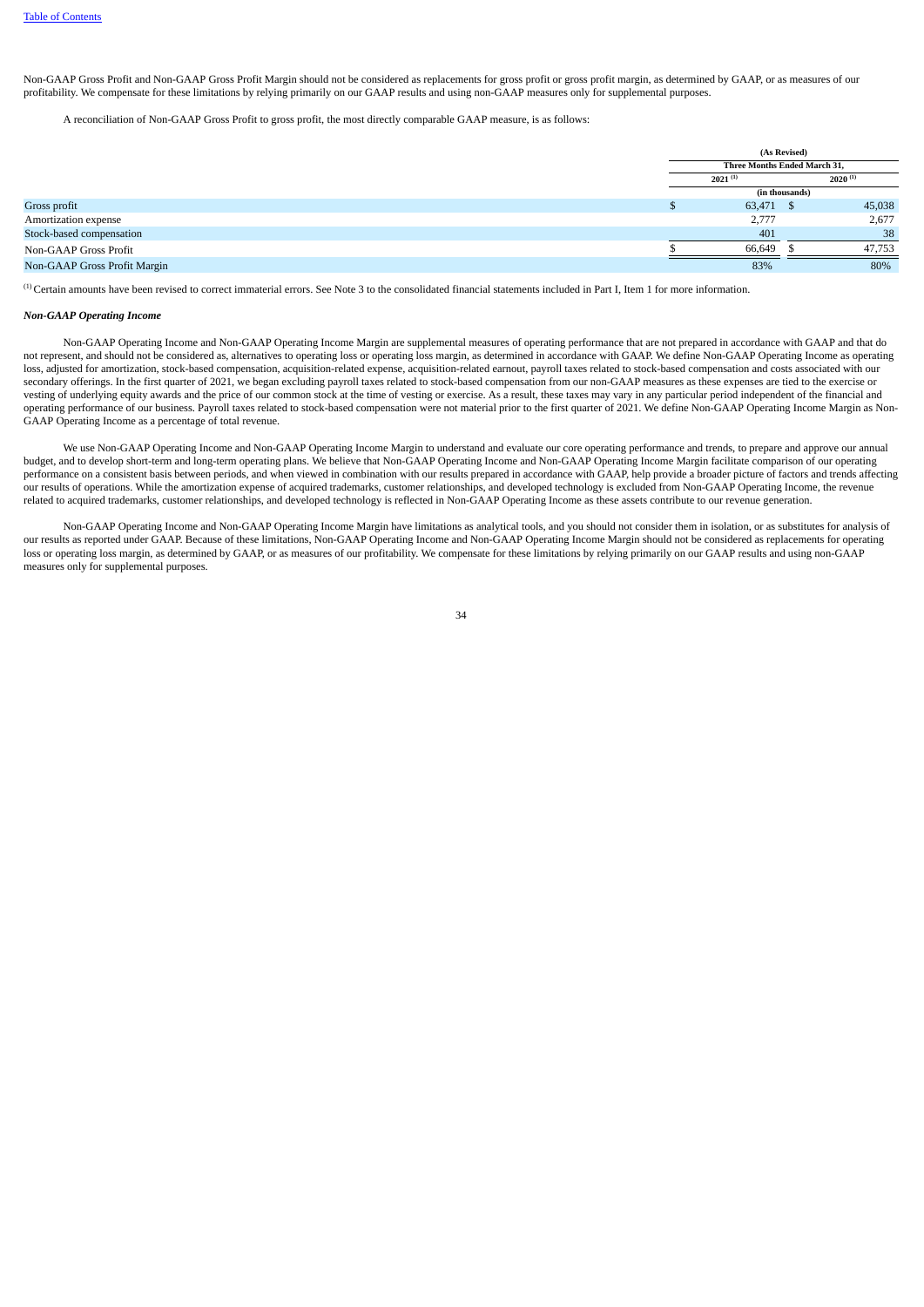A reconciliation of Non-GAAP Operating Income to operating loss, the most directly comparable GAAP measure, is as follows:

|                                                   |  | (As Revised)<br>Three Months Ended March 31. |  |                   |  |
|---------------------------------------------------|--|----------------------------------------------|--|-------------------|--|
|                                                   |  |                                              |  |                   |  |
|                                                   |  | $2021^{(1)}$                                 |  | $2020^{(1)}$      |  |
|                                                   |  | (in thousands)                               |  |                   |  |
| <b>Operating loss</b>                             |  | $(4,193)$ \$                                 |  | (7, 493)          |  |
| Amortization expense                              |  | 8,404                                        |  | 8,351             |  |
| Stock-based compensation                          |  | 2,832                                        |  | 811               |  |
| Acquisition-related expense                       |  | 110                                          |  | 1,600             |  |
| Acquisition-related earnout                       |  | 300                                          |  | $\hspace{0.05cm}$ |  |
| Payroll taxes related to stock-based compensation |  | 395                                          |  |                   |  |
| <b>Non-GAAP Operating Income</b>                  |  | 7,848                                        |  | 3,269             |  |
| Non-GAAP Operating Income Margin                  |  | 10%                                          |  | 5%                |  |

 $\alpha^{(1)}$  Certain amounts have been revised to correct immaterial errors. See Note 3 to the consolidated financial statements included in Part I, Item 1 for more information.

## *Non-GAAP Net Income (Loss)*

Non-GAAP Net Income (Loss) is a supplemental measure of operating performance that is not prepared in accordance with GAAP and that does not represent, and should not be considered as, an alternative to net loss, as determined in accordance with GAAP. We define Non-GAAP Net Income (Loss) as net loss, adjusted for amortization, stock-based compensation, foreign currency transaction loss, loss on extinguishment of debt, acquisition-related expense, acquisition-related earnout, costs associated with our secondary offerings, payroll taxes related to stock-based compensation, discrete tax items and provision (benefit) for income taxes.

We use Non-GAAP Net Income (Loss) to understand and evaluate our core operating performance and trends, to prepare and approve our annual budget, and to develop short-term and longterm operating plans. We believe that Non-GAAP Net Income (Loss) facilitates comparison of our operating performance on a consistent basis between periods, and when viewed in combination with our results prepared in accordance with GAAP, helps provide a broader picture of factors and trends affecting our results of operations. While the amortization expense of acquired trademarks, customer relationships, and developed technology is excluded from Non-GAAP Net Income (Loss), the revenue related to acquired trademarks, customer relationships, and developed technology is reflected in Non-GAAP Net Income (Loss) as these assets contribute to our revenue generation.

Non-GAAP Net Income (Loss) has limitations as an analytical tool, and you should not consider it in isolation, or as a substitute for analysis of our results as reported under GAAP. Because of these limitations, Non-GAAP Net Income (Loss) should not be considered as a replacement for net loss, as determined by GAAP, or as a measure of our profitability. We compensate for these limitations by relying primarily on our GAAP results and using non-GAAP measures only for supplemental purposes.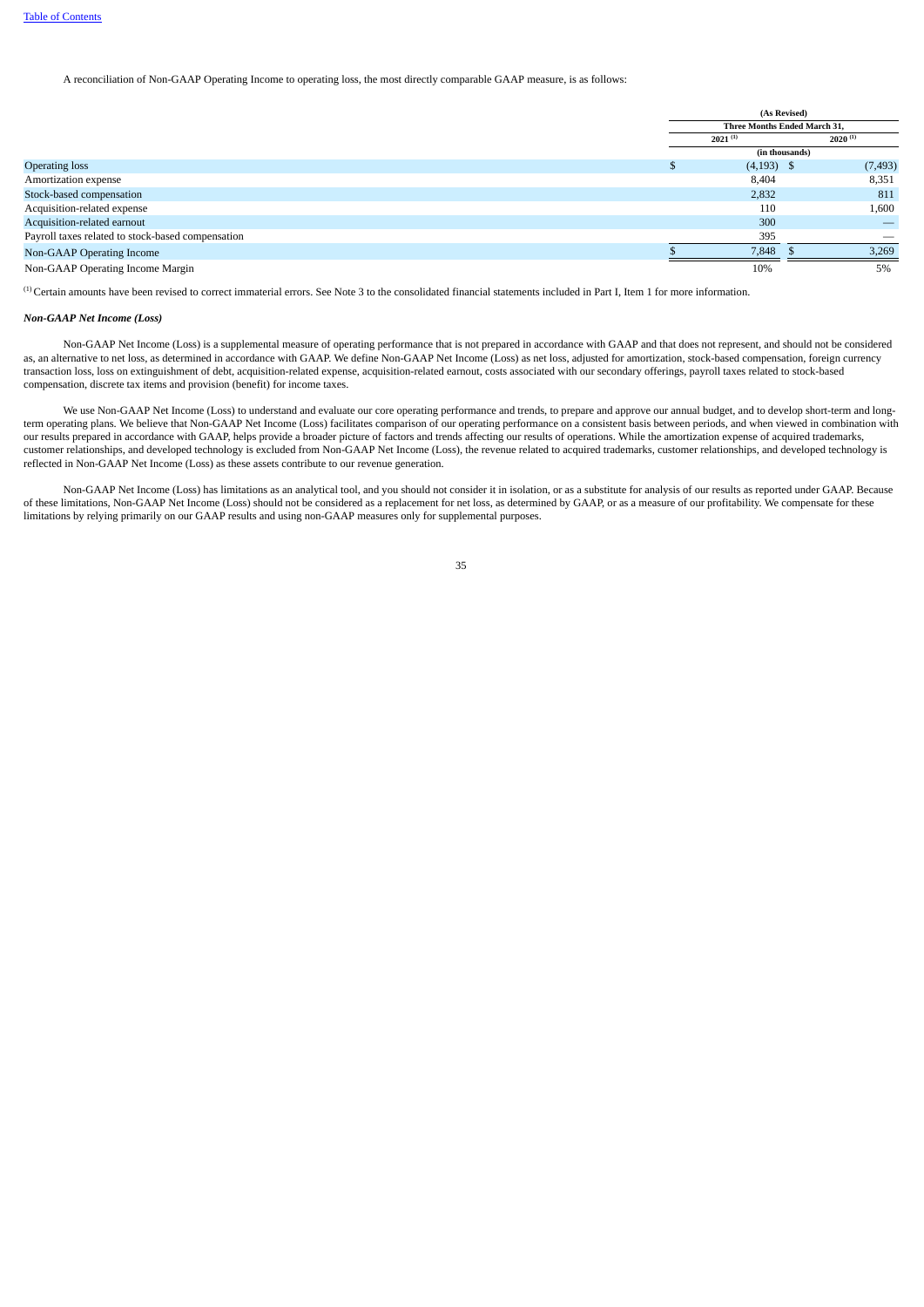A reconciliation of Non-GAAP Net Income (Loss) to net loss, the most directly comparable GAAP measure, is as follows:

|                                                   | (As Revised)                 |                |  |              |
|---------------------------------------------------|------------------------------|----------------|--|--------------|
|                                                   | Three Months Ended March 31, |                |  |              |
|                                                   | $2021^{(1)}$                 |                |  | $2020^{(1)}$ |
|                                                   |                              | (in thousands) |  |              |
| Net loss                                          |                              | $(4,589)$ \$   |  | (9,496)      |
| Amortization expense                              |                              | 8,404          |  | 8,351        |
| Stock-based compensation                          |                              | 2,832          |  | 811          |
| Foreign currency transaction loss                 |                              | 218            |  | 304          |
| Acquisition-related expense                       |                              | 110            |  | 1,600        |
| Acquisition-related earnout                       |                              | 300            |  |              |
| Payroll taxes related to stock-based compensation |                              | 395            |  | $-$          |
| Discrete tax items                                |                              | 50             |  | (385)        |
| Benefit for income taxes <sup>(2)</sup>           |                              | --             |  | (2, 342)     |
| Non-GAAP Net Income (Loss)                        |                              | 7,720          |  | (1, 157)     |

 $^{(1)}$  Certain amounts have been revised to correct immaterial errors. See Note 3 to the consolidated financial statements included in Part I, Item 1 for more information.

( $^{(2)}$  For the three months ended March 31, 2020, the related tax effects of the adjustments to Non-GAAP Net Income (Loss) were calculated using the respective statutory tax rate for applicable jurisdictions, which was not materially different from our annual effective tax rate for full year 2020 of approximately 25%. For the three months ended March 31, 2021, our annual effective tax rate was impacted by changes in the domestic valuation allowance. Therefore, we used a tax rate of nil for the three months ended March 31, 2021 as this rate was materially different than our statutory rate.

# *Adjusted EBITDA*

Adjusted EBITDA is a supplemental measure of operating performance that is not prepared in accordance with GAAP and that does not represent, and should not be considered as, an alternative to net loss, as determined in accordance with GAAP. We define Adjusted EBITDA as net loss, adjusted for interest expense, net, provision (benefit) for income taxes, depreciation and amortization, stock-based compensation, foreign currency transaction loss, loss on extinguishment of debt, acquisition-related expense, acquisition-related earnout, costs associated with our secondary offerings and payroll taxes related to stock-based compensation.

We use Adjusted EBITDA to understand and evaluate our core operating performance and trends, to prepare and approve our annual budget, and to develop short-term and long-term operating plans. We believe that Adjusted EBITDA facilitates comparison of our operating performance on a consistent basis between periods, and when viewed in combination with our results prepared in accordance with GAAP, helps provide a broader picture of factors and trends affecting our results of operations.

Adjusted EBITDA has limitations as an analytical tool, and you should not consider it in isolation, or as a substitute for analysis of our results as reported under GAAP. Because of these limitations, Adjusted EBITDA should not be considered as a replacement for net loss, as determined by GAAP, or as a measure of our profitability. We compensate for these limitations by relying primarily on our GAAP results and using non-GAAP measures only for supplemental purposes.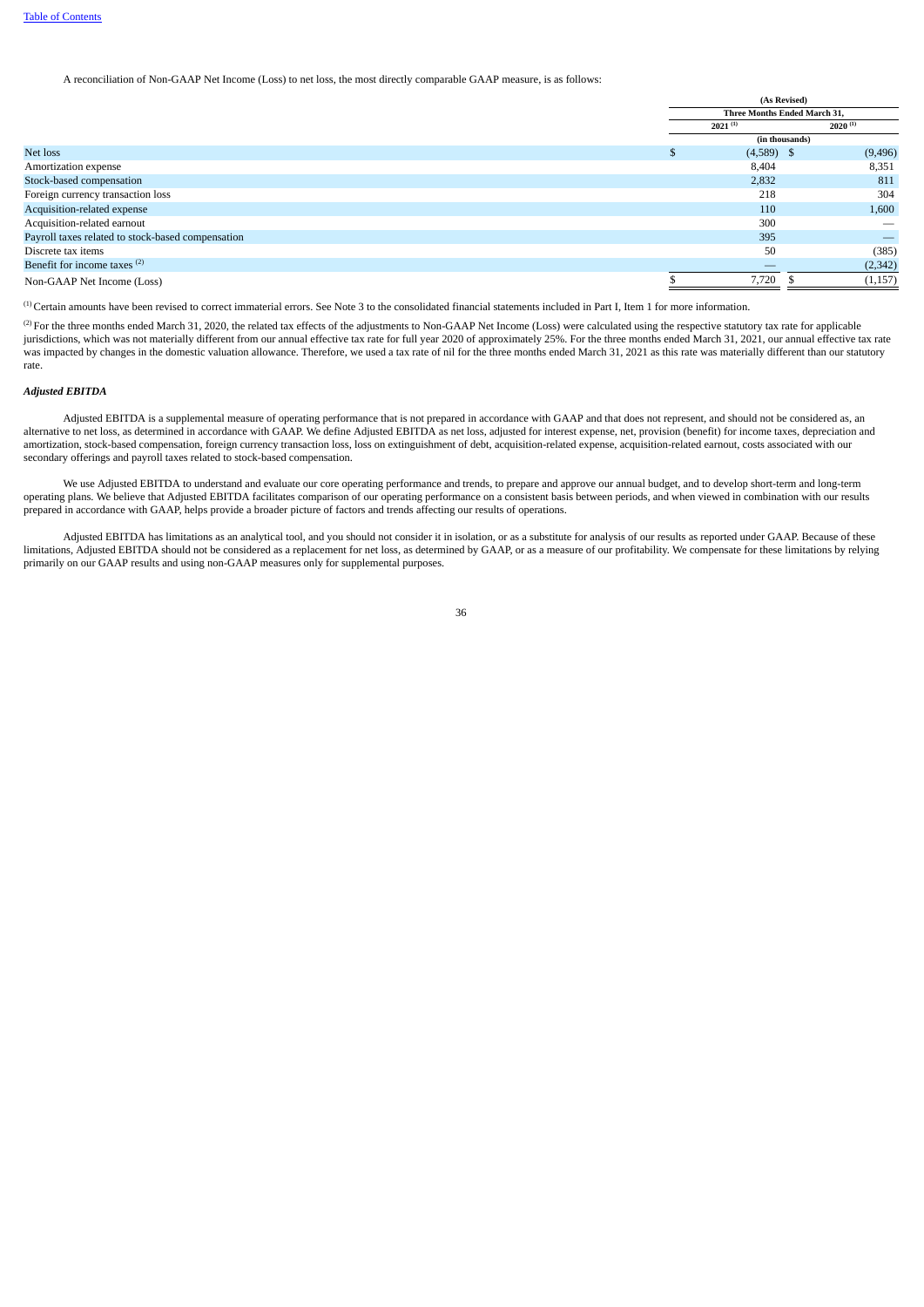A reconciliation of Adjusted EBITDA to net loss, the most directly comparable GAAP measure, is as follows:

|                                                   | (As Revised)                 |                |  |              |
|---------------------------------------------------|------------------------------|----------------|--|--------------|
|                                                   | Three Months Ended March 31. |                |  |              |
|                                                   | $2021^{(1)}$                 |                |  | $2020^{(1)}$ |
|                                                   |                              | (in thousands) |  |              |
| Net loss                                          |                              | $(4,589)$ \$   |  | (9,496)      |
| Interest expense, net                             |                              | 55             |  | 4,778        |
| Income tax provision (benefit)                    |                              | 123            |  | (3,024)      |
| Depreciation expense                              |                              | 1,380          |  | 1,318        |
| Amortization expense                              |                              | 8,404          |  | 8,351        |
| Stock-based compensation                          |                              | 2,832          |  | 811          |
| Foreign currency transaction loss                 |                              | 218            |  | 304          |
| Acquisition-related expense                       |                              | 110            |  | 1,600        |
| Acquisition-related earnout                       |                              | 300            |  | -            |
| Payroll taxes related to stock-based compensation |                              | 395            |  | --           |
| <b>Adjusted EBITDA</b>                            |                              | 9,228          |  | 4,642        |

 $\alpha^{(1)}$  Certain amounts have been revised to correct immaterial errors. See Note 3 to the consolidated financial statements included in Part I, Item 1 for more information.

### **Components of Results of Operations**

## *Revenues*

We recognize revenue under ASC 606 when or as performance obligations are satisfied. We derive revenue primarily from sales of SaaS subscriptions and support and maintenance contracts, and to a lesser extent, sales of on-premise subscriptions and perpetual licenses and services.

*Subscription.* Subscription revenue consists of sales of SaaS subscriptions and support and maintenance contracts. We sell our software solutions primarily with a one-year contract term. We typically invoice SaaS subscription fees and support and maintenance fees annually in advance and recognize revenue ratably over the term of the applicable agreement, provided that all other revenue recognition criteria have been satisfied. In the fourth quarter of 2020, we reclassified the license portion of on-premise subscription revenue from license revenue to subscription revenue in the consolidated statements of operations on a retroactive basis. See additional information in "Note 1 — Basis of Presentation and Description of Business" to the consolidated financial statements included in Part I, Item 1. The license portion of on-premise subscription revenue is recognized upfront, assuming all revenue recognition criteria are satisfied. See "Management's Discussion and Analysis of Financial Condition and Results of Operations — Critical Accounting Policies" in our Annual Report on Form 10-K for the year ended December 31, 2020 for more information. We expect subscription revenue to increase over time as we expand our customer base because sales to new customers are expected to be primarily SaaS subscriptions.

*License.* License revenue consists of revenue from on-premise perpetual licenses of our Jamf Pro product sold primarily to existing customers. We recognize license revenue upfront, assuming all revenue recognition criteria are satisfied. We expect license revenue to decrease because sales to new customers are primarily cloud-based subscription arrangements and therefore reflected in subscription revenue.

*Services.* Services revenues consist primarily of professional services provided to our customers to configure and optimize the use of our software solutions, as well as training services related to the operation of our software solutions. Our services are priced on a fixed fee basis and generally invoiced in advance of the service being delivered. Revenue is recognized as the services are performed. We expect services revenues to decrease as a percentage of total revenue as the demand for our services is not expected to grow at the same rate as the demand for our subscription solutions.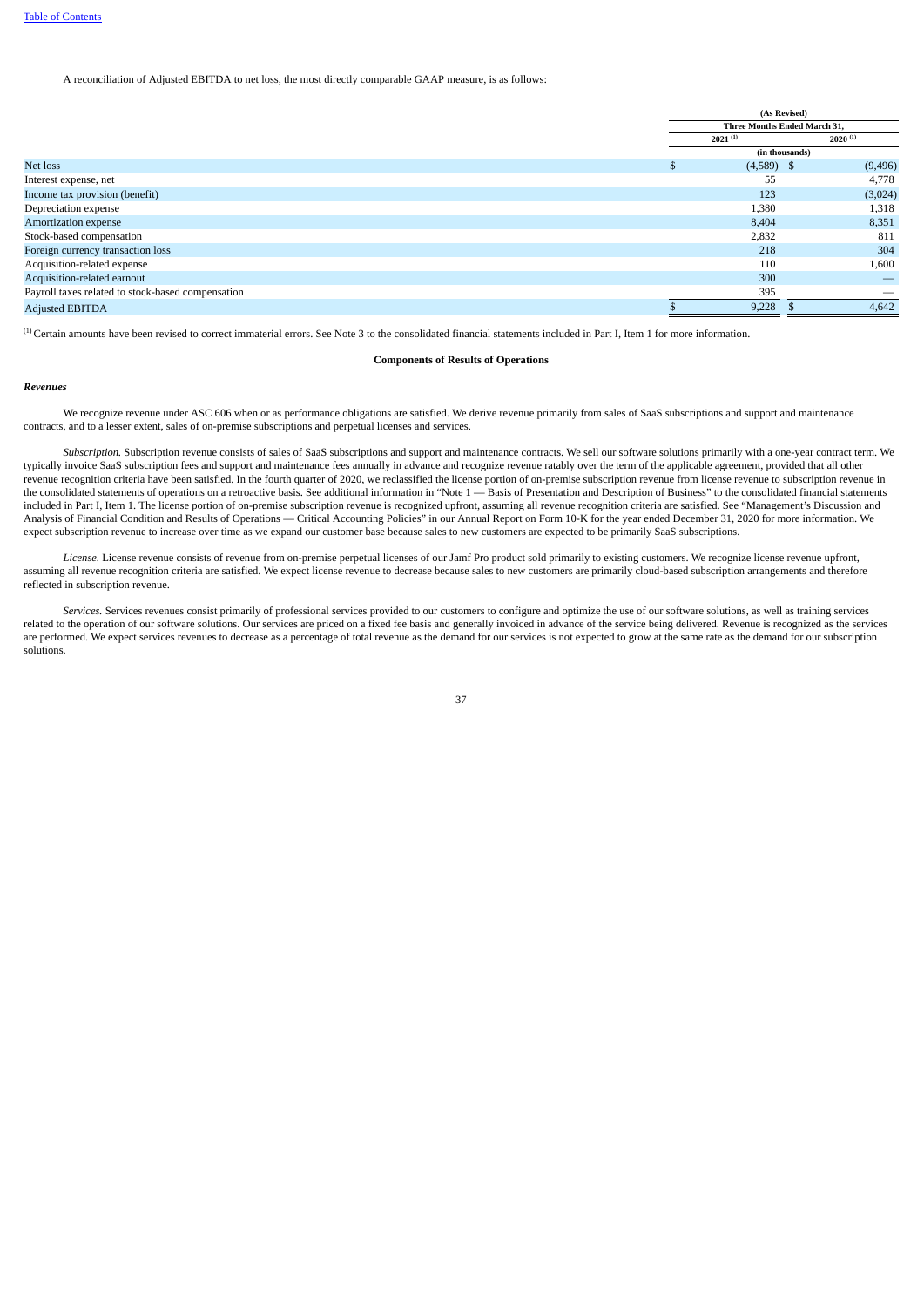## *Cost of Revenues*

*Cost of subscription.* Cost of subscription revenue consists primarily of employee compensation costs for employees associated with supporting our subscription and support and maintenance arrangements, our customer success function, and third-party hosting fees related to our cloud services. Employee compensation and related costs include cash compensation and benefits to employees and associated overhead costs. We expect cost of subscription revenue to increase in absolute dollars, but to remain relatively consistent as a percentage of subscription revenue, relative to the extent of the growth of our business.

*Cost of services.* Cost of services revenue consists primarily of employee compensation costs directly associated with delivery of professional services and training, costs of third-party integrators and other associated overhead costs. We expect cost of services revenue to decrease in absolute dollars relative to the decrease of our services business.

#### *Gross Profit*

Gross profit, or revenue less cost of revenue, has been and will continue to be affected by various factors, including the mix of cloud-based subscription customers, the costs associated with supporting our cloud solution, the extent to which we expand our customer support team and the extent to which we can increase the efficiency of our technology and infrastructure though technological improvements. We expect our gross profit to increase in absolute dollars.

## *Operating Expenses*

*Sales and Marketing.* Sales and marketing expenses consist primarily of employee compensation costs, sales commissions, costs of general marketing and promotional activities, travelrelated expenses and allocated overhead. Sales commissions as well as associated payroll taxes and retirement plan contributions that are incremental to the acquisition of customer contracts are deferred and amortized over the period of benefit, which is estimated to be 5 years. We expect our sales and marketing expenses to increase on an absolute dollar basis as we expand our sales personnel and marketing efforts. Sales commissions as well as associated payroll taxes and retirement plan contributions (together, contract costs) that are incremental to the acquisition of customer contracts are capitalized.

*Research and development.* Research and development expenses consist primarily of personnel costs and allocated overhead. We will continue to invest in innovation so that we can offer our customers new solutions and enhance our existing solutions. See "Business — Research and Development" in our Annual Report on Form 10-K for the year ended December 31, 2020 for more information. We expect such investment to increase on an absolute dollar basis as our business grows.

*General and Administrative.* General and administrative expenses consist primarily of employee compensation costs for corporate personnel, such as those in our executive, human resource, facilities, accounting and finance, legal and compliance, and information technology departments. In addition, general and administrative expenses include acquisition-related expenses which primarily consist of third-party expenses, such as legal and accounting fees, and adjustments to contingent consideration. General and administrative expenses also include costs incurred in secondary offerings. We expect our general and administrative expenses to increase on a dollar basis as our business grows, particularly as we continue to invest in technology infrastructure and expand our operations globally. Also, we incur additional general and administrative expenses as a result of operating as a public company, including costs to comply with the rules and regulations applicable to companies listed on a national securities exchange, costs related to compliance and reporting obligations pursuant to the rules and regulations of the SEC, and increased expenses for insurance, investor relations and accounting expenses.

*Amortization.* Amortization expense primarily consists of amortization of acquired trademarks, customer relationships and developed technology.

#### *Interest Expense, Net*

Interest expense, net consists primarily of interest payments on our outstanding borrowings under our credit facilities as well as the amortization of associated deferred financing costs. See "Liquidity and Capital Resources — Credit Facilities."

### *Foreign Currency Transaction Gain (Loss)*

Our reporting currency is the U.S. dollar. The functional currency of all our international operations is the U.S. dollar. The assets, liabilities, revenues and expenses of our foreign operations are remeasured in accordance with ASC Topic 830,

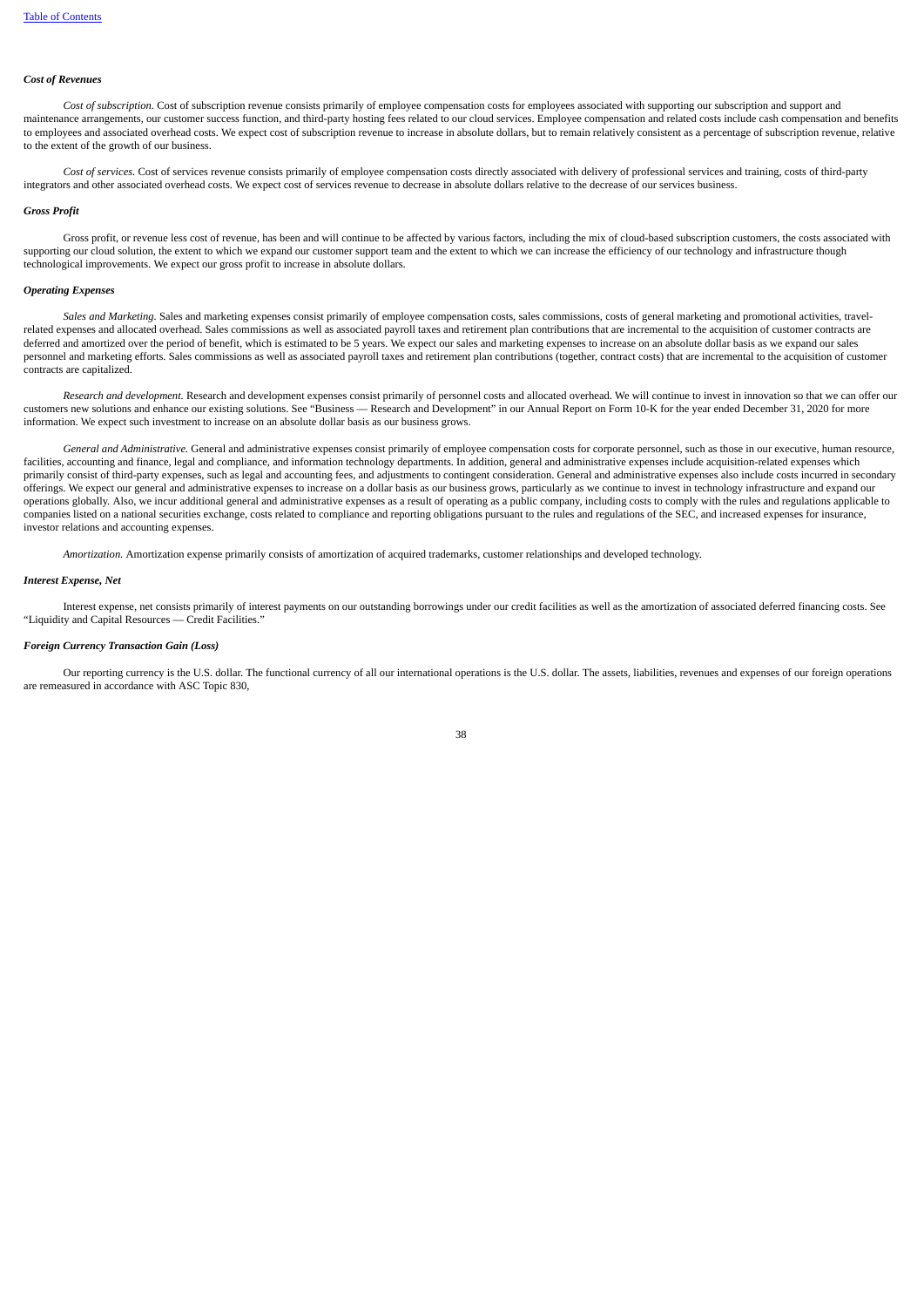*Foreign Currency Matters*. Remeasurement adjustments are recorded as foreign currency transaction gains (losses) in the consolidated statement of operations.

# *Income Tax (Provision) Benefit*

Income tax (provision) benefit consists primarily of income taxes related to U.S. federal and state income taxes and income taxes in foreign jurisdictions in which we conduct business.

# *Other Income*

Other income consists primarily of sublease rental income. The sublease was terminated in the second quarter of 2020.

# **Results of Operations**

The following table sets forth our consolidated statements of operations data for the periods indicated:

|                                                                                                     |              | (As Revised)                 |      |              |  |
|-----------------------------------------------------------------------------------------------------|--------------|------------------------------|------|--------------|--|
|                                                                                                     |              | Three Months Ended March 31, |      |              |  |
|                                                                                                     |              | $2021^{(1)}$                 |      | $2020^{(1)}$ |  |
|                                                                                                     |              | (in thousands)               |      |              |  |
| <b>Consolidated Statement of Operations Data:</b>                                                   |              |                              |      |              |  |
| Revenue:                                                                                            |              |                              |      |              |  |
| Subscription                                                                                        | $\mathbb{S}$ | 74,482                       | - \$ | 54,204       |  |
| <b>Services</b>                                                                                     |              | 4,003                        |      | 4,087        |  |
| License                                                                                             |              | 2,242                        |      | 1,762        |  |
| Total revenue                                                                                       |              | 80,727                       |      | 60,053       |  |
| Cost of revenue:                                                                                    |              |                              |      |              |  |
| Cost of subscription <sup><math>(2)(3)</math></sup> (exclusive of amortization expense shown below) |              | 12,014                       |      | 9,248        |  |
| Cost of services <sup><math>(2)(3)</math></sup> (exclusive of amortization expense shown below)     |              | 2,465                        |      | 3,090        |  |
| Amortization expense                                                                                |              | 2,777                        |      | 2,677        |  |
| Total cost of revenue                                                                               |              | 17,256                       |      | 15,015       |  |
| Gross profit                                                                                        |              | 63,471                       |      | 45,038       |  |
| Operating expenses:                                                                                 |              |                              |      |              |  |
| Sales and marketing $(2)(3)$                                                                        |              | 30,167                       |      | 23,004       |  |
| Research and development <sup><math>(2)(3)</math></sup>                                             |              | 15,626                       |      | 12,638       |  |
| General and administrative <sup><math>(2)(3)(4)</math></sup>                                        |              | 16,244                       |      | 11,215       |  |
| Amortization expense                                                                                |              | 5,627                        |      | 5,674        |  |
| Total operating expenses                                                                            |              | 67,664                       |      | 52,531       |  |
| Loss from operations                                                                                |              | (4, 193)                     |      | (7, 493)     |  |
| Interest expense, net                                                                               |              | (55)                         |      | (4,778)      |  |
| Foreign currency transaction loss                                                                   |              | (218)                        |      | (304)        |  |
| Other income, net                                                                                   |              |                              |      | 55           |  |
| Loss before income tax (provision) benefit                                                          |              | (4, 466)                     |      | (12,520)     |  |
| Income tax (provision) benefit                                                                      |              | (123)                        |      | 3,024        |  |
| Net loss                                                                                            | \$           | (4,589)                      | - \$ | (9, 496)     |  |

 $\frac{(1)}{2}$  Certain amounts have been revised to correct immaterial errors. See Note 3 to the consolidated financial statements included in Part I, Item 1 for more information.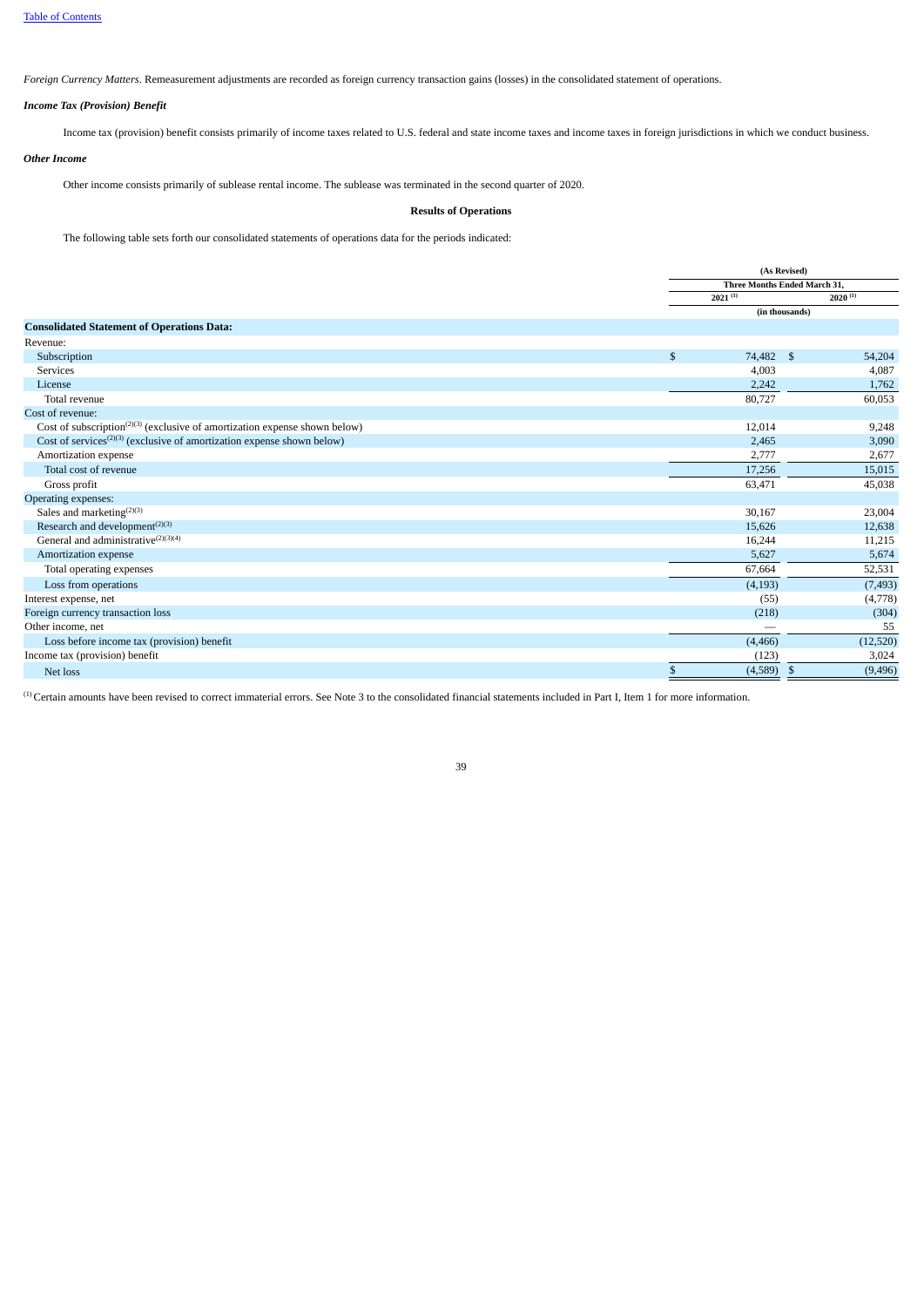#### $(2)$  Includes stock-based compensation as follows:

|                            | Three Months Ended March 31, |                          |  |  |
|----------------------------|------------------------------|--------------------------|--|--|
|                            | 2021                         | 2020                     |  |  |
|                            | (in thousands)               |                          |  |  |
| Cost of revenue:           |                              |                          |  |  |
| Subscription               | 324                          | 38<br>S                  |  |  |
| Services                   | 77                           | $\overline{\phantom{a}}$ |  |  |
| Sales and marketing        | 842                          | 111                      |  |  |
| Research and development   | 778                          | 157                      |  |  |
| General and administrative | 811                          | 505                      |  |  |
|                            | 2,832                        | 811                      |  |  |
|                            |                              |                          |  |  |

#### (3) Includes depreciation expense as follows:

|                            | (As Revised)                 |                |       |  |
|----------------------------|------------------------------|----------------|-------|--|
|                            | Three Months Ended March 31, |                |       |  |
|                            | 2021                         |                | 2020  |  |
|                            |                              | (in thousands) |       |  |
| Cost of revenue:           |                              |                |       |  |
| Subscription               | \$<br>263                    | - \$           | 255   |  |
| Services                   | 43                           |                | 57    |  |
| Sales and marketing        | 574                          |                | 526   |  |
| Research and development   | 305                          |                | 313   |  |
| General and administrative | 195                          |                | 165   |  |
|                            | 1,380                        |                | 1,316 |  |
|                            |                              |                |       |  |

 $(4)$  Includes acquisition-related expense as follows:

|  | Three Months Ended March 31, |       |
|--|------------------------------|-------|
|  | 2021                         | 2020  |
|  | (in thousands)               |       |
|  | 110                          | 1,600 |
|  |                              |       |

General and administrative also includes a Digita earnout expense of \$0.3 million for the three months ended March 31, 2021.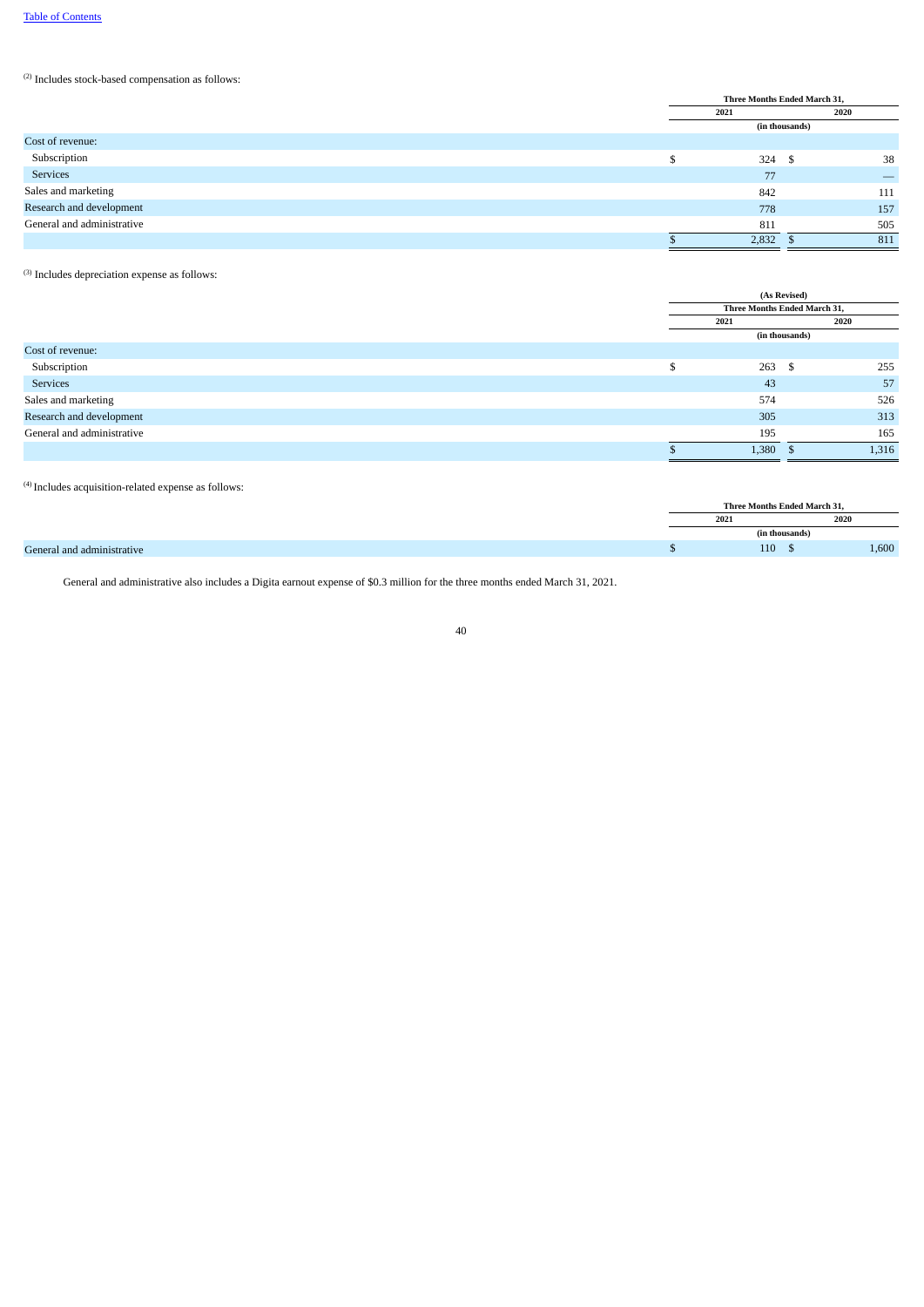The following table sets forth our consolidated statements of operations data expressed as a percentage of total revenue for the periods indicated:

|                                                                      | (As Revised)                       |                  |
|----------------------------------------------------------------------|------------------------------------|------------------|
|                                                                      | Three Months Ended March 31,       |                  |
|                                                                      | $2021^{(1)}$                       | $2020^{(1)}$     |
|                                                                      | (as a percentage of total revenue) |                  |
| <b>Consolidated Statement of Operations Data:</b>                    |                                    |                  |
| Revenue:                                                             |                                    |                  |
| Subscription                                                         | 92 %                               | 90 %             |
| <b>Services</b>                                                      | 5                                  | 7                |
| License                                                              | 3                                  | 3                |
| Total revenue                                                        | 100                                | 100              |
| Cost of revenue:                                                     |                                    |                  |
| Cost of subscription (exclusive of amortization expense shown below) | 15                                 | 15               |
| Cost of services (exclusive of amortization expense shown below)     | $\mathbf{3}$                       | 5                |
| Amortization expense                                                 | 3                                  | 5                |
| Total cost of revenue                                                | 21                                 | 25               |
| Gross profit                                                         | 79                                 | 75               |
| Operating expenses:                                                  |                                    |                  |
| Sales and marketing                                                  | 38                                 | 38               |
| Research and development                                             | 19                                 | 21               |
| General and administrative                                           | 20                                 | 19               |
| Amortization expense                                                 | $\overline{7}$                     | $\boldsymbol{9}$ |
| Total operating expenses                                             | 84                                 | 87               |
| Income (loss) from operations                                        | (5)                                | (12)             |
| Interest expense, net                                                | --                                 | (8)              |
| Foreign currency transaction loss                                    | (1)                                | (1)              |
| Other income, net                                                    |                                    |                  |
| Loss before income tax (provision) benefit                           | (6)                                | (21)             |
| Income tax (provision) benefit                                       |                                    | 5                |
| Net loss                                                             | $(6)$ %                            | (16)%            |

 $^{(1)}$  Certain amounts have been revised to correct immaterial errors. See Note 3 to the consolidated financial statements included in Part I, Item 1 for more information.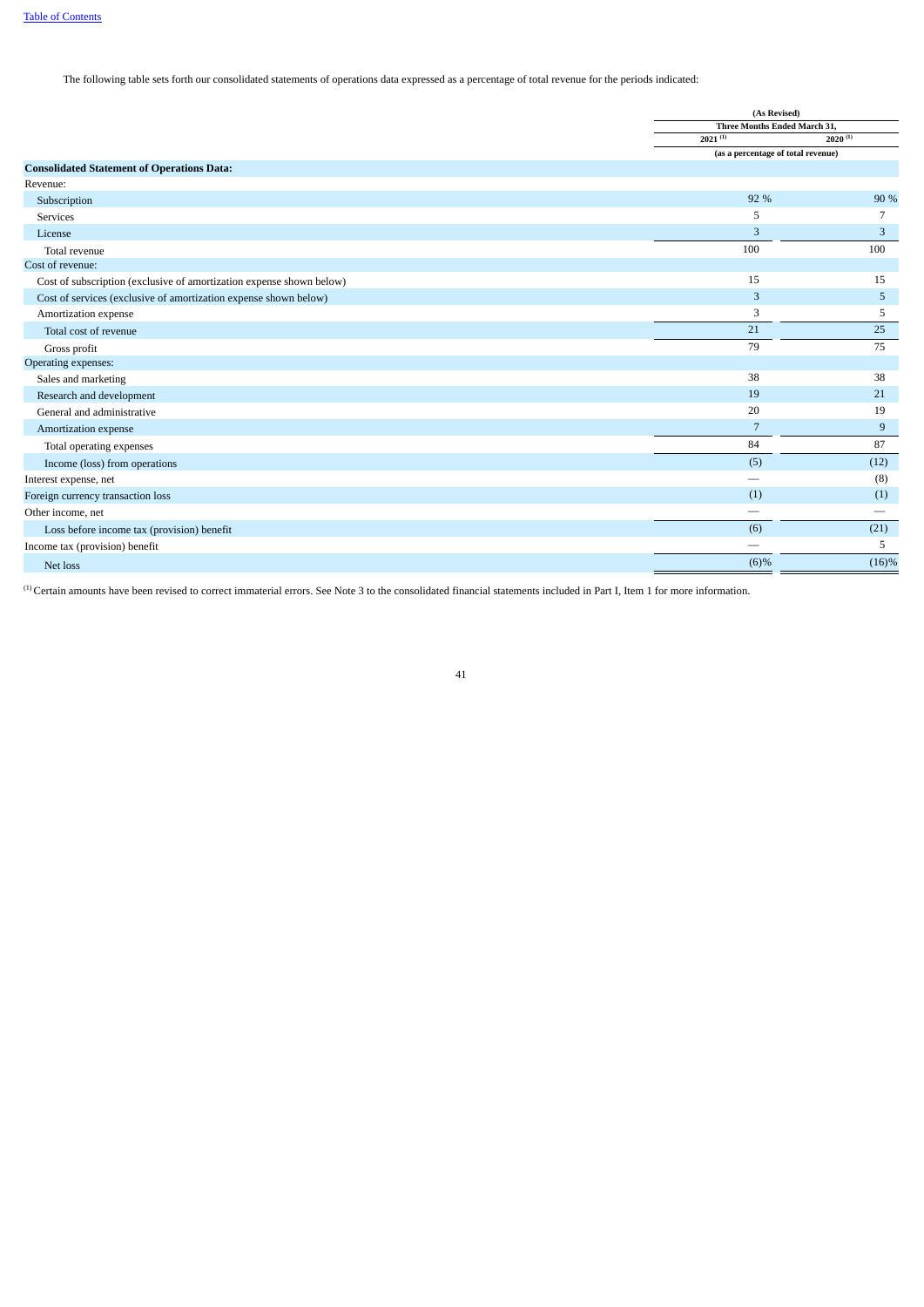# **Comparison of the Three Months Ended March 31, 2021 and 2020**

#### *Revenue*

|                                               |   | (As Revised)                           |              |                                    |        |  |  |
|-----------------------------------------------|---|----------------------------------------|--------------|------------------------------------|--------|--|--|
|                                               |   | <b>Three Months Ended</b><br>March 31, |              |                                    | Change |  |  |
|                                               |   | $2021^{(1)}$                           | $2020^{(1)}$ |                                    | $\%$   |  |  |
|                                               |   |                                        |              | (in thousands, except percentages) |        |  |  |
| SaaS subscription and support and maintenance | D | 66,776 \$                              | 49,664 \$    | 17,112                             | 34 %   |  |  |
| On-premise subscription                       |   | 7,706                                  | 4,540        | 3,166                              | 70     |  |  |
| Subscription revenue                          |   | 74,482                                 | 54,204       | 20,278                             | 37     |  |  |
| Professional services                         |   | 4,003                                  | 4,087        | (84)                               | (2)    |  |  |
| Perpetual licenses                            |   | 2,242                                  | 1,762        | 480                                | 27     |  |  |
| Non-subscription revenue                      |   | 6,245                                  | 5,849        | 396                                |        |  |  |
| Total revenue                                 |   | 80,727                                 | 60,053       | 20,674                             | 34 %   |  |  |

 $(1)$  Certain amounts have been revised to correct immaterial errors. See Note 3 to the consolidated financial statements included in Part I, Item 1 for more information.

Total revenue increased by \$20.7 million, or 34%, for the three months ended March 31, 2021 compared to the three months ended March 31, 2020. Overall revenue increased as a result of higher subscription revenue and license revenue. Subscription revenue accounted for 92% of total revenue for the three months ended March 31, 2021 compared to 90% for the three months ended March 31, 2020. The increase in subscription revenue was driven by device expansion, the addition of new customers and cross-selling. License revenue increased due to additional licenses for an existing customer, partially offset by shifting customers to our SaaS model as opposed to on-premise perpetual licenses.

# *Cost of Revenue and Gross Margin*

|                                                                      | (As Revised)                           |  |                                    |        |       |      |
|----------------------------------------------------------------------|----------------------------------------|--|------------------------------------|--------|-------|------|
|                                                                      | <b>Three Months Ended</b><br>March 31, |  |                                    | Change |       |      |
|                                                                      | $2021^{(1)}$                           |  | $2020^{(1)}$                       |        |       | %    |
|                                                                      |                                        |  | (in thousands, except percentages) |        |       |      |
| Cost of revenue:                                                     |                                        |  |                                    |        |       |      |
| Cost of subscription (exclusive of amortization expense shown below) | $12,014$ \$                            |  | $9,248$ \$                         |        | 2,766 | 30 % |
| Cost of services (exclusive of amortization expense show below)      | 2,465                                  |  | 3,090                              |        | (625) | (20) |
| Amortization expense                                                 | 2.777                                  |  | 2,677                              |        | 100   | 4    |
| Total cost of revenue                                                | 17,256 \$                              |  | 15,015 \$                          |        | 2,241 | 15 % |
| Gross margin                                                         | 79%                                    |  | 75%                                |        |       |      |

 $\alpha^{(1)}$  Certain amounts have been revised to correct immaterial errors. See Note 3 to the consolidated financial statements included in Part I, Item 1 for more information.

Cost of revenue increased by \$2.2 million, or 15%, for the three months ended March 31, 2021 compared to the three months ended March 31, 2020 driven by an increase in cost of subscription revenue, partially offset by lower cost of services revenue. Cost of subscription revenue increased \$2.8 million, or 30%, primarily due to an increase of \$1.5 million in employee compensation costs related to higher headcount to support the growth in our subscription customer base, an increase of \$1.2 million in third party hosting fees as we increased capacity to support our growth and a \$0.3 million increase in stock-based compensation expense. Cost of services revenue decreased \$0.6 million primarily due to lower travel-related costs and costs of third-party integrators.

Total gross margin was 79% and 75% for the three months ended March 31, 2021 and 2020, respectively, as our revenue expanded faster than the costs required to deliver the revenue.

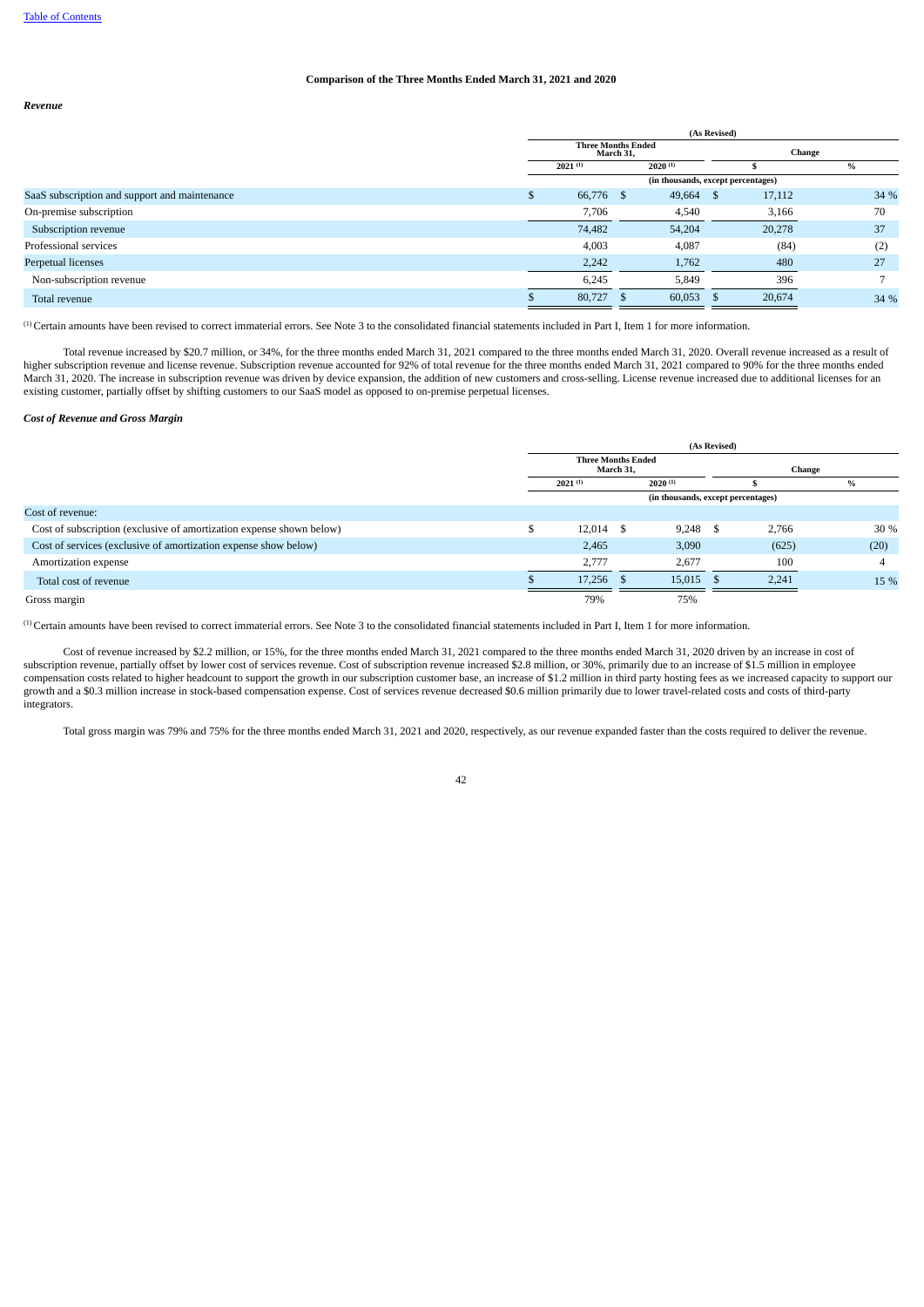## *Operating Expenses*

|                            | (As Revised)                           |              |        |      |  |
|----------------------------|----------------------------------------|--------------|--------|------|--|
|                            | <b>Three Months Ended</b><br>March 31, |              | Change |      |  |
|                            | $2021^{(1)}$                           | $2020^{(1)}$ |        | %    |  |
|                            | (in thousands, except percentages)     |              |        |      |  |
| Operating expenses:        |                                        |              |        |      |  |
| Sales and marketing        | 30,167                                 | $23,004$ \$  | 7,163  | 31 % |  |
| Research and development   | 15,626                                 | 12,638       | 2,988  | 24   |  |
| General and administrative | 16,244                                 | 11,215       | 5,029  | 45   |  |
| Amortization expense       | 5,627                                  | 5,674        | (47)   | (1)  |  |
| Operating expenses         | 67,664                                 | 52,531       | 15,133 | 29 % |  |

 $\left( 0 \right)$  Certain amounts have been revised to correct immaterial errors. See Note 3 to the consolidated financial statements included in Part I, Item 1 for more information.

Sales and Marketing. Sales and marketing expenses increased by \$7.2 million, or 31%, for the three months ended March 31, 2021 compared to the three months ended March 31, 2020. The increase was primarily due to an increase of \$5.7 million in employee compensation costs driven by headcount growth, a \$1.4 million increase in marketing costs, an increase of \$0.3 million in computer hardware and software costs to support the growth of the business and a \$0.7 million increase in stock-based compensation expense reflecting the IPO grant, partially offset by a \$1.2 million decrease in travel-related expenses reflecting less travel due to COVID-19. Marketing costs increased primarily due to increases in demand generation programs, advertising, and brand awareness campaigns focused on new customer acquisition.

*Research and Development.* Research and development expenses increased by \$3.0 million, or 24%, for the three months ended March 31, 2021 compared to the three months ended March 31, 2020. The increase was primarily due to an increase of \$2.1 million in employee compensation costs due to higher headcount, an increase of \$0.7 million in outside services and a \$0.6 million increase in stock-based compensation expense reflecting the IPO grant, partially offset by a \$0.4 million decrease in travel-related expenses reflecting less travel due to COVID-19.

*General and Administrative.* General and administrative expenses increased by \$5.0 million, or 45%, for the three months ended March 31, 2021 compared to the three months ended March 31, 2020. The increase was primarily due to an increase of \$2.8 million in employee compensation costs driven by higher headcount to support our continued growth, \$2.0 million in additional expenses as a result of operating as a public company, an increase of \$0.9 million in computer hardware and software costs to support the growth of the business, a \$0.3 million increase in stockbased compensation expense and a \$0.3 million increase to contingent consideration, partially offset by a \$1.5 million decrease in acquisition-related expenses and a \$1.1 million decrease in travelrelated expenses reflecting less travel due to COVID-19. The remainder of the cost increase is primarily related to costs to support the growth in business and headcount.

*Interest Expense, Net*

|  | <b>Three Months Ended</b><br>March 31, |       |          | Change |  |
|--|----------------------------------------|-------|----------|--------|--|
|  | 2021                                   | 2020  |          | $\%$   |  |
|  | (in thousands, except percentages)     |       |          |        |  |
|  | 55                                     | 4,778 | (4, 723) | (99)%  |  |

Interest expense, net decreased by \$4.7 million, or 99%, for the three months ended March 31, 2021 compared to the three months ended March 31, 2020 reflecting the repayment of the Prior Term Loan Facility.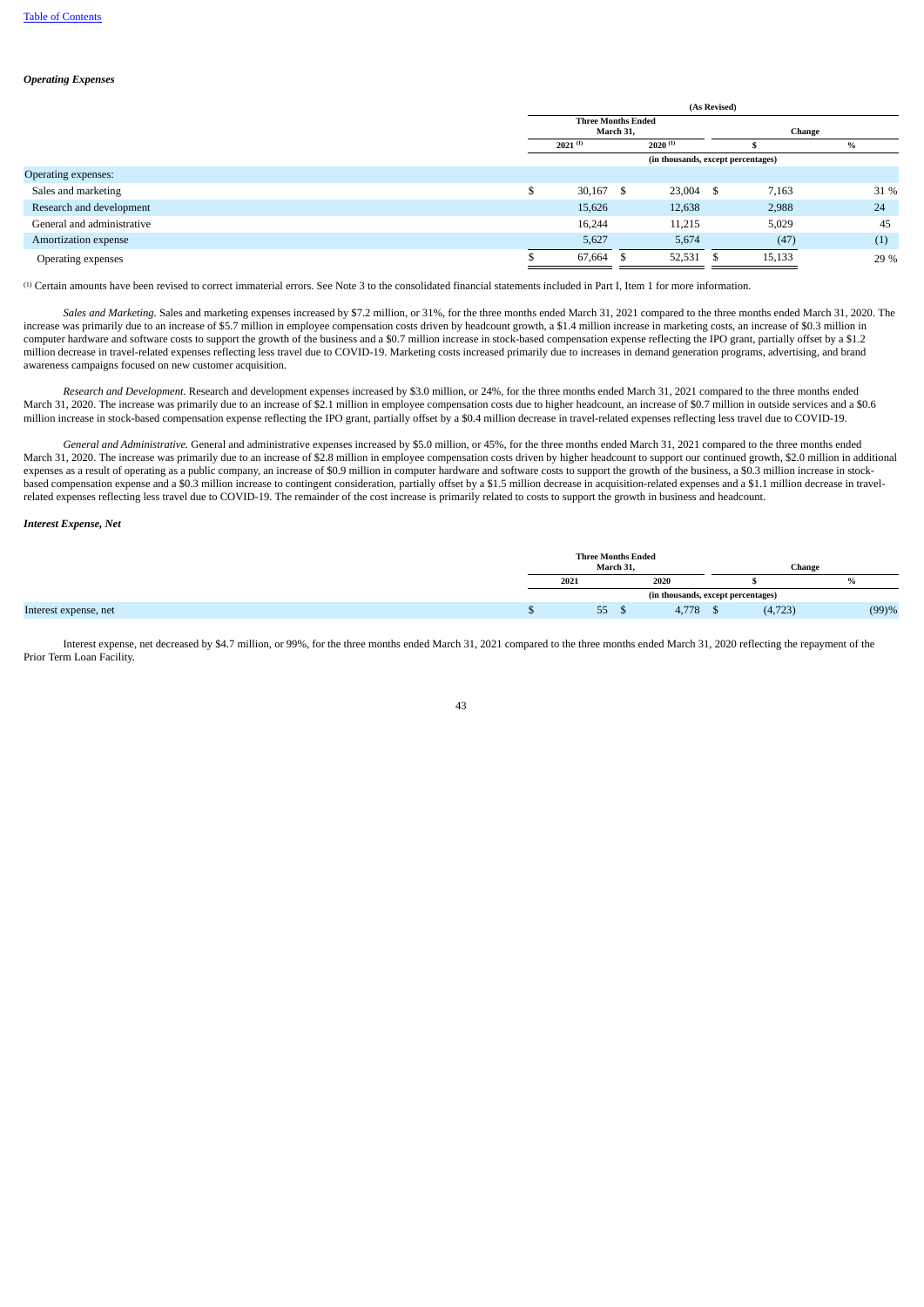# *Foreign Currency Transaction Loss*

|                                   | <b>Three Months Ended</b><br>March 31, |      | Change |       |  |
|-----------------------------------|----------------------------------------|------|--------|-------|--|
|                                   | $2021^{(1)}$                           | 2020 |        | %     |  |
|                                   | (As Revised)                           |      |        |       |  |
|                                   | (in thousands, except percentages)     |      |        |       |  |
| Foreign currency transaction loss | 218                                    | 304  | (86)   | (28)% |  |

 $\alpha^{(1)}$  Certain amounts have been revised to correct immaterial errors. See Note 3 to the consolidated financial statements included in Part I, Item 1 for more information.

Foreign currency transaction loss decreased by \$0.1 million, or 28%, for the three months ended March 31, 2021 compared to the three months ended March 31, 2020. The decrease in the loss was driven by a favorable impact from the remeasurement of monetary assets and liabilities denominated in Euros and Australian dollars compared to the prior year period.

## *Other Income, Net*

|  | <b>Three Months Ended</b><br>March 31, |      | Change |                         |  |
|--|----------------------------------------|------|--------|-------------------------|--|
|  | 2021                                   | 2020 |        | $\mathbf{O}_\mathbf{O}$ |  |
|  | $\sim$                                 | - ככ | (55)   | (100)%                  |  |
|  |                                        |      |        |                         |  |

Other income, net decreased by \$0.1 million, or 100%, for the three months ended March 31, 2021 compared to the three months ended March 31, 2020. The decrease in Other income, net was due to the termination of our sublease in the second quarter of 2020.

# *Income Tax (Provision) Benefit*

|                                | (As Revised)                           |              |              |  |          |              |
|--------------------------------|----------------------------------------|--------------|--------------|--|----------|--------------|
|                                | <b>Three Months Ended</b><br>March 31, |              | Change       |  |          |              |
|                                |                                        | $2021^{(1)}$ | $2020^{(1)}$ |  |          | $\mathbf{O}$ |
|                                | (in thousands, except percentages)     |              |              |  |          |              |
| Income tax (provision) benefit |                                        | $(123)$ \$   | 3,024        |  | (3, 147) | NM           |

# NM Not Meaningful.

 $^{(1)}$  Certain amounts have been revised to correct immaterial errors. See Note 3 to the consolidated financial statements included in Part I, Item 1 for more information.

Income tax (provision) benefit was \$(0.1) million and \$3.0 million for the three months ended March 31, 2021 and 2020, respectively. The effective tax rates for the three months ended March 31, 2021 and 2020 were (2.8)% and 24.2%, respectively. The effective tax rate for the three months ended March 31, 2021 was lower than the prior year period due to Section 162(m) of the Internal Revenue Code, stock option activity and the domestic valuation allowance. The Company's annual effective tax rates for the three months ended March 31, 2021 and 2020 were (1.6)% and 21.2%, respectively.

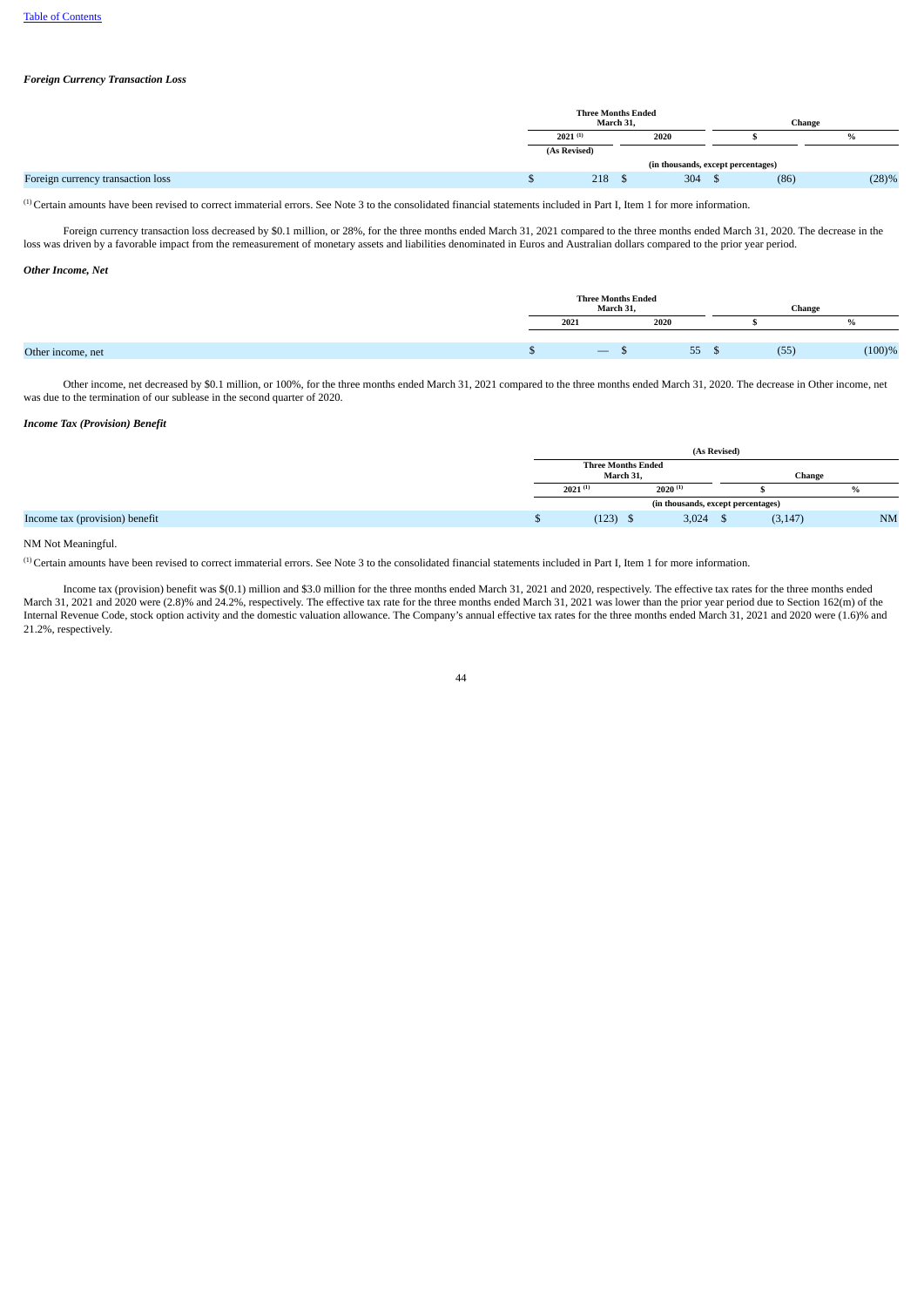# **Liquidity and Capital Resources**

# *General*

As of March 31, 2021, our principal sources of liquidity were cash and cash equivalents totaling \$196.2 million, which were held for working capital purposes, as well as the available balance of our New Revolving Credit Facility, described in Note 8 to our Consolidated Financial Statements. Our cash equivalents are comprised of money market funds and/or U.S. Treasuries with original or remaining maturities at the time of purchase of three months or less. Our positive cash flows from operations enable us to make continued investments in supporting the growth of our business. We expect that our operating cash flows, in addition to our cash and cash equivalents, will enable us to continue to make such investments in the future.

On May 5, 2021, we entered into a commitment letter (the "Commitment Letter") with JPMorgan Chase Bank, N.A. and other commitment parties thereto (the "Commitment Parties"), pursuant to which, subject to the terms and conditions set forth therein, the Commitment Parties have committed to provide a 364-day term loan facility in an aggregate principal amount of up to \$250.0 million, on substantially the same terms and conditions as the New Credit Agreement. The funding of the term loan facility provided for by the Commitment Letter is contingent on the satisfaction of customary conditions, including the execution and delivery of definitive documentation with respect to the term loan facility in accordance with the terms set forth in the Commitment Letter.

We believe our cash and cash equivalents, our New Revolving Credit Facility and cash provided by sales of our software solutions and services will be sufficient to meet our working capital equitel and capital requirements development efforts, the expansion of sales and marketing activities, the introduction of new and enhanced products and services offerings, and the continuing market acceptance of our products. In<br>the future, we may use ca

A majority of our customers pay in advance for subscriptions and support and maintenance contracts, a portion of which is recorded as deferred revenue. Deferred revenue consists of the unearned portion of billed fees for our subscriptions, which is later recognized as revenue in accordance with our revenue recognition policy. As of March 31, 2021, we had deferred revenue of \$221.6 million, of which \$167.9 million was recorded as a current liability and is expected to be recorded as revenue in the next 12 months, provided all other revenue recognition criteria have been met.

# *Cash Flows*

The following table presents a summary of our consolidated cash flows from operating, investing and financing activities:

|                                                                 |      | Three Months Ended March 31. |              |  |
|-----------------------------------------------------------------|------|------------------------------|--------------|--|
|                                                                 | 2021 |                              | $2020^{(1)}$ |  |
|                                                                 |      |                              | (As Revised) |  |
|                                                                 |      | (in thousands)               |              |  |
| Net cash provided by (used in) operating activities             | -\$  | $4,023$ \$                   | (7,297)      |  |
| Net cash used in investing activities                           |      | (6,319)                      | (1,039)      |  |
| Net cash provided by (used in) financing activities             |      | 4,019                        | (1,362)      |  |
| Effect of exchange rate changes on cash and cash equivalents    |      | (401)                        |              |  |
| Net increase (decrease) in cash and cash equivalents            |      | 1,322                        | (9,698)      |  |
| Cash and cash equivalents, beginning of period                  |      | 194,868                      | 32,375       |  |
| Cash and cash equivalents, end of period                        |      | 196,190                      | 22,677       |  |
| Cash paid for interest                                          |      | 3<br>- 55                    | 4,734        |  |
| Cash paid for purchases of equipment and leasehold improvements |      | 3,290                        | 1,039        |  |

 $\alpha^{(1)}$  Certain amounts have been revised to correct immaterial errors. See Note 3 to the consolidated financial statements included in Part I, Item 1 for more information.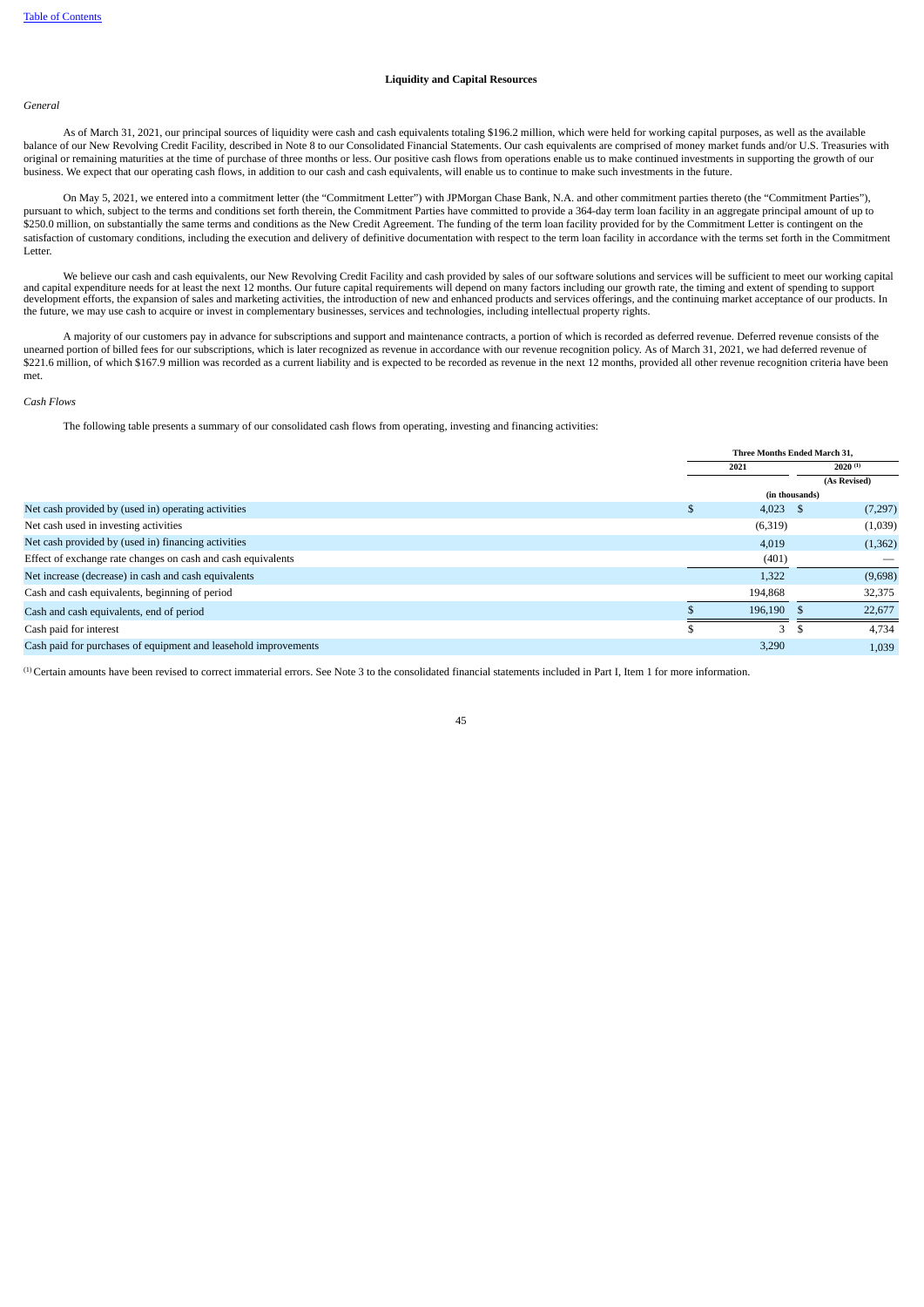#### *Operating Activities*

Our largest source of operating cash is cash collections from our customers for subscriptions. Our primary use of cash from operating activities is for employee-related expenditures, marketing expenses and third-party hosting costs.

For the three months ended March 31, 2021, net cash provided by operating activities was \$4.0 million reflecting our net loss of \$4.6 million, adjusted for non-cash charges of \$16.7 million and net cash outflows of \$8.1 million from changes in our operating assets and liabilities. Non-cash charges primarily consisted of depreciation and amortization of property and equipment and intangible assets, amortization of deferred contract costs, non-cash lease expense, share-based compensation and a \$0.3 million adjustment to our Digita earnout, partially offset by the deferred tax benefit. The primary drivers of net cash outflows from changes in operating assets and liabilities included a \$7.1 million increase in trade accounts receivable due to higher sales and the timing of cash receipts from our customers, a \$5.1 million increase in deferred contract costs due to an increase in capitalized contract costs, a \$3.3 million increase in prepaid expenses and other assets and an \$8.9 million decrease in accounts payable and accrued liabilities due to the timing of cash disbursements. These changes were partially offset by a \$15.9 million increase in deferred revenue due to the upfront billing for a majority of our subscriptions.

For the three months ended March 31, 2020, net cash used in operating activities was \$7.3 million reflecting our net loss of \$9.5 million, adjusted for non-cash charges of \$10.3 million and net cash outflows of \$8.1 million from changes in our operating assets and liabilities. Non-cash charges primarily consisted of depreciation and amortization of property and equipment and intangible assets, amortization of deferred contract costs, amortization of debt issuance costs and share-based compensation, partially offset by deferred taxes. The primary drivers of net cash outflows from changes in operating assets and liabilities included an increase in deferred contract costs of \$3.7 million, an increase in prepaid expenses and other assets of \$1.8 million and a decrease in accounts payable and accrued liabilities of \$6.9 million, partially offset by a \$4.9 million increase in deferred revenue.

#### *Investing Activities*

During the three months ended March 31, 2021, net cash used in investing activities was \$6.3 million driven by purchases of \$3.3 million in equipment and leasehold improvements primarily reflecting updates to office space and hardware and software and the acquisition of cmdReporter of \$3.0 million.

During the three months ended March 31, 2020, net cash used in investing activities was \$1.0 million driven by purchases of equipment and leasehold improvements to support our higher headcount with additional office space and hardware and software.

### *Financing Activities*

Net cash provided by financing activities of \$4.0 million during the three months ended March 31, 2021 was due to proceeds from the exercise of stock options.

Net cash used in financing activities of \$1.4 million during the three months ended March 31, 2020 was due to the payment of offering costs of \$1.5 million, partially offset by \$0.1 million of proceeds from the exercise of stock options.

#### *Contractual Obligations and Commitments*

As of March 31, 2021, our principal commitments consist of obligations under operating leases for office space. In "Management's Discussion and Analysis of Financial Conditions and Results of Operations" included in our Annual Report on Form 10-K for the year ended December 31, 2020, we disclosed our total contractual obligations as of December 31, 2020. Outside of the above and routine transactions made in the ordinary course of business, there have been no material changes to the contractual obligations as disclosed in our Annual Report on Form 10-K for the year ended December 31, 2020.

## *Indemnification Agreements*

In the ordinary course of business, we enter into agreements of varying scope and terms pursuant to which we agree to indemnify customers, channel partners, vendors, lessors, business partners and other parties with respect to certain matters, including, but not limited to, losses arising out of the breach of such agreements, services to be provided by us or from intellectual property .<br>infringement, misappropriation or other violation claims made by third parties. See "Risk Factors — We have indemnity provisions under our contracts with our customers, channel partners and other third parties, which could have a